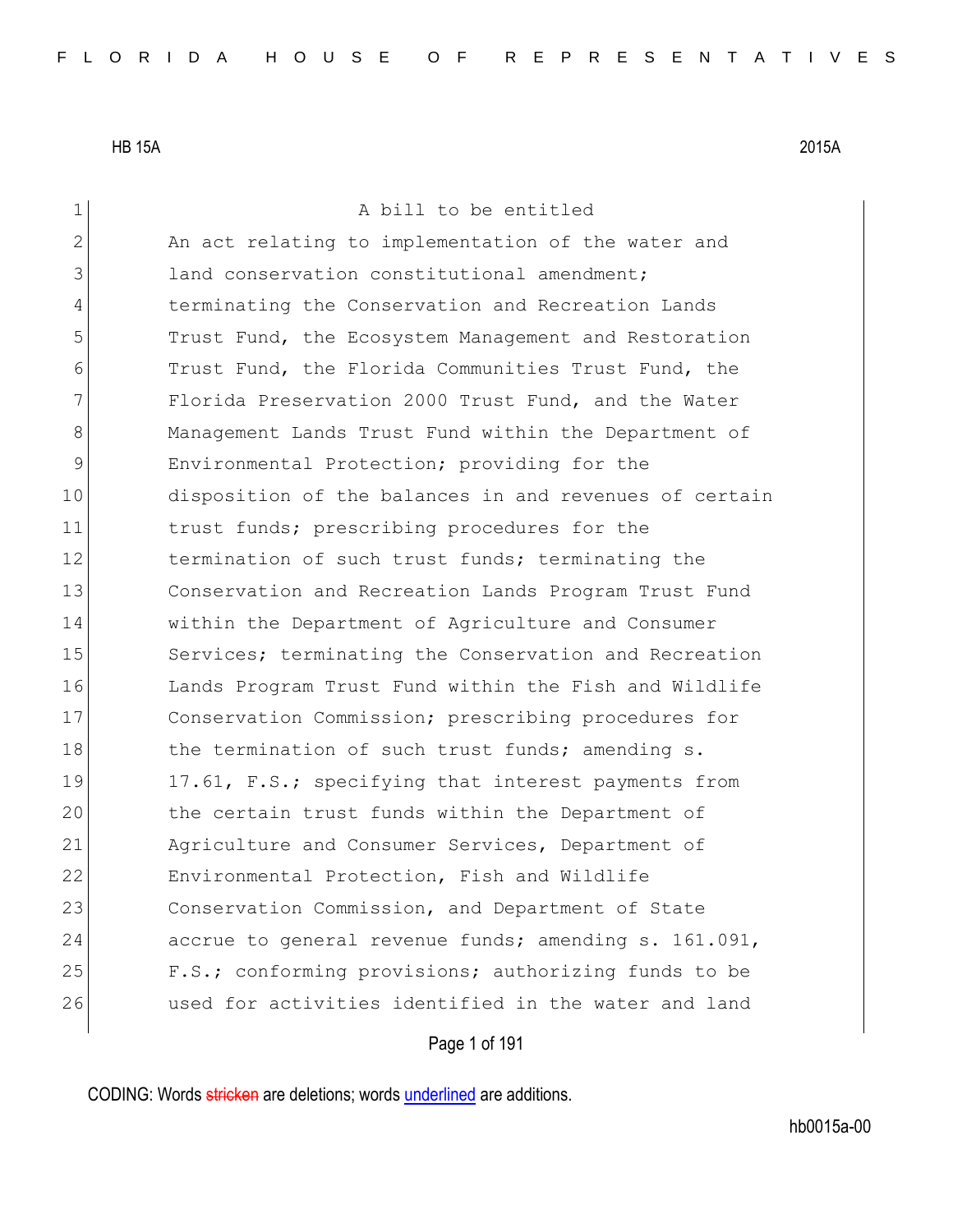| 27 | conservation constitutional amendment; amending s.     |
|----|--------------------------------------------------------|
| 28 | 201.15, F.S.; amending distributions of documentary    |
| 29 | stamp taxes to conform to requirements of the water    |
| 30 | and land conservation constitutional amendment;        |
| 31 | amending s. 211.3103, F.S.; eliminating the            |
| 32 | Conservation and Recreation Lands Trust Fund from the  |
| 33 | distribution of the tax on severance of phosphate      |
| 34 | rock; revising dates and distributions of moneys to    |
| 35 | fund specific programs and activities; amending s.     |
| 36 | 215.618, F.S.; providing a percentage cap of the       |
| 37 | amount of documentary stamp taxes that may be taken    |
| 38 | into account to satisfy certain bonds tests;           |
| 39 | specifying that Florida Forever bonds are secured on   |
| 40 | parity with Everglades bonds; amending s. 215.619,     |
| 41 | F.S.; providing a percentage cap of the amount of      |
| 42 | documentary stamp taxes that may be taken into account |
| 43 | to satisfy certain bonds tests; specifying that        |
| 44 | Everglades bonds are secured on parity with Florida    |
| 45 | Forever bonds; amending s. 253.034, F.S.; specifying   |
| 46 | the trust fund into which the sale of certain surplus  |
| 47 | conservation lands must be deposited; limiting the     |
| 48 | amount of funds that can be spent from the Land        |
| 49 | Acquisition Trust Fund for certain management          |
| 50 | agreements or contracts; conforming provisions;        |
| 51 | amending s. 259.032, F.S.; conforming provisions;      |
| 52 | deleting mandated cap on funds authorized for the      |

# Page 2 of 191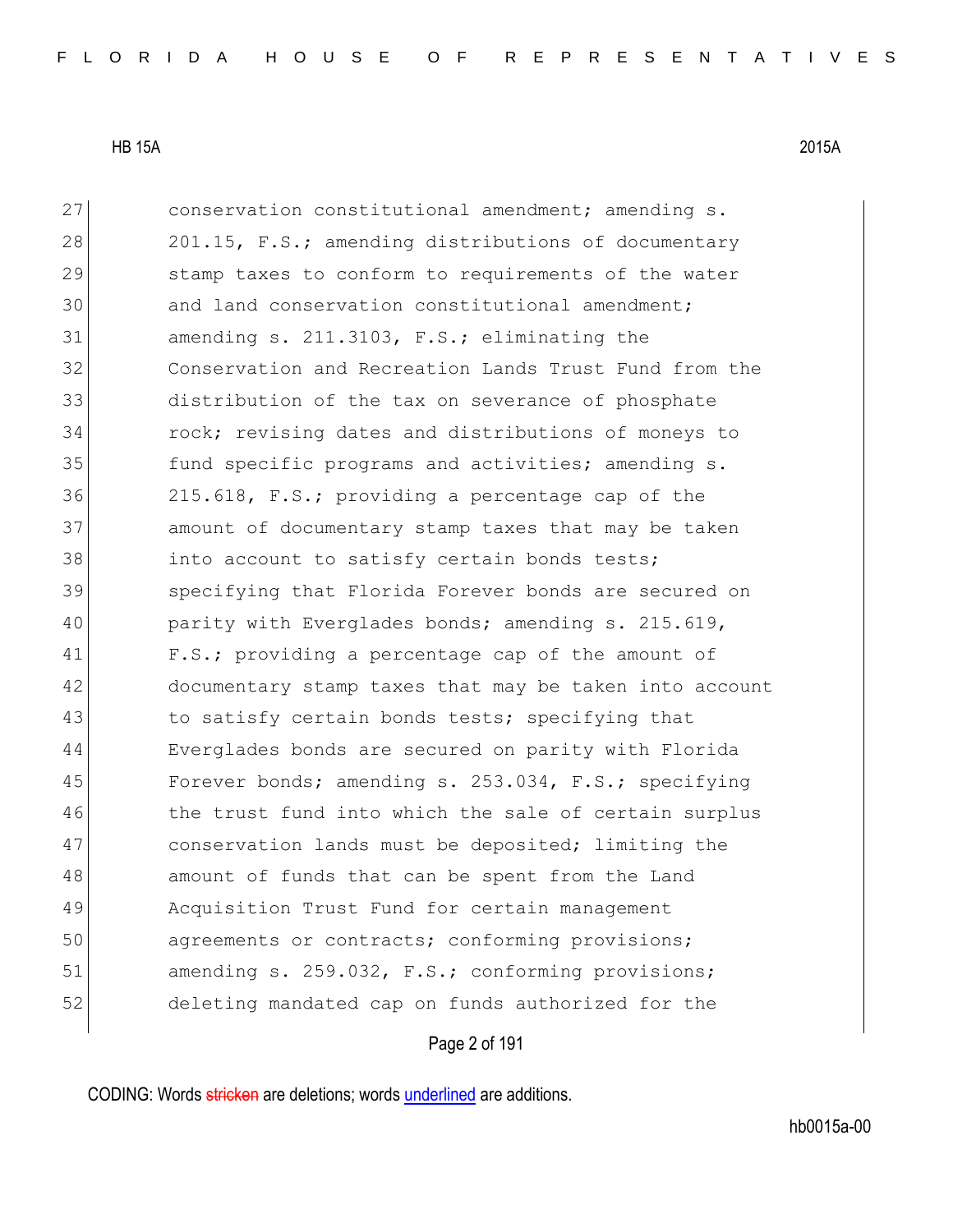| 53 | natural areas inventory; deleting funds mandated for   |
|----|--------------------------------------------------------|
| 54 | placement into the Plant Industry Trust Fund; amending |
| 55 | s. 259.035; revising date by which rules of the        |
| 56 | Acquisition and Restoration Council must be developed; |
| 57 | deleting obsolete provisions; conforming provisions;   |
| 58 | amending s. 259.101, F.S.; requiring an agency or      |
| 59 | district that acquired lands using Preservation 2000   |
| 60 | funds to manage lands to make such lands available for |
| 61 | public recreational use under certain circumstances;   |
| 62 | deleting obsolete provisions; conforming provisions;   |
| 63 | amending s. 373.459, F.S.; deleting provisions         |
| 64 | providing for reversion of certain unused funds to     |
| 65 | State Board of Administration; amending s. 373.59,     |
| 66 | F.S.; deleting allocations of funds from the Water     |
| 67 | Management Lands Trust Fund to individual water        |
| 68 | management districts; deleting obsolete provisions;    |
| 69 | conforming provisions; amending s. 373.703, F.S.;      |
| 70 | deleting obsolete provisions; restricting use of       |
| 71 | legislative appropriations as security for certain     |
| 72 | revenue bonds under certain circumstances; amending s. |
| 73 | 375.041, F.S.; providing purpose for creation of the   |
| 74 | Land Acquisition Trust Fund; specifying trust fund for |
| 75 | the receipt of funds from sale of lands; specifying    |
| 76 | trust for the receipt of funds from management of      |
| 77 | lands; specifying the allocation of funds from the     |
| 78 | Land Acquisition Trust Fund; specifying that funds     |
|    |                                                        |

# Page 3 of 191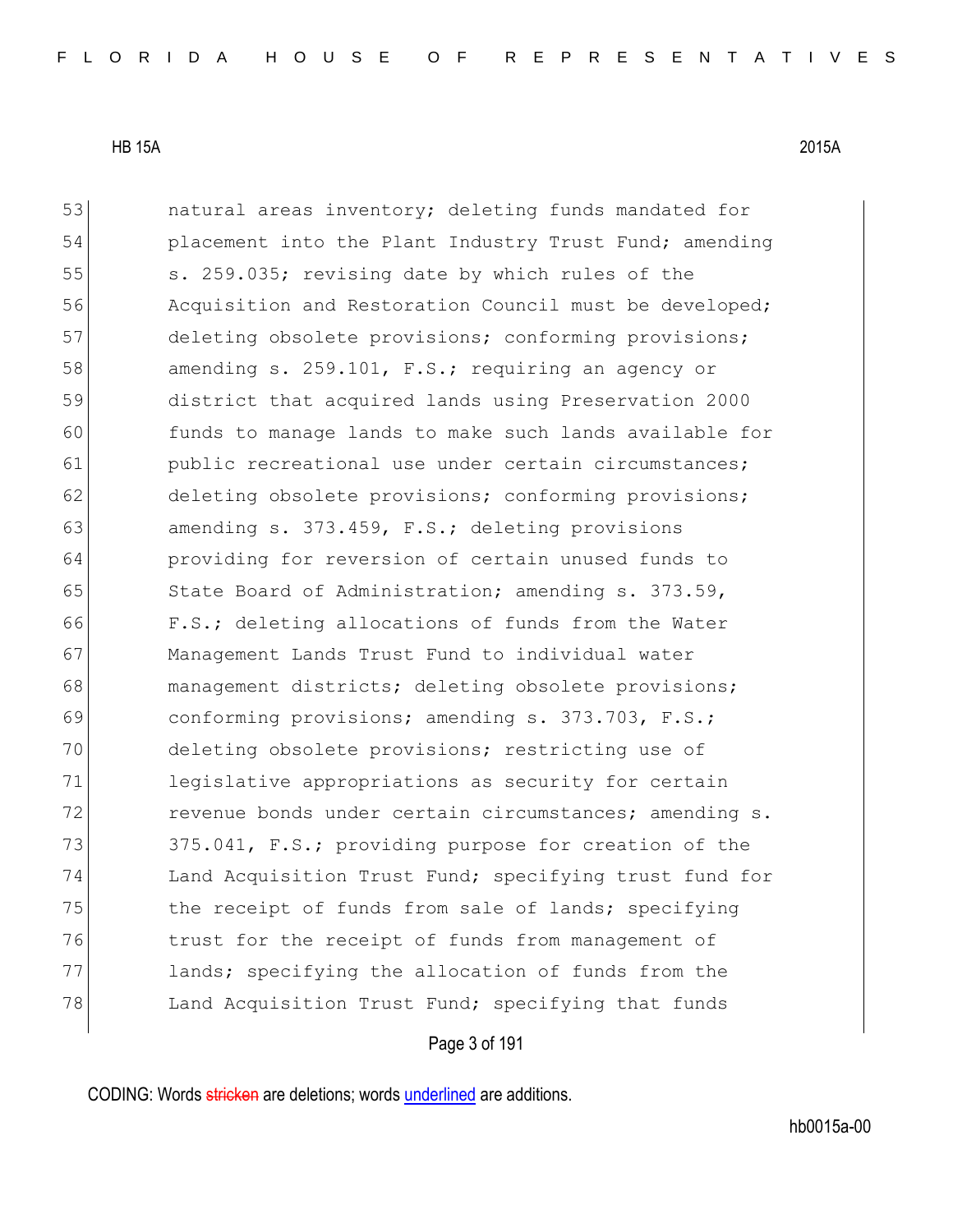| 79  | accruing to other agencies for certain purposes shall  |
|-----|--------------------------------------------------------|
| 80  | be transferred to such agencies; requiring a certain   |
| 81  | transferred fund to revert to the Land Acquisition     |
| 82  | Trust Fund under certain circumstances within a        |
| 83  | specified time; conforming provisions; deleting        |
| 84  | obsolete provisions; amending s. 375.075, F.S.;        |
| 85  | deleting identification of the minimum amount of       |
| 86  | funding available for the Florida Recreation           |
| 87  | Development Assistance program; revising the funding   |
| 88  | sources to be considered when drafting the recreation  |
| 89  | plan; amending s. 376.307, F.S.; specifying uses of    |
| 90  | the Water Quality Assurance Trust Fund; providing      |
| 91  | funding sources for the Water Quality Assurance Trust  |
| 92  | Fund; amending s. 379.206, F.S.; providing that        |
| 93  | development-of-regional-impact mitigation criteria may |
| 94  | be credited to the Grants and Donations Trust Fund;    |
| 95  | amending s. 379.212, F.S.; authorizing Land            |
| 96  | Acquisition Trust Fund within the Department of        |
| 97  | Environmental Protection to be transferred to the Land |
| 98  | Acquisition Trust Fund within Fish and Wildlife        |
| 99  | Conservation Commission under certain circumstances;   |
| 100 | deleting obsolete provisions; amending s 380.508,      |
| 101 | F.S.; specifying the trust fund for receipt of funds   |
| 102 | from sale of certain lands by a trust; specifying the  |
| 103 | trust fund for receipt of funds from management of     |
| 104 | certain lands by a trust; conforming changes; amending |
|     |                                                        |

# Page 4 of 191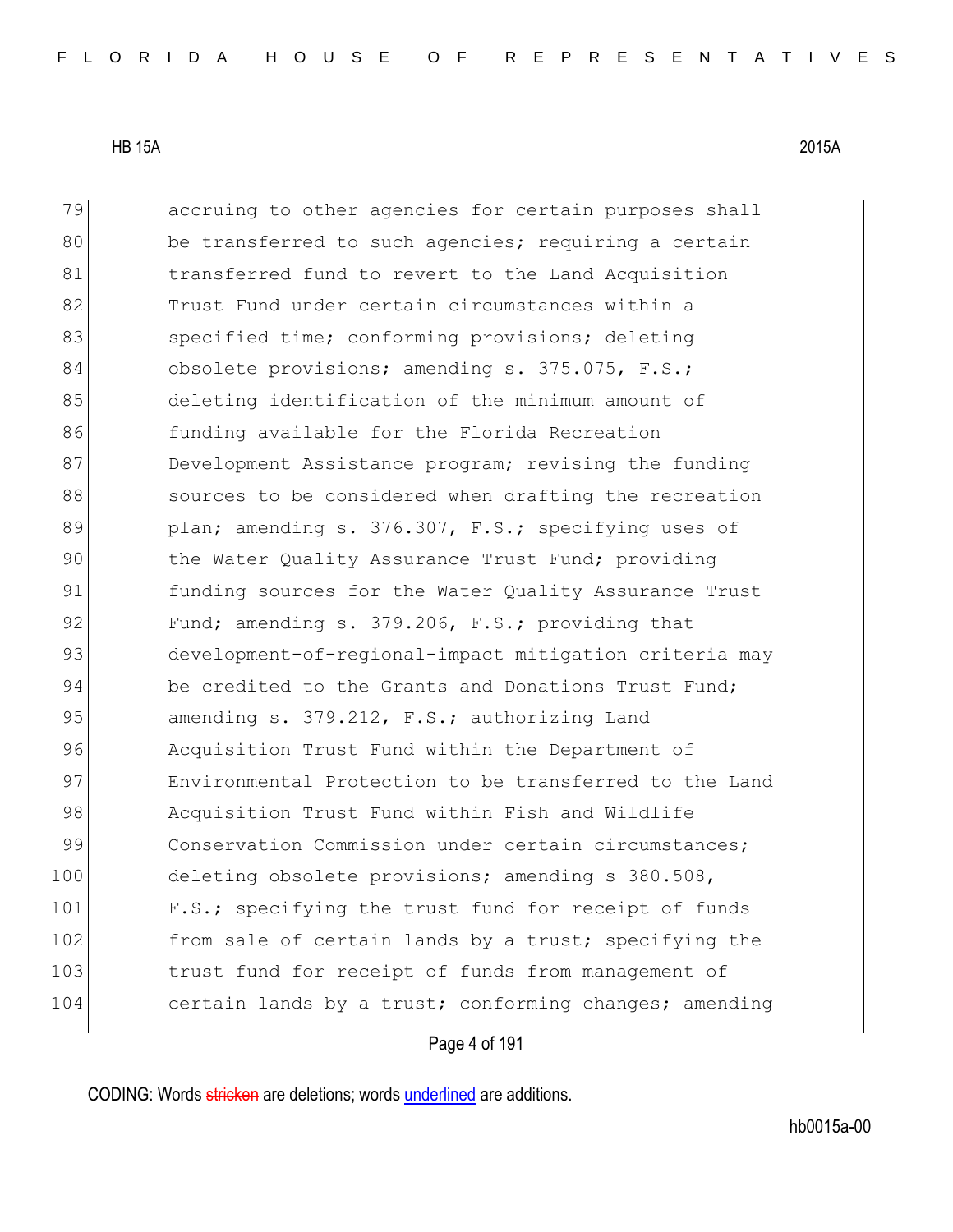| 105 | s. 403.0615, F.S.; deleting a provision specifying     |
|-----|--------------------------------------------------------|
| 106 | that the water resources restoration and preservation  |
| 107 | program be funded by general revenue; specifying the   |
| 108 | program shall be funded by specific appropriation;     |
| 109 | amending s. 570.71, F.S.; restricting certain funds in |
| 110 | the Land Acquisition Trust Fund from deposit into the  |
| 111 | Incidental Trust Fund within the Department of         |
| 112 | Agriculture and Consumer Services for certain          |
| 113 | purposes; amending ss. 161.054, 201.0205, 215.20,      |
| 114 | 253.027, 253.03, 253.7824, 258.435, 259.036, 259.037,  |
| 115 | 259.04, 259.041, 259.105, 259.1051, 338.250, 339.0801, |
| 116 | 339.55, 341.303, 343.58, 369.252, 373.026, 373.089,    |
| 117 | 373.129, 373.199, 373.430, 373.4592, 373.45926,        |
| 118 | 373.470, 373.584, 375.031, 375.044, 376.11, 376.123,   |
| 119 | 376.40, 379.214, 380.0666, 380.507, 380.510,           |
| 120 | 403.08601, 403.121, 403.885, 403.9325, 403.93345,      |
| 121 | 420.5092, 420.9073, 570.321, and 895.09, F.S.;         |
| 122 | conforming provisions to changes made by the act;      |
| 123 | deleting obsolete provisions; repealing s. 161.05301,  |
| 124 | F.S., relating to beach erosion control project        |
| 125 | staffing; repealing s. 373.5905, F.S., relating to     |
| 126 | payments in lieu of taxes; repealing s. 375.045, F.S., |
| 127 | relating to Florida Preservation 2000 Trust Fund;      |
| 128 | repealing s. 375.051, F.S., relating to the issuance   |
| 129 | of revenue bonds subject to the constitutional         |
| 130 | amendment; repealing s. 379.202, F.S., relating to the |

# Page 5 of 191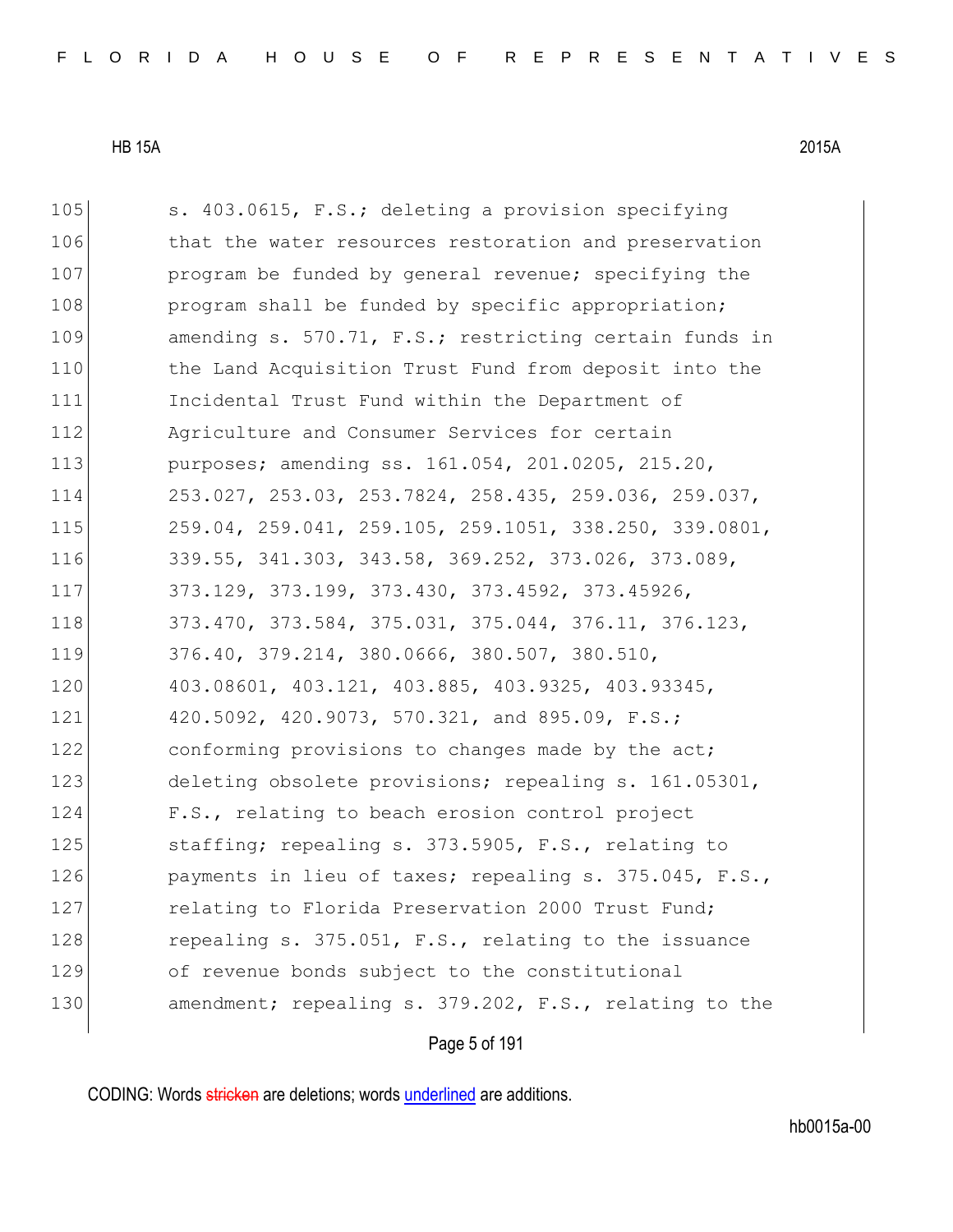| 131 | Conservation and Recreation Lands Program Trust Fund      |
|-----|-----------------------------------------------------------|
| 132 | of the Fish and Wildlife Conservation Commission;         |
| 133 | repealing s. 380.0677, F.S., relating to the Green        |
| 134 | Swamp Land Authority; repealing s. 380.511, F.S.,         |
| 135 | relating to the Florida Communities Trust Fund;           |
| 136 | repealing s. 403.1651, F.S., relating to the Ecosystem    |
| 137 | Management and Restoration Trust Fund; repealing s.       |
| 138 | 403.8911, F.S., relating to annual appropriation from     |
| 139 | the Water Protection and Sustainability Program Trust     |
| 140 | Fund; repealing s. 570.207, F.S., relating to             |
| 141 | Conservation and Recreation Lands Program Trust Fund      |
| 142 | of the Department of Agriculture and Consumer             |
| 143 | Services; reenacting ss. 339.2818(6), F.S., relating      |
| 144 | to the Small County Outreach Program, s. 339.2819(5),     |
| 145 | F.S., relating to the Transportation Regional             |
| 146 | Incentive Program, s. $339.61(3)$ , F.S., relating to the |
| 147 | Florida Strategic Intermodal System, s. 341.051(6),       |
| 148 | F.S., relating to the New Starts Transit Program, s.      |
| 149 | $373.470(4)$ (e), F.S., relating to debt service for      |
| 150 | Everglades restoration bonds, and s. 420.9079(1),         |
| 151 | F.S., relating to the Local Government Housing Trust      |
| 152 | Fund, to incorporate the amendment made by this act to    |
| 153 | s. 201.15, F.S., in references thereto; reenacting s.     |
| 154 | $258.015(3)$ (b), F.S., relating to funds available to    |
| 155 | citizen support organizations, to incorporate the         |
| 156 | amendment made by this act to s. 375.041, F.S., in a      |

# Page 6 of 191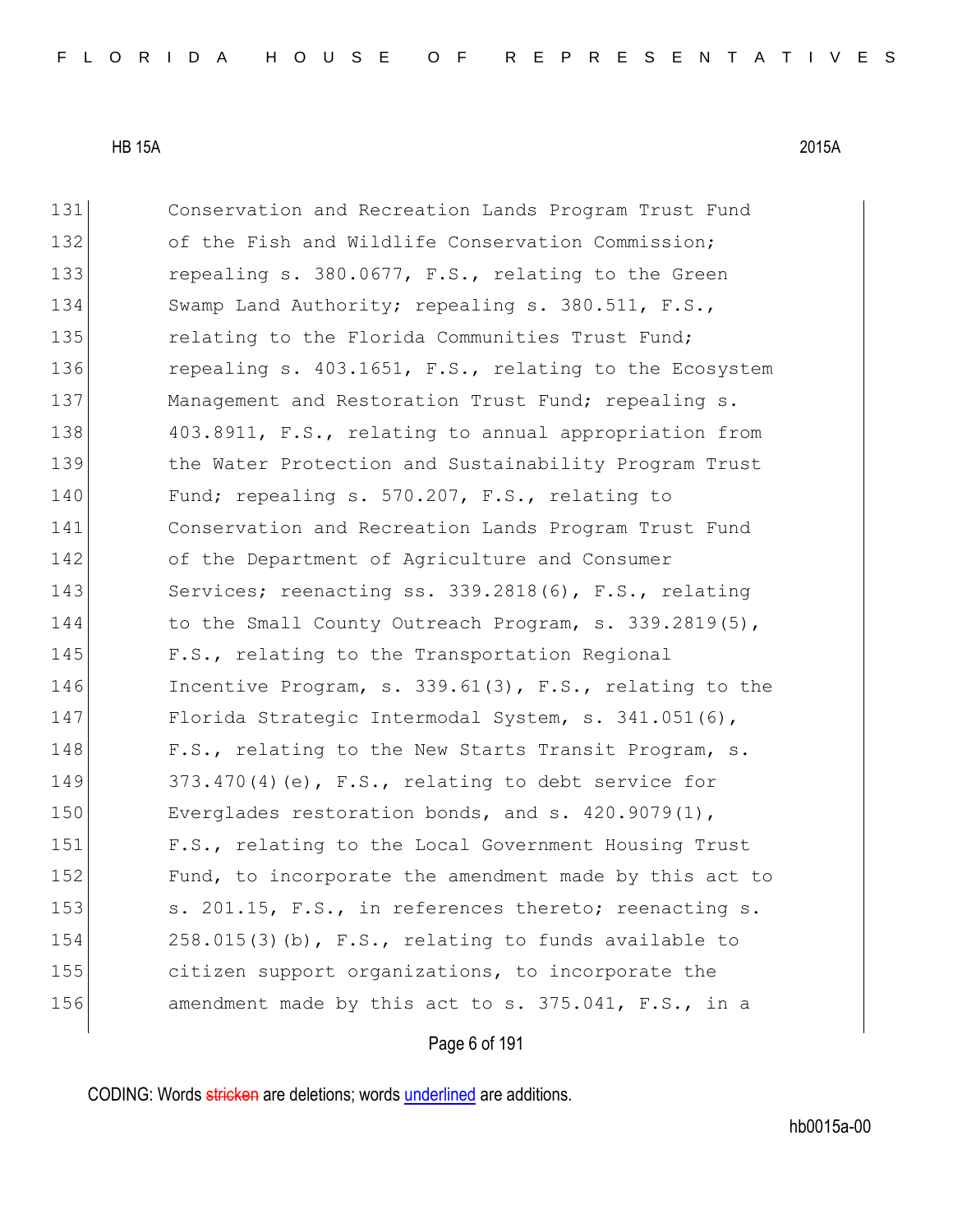|  |  |  |  |  |  |  |  |  |  | FLORIDA HOUSE OF REPRESENTATIVES |  |  |  |  |  |  |  |  |  |  |  |  |  |  |  |  |
|--|--|--|--|--|--|--|--|--|--|----------------------------------|--|--|--|--|--|--|--|--|--|--|--|--|--|--|--|--|
|--|--|--|--|--|--|--|--|--|--|----------------------------------|--|--|--|--|--|--|--|--|--|--|--|--|--|--|--|--|

| 157 | reference thereto; reenacting s. 287.0595(2), F.S.,              |
|-----|------------------------------------------------------------------|
| 158 | relating to Department of Environmental Protection's             |
| 159 | authority to adopt certain pollution response rules,             |
| 160 | to incorporate the amendment made by this act to s.              |
| 161 | 376.307, F.S., in a reference thereto; providing an              |
| 162 | effective date.                                                  |
| 163 |                                                                  |
| 164 | Be It Enacted by the Legislature of the State of Florida:        |
| 165 |                                                                  |
| 166 | Section 1. (1) The following trust funds within the              |
| 167 | Department of Environmental Protection are terminated:           |
| 168 | The Conservation and Recreation Lands Trust Fund,<br>(a)         |
| 169 | FLAIR number 37-2-131.                                           |
| 170 | The Ecosystem Management and Restoration Trust Fund,<br>(b)      |
| 171 | FLAIR number 37-2-193.                                           |
| 172 | The Florida Communities Trust Fund, FLAIR number 37-2-<br>(C)    |
| 173 | 244.                                                             |
| 174 | The Florida Preservation 2000 Trust Fund, FLAIR number<br>(d)    |
| 175 | $37 - 2 - 332$ .                                                 |
| 176 | The Water Management Lands Trust Fund, FLAIR number<br>(e)       |
| 177 | $37 - 2 - 776$ .                                                 |
| 178 | All current balances remaining in, and all revenues<br>(2)       |
| 179 | of, the Conservation and Recreation Lands Trust Fund shall be    |
| 180 | transferred to the General Revenue Fund.                         |
| 181 | All current balances remaining in, and all revenues<br>(3)       |
| 182 | of, the Ecosystem Management and Restoration Trust Fund shall be |
|     | Page 7 of 191                                                    |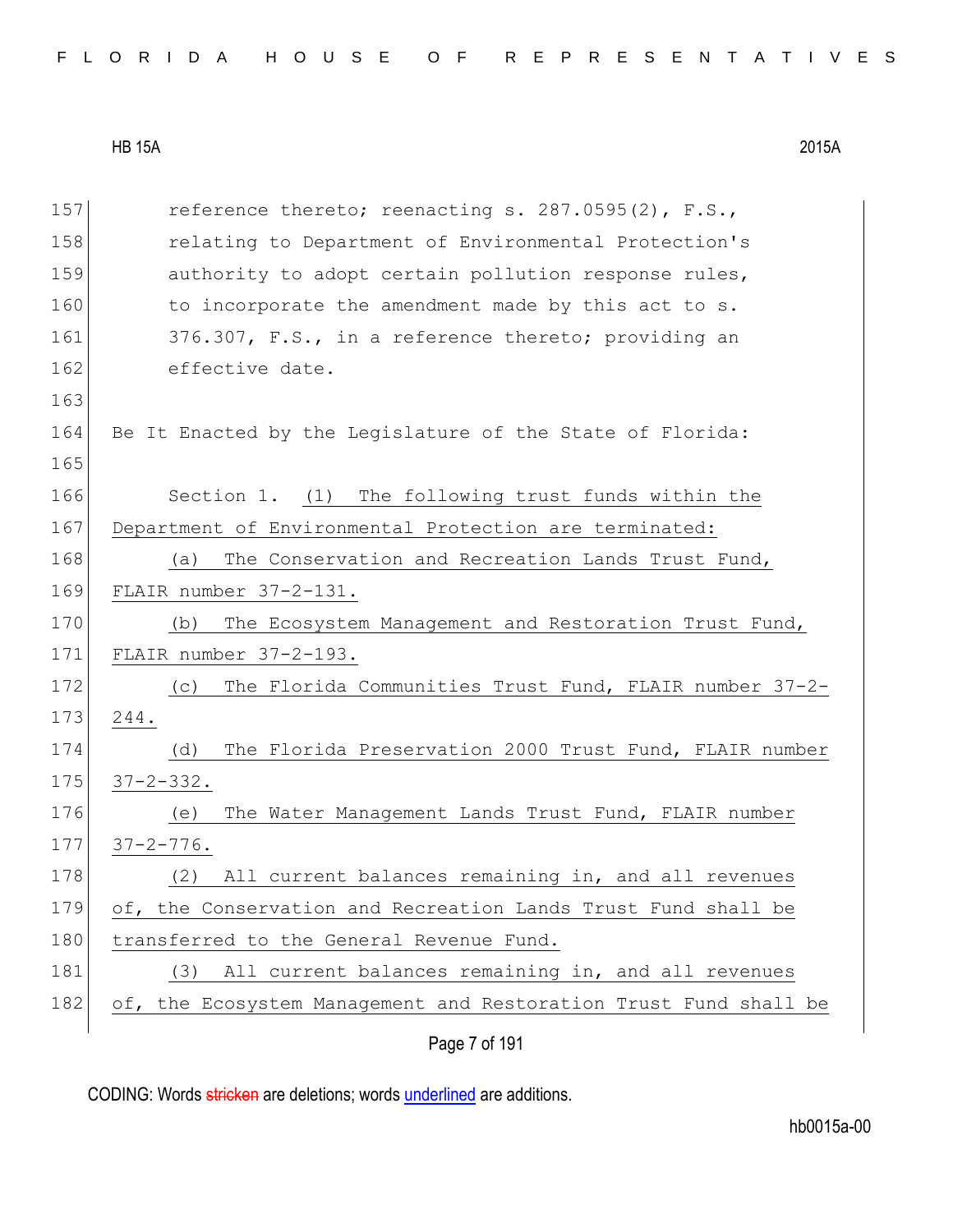| 183 | transferred to the General Revenue Fund, except for balances     |
|-----|------------------------------------------------------------------|
| 184 | associated with the Reef Grounding Program and the Pollution     |
| 185 | Recovery Restricted Accounts, which shall be transferred to the  |
| 186 | Water Quality Assurance Trust Fund, FLAIR number 37-2-780.       |
| 187 | (4) All current balances remaining in, and all revenues          |
| 188 | of, the Water Management Lands Trust Fund shall be transferred   |
| 189 | to the General Revenue Fund, except for balances associated with |
| 190 | debt service on bonds issued before February 1, 2009, by the     |
| 191 | South Florida Water Management District and the St. Johns River  |
| 192 | Water Management District, which shall be transferred to the     |
| 193 | Land Acquisition Trust Fund, FLAIR number 37-2-423.              |
| 194 | (5) All current balances remaining in, and all revenues          |
| 195 | of, the Florida Communities Trust Fund and the Florida           |
| 196 | Preservation 2000 Trust Fund shall be transferred to the Land    |
| 197 | Acquisition Trust Fund, FLAIR number 37-2-423.                   |
| 198 | The Department of Environmental Protection shall pay<br>(6)      |
| 199 | any outstanding debts or obligations of the terminated trust     |
| 200 | funds as soon as practicable, and the Chief Financial Officer    |
| 201 | shall close out and remove the terminated trust funds from       |
| 202 | various state accounting systems using generally accepted        |
| 203 | accounting principles concerning warrants outstanding, assets,   |
| 204 | and liabilities.                                                 |
| 205 | Section 2. (1) The Conservation and Recreation Lands             |
| 206 | Program Trust Fund within the Department of Agriculture and      |
| 207 | Consumer Services is terminated, FLAIR number 42-2-931.          |
| 208 | The Department of Agriculture and Consumer Services<br>(2)       |

Page 8 of 191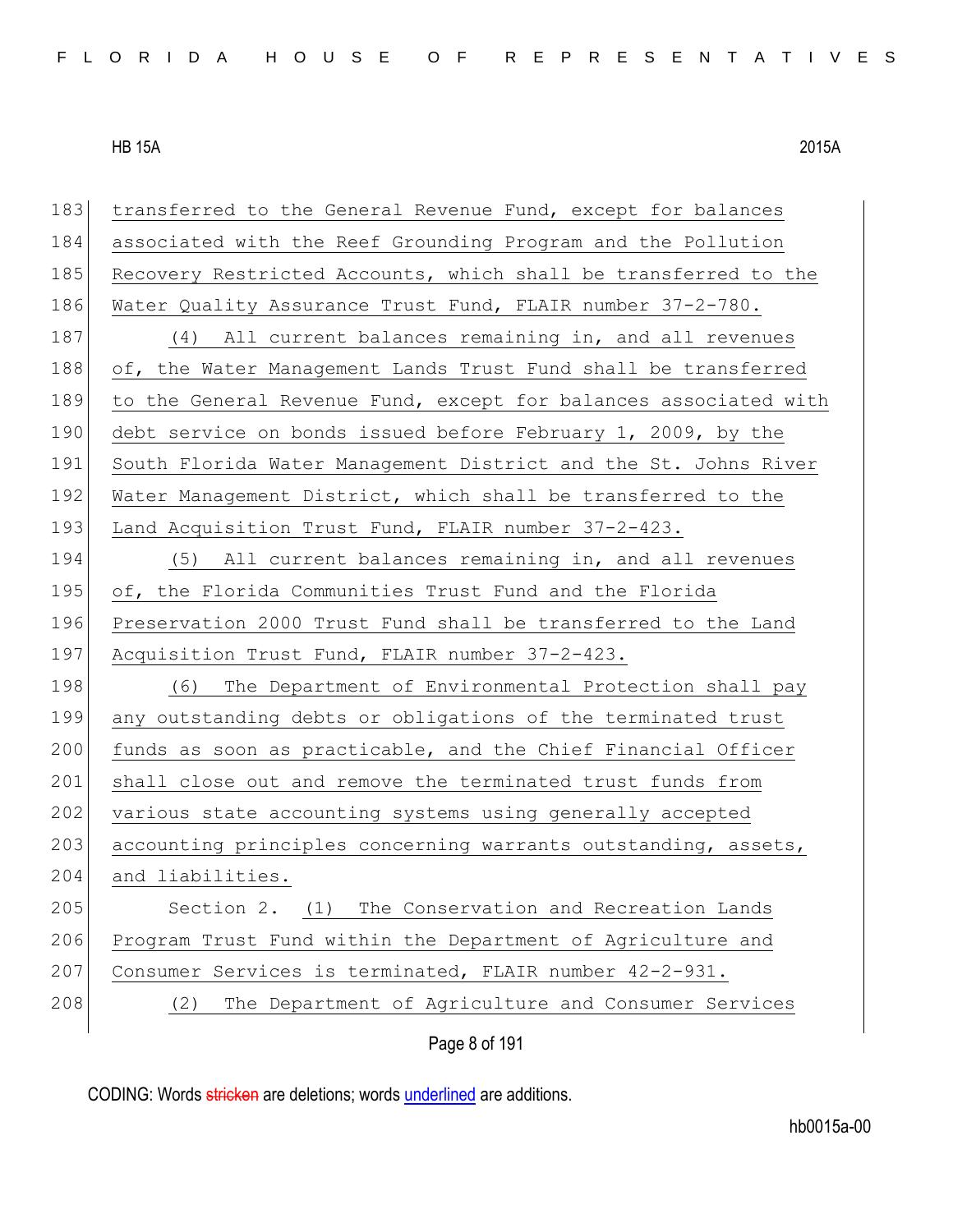| 209 | shall pay any outstanding debts or obligations of the terminated |
|-----|------------------------------------------------------------------|
| 210 | trust fund as soon as practicable, and the Chief Financial       |
| 211 | Officer shall close out and remove the terminated trust fund     |
| 212 | from various state accounting systems using generally accepted   |
| 213 | accounting principles concerning warrants outstanding, assets,   |
| 214 | and liabilities.                                                 |
| 215 | Section 3. (1) The Conservation and Recreation Lands             |
| 216 | Program Trust Fund within the Fish and Wildlife Conservation     |
| 217 | Commission is terminated, FLAIR number 77-2-931.                 |
| 218 | The Fish and Wildlife Conservation Commission shall<br>(2)       |
| 219 | pay any outstanding debts or obligations of the terminated trust |
| 220 | fund as soon as practicable, and the Chief Financial Officer     |
| 221 | shall close out and remove the terminated trust fund from        |
| 222 | various state accounting systems using generally accepted        |
| 223 | accounting principles concerning warrants outstanding, assets,   |
| 224 | and liabilities.                                                 |
| 225 | Section 4. Paragraph (c) of subsection (3) of section            |
| 226 | 17.61, Florida Statutes, is amended to read:                     |
| 227 | 17.61 Chief Financial Officer; powers and duties in the          |
| 228 | investment of certain funds.-                                    |
| 229 | (3)                                                              |
| 230 | (c) Except as provided in this paragraph and except for          |
| 231 | moneys described in paragraph (d), the following agencies may    |
| 232 | not invest trust fund moneys as provided in this section, but    |
| 233 | shall retain such moneys in their respective trust funds for     |
| 234 | investment, with interest appropriated to the General Revenue    |
|     | Page 9 of 191                                                    |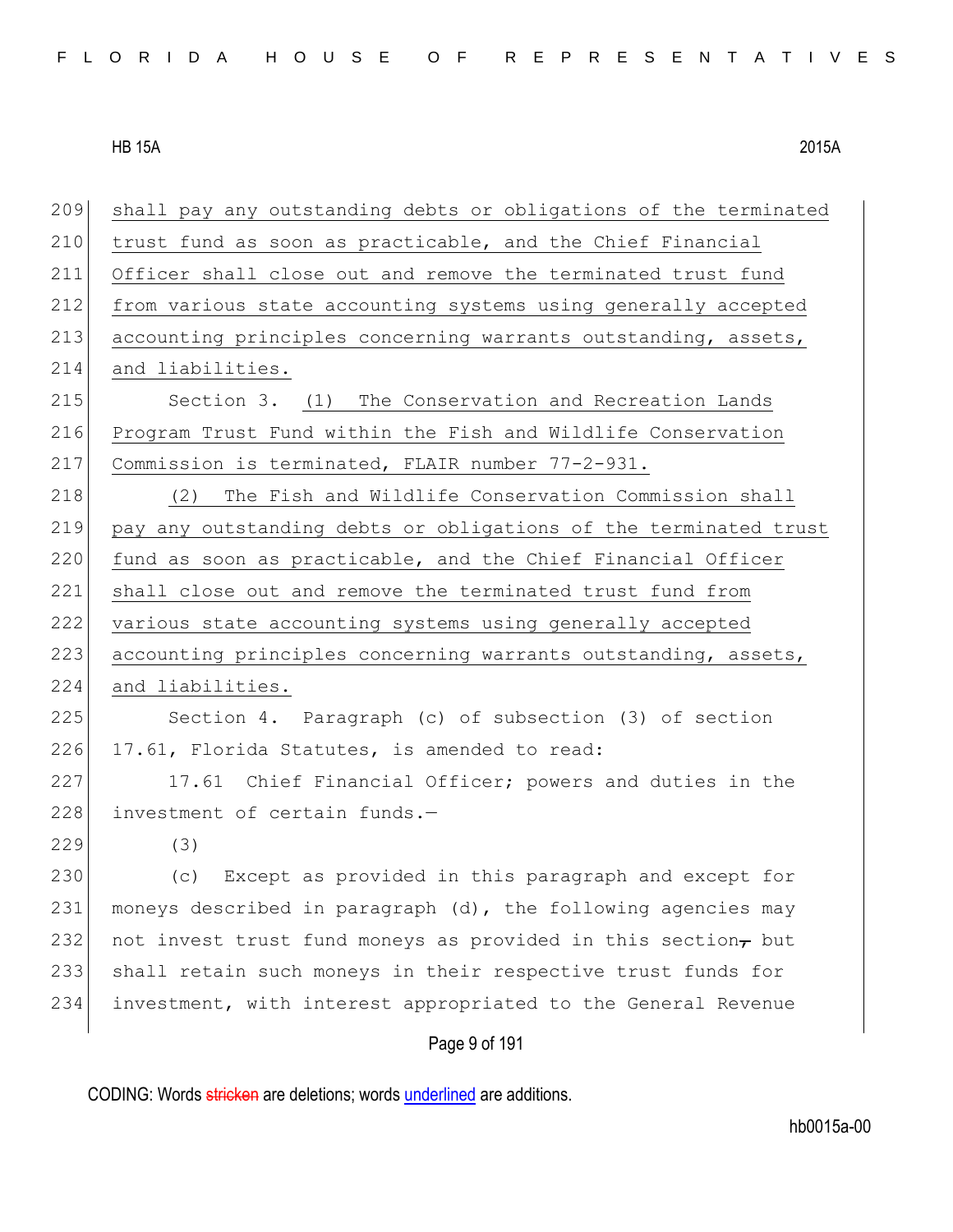Page 10 of 191  $235$  Fund, pursuant to s. 17.57: 236 1. The Agency for Health Care Administration, except for 237 the Tobacco Settlement Trust Fund. 238 28. The Agency for Persons with Disabilities, except for: 239 a. The Federal Grants Trust Fund. 240 b. The Tobacco Settlement Trust Fund. 241 3. The Department of Children and Families, except for: 242 a. The Alcohol, Drug Abuse, and Mental Health Trust Fund. 243 b. The Social Services Block Grant Trust Fund. 244 c. The Tobacco Settlement Trust Fund. 245 d. The Working Capital Trust Fund. 246 4. The Department of Corrections. 247 5. The Department of Elderly Affairs, except for: 248 a. The Federal Grants Trust Fund. 249 b. The Tobacco Settlement Trust Fund. 250 6. The Department of Health, except for: 251 a. The Federal Grants Trust Fund. 252 b. The Grants and Donations Trust Fund. 253 c. The Maternal and Child Health Block Grant Trust Fund. 254 d. The Tobacco Settlement Trust Fund. 255 7. The Department of Highway Safety and Motor Vehicles, 256 only for the Security Deposits Trust Fund. 257 8. The Department of Juvenile Justice. 258 9. The Department of Law Enforcement. 259 10. The Department of Legal Affairs. 260 11. The Department of State, only for: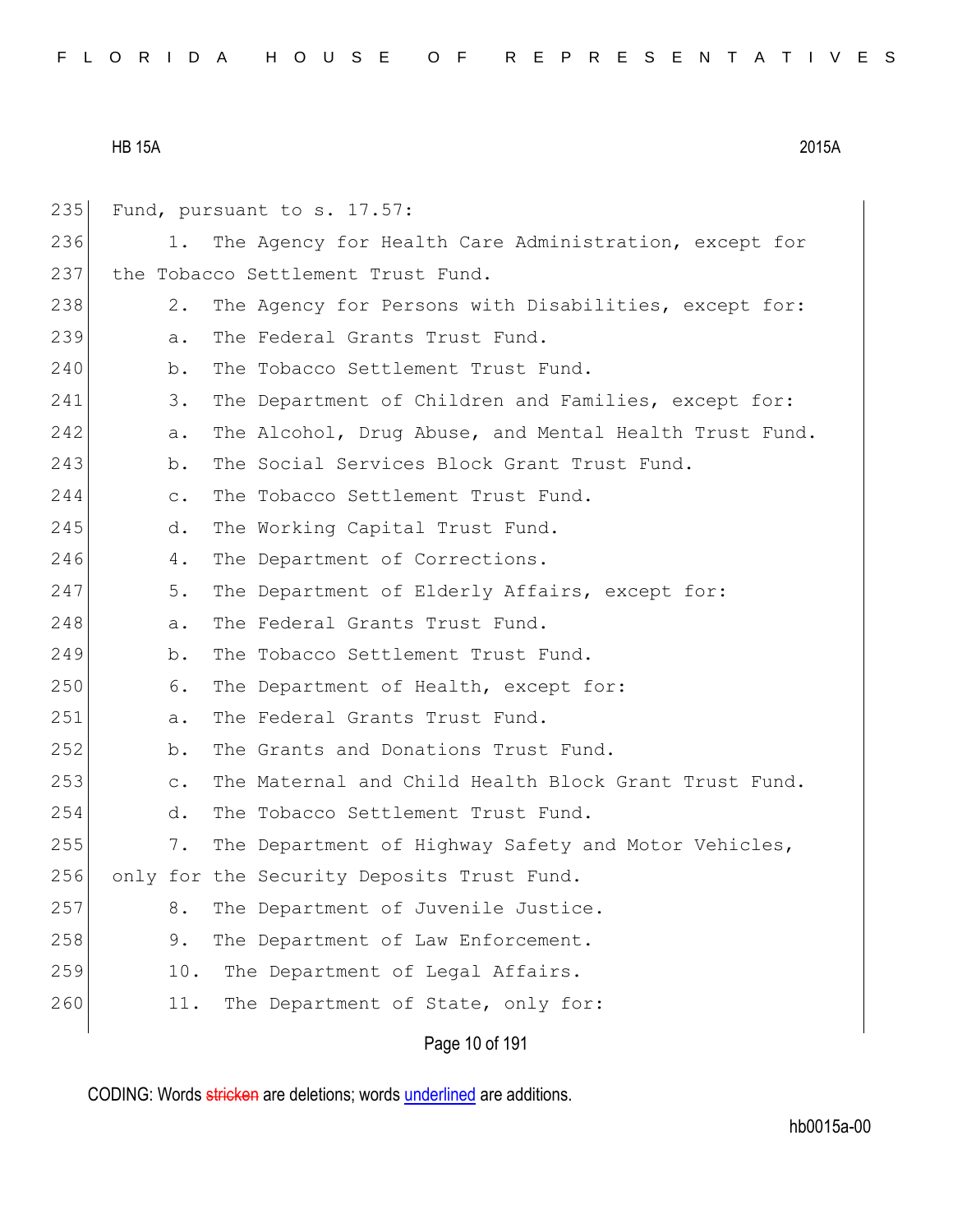261 a. The Grants and Donations Trust Fund. 262 b. The Land Acquisition Trust Fund. 263 c.b. The Records Management Trust Fund. 264 12. The Department of Economic Opportunity, only for the 265 Economic Development Trust Fund. 266 13. The Florida Public Service Commission, only for the 267 Florida Public Service Regulatory Trust Fund. 268 14. The Justice Administrative Commission. 269 15. The state courts system. 270 16. The Department of Agriculture and Consumer Services, 271 only for the Land Acquisition Trust Fund. 272 17. The Department of Environmental Protection, only for 273 the Land Acquisition Trust Fund. 274 18. The Fish and Wildlife Conservation Commission, only 275 for the Land Acquisition Trust Fund. 276 Section 5. Subsection (3) of section 161.054, Florida 277 Statutes, is amended to read: 278 161.054 Administrative fines; liability for damage;  $279$  liens. $-$ 280 (3) The imposition of a fine or an award of damages 281 pursuant to this section shall create a lien upon the real and 282 personal property of the violator, enforceable by the department 283 as are statutory liens under chapter 85. The proceeds of such 284 fines and awards of damages shall be deposited in the Florida 285 Coastal Protection Ecosystem Management and Restoration Trust 286 Fund.

Page 11 of 191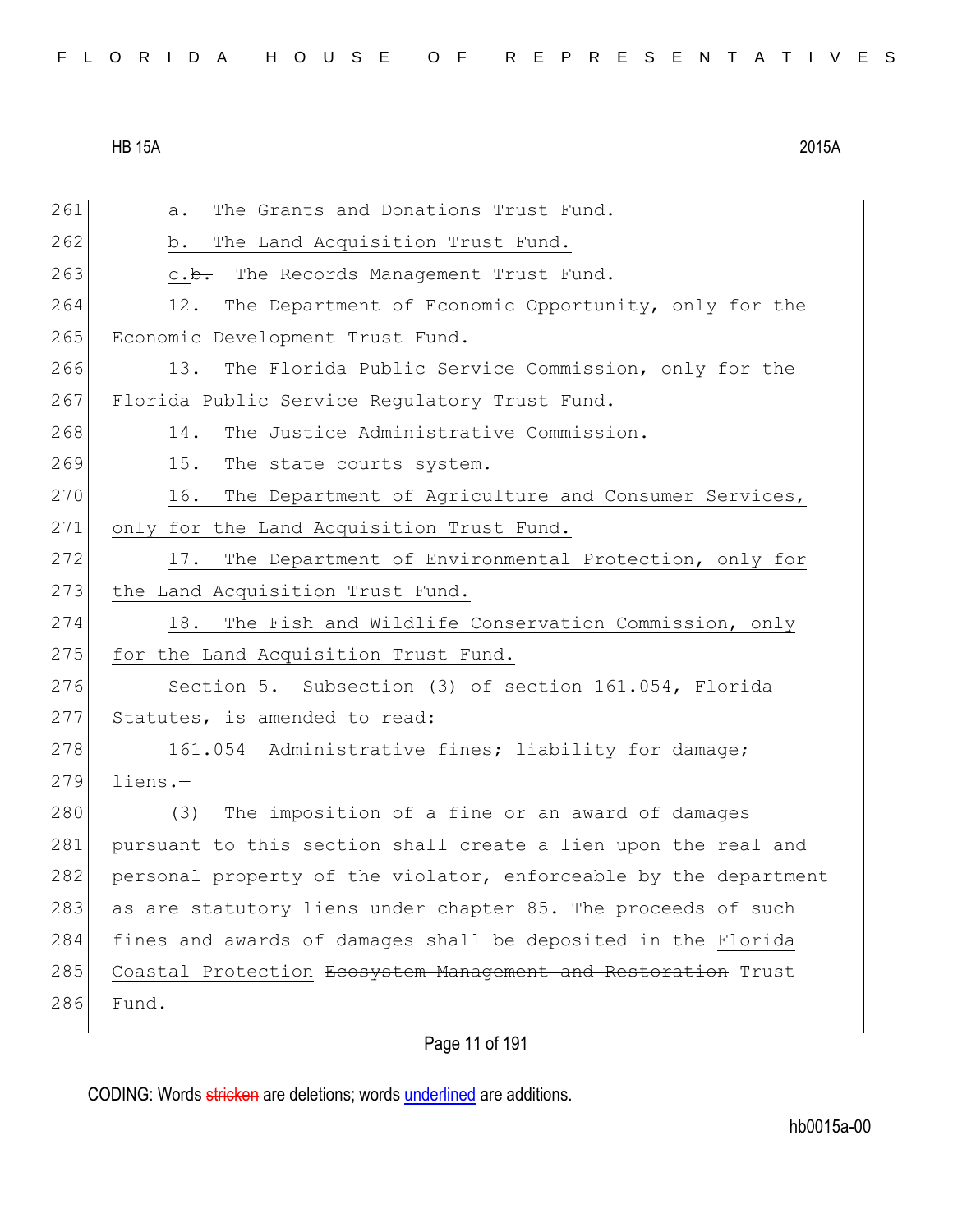287 Section 6. Subsections (1) and (3) of section 161.091, 288 Florida Statutes, are amended to read:

289 161.091 Beach management; funding; repair and maintenance 290 strategy.-

291 (1) Subject to such appropriations as the Legislature may 292 make therefor from time to time, disbursements from the Land 293 Acquisition Ecosystem Management and Restoration Trust Fund may 294 be made by the department in order to carry out the proper state 295 responsibilities in a comprehensive, long-range, statewide beach 296 management plan for erosion control; beach preservation, 297 restoration, and nourishment; and storm and hurricane 298 protection; and other activities authorized for beaches and 299 shores pursuant to s. 28, Art. X of the State Constitution. 300 Legislative intent in appropriating such funds is for the 301 implementation of those projects that contribute most 302 significantly to addressing the state's beach erosion problems.

 (3) In accordance with the intent expressed in s. 161.088 and the legislative finding that erosion of the beaches of this state is detrimental to tourism, the state's major industry, further exposes the state's highly developed coastline to severe storm damage, and threatens beach-related jobs, which, if not stopped, may significantly reduce state sales tax revenues, funds deposited into the State Treasury to the credit of the 310 Land Acquisition Trust Fund may be used the Ecosystem Management and Restoration Trust Fund, in the annual amounts provided  $201.15$ , shall be used, for a period of not less than

Page 12 of 191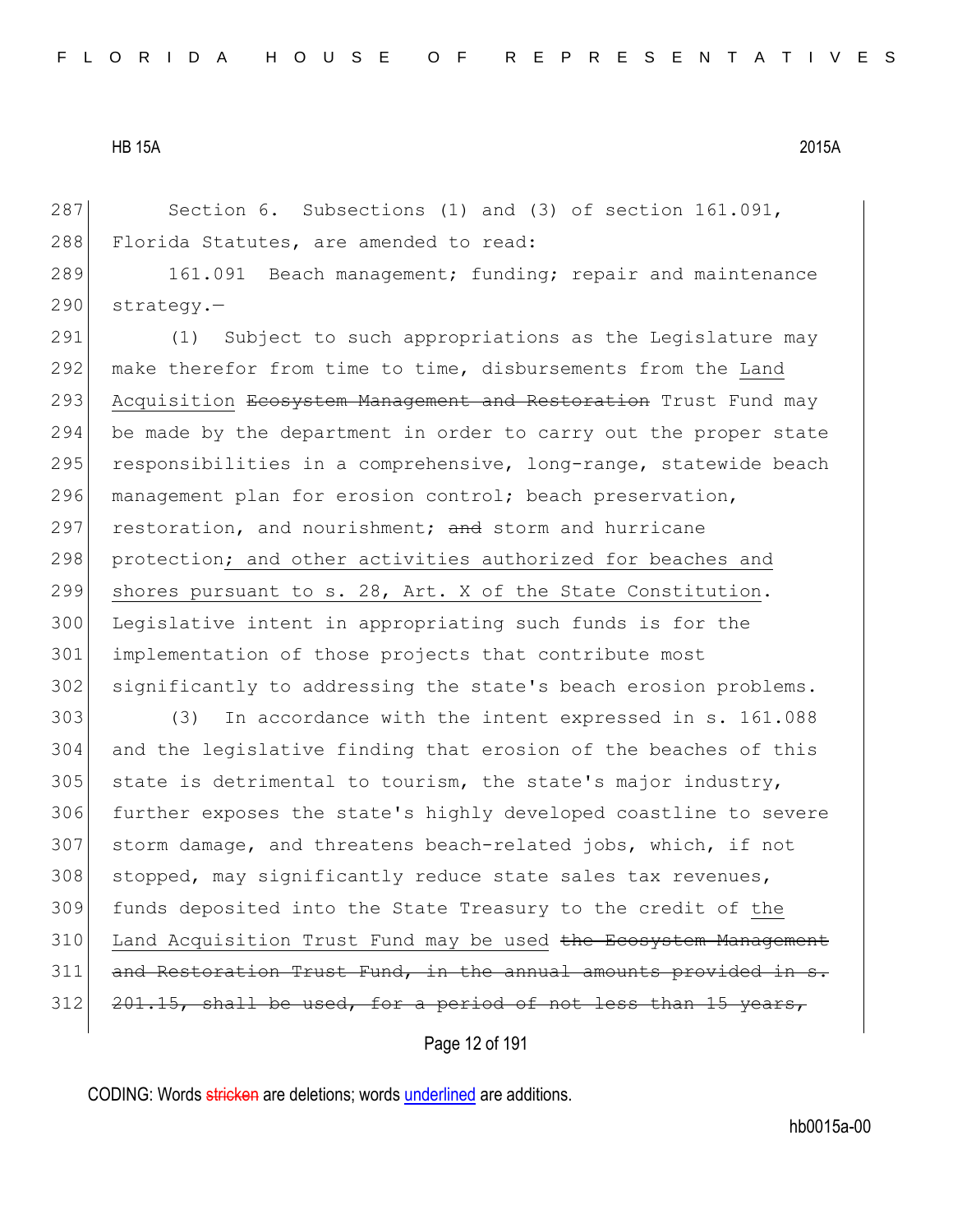| 313 | to fund the development, implementation, and administration of     |
|-----|--------------------------------------------------------------------|
| 314 | the state's beach management plan, as provided in ss. 161.091-     |
| 315 | 161.212 and as authorized under s. 28, Art. X of the State         |
| 316 | Constitution, prior to the use of such funds deposited pursuant    |
| 317 | to s. 201.15 in that trust fund for any other purpose.             |
| 318 | Section 7. Section 201.0205, Florida Statutes, is amended          |
| 319 | to read:                                                           |
| 320 | 201.0205 Counties that have implemented ch. 83-220;                |
| 321 | inapplicability of 10-cent tax increase by s. 2, ch. $92-317$ ,    |
| 322 | Laws of Florida.-The 10-cent tax increase in the documentary       |
| 323 | stamp tax levied by s. 2, chapter 92-317, does not apply to        |
| 324 | deeds and other taxable instruments relating to real property      |
| 325 | located in any county that has implemented the provisions of       |
| 326 | chapter 83-220, Laws of Florida, as amended by chapters $84-270$ , |
| 327 | 86-152, and 89-252, Laws of Florida. Each such county and each     |
| 328 | eligible jurisdiction within such county shall not be eligible     |
| 329 | to participate in programs funded pursuant to $s. 201.15(5)$ (d)   |
| 330 | 201.15 (9). However, each such county and each eligible            |
| 331 | jurisdiction within such county shall be eligible to participate   |
| 332 | in programs funded pursuant to s. $201.15(5)$ (e) $201.15(10)$ .   |
| 333 | Section 8. Section 201.15, Florida Statutes, is amended to         |
| 334 | read:                                                              |
| 335 | 201.15<br>Distribution of taxes collected.-                        |
| 336 | All taxes collected under this chapter are hereby<br>(1)           |
| 337 | pledged and shall first be made available to make payments when    |
| 338 | due on bonds issued pursuant to s. 215.618 or s. 215.619 as        |
|     |                                                                    |

Page 13 of 191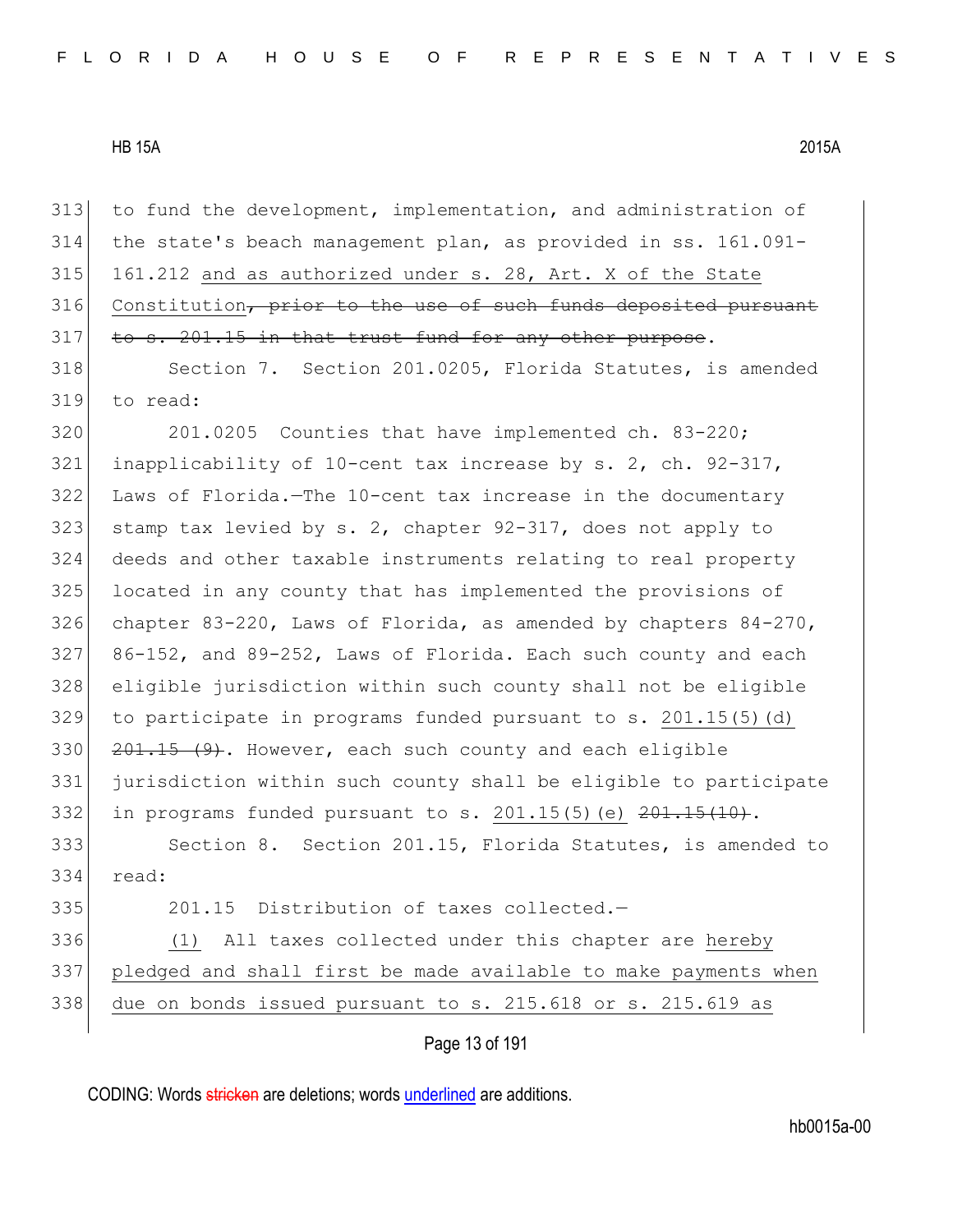| 339 | provided in paragraphs (3)(a) and (b), or any other bonds        |
|-----|------------------------------------------------------------------|
| 340 | authorized to be issued on a parity basis with such bonds.       |
| 341 | Amounts necessary to make such payments shall be deposited into  |
| 342 | the Land Acquisition Trust Fund subject to the service charge    |
| 343 | imposed in s. 215.20(1). Before distribution under this section, |
| 344 | the Department of Revenue shall deduct amounts necessary to pay  |
| 345 | the costs of the collection and enforcement of the tax levied by |
| 346 | this chapter. Such costs and the service charge may not be       |
| 347 | levied against any portion of taxes pledged to debt service on   |
| 348 | bonds to the extent that the costs and service charge are        |
| 349 | required to pay any amounts relating to the bonds. After         |
| 350 | distributions are made pursuant to subsection (1), all of the    |
| 351 | costs of the collection and enforcement of the tax levied by     |
| 352 | this chapter and the service charge shall be available and       |
| 353 | transferred to the extent necessary to pay debt service and any  |
| 354 | other amounts payable with respect to bonds authorized before    |
| 355 | January 1, 2015, secured by revenues distributed pursuant to     |
| 356 | subsection (1). All taxes remaining after deduction of costs and |
| 357 | the service charge shall be distributed as follows:              |
| 358 | From taxes remaining after payments required pursuant<br>(2)     |
| 359 | to subsection (1), the Department of Revenue shall deduct        |
| 360 | amounts necessary to pay the costs of the collection and         |
| 361 | enforcement of the tax levied pursuant to this chapter.          |
| 362 | Before any other amount is deducted or deposited into<br>(3)     |
| 363 | a trust fund, there shall be deposited into the Land Acquisition |
| 364 | Trust Fund 33 percent of all taxes collected after first         |
|     |                                                                  |

Page 14 of 191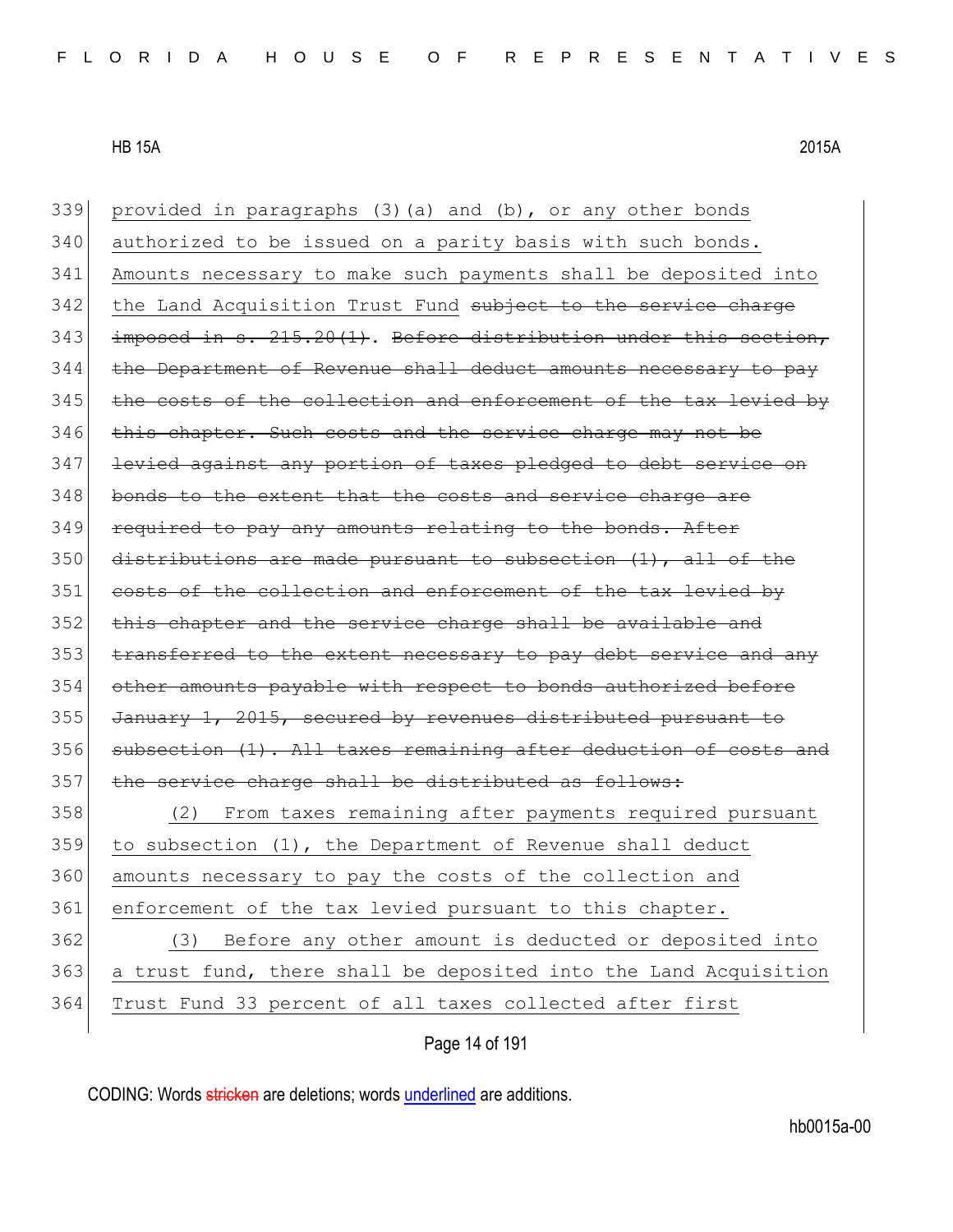| 365 | deducting amounts paid under subsection (2), which amount shall   |
|-----|-------------------------------------------------------------------|
| 366 | then be reduced by amounts paid under subsection (1). Amounts     |
| 367 | deposited into the Land Acquisition Trust Fund shall be used in   |
| 368 | the following order:                                              |
| 369 | (1) Sixty-three and thirty-one hundredths percent of the          |
| 370 | remaining taxes shall be used for the following purposes:         |
| 371 | To pay Amounts necessary to pay the debt service on,<br>(a)       |
| 372 | or fund debt service reserve funds, rebate obligations, or other  |
| 373 | amounts payable with respect to Preservation 2000 bonds issued    |
| 374 | pursuant to s. 375.051 and Florida Forever bonds issued pursuant  |
| 375 | to s. 215.618, shall be paid into the State Treasury to the       |
| 376 | eredit of the Land Acquisition Trust Fund to be used for such     |
| 377 | purposes. The amount transferred to the Land Acquisition Trust    |
| 378 | Fund may not exceed \$300 million in fiscal year 1999-2000 and    |
| 379 | thereafter for Preservation 2000 bonds and bonds issued to        |
| 380 | refund Preservation 2000 bonds, and \$300 million in fiscal year  |
| 381 | 2000-2001 and thereafter for Florida Forever bonds. The annual    |
| 382 | amount used for such purpose transferred to the Land Acquisition  |
| 383 | Trust Fund for Florida Forever bonds may not exceed \$300 \$30    |
| 384 | million in each the first fiscal year. in which bonds are         |
| 385 | issued. The limitation on the amount transferred shall be         |
| 386 | increased by an additional \$30 million in each subsequent fiscal |
| 387 | year, but may not exceed a total of \$300 million in any fiscal   |
| 388 | year for all bonds issued. It is the intent of the Legislature    |
| 389 | that all bonds issued to fund the Florida Forever Act be retired  |
| 390 | by December 31, 2040. Except for bonds issued to refund           |
|     |                                                                   |

Page 15 of 191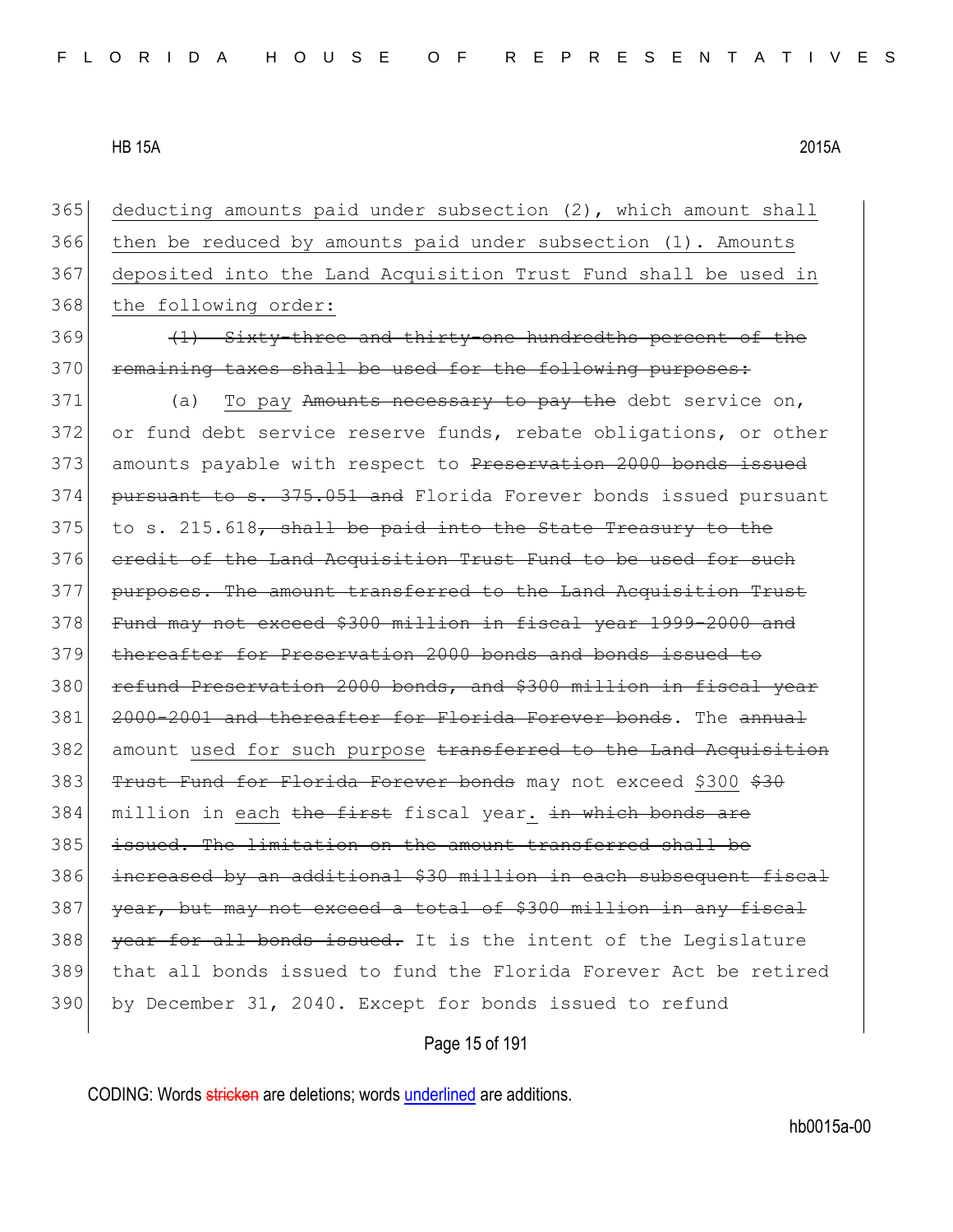391 previously issued bonds, no series of bonds may be issued 392 pursuant to this paragraph unless such bonds are approved and 393 the debt service for the remainder of the fiscal year in which 394 the bonds are issued is specifically appropriated in the General 395 Appropriations Act. For purposes of refunding Preservation 2000 396 bonds, amounts designated within this section for Preservation 397 2000 and Florida Forever bonds may be transferred between the 398 two programs to the extent provided for in the documents 399 authorizing the issuance of the bonds. The Preservation 2000 400 bonds and Florida Forever bonds are equally and ratably secured 401 by moneys distributable to the Land Acquisition Trust Fund 402 pursuant to this section, except as specifically provided 403 otherwise by the documents authorizing the issuance of the 404 bonds. Moneys transferred to the Land Acquisition Trust Fund 405 pursuant to this paragraph, or earnings thereon, may not 406 or made available to pay debt service on the Save Our Coast 407 revenue bonds.

408 (b) To pay <del>Moneys shall be paid into the State Treasury to</del> 409 the credit of the Save Our Everglades Trust Fund in amounts 410 necessary to pay debt service on, or fund debt service reserve 411 funds, provide reserves, and pay rebate obligations, or and 412 other amounts due with respect to bonds issued under s. 215.619. 413 Taxes distributed under paragraph (a) and this paragraph must be 414 collectively distributed on a pro rata basis when the available 415 moneys under this subsection are not sufficient to cover the 416 amounts required under paragraph (a) and this paragraph.

Page 16 of 191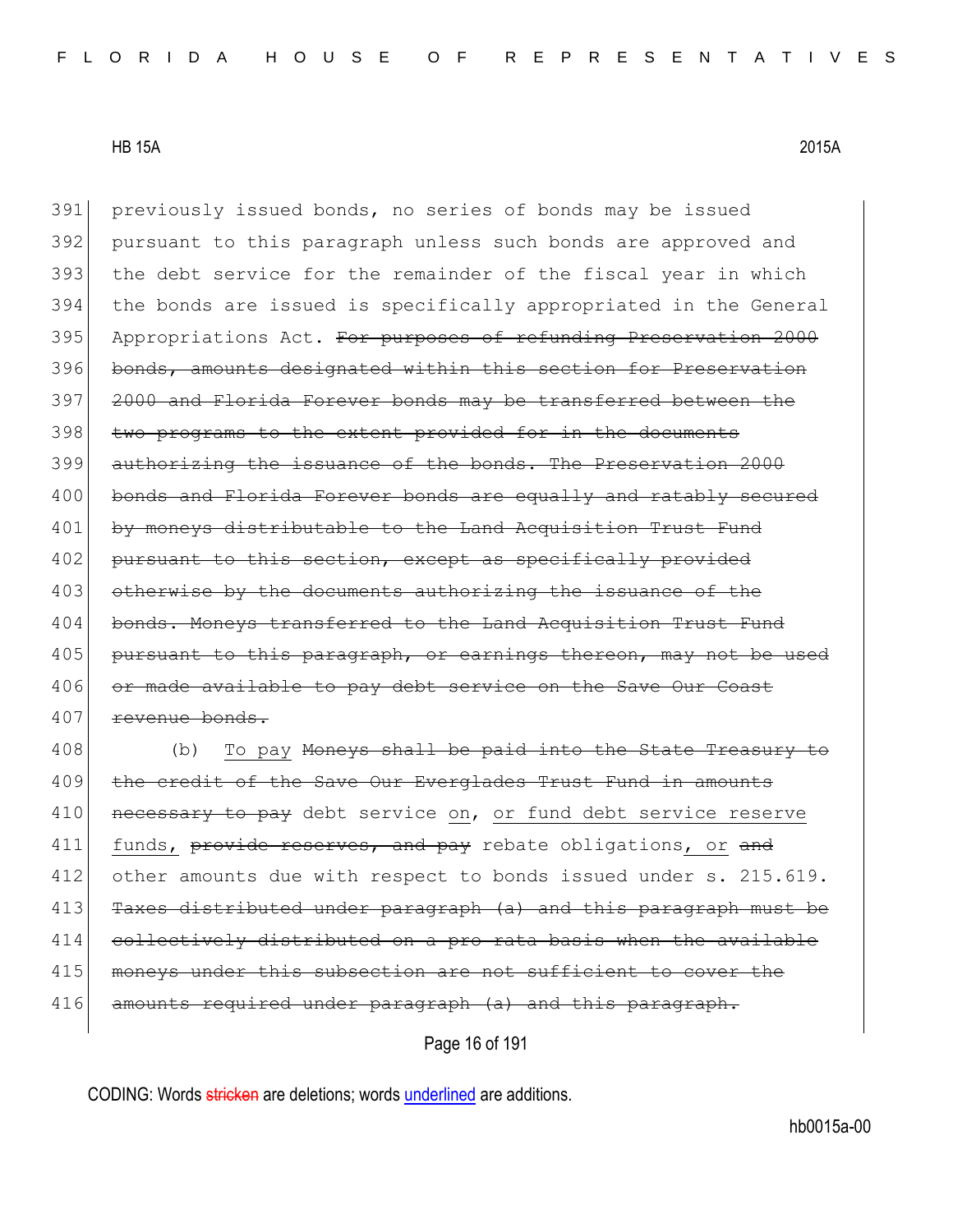| 417 | (c) For other purposes authorized by s. 28, Art. X of the               |
|-----|-------------------------------------------------------------------------|
| 418 | State Constitution.                                                     |
| 419 |                                                                         |
| 420 | Bonds issued pursuant to ss. 215.618 and 215.619 are equally and        |
| 421 | ratably secured by moneys distributed to the Land Acquisition           |
| 422 | Trust Fund pursuant to this section.                                    |
| 423 | (4) All taxes remaining after the distributions pursuant                |
| 424 | to subsections (1) and (3) are subject to the service charge            |
| 425 | imposed in s. 215.20(1).                                                |
| 426 | $(5)$ + $e$ ) After the required distributions pursuant to              |
| 427 | subsections $(1) - (4)$ payments under paragraphs $(a)$ and $(b)$ , the |
| 428 | remainder shall be distributed as provided in this subsection           |
| 429 | and subsections (6) and (7). For purposes of this subsection,           |
| 430 | the term "unadjusted remainder" means an amount equal to 92             |
| 431 | percent of the taxes collected under this chapter less the              |
| 432 | collection and enforcement costs authorized by this section. For        |
| 433 | purposes of this subsection, the term "adjusted remainder" means        |
| 434 | an amount calculated by multiplying the unadjusted remainder by         |
| 435 | 0.6331 then deducting the amounts required for payment of debt          |
| 436 | service pursuant to paragraphs (3) (a) and (b). paid into the           |
| 437 | State Treasury to the credit of:                                        |
| 438 | $(a)$ $\frac{1}{1}$ . The State Transportation Trust Fund in the        |
| 439 | Department of Transportation in the amount of the lesser of 38.2        |
| 440 | percent of the adjusted remainder or \$541.75 million in each           |
| 441 | fiscal year shall be paid into the State Treasury to the credit         |
| 442 | of the State Transportation Trust Fund. Out Of such funds, the          |
|     | Page 17 of 191                                                          |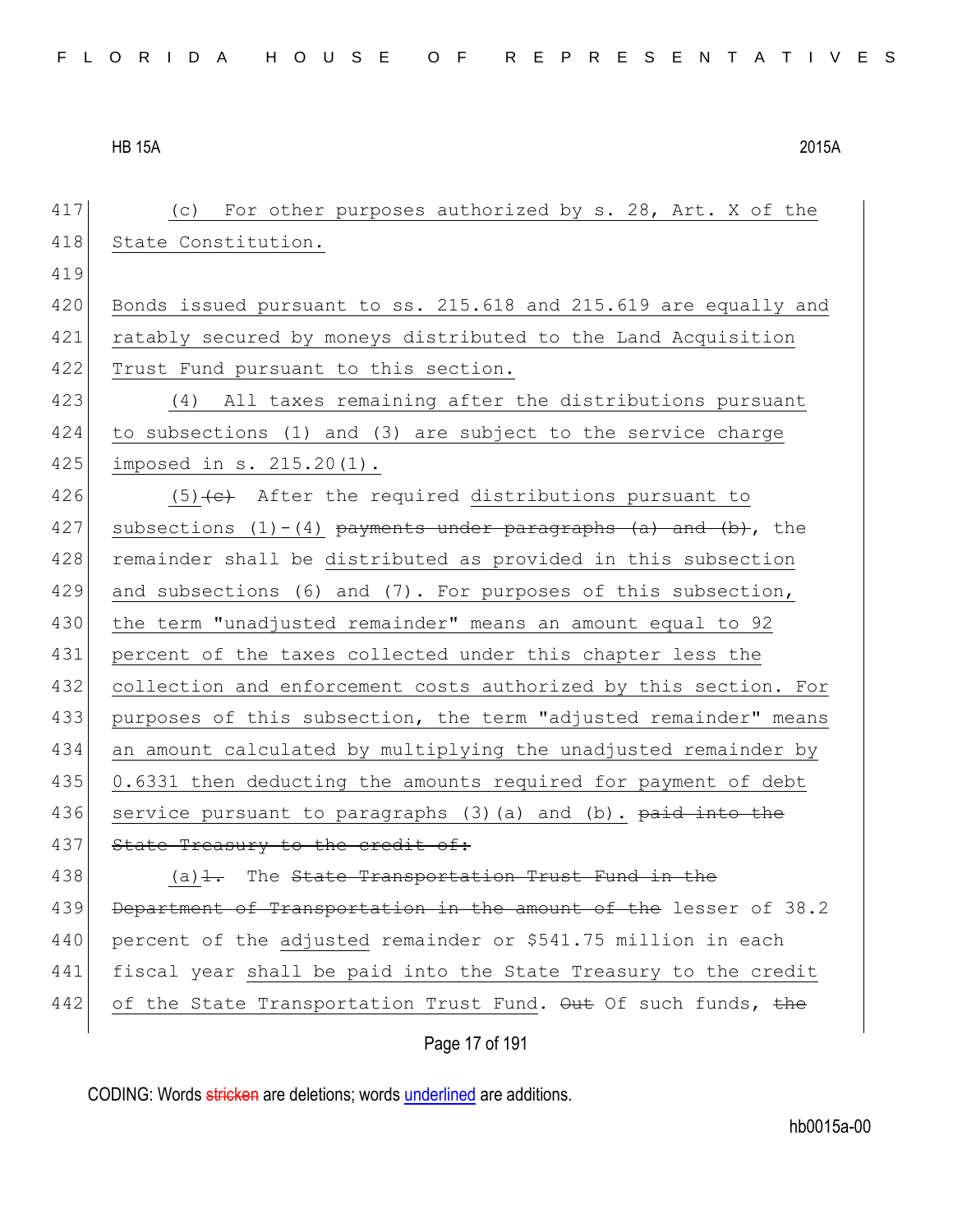443 first \$50 million for the 2012-2013 fiscal year; \$65 million for 444 the 2013-2014 fiscal year; and \$75 million for the  $2014-2015$ 445  $f{\text{iscal}}$  year and all subsequent years, shall be transferred to 446 the State Economic Enhancement and Development Trust Fund within 447 the Department of Economic Opportunity. Notwithstanding any 448 other provision of law, the remaining amount credited to the 449 State Transportation Trust Fund shall The remainder is to be 450 used for the following specified purposes, notwithstanding any 451 other law to the contrary:

452 1.a. For the purposes of Capital funding for the New 453 Starts Transit Program, authorized by Title 49, U.S.C. s. 5309 454 and specified in s. 341.051, in the amount of 10 percent of the 455 these funds. $\div$ 

456 2.b. For the purposes of The Small County Outreach Program 457 specified in s. 339.2818, in the amount of 10 5 percent of the 458 these funds. Effective July 1, 2014, the percentage allocated 459 under this sub-subparagraph shall be increased to 10 percent;

460 3.<del>c.</del> For the purposes of The Strategic Intermodal System 461 specified in ss. 339.61, 339.62, 339.63, and 339.64, in the 462 amount of 75 percent of the funds after deduction of the 463 payments required under subparagraphs 1. and 2. these funds 464 after allocating for the New Starts Transit Program described in 465 sub-subparagraph a. and the Small County Outreach Program 466 described in sub-subparagraph b.; and 467 4.<del>d.</del> For the purposes of The Transportation Regional

468 Incentive Program specified in s. 339.2819, in the amount of 25

Page 18 of 191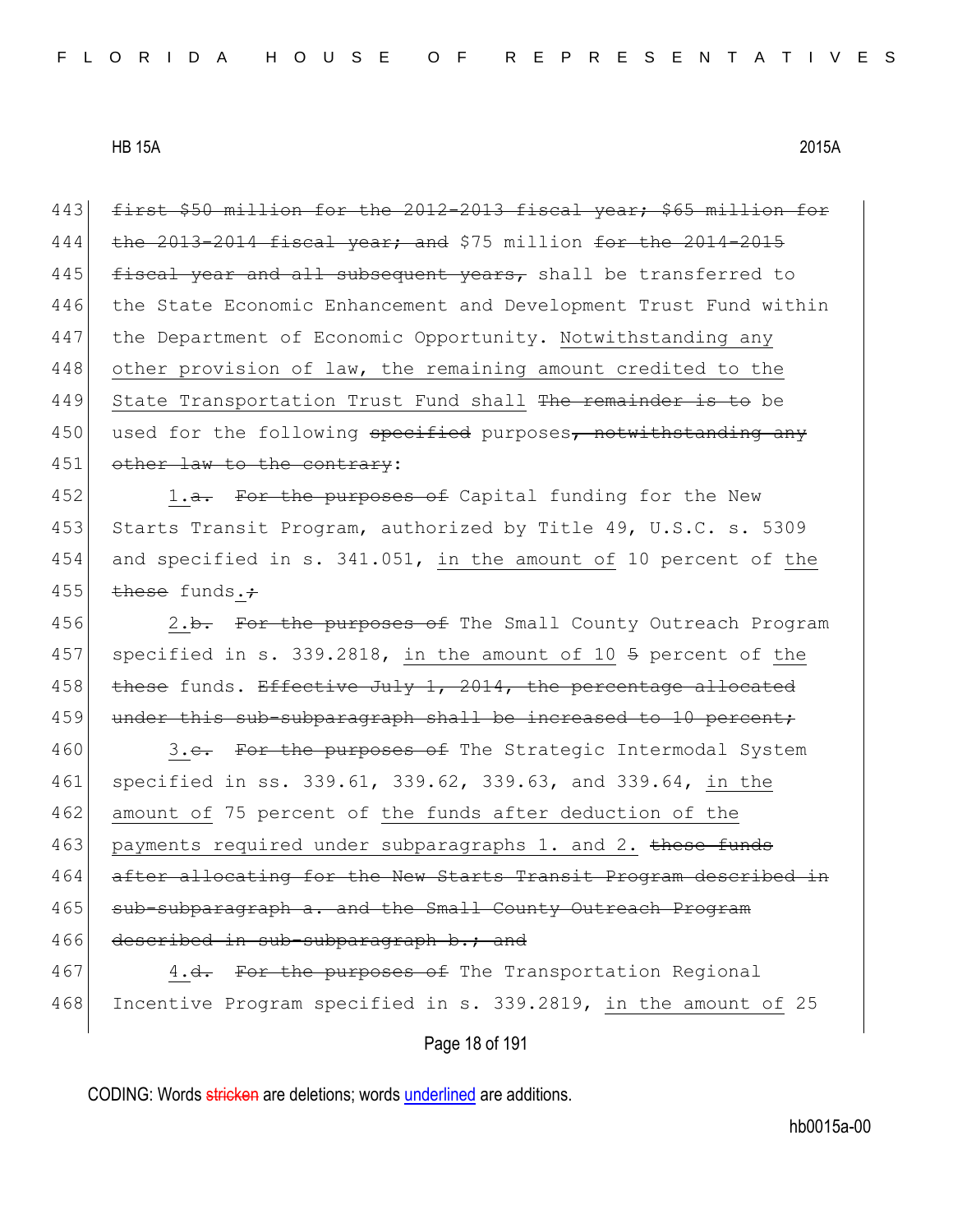Page 19 of 191 469 percent of the these funds after deduction of the payments 470 required under subparagraphs 1. and 2. allocating for the New 471 Starts Transit Program described in sub-subparagraph a. and the 472 Small County Outreach Program described in sub-subparagraph b. 473 Effective July 1, 2014, The first \$60 million of the funds 474 allocated pursuant to this subparagraph sub-subparagraph shall 475 be allocated annually to the Florida Rail Enterprise for the 476 purposes established in s. 341.303(5).  $477$  (b)  $2$ . The Grants and Donations Trust Fund in the 478 Department of Economic Opportunity in the amount of the lesser 479 of .23 percent of the adjusted remainder or \$3.25 million in 480 each fiscal year shall be paid into the State Treasury to the 481 credit of the Grants and Donations Trust Fund in the Department 482 of Economic Opportunity to fund technical assistance to local 483 governments. 484 3. The Ecosystem Management and Restoration Trust Fund in 485 the amount of the lesser of 2.12 percent of the remainder or \$30 486 million in each fiscal year, to be used for the preservation and 487 repair of the state's beaches as provided in ss. 161.091-488 <del>161.212.</del> 489 (c) 4. General Inspection Trust Fund in the amount of The 490 lesser of .02 percent of the adjusted remainder or \$300,000 in 491 each fiscal year shall be paid into the State Treasury to the 492 credit of the General Inspection Trust Fund in the Department of 493 Agriculture and Consumer Services to be used to fund oyster 494 management and restoration programs as provided in s.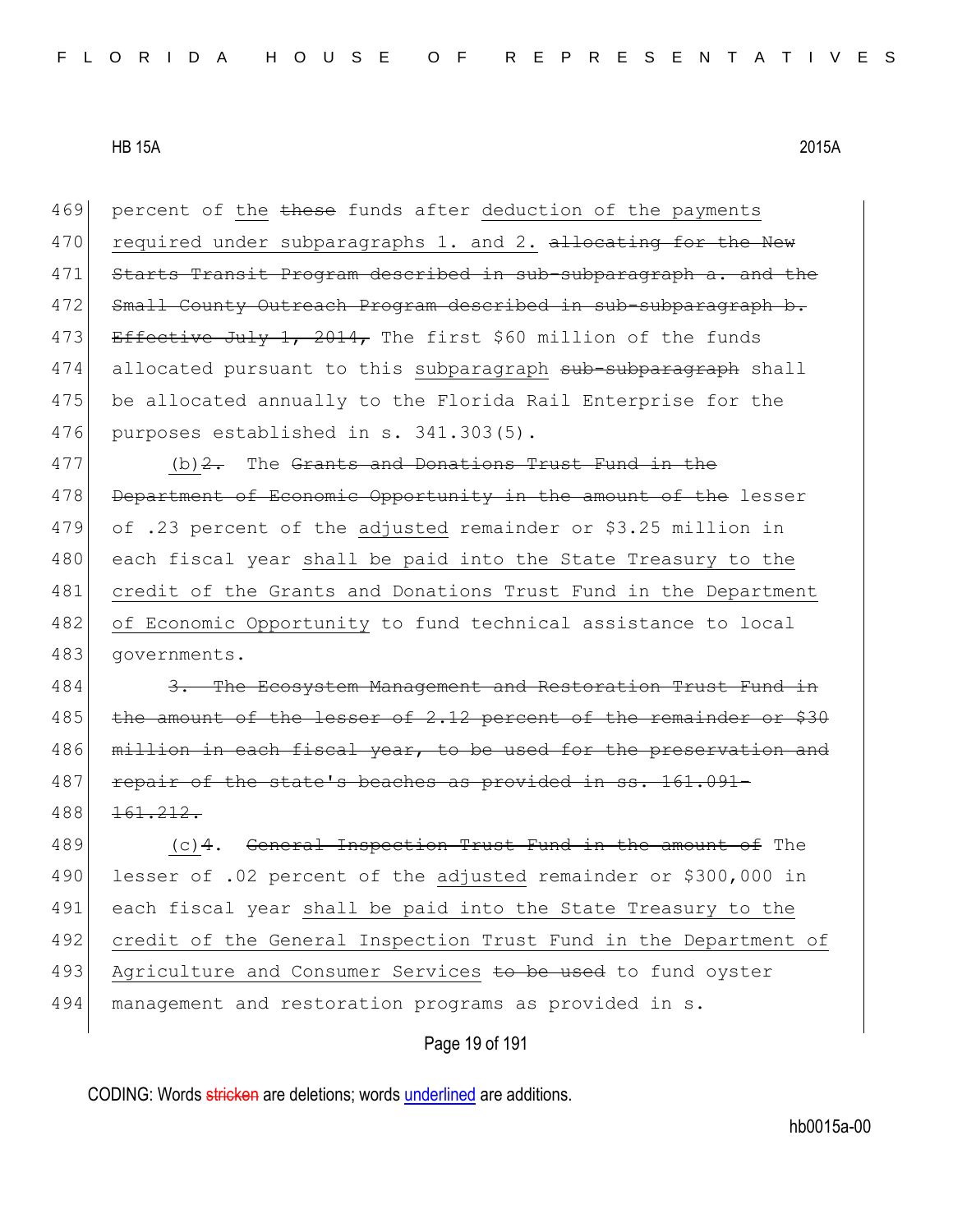495 379.362(3).

496

497 Moneys distributed pursuant to this paragraph may not be pledged 498 for debt service unless such pledge is approved by referendum of  $499$  the voters.

500  $(d)$  After the required payments under paragraphs  $(a)$ ,  $(b)$ ,  $501$  and (c), the remainder shall be paid into the State Treasury to 502 the credit of the General Revenue Fund to be used and expended 503 for the purposes for which the General Revenue Fund was created  $504$  and exists by law.

505 (2) The lesser of 7.56 percent of the remaining taxes or 506 \$84.9 million in each fiscal year shall be distributed as  $507$  follows:

 $508$  (a) Six million and three hundred thousand dollars shall 509 be paid into the State Treasury to the credit of the General 510 Revenue Fund.

 $511$  (b) The remainder shall be paid into the State Treasury to 512 the credit of the Land Acquisition Trust Fund. Sums deposited in 513 the fund pursuant to this subsection may be used for any purpose 514 for which funds deposited in the Land Acquisition Trust Fund may  $515$  <del>lawfully be used.</del>

516  $(3)$  (a) The lesser of 1.94 percent of the remaining taxes 517 or \$26 million in each fiscal year shall be distributed in the 518 following order:

 $519$  1. Amounts necessary to pay debt service or to fund debt 520 service reserve funds, rebate obligations, or other amounts

Page 20 of 191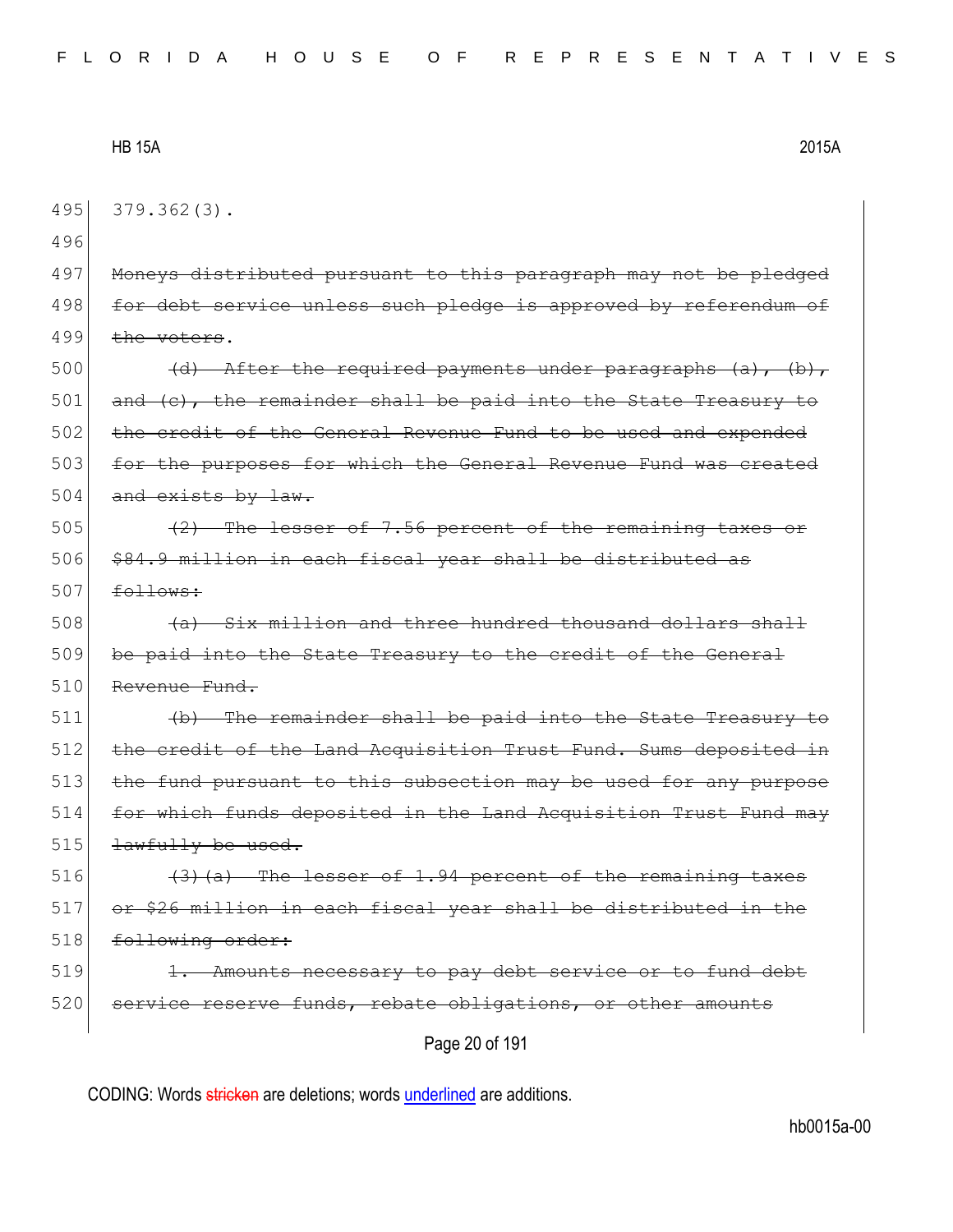| 521 | payable with respect to bonds issued before February 1, 2009,    |
|-----|------------------------------------------------------------------|
| 522 | pursuant to this subsection shall be paid into the State         |
| 523 | Treasury to the credit of the Land Acquisition Trust Fund.       |
| 524 | 2. Eleven million dollars shall be paid into the State           |
| 525 | Treasury to the credit of the General Revenue Fund.              |
| 526 | 3. The remainder shall be paid into the State Treasury to        |
| 527 | the credit of the Land Acquisition Trust Fund.                   |
| 528 | (b) Moneys deposited in the Land Acquisition Trust Fund          |
| 529 | pursuant to this subsection shall be used to acquire coastal     |
| 530 | lands or to pay debt service on bonds issued to acquire coastal  |
| 531 | lands and to develop and manage lands acquired with moneys from  |
| 532 | $the$ trust fund.                                                |
| 533 | (4) The lesser of 4.2 percent of the remaining taxes or          |
| 534 | \$60.5 million in each fiscal year shall be paid into the State  |
| 535 | Treasury to the credit of the Water Management Lands Trust Fund. |
| 536 | Sums deposited in that fund may be used for any purpose          |
| 537 | authorized in s. 373.59. An amount equal to the amounts          |
| 538 | necessary to pay debt service or to fund debt service reserve    |
| 539 | funds, rebate obligations, or other amounts payable with respect |
| 540 | to bonds authorized pursuant to $s. 215.619(1)$ (a) $2.$ and the |
| 541 | proviso associated with Specific Appropriation 1626A of the      |
| 542 | 2014-2015 General Appropriations Act shall be transferred        |
| 543 | annually from the Water Management Lands Trust Fund to the       |
| 544 | General Revenue Fund.                                            |
| 545 | $(5)$ Of the remaining taxes, 3.52 percent shall be paid         |
| 546 | into the State Treasury to the credit of the Conservation and    |
|     | Page 21 of 191                                                   |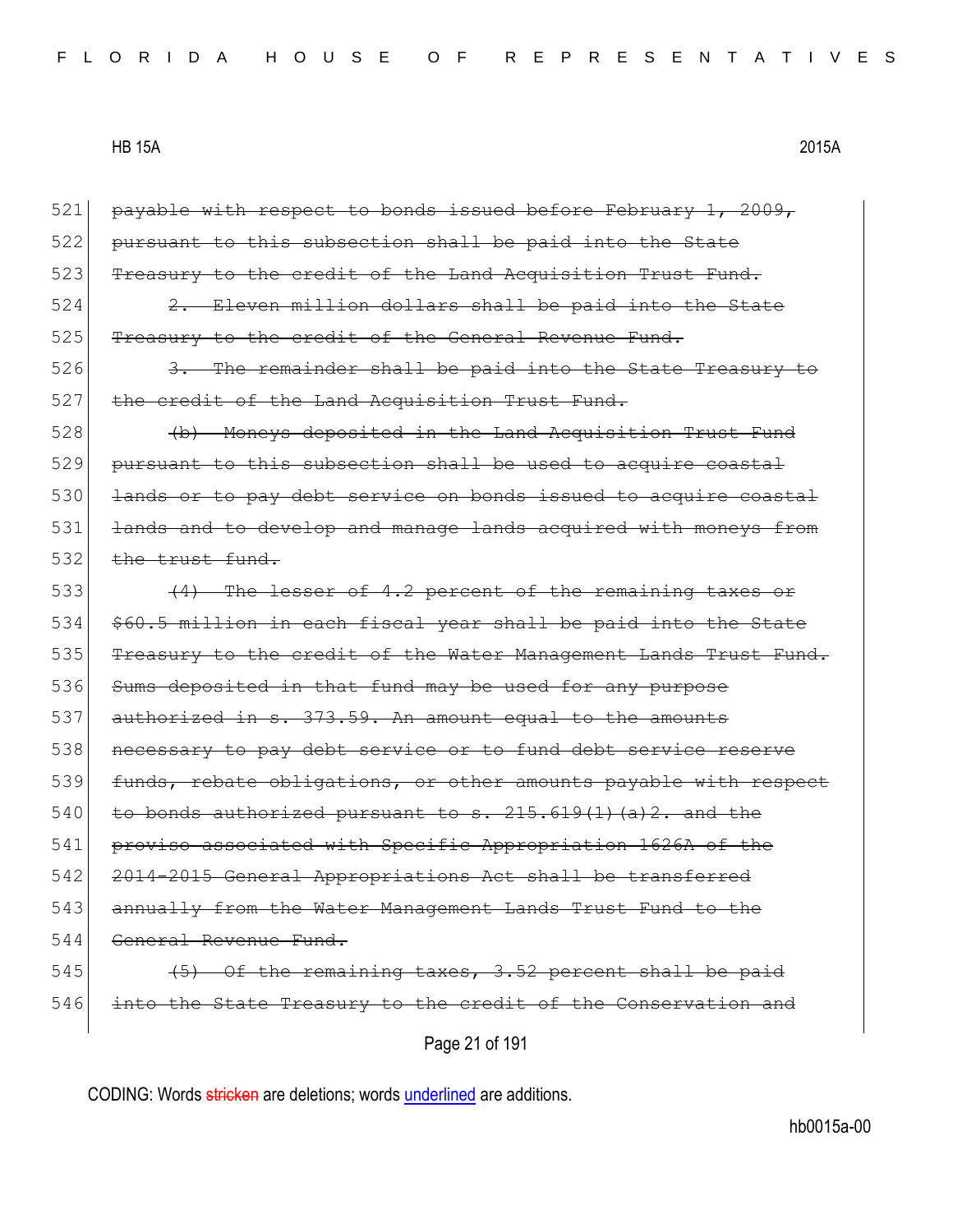547 Recreation Lands Trust Fund to carry out the purposes set forth  $548$  in s. 259.032. Eleven and fifteen hundredths percent 549 amount credited to the Conservation and Recreation Lands Trust 550 Fund pursuant to this subsection shall be transferred to the 551 State Game Trust Fund and used for land management activities.  $552$  (6) The lesser of 2.28 percent of the remaining taxes or 553 \$34.1 million in each fiscal year shall be paid into the State 554 Treasury to the credit of the Invasive Plant Control Trust Fund 555 to carry out the purposes set forth in ss. 369.22 and 369.252. 556 (47) The lesser of .5 percent of the remaining taxes or  $557$   $$9.3$  million in each fiscal year shall be paid into the State 558 Treasury to the credit of the State Game Trust Fund to be used 559 exclusively for the purpose of implementing the Lake Restoration 560 <del>2020 Program.</del> 561 (8) One-half of one percent of the remaining taxes shall 562 be paid into the State Treasury and divided equally to the 563 credit of the Department of Environmental Protection Water 564 Quality Assurance Trust Fund to address water quality impacts 565 associated with nonagricultural nonpoint sources and to the 566 credit of the Department of Agriculture and Consumer Services 567 General Inspection Trust Fund to address water quality impacts 568 associated with agricultural nonpoint sources, respectively. 569 These funds shall be used for research, development, 570 demonstration, and implementation of suitable best management 571 practices or other measures used to achieve water quality 572 standards in surface waters and water segments identified

Page 22 of 191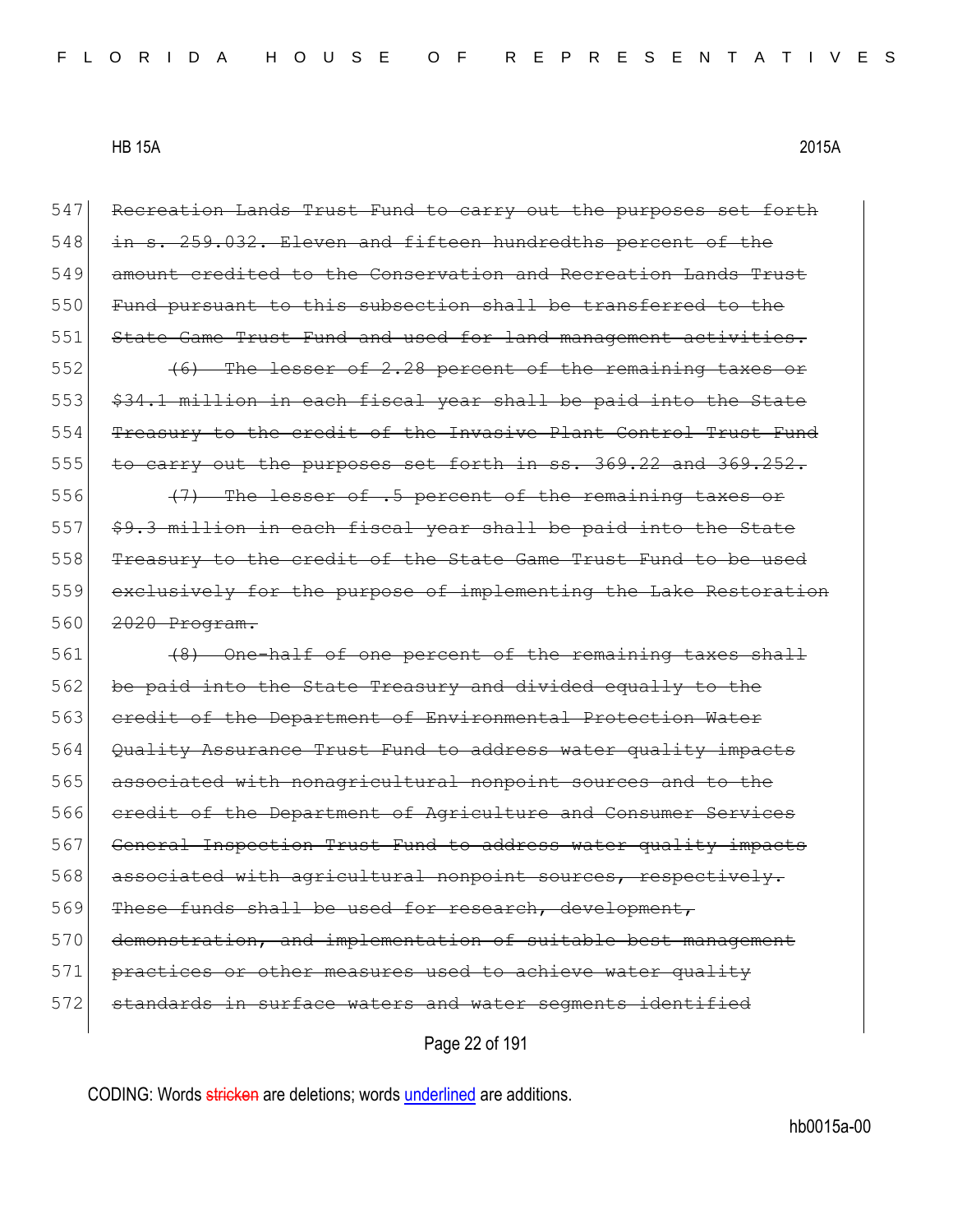573 pursuant to ss. 303(d) of the Clean Water Act, Pub. L. No. 92-574 500, 33 U.S.C. ss. 1251 et seq. Implementation of best 575 management practices and other measures may include cost-share 576 grants, technical assistance, implementation tracking, and 577 conservation leases or other agreements for water quality 578 improvement. The Department of Environmental Protection and the 579 Department of Agriculture and Consumer Services may adopt rules 580 governing the distribution of funds for implementation of best 581 management practices. The unobligated balance of funds received 582 from the distribution of taxes collected under this chapter to 583 address water quality impacts associated with nonagricultural 584 nonpoint sources must be excluded when calculating the 585 unobligated balance of the Water Quality Assurance Trust Fund as 586 it relates to the determination of the applicable excise tax  $587$  rate.

588 (d) $(9)$  Seven and fifty-three hundredths percent of the 589 unadjusted remainder remaining taxes in each fiscal year shall 590 be paid into the State Treasury to the credit of the State 591 Housing Trust Fund. Out Of such funds, beginning in the 2012-592  $2013$  fiscal year, the first \$35 million shall be transferred 593 annually, subject to any distribution required under subsection 594 (6)  $(15)$ , to the State Economic Enhancement and Development 595 Trust Fund within the Department of Economic Opportunity. The 596 remainder shall be used as follows:

597 1.  $\left(\frac{a}{b}\right)$  Half of that amount shall be used for the purposes 598 for which the State Housing Trust Fund was created and exists by

# Page 23 of 191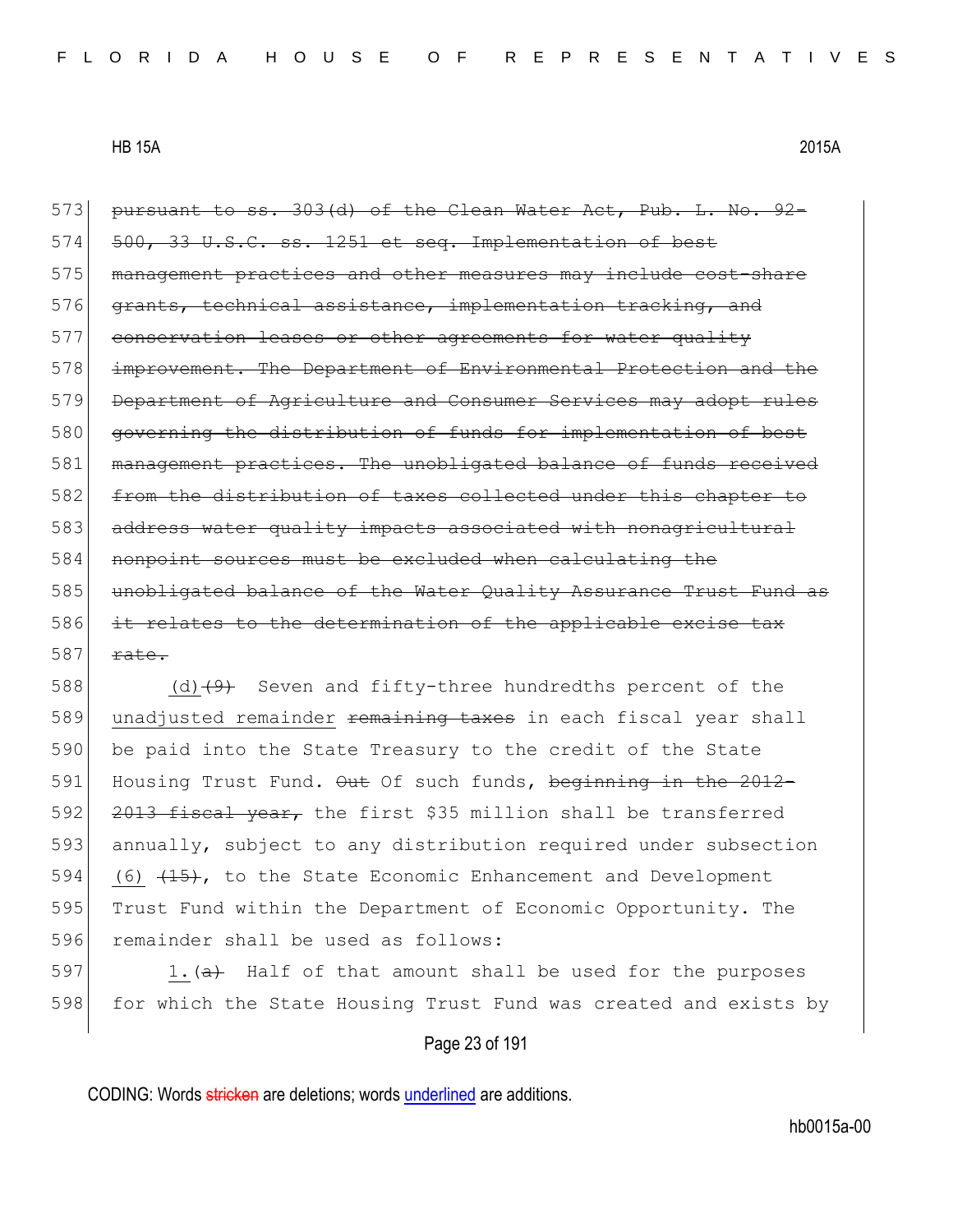599 law.

600  $\vert$  2.  $\leftrightarrow$  Half of that amount shall be paid into the State 601 Treasury to the credit of the Local Government Housing Trust 602 Fund and used for the purposes for which the Local Government 603 Housing Trust Fund was created and exists by law.

604 (e) $(10)$  Eight and sixty-six hundredths percent of the 605 unadjusted remainder remaining taxes in each fiscal year shall 606 be paid into the State Treasury to the credit of the State 607 Housing Trust Fund.  $\Theta$ ut Of such funds, beginning in the 2012-608  $\left| \right|$  2013 fiscal year, the first \$40 million shall be transferred 609 annually, subject to any distribution required under subsection 610 (6)  $(15)$ , to the State Economic Enhancement and Development 611 Trust Fund within the Department of Economic Opportunity. The 612 remainder shall be used as follows:

613 1. $\leftarrow$  1. Twelve and one-half percent of that amount shall be 614 deposited into the State Housing Trust Fund and be expended by 615 the Department of Economic Opportunity and by the Florida 616 Housing Finance Corporation for the purposes for which the State 617 Housing Trust Fund was created and exists by law.

 $\vert$  2. (b) Eighty-seven and one-half percent of that amount shall be distributed to the Local Government Housing Trust Fund and used for the purposes for which the Local Government Housing Trust Fund was created and exists by law. Funds from this category may also be used to provide for state and local 623 services to assist the homeless.

624

# Page 24 of 191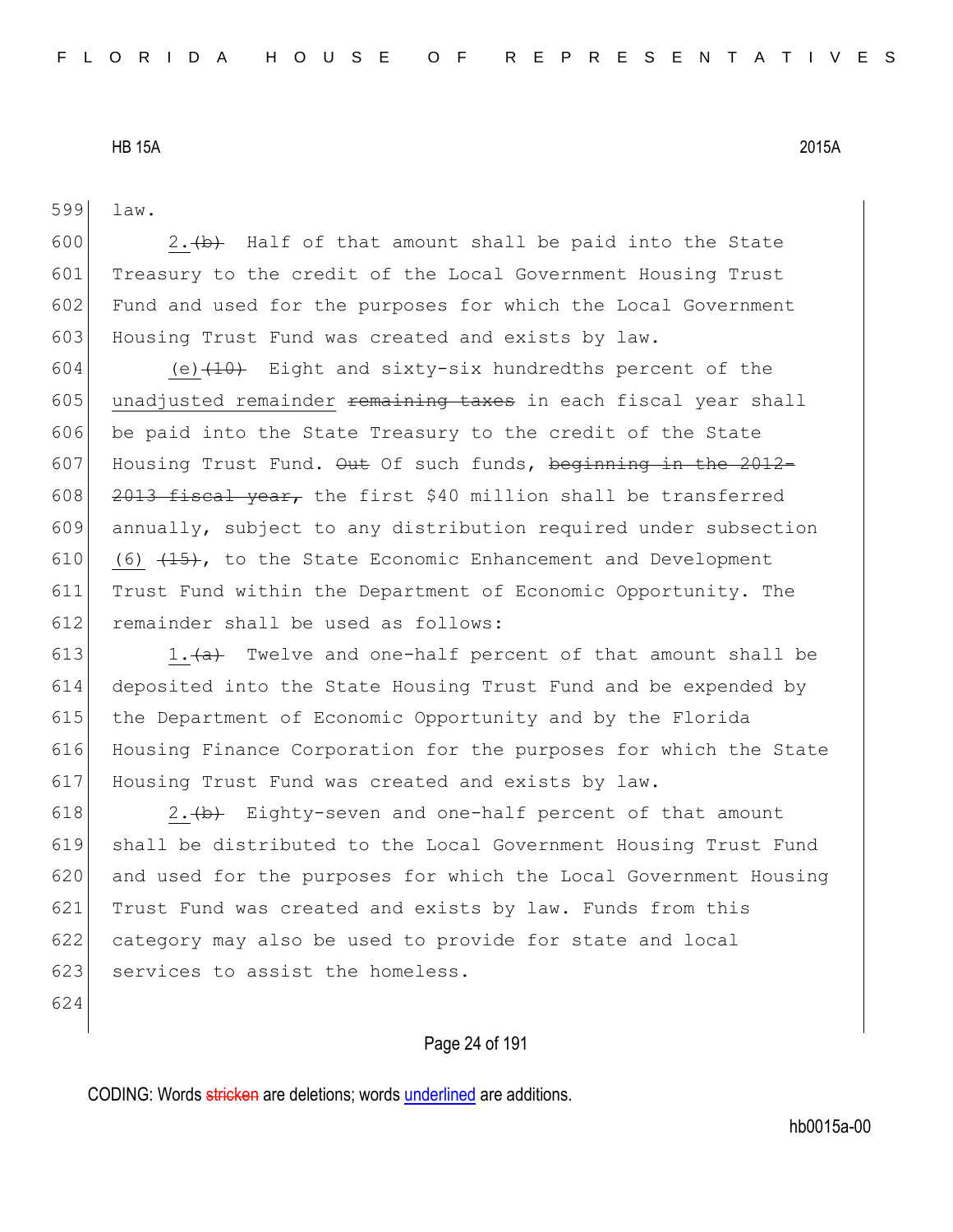| 625 | Moneys distributed pursuant to paragraphs (a), (b), and (c) may         |
|-----|-------------------------------------------------------------------------|
| 626 | not be pledged for debt service unless such pledge is approved          |
| 627 | by voter referendum.                                                    |
| 628 | (11) The distribution of proceeds deposited into the Water              |
| 629 | Management Lands Trust Fund and the Conservation and Recreation         |
| 630 | Lands Trust Fund, pursuant to subsections (4) and (5), may not          |
| 631 | be used for land acquisition but may be used for preacquisition         |
| 632 | costs associated with land purchases. The Legislature intends           |
| 633 | that the Florida Forever program supplant the acquisition               |
| 634 | programs formerly authorized under ss. 259.032 and 373.59.              |
| 635 | $(12)$ - Amounts distributed pursuant to subsections $(5)$ , $(6)$ ,    |
| 636 | $(7)$ , and $(8)$ are subject to the payment of debt service on         |
| 637 | outstanding Conservation and Recreation Lands revenue bonds.            |
| 638 | (13) In each fiscal year that the remaining taxes exceed                |
| 639 | collections in the prior fiscal year, the stated maximum dollar         |
| 640 | amounts provided in subsections $(2)$ , $(4)$ , $(6)$ , and $(7)$ shall |
| 641 | each be increased by an amount equal to 10 percent of the               |
| 642 | increase in the remaining taxes collected under this chapter            |
| 643 | multiplied by the applicable percentage provided in those               |
| 644 | subsections.                                                            |
| 645 | (14) If the payment requirements in any year for bonds                  |
| 646 | outstanding on July 1, 2007, or bonds issued to refund such             |
| 647 | bonds, exceed the limitations of this section, distributions to         |
| 648 | the trust fund from which the bond payments are made must be            |
| 649 | increased to the lesser of the amount needed to pay bond                |
| 650 | obligations or the limit of the applicable percentage                   |
|     | Page 25 of 191                                                          |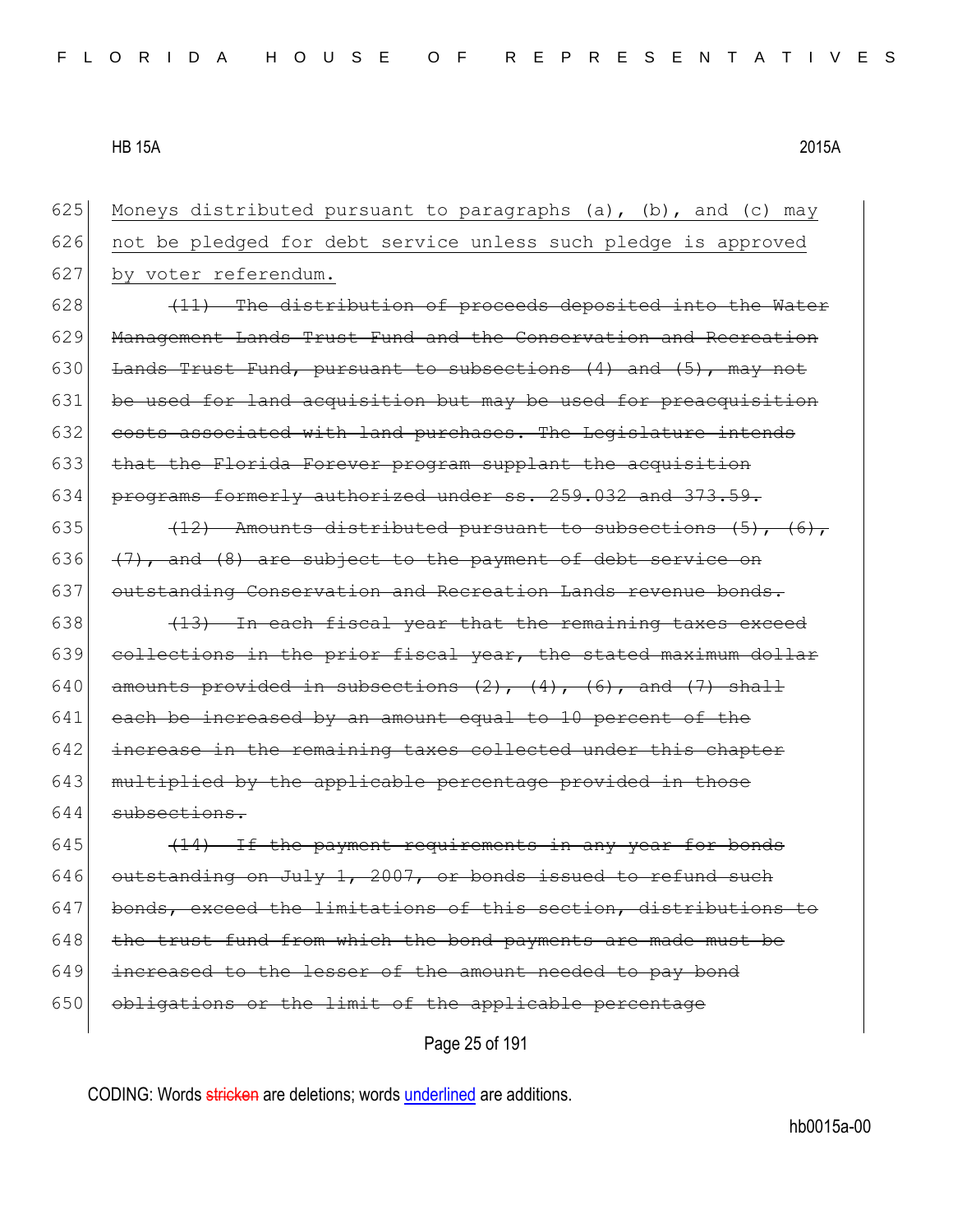651 distribution provided in subsections  $(1) - (10)$ .

652 (6) $(15)$  Distributions to the State Housing Trust Fund 653 pursuant to paragraphs (5)(d) and (e) subsections  $(9)$  and  $(10)$ 654 must be sufficient to cover amounts required to be transferred 655 to the Florida Affordable Housing Guarantee Program's annual 656 debt service reserve and guarantee fund pursuant to s. 657 420.5092(6)(a) and (b) up to the amount required to be 658 transferred to such reserve and fund based on the percentage 659 distribution of documentary stamp tax revenues to the State 660 Housing Trust Fund which is in effect in the 2004-2005 fiscal 661 year.

 $662$  (16) If amounts necessary to pay debt service or any other 663 amounts payable with respect to Preservation 2000 bonds, Florida 664 Forever bonds, or Everglades Restoration bonds authorized before 665 January 1, 2015, exceed the amounts distributable pursuant to 666 subsection  $(1)$ , all moneys distributable pursuant to this 667 section are available for such obligations and transferred in  $668$  the amounts necessary to pay such obligations when due. However,  $669$  amounts distributable pursuant to subsection  $(2)$ , subsection 670  $(3)$ , subsection  $(4)$ , subsection  $(5)$ , paragraph  $(9)$   $(a)$ , or 671 paragraph  $(10)$  (a) are not available to pay such obligations to  $672$  the extent that such moneys are necessary to pay debt service on 673 bonds secured by revenues pursuant to those provisions.

674  $(7)$   $(17)$  After the distributions provided in the preceding 675 subsections, any remaining taxes shall be paid into the State 676 Treasury to the credit of the General Revenue Fund.

# Page 26 of 191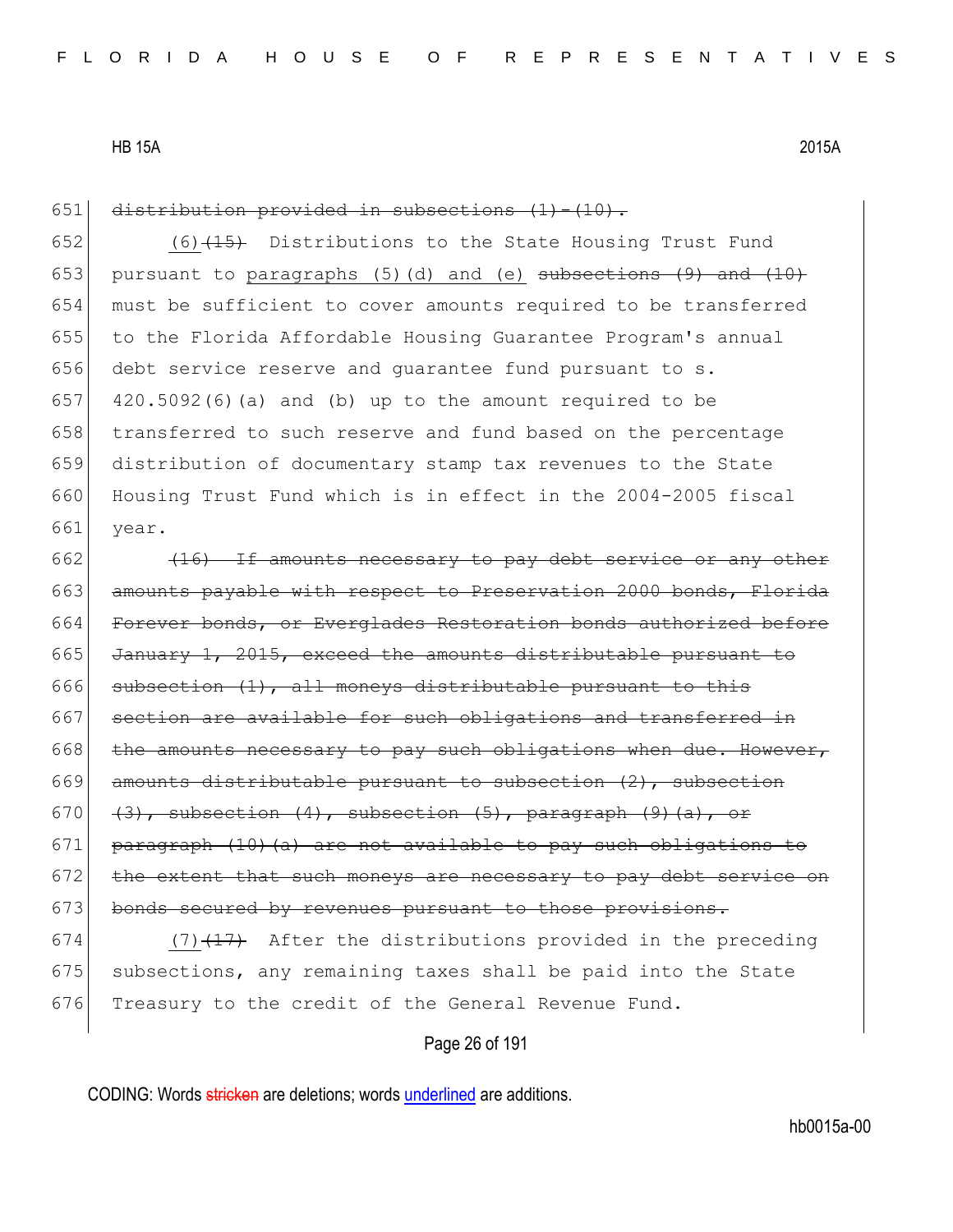677 Section 9. Subsection (6) of section 211.3103, Florida 678 Statutes, is amended to read:

679 211.3103 Levy of tax on severance of phosphate rock; rate, 680 basis, and distribution of  $\text{tax.}$ -

681 (6)(a) Beginning January 1, 2023 July 1 of the 2011-2012 682  $f$  fiscal year, the proceeds of all taxes, interest, and penalties 683 imposed under this section are exempt from the general revenue 684 service charge provided in s. 215.20, and such proceeds shall be 685 paid into the State Treasury as follows:

 $686$  1. To the credit of the Conservation and Recreation Lands 687  $T$  Trust Fund, 25.5 percent.

688 1.2. To the credit of the General Revenue Fund of the 689 state, 47.9 35.7 percent.

690 2.3. For payment to counties in proportion to the number of tons of phosphate rock produced from a phosphate rock matrix 692 located within such political boundary, 17.2  $\frac{12.8}{12.8}$  percent. The 693 department shall distribute this portion of the proceeds annually based on production information reported by the producers on the annual returns for the taxable year. Any such proceeds received by a county shall be used only for phosphate-related expenses.

698  $\vert$  3.4. For payment to counties that have been designated as 699 a rural area of opportunity pursuant to s. 288.0656 in 700 proportion to the number of tons of phosphate rock produced from 701 a phosphate rock matrix located within such political boundary, 702 13.4  $\pm$ 0.0 percent. The department shall distribute this portion

## Page 27 of 191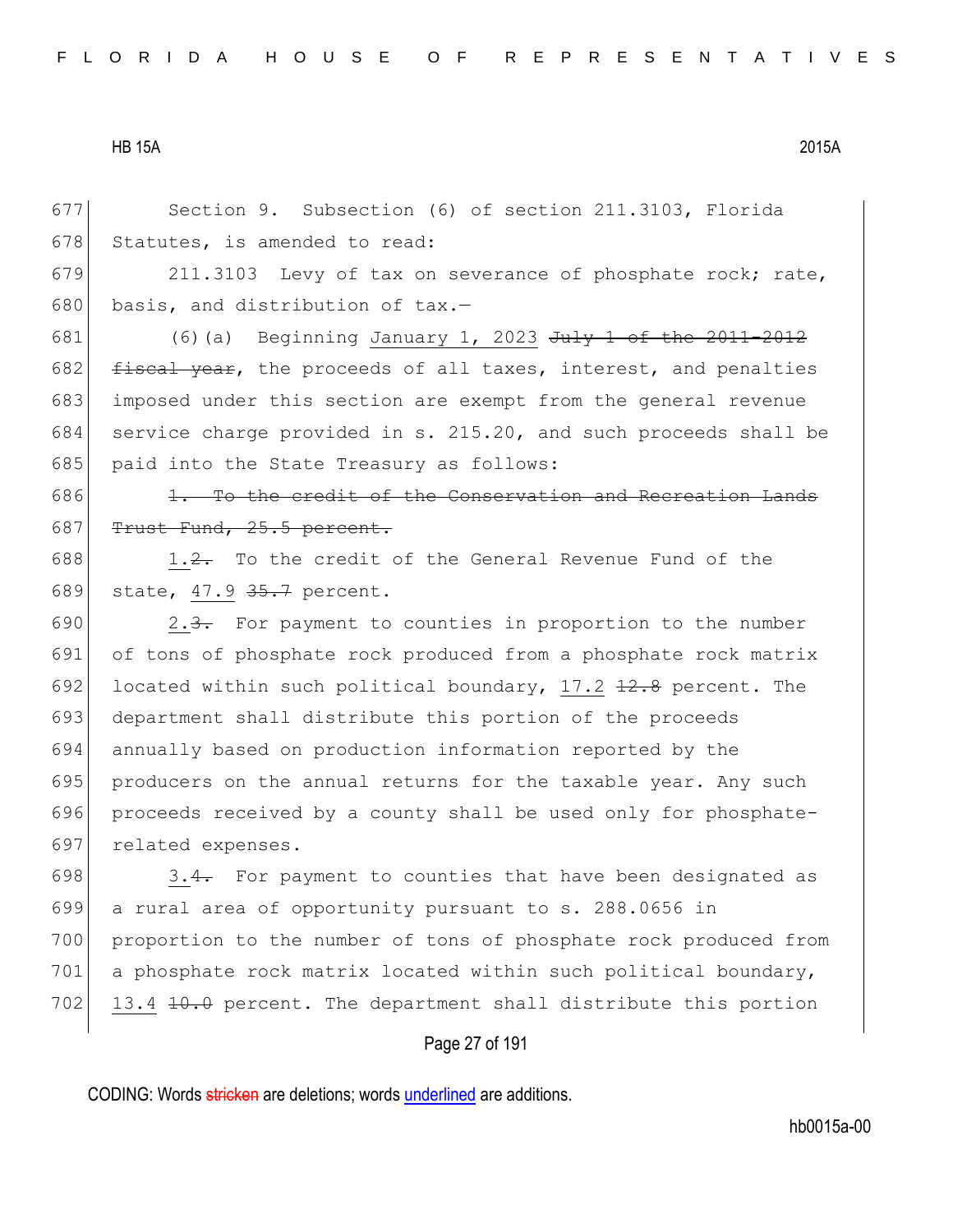of the proceeds annually based on production information reported by the producers on the annual returns for the taxable 705 year. Payments under this subparagraph shall be made to the counties unless the Legislature by special act creates a local authority to promote and direct the economic development of the 708 county. If such authority exists, payments shall be made to that authority.

710 4.5. To the credit of the Nonmandatory Land Reclamation 711 Trust Fund, 8.3 6.2 percent.

712 5.6. To the credit of the Phosphate Research Trust Fund in 713 the Division of Universities of the Department of Education, 8.3 714  $6.2$  percent.

715 6.7. To the credit of the Minerals Trust Fund, 4.9  $3.6$ 716 percent.

717 (b) Notwithstanding paragraph (a), from July 1, 2015, 718 through January 1, 2015, until December 31, 2022, the proceeds 719 of all taxes, interest, and penalties imposed under this section 720 are exempt from the general revenue service charge provided in 721 s. 215.20, and such proceeds shall be paid into  $\pm \sigma$  the State 722 Treasury as follows:

 $723$  1. To the credit of the Conservation and Recreation Lands 724 Trust Fund, 22.8 percent.

 $725$  1.2. To the credit of the General Revenue Fund of the 726 state, 41.3 31.9 percent.

727 2.3. For payment to counties pursuant to subparagraph 728 (a) 3., 14.9  $11.5$  percent.

# Page 28 of 191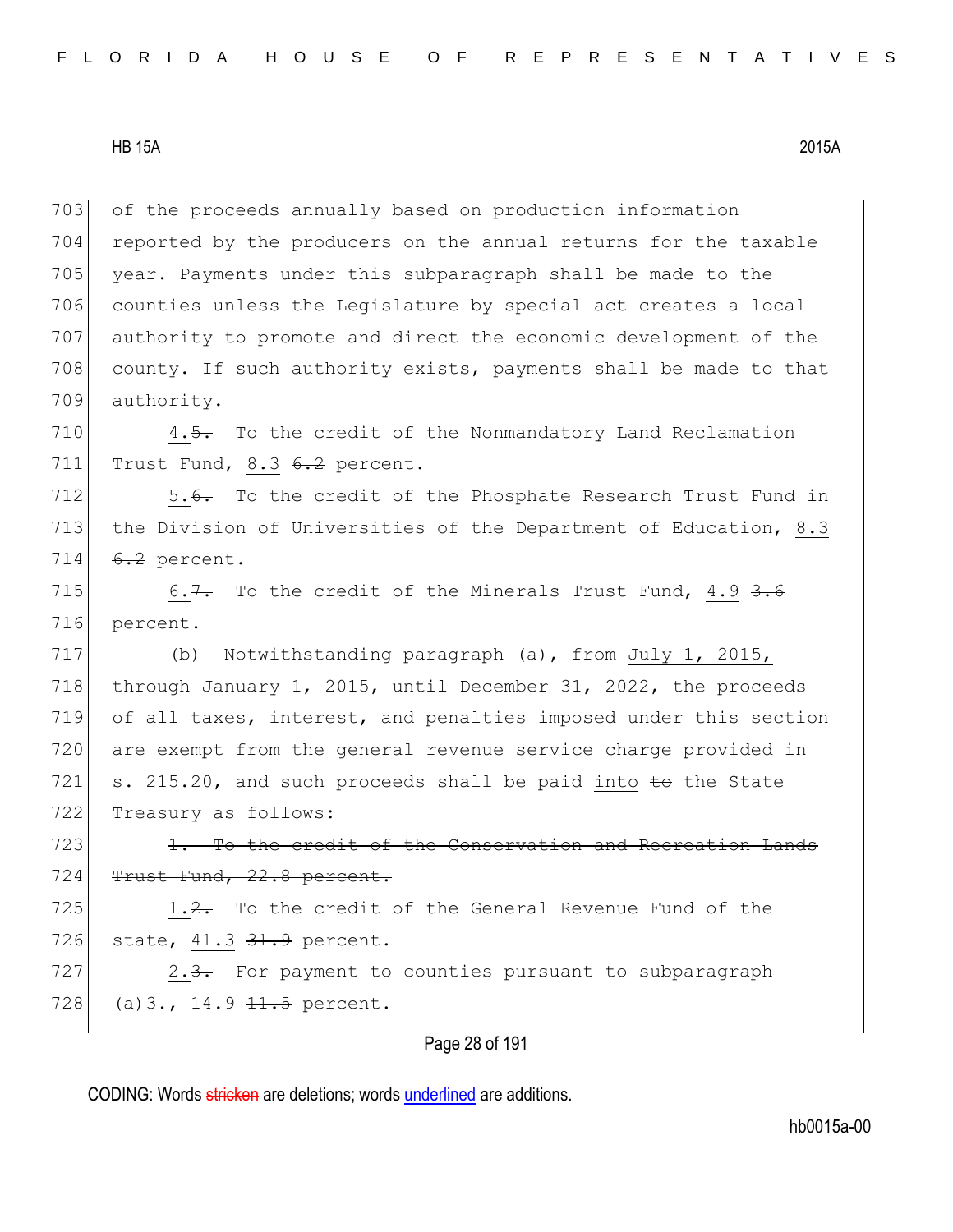$729$  3.4. For payment to counties pursuant to subparagraph 730 (a) 4., 11.5  $8.9$  percent.

731  $\vert$  4.5. To the credit of the Nonmandatory Land Reclamation 732 Trust Fund, 20.9 <del>16.1</del> percent.

733 5.6. To the credit of the Phosphate Research Trust Fund in 734 the Division of Universities of the Department of Education, 7.3 735  $5.6$  percent.

736 6.7. To the credit of the Minerals Trust Fund, 4.1  $3.2$ 737 percent.

738 (c) For purposes of this section, "phosphate-related 739 expenses" means those expenses that provide for infrastructure 740 or services in support of the phosphate industry, including 741 environmental education, reclamation or restoration of phosphate 742 lands, maintenance and restoration of reclaimed lands and 743 county-owned environmental lands which were formerly phosphate 744 lands, community infrastructure on such reclaimed lands and 745 county-owned environmental lands which were formerly phosphate 746 lands, and similar expenses directly related to support of the 747 industry.

748 Section 10. Subsection (2) of section 215.20, Florida 749 Statutes, is amended to read:

750 215.20 Certain income and certain trust funds to 751 contribute to the General Revenue Fund. $-$ 

752 (2) Notwithstanding the provisions of subsection (1), the 753 trust funds of the Department of Citrus and the Department of 754 Agriculture and Consumer Services, including funds collected in

## Page 29 of 191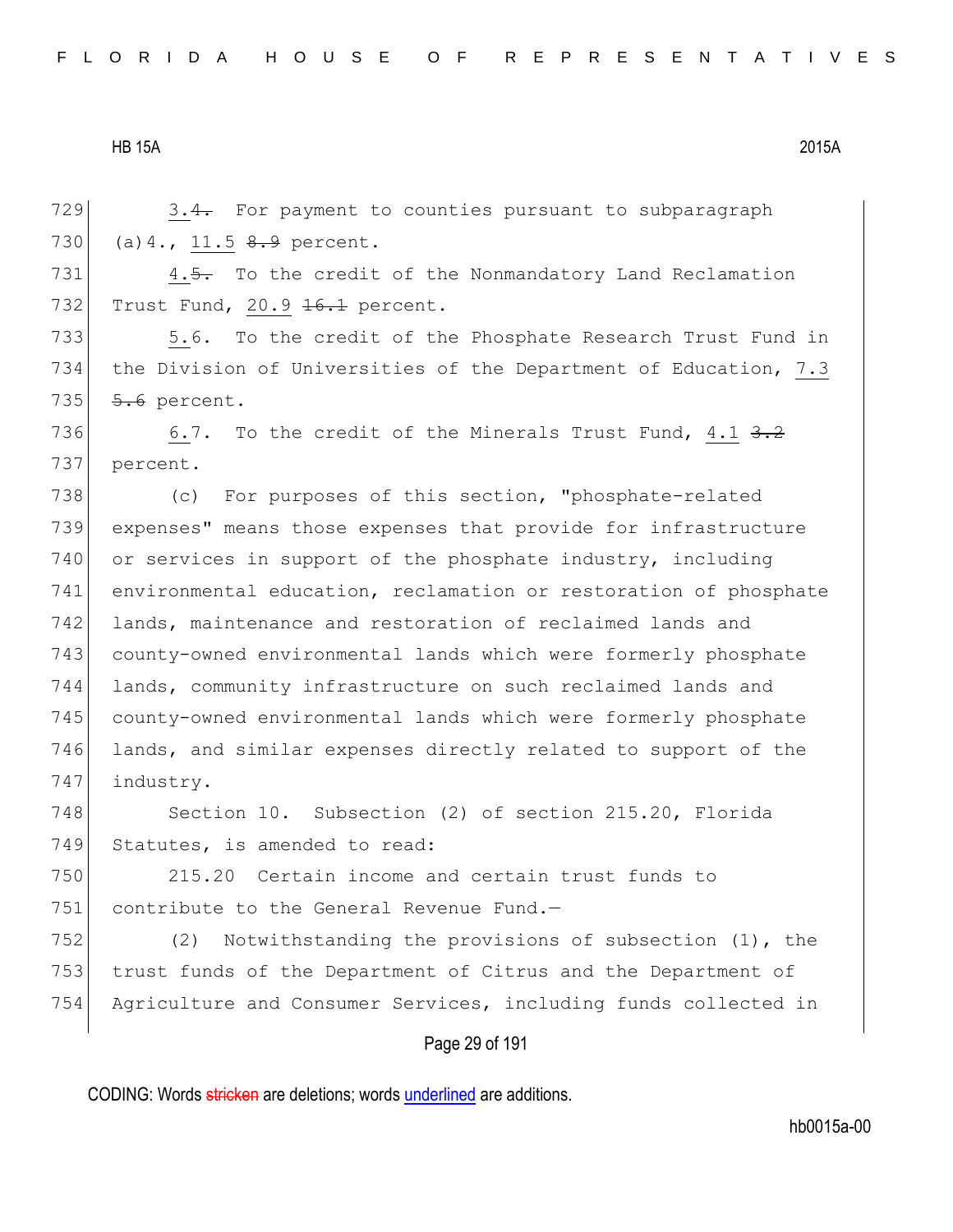755 the General Inspection Trust Fund for marketing orders and in 756 the Florida Citrus Advertising Trust Fund, shall be subject to a 757 4 percent service charge, which is hereby appropriated to the 758 General Revenue Fund. This subsection paragraph does not apply 759 to the Conservation and Recreation Lands Program Trust Fund, the 760 Citrus Inspection Trust Fund, the Florida Forever Program Trust 761 Fund, the Market Improvements Working Capital Trust Fund, the 762 Pest Control Trust Fund, the Plant Industry Trust Fund, or other 763 funds collected in the General Inspection Trust Fund in the 764 Department of Agriculture and Consumer Services.

765 Section 11. Subsections (7) and (8) of section 215.618, 766 Florida Statutes, are renumbered as subsections (6) and  $(7)$ , 767 respectively, and paragraph (a) of subsection (1) and 768 subsections  $(2)$ ,  $(3)$ , and  $(6)$  of that section are amended, to 769 read:

770 215.618 Bonds for acquisition and improvement of land, 771 water areas, and related property interests and resources.-

772 (1)(a) The issuance of Florida Forever bonds, not to 773 exceed \$5.3 billion, to finance or refinance the cost of 774 acquisition and improvement of land, water areas, and related 775 property interests and resources, in urban and rural settings, 776 for the purposes of restoration, conservation, recreation, water 777 resource development, or historical preservation, and for 778 capital improvements to lands and water areas that accomplish 779 environmental restoration, enhance public access and 780 recreational enjoyment, promote long-term management goals, and

# Page 30 of 191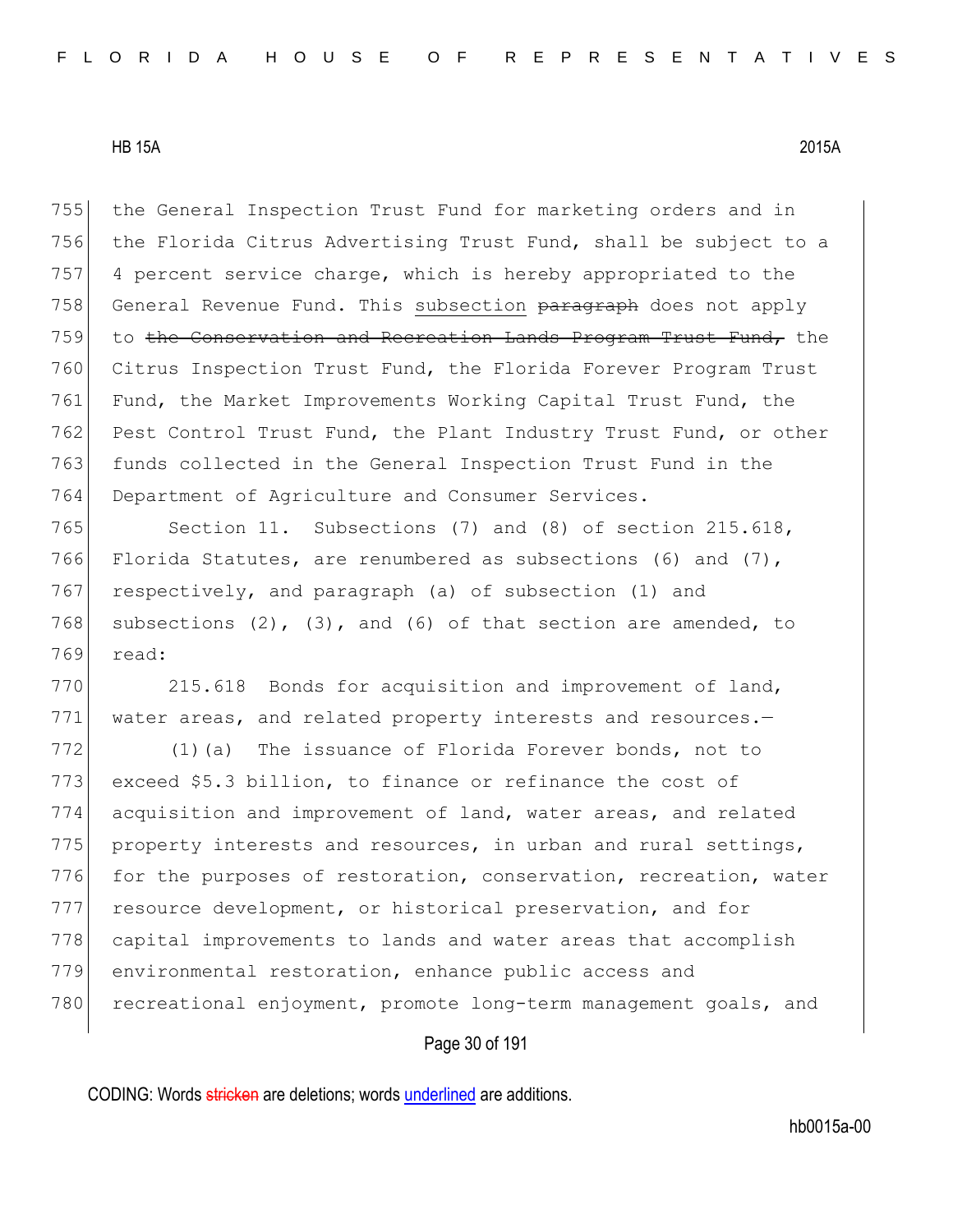781 facilitate water resource development is hereby authorized, 782 subject to the provisions of s. 259.105 and pursuant to s. 783 11(e), Art. VII of the State Constitution.  $F$ lorida Forever bonds 784 may also be issued to refund Preservation 2000 bonds issued 785 pursuant to s.  $375.051$ . The \$5.3 billion limitation on the 786 issuance of Florida Forever bonds does not apply to refunding 787 bonds. The duration of each series of Florida Forever bonds 788 issued may not exceed 20 annual maturities. In connection with 789 satisfying the additional bonds test set forth in the 790 authorizing resolution, not more than 58.25 percent of 791 documentary stamp taxes collected may be taken into account 792 Preservation 2000 bonds and Florida Forever bonds shall be 793 equally and ratably secured by moneys distributable to the Land 794 Acquisition Trust Fund pursuant to s. 201.15(1)(a), except to 795 the extent specifically provided otherwise by the documents 796 authorizing the issuance of the bonds.

 $797$  (2) The state covenants does hereby covenant with the 798 holders of Florida Forever bonds and Preservation 2000 bonds 799 that it will not take any action that which will materially and 800 adversely affect the rights of such holders so long as such 801 bonds are outstanding, including, but not limited to, a 802 reduction in the portion of documentary stamp taxes 803 distributable to the Land Acquisition Trust Fund for payment of 804 debt service on Preservation 2000 bonds or Florida Forever 805 bonds.

806 (3) Bonds issued pursuant to this section shall be payable

Page 31 of 191

CODING: Words stricken are deletions; words underlined are additions.

hb0015a-00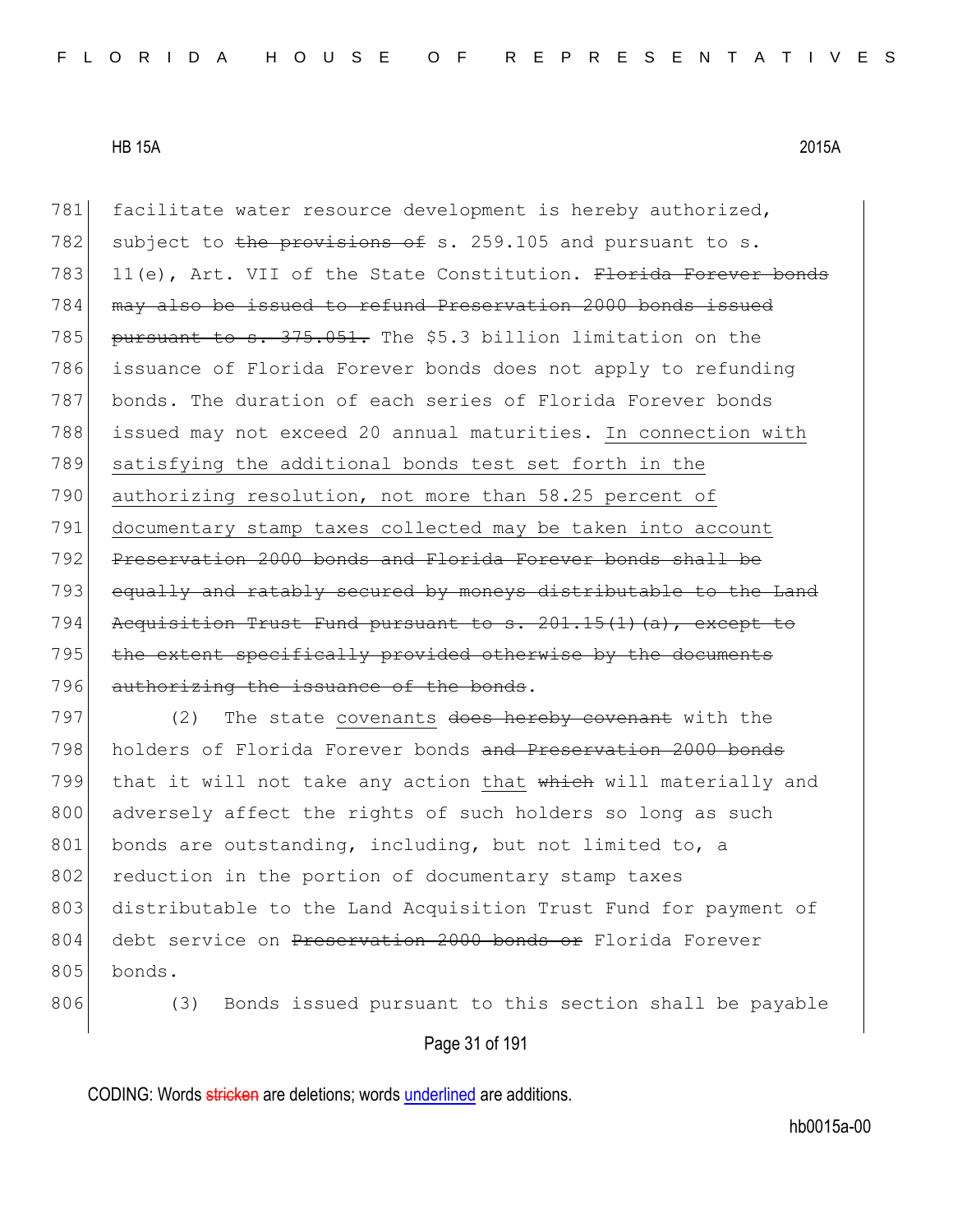807 from taxes distributable to the Land Acquisition Trust Fund 808 pursuant to s. 201.15(1)  $201.15(1)$  (a). Bonds issued pursuant to 809 this section shall not constitute a general obligation of, or a 810 pledge of the full faith and credit of, the state. Florida 811 Forever bonds shall be secured on a parity basis with bonds 812 issued pursuant to s. 215.619.

813  $(6)$  Pursuant to authority granted by s. 11(e), Art. VII of  $814$  the State Constitution, there is hereby continued and re-created 815 the Land Acquisition Trust Fund which shall be a continuation 816 of the Land Acquisition Trust Fund which exists for purposes of  $817$  s.  $9(a)$  (1), Art. XII of the State Constitution. The Land 818 Acquisition Trust Fund shall continue beyond the termination of 819 bonding authority provided for in  $s. 9(a)(1)$ , Art. XII of the 820 State Constitution, pursuant to the authority provided by  $821$   $11(e)$ , Art. VII of the State Constitution and shall continue for 822 so long as Preservation 2000 bonds or Florida Forever bonds are 823 outstanding and secured by taxes distributable thereto.

824 Section 12. Paragraph (b) of subsection (1) and 825 subsections (2) and (3) of section 215.619, Florida Statutes, 826 are amended to read:

827 215.619 Bonds for Everglades restoration.

828 (1) The issuance of Everglades restoration bonds to 829 finance or refinance the cost of the acquisition and improvement 830 of land, water areas, and related property interests and 831 resources for the purpose of implementing the Comprehensive 832 Everglades Restoration Plan under s. 373.470, the Lake

Page 32 of 191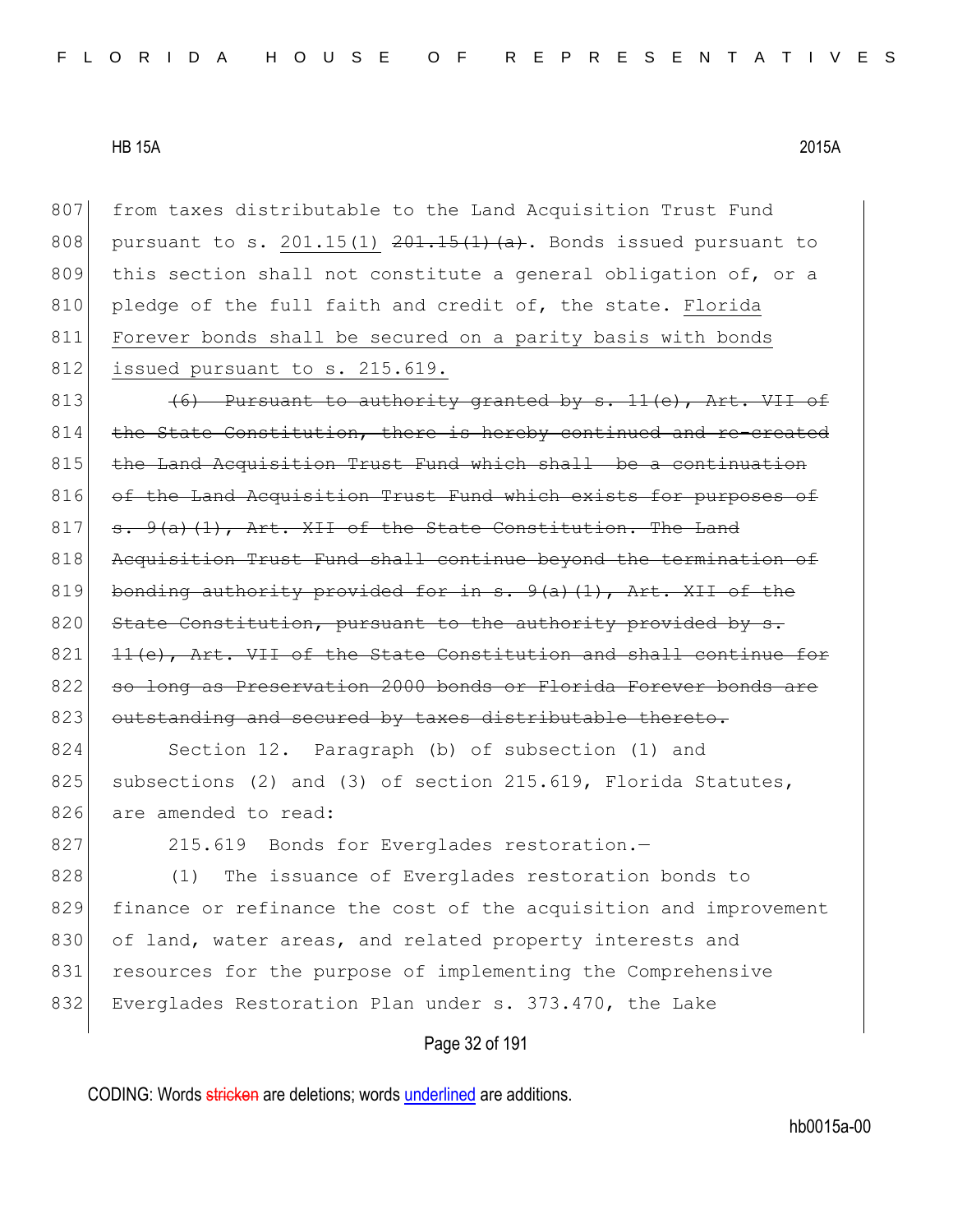833 Okeechobee Watershed Protection Plan under s. 373.4595, the 834 Caloosahatchee River Watershed Protection Plan under s. 835 373.4595, the St. Lucie River Watershed Protection Plan under s. 836 373.4595, and the Florida Keys Area of Critical State Concern 837 protection program under ss. 380.05 and 380.0552 in order to 838 restore and conserve natural systems through the implementation 839 of water management projects, including wastewater management 840 projects identified in the Keys Wastewater Plan, dated November 841 2007, and submitted to the Florida House of Representatives on 842 December 4, 2007, is authorized in accordance with s. 11(e), 843 Art. VII of the State Constitution.

844 (b) The duration of Everglades restoration bonds may not 845 exceed 20 annual maturities and must mature by December  $31$ , 846 2040. Except for refunding bonds, a series of bonds may not be 847 issued unless an amount equal to the debt service coming due in 848 the year of issuance has been appropriated by the Legislature. 849 In connection with satisfying the additional bonds test set 850 forth in the authorizing resolution, not more than 58.25 percent 851 of documentary stamp taxes collected may be taken into account. 852 Beginning July 1, 2010, the Legislature shall analyze the ratio 853 of the state's debt to projected revenues before authorizing the 854 issuance of bonds under this section.

855 (2) The state covenants with the holders of Everglades 856 restoration bonds that it will not take any action that will 857 materially and adversely affect the rights of the holders as so 858 long as the bonds are outstanding, including, but not limited

# Page 33 of 191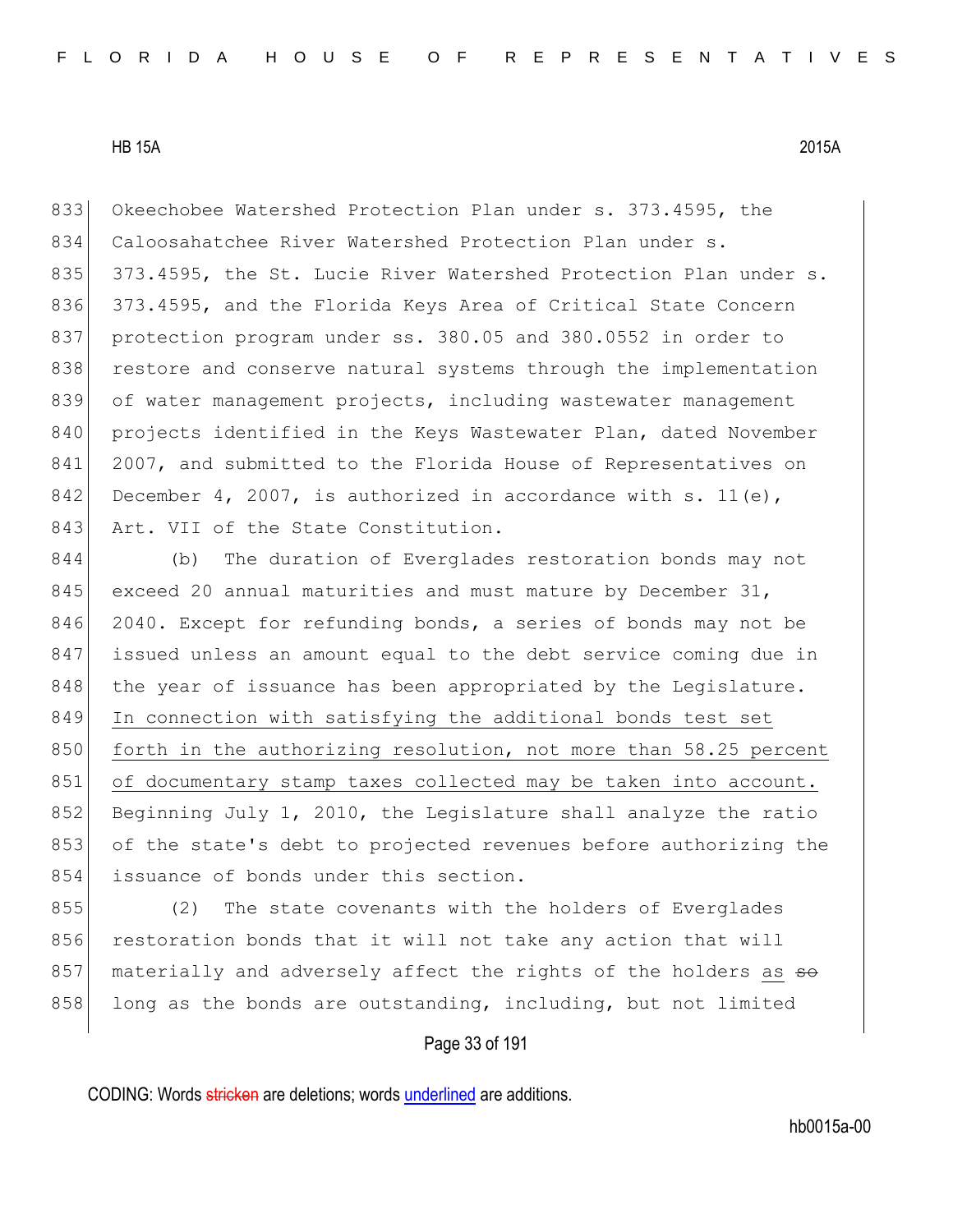859 to, a reduction in the portion of documentary stamp taxes 860 distributable under s. 201.15(1) for payment of debt service on 861 Preservation 2000 bonds, Florida Forever bonds, or Everglades 862 restoration bonds.

863 (3) Everglades restoration bonds are payable from, and 864 secured by a first lien on, taxes distributable under s. 865 201.15(1)  $201.15(1)$   $201.15(1)$  (b) and do not constitute a general 866 obligation of, or a pledge of the full faith and credit of, the 867 state. Everglades restoration bonds shall be secured on a parity 868 basis with bonds issued pursuant to s. 215.618 secured by moneys 869 distributable under s.  $201.15(1)(a)$ .

870 Section 13. Subsection (5) of section 253.027, Florida 871 Statutes, is amended to read:

872 253.027 Emergency archaeological property acquisition.

873 (5) ACCOUNT EXPENDITURES.

874 (a) No moneys shall be spent for the acquisition of any 875 property, including title works, appraisal fees, and survey 876 costs, unless:

877 1. The property is an archaeological property of major 878 statewide significance.

879 2. The structures, artifacts, or relics, or their historic 880 significance, will be irretrievably lost if the state cannot 881 acquire the property.

882 3. The site is presently on an acquisition list  $f^{\text{or}}$ 883 Conservation and Recreation Lands or for Florida Forever lands $\tau$ 884 or complies with the criteria for inclusion on any such list,

# Page 34 of 191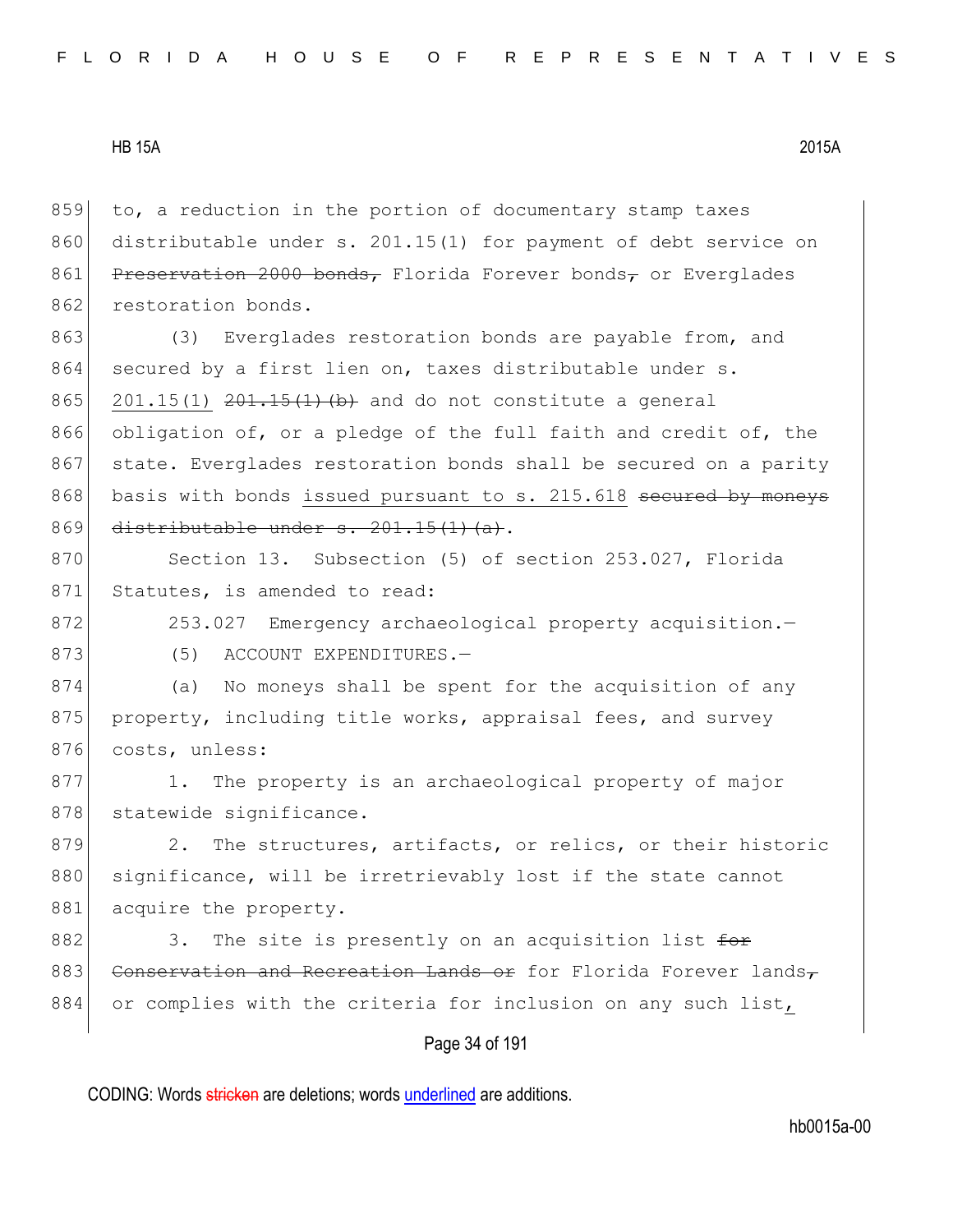885 but has yet to be included on the list.

886 4. No other source of immediate funding is available to 887 purchase or otherwise protect the property.

888 5. The site is not otherwise protected by local, state, or 889 federal laws.

890 6. The acquisition is not inconsistent with the state 891 comprehensive plan and the state land acquisition program.

892 (b) No moneys shall be spent from the account for 893 excavation or restoration of the properties acquired. Funds may 894 be spent for preliminary surveys to determine if the sites meet 895 the criteria of this section. An amount not to exceed \$100,000 896 may also be spent from the account to inventory and evaluate 897 archaeological and historic resources on properties purchased, 898 or proposed for purchase, pursuant to s. 259.105(3)(b)  $s$ . 899 <del>259.032</del>.

900 Section 14. Paragraph (a) of subsection (12) of section 901 253.03, Florida Statutes, is amended to read:

902 253.03 Board of trustees to administer state lands; lands  $903$  enumerated.

904 (12) The Board of Trustees of the Internal Improvement 905 Trust Fund is hereby authorized to administer, manage, control, 906 conserve, protect, and sell all real property forfeited to the 907 state pursuant to ss.  $895.01-895.09$  or acquired by the state 908 pursuant to s.  $607.0505$  or former s.  $620.192$ . The board is 909 directed to immediately determine the value of all such property 910 and shall ascertain whether the property is in any way

# Page 35 of 191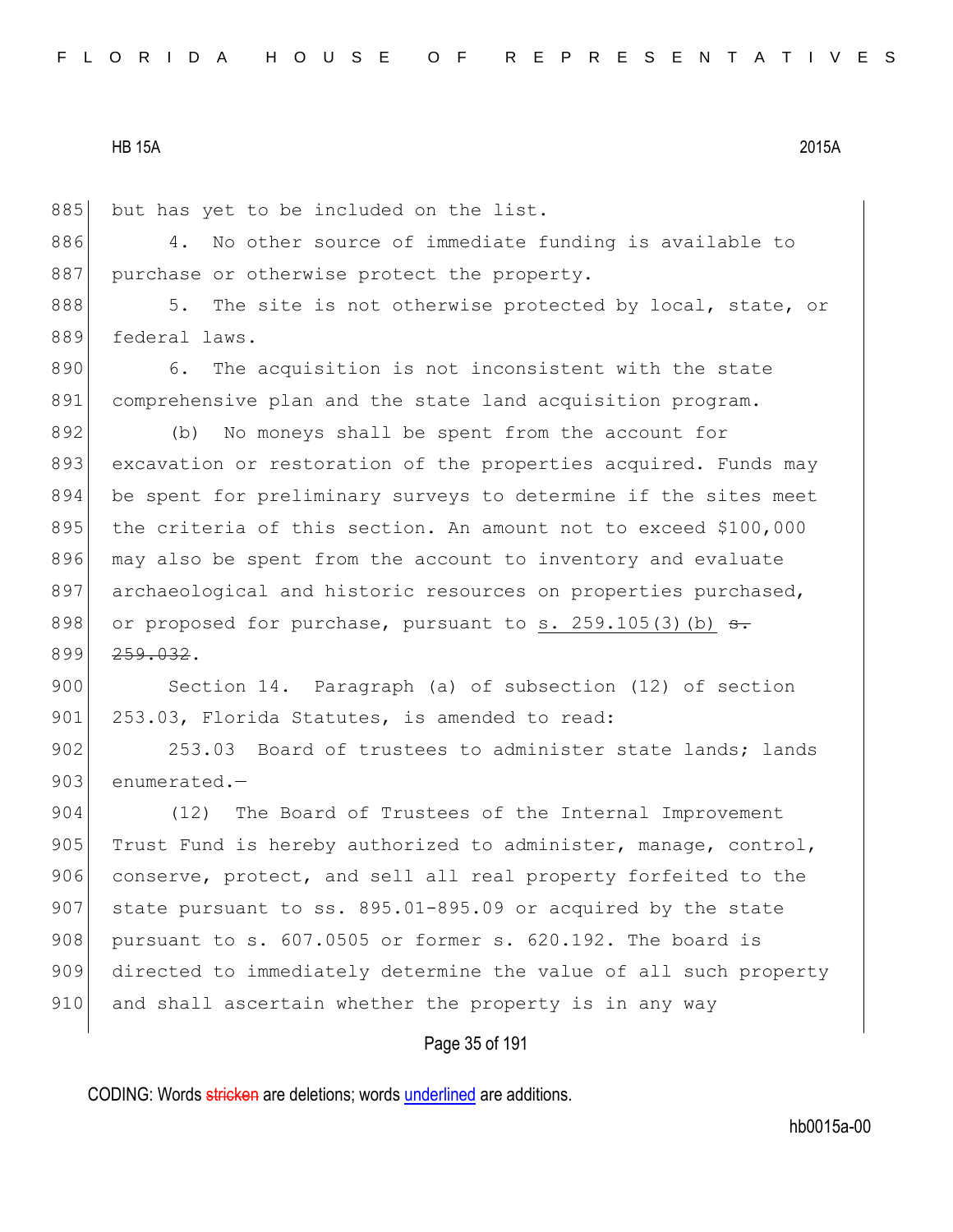911 encumbered. If the board determines that it is in the best 912 interest of the state to do so, funds from the Internal 913 Improvement Trust Fund may be used to satisfy any such 914 encumbrances. If forfeited property receipts are not sufficient 915 to satisfy encumbrances on the property and expenses permitted 916 under this section, funds from another appropriate trust fund 917 the Land Acquisition Trust Fund may be used to satisfy any such 918 encumbrances and expenses. All property acquired by the board 919 pursuant to s. 607.0505, former s. 620.192, or ss. 895.01-895.09 920 shall be sold as soon as commercially feasible unless the 921 Attorney General recommends and the board determines that 922 retention of the property in public ownership would effectuate 923 one or more of the following policies of statewide significance: 924 protection or enhancement of floodplains, marshes, estuaries, 925 lakes, rivers, wilderness areas, wildlife areas, wildlife 926 habitat, or other environmentally sensitive natural areas or 927 ecosystems; or preservation of significant archaeological or 928 historical sites identified by the Secretary of State. In such 929 event the property shall remain in the ownership of the board, 930 to be controlled, managed, and disposed of in accordance with 931 this chapter, and the Internal Improvement Trust Fund shall be 932 reimbursed from the Land Acquisition Trust Fund within the 933 Department of Environmental Protection, or other appropriate 934 fund designated by the board, for any funds expended from the 935 Internal Improvement Trust Fund pursuant to this subsection in 936 regard to such property. Upon the recommendation of the Attorney

# Page 36 of 191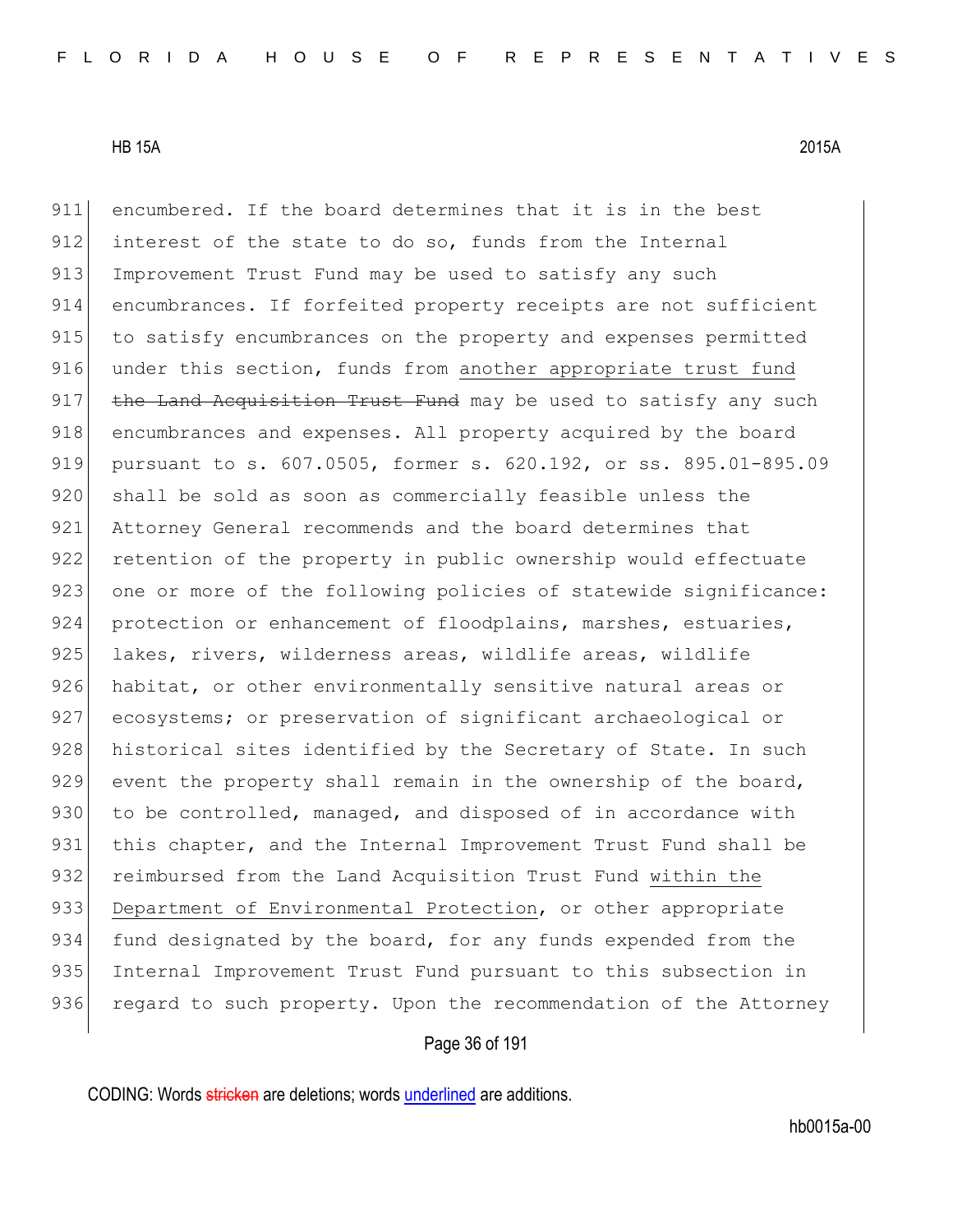937 General, the board may reimburse the investigative agency for 938 its investigative expenses, costs, and attorneys' fees, and may 939 reimburse law enforcement agencies for actual expenses incurred 940 in conducting investigations leading to the forfeiture of such 941 property from funds deposited in the Internal Improvement Trust 942 Fund of the Department of Environmental Protection. The proceeds 943 of the sale of property acquired under s. 607.0505, former s. 944 620.192, or ss. 895.01-895.09 shall be distributed as follows:

945 (a) After satisfaction of any valid claims arising under 946 the provisions of s. 895.09(1)(a) or (b), any moneys used to 947 satisfy encumbrances and expended as costs of administration, 948 appraisal, management, conservation, protection, sale, and real 949 estate sales services and any interest earnings lost to the 950 trust fund that was used <del>Land Acquisition Trust Fund</del> as of a 951 date certified by the Department of Environmental Protection 952 shall be replaced first in the trust fund that was used to 953 satisfy any such encumbrance or expense the Land Acquisition 954  $F$ ust Fund, if those funds were used, and then in the Internal 955 Improvement Trust Fund; and

956 Section 15. Subsection (3), paragraphs (k) through (n) of 957 subsection  $(6)$ , and subsections  $(10)$  and  $(11)$  of section 958 253.034, Florida Statutes, are amended to read:

959 253.034 State-owned lands; uses.-960 (3) Recognizing <del>In recognition</del> that recreational trails 961 purchased with rails-to-trails funds pursuant to s. 962 259.101(3)(g), Florida Statutes 2014, or s. 259.105(3)(h) have

Page 37 of 191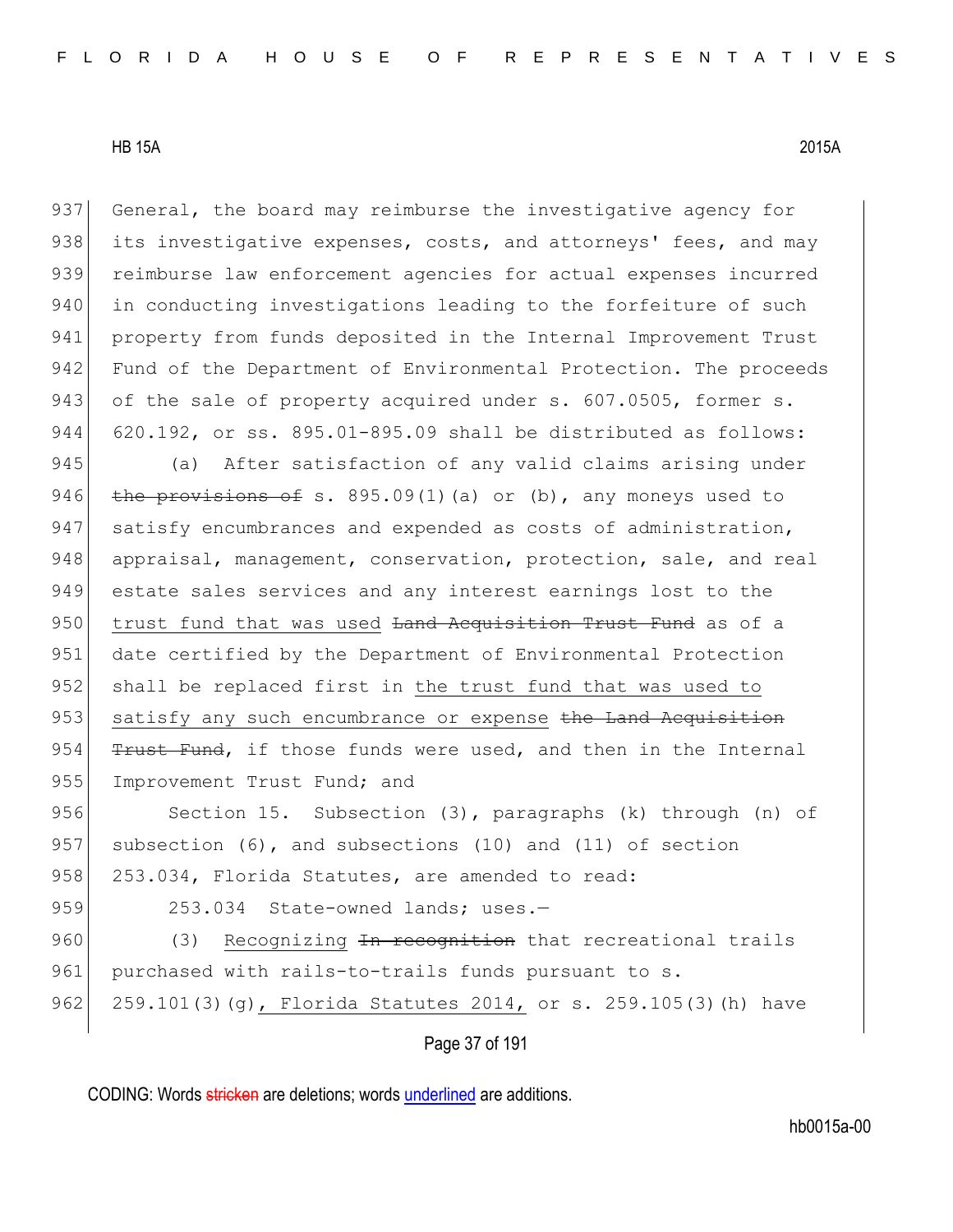963 had historic transportation uses and that their linear character 964 may extend many miles, the Legislature intends that when the 965 necessity arises to serve public needs, after balancing the need 966 to protect trail users from collisions with automobiles and a 967 preference for the use of overpasses and underpasses to the 968 greatest extent feasible and practical, transportation uses 969 shall be allowed to cross recreational trails purchased pursuant 970 to s. 259.101(3)(g), Florida Statutes 2014, or s. 259.105(3)(h). 971 When these crossings are needed, the location and design should 972 consider and mitigate the impact on humans and environmental 973 resources, and the value of the land shall be paid based on fair 974 market value.

975 (6) The Board of Trustees of the Internal Improvement 976 Trust Fund shall determine which lands, the title to which is 977 vested in the board, may be surplused. For conservation lands, 978 the board shall determine whether the lands are no longer needed 979 for conservation purposes and may dispose of them by an 980 affirmative vote of at least three members. In the case of a 981 land exchange involving the disposition of conservation lands, 982 the board must determine by an affirmative vote of at least 983 three members that the exchange will result in a net positive 984 conservation benefit. For all other lands, the board shall 985 determine whether the lands are no longer needed and may dispose 986 of them by an affirmative vote of at least three members.

987 (k) Proceeds from any sale of surplus conservation lands 988 purchased before July 1, 2015, pursuant to this subsection shall

#### Page 38 of 191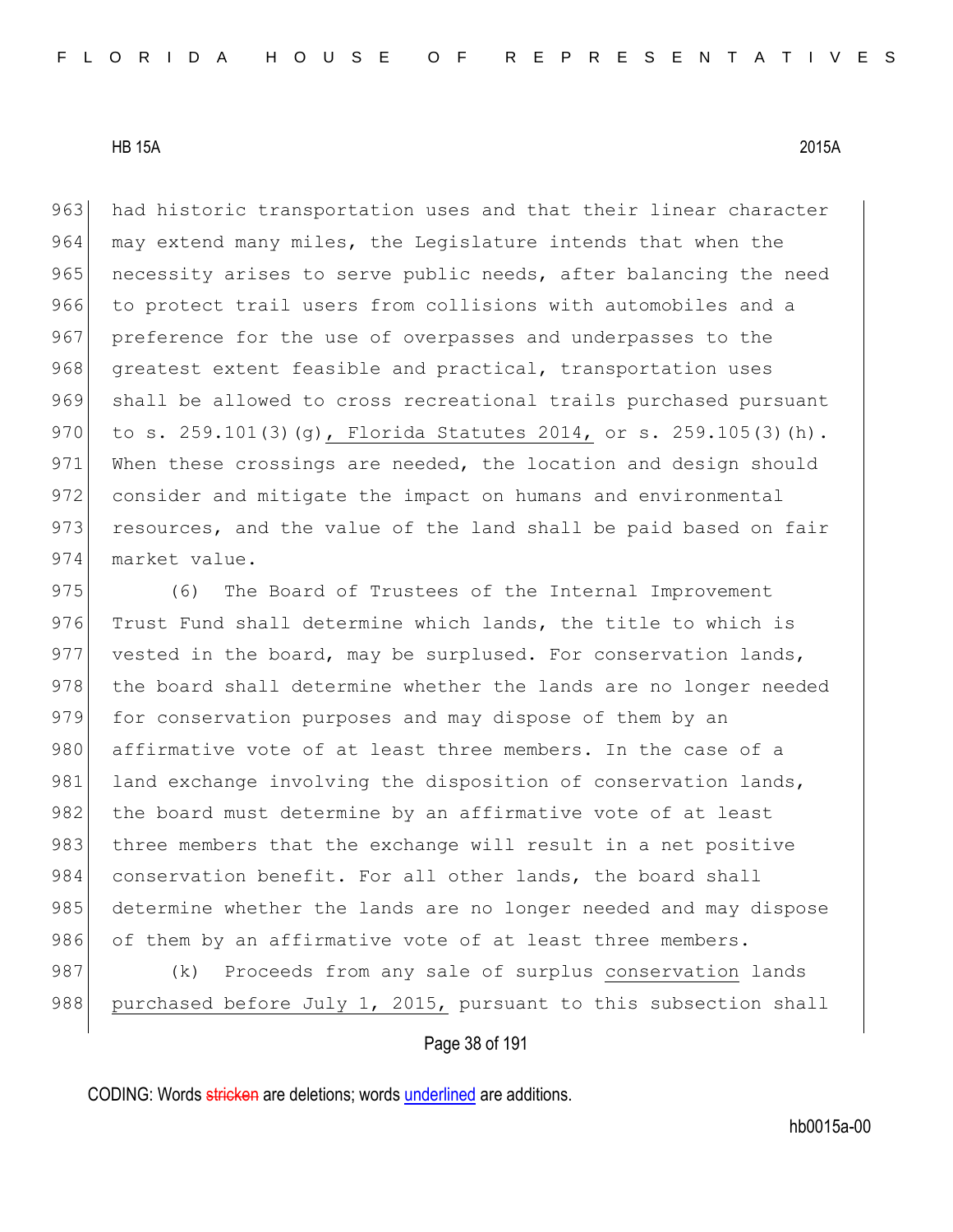| 990<br>lands were acquired.<br>991<br>Proceeds from the sale of surplus conservation lands<br>(1)<br>992<br>purchased on or after July 1, 2015, shall be deposited into the<br>993<br>Land Acquisition Trust Fund or, if required by bond covenants,<br>994<br>into the trust fund from which the lands were purchased However,<br>995<br>if the fund from which the lands were originally acquired no<br>996<br>longer exists, such proceeds shall be deposited into an<br>997<br>appropriate account to be used for land management by the lead<br>998<br>managing agency assigned the lands before the lands were<br>999<br>declared surplus.<br>1000<br>Funds received from the sale of surplus<br>(m)<br>1001<br>nonconservation lands, or lands that were acquired by gift, by<br>1002<br>donation, or for no consideration, shall be deposited into the<br>1003<br>Internal Improvement Trust Fund.<br>1004<br>(n) $\{\pm\}$ Notwithstanding this subsection, such disposition<br>1005<br>of land may not be made if it would have the effect of causing<br>1006<br>all or any portion of the interest on any revenue bonds issued<br>1007<br>to lose the exclusion from gross income for federal income tax<br>1008<br>purposes.<br>1009<br>(o) $\frac{1}{2}$ The sale of filled, formerly submerged land that<br>does not exceed 5 acres in area is not subject to review by the<br>1010<br>1011<br>council or its successor.<br>1012<br>The board may adopt rules to administer this<br>$(p)$ $(n)$<br>1013<br>section which may include procedures for administering surplus | be deposited into the Florida Forever Trust Fund from which such |
|-----------------------------------------------------------------------------------------------------------------------------------------------------------------------------------------------------------------------------------------------------------------------------------------------------------------------------------------------------------------------------------------------------------------------------------------------------------------------------------------------------------------------------------------------------------------------------------------------------------------------------------------------------------------------------------------------------------------------------------------------------------------------------------------------------------------------------------------------------------------------------------------------------------------------------------------------------------------------------------------------------------------------------------------------------------------------------------------------------------------------------------------------------------------------------------------------------------------------------------------------------------------------------------------------------------------------------------------------------------------------------------------------------------------------------------------------------------------------------------------------------------------------------------------------------------------------------------------|------------------------------------------------------------------|
|                                                                                                                                                                                                                                                                                                                                                                                                                                                                                                                                                                                                                                                                                                                                                                                                                                                                                                                                                                                                                                                                                                                                                                                                                                                                                                                                                                                                                                                                                                                                                                                         |                                                                  |
|                                                                                                                                                                                                                                                                                                                                                                                                                                                                                                                                                                                                                                                                                                                                                                                                                                                                                                                                                                                                                                                                                                                                                                                                                                                                                                                                                                                                                                                                                                                                                                                         |                                                                  |
|                                                                                                                                                                                                                                                                                                                                                                                                                                                                                                                                                                                                                                                                                                                                                                                                                                                                                                                                                                                                                                                                                                                                                                                                                                                                                                                                                                                                                                                                                                                                                                                         |                                                                  |
|                                                                                                                                                                                                                                                                                                                                                                                                                                                                                                                                                                                                                                                                                                                                                                                                                                                                                                                                                                                                                                                                                                                                                                                                                                                                                                                                                                                                                                                                                                                                                                                         |                                                                  |
|                                                                                                                                                                                                                                                                                                                                                                                                                                                                                                                                                                                                                                                                                                                                                                                                                                                                                                                                                                                                                                                                                                                                                                                                                                                                                                                                                                                                                                                                                                                                                                                         |                                                                  |
|                                                                                                                                                                                                                                                                                                                                                                                                                                                                                                                                                                                                                                                                                                                                                                                                                                                                                                                                                                                                                                                                                                                                                                                                                                                                                                                                                                                                                                                                                                                                                                                         |                                                                  |
|                                                                                                                                                                                                                                                                                                                                                                                                                                                                                                                                                                                                                                                                                                                                                                                                                                                                                                                                                                                                                                                                                                                                                                                                                                                                                                                                                                                                                                                                                                                                                                                         |                                                                  |
|                                                                                                                                                                                                                                                                                                                                                                                                                                                                                                                                                                                                                                                                                                                                                                                                                                                                                                                                                                                                                                                                                                                                                                                                                                                                                                                                                                                                                                                                                                                                                                                         |                                                                  |
|                                                                                                                                                                                                                                                                                                                                                                                                                                                                                                                                                                                                                                                                                                                                                                                                                                                                                                                                                                                                                                                                                                                                                                                                                                                                                                                                                                                                                                                                                                                                                                                         |                                                                  |
|                                                                                                                                                                                                                                                                                                                                                                                                                                                                                                                                                                                                                                                                                                                                                                                                                                                                                                                                                                                                                                                                                                                                                                                                                                                                                                                                                                                                                                                                                                                                                                                         |                                                                  |
|                                                                                                                                                                                                                                                                                                                                                                                                                                                                                                                                                                                                                                                                                                                                                                                                                                                                                                                                                                                                                                                                                                                                                                                                                                                                                                                                                                                                                                                                                                                                                                                         |                                                                  |
|                                                                                                                                                                                                                                                                                                                                                                                                                                                                                                                                                                                                                                                                                                                                                                                                                                                                                                                                                                                                                                                                                                                                                                                                                                                                                                                                                                                                                                                                                                                                                                                         |                                                                  |
|                                                                                                                                                                                                                                                                                                                                                                                                                                                                                                                                                                                                                                                                                                                                                                                                                                                                                                                                                                                                                                                                                                                                                                                                                                                                                                                                                                                                                                                                                                                                                                                         |                                                                  |
|                                                                                                                                                                                                                                                                                                                                                                                                                                                                                                                                                                                                                                                                                                                                                                                                                                                                                                                                                                                                                                                                                                                                                                                                                                                                                                                                                                                                                                                                                                                                                                                         |                                                                  |
|                                                                                                                                                                                                                                                                                                                                                                                                                                                                                                                                                                                                                                                                                                                                                                                                                                                                                                                                                                                                                                                                                                                                                                                                                                                                                                                                                                                                                                                                                                                                                                                         |                                                                  |
|                                                                                                                                                                                                                                                                                                                                                                                                                                                                                                                                                                                                                                                                                                                                                                                                                                                                                                                                                                                                                                                                                                                                                                                                                                                                                                                                                                                                                                                                                                                                                                                         |                                                                  |
|                                                                                                                                                                                                                                                                                                                                                                                                                                                                                                                                                                                                                                                                                                                                                                                                                                                                                                                                                                                                                                                                                                                                                                                                                                                                                                                                                                                                                                                                                                                                                                                         |                                                                  |
|                                                                                                                                                                                                                                                                                                                                                                                                                                                                                                                                                                                                                                                                                                                                                                                                                                                                                                                                                                                                                                                                                                                                                                                                                                                                                                                                                                                                                                                                                                                                                                                         |                                                                  |
|                                                                                                                                                                                                                                                                                                                                                                                                                                                                                                                                                                                                                                                                                                                                                                                                                                                                                                                                                                                                                                                                                                                                                                                                                                                                                                                                                                                                                                                                                                                                                                                         |                                                                  |
|                                                                                                                                                                                                                                                                                                                                                                                                                                                                                                                                                                                                                                                                                                                                                                                                                                                                                                                                                                                                                                                                                                                                                                                                                                                                                                                                                                                                                                                                                                                                                                                         |                                                                  |
|                                                                                                                                                                                                                                                                                                                                                                                                                                                                                                                                                                                                                                                                                                                                                                                                                                                                                                                                                                                                                                                                                                                                                                                                                                                                                                                                                                                                                                                                                                                                                                                         |                                                                  |
|                                                                                                                                                                                                                                                                                                                                                                                                                                                                                                                                                                                                                                                                                                                                                                                                                                                                                                                                                                                                                                                                                                                                                                                                                                                                                                                                                                                                                                                                                                                                                                                         |                                                                  |
|                                                                                                                                                                                                                                                                                                                                                                                                                                                                                                                                                                                                                                                                                                                                                                                                                                                                                                                                                                                                                                                                                                                                                                                                                                                                                                                                                                                                                                                                                                                                                                                         |                                                                  |
|                                                                                                                                                                                                                                                                                                                                                                                                                                                                                                                                                                                                                                                                                                                                                                                                                                                                                                                                                                                                                                                                                                                                                                                                                                                                                                                                                                                                                                                                                                                                                                                         |                                                                  |
| 1014<br>land requests and criteria for when the division may approve                                                                                                                                                                                                                                                                                                                                                                                                                                                                                                                                                                                                                                                                                                                                                                                                                                                                                                                                                                                                                                                                                                                                                                                                                                                                                                                                                                                                                                                                                                                    |                                                                  |
| Page 39 of 191                                                                                                                                                                                                                                                                                                                                                                                                                                                                                                                                                                                                                                                                                                                                                                                                                                                                                                                                                                                                                                                                                                                                                                                                                                                                                                                                                                                                                                                                                                                                                                          |                                                                  |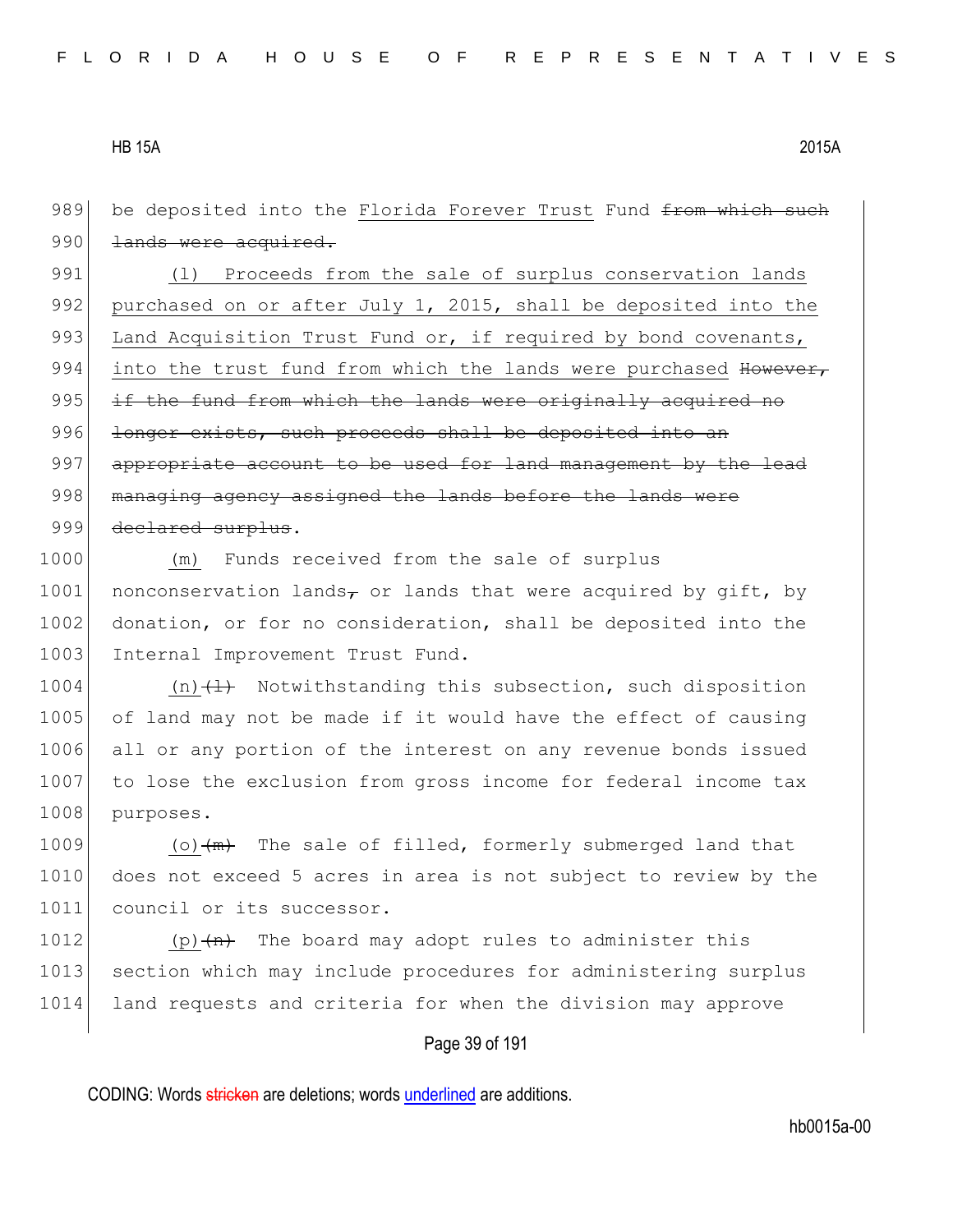1015 requests to surplus nonconservation lands on behalf of the 1016 board.

1017 (10) The following additional uses of conservation lands 1018 acquired pursuant to the Florida Forever program and other 1019 state-funded conservation land purchase programs shall be 1020 authorized, upon a finding by the board of trustees, if they 1021 meet the criteria specified in paragraphs  $(a)-(e)$ : water 1022 resource development projects, water supply development 1023 projects, stormwater management projects, linear facilities, and 1024 sustainable agriculture and forestry. Such additional uses are 1025 authorized where:

1026 (a) Not inconsistent with the management plan for such  $1027$  lands. $\div$ 

1028 (b) Compatible with the natural ecosystem and resource 1029 values of such lands. $\div$ 

1030 (c) The proposed use is appropriately located on such 1031 lands and where due consideration is given to the use of other 1032 available lands. $\div$ 

1033 (d) The using entity reasonably compensates the 1034 titleholder for such use based upon an appropriate measure of 1035 value. $\div$  and

1036 (e) The use is consistent with the public interest. 1037 1038 A decision by the board of trustees pursuant to this section 1039 shall be given a presumption of correctness. Moneys received 1040 from the use of state lands pursuant to this section shall be

#### Page 40 of 191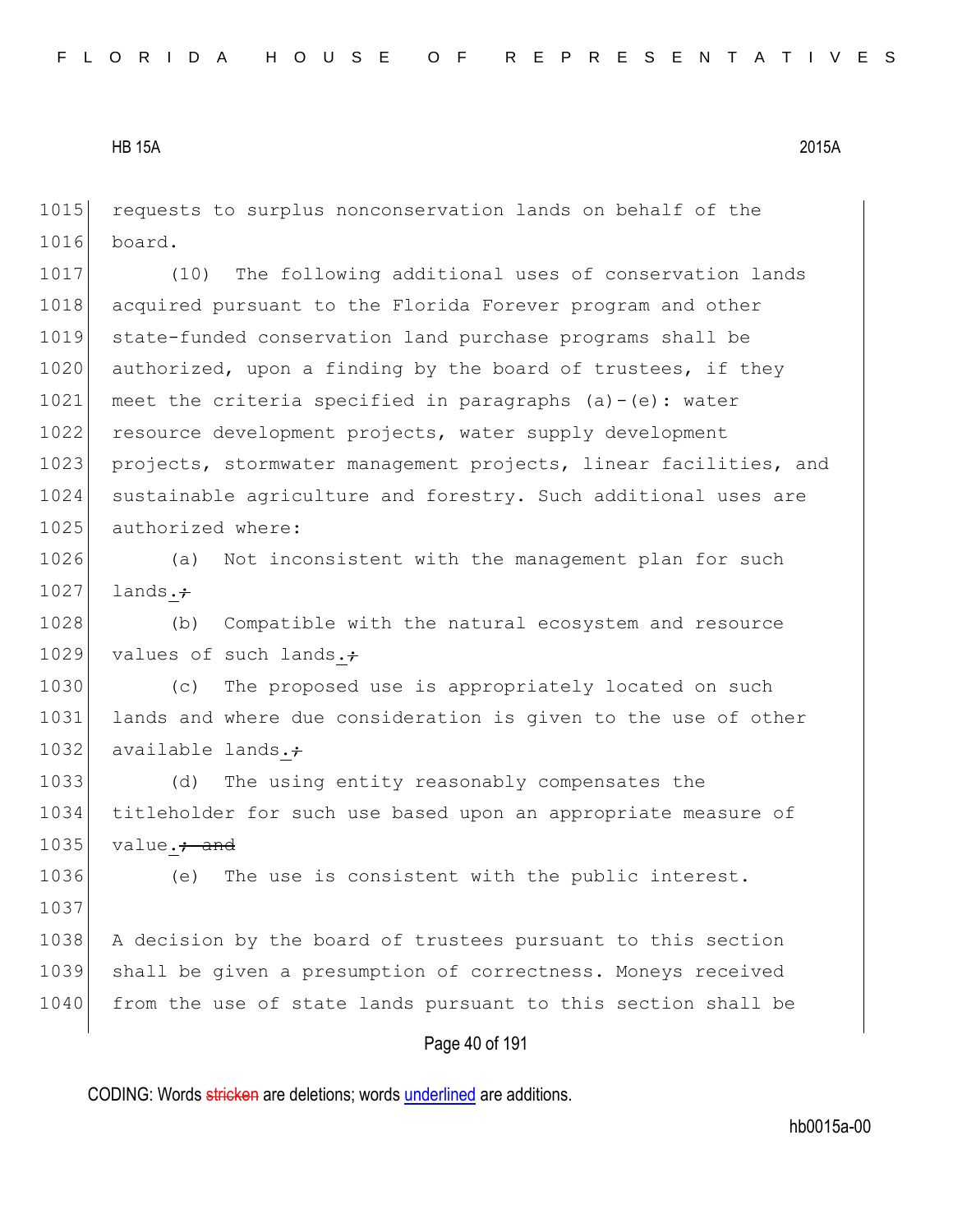1041 returned to the lead managing entity in accordance with the 1042 provisions of s. 259.032(9)(c) 259.032(11)(e).

1043 (11) Lands listed as projects for acquisition may be 1044 managed for conservation pursuant to s. 259.032, on an interim 1045 basis by a private party in anticipation of a state purchase in 1046 accordance with a contractual arrangement between the acquiring 1047 agency and the private party that may include management service 1048 contracts, leases, cost-share arrangements or resource 1049 conservation agreements. Lands designated as eligible under this 1050 subsection shall be managed to maintain or enhance the resources 1051 the state is seeking to protect by acquiring the land. Funding 1052 for these contractual arrangements may originate from the 1053 documentary stamp tax revenue deposited into the Land 1054 Acquisition Trust Fund Conservation and Recreation Lands Trust 1055 Fund and Water Management Lands Trust Fund. No more than \$6.2 1056 million of the Land Acquisition Trust Fund 5 percent of funds 1057 allocated under the trust funds shall be expended for this 1058 purpose.

1059 Section 16. Section 253.7824, Florida Statutes, is amended 1060 to read:

1061 253.7824 Sale of products; proceeds. The department may 1062 authorize the removal and sale of products from the land where 1063 environmentally appropriate, the proceeds from which shall be 1064 deposited into the Internal Improvement Trust Fund in the Land 1065 Acquisition Trust Fund.

1066 Section 17. Subsection (1) of section 258.435, Florida

Page 41 of 191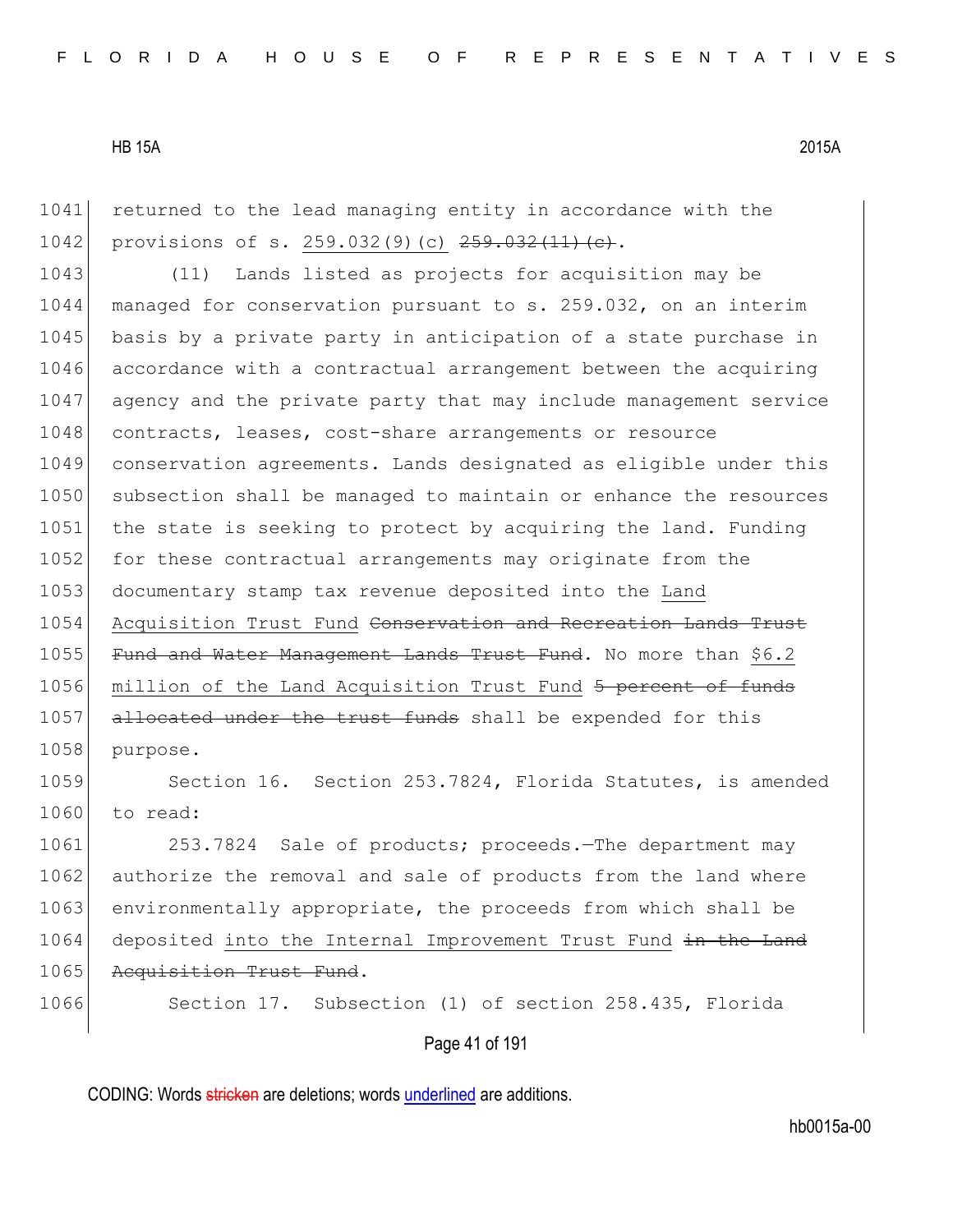1067 Statutes, is amended to read:

1068 258.435 Use of aquatic preserves for the accommodation of 1069 visitors.—

1070 (1) The Department of Environmental Protection shall 1071 promote the public use of aquatic preserves and their associated 1072 uplands. The department may receive gifts and donations to carry 1073 out the purpose of this part. Moneys received in trust by the 1074 department by gift, devise, appropriation, or otherwise, subject 1075 to the terms of such trust, shall be deposited into the Grants 1076 and Donations Land Acquisition Trust Fund and appropriated to 1077 the department for the administration, development, improvement, 1078 promotion, and maintenance of aquatic preserves and their 1079 associated uplands and for any future acquisition or development 1080 of aquatic preserves and their associated uplands.

1081 Section 18. Section 259.032, Florida Statutes, is amended  $1082$  to read:

1083 259.032 Conservation and recreation lands Trust Fund;  $1084$  purpose.

1085 (1) It is the policy of the state that the citizens of 1086 this state shall be assured public ownership of natural areas 1087 for purposes of maintaining this state's unique natural 1088 resources; protecting air, land, and water quality; promoting 1089 water resource development to meet the needs of natural systems 1090 and citizens of this state; promoting restoration activities on 1091 public lands; and providing lands for natural resource based 1092 recreation. In recognition of this policy, it is the intent of

#### Page 42 of 191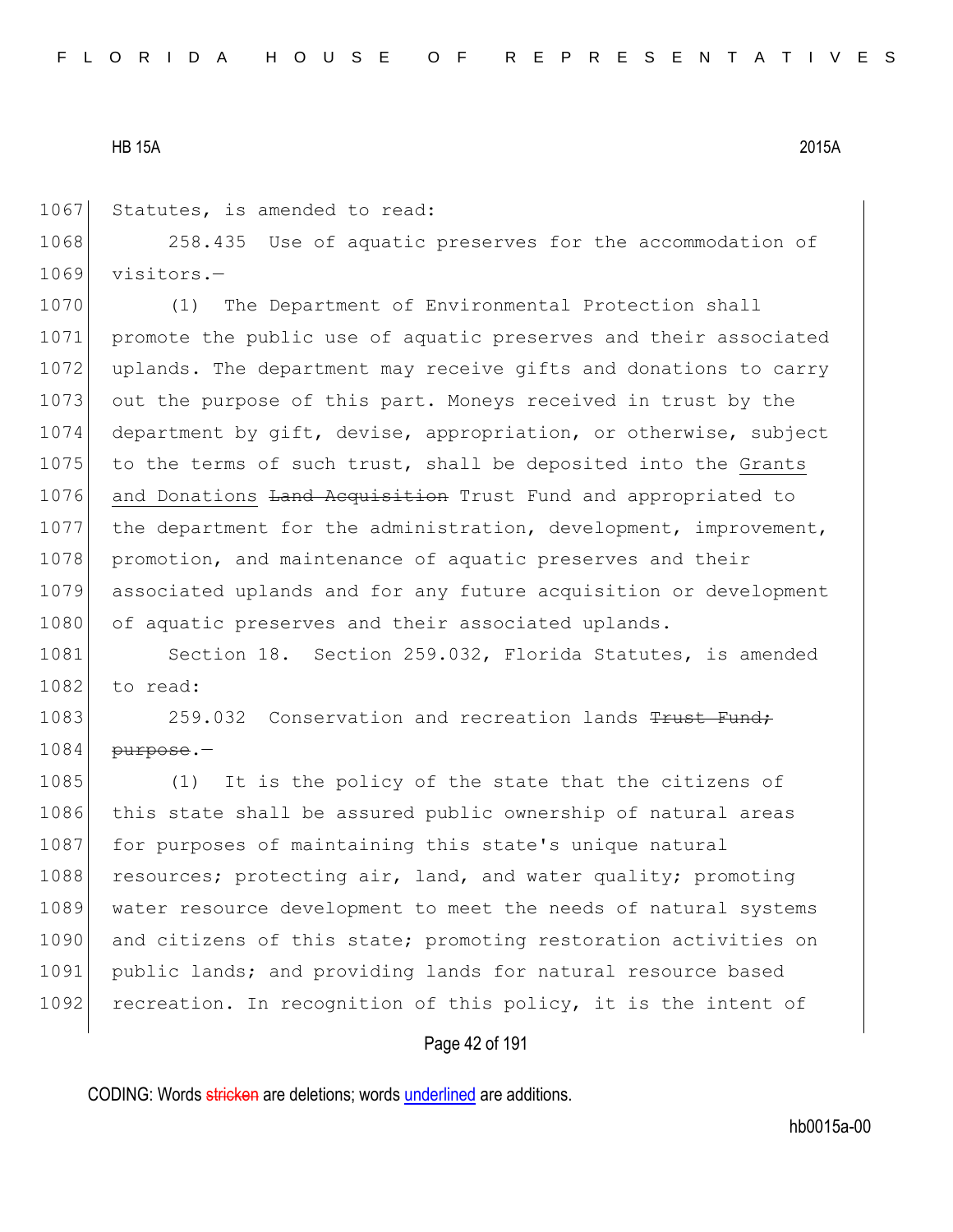1093 the Legislature to provide such public lands for the people 1094 residing in urban and metropolitan areas of the state, as well 1095 as those residing in less populated, rural areas. It is the 1096 further intent of the Legislature, with regard to the lands 1097 described in paragraph (2)(c)  $\left(3\right)\left(\frac{1}{2}, 6\right)$ , that a high priority be 1098 given to the acquisition, restoration, and management of such 1099 lands in or near counties exhibiting the greatest concentration 1100 of population and, with regard to the lands described in 1101 subsection (2)  $(3)$ , that a high priority be given to acquiring 1102 lands or rights or interests in lands that advance the goals and 1103 objectives of the Fish and Wildlife Conservation Commission's 1104 approved species or habitat recovery plans, or lands within any 1105 area designated as an area of critical state concern under s. 1106 380.05 which, in the judgment of the advisory council 1107 established pursuant to s. 259.035, or its successor, cannot be 1108 adequately protected by application of land development 1109 regulations adopted pursuant to s. 380.05. Finally, it is the 1110 Legislature's intent that lands acquired for conservation or 1111 recreation purposes through this program and any successor 1112 programs be managed in such a way as to protect or restore their 1113 natural resource values, and provide the greatest benefit, 1114 including public access, to the citizens of this state. 1115  $(2)$  (a) The Conservation and Recreation Lands Trust Fund is 1116 established within the Department of Environmental Protection. 1117 The fund shall be used as a nonlapsing, revolving fund

1118 exclusively for the purposes of this section. The fund shall

Page 43 of 191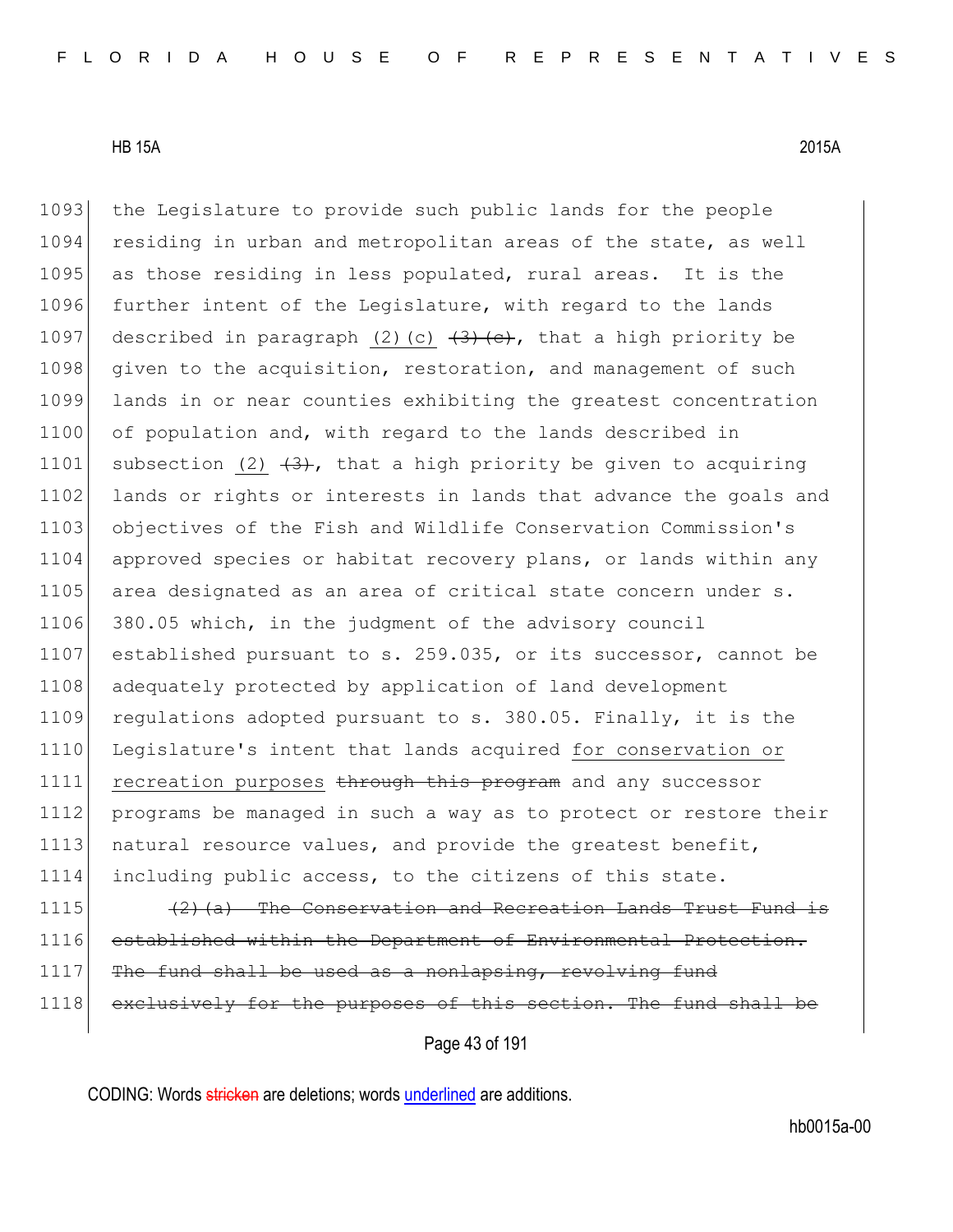1124

1119 credited with proceeds from the following excise taxes:  $1120$  1. The excise taxes on documents as provided in s. 201.15;  $1121$  and

 $1122$   $2.$  The excise tax on the severance of phosphate rock as 1123 provided in s. 211.3103.

1125 The Department of Revenue shall credit to the fund each month 1126 the proceeds from such taxes as provided in this paragraph. 1127 (b) There shall annually be transferred from the 1128 Conservation and Recreation Lands Trust Fund to the Land 1129 Acquisition Trust Fund that amount, not to exceed \$20 million 1130 annually, as shall be necessary to pay the debt service on, or 1131 fund debt service reserve funds, rebate obligations, or other 1132 amounts with respect to bonds issued pursuant to s. 375.051 to 1133 acquire lands on the established priority list developed 1134 pursuant to ss.  $259.101(4)$  and  $259.105$ ; however, no moneys 1135 transferred to the Land Acquisition Trust Fund pursuant to this 1136 paragraph, or earnings thereon, shall be used or made available 1137 to pay debt service on the Save Our Coast revenue bonds. Amounts 1138 transferred annually from the Conservation and Recreation Lands 1139 Trust Fund to the Land Acquisition Trust Fund pursuant to this 1140 paragraph shall have the highest priority over other payments or 1141 transfers from the Conservation and Recreation Lands Trust Fund, 1142 and no other payments or transfers shall be made from the 1143 Conservation and Recreation Lands Trust Fund until 1144 transfers to the Land Acquisition Trust Fund have been made.

Page 44 of 191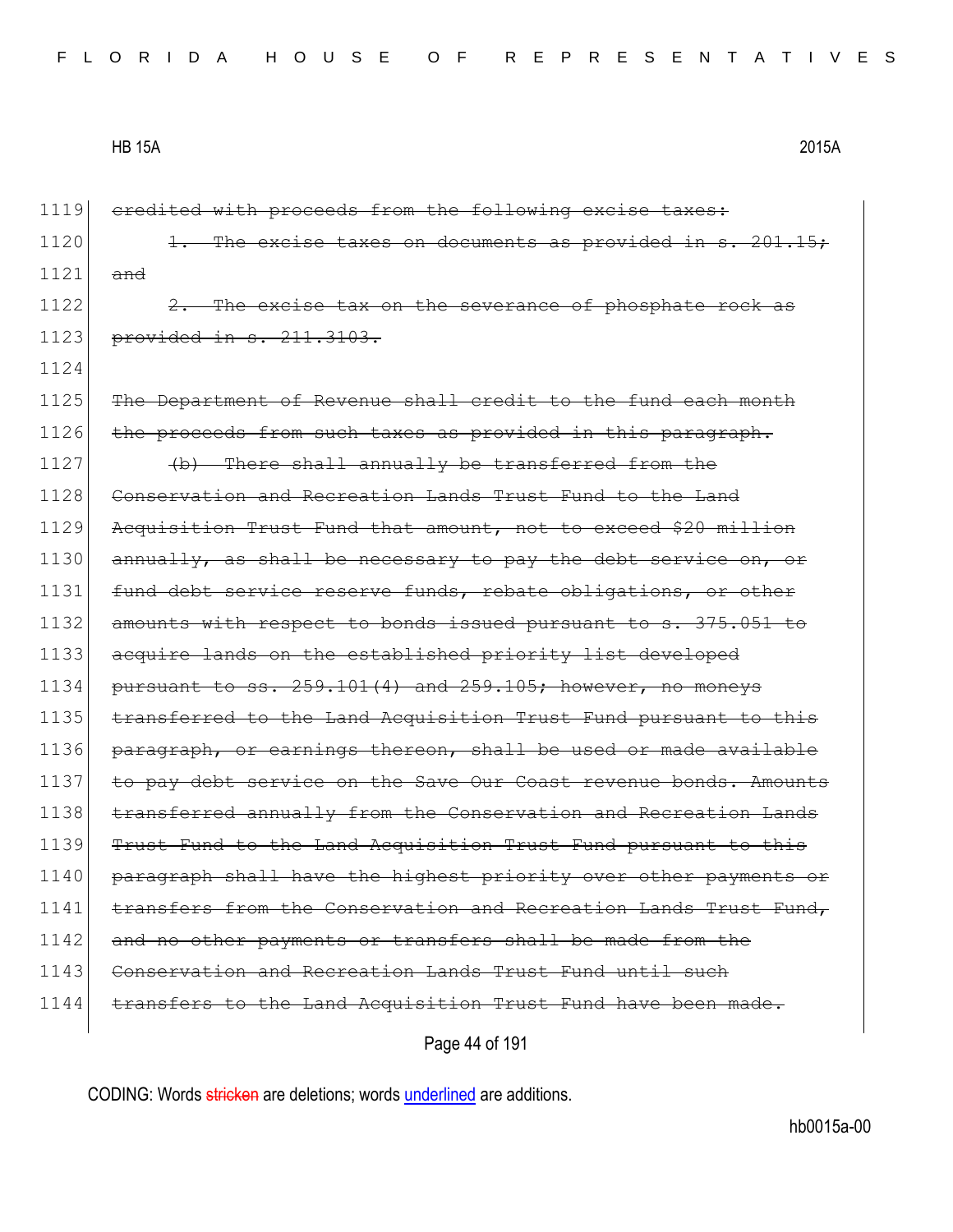1145 Moneys in the Conservation and Recreation Lands Trust Fund also  $1146$  shall be used to manage lands and to pay for related costs, 1147 activities, and functions pursuant to the provisions of this  $1148$  section.

1149  $(2)$   $(3)$  The Governor and Cabinet, sitting as the Board of 1150 Trustees of the Internal Improvement Trust Fund, may expend 1151 funds appropriated by the Legislature allocate moneys from the 1152 fund in any one year to acquire the fee or any lesser interest 1153 in lands for the following public purposes:

 (a) To conserve and protect environmentally unique and irreplaceable lands that contain native, relatively unaltered flora and fauna representing a natural area unique to, or scarce 1157 within, a region of this state or a larger geographic area;

1158 (b) To conserve and protect lands within designated areas 1159 of critical state concern, if the proposed acquisition relates 1160 to the natural resource protection purposes of the designation;

1161 (c) To conserve and protect native species habitat or 1162 endangered or threatened species, emphasizing long-term 1163 protection for endangered or threatened species designated G-1 1164 or G-2 by the Florida Natural Areas Inventory, and especially 1165 those areas that are special locations for breeding and 1166 reproduction;

1167 (d) To conserve, protect, manage, or restore important 1168 ecosystems, landscapes, and forests, if the protection and 1169 conservation of such lands is necessary to enhance or protect 1170 significant surface water, groundwater, coastal, recreational,

# Page 45 of 191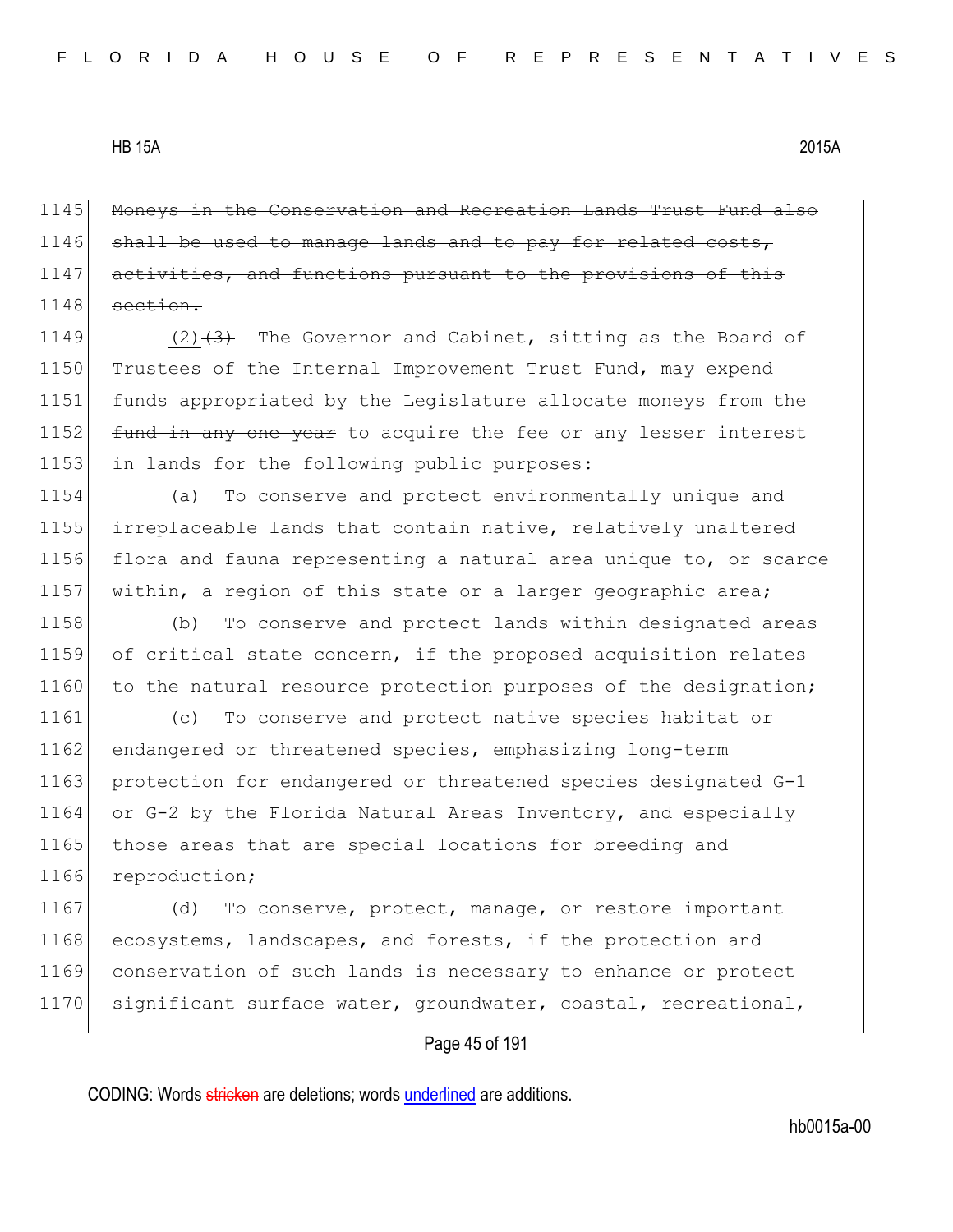1172 accomplished through local and state regulatory programs; 1173 (e) To promote water resource development that benefits 1174 | natural systems and citizens of the state; 1175 (f) To facilitate the restoration and subsequent health 1176 and vitality of the Florida Everglades; 1177 (g) To provide areas, including recreational trails, for 1178 natural resource based recreation and other outdoor recreation 1179 on any part of any site compatible with conservation purposes; 1180 (h) To preserve significant archaeological or historic 1181 sites;

1171 timber, or fish or wildlife resources which cannot otherwise be

1182 (i) To conserve urban open spaces suitable for greenways 1183 or outdoor recreation which are compatible with conservation 1184 purposes; or

1185 (j) To preserve agricultural lands under threat of 1186 conversion to development through less-than-fee acquisitions.

1187 (3) $(4)$  Lands acquired for conservation or recreation 1188 purposes under this section shall be for use as state-designated 1189 parks, recreation areas, preserves, reserves, historic or 1190 archaeological sites, geologic or botanical sites, recreational 1191 trails, forests, wilderness areas, wildlife management areas, 1192 urban open space, or other state-designated recreation or 1193 conservation lands; or they shall qualify for such state 1194 designation and use if they are to be managed by other 1195 governmental agencies or nonstate entities as provided for in 1196 this section.

# Page 46 of 191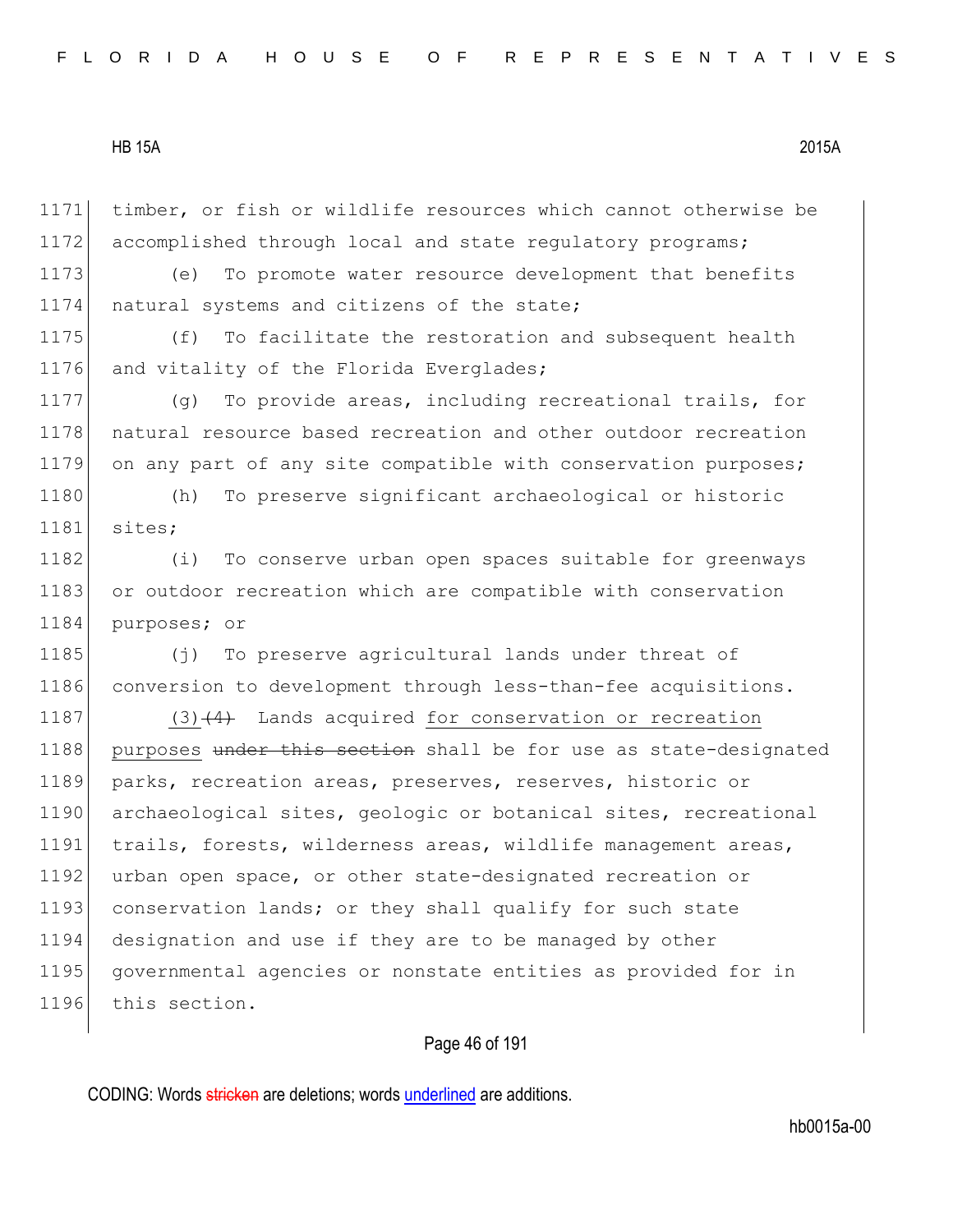1197  $(4)$   $(5)$  The board of trustees may expend funds appropriated 1198 by the Legislature  $\alpha$  allocate, in any year, an amount not to 1199 exceed 5 percent of the money credited to the fund in that year, 1200 such allocation to be used for the initiation and maintenance of 1201 a natural areas inventory to aid in the identification of areas 1202 to be acquired for conservation or recreation purposes pursuant 1203 to this section.

 $1204$  (6) Moneys in the fund not needed to meet obligations 1205 incurred under this section shall be deposited with the Chief 1206 Financial Officer to the credit of the fund and may be invested 1207 in the manner provided by law. Interest received on such 1208 investments shall be credited to the Conservation and Recreation 1209 <del>Lands Trust Fund.</del>

1210  $(5)$   $(7)$  The board of trustees may enter into any contract 1211 necessary to accomplish the purposes of this section. The lead 1212 land managing agencies designated by the board of trustees also 1213 are directed by the Legislature to enter into contracts or 1214 interagency agreements with other governmental entities, 1215 including local soil and water conservation districts, or 1216 private land managers who have the expertise to perform specific 1217 management activities which a lead agency lacks, or which would 1218 cost more to provide in-house. Such activities shall include, 1219 but not be limited to, controlled burning, road and ditch 1220 maintenance, mowing, and wildlife assessments.

1221 (6)<del>(8)</del> Conservation or recreation lands <del>to be considered</del> 1222 for purchase under this section are subject to the selection

Page 47 of 191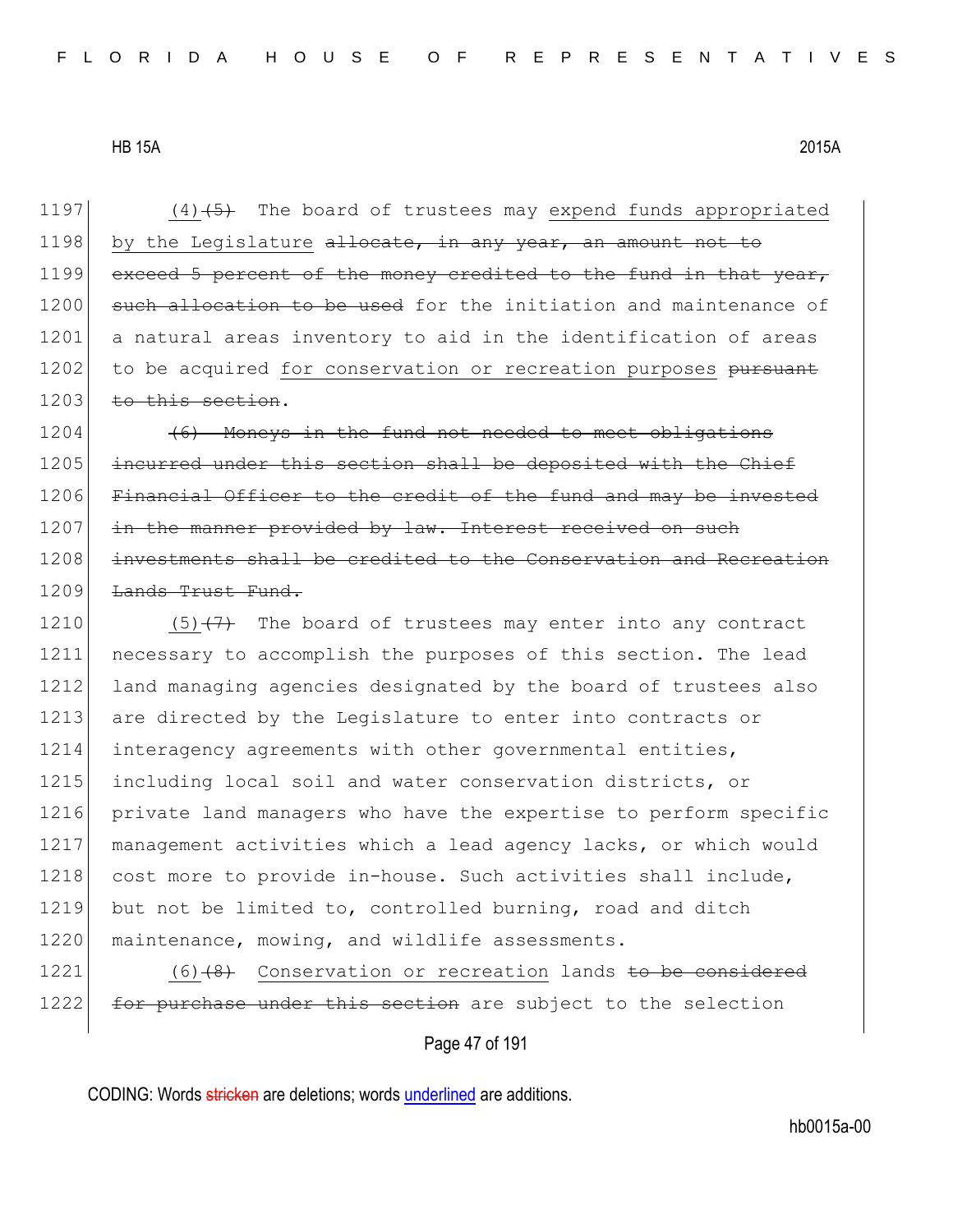1223 procedures of s. 259.035 and related rules and shall be acquired 1224 in accordance with acquisition procedures for state lands 1225 provided for in s. 259.041, except as otherwise provided by the 1226 Legislature. An inholding or an addition to conservation or 1227 recreation lands a project selected for purchase pursuant to  $1228$  this chapter is not subject to the selection procedures of s. 1229 259.035 if the estimated value of such inholding or addition 1230 does not exceed \$500,000. When at least 90 percent of the 1231 acreage of a project has been purchased for conservation or 1232 recreation lands pursuant to this chapter, the project may be 1233 removed from the list and the remaining acreage may continue to 1234 be purchased. Funds appropriated to acquire conservation or 1235 recreation lands Moneys from the fund may be used for title 1236 work, appraisal fees, environmental audits, and survey costs 1237 related to acquisition expenses for lands to be acquired, 1238 donated, or exchanged which qualify under the categories of this 1239 section, at the discretion of the board. When the Legislature 1240 has authorized the department of Environmental Protection to 1241 condemn a specific parcel of land and such parcel has already 1242 been approved for acquisition under this section, the land may 1243 be acquired in accordance with the provisions of chapter 73 or 1244 chapter 74, and the funds appropriated to acquire conservation  $1245$  or recreation lands  $f$ und may be used to pay the condemnation 1246 award and all costs, including a reasonable attorney's fee, 1247 associated with condemnation.

1248  $(7)$   $(4)$  All lands managed under this chapter and s. 253.034

Page 48 of 191

CODING: Words stricken are deletions; words underlined are additions.

hb0015a-00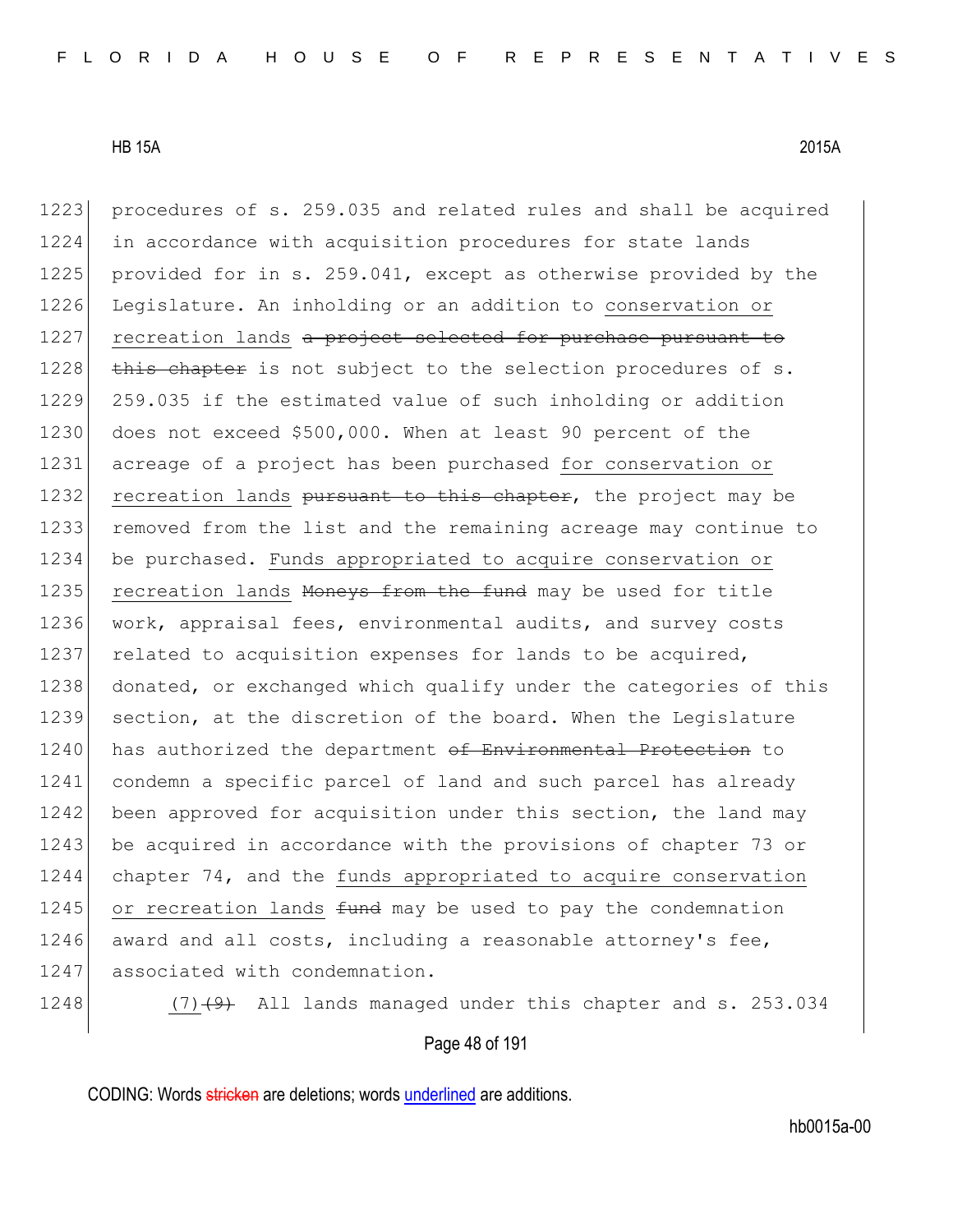1249 shall be:

1250 (a) Managed in a manner that will provide the greatest 1251 combination of benefits to the public and to the resources.

1252 (b) Managed for public outdoor recreation which is 1253 compatible with the conservation and protection of public lands. 1254 Such management may include, but not be limited to, the 1255 following public recreational uses: fishing, hunting, camping, 1256 bicycling, hiking, nature study, swimming, boating, canoeing, 1257 horseback riding, diving, model hobbyist activities, birding, 1258 sailing, jogging, and other related outdoor activities 1259 compatible with the purposes for which the lands were acquired.

1260 (c) Managed for the purposes for which the lands were 1261 acquired, consistent with paragraph (9)(a)  $\frac{(11)(a)}{(a)}$ .

1262 (d) Concurrent with its adoption of the annual 1263 Conservation and Recreation Lands list of acquisition projects 1264 pursuant to s. 259.035, the board of trustees shall adopt a 1265 management prospectus for each project. The management 1266 prospectus shall delineate:

1267 1. The management goals for the property. $\div$ 

1268 2. The conditions that will affect the intensity of 1269 management. $\div$ 

1270 3. An estimate of the revenue-generating potential of the 1271 property, if appropriate.

1272 4. A timetable for implementing the various stages of 1273 management and for providing access to the public, if 1274 applicable. $\div$ 

# Page 49 of 191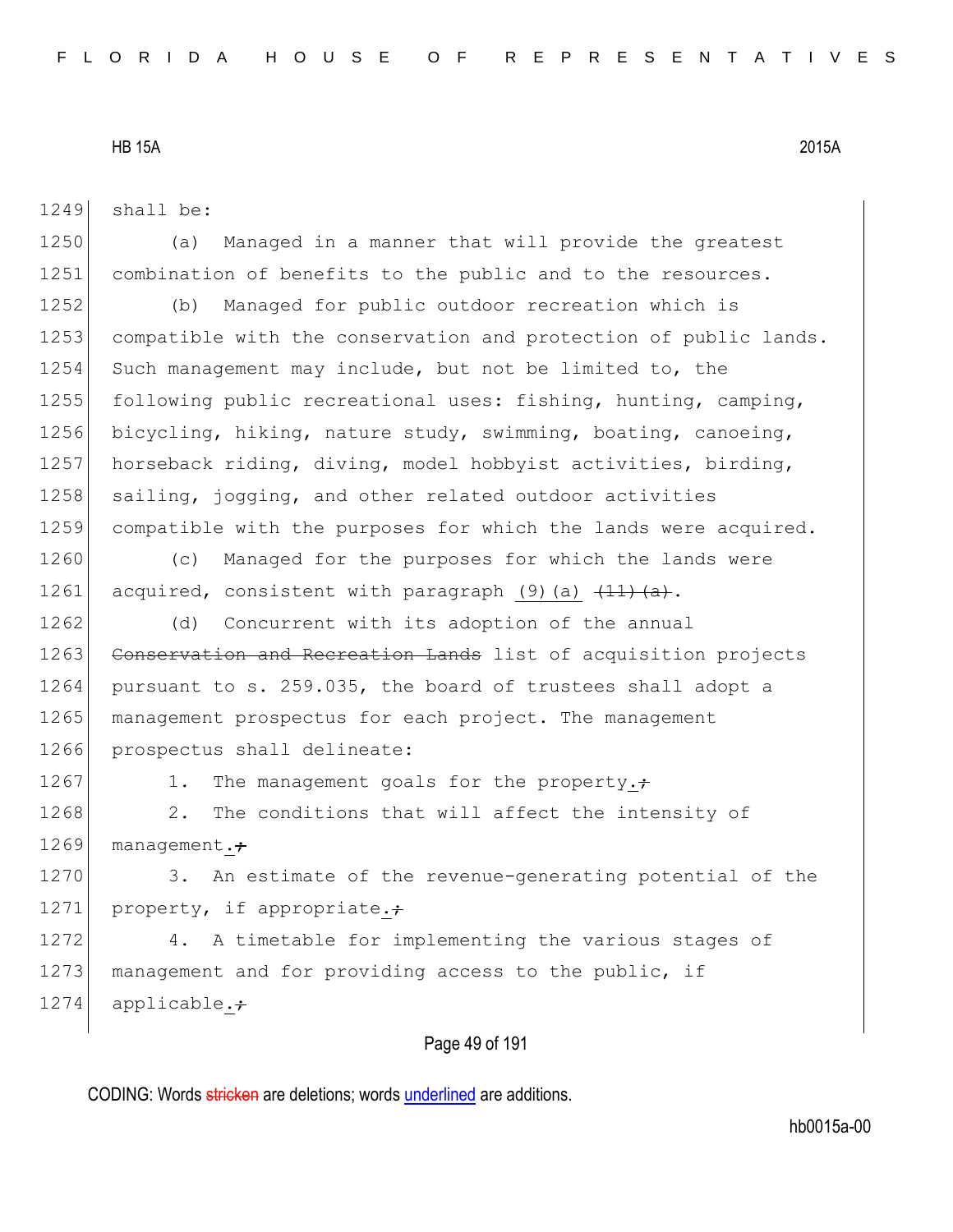1275 5. A description of potential multiple-use activities as 1276 described in this section and s. 253.034. $\div$ 

1277 6. Provisions for protecting existing infrastructure and 1278 for ensuring the security of the project upon acquisition. $\div$ 

1279 7. The anticipated costs of management and projected 1280 sources of revenue, including legislative appropriations, to 1281 fund management needs.; and

1282 8. Recommendations as to how many employees will be needed 1283 to manage the property, and recommendations as to whether local 1284 governments, volunteer groups, the former landowner, or other 1285 interested parties can be involved in the management.

1286 (e) Concurrent with the approval of the acquisition 1287 contract pursuant to s.  $259.041(3)(c)$  for any interest in lands 1288 except those lands being acquired under the provisions of s. 1289 259.1052, the board of trustees shall designate an agency or 1290 agencies to manage such lands. The board shall evaluate and 1291 amend, as appropriate, the management policy statement for the 1292 project as provided by s. 259.035, consistent with the purposes 1293 for which the lands are acquired. For any fee simple acquisition 1294 of a parcel which is or will be leased back for agricultural 1295 purposes, or any acquisition of a less-than-fee interest in land 1296 that is or will be used for agricultural purposes, the Board of 1297 Trustees of the Internal Improvement Trust Fund shall first 1298 consider having a soil and water conservation district, created 1299 pursuant to chapter 582, manage and monitor such interests. 1300 (f) State agencies designated to manage lands acquired

Page 50 of 191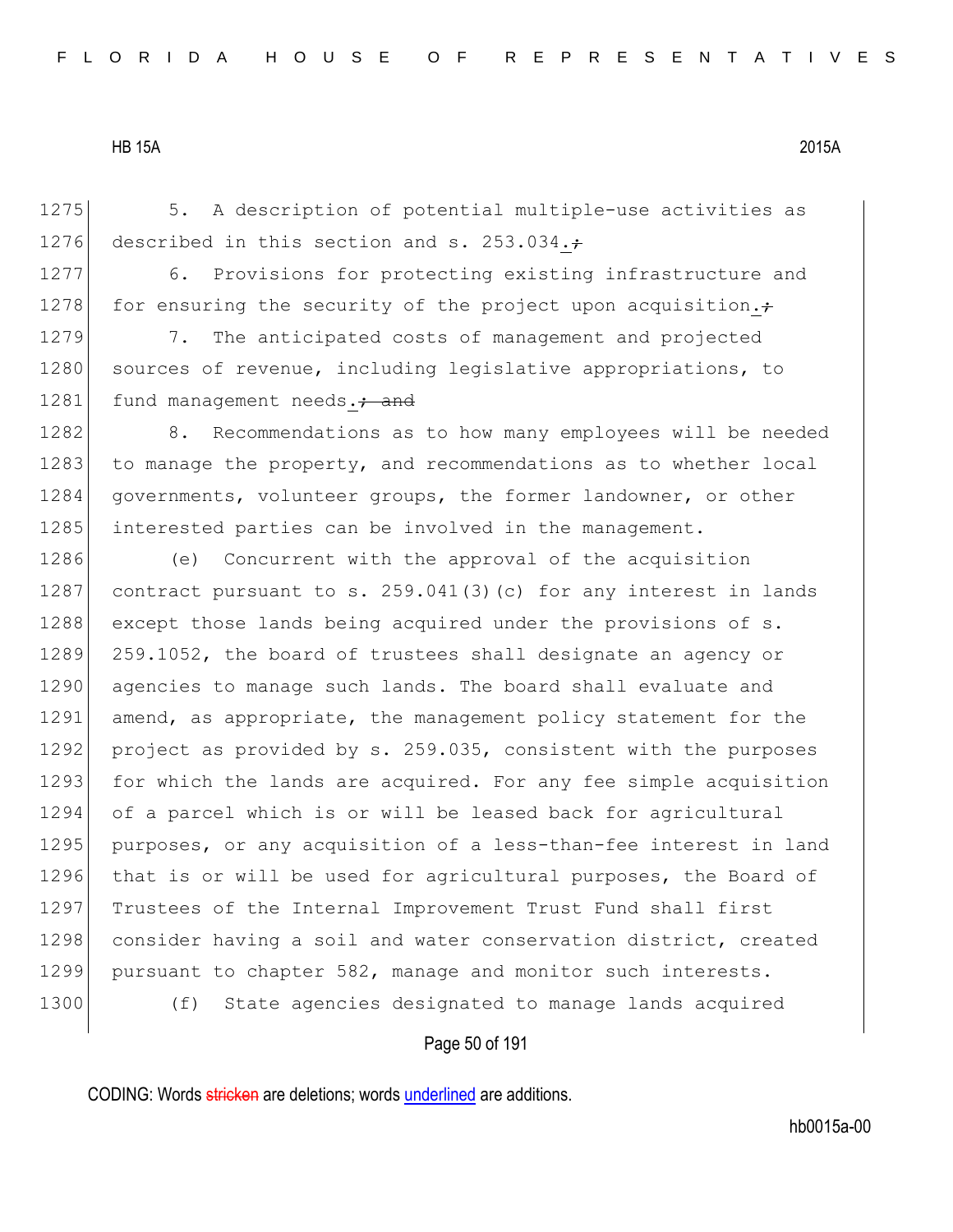1301 under this chapter or with funds deposited into the Land 1302 Acquisition Trust Fund, except those lands acquired under s. 1303 259.1052 may contract with local governments and soil and water 1304 conservation districts to assist in management activities, 1305 including the responsibility of being the lead land manager. 1306 Such land management contracts may include a provision for the 1307 transfer of management funding to the local government or soil 1308 and water conservation district from the land acquisition trust 1309 fund of the lead land managing agency Conservation and 1310 Recreation Lands Trust Fund in an amount adequate for the local 1311 government or soil and water conservation district to perform 1312 its contractual land management responsibilities and 1313 proportionate to its responsibilities, and which otherwise would 1314 have been expended by the state agency to manage the property.

1315 (g) Immediately after  $f$ ollowing the acquisition of any 1316 interest in conservation or recreation lands under this chapter, 1317 the department of Environmental Protection, acting on behalf of 1318 the board of trustees, may issue to the lead managing entity an 1319 interim assignment letter to be effective until the execution of 1320 a formal lease.

 $(8)$   $(10)$   $(10)$   $(10)$  state, regional, or local governmental agencies or private entities designated to manage lands under this 1323 section shall develop and adopt, with the approval of the board of trustees, an individual management plan for each project designed to conserve and protect such lands and their associated 1326 natural resources. Private sector involvement in management plan

# Page 51 of 191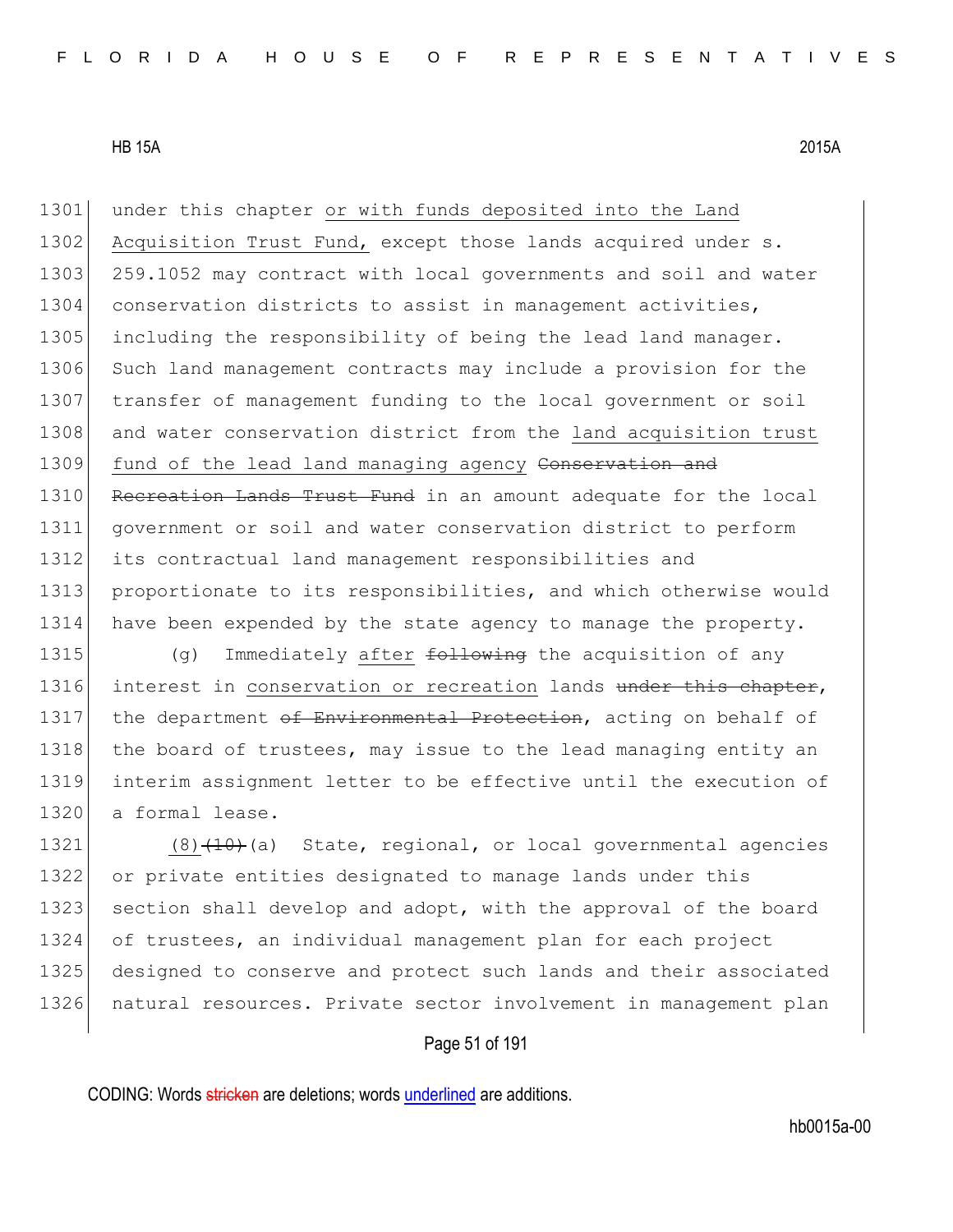1327 development may be used to expedite the planning process.

1328 (b) Individual management plans required by s. 253.034(5), 1329 for parcels over 160 acres, shall be developed with input from 1330 an advisory group. Members of this advisory group shall include, 1331 at a minimum, representatives of the lead land managing agency, 1332 comanaging entities, local private property owners, the 1333 appropriate soil and water conservation district, a local 1334 conservation organization, and a local elected official. The 1335 advisory group shall conduct at least one public hearing within 1336 the county in which the parcel or project is located. For those 1337 parcels or projects that are within more than one county, at 1338 least one areawide public hearing shall be acceptable and the 1339 lead managing agency shall invite a local elected official from 1340 each county. The areawide public hearing shall be held in the 1341 county in which the core parcels are located. Notice of such 1342 public hearing shall be posted on the parcel or project 1343 designated for management, advertised in a paper of general 1344 circulation, and announced at a scheduled meeting of the local 1345 governing body before the actual public hearing. The management 1346 prospectus required pursuant to paragraph (7)(d)  $\left(4\right)$  shall be 1347 available to the public for a period of 30 days prior to the 1348 public hearing.

1349 (c) Once a plan is adopted, the managing agency or entity 1350 shall update the plan at least every 10 years in a form and 1351 | manner prescribed by rule of the board of trustees. Such 1352 updates, for parcels over 160 acres, shall be developed with

# Page 52 of 191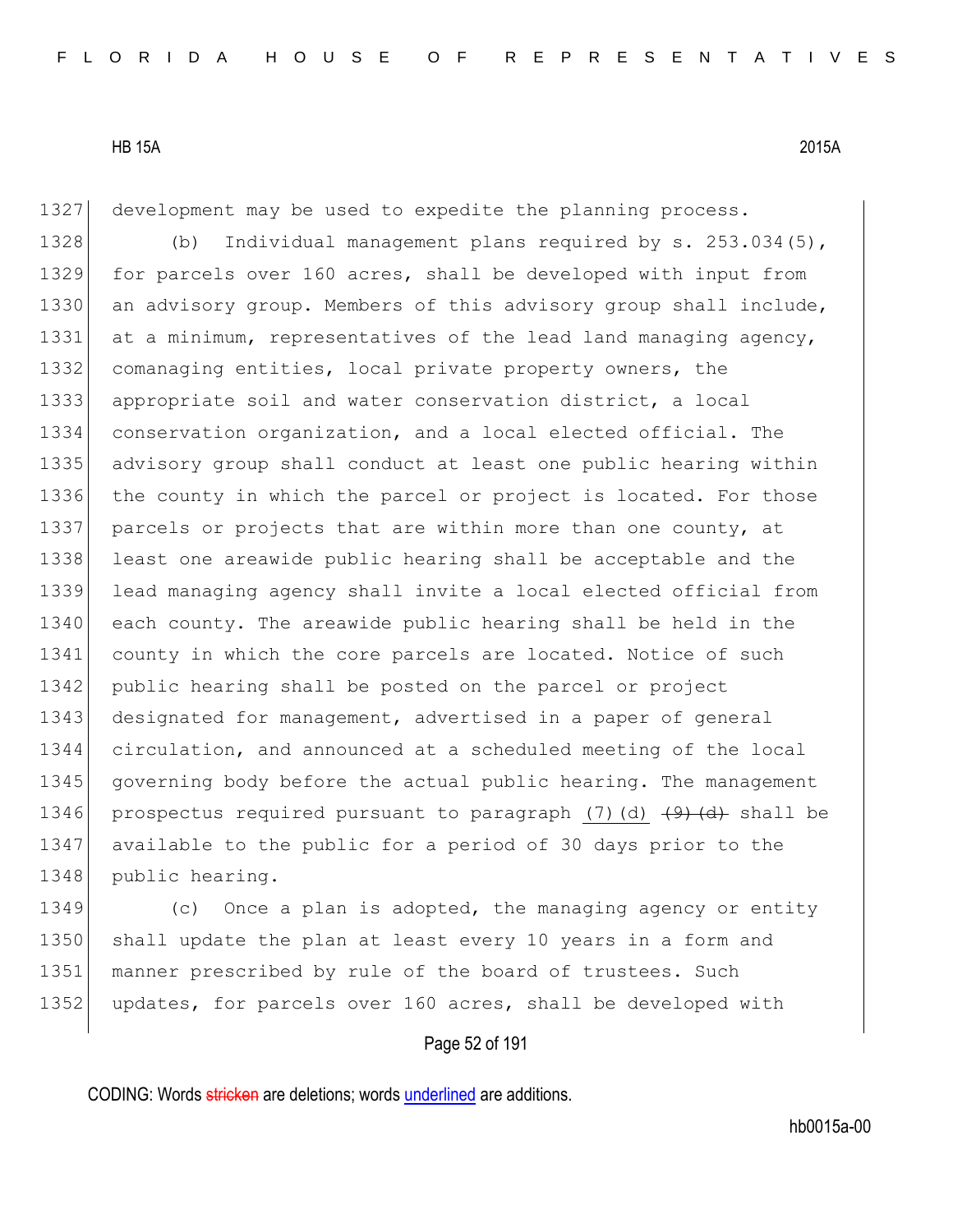1353 input from an advisory group. Such plans may include transfers 1354 of leasehold interests to appropriate conservation organizations 1355 or governmental entities designated by the Land Acquisition and 1356 Management Advisory Council or its successor, for uses 1357 consistent with the purposes of the organizations and the 1358 protection, preservation, conservation, restoration, and proper 1359 management of the lands and their resources. Volunteer 1360 management assistance is encouraged, including, but not limited 1361 to, assistance by youths participating in programs sponsored by 1362 state or local agencies, by volunteers sponsored by 1363 environmental or civic organizations, and by individuals 1364 participating in programs for committed delinquents and adults.

1365 (d)1. For each project for which lands are acquired after 1366 July 1, 1995, an individual management plan shall be adopted and 1367 in place no later than 1 year after the essential parcel or 1368 parcels identified in the priority list developed pursuant to s. 1369  $\text{ss. } 259.101(4)$  and 259.105 have been acquired. The department  $\theta$ 1370 Environmental Protection shall distribute only 75 percent of the 1371 acquisition funds to which a budget entity or water management 1372 district would otherwise be entitled from the Preservation 2000 1373 Trust Fund to any budget entity or any water management district 1374 that has more than one-third of its management plans overdue.

1375 2. The requirements of subparagraph 1. do not apply to the 1376 individual management plan for the Babcock Crescent B Ranch 1377 being acquired pursuant to s. 259.1052. The management plan for 1378 the ranch shall be adopted and in place within no later than 2

Page 53 of 191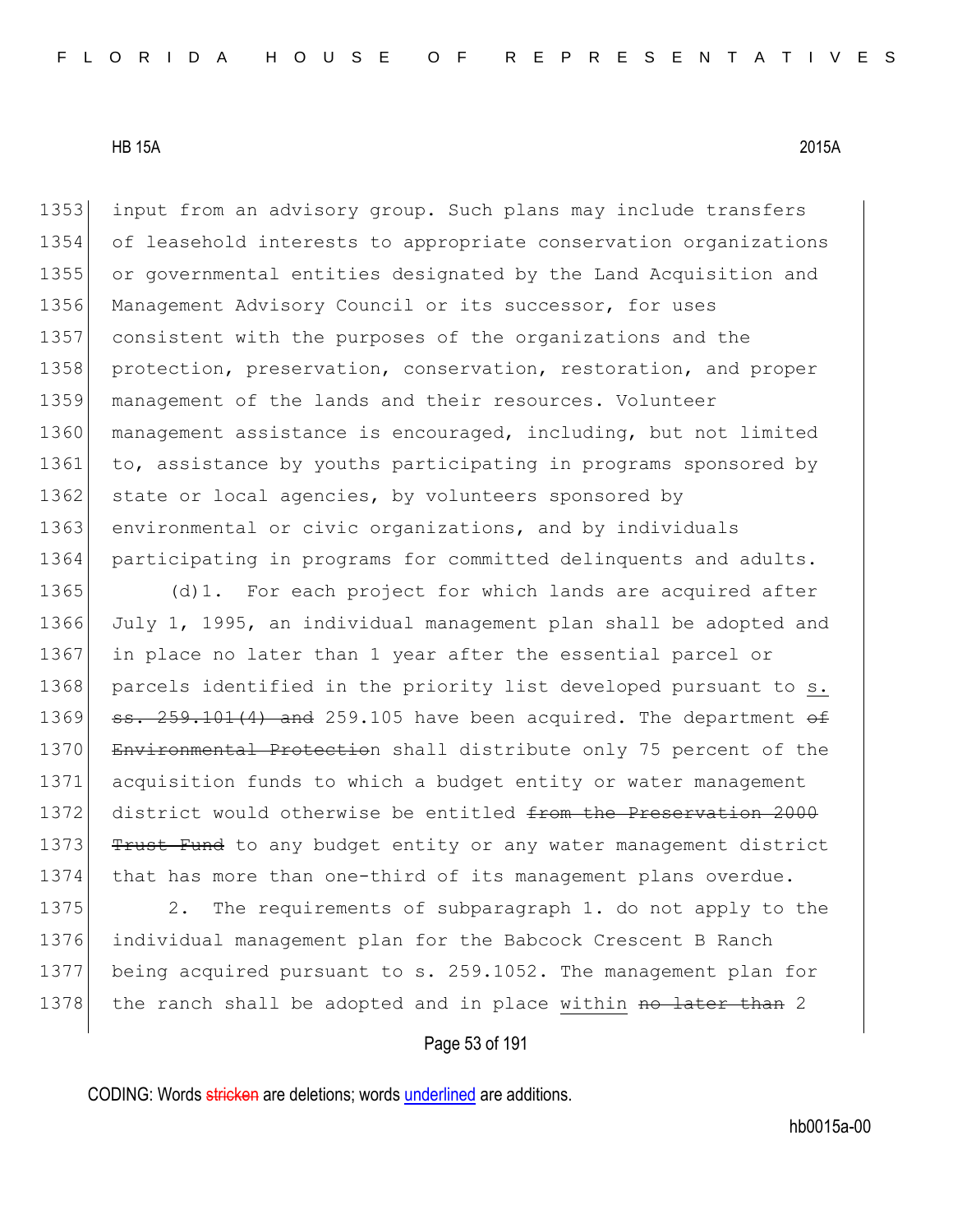1379 years after following the date of acquisition by the state.

1380 (e) Individual management plans shall conform to the 1381 appropriate policies and quidelines of the state land management 1382 plan and shall include, but not be limited to:

1383 1. A statement of the purpose for which the lands were 1384 acquired, the projected use or uses as defined in s. 253.034, 1385 and the statutory authority for such use or uses.

1386 2. Key management activities necessary to achieve the 1387 desired outcomes, including, but not limited to, providing 1388 public access, preserving and protecting natural resources, 1389 protecting cultural and historical resources, restoring habitat, 1390 protecting threatened and endangered species, controlling the 1391 spread of nonnative plants and animals, performing prescribed 1392 fire activities, and other appropriate resource management.

1393 3. A specific description of how the managing agency plans 1394 to identify, locate, protect, and preserve, or otherwise use 1395 fragile, nonrenewable natural and cultural resources.

1396 4. A priority schedule for conducting management 1397 activities, based on the purposes for which the lands were 1398 acquired.

1399 5. A cost estimate for conducting priority management 1400 activities, to include recommendations for cost-effective 1401 methods of accomplishing those activities.

1402 6. A cost estimate for conducting other management 1403 activities which would enhance the natural resource value or 1404 public recreation value for which the lands were acquired. The

# Page 54 of 191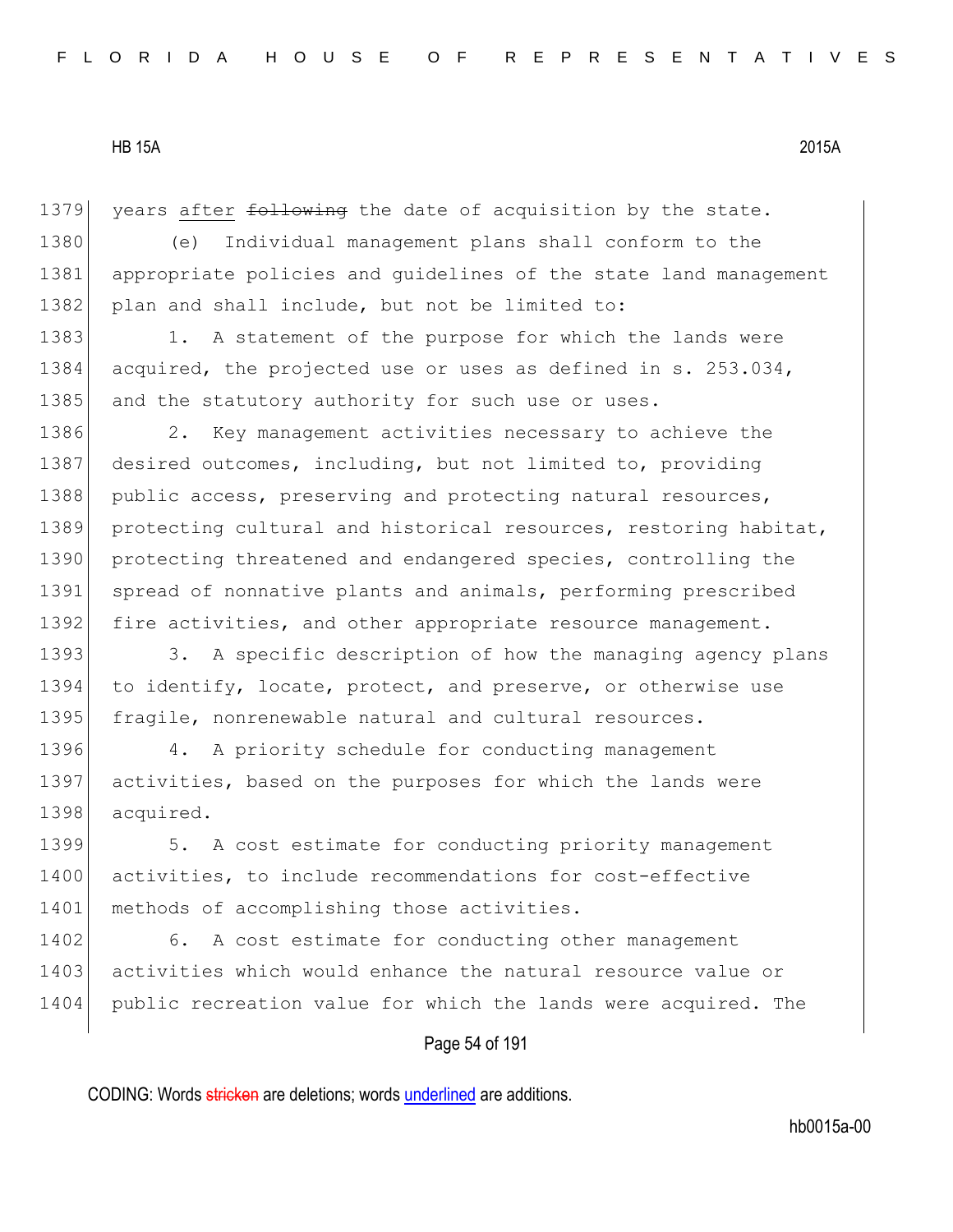1405 cost estimate shall include recommendations for cost-effective 1406 methods of accomplishing those activities.

1407 7. A determination of the public uses and public access 1408 that would be consistent with the purposes for which the lands 1409 were acquired.

1410 (f) The Division of State Lands shall submit a copy of 1411 each individual management plan for parcels which exceed 160 1412 acres in size to each member of the Acquisition and Restoration 1413 Council, which shall:

1414 1. Within 60 days after receiving a plan from the 1415 division, review each plan for compliance with the requirements 1416 of this subsection and with the requirements of the rules 1417 established by the board pursuant to this subsection.

1418 2. Consider the propriety of the recommendations of the 1419 managing agency with regard to the future use or protection of 1420 the property.

1421 3. After its review, submit the plan, along with its 1422 recommendations and comments, to the board of trustees, with 1423 recommendations as to whether to approve the plan as submitted, 1424 approve the plan with modifications, or reject the plan.

1425 (g) The board of trustees shall consider the individual 1426 management plan submitted by each state agency and the 1427 recommendations of the Acquisition and Restoration Council and 1428 the Division of State Lands and shall approve the plan with or 1429 without modification or reject such plan. The use or possession 1430 of any lands owned by the board of trustees which is not in

# Page 55 of 191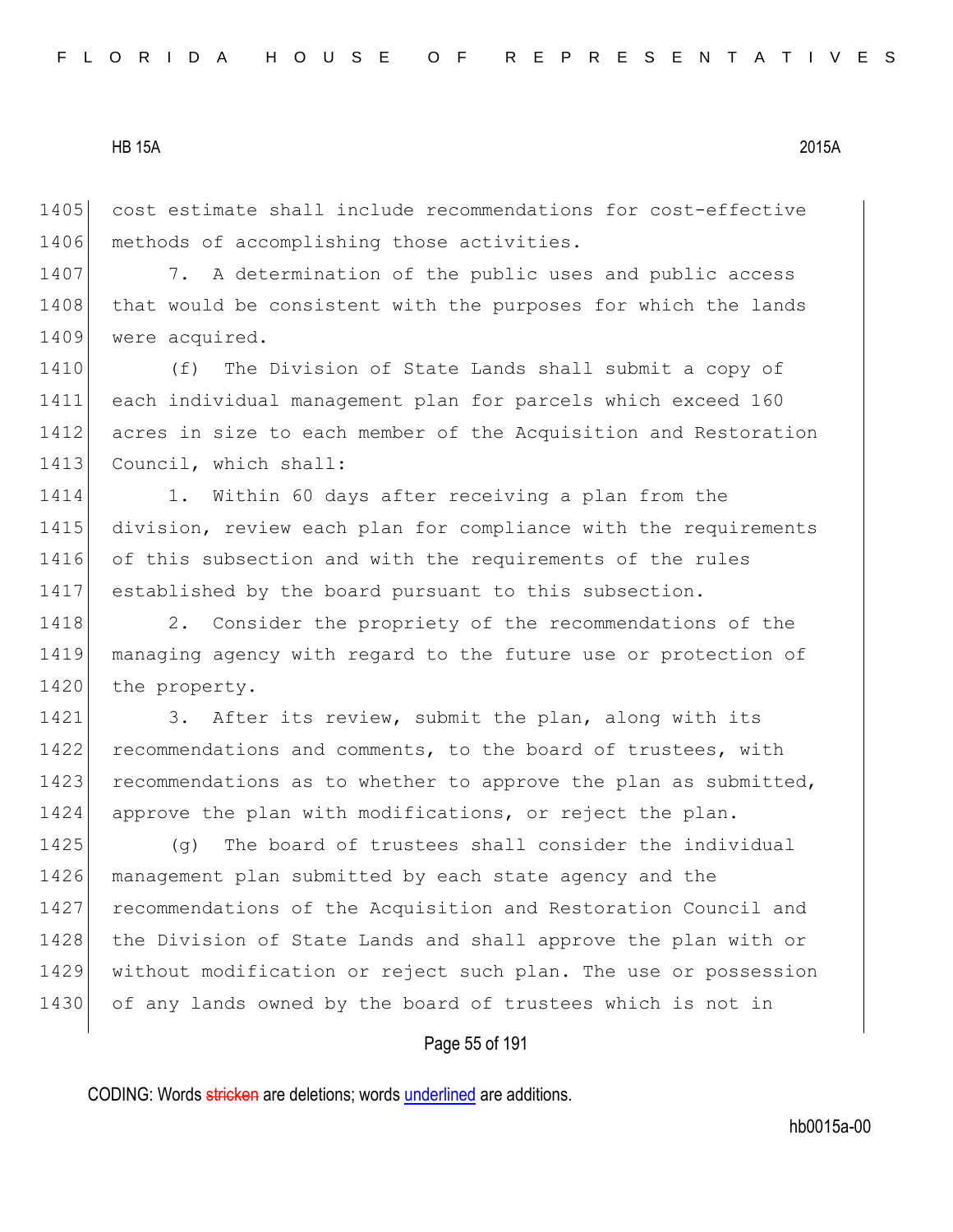1433

1431 accordance with an approved individual management plan is 1432 subject to termination by the board of trustees.

1434 By July 1 of each year, each governmental agency and each 1435 private entity designated to manage lands shall report to the 1436 department Secretary of Environmental Protection on the progress 1437 of funding, staffing, and resource management of every project 1438 for which the agency or entity is responsible.

1439 (9)(a) $\left(11\right)\left(1$  The Legislature recognizes that acquiring 1440 lands pursuant to this chapter serves the public interest by 1441 protecting land, air, and water resources that which contribute 1442 to the public health and welfare, providing areas for natural 1443 resource based recreation, and ensuring the survival of unique 1444 and irreplaceable plant and animal species. The Legislature 1445 intends for these lands to be managed and maintained for the 1446 purposes for which they were acquired and for the public to have 1447 access to and use of these lands where it is consistent with 1448 acquisition purposes and would not harm the resources the state 1449 is seeking to protect on the public's behalf.

1450 (b) An amount of not less than 1.5 percent of the 1451 cumulative total of funds ever deposited into the Florida 1452 Preservation 2000 Trust Fund and the Florida Forever Trust Fund 1453 shall be made available for the purposes of management, 1454 maintenance, and capital improvements not eligible for funding 1455 pursuant to s. 11(e), Art. VII of the State Constitution, and 1456  $f^{\text{eff}}$  associated contractual services<sub>7</sub> for conservation or

Page 56 of 191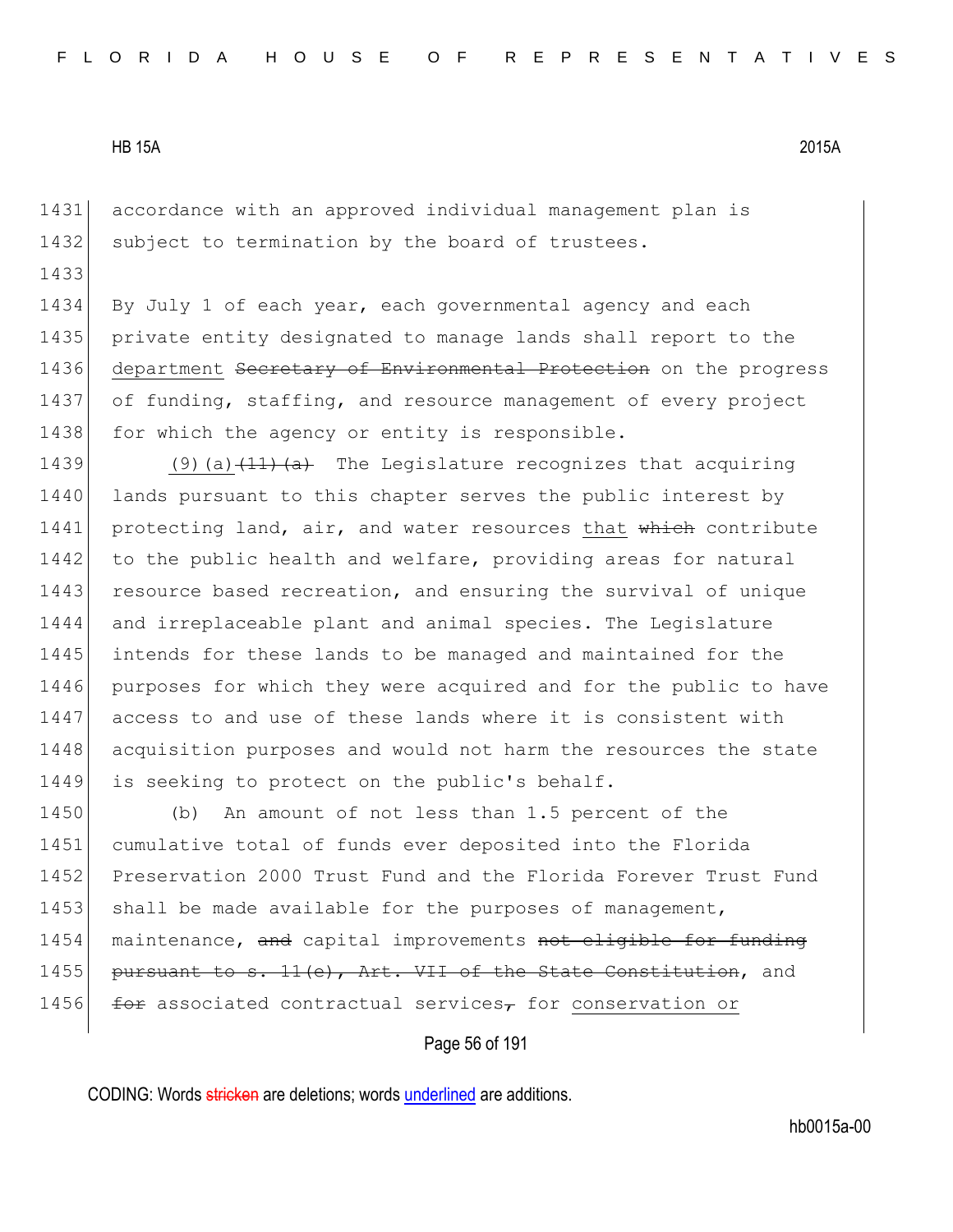1457 recreation lands acquired with funds deposited into the Land 1458 Acquisition Trust Fund pursuant to s. 28(a), Art. X of the State 1459 Constitution, s. 259.032(3), Florida Statutes 2014 this section, 1460 s. 259.101, Florida Statutes 2014, s. 259.105, s. 259.1052, or 1461 previous programs for the acquisition of lands for conservation 1462 or and recreation, including state forests, to which title is 1463 vested in the board of trustees and other conservation or and  $1464$  recreation lands managed by a state agency.  $\theta$  this amount, 1465 \$250,000 shall be transferred annually to the Plant Industry 1466 Trust Fund within the Department of Agriculture and Consumer 1467 Services for the purpose of implementing the Endangered or 1468 Threatened Native Flora Conservation Grants Program pursuant to 1469  $\sigma$ . 581.185(11). Each agency with management responsibilities 1470 shall annually request from the Legislature funds sufficient to 1471 fulfill such responsibilities to implement individual management 1472 plans. For the purposes of this paragraph, capital improvements 1473 shall include, but need not be limited to, perimeter fencing, 1474 signs, firelanes, access roads and trails, and minimal public 1475 accommodations, such as primitive campsites, garbage 1476 receptacles, and toilets. Any equipment purchased with funds 1477 provided pursuant to this paragraph may be used for the purposes 1478 described in this paragraph on any conservation or and 1479 recreation lands managed by a state agency. The funding 1480 requirement created in this paragraph is subject to an annual 1481 evaluation by the Legislature in order to ensure that such 1482 requirement does not impact the respective trust fund in a

# Page 57 of 191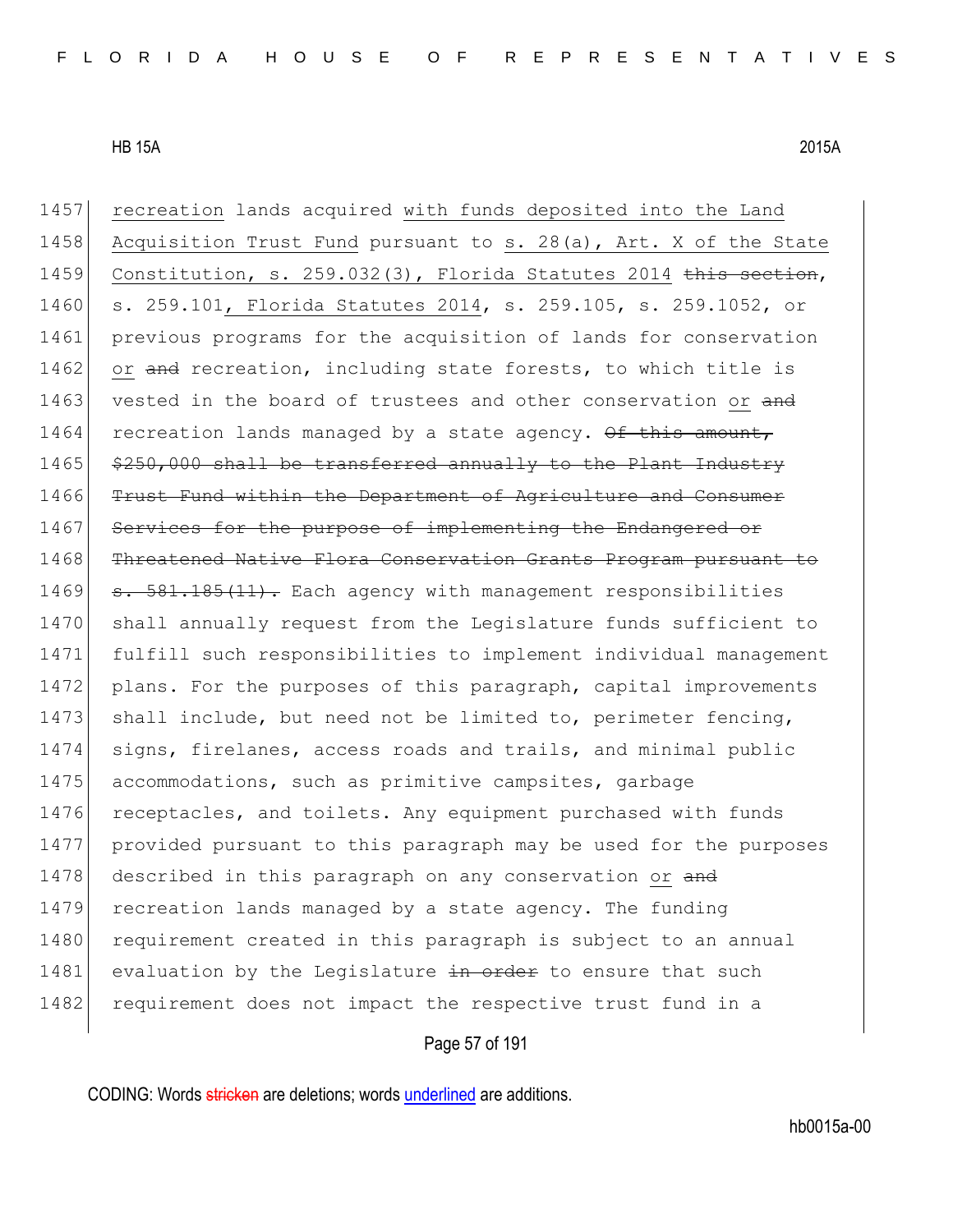1483 manner that would prevent the trust fund from meeting other 1484 minimum requirements.

1485 (c) All revenues generated through multiple-use management 1486 or compatible secondary-use management shall be returned to the 1487 lead agency responsible for such management and shall be used to 1488 pay for management activities on all conservation, preservation, 1489 and recreation lands under the agency's jurisdiction. In 1490 addition, such revenues shall be segregated in an agency trust 1491 fund used for land management activities, other than the Land 1492 Acquisition Trust Fund, and such revenues shall remain available 1493 to the agency in subsequent fiscal years to support land 1494 management appropriations. For the purposes of this paragraph, 1495 compatible secondary-use management shall be those activities 1496 described in subsection (7)  $(9)$  undertaken on parcels designated 1497 as single use pursuant to s.  $253.034(2)(b)$ .

1498 (d) Up to one-fifth of the funds appropriated for the 1499 purposes identified provided for in paragraph (b) shall be 1500 reserved by the board of trustees for interim management of 1501 acquisitions and for associated contractual services, to ensure 1502 the conservation and protection of natural resources on project 1503 sites and to allow limited public recreational use of lands. 1504 Interim management activities may include, but not be limited 1505 to, resource assessments, control of invasive, nonnative 1506 species, habitat restoration, fencing, law enforcement, 1507 controlled burning, and public access consistent with 1508 preliminary determinations made pursuant to paragraph  $(7)(q)$ 

Page 58 of 191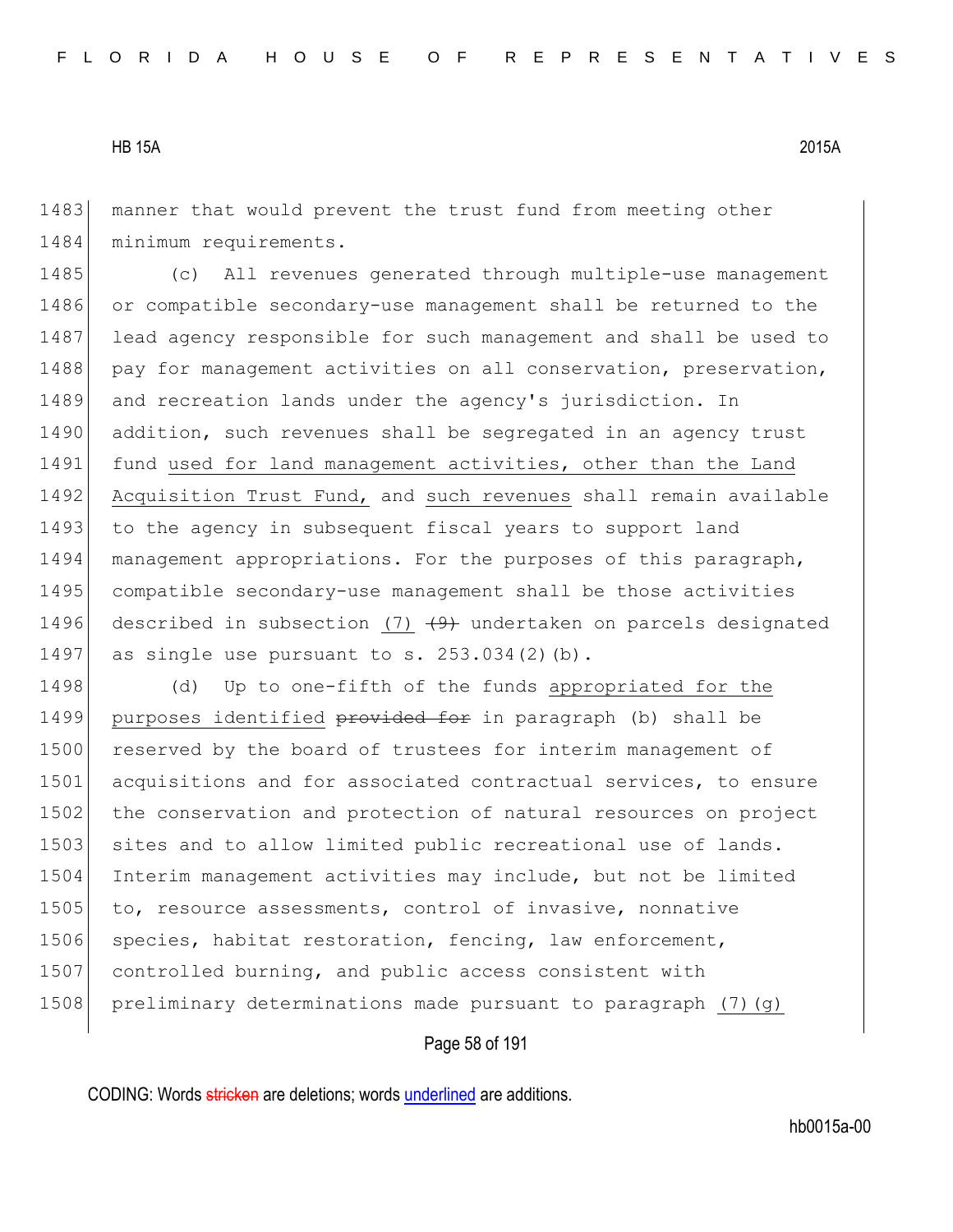1509  $(9)$   $(9)$   $(9)$ . The board of trustees shall make these interim funds 1510 available immediately upon purchase.

1511 (e) The department shall set long-range and annual goals 1512 for the control and removal of nonnative, invasive plant species 1513 on public lands. Such goals shall differentiate between aquatic 1514 plant species and upland plant species. In setting such goals, 1515 the department may rank, in order of adverse impact, species 1516 that impede or destroy the functioning of natural systems. 1517 Notwithstanding paragraph (a), up to one-fourth of the funds 1518 | provided for in paragraph (b) may be used by the agencies 1519 receiving those funds for control and removal of nonnative, 1520 invasive species on public lands.

1521  $(f)$  For the 2014-2015 fiscal year only, moneys in the 1522 Conservation and Recreation Lands Trust Fund may be transferred 1523 to the Florida Forever Trust Fund for the Florida Forever 1524 program and to the Save Our Everglades Trust Fund to support 1525 Everglades restoration projects included in the final report of 1526 the Select Committee on Indian River Lagoon and Lake Okeechobee 1527 Basin, dated November 8, 2013, pursuant to nonoperating budget 1528 authority under  $s. 216.181(12)$ . This subsection expires July 1,  $1529$   $2015$ .

1530 (10) $(12)$  (a) Beginning July 1, 1999, the Legislature shall 1531 make available sufficient funds annually from the Conservation 1532 and Recreation Lands Trust Fund to the department for payment in 1533 lieu of taxes to qualifying counties and local governments as 1534 defined in paragraph (b) for all actual tax losses incurred as a

# Page 59 of 191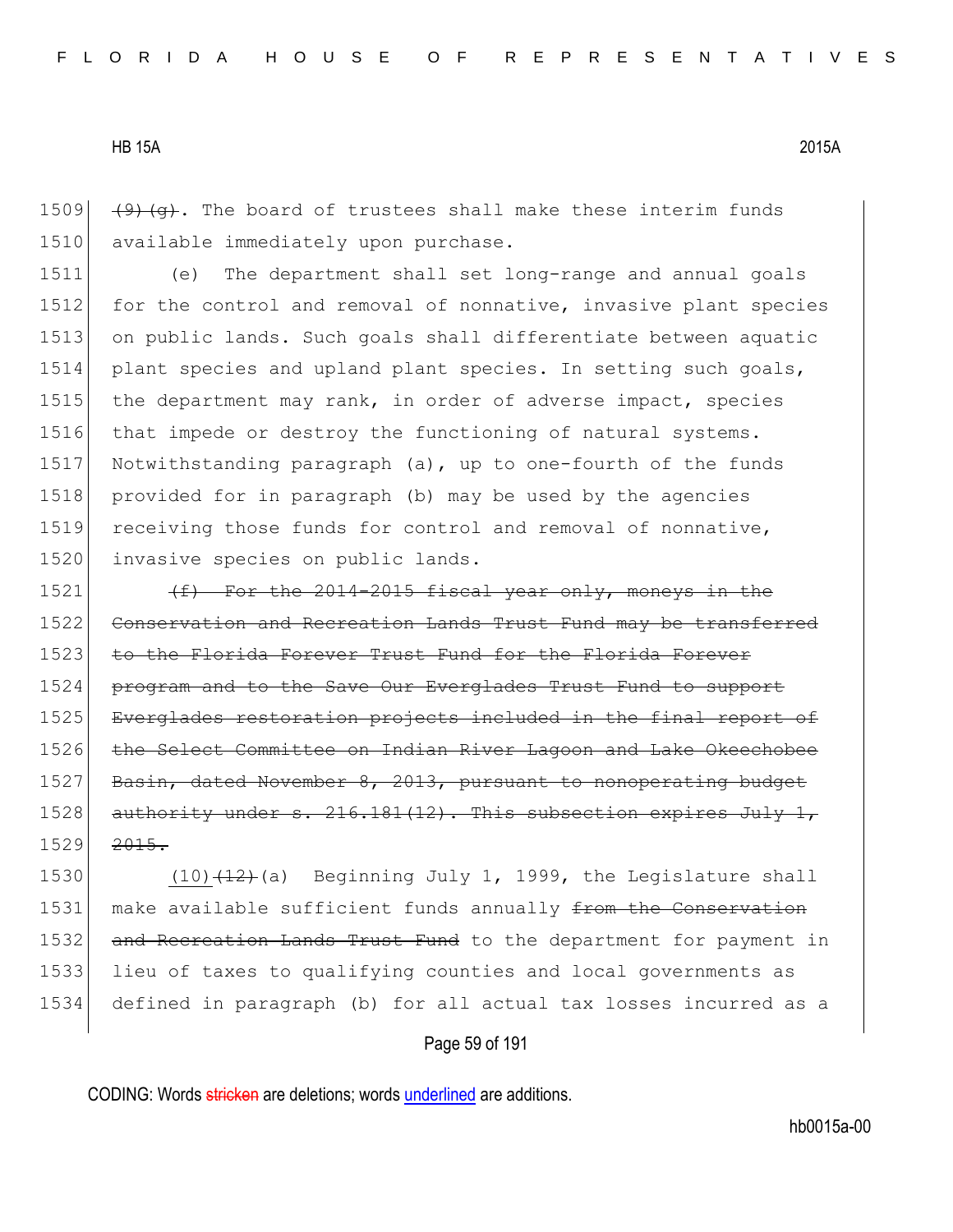1535 result of board of trustees acquisitions for state agencies 1536 under the Florida Forever program or the former Florida 1537 Preservation 2000 program during any year. Reserved funds not 1538 used for payments in lieu of taxes in any year shall revert 1539 the fund to be used for land management in accordance with the 1540 provisions of this section.

1541 (b) Payment in lieu of taxes shall be available: 1542 1. To all counties that have a population of 150,000 or 1543 fewer. Population levels shall be determined pursuant to s. 1544 11.031.

1545 2. To all local governments located in eligible counties. 1546 3. To Glades County, where a privately owned and operated 1547 prison leased to the state has recently been opened and where 1548 privately owned and operated juvenile justice facilities leased  $1549$  to the state have recently been constructed and opened, a 1550 payment in lieu of taxes, in an amount that offsets the loss of 1551 property tax revenue, which funds have already been appropriated 1552 and allocated from the Department of Correction's budget for the 1553 purpose of reimbursing amounts equal to lost ad valorem taxes.

 (c) If insufficient funds are available in any year to make full payments to all qualifying counties and local governments, such counties and local governments shall receive a 1557 pro rata share of the moneys available.

1558 (d) The payment amount shall be based on the average 1559 amount of actual taxes paid on the property for the 3 years 1560 preceding acquisition. Applications for payment in lieu of taxes

# Page 60 of 191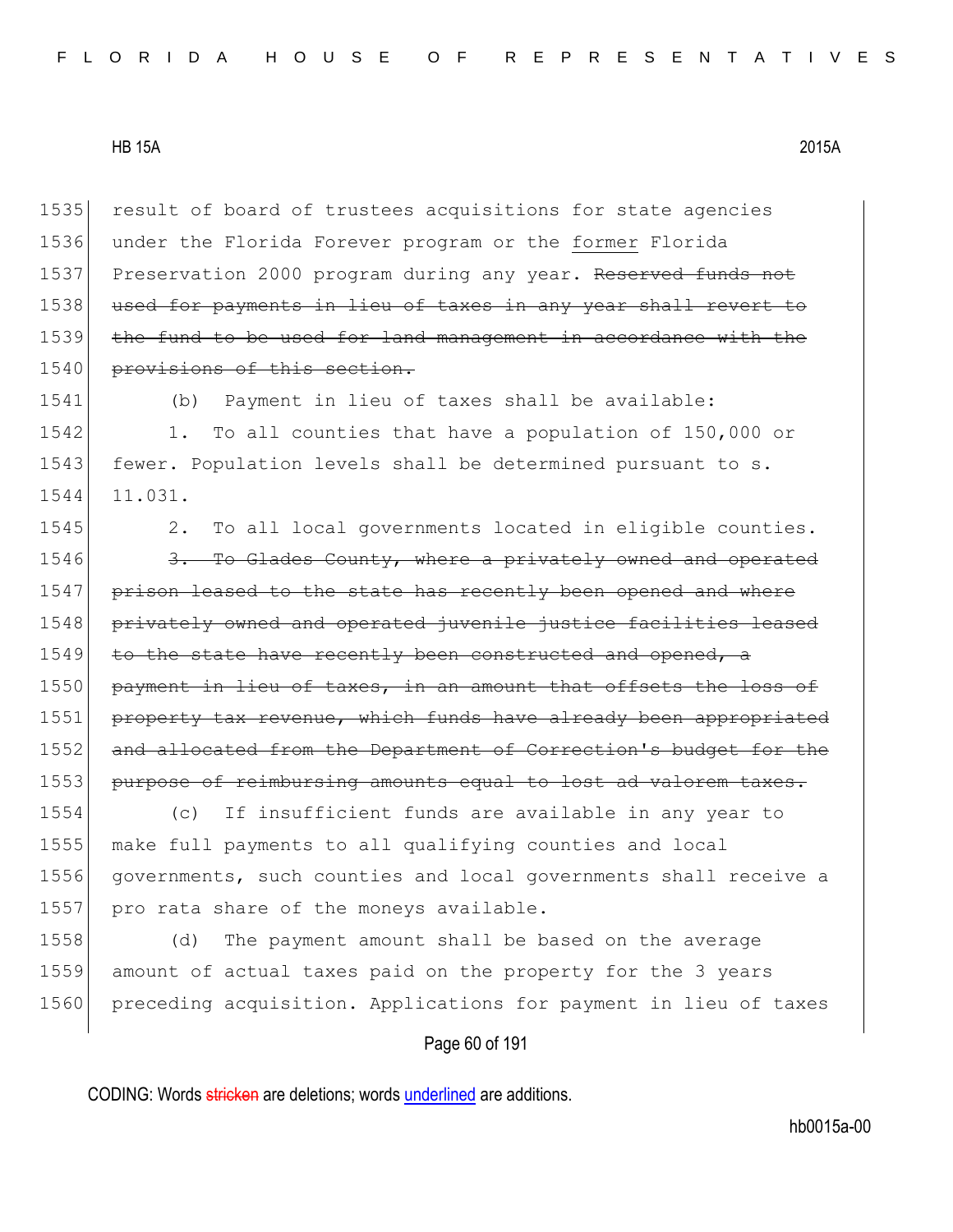1561 shall be made no later than January 31 of the year following 1562 acquisition. No payment in lieu of taxes shall be made for 1563 properties which were exempt from ad valorem taxation for the 1564 year immediately preceding acquisition.

1565 (e) If property which was subject to ad valorem taxation 1566 was acquired by a tax-exempt entity for ultimate conveyance to 1567 the state under this chapter, payment in lieu of taxes shall be 1568 made for such property based upon the average amount of taxes 1569 paid on the property for the 3 years prior to its being removed 1570 from the tax rolls. The department shall certify to the 1571 Department of Revenue those properties that may be eligible 1572 under this provision. Once eligibility has been established, 1573 that county or local government shall receive annual payments 1574 for each tax loss until the qualifying county or local 1575 government exceeds the population threshold pursuant to this 1576 section.

1577 (f) Payment in lieu of taxes pursuant to this subsection 1578 shall be made annually to qualifying counties and local 1579 governments after certification by the Department of Revenue 1580 that the amounts applied for are reasonably appropriate, based 1581 on the amount of actual taxes paid on the eligible property. 1582 With the assistance of the local government requesting payment 1583 in lieu of taxes, the state agency that acquired the land is 1584 responsible for preparing and submitting application requests 1585| for payment to the Department of Revenue for certification. 1586 (g) If the board of trustees conveys to a local government

#### Page 61 of 191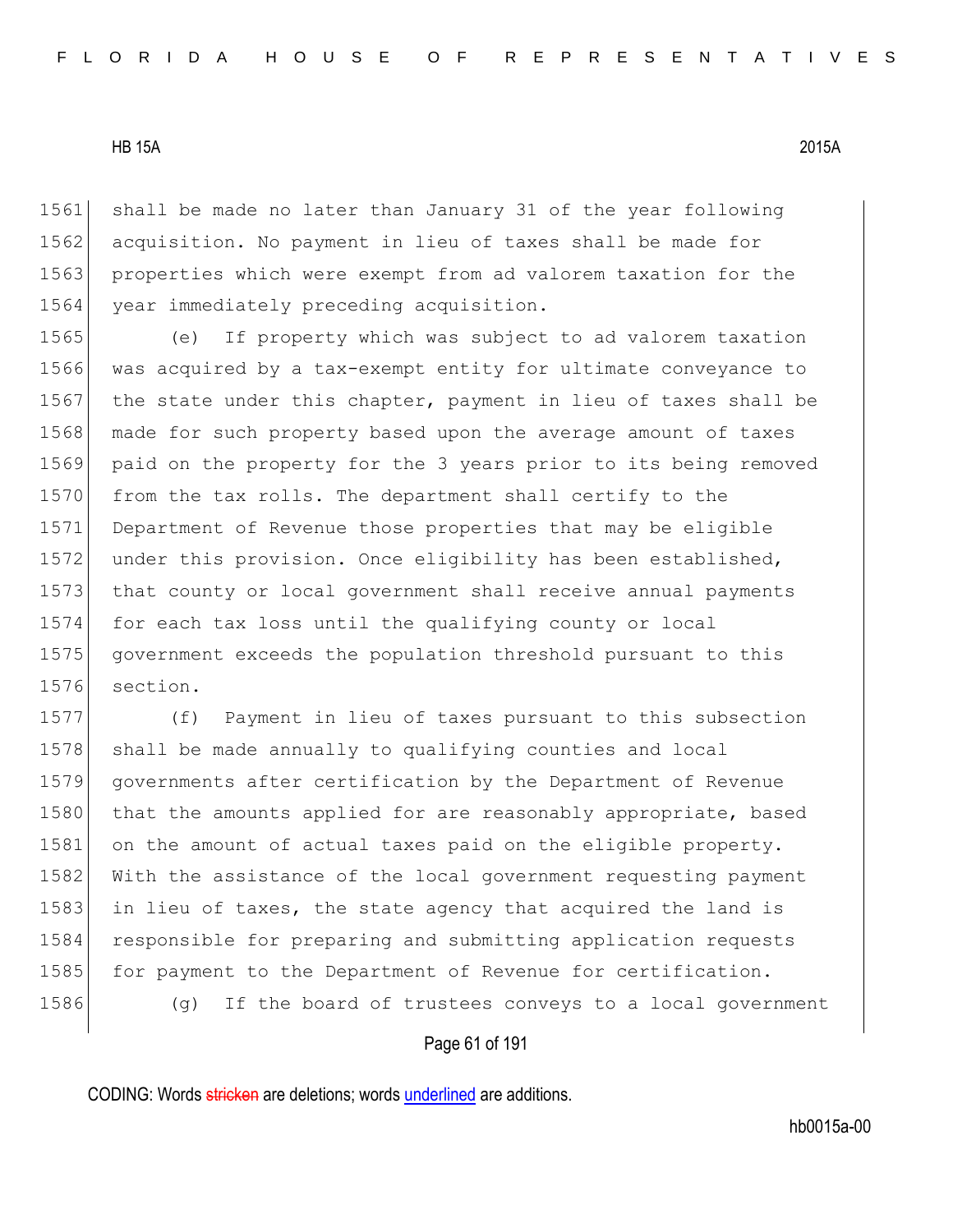1590

1587 title to any land owned by the board, any payments in lieu of 1588 taxes on the land made to the local government shall be 1589 discontinued as of the date of the conveyance.

1591 For the purposes of this subsection, "local government" includes 1592 municipalities, the county school board, mosquito control 1593 districts, and any other local government entity which levies ad 1594 valorem taxes, with the exception of a water management 1595 district.

 $1596$  (13) Moneys credited to the fund each year which are not 1597 used for management, maintenance, or capital improvements 1598 pursuant to subsection  $(11)$ ; for payment in lieu of taxes 1599 pursuant to subsection  $(12)$ ; or for the purposes of subsection  $1600$  (5), shall be available for the acquisition of land pursuant 1601 this section.

 $1602$  (14) The board of trustees may adopt rules to further 1603 define the categories of land for acquisition under this 1604 chapter.

1605 (11) $\left(1\right)$  (15) Within 90 days after receiving a certified letter 1606 from the owner of a property on the Conservation and Recreation 1607 Lands list or the priority list established pursuant to s. 1608 259.105 objecting to the property being included in an 1609 acquisition project, where such property is a project or part of 1610 a project which has not been listed for purchase in the current 1611 year's land acquisition work plan, the board of trustees shall 1612 delete the property from the list or from the boundary of an

# Page 62 of 191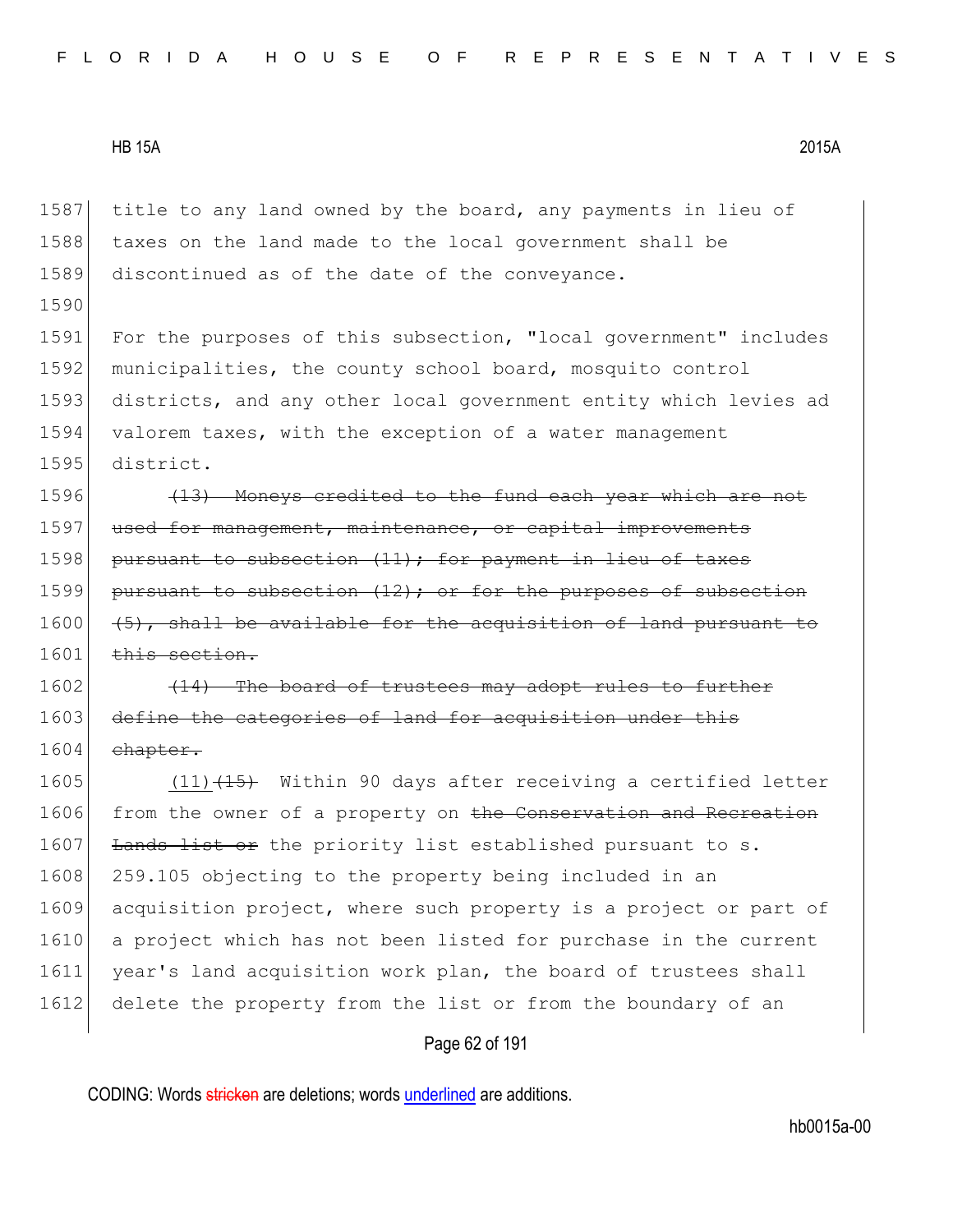| 1613 | acquisition project on the list.                                  |
|------|-------------------------------------------------------------------|
| 1614 | Section 19. Subsections $(3)$ , $(4)$ , and $(6)$ , of section    |
| 1615 | 259.035, Florida Statutes, are amended to read:                   |
| 1616 | 259.035 Acquisition and Restoration Council.-                     |
| 1617 | The council shall provide assistance to the board of<br>(3)       |
| 1618 | trustees in reviewing the recommendations and plans for state-    |
| 1619 | owned lands required under s. ss. 253.034 and chapter 259         |
| 1620 | 259.032. The council shall, in reviewing such recommendations     |
| 1621 | and plans, consider the optimization of multiple-use and          |
| 1622 | conservation strategies to accomplish the provisions funded       |
| 1623 | pursuant to s. $s$ . 259.101(3)(a), Florida Statutes 2014, and s. |
| 1624 | $259.105(3)(b)$ .                                                 |
| 1625 | $(4)$ (a) The council may use existing rules adopted by the       |
| 1626 | board of trustees, until it develops and recommends amendments    |
| 1627 | to those rules, to competitively evaluate, select, and rank       |
| 1628 | projects eligible for the Conservation and Recreation Lands list  |
| 1629 | pursuant to ss. 259.032(3) and 259.101(4).                        |
| 1630 | (b) By December 1, 2016 2009, the Acquisition and                 |
| 1631 | Restoration Council shall develop rules defining specific         |
| 1632 | criteria and numeric performance measures needed for lands that   |
| 1633 | are to be acquired for public purpose under the Florida Forever   |
| 1634 | program pursuant to s. 259.105 or with funds deposited into the   |
| 1635 | Land Acquisition Trust Fund pursuant to s. 28, Art. X of the      |
| 1636 | State Constitution. Each recipient of Florida Forever funds       |
| 1637 | shall assist the council in the development of such rules. These  |
| 1638 | rules shall be reviewed and adopted by the board, then submitted  |
|      |                                                                   |

Page 63 of 191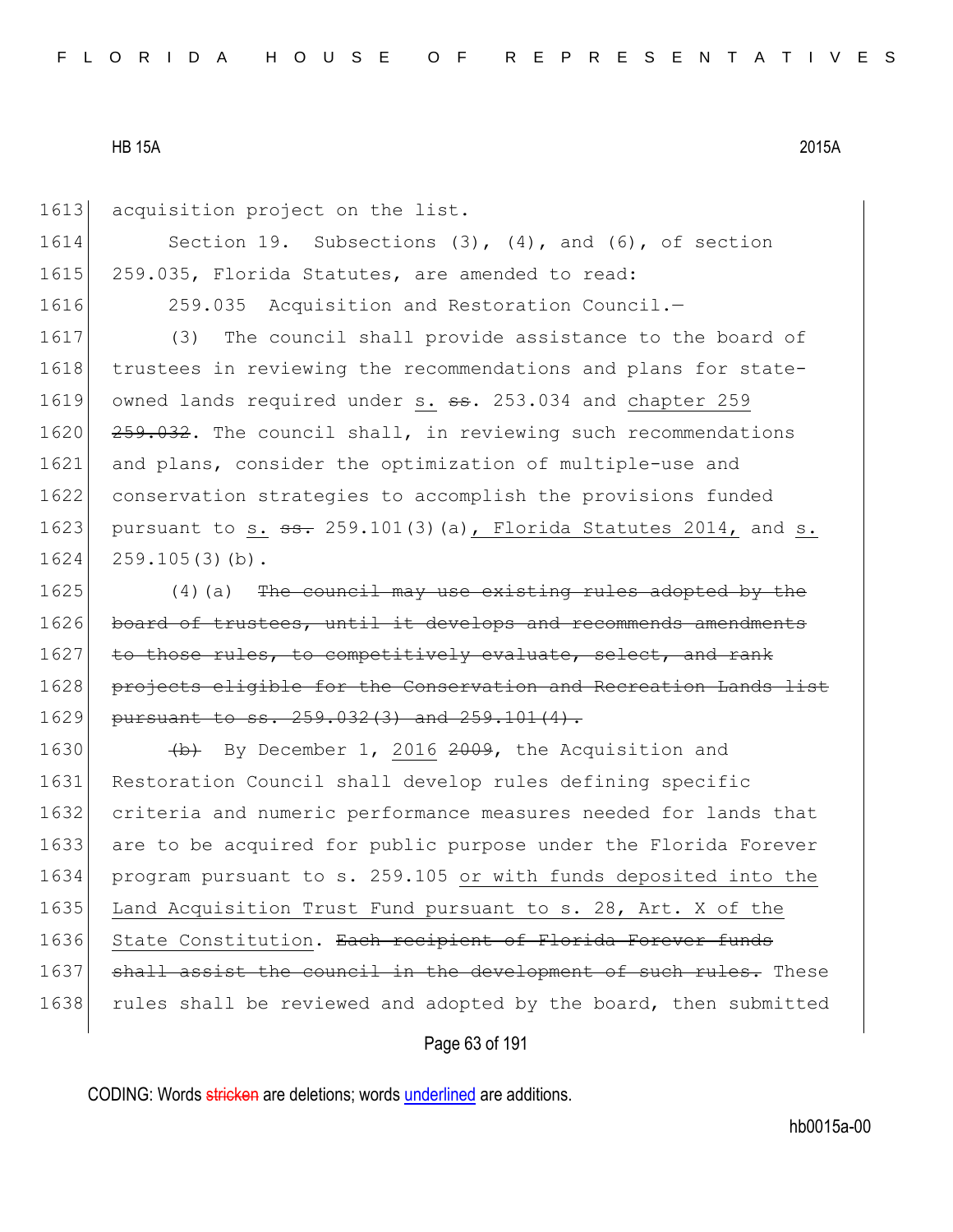1639 to the Legislature for consideration by February 1, 2017 2010. 1640 The Legislature may reject, modify, or take no action relative 1641 to the proposed rules. If no action is taken, the rules shall be 1642 implemented. Subsequent to their approval, each recipient of 1643 Florida Forever funds or funds from the Land Acquisition Trust 1644 Fund shall annually report to the Division of State Lands on 1645 each of the numeric performance measures accomplished during the 1646 previous fiscal year.

1647 (b) $\left\langle e\right\rangle$  In developing or amending rules, the council shall 1648 give weight to the criteria included in s.  $259.105(9)$   $259.105$ 1649  $(10)$ . The board of trustees shall review the recommendations and 1650 shall adopt rules necessary to administer this section.

1651 (6) The proposal for a project pursuant to this section or 1652 s. 259.105(3)(b) may be implemented only if adopted by the 1653 council and approved by the board of trustees. The council shall 1654 consider and evaluate in writing the merits and demerits of each 1655 project that is proposed for acquisition using funds available 1656 pursuant to s. 28, Art. X of the State Constitution Conservation 1657 and Recreation Lands, Florida Preservation 2000, or Florida 1658 Forever funding and shall ensure that each proposed project will 1659 meet a stated public purpose for the restoration, conservation, 1660 or preservation of environmentally sensitive lands and water 1661 areas or for providing outdoor recreational opportunities. The 1662 council also shall determine whether the project conforms, where 1663 applicable, with the comprehensive plan developed pursuant to s. 1664 259.04(1)(a), the comprehensive multipurpose outdoor recreation

# Page 64 of 191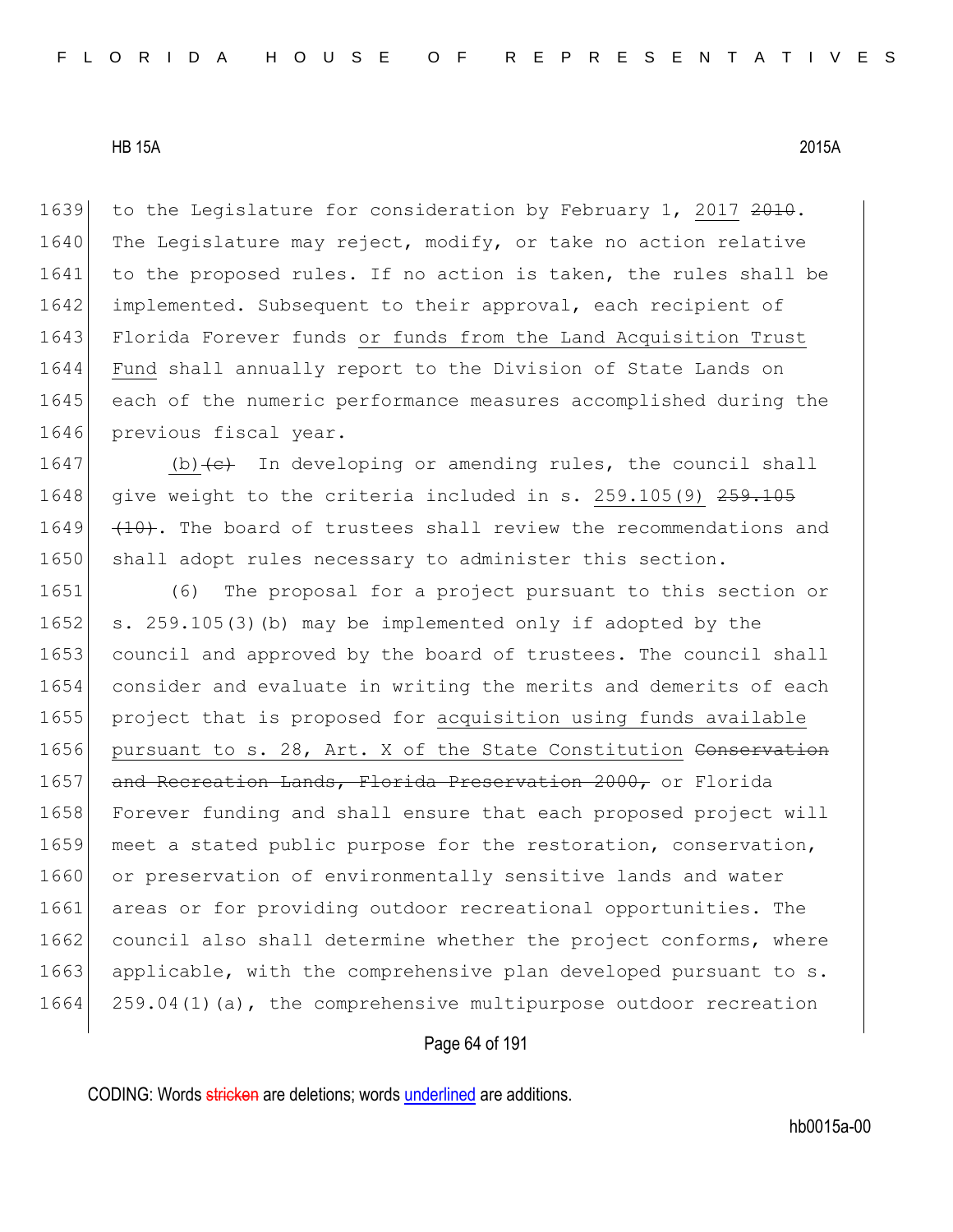1665 plan developed pursuant to s. 375.021, the state lands 1666 management plan adopted pursuant to s. 253.03(7), the water 1667 resources work plans developed pursuant to s. 373.199, and the 1668 provisions of s. 259.032, s. 259.101, or s. 259.105, whichever 1669 is applicable.

1670 Section 20. Subsection (4) of section 259.036, Florida 1671 Statutes, is amended to read:

1672 259.036 Management review teams.-

1673 (4) In the event a land management plan has not been 1674 adopted within the timeframes specified in s. 259.032(8) 1675 259.032(10), the department may direct a management review of 1676 the property, to be conducted by the land management review 1677 team. The review shall consider the extent to which the land is 1678 being managed for the purposes for which it was acquired and the 1679 degree to which actual management practices are in compliance 1680 with the management policy statement and management prospectus 1681 for that property.

1682 Section 21. Paragraph (b) of subsection (3) of section 1683 259.037, Florida Statutes, is amended to read:

1684 259.037 Land Management Uniform Accounting Council. 1685 (3)

1686 (b) Each reporting agency shall also:

1687 1. Include a report of the available public use 1688 opportunities for each management unit of state land, the total 1689 management cost for public access and public use, and the cost 1690 associated with each use option.

# Page 65 of 191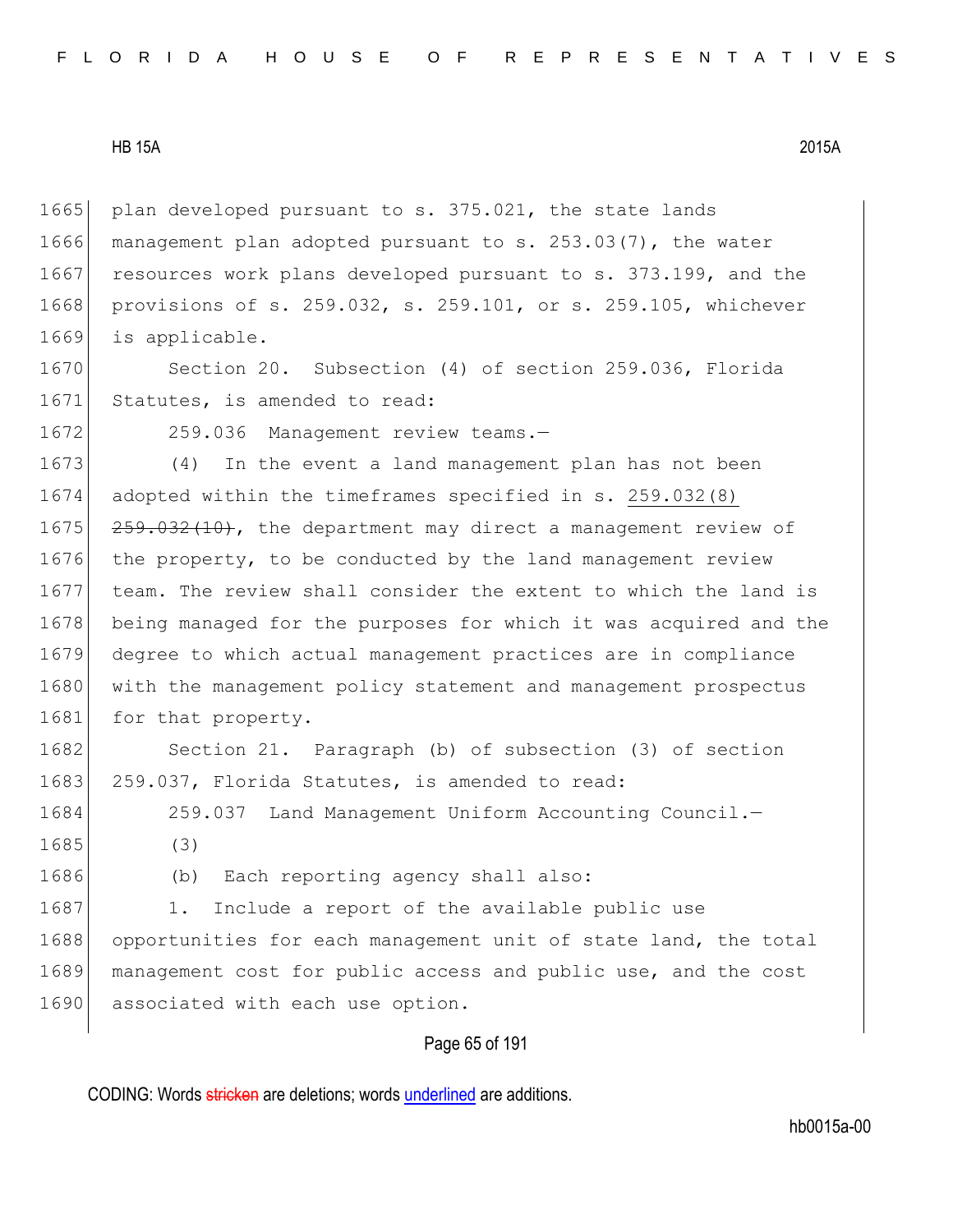1691 2. List the acres of land requiring minimal management 1692 effort, moderate management effort, and significant management 1693 effort pursuant to s. 259.032(9)(c) former s. 259.032(11)(e). 1694 For each category created in paragraph (a), the reporting agency 1695 shall include the amount of funds requested, the amount of funds 1696 received, and the amount of funds expended for land management. 1697 3. List acres managed and cost of management for each 1698 park, preserve, forest, reserve, or management area. 1699 4. List acres managed, cost of management, and lead 1700 manager for each state lands management unit for which secondary 1701 management activities were provided. 1702 5. Include a report of the estimated calculable financial 1703 benefits to the public for the ecosystem services provided by 1704 conservation lands, based on the best readily available 1705 information or science that provides a standard measurement 1706 methodology to be consistently applied by the land managing 1707 agencies. Such information may include, but need not be limited 1708 to, the value of natural lands for protecting the quality and 1709 quantity of drinking water through natural water filtration and 1710 recharge, contributions to protecting and improving air quality, 1711 benefits to agriculture through increased soil productivity and 1712 preservation of biodiversity, and savings to property and lives 1713 through flood control.

1714 Section 22. Subsection (1) of section 259.04, Florida 1715 Statutes, is amended to read:

1716 259.04 Board; powers and duties.-

Page 66 of 191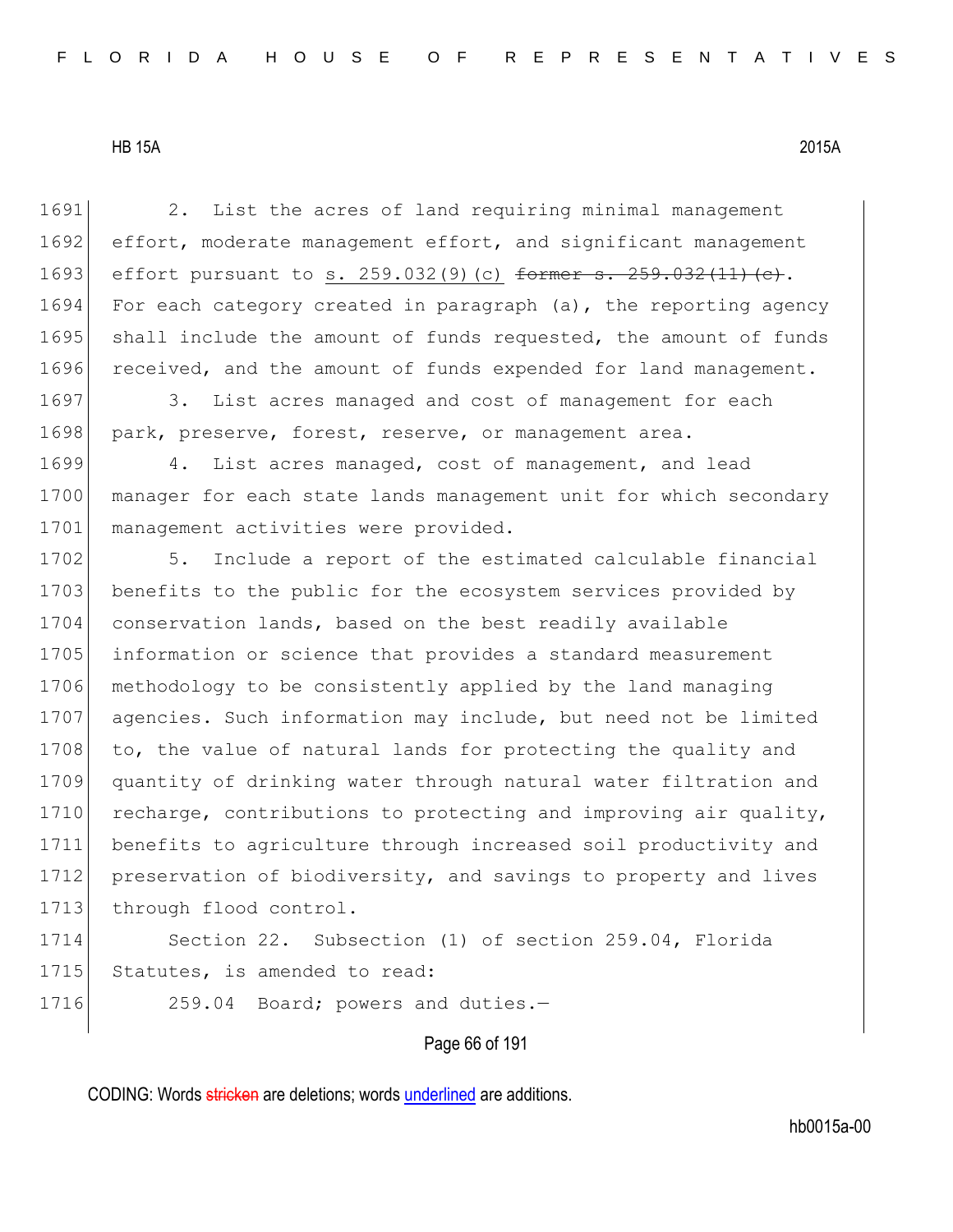1717 (1) For projects and acquisitions selected for purchase 1718 pursuant to ss. 259.035<del>, 259.101,</del> and 259.105:

1719 (a) The board is given the responsibility, authority, and 1720 power to develop and execute a comprehensive, statewide 5-year 1721 plan to conserve, restore, and protect environmentally 1722 endangered lands, ecosystems, lands necessary for outdoor 1723 recreational needs, and other lands as identified in ss. 1724  $259.032$ ,  $259.101$ , and 259.105. This plan shall be kept current 1725 through continual reevaluation and revision. The advisory 1726 council or its successor shall assist the board in the 1727 development, reevaluation, and revision of the plan.

1728 (b) The board may enter into contracts with the government 1729 of the United States or any agency or instrumentality thereof; 1730 the state or any county, municipality, district authority, or 1731 political subdivision; or any private corporation, partnership, 1732 association, or person providing for or relating to the 1733 conservation or protection of certain lands in accomplishing the 1734 purposes of this chapter.

1735 (c) Within 45 days after the advisory council or its 1736 successor submits the lists of projects to the board, the board 1737 shall approve, in whole or in part, the lists of projects in the 1738 order of priority in which such projects are presented. To the 1739 greatest extent practicable, projects on the lists shall be 1740 acquired in their approved order of priority.

1741 (d) The board is authorized to acquire, by purchase, gift, 1742 or devise or otherwise, the fee title or any lesser interest of

# Page 67 of 191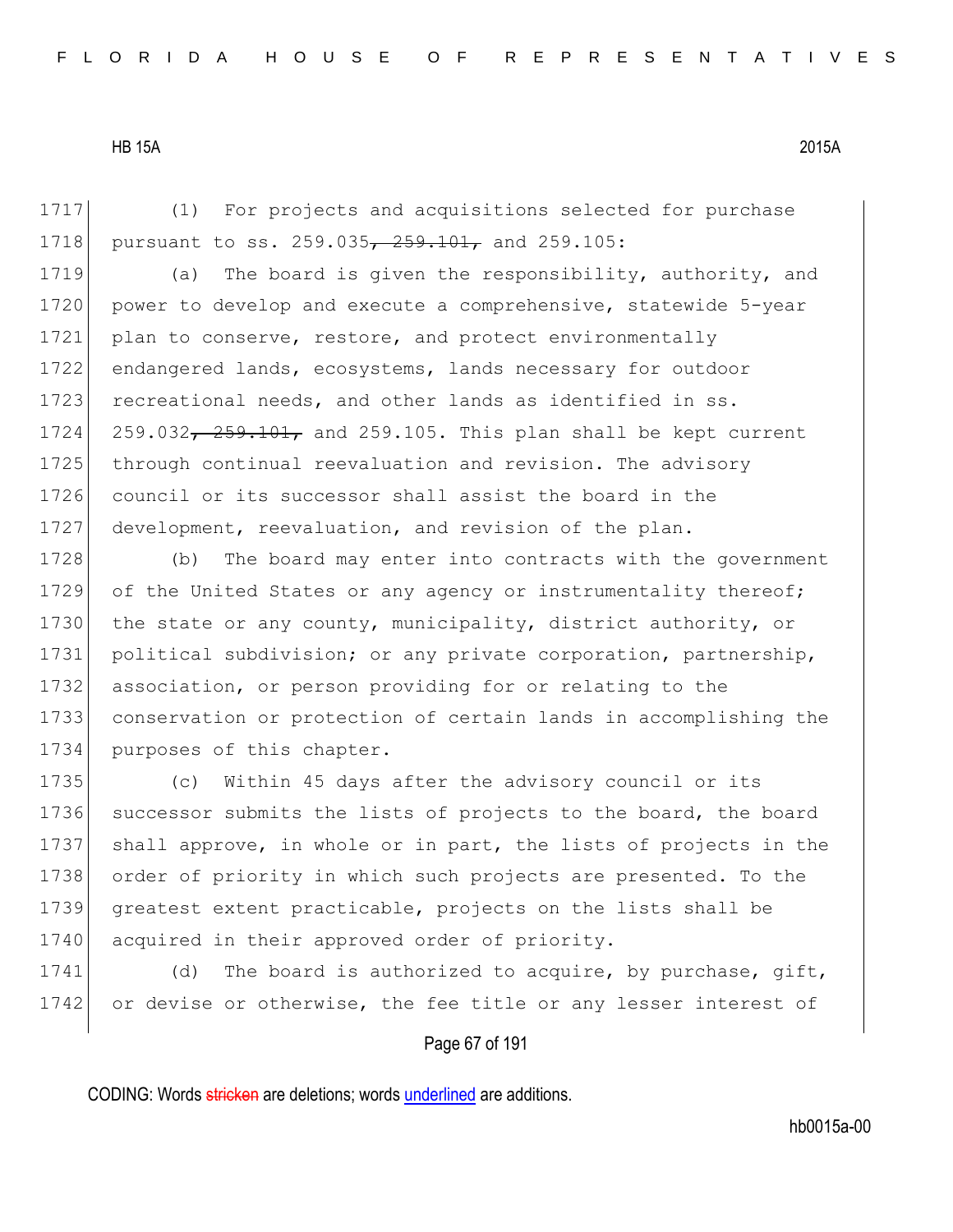1743 lands, water areas, and related resources for environmentally 1744 endangered lands.

1745 Section 23. Paragraphs (a) and (b) of subsection (11) and 1746 subsection (15) of section 259.041, Florida Statutes, are 1747 amended to read:

1748 259.041 Acquisition of state-owned lands for preservation, 1749 conservation, and recreation purposes.-

1750 (11)(a) The Legislature finds that, with the increasing 1751 pressures on the natural areas of this state and on open space 1752 suitable for recreational use, the state must develop creative 1753 techniques to maximize the use of acquisition and management 1754 funds. The Legislature also finds that the state's conservation 1755 and recreational land acquisition agencies should be encouraged 1756 to augment their traditional, fee simple acquisition programs 1757 with the use of alternatives to fee simple acquisition 1758 techniques. Additionally, the Legislature finds that generations 1759 of private landowners have been good stewards of their land, 1760 protecting or restoring native habitats and ecosystems to the 1761 benefit of the natural resources of this state, its heritage, 1762 and its citizens. The Legislature also finds that using 1763 alternatives to fee simple acquisition by public land 1764 acquisition agencies will achieve the following public policy  $1765$  goals:

1766 1. Allow more lands to be brought under public protection 1767 for preservation, conservation, and recreational purposes with 1768 less expenditure of public funds.

# Page 68 of 191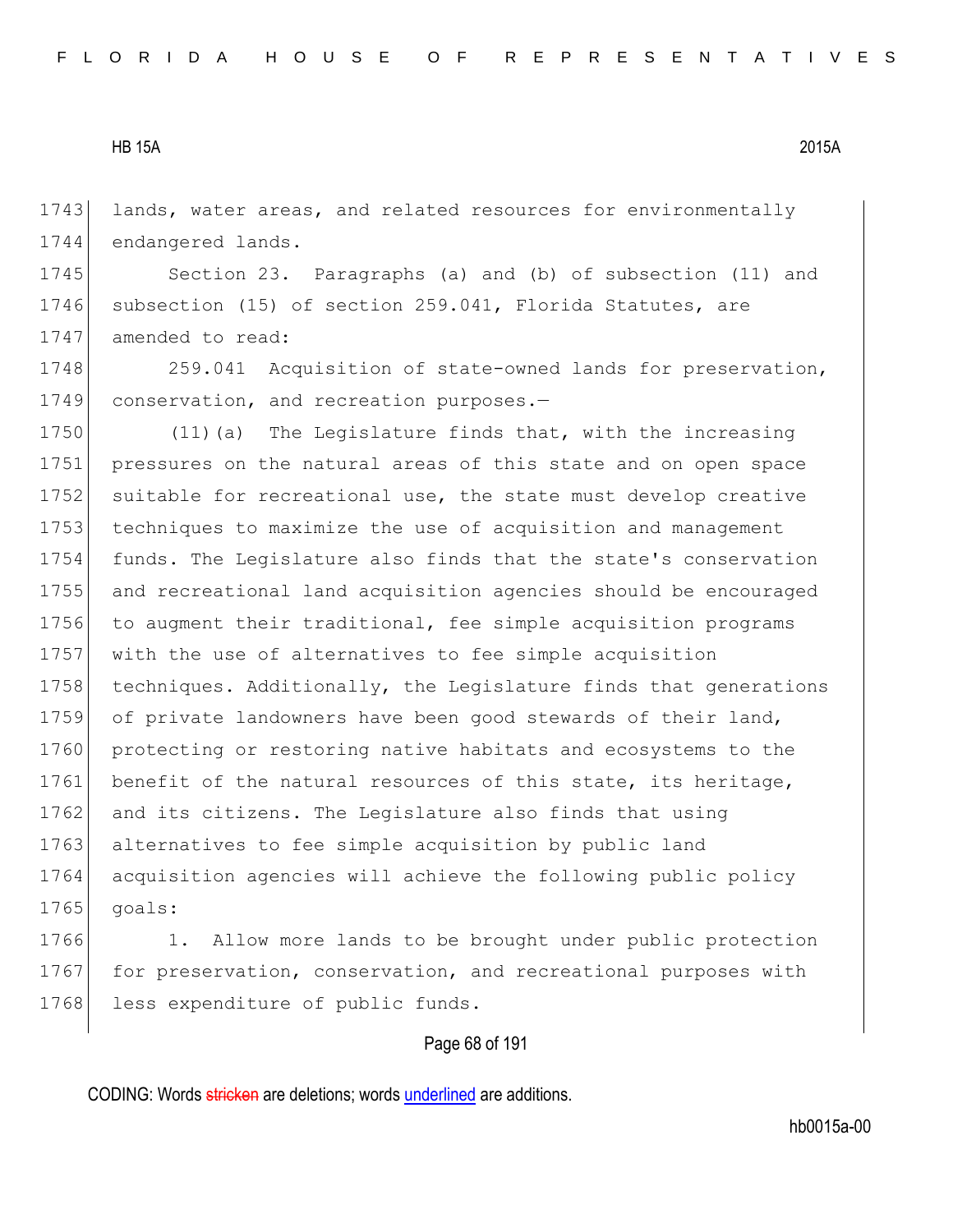1774

1769 2. Retain, on local government tax rolls, some portion of 1770 or interest in lands which are under public protection.

1771 3. Reduce long-term management costs by allowing private 1772 property owners to continue acting as stewards of their land, 1773 where appropriate.

1775 Therefore, it is the intent of the Legislature that public land 1776 acquisition agencies develop programs to pursue alternatives to 1777 fee simple acquisition and to educate private landowners about 1778 such alternatives and the benefits of such alternatives. It is 1779 also the intent of the Legislature that a portion of the shares 1780 of Preservation 2000 and Florida Forever bond proceeds be used 1781 to purchase eligible properties using alternatives to fee simple 1782 acquisition.

1783 (b) All project applications shall identify, within their 1784 acquisition plans, projects that require a full fee simple 1785 interest to achieve the public policy goals, together with the 1786 reasons full title is determined to be necessary. The state 1787 agencies and the water management districts may use alternatives 1788 to fee simple acquisition to bring the remaining projects in 1789 their acquisition plans under public protection. For the 1790 purposes of this subsection, the term "alternatives to fee 1791 simple acquisition" includes, but is not limited to: purchase of 1792 development rights; obtaining conservation easements; obtaining 1793 flowage easements; purchase of timber rights, mineral rights, or 1794 hunting rights; purchase of agricultural interests or

#### Page 69 of 191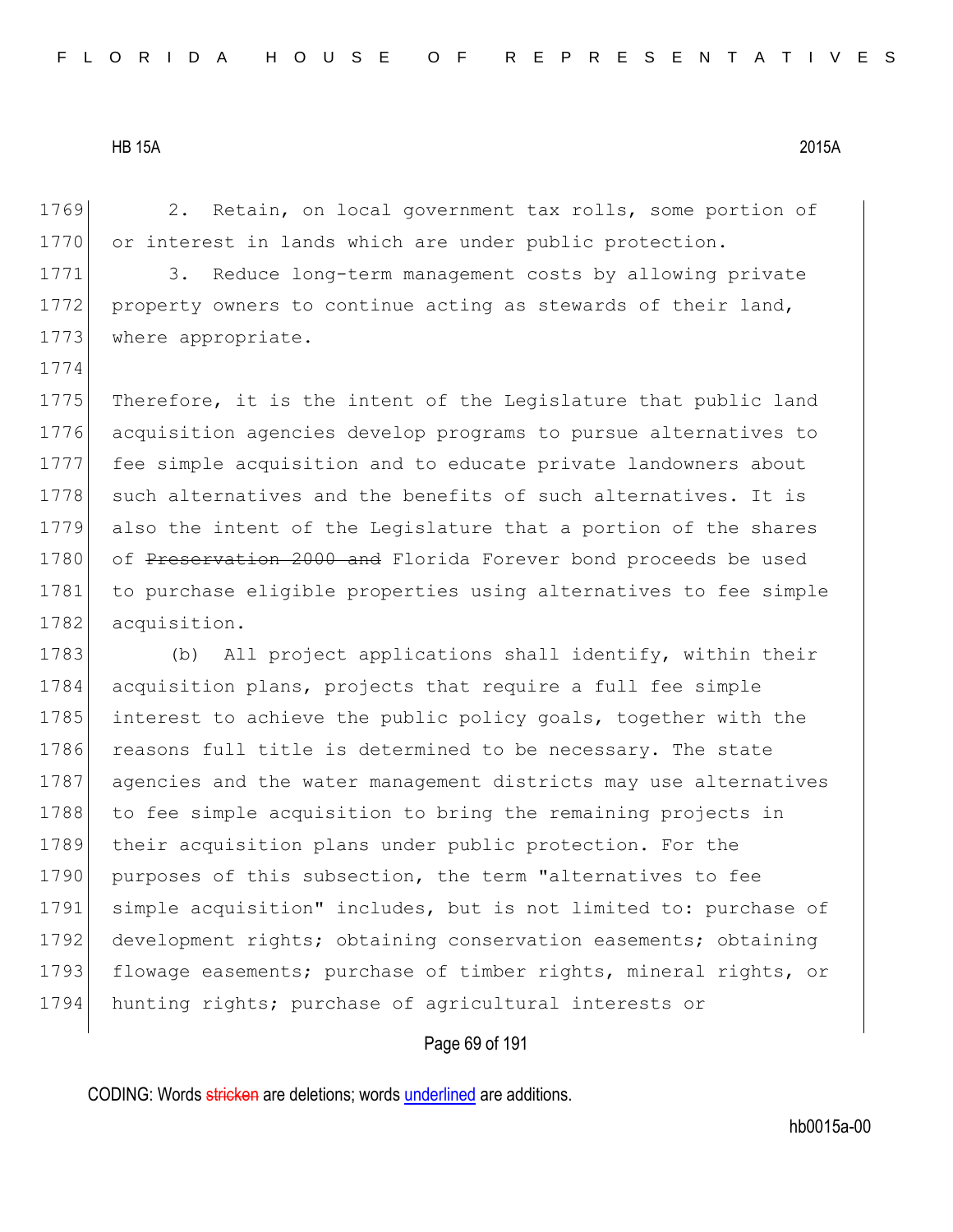1795 silvicultural interests; entering into land protection 1796 agreements as defined in s.  $380.0677(3)$ ; fee simple acquisitions 1797 with reservations; creating life estates; or any other 1798 acquisition technique that achieves the public policy goals 1799 listed in paragraph (a). It is presumed that a private landowner 1800 retains the full range of uses for all the rights or interests 1801 in the landowner's land which are not specifically acquired by 1802 the public agency. The lands upon which hunting rights are 1803 specifically acquired pursuant to this paragraph shall be 1804 available for hunting in accordance with the management plan or 1805 hunting regulations adopted by the Florida Fish and Wildlife 1806 Conservation Commission, unless the hunting rights are purchased 1807 specifically to protect activities on adjacent lands.

1808 (15) The board of trustees, by an affirmative vote of at 1809 least three of its members, may direct the department to 1810 purchase lands on an immediate basis using up to 15 percent of 1811 the funds allocated to the department pursuant to s. ss. 1812  $259.101(3)$  (a) and 259.105 for the acquisition of lands that:

1813 (a) Are listed or placed at auction by the Federal 1814 Government as part of the Resolution Trust Corporation sale of 1815 lands from failed savings and loan associations;

1816 (b) Are listed or placed at auction by the Federal 1817 Government as part of the Federal Deposit Insurance Corporation 1818 sale of lands from failed banks; or

1819 (c) Will be developed or otherwise lost to potential 1820 public ownership, or for which federal matching funds will be

Page 70 of 191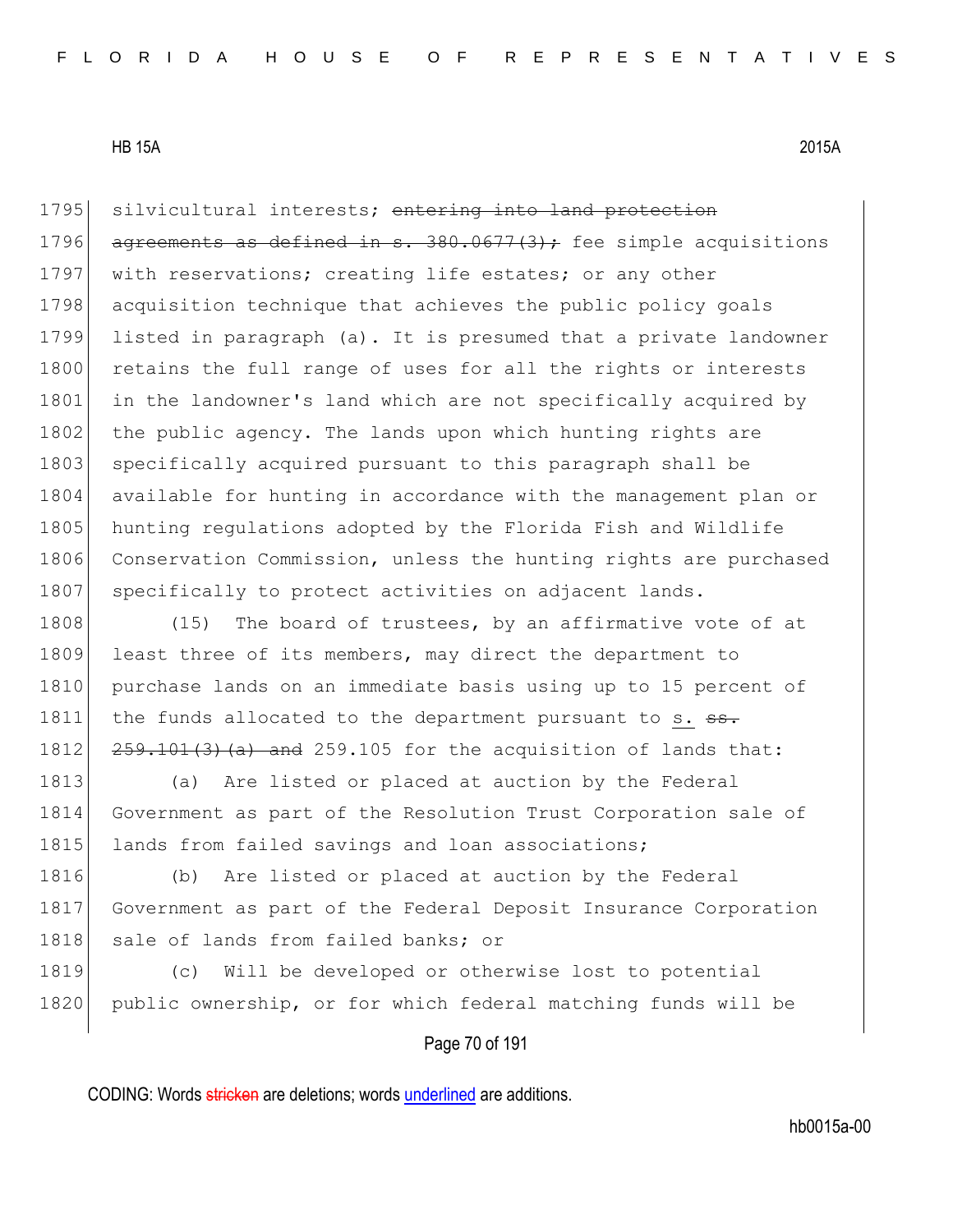1821 lost, by the time the land can be purchased under the program 1822 within which the land is listed for acquisition. 1823 1824 For such acquisitions, the board of trustees may waive or modify 1825 all procedures required for land acquisition pursuant to this 1826 chapter and all competitive bid procedures required pursuant to 1827 chapters 255 and 287. Lands acquired pursuant to this subsection 1828 must, at the time of purchase, be on one of the acquisition 1829 lists established pursuant to this chapter, or be essential for 1830 water resource development, protection, or restoration, or a 1831 significant portion of the lands must contain natural 1832 communities or plant or animal species that which are listed by 1833 the Florida Natural Areas Inventory as critically imperiled, 1834 imperiled, or rare, or as excellent quality occurrences of 1835 | natural communities. 1836 Section 24. Section 259.101, Florida Statutes, is amended 1837 to read: 1838 259.101 Florida Preservation 2000 Act.-1839 (1) SHORT TITLE.—This section may be cited as the "Florida 1840 Preservation 2000 Act." 1841 (2) LEGISLATIVE FINDINGS.—The Legislature finds and 1842 declares that: 1843 (a) The alteration and development of Florida's natural 1844 areas to accommodate its rapidly growing population have 1845 contributed to the degradation of water resources, the 1846 fragmentation and destruction of wildlife habitats, the loss of

Page 71 of 191

CODING: Words stricken are deletions; words underlined are additions.

hb0015a-00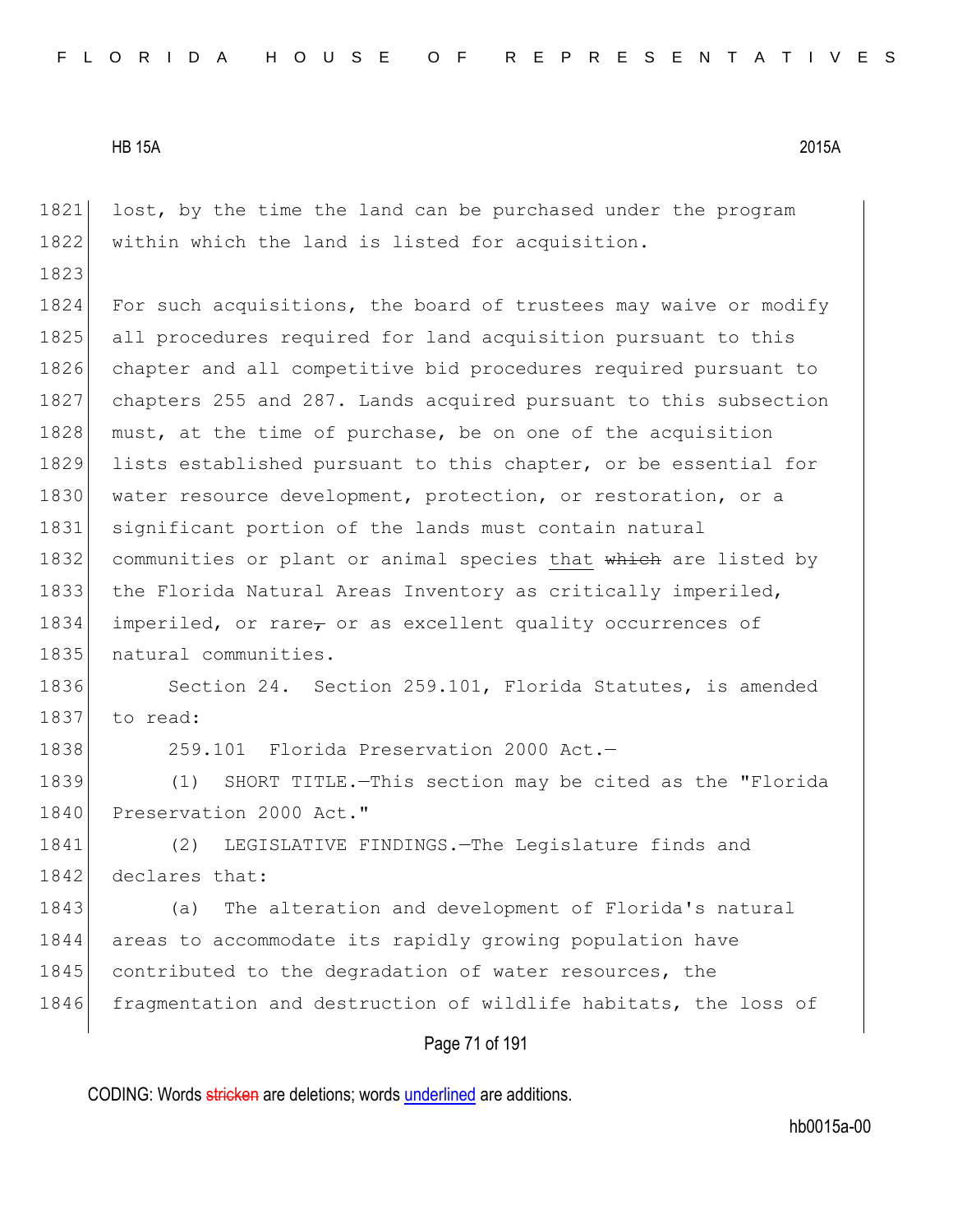1847 recreation space, and the diminishment of wetlands and forests.

 (b) Imminent development of Florida's remaining natural areas and continuing increases in land values necessitate an aggressive program of public land acquisition during the next decade to preserve the quality of life that attracts so many 1852 people to Florida.

1853 (c) Acquisition of public lands, in fee simple or in any 1854 lesser interest, should be based on a comprehensive assessment 1855 of Florida's natural resources and planned so as to protect the 1856 integrity of ecological systems and to provide multiple 1857 benefits, including preservation of fish and wildlife habitat, 1858 recreation space, and water recharge areas. Governmental 1859 agencies responsible for public land acquisition should work 1860 together to purchase lands jointly and to coordinate individual 1861 purchases within ecological systems.

1862 (d) One of the purposes of the Florida Communities Trust 1863 program is to acquire, protect, and preserve open space and 1864 recreation properties within urban areas where pristine animal 1865 and plant communities no longer exist. These areas are often 1866 overlooked in other programs because of their smaller size and 1867 proximity to developed property. These smaller parcels are, 1868 however, critically important to the quality of life in these 1869 urban areas for the residents who live there as well as to the 1870 many visitors to the state. The trust shall consider projects 1871 submitted by local governments which further the goals, 1872 objectives, and policies of the conservation, recreation and

# Page 72 of 191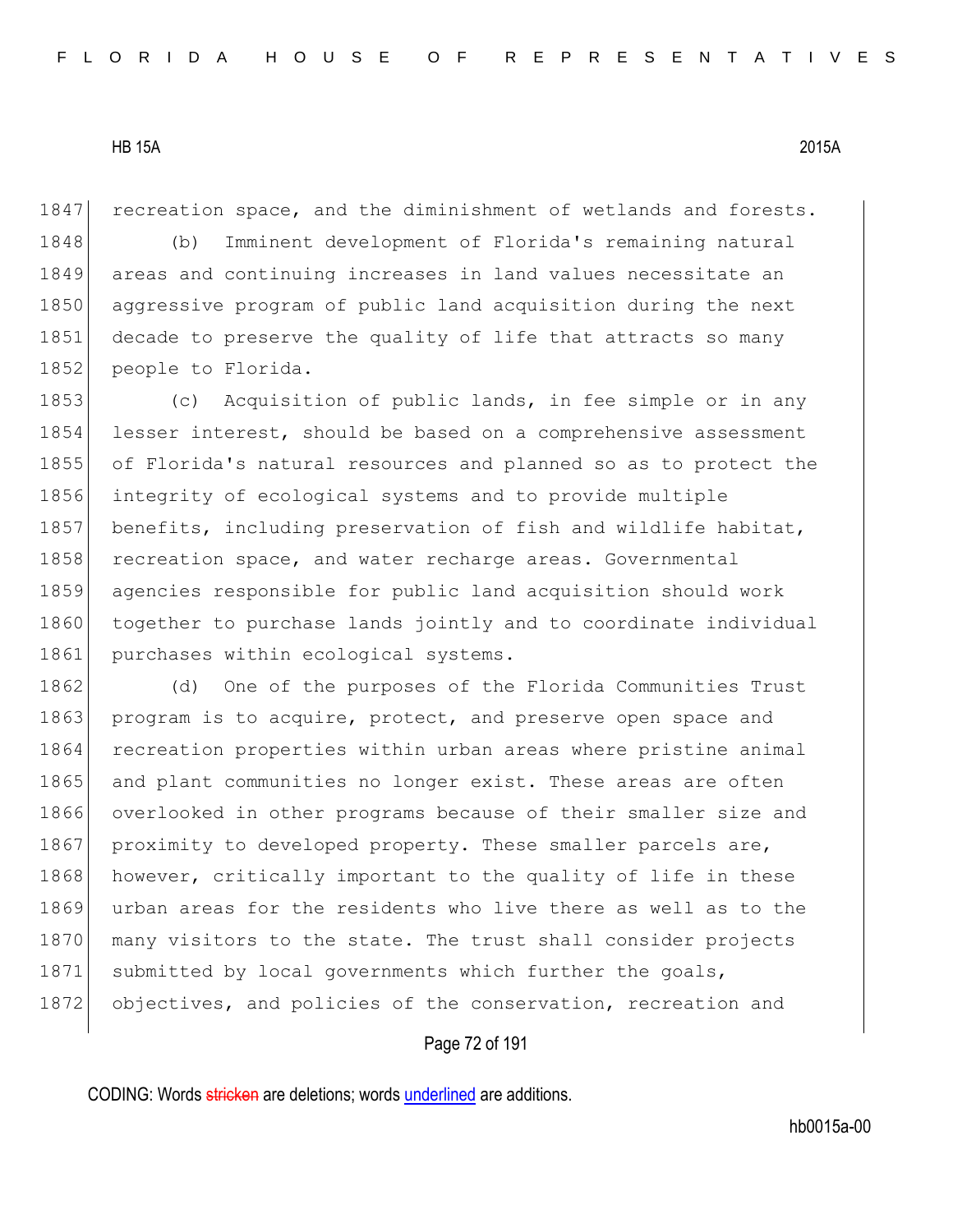1879

1873 open space, or coastal elements of their local comprehensive 1874 plans or which serve to conserve natural resources or resolve 1875 land use conflicts.

1876 (e) South Florida's water supply and unique natural 1877 environment depend on the protection of lands buffering the East 1878 Everglades and the Everglades water conservation areas.

1880 In addition, the Legislature recognizes the conflicting desires 1881 of the citizens of this state to prosper through economic 1882 development and to preserve the natural areas of Florida that 1883 development threatens to claim. The Legislature further 1884 recognizes the urgency of acquiring natural areas in the state 1885 for preservation, yet acknowledges the difficulty of ensuring 1886 adequate funding for accelerated acquisition in light of other 1887 equally critical financial needs of the state. It is the 1888 Legislature's desire and intent to fund the implementation of 1889 the Florida Preservation 2000 Act for each of the 10 years of 1890 the program's duration and to do so in a fiscally responsible 1891 manner.

1892 (3) TITLE TO CERTAIN PROPERTY ACQUIRED WITH PRESERVATION 1893 2000 BONDS <del>LAND ACQUISITION PROGRAMS SUPPLEMENTED</del>. Less the 1894 costs of issuance, the costs of funding reserve accounts, and 1895 other costs with respect to the bonds, the proceeds of bonds 1896 issued pursuant to this act shall be deposited into the Florida 1897 Preservation 2000 Trust Fund created by s. 375.045. In fiscal 1898 vear 2000-2001, for each Florida Preservation 2000 program

Page 73 of 191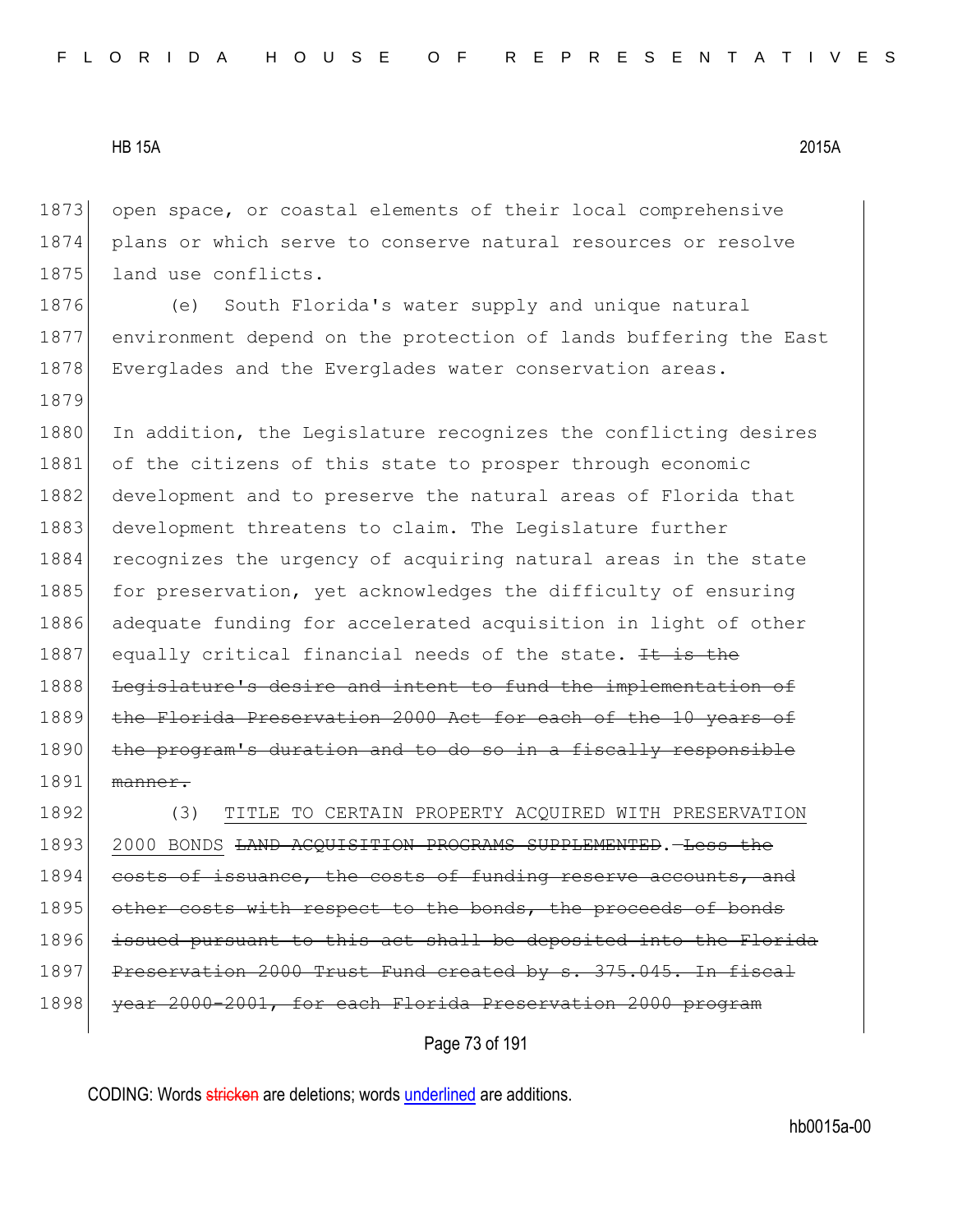Page 74 of 191 1899 described in paragraphs  $(a) - (g)$ , that portion of each program's 1900 total remaining cash balance which, as of June 30, 2000, is in 1901 excess of that program's total remaining appropriation balances 1902 shall be redistributed by the department and deposited into the 1903 Save Our Everglades Trust Fund for land acquisition. For 1904 purposes of calculating the total remaining cash balances for 1905 this redistribution, the Florida Preservation 2000 Series 2000 1906 bond proceeds, including interest thereon, and the fiscal year 1907 1999-2000 General Appropriations Act amounts shall be deducted 1908 from the remaining cash and appropriation balances, 1909 respectively. The remaining proceeds shall be distributed by the 1910 Department of Environmental Protection in the following manner: 1911  $\left\{\alpha\right\}$  Fifty percent to the Department of Environmental 1912 Protection for the purchase of public lands as described in s. 1913 259.032. Of this 50 percent, at least one-fifth shall be used 1914 for the acquisition of coastal lands. 1915 (b) Thirty percent to the Department of Environmental 1916 Protection for the purchase of water management lands pursuant 1917 to s.  $373.59$ , to be distributed among the water management 1918 districts as provided in that section. Funds received by each 1919 district may also be used for acquisition of lands necessary to 1920 implement surface water improvement and management plans or for 1921 acquisition of lands necessary to implement the Everglades 1922 Construction Project authorized by s. 373.4592. 1923 (c) Ten percent to the Department of Environmental 1924 Protection to provide land acquisition grants and loans to local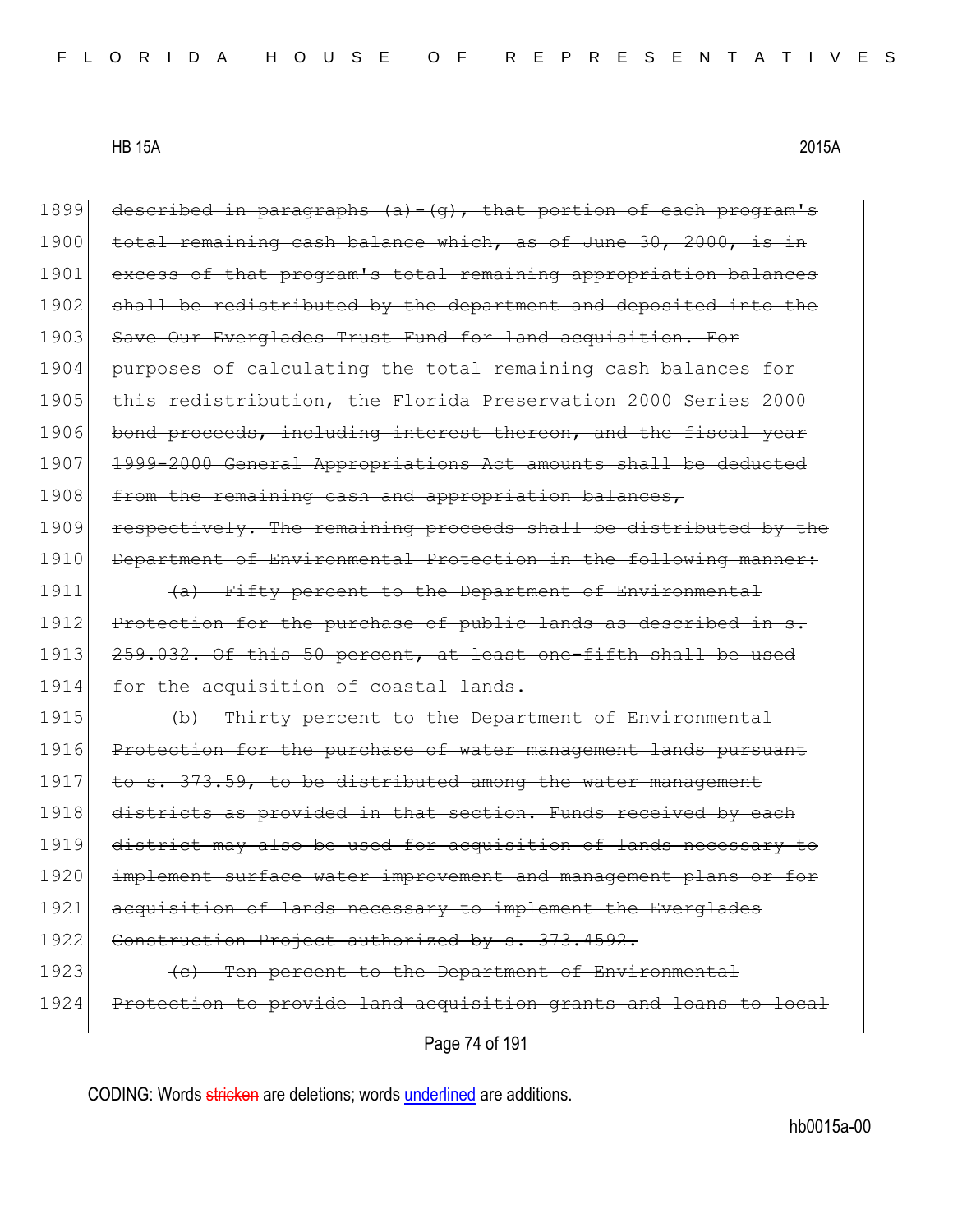1925 governments through the Florida Communities Trust pursuant to 1926 part III of chapter 380. From funds allocated to the trust, \$3 1927 million annually shall be used by the Division of State Lands

1928 within the Department of Environmental Protection to implement 1929 the Green Swamp Land Protection Initiative specifically for the 1930 purchase of conservation easements, as defined in s. 1931 380.0677(3), of lands, or severable interests or rights in 1932 <del>lands, in the Green Swamp Area of Critical State Concern. From</del> 1933 funds allocated to the trust, \$3 million annually shall be used 1934 by the Monroe County Comprehensive Plan Land Authority 1935 specifically for the purchase of a real property interest in 1936 those lands subject to the Rate of Growth Ordinances adopted by 1937 local governments in Monroe County or those lands within the 1938 boundary of an approved Conservation and Recreation Lands 1939 project located within the Florida Keys or Key West Areas of 1940 Critical State Concern; however, title to lands acquired within 1941 the boundary of an approved Conservation and Recreation Lands 1942 project may, in accordance with an approved joint acquisition 1943 agreement, vest in the Board of Trustees of the Internal 1944 Improvement Trust Fund. Of the remaining funds, one-half shall 1945 be matched by local governments on a dollar-for-dollar basis. To 1946 the extent allowed by federal requirements for the use of bond 1947 proceeds, the trust shall expend Preservation 2000 funds to 1948 carry out the purposes of part III of chapter 380. 1949 (d) Two and nine-tenths percent to the Department of 1950 Environmental Protection for the purchase of inholdings and

Page 75 of 191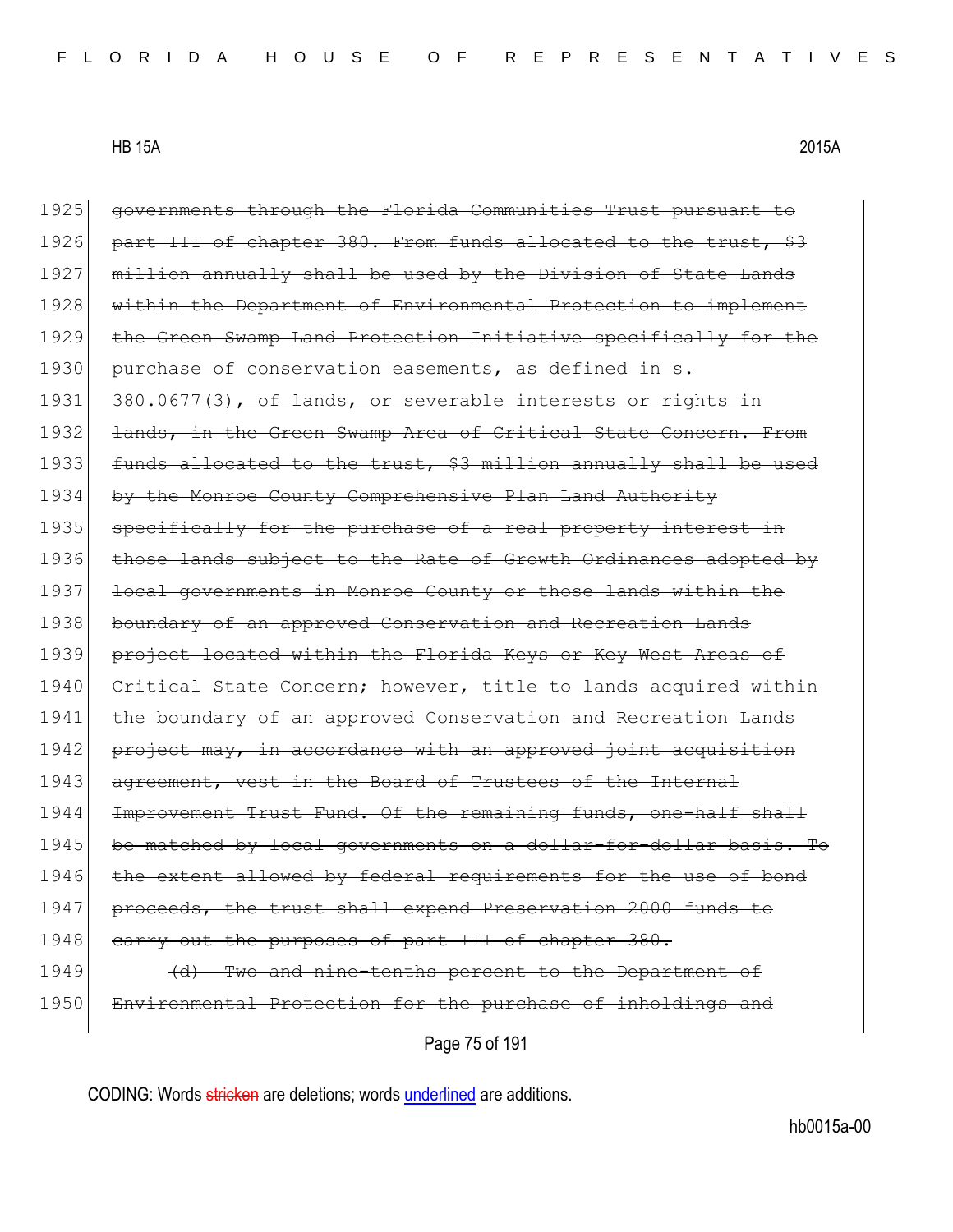1951 additions to state parks. For the purposes of this paragraph, 1952 **"**state park" means all real property in the state under the 1953 jurisdiction of the Division of Recreation and Parks of the 1954 department, or which may come under its jurisdiction. 1955 (e) Two and nine-tenths percent to the Florida Forest 1956 Service of the Department of Agriculture and Consumer Services 1957 to fund the acquisition of state forest inholdings and additions 1958 pursuant to s. 589.07.  $1959$  (f) Two and nine-tenths percent to the Fish and Wildlife 1960 Conservation Commission to fund the acquisition of inholdings 1961 and additions to lands managed by the commission which are 1962 important to the conservation of fish and wildlife. 1963  $\left( \phi \right)$  One and three-tenths percent to the Department of 1964 Environmental Protection for the Florida Greenways and Trails 1965 Program, to acquire greenways and trails or greenways and trails 1966 systems pursuant to chapter 260, including, but not limited to, 1967 abandoned railroad rights-of-way and the Florida National Scenie  $1968$  Trail. 1969 Local governments may use federal grants or loans, private 1970 donations, or environmental mitigation funds, including 1971 environmental mitigation funds required pursuant to s. 338.250, 1972 for any part or all of any local match required for the purposes 1973 described in this subsection. Bond proceeds allocated pursuant 1974 to paragraph (c) may be used to purchase lands on the priority 1975 <del>lists developed pursuant to s. 259.035.</del> Title to lands purchased 1976 pursuant to s. 259.101(3)(a), (d), (e), (f), or (q), Florida

Page 76 of 191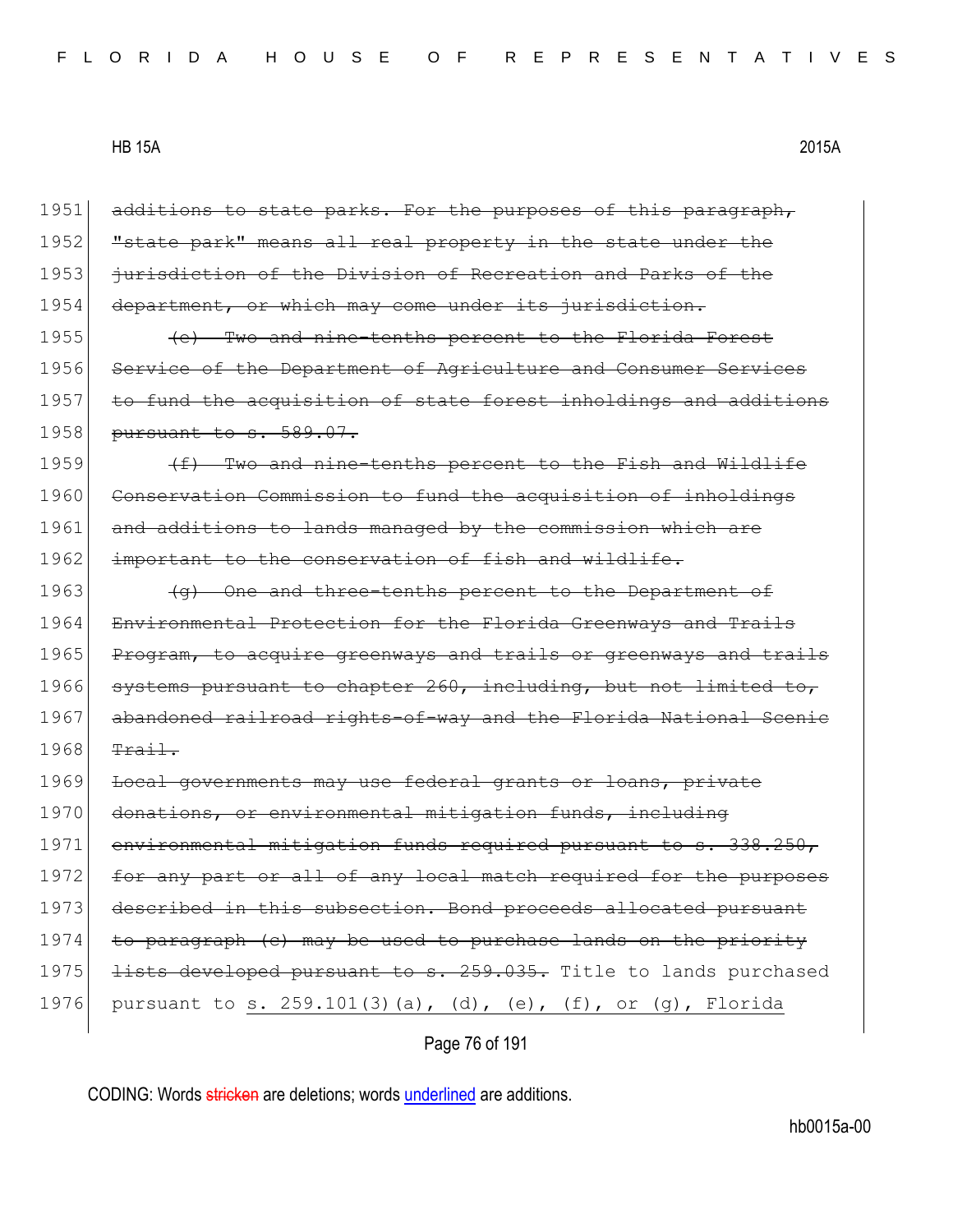1977 Statutes 2014, paragraphs  $(a)$ ,  $(d)$ ,  $(e)$ ,  $(f)$ , and  $(g)$  shall be 1978 vested in the Board of Trustees of the Internal Improvement 1979 Trust Fund. Title to lands purchased pursuant to s. 1980 259.101(3)(c), Florida Statutes 2014, paragraph (c) may be 1981 vested in the Board of Trustees of the Internal Improvement 1982 Trust Fund. The board of trustees shall hold title to land 1983 protection agreements and conservation easements that were  $\theta$ 1984 will be acquired pursuant to s. 380.0677, Florida Statutes 2014, 1985 and the Southwest Florida Water Management District and the St. 1986 Johns River Water Management District shall monitor such 1987 agreements and easements within their respective districts until 1988 the state assumes this responsibility.

1989 (4) PROJECT CRITERIA.

1990 (a) Proceeds of bonds issued pursuant to this act and 1991 distributed pursuant to paragraphs (3)(a) and (b) shall be spent 1992 only on projects which meet at least one of the following 1993 criteria, as determined pursuant to paragraphs (b) and  $(e)$ :

1994 1. A significant portion of the land in the project is in 1995 imminent danger of development, in imminent danger of loss of 1996 its significant natural attributes, or in imminent danger of 1997 subdivision which will result in multiple ownership and may make 1998 acquisition of the project more costly or less likely to be 1999 accomplished;

2000 2. Compelling evidence exists that the land is likely to 2001 be developed during the next 12 months, or appraisals made 2002 during the past 5 years indicate an escalation in land value at

Page 77 of 191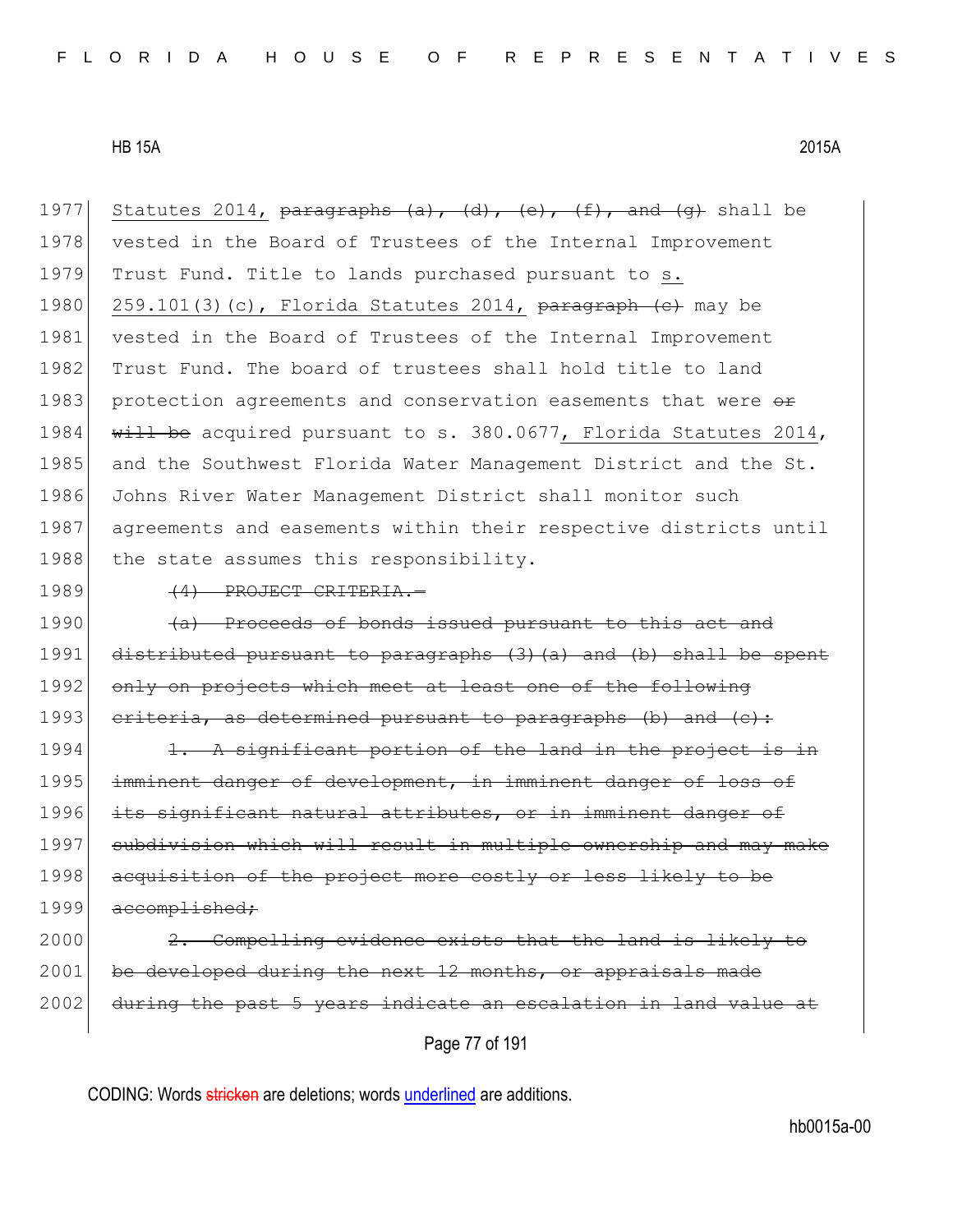2003 an average rate that exceeds the average rate of interest likely  $2004$  to be paid on the bonds:

 $2005$  3. A significant portion of the land in the project serves 2006 to protect or recharge groundwater and to protect other valuable 2007 natural resources or provide space for natural resource based 2008 recreation;

2009 4. The project can be purchased at 80 percent of appraised  $2010$  value or less:

 $2011$   $\overline{5. A}$  significant portion of the land in the project serves 2012 as habitat for endangered, threatened, or rare species or serves 2013 to protect natural communities which are listed by the Florida 2014 Natural Areas Inventory as critically imperiled, imperiled, or 2015 rare, or as excellent quality occurrences of natural

2016 communities; or

2017 6. A significant portion of the land serves to preserve 2018 important archaeological or historical sites.

 $2019$  (b) Each year that bonds are to be issued pursuant to this 2020 act, the Land Acquisition and Management Advisory Council shall 2021 review that year's approved Conservation and Recreation Lands 2022 priority list and shall, by the first board meeting in February, 2023 present to the Board of Trustees of the Internal Improvement 2024 Trust Fund for approval a listing of projects on the list which 2025 meet one or more of the criteria listed in paragraph  $(a)$ . The 2026 board may remove projects from the list developed pursuant to 2027 this paragraph, but may not add projects.  $2028$  (c) Each year that bonds are to be issued pursuant to this

Page 78 of 191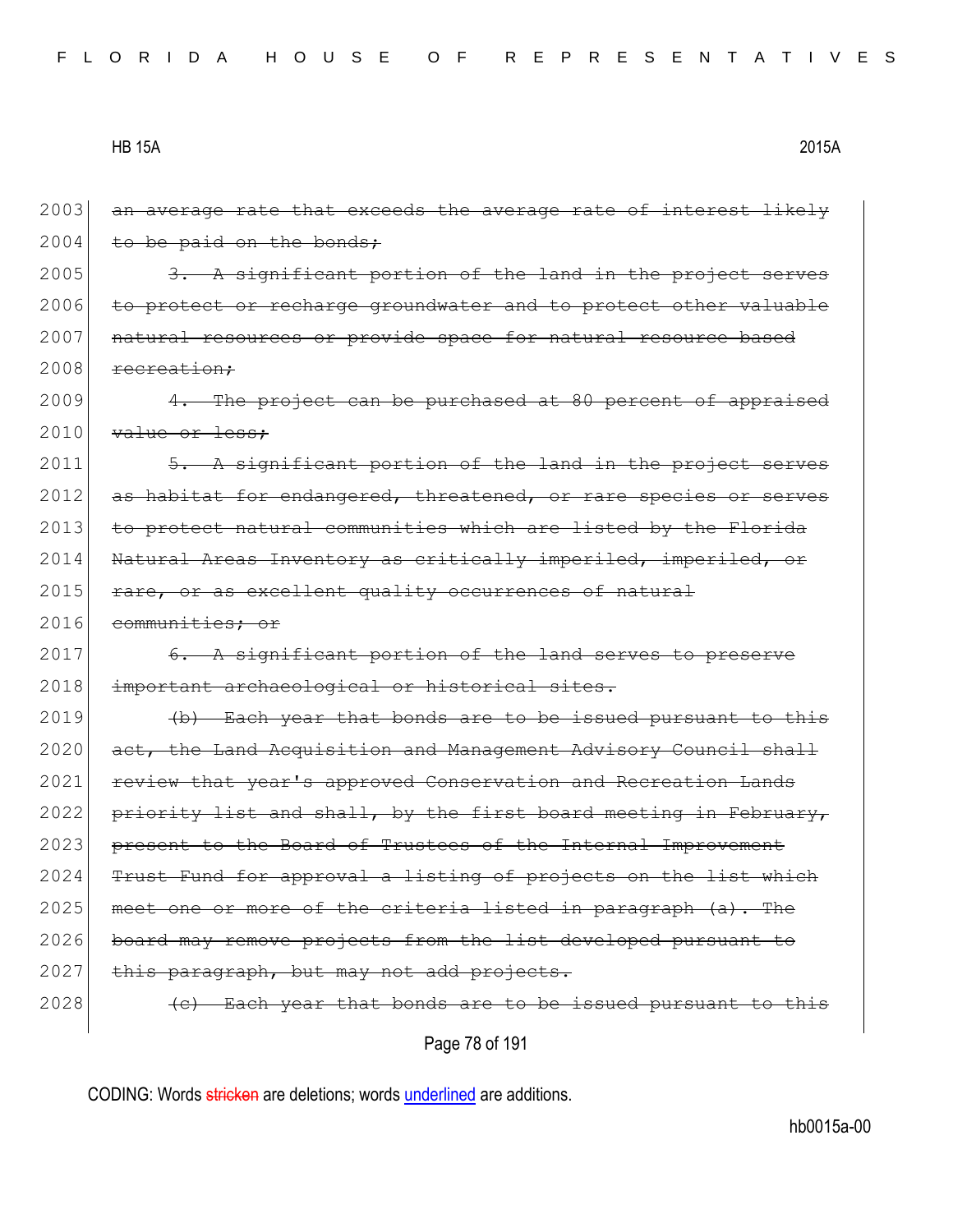2029 act, each water management district governing board shall review 2030 the lands on its current year's Save Our Rivers 5-year plan and 2031 shall, by January 15, adopt a listing of projects from the plan 2032 which meet one or more of the criteria listed in paragraph (a). 2033 (d) In the acquisition of coastal lands pursuant to  $2034$  paragraph (3)(a), the following additional criteria shall also 2035 be considered:  $2036$  1. The value of acquiring coastal high-hazard parcels, 2037 consistent with hazard mitigation and postdisaster redevelopment 2038 policies, in order to minimize the risk to life and property and 2039 to reduce the need for future disaster assistance.  $2040$  2. The value of acquiring beachfront parcels, irrespective 2041 of size, to provide public access and recreational opportunities 2042 in highly developed urban areas.  $2043$  3. The value of acquiring identified parcels the 2044 development of which would adversely affect coastal resources. 2045 2046 When a nonprofit environmental organization which is tax-exempt  $2047$  pursuant to s.  $501(c)$  (3) of the United States Internal Revenue 2048 Code sells land to the state, such land at the time of such sale 2049 shall be deemed to meet one or more of the criteria listed in 2050 paragraph (a) if such land meets one or more of the criteria at  $2051$  the time the organization purchases it. Listings of projects 2052 compiled pursuant to paragraphs (b) and (c) may be revised to 2053 include projects on the Conservation and Recreation Lands 2054 priority list or in a water management district's 5-year plan

Page 79 of 191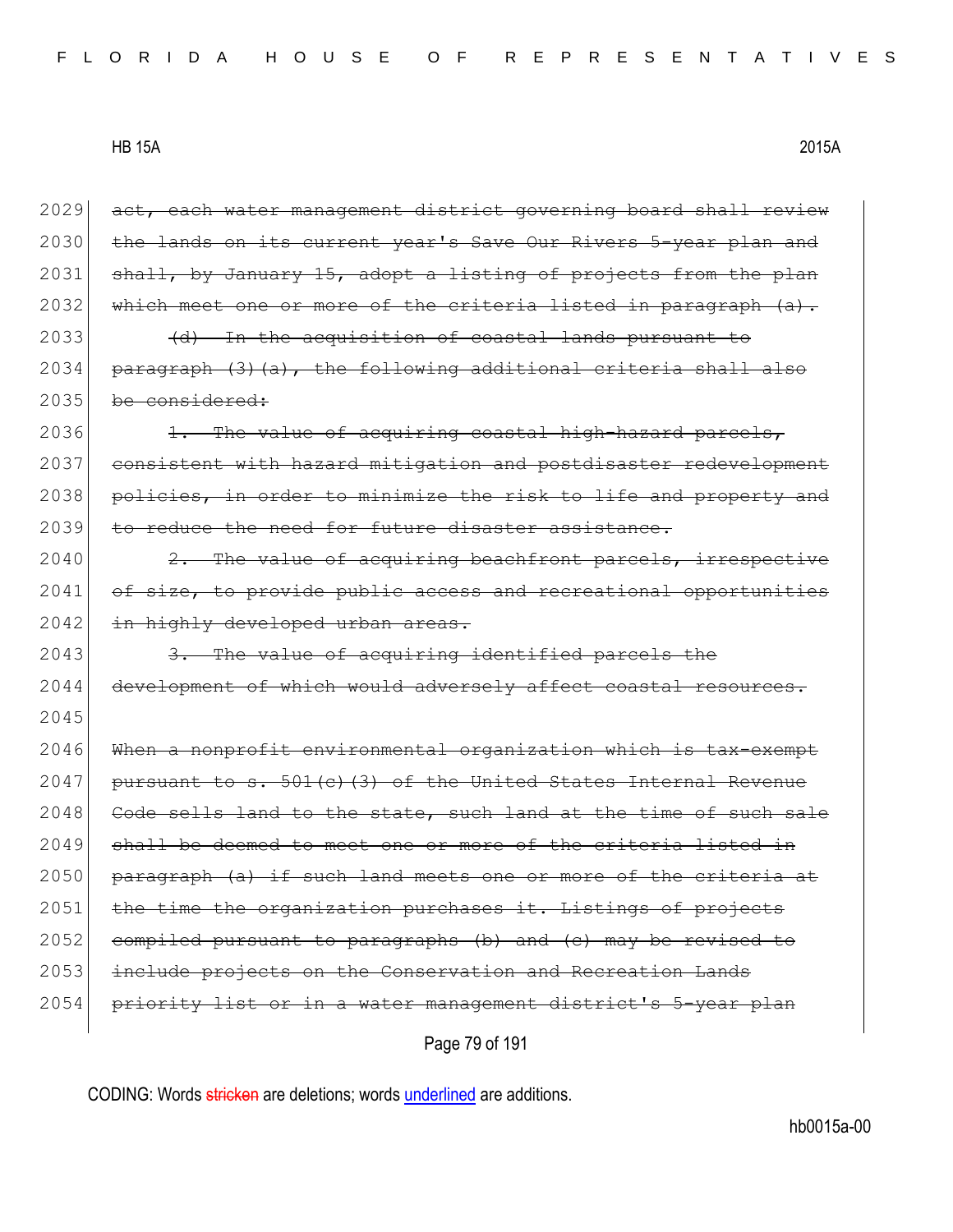2055 which come under the criteria in paragraph (a) after the dates 2056 specified in paragraph (b) or paragraph (c). The requirement of  $2057$  paragraph  $(3)$   $(a)$  regarding coastal lands is met as long as an 2058 average of one-fifth of the cumulative proceeds allocated 2059 through fiscal year 1999-2000 pursuant to that paragraph is used 2060 to purchase coastal lands.

2061 (e) The Legislature finds that the Florida Preservation 2062 2000 Program has provided financial resources that have enabled  $2063$  the acquisition of significant amounts of land for public  $2064$  ownership in the first 7 years of the program's existence. In 2065 the remaining years of the Florida Preservation 2000 Program, 2066 agencies that receive funds are encouraged to better coordinate  $2067$  their expenditures so that future acquisitions, when combined 2068 with previous acquisitions, will form more complete patterns of 2069 protection for natural areas and functioning ecosystems to 2070 better accomplish the intent of paragraph  $(2)$  (c).

2071  $(f)$  The Legislature intends that, in the remaining years 2072 of the Florida Preservation 2000 Program, emphasis be given to 2073 the completion of projects in which one or more parcels have 2074 already been acquired and to the acquisition of lands containing 2075 ecological resources which are either not represented or 2076 underrepresented on lands currently in public ownership. The 2077 Legislature also intends that future acquisitions under the 2078 Florida Preservation 2000 Program be limited to projects on the  $2079$  current project lists, or any additions to the list 2080 determined and prioritized by the study, or those projects that

Page 80 of 191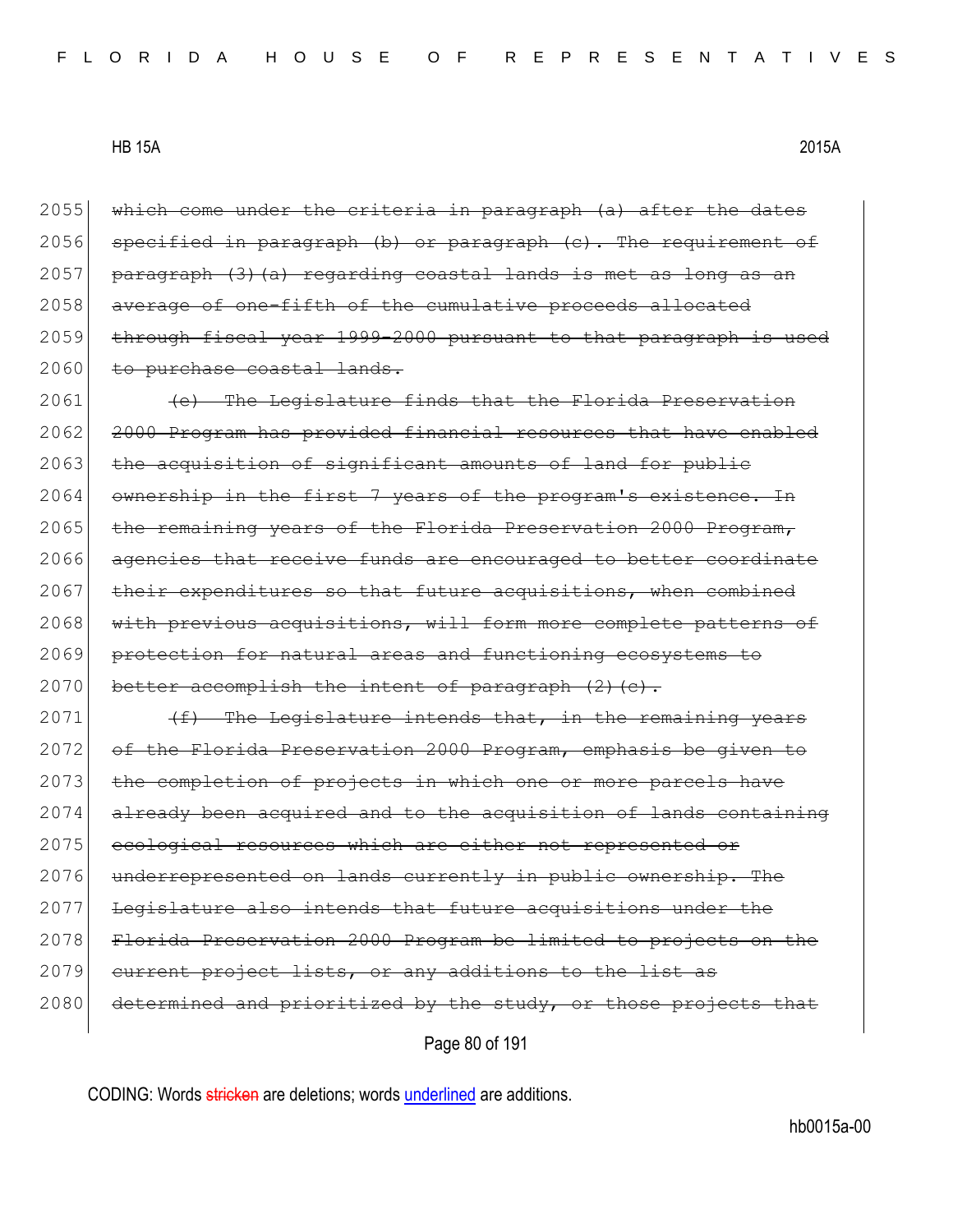2081 can reasonably be expected to be acquired by the end of the 2082 Florida Preservation 2000 Program.

2083 (4)<del>(5)</del> FLORIDA FOREST SERVICE FUND USE.—Any funds received 2084 by the Florida Forest Service from the Preservation 2000 Trust 2085 Fund pursuant to paragraph  $(3)$  (e) shall be used only to pay the 2086 cost of the acquisition of lands in furtherance of outdoor 2087 recreation and natural resources conservation in this state. The 2088 administration and use of any funds received by the Florida 2089 Forest Service from the Preservation 2000 Trust Fund will be 2090 subject to such terms and conditions imposed thereon by the 2091 agency of the state responsible for the issuance of the revenue 2092 bonds, the proceeds of which are deposited in the Preservation 2093 2000 Trust Fund, including restrictions imposed to ensure that 2094 the interest on any such revenue bonds issued by the state as 2095 tax-exempt revenue bonds will not be included in the gross 2096 income of the holders of such bonds for federal income tax 2097 purposes. All deeds or leases with respect to any real property 2098 acquired with Preservation 2000 funds received by the Florida 2099 Forest Service must from the Preservation 2000 Trust Fund shall 2100 contain sufficient such covenants and restrictions as are 2101 sufficient to ensure that the use of such real property at all 2102 times complies with  $s. 375.051$  and s. 9, Art. XII of the 1968 2103 Constitution of Florida $\div$  and  $\frac{1}{2}$  contain reverter clauses 2104 providing for the reversion of title to such property to the 2105 Board of Trustees of the Internal Improvement Trust Fund or, in 2106 the case of a lease of such property, providing for termination

Page 81 of 191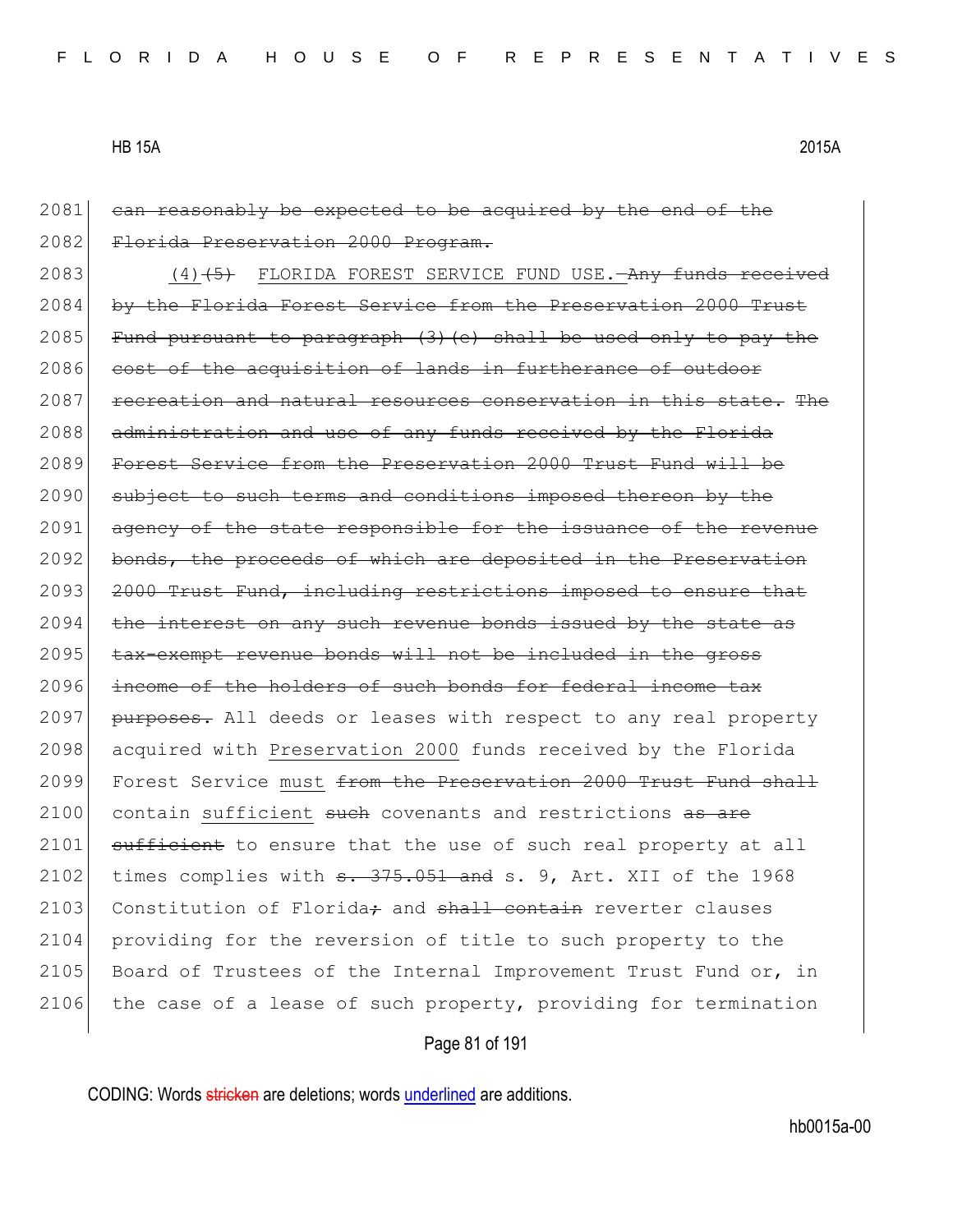2107 of the lease upon a failure to use the property conveyed thereby 2108 for such purposes.

2109  $(5)$   $(6)$  DISPOSITION OF LANDS.

2110 (a) Any lands acquired pursuant to s.  $259.101(3)(a)$ , (c), 2111 (d), (e), (f) or (g), Florida Statutes 2014,  $\frac{\frac{1}{3} \text{ar} + \frac{1}{3}}{\frac{1}{3} \text{ar} + \frac{1}{3}}$ 2112 paragraph  $(3)$   $(c)$ , paragraph  $(3)$   $(d)$ , paragraph  $(3)$   $(e)$ , paragraph  $(3)$   $(4)$ ,  $(4)$ ,  $(5)$   $(6)$ ,  $(3)$ ,  $(7)$ , if title to such lands is vested in the Board of Trustees of the Internal Improvement Trust Fund, 2115 may be disposed of by the Board of Trustees of the Internal Improvement Trust Fund in accordance with the provisions and procedures set forth in s. 253.034(6), and lands acquired 2118 pursuant to s.  $259.101(3)(b)$ , Florida Statutes 2014, paragraph  $(3)$   $(3)$   $(b)$  may be disposed of by the owning water management district in accordance with the procedures and provisions set forth in ss. 373.056 and 373.089 provided such disposition also shall satisfy the requirements of paragraphs (b) and (c).

2123 (b) Before land acquired with Preservation 2000 funds may 2124 be surplused as required by s. 253.034(6) $\tau$  or determined to be 2125 no longer required for its purposes under s.  $373.056(4)$ , as 2126 whichever may be applicable, there shall first be a 2127 determination by the Board of Trustees of the Internal 2128 Improvement Trust Fund, or, in the case of water management 2129 district lands, by the owning water management district, that 2130 such land no longer needs to be preserved in furtherance of the 2131 intent of the Florida Preservation 2000 Act. Any lands eligible 2132 to be disposed of under this procedure also may be used to

#### Page 82 of 191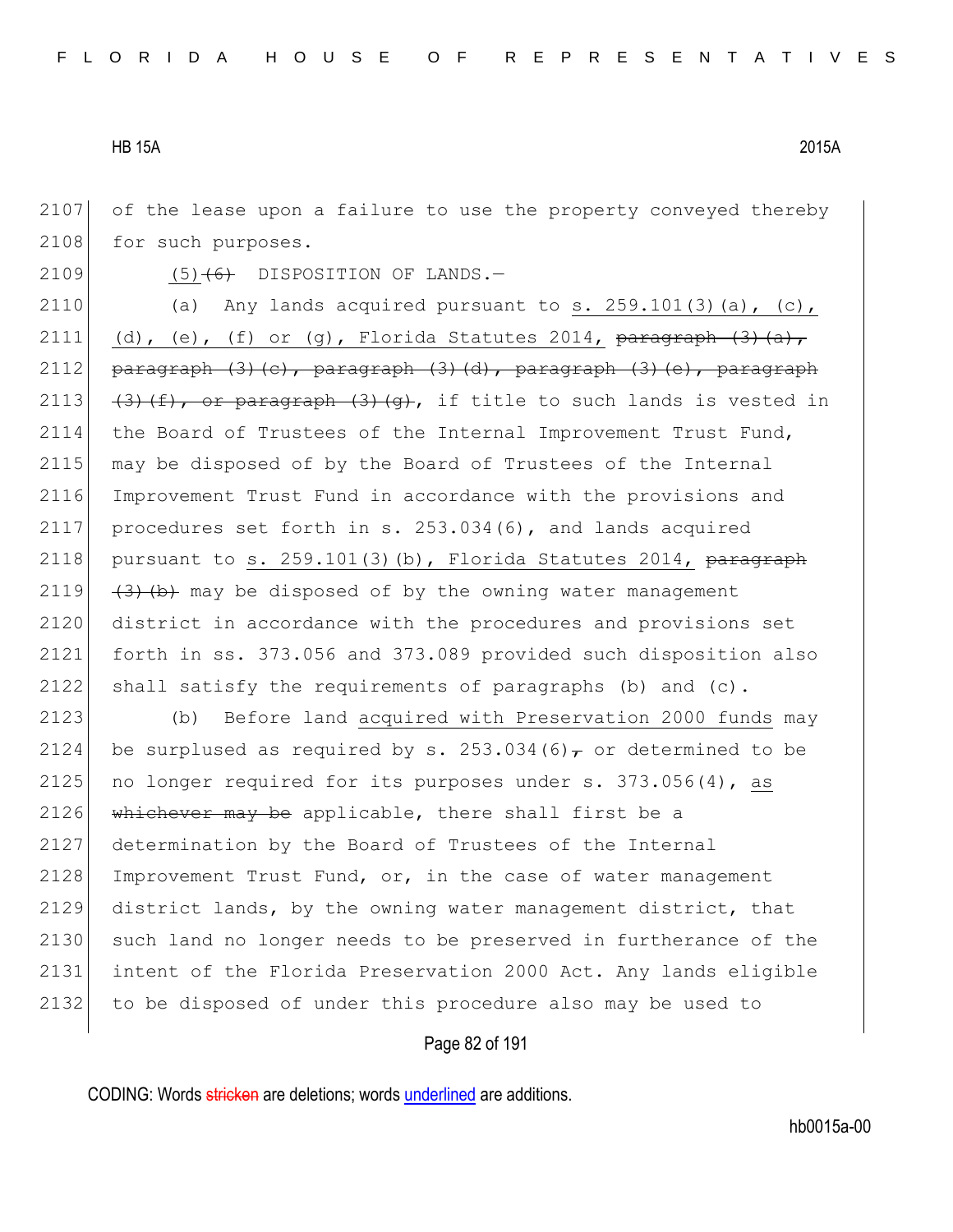2133 acquire other lands through an exchange of lands if,  $p$ rovided 2134 the such lands obtained in an exchange are described in  $s$ . 2135 259.101(3), Florida Statutes 2014 the same paragraph of  $2136$  subsection  $(3)$  as the lands disposed.

 $2137$  (c) Notwithstanding paragraphs (a) and (b), no such 2138 disposition of land shall be made if such disposition would have 2139 the effect of causing all or any portion of the interest on any 2140 revenue bonds issued to fund the Florida Preservation 2000 Act 2141 to lose their exclusion from gross income for purposes of 2142 federal income taxation. Any Revenue derived from the disposal 2143 of such lands acquired with Preservation 2000 funds may not be 2144 used for any purpose except for deposit into the Florida 2145 Preservation 2000 Trust Fund, or the Florida Forever Trust Fund 2146 within the Department of Environmental Protection, for recredit 2147 to the share held under s. 259.101(3), Florida Statutes 2014 2148  $\mid$  subsection  $(3)$ , in which such disposed land is described.

2149  $(6)$   $(7)$  ALTERNATE USES OF ACQUIRED LANDS.

2150 (a) The Board of Trustees of the Internal Improvement 2151 Trust Fund, or, in the case of water management district lands, 2152 the owning water management district, may authorize the granting 2153 of a lease, easement, or license for the use of any lands 2154 acquired pursuant to s. 259.101(3), Florida Statutes 2014 2155 subsection  $(3)$ , for any governmental use permitted by s. 17, 2156 Art. IX of the State Constitution of 1885, as adopted by s. 2157  $\vert$  9(a), Art. XII of the State Constitution, and any other 2158 incidental public or private use that is determined by the board

# Page 83 of 191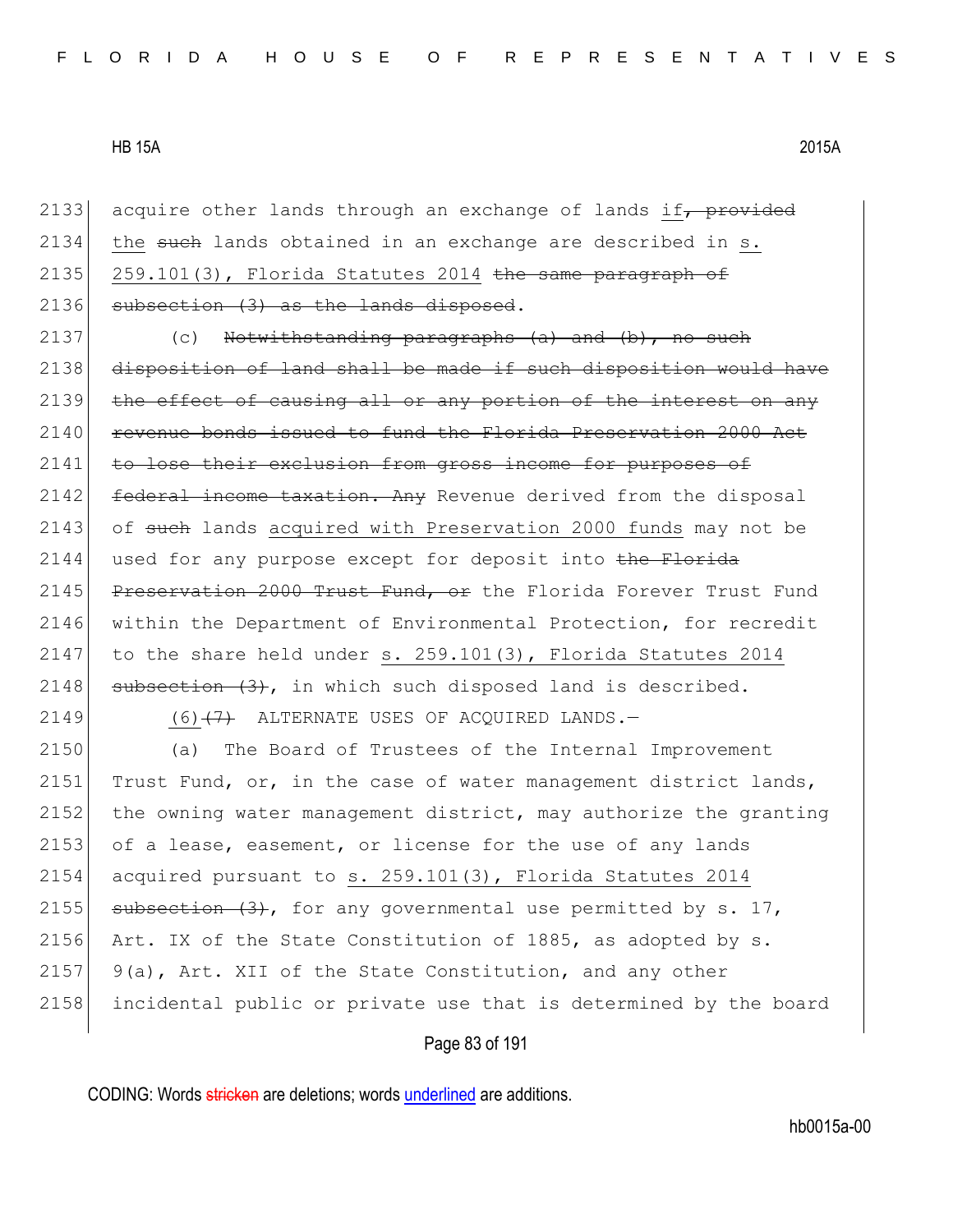2159 or the owning water management district to be compatible with 2160 the purposes for which such lands were acquired.

2161 (b) Any existing lease, easement, or license acquired for 2162 incidental public or private use on, under, or across any lands 2163 acquired pursuant to s.  $259.101(3)$ , Florida Statutes 2014,  $2164$  subsection  $(3)$  shall be presumed not to be incompatible with the 2165 purposes for which such lands were acquired.

2166  $\left\langle \left( e\right) \right\rangle$  Notwithstanding the provisions of paragraph  $\left( a\right)$ , no 2167 such lease, easement, or license shall be entered into by the 2168 Department of Environmental Protection or other appropriate 2169 state agency if the granting of such lease, easement, or license 2170 would adversely affect the exclusion of the interest on any  $2171$  revenue bonds issued to fund the acquisition of the affected 2172 lands from gross income for federal income tax purposes, as 2173 described in s. 375.045(4).

#### 2174  $(7)$   $(8)$  ALTERNATIVES TO FEE SIMPLE ACQUISITION.

2175 (a) The Legislature finds that, with the increasing 2176 pressures on the natural areas of this state, the state must 2177 develop creative techniques to maximize the use of acquisition 2178 and management moneys. The Legislature also finds that the 2179 state's environmental land-buying agencies should be encouraged 2180 to augment their traditional, fee simple acquisition programs 2181 with the use of alternatives to fee simple acquisition 2182 techniques. The Legislature also finds that using alternatives 2183 to fee simple acquisition by public land-buying agencies will 2184 achieve the following public policy goals:

#### Page 84 of 191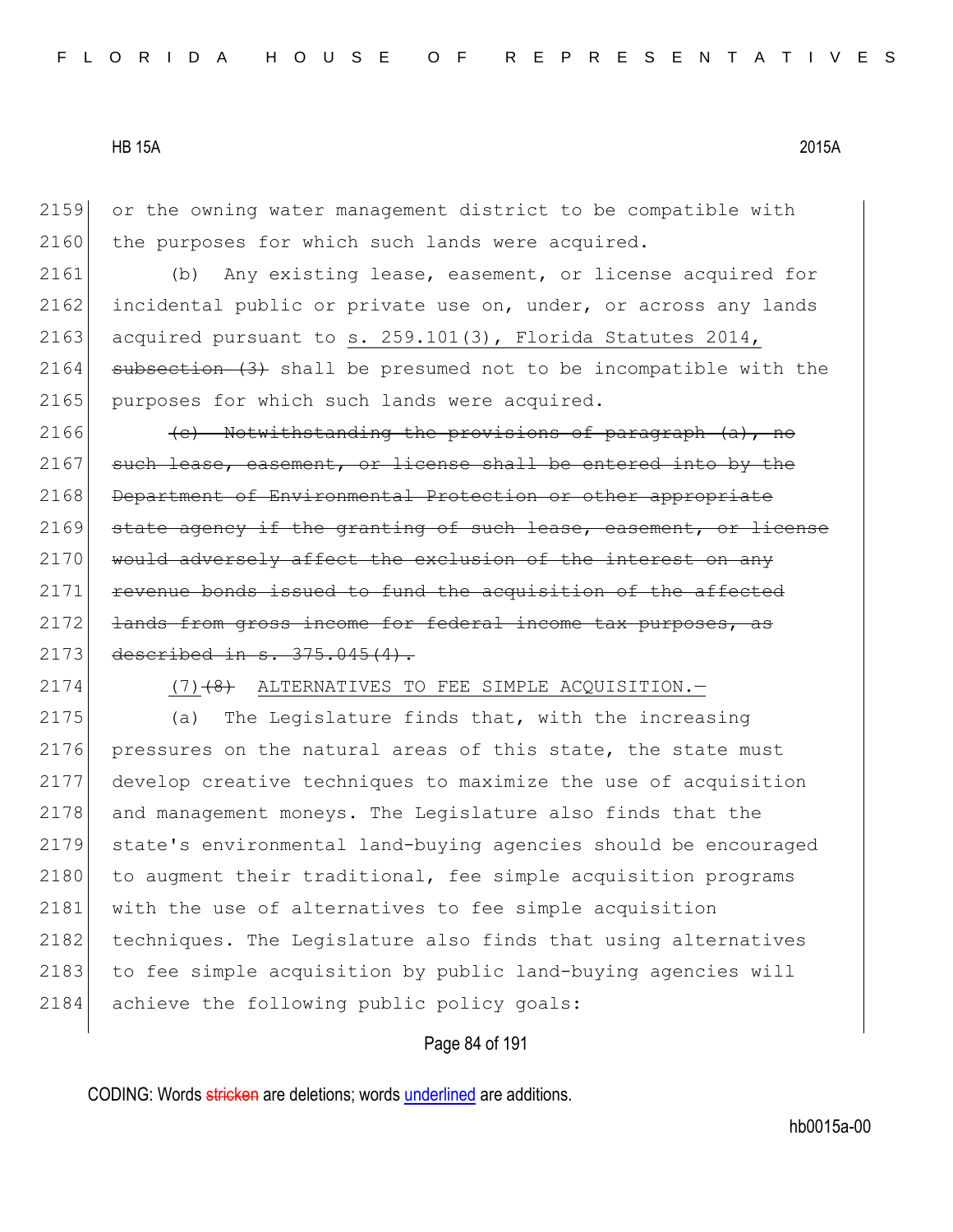2193

2185 1. Allow more lands to be brought under public protection 2186 for preservation, conservation, and recreational purposes at 2187 less expense using public funds.

2188 2. Retain, on local government tax rolls, some portion of 2189 or interest in lands that  $\frac{1}{2}$  which are under public protection.

2190 3. Reduce long-term management costs by allowing private 2191 property owners to continue acting as stewards of the land, as 2192  $\blacktriangleright$  where appropriate.

2194 Therefore, it is the intent of the Legislature that public land-2195 buying agencies develop programs to pursue alternatives to fee 2196 simple acquisition and to educate private landowners about such 2197 alternatives and the benefits of such alternatives. It is also 2198  $\frac{1}{18}$  the intent of the Legislature that the department and the 2199 water management districts spend a portion of their shares of 2200 Preservation 2000 bond proceeds to purchase eligible properties 2201 using alternatives to fee simple acquisition. Finally, it is the 2202 intent of the Legislature that public agencies acquire lands in 2203 fee simple for public access and recreational activities. Lands 2204 protected using alternatives to fee simple acquisition 2205 techniques may  $shath$  not be accessible to the public unless such 2206 access is negotiated with and agreed to by the private 2207 landowners who retain interests in such lands.

2208 (b) The Land Acquisition Advisory Council and the water 2209 management districts shall identify, within their 1997 2210 acquisition plans, those projects that which require a full fee

#### Page 85 of 191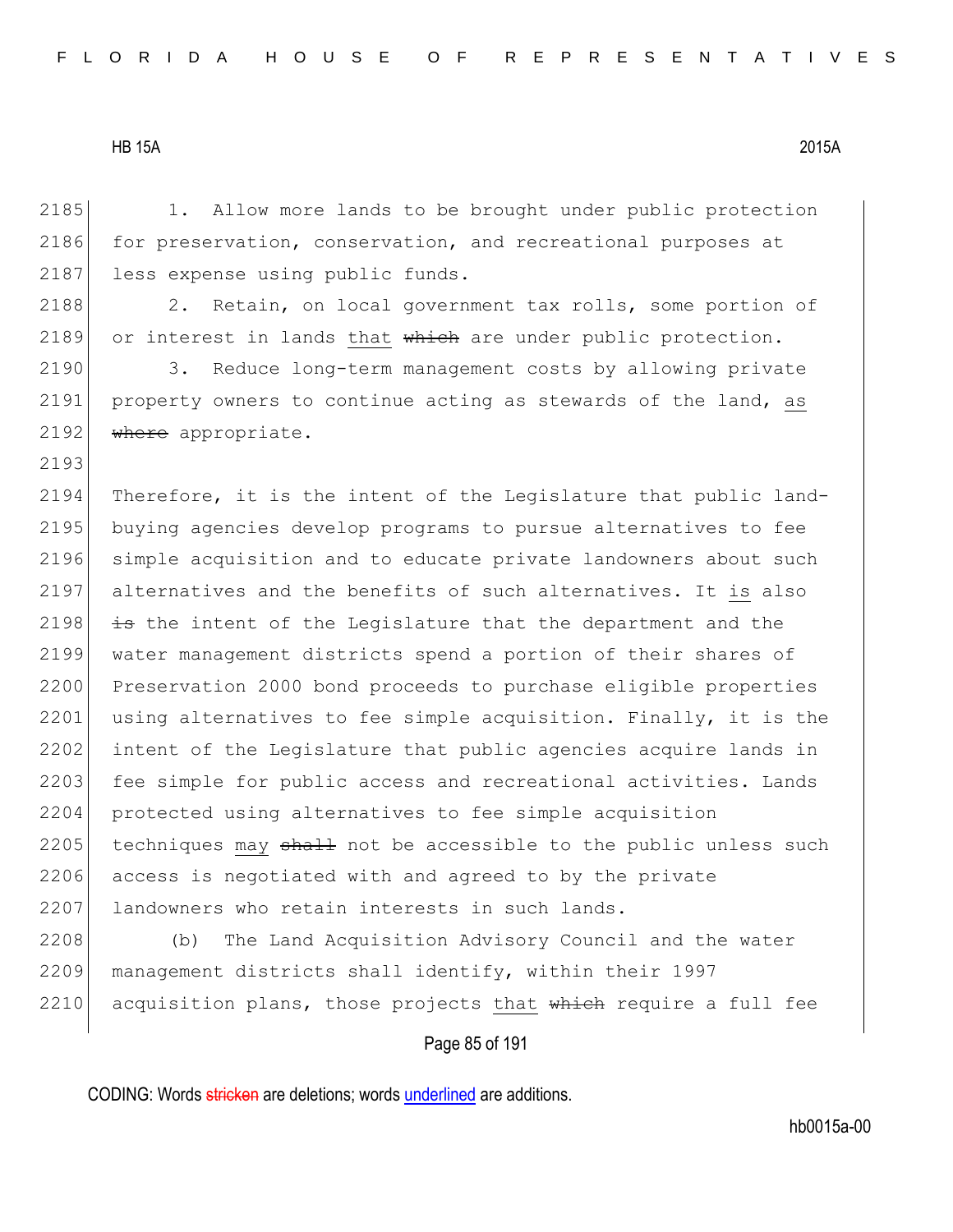2211 simple interest to achieve the public policy goals, along with 2212 the reasons why full title is determined to be necessary. The 2213 council and the water management districts may use alternatives 2214 to fee simple acquisition to bring the remaining projects in 2215 their acquisition plans under public protection. For the 2216 purposes of this subsection, the term "alternatives to fee  $2217$  simple acquisition" includes the, but is not limited to: 2218 purchase of development rights; conservation easements; flowage 2219 easements; purchase of timber rights, mineral rights, or hunting 2220 rights; purchase of agricultural interests or silvicultural 2221 interests; land protection agreements; fee simple acquisitions 2222 with reservations; or any other acquisition technique which 2223 achieves the public policy goals listed in paragraph (a). It is 2224 presumed that a private landowner retains the full range of uses 2225 for all the rights or interests in the landowner's land which 2226 are not specifically acquired by the public agency. Life estates 2227 and fee simple acquisitions with leaseback provisions do shall 2228 not qualify as an alternative to fee simple acquisition under 2229 this subsection, although the department and the districts are 2230 encouraged to use such techniques if where appropriate.

 (c) The department and each water management district shall implement initiatives to use alternatives to fee simple 2233 acquisition and to educate private landowners about such alternatives. These initiatives shall include at least two acquisitions a year by the department and each water management district utilizing alternatives to fee simple.

# Page 86 of 191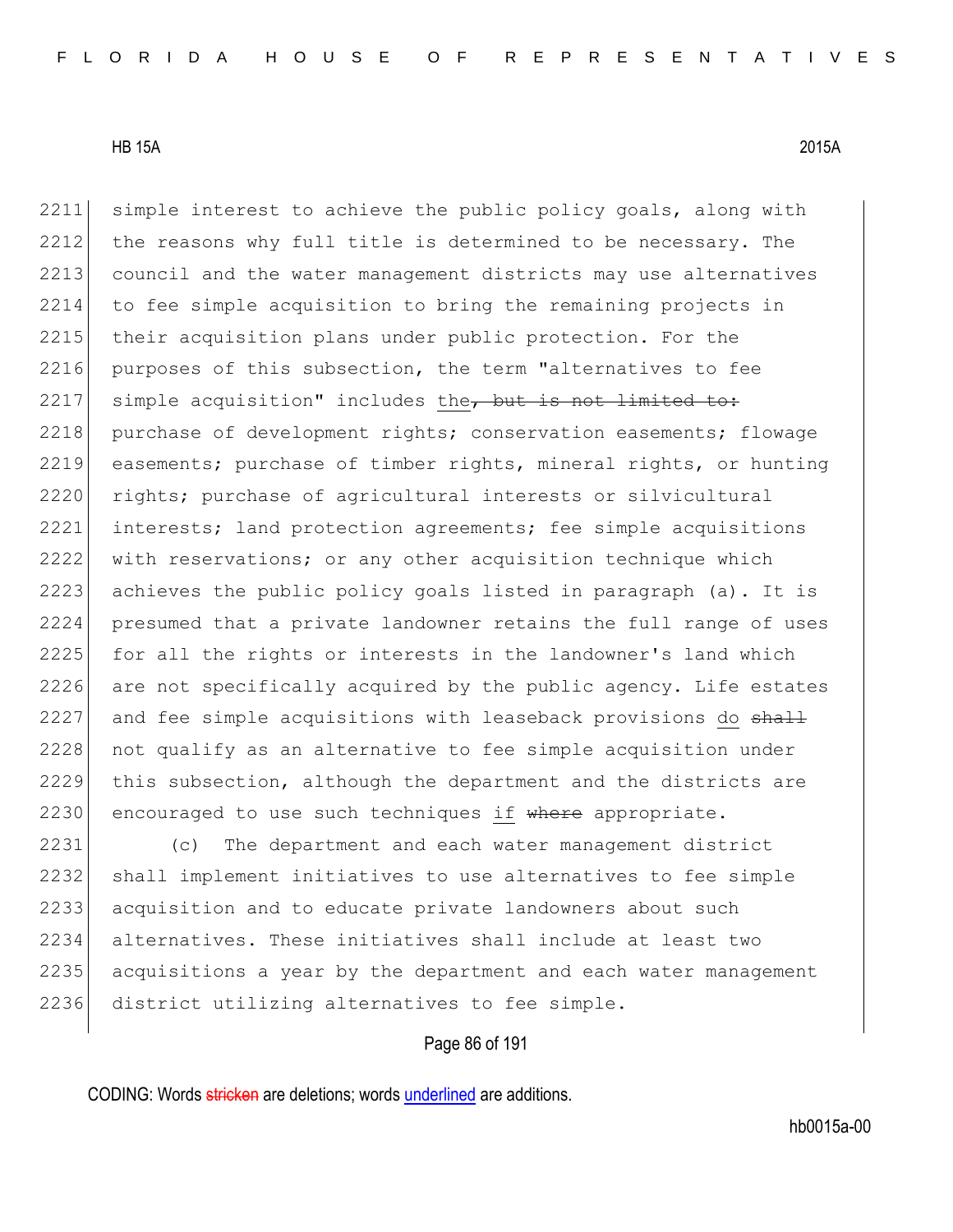(d) The Legislature finds that the lack of direct sales comparison information has served as an impediment to successful implementation of alternatives to fee simple acquisition. It is the intent of the Legislature that, in the absence of direct comparable sales information, appraisals of alternatives to fee 2242 simple acquisitions be based on the difference between the full 2243 fee simple valuation and the value of the interests remaining 2244 with the seller after acquisition.

2245 (e) The public agency that which has been assigned 2246 | management responsibility shall inspect and monitor any less-2247 than-fee-simple interest according to the terms of the purchase 2248 agreement relating to such interest.

 $2249$  (f) The department and the water management districts may 2250 enter into joint acquisition agreements to jointly fund the 2251 purchase of lands using alternatives to fee simple techniques.

2252 (8) PUBLIC RECREATIONAL USE.—An agency or water management 2253 district that acquired lands using Preservation 2000 funds 2254 distributed pursuant to s. 259.101(3), Florida Statutes 2014, 2255 shall manage such lands to make them available for public 2256 recreational use if the recreational use does not interfere with 2257 the protection of natural resource values. Such agency or 2258 district may enter into an agreement with the department or 2259 other appropriate state agency to transfer management authority 2260 to or to lease to such agencies lands purchased with 2261 Preservation 2000 funds, for the purpose of managing the lands  $2262$  to make them available for public recreational use. The water

Page 87 of 191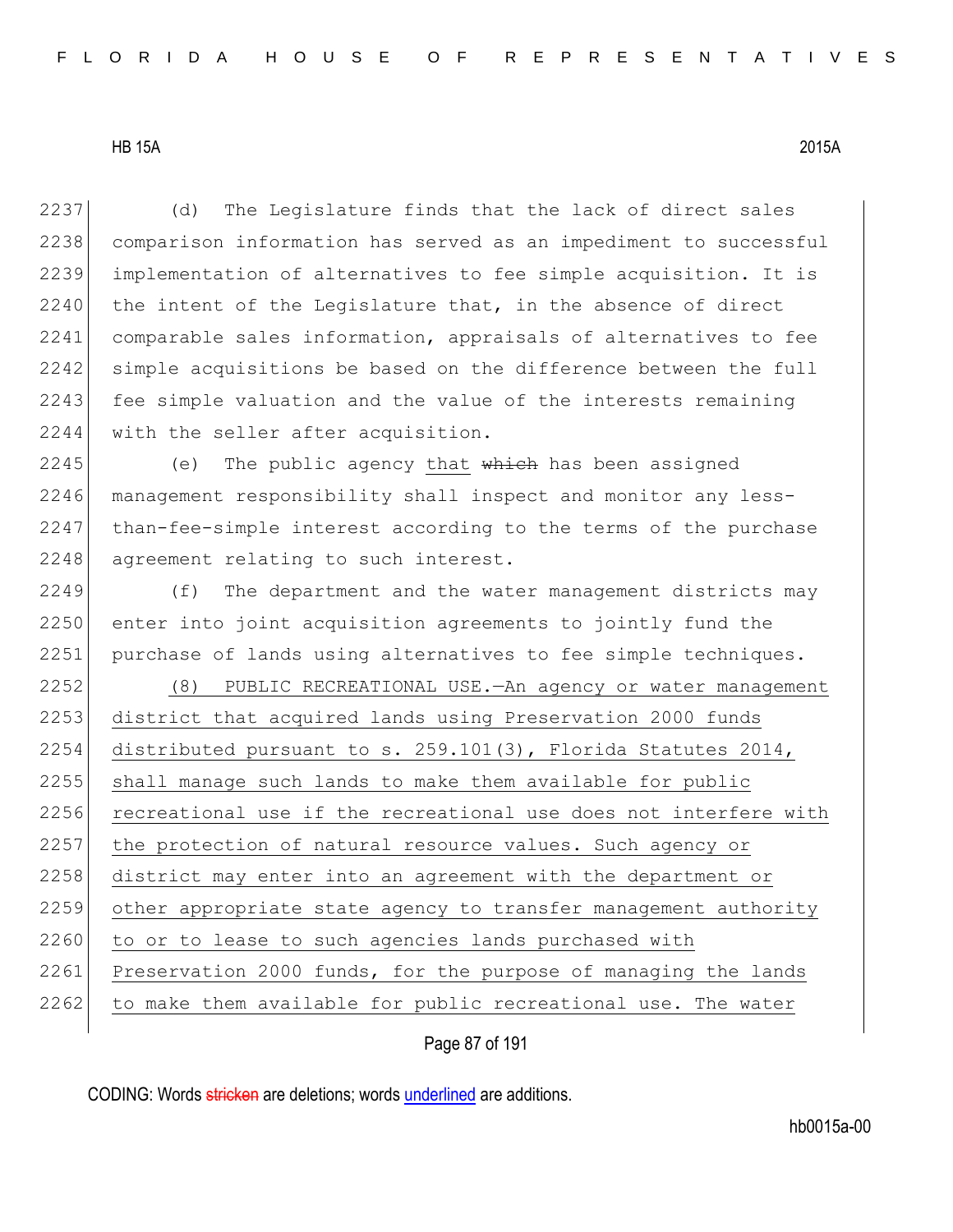| 2263 | management districts and the department shall take action to    |
|------|-----------------------------------------------------------------|
| 2264 | control the growth of nonnative invasive plant species on lands |
| 2265 | they manage that were purchased with Preservation 2000 funds.   |
| 2266 | Section 25. Section 259.105, Florida Statutes, is amended       |
| 2267 | to read:                                                        |
| 2268 | 259.105 The Florida Forever Act.-                               |
| 2269 | (1)<br>This section may be cited as the "Florida Forever        |
| 2270 | Act."                                                           |
| 2271 | (2) (a) The Legislature finds and declares that:                |
| 2272 | Land acquisition programs have provided tremendous<br>1.        |
| 2273 | financial resources for purchasing environmentally significant  |
| 2274 | lands to protect those lands from imminent development or       |
| 2275 | alteration, thereby ensuring present and future generations'    |
| 2276 | access to important waterways, open spaces, and recreation and  |
| 2277 | conservation lands.                                             |
| 2278 | The continued alteration and development of Florida's<br>2.     |
| 2279 | natural and rural areas to accommodate the state's growing      |
| 2280 | population have contributed to the degradation of water         |
| 2281 | resources, the fragmentation and destruction of wildlife        |
| 2282 | habitats, the loss of outdoor recreation space, and the         |
| 2283 | diminishment of wetlands, forests, working landscapes, and      |
| 2284 | coastal open space.                                             |
| 2285 | The potential development of Florida's remaining<br>3.          |
| 2286 | natural areas and escalation of land values require government  |
| 2287 | efforts to restore, bring under public protection, or acquire   |
| 2288 | lands and water areas to preserve the state's essential         |
|      | Page 88 of 191                                                  |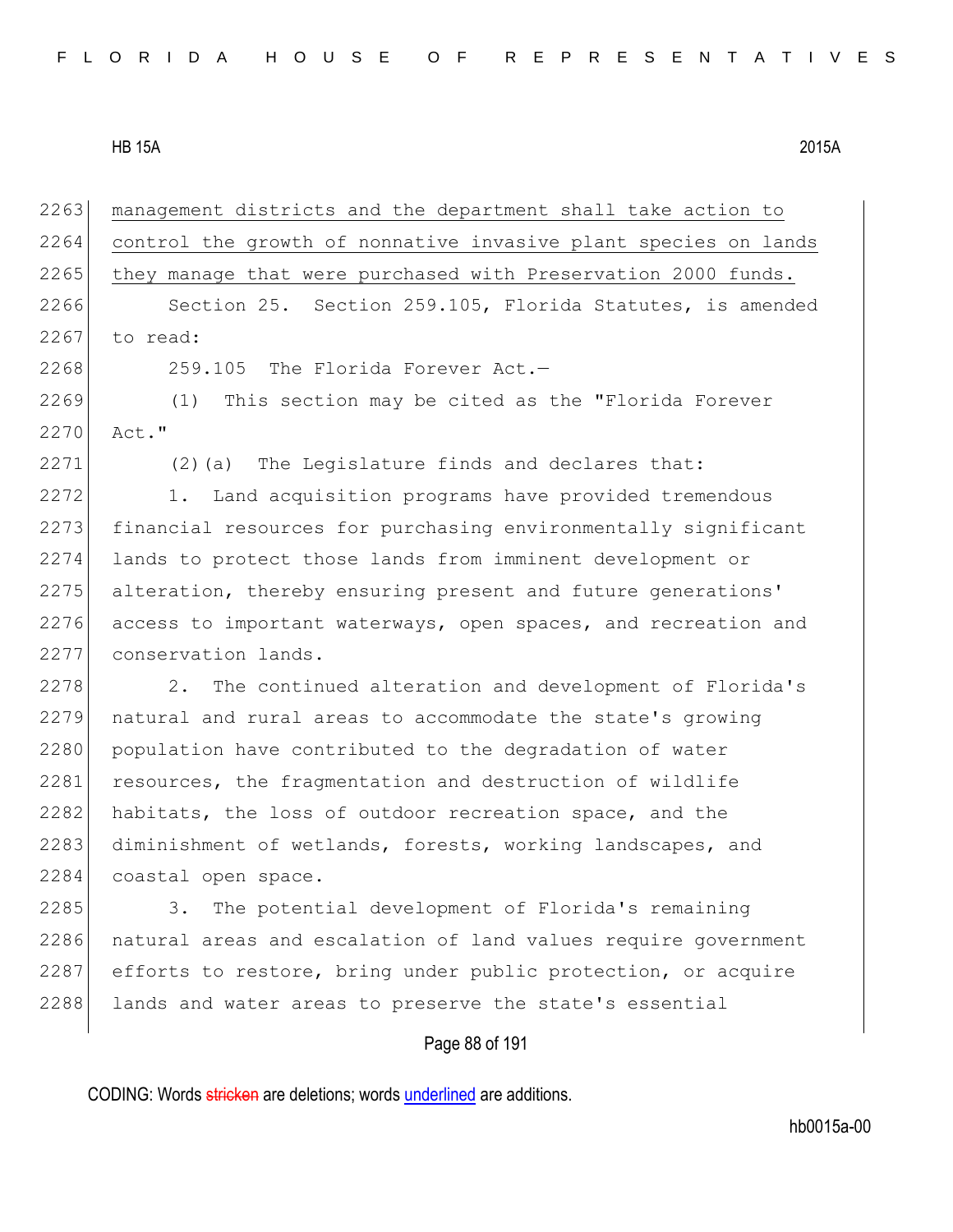2289 ecological functions and invaluable quality of life.

2290 4. It is essential to protect the state's ecosystems by 2291 promoting a more efficient use of land, to ensure opportunities 2292 for viable agricultural activities on working lands, and to 2293 promote vital rural and urban communities that support and 2294 produce development patterns consistent with natural resource 2295 protection.

2296 5. Florida's groundwater, surface waters, and springs are 2297 under tremendous pressure due to population growth and economic 2298 expansion and require special protection and restoration 2299 efforts, including the protection of uplands and springsheds 2300 that provide vital recharge to aquifer systems and are critical 2301 to the protection of water quality and water quantity of the 2302 aquifers and springs. To ensure that sufficient quantities of 2303 water are available to meet the current and future needs of the 2304 natural systems and citizens of the state, and assist in 2305 achieving the planning goals of the department and the water 2306 management districts, water resource development projects on 2307 public lands, where compatible with the resource values of and 2308 management objectives for the lands, are appropriate.

 6. The needs of urban, suburban, and small communities in 2310 Florida for high-quality outdoor recreational opportunities, greenways, trails, and open space have not been fully met by previous acquisition programs. Through such programs as the Florida Communities Trust and the Florida Recreation Development Assistance Program, the state shall place additional emphasis on

#### Page 89 of 191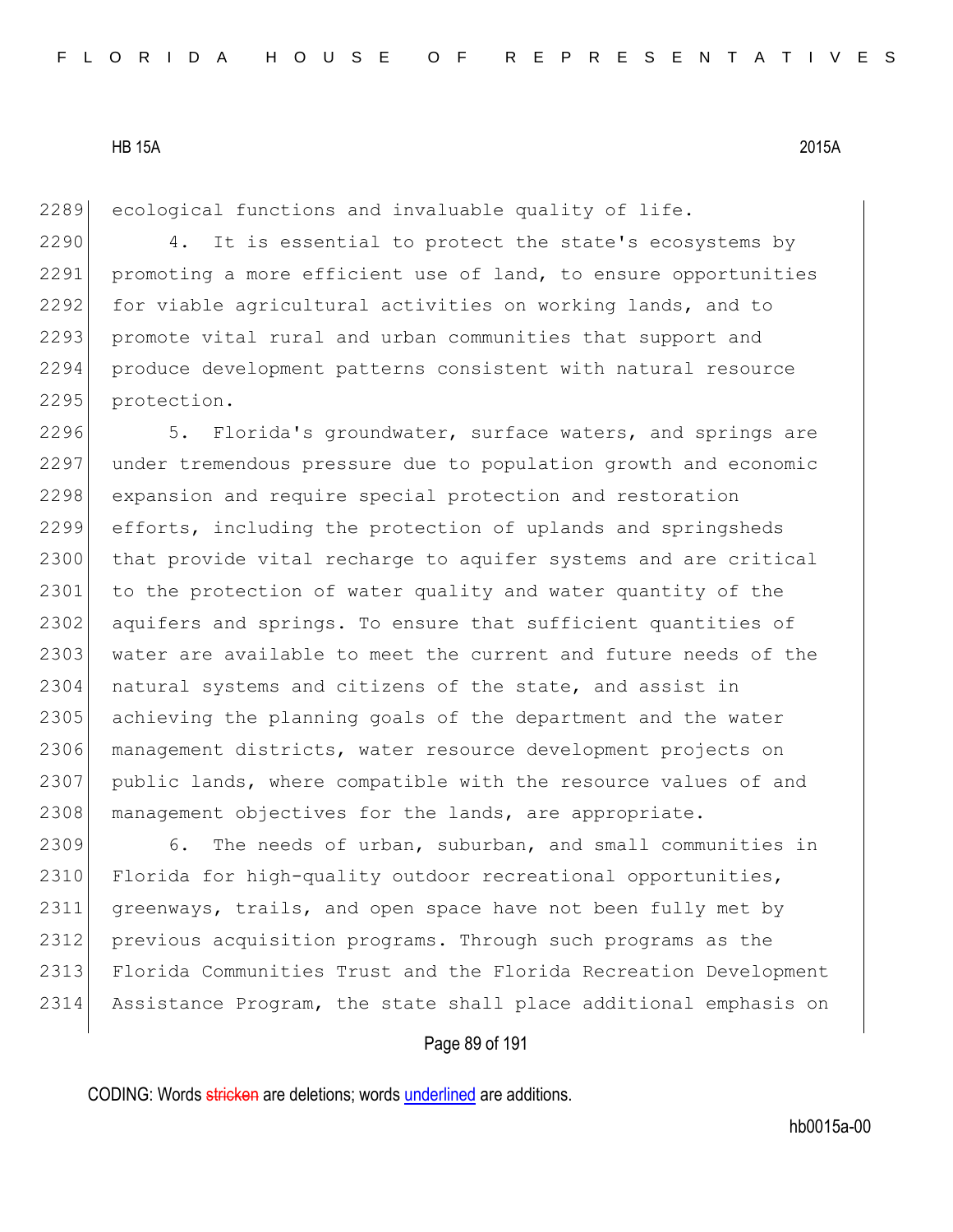acquiring, protecting, preserving, and restoring open space, ecological greenways, and recreation properties within urban, suburban, and rural areas where pristine natural communities or 2318 water bodies no longer exist because of the proximity of developed property.

 7. Many of Florida's unique ecosystems, such as the Florida Everglades, are facing ecological collapse due to Florida's burgeoning population growth and other economic activities. To preserve these valuable ecosystems for future generations, essential parcels of land must be acquired to 2325 facilitate ecosystem restoration.

2326 8. Access to public lands to support a broad range of outdoor recreational opportunities and the development of 2328 necessary infrastructure, where compatible with the resource 2329 values of and management objectives for such lands, promotes an appreciation for Florida's natural assets and improves the 2331 quality of life.

 9. Acquisition of lands, in fee simple, less-than-fee interest, or other techniques shall be based on a comprehensive science-based assessment of Florida's natural resources which targets essential conservation lands by prioritizing all current and future acquisitions based on a uniform set of data and planned so as to protect the integrity and function of ecological systems and working landscapes, and provide multiple benefits, including preservation of fish and wildlife habitat, 2340 recreation space for urban and rural areas, and the restoration

# Page 90 of 191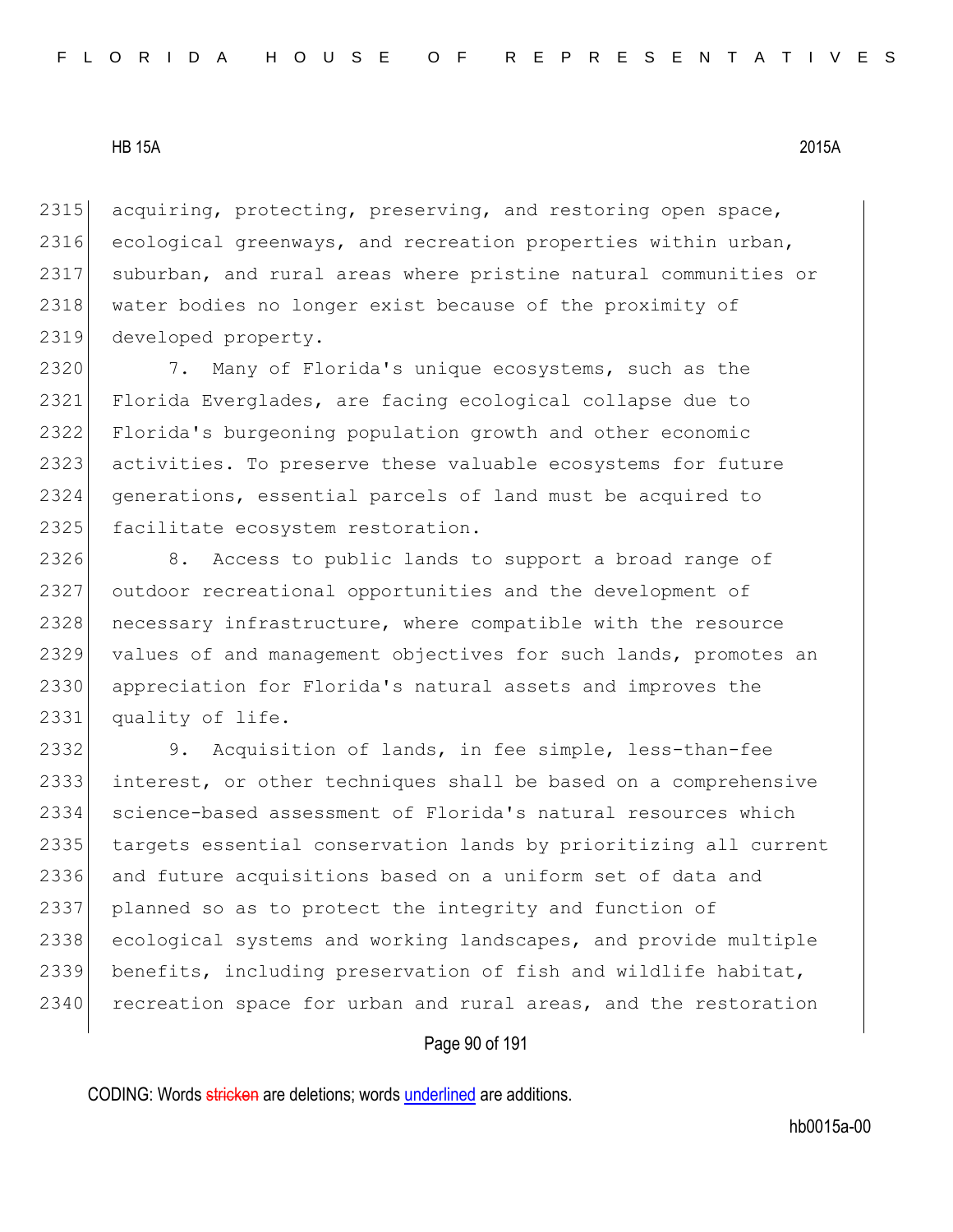2341 of natural water storage, flow, and recharge.

2342 10. The state has embraced performance-based program 2343 budgeting as a tool to evaluate the achievements of publicly 2344 funded agencies, build in accountability, and reward those 2345 agencies which are able to consistently achieve quantifiable 2346 goals. While previous and existing state environmental programs 2347 have achieved varying degrees of success, few of these programs  $2348$  can be evaluated as to the extent of their achievements, 2349 primarily because performance measures, standards, outcomes, and 2350 goals were not established at the outset. Therefore, the Florida 2351 Forever program shall be developed and implemented in the 2352 context of measurable state goals and objectives.

2353 11. The state must play a major role in the recovery and 2354 management of its imperiled species through the acquisition, 2355 restoration, enhancement, and management of ecosystems that can 2356 support the major life functions of such species. It is the 2357 intent of the Legislature to support local, state, and federal 2358 programs that result in net benefit to imperiled species habitat 2359 by providing public and private land owners meaningful 2360 incentives for acquiring, restoring, managing, and repopulating 2361 habitats for imperiled species. It is the further intent of the 2362 Legislature that public lands, both existing and to be acquired, 2363 identified by the lead land managing agency, in consultation 2364 with the Florida Fish and Wildlife Conservation Commission for 2365 animals or the Department of Agriculture and Consumer Services 2366 for plants, as habitat or potentially restorable habitat for

#### Page 91 of 191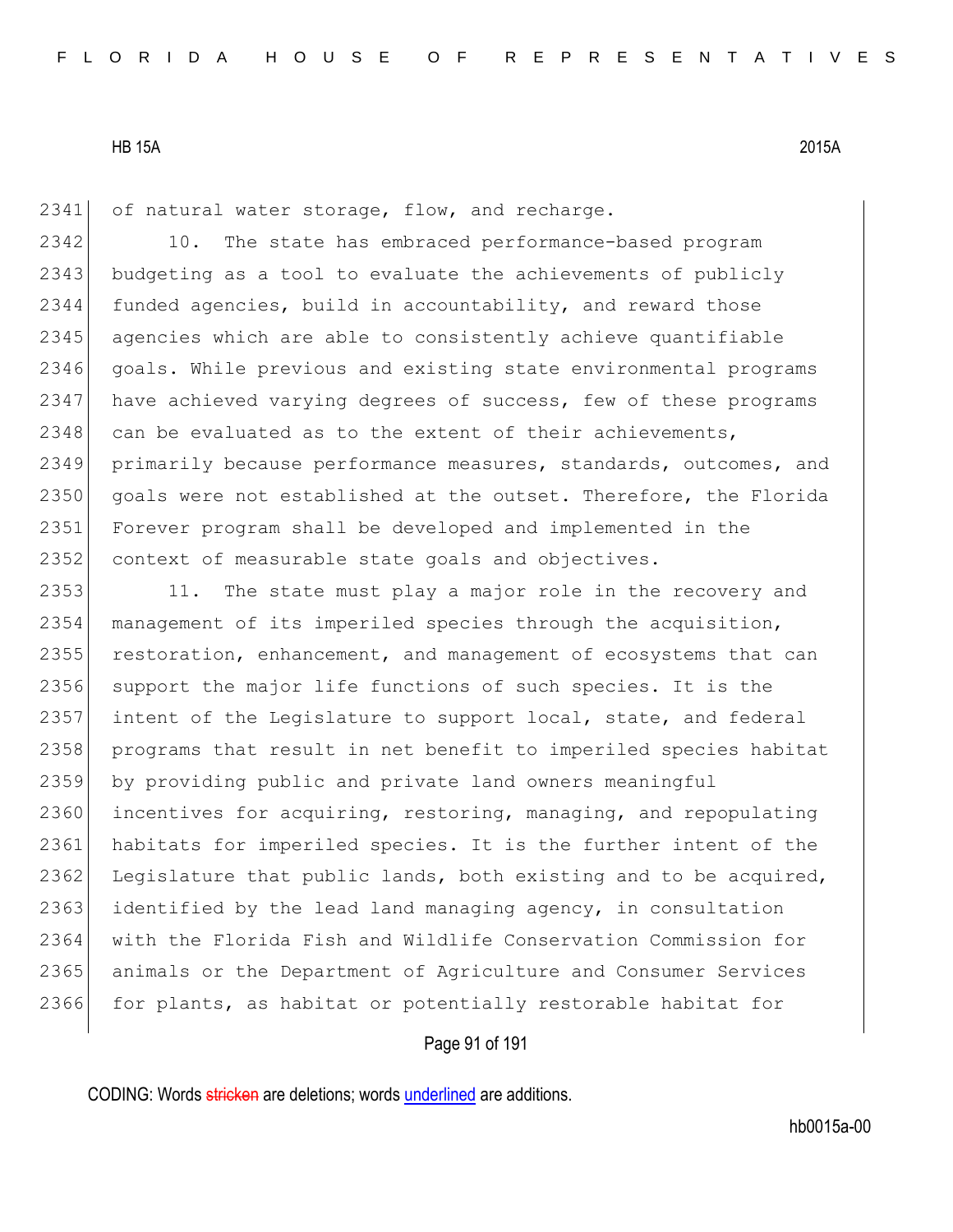2367 imperiled species, be restored, enhanced, managed, and 2368 repopulated as habitat for such species to advance the goals and 2369 objectives of imperiled species management consistent with the 2370 purposes for which such lands are acquired without restricting 2371 other uses identified in the management plan. It is also the 2372 intent of the Legislature that of the proceeds distributed 2373 pursuant to subsection  $(3)$ , additional consideration be given to 2374 acquisitions that achieve a combination of conservation goals, 2375 including the restoration, enhancement, management, or 2376 repopulation of habitat for imperiled species. The Acquisition 2377 and Restoration Council, in addition to the criteria in 2378 subsection  $(8)$   $(9)$ , shall give weight to projects that include 2379 acquisition, restoration, management, or repopulation of habitat 2380 for imperiled species. The term "imperiled species" as used in 2381 this chapter and chapter 253, means plants and animals that are 2382 federally listed under the Endangered Species Act, or state-2383 listed by the Fish and Wildlife Conservation Commission or the 2384 Department of Agriculture and Consumer Services.

2385 a. As part of the state's role, all state lands that have 2386 imperiled species habitat shall include as a consideration in 2387 management plan development the restoration, enhancement, 2388 management, and repopulation of such habitats. In addition, the 2389 lead land managing agency of such state lands may use fees 2390 received from public or private entities for projects to offset 2391 adverse impacts to imperiled species or their habitat in order 2392 to restore, enhance, manage, repopulate, or acquire land and to

# Page 92 of 191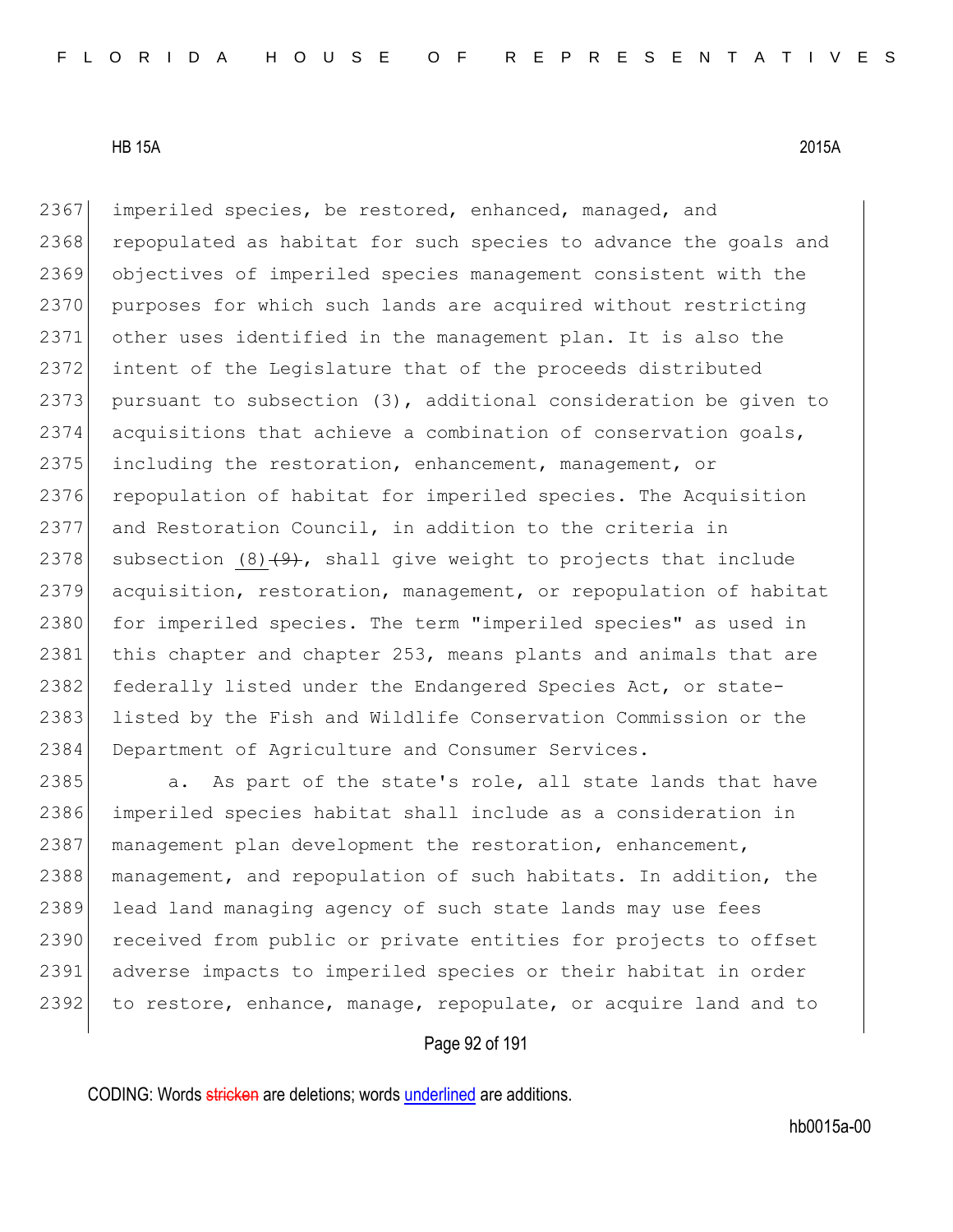2393 implement land management plans developed under s. 253.034 or a 2394 land management prospectus developed and implemented under this 2395 chapter. Such fees shall be deposited into a foundation or fund 2396 created by each land management agency under s. 379.223, s. 2397 589.012, or s. 259.032(9)(c)  $259.032(11)(e)$ , to be used solely 2398 to restore, manage, enhance, repopulate, or acquire imperiled 2399 species habitat.

2400 b. Where habitat or potentially restorable habitat for 2401 imperiled species is located on state lands, the Fish and 2402 Wildlife Conservation Commission and the Department of 2403 Agriculture and Consumer Services shall be included on any 2404 advisory group required under chapter 253, and the short-term 2405 and long-term management goals required under chapter 253 must 2406 advance the goals and objectives of imperiled species management 2407 consistent with the purposes for which the land was acquired 2408 without restricting other uses identified in the management 2409 plan.

2410 12. There is a need to change the focus and direction of 2411 the state's major land acquisition programs and to extend 2412 funding and bonding capabilities, so that future generations may 2413 enjoy the natural resources of this state.

2414 (b) The Legislature recognizes that acquisition of lands 2415 in fee simple is only one way to achieve the aforementioned 2416 goals and encourages the use of less-than-fee interests, other 2417 techniques, and the development of creative partnerships between 2418 governmental agencies and private landowners. Such partnerships

# Page 93 of 191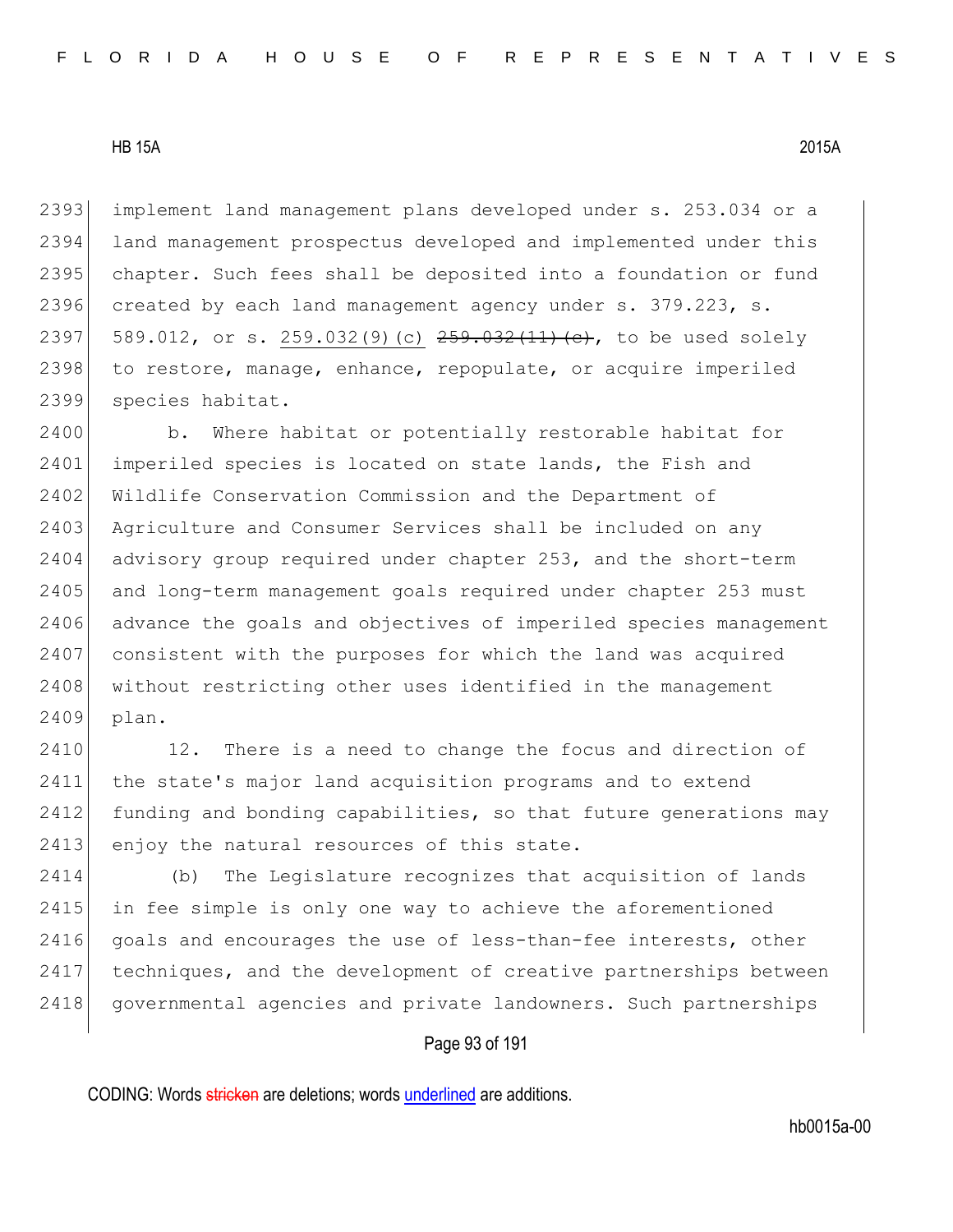2419 may include those that advance the restoration, enhancement, 2420 management, or repopulation of imperiled species habitat on 2421 state lands as provided for in subparagraph (a)11. Easements 2422 acquired pursuant to s.  $570.71(2)$  (a) and (b), land protection 2423 agreements, and nonstate funded tools such as rural land 2424 stewardship areas, sector planning, and mitigation should be 2425 used, where appropriate, to bring environmentally sensitive 2426 tracts under an acceptable level of protection at a lower 2427 financial cost to the public, and to provide private landowners 2428 | with the opportunity to enjoy and benefit from their property.

2429 (c) Public agencies or other entities that receive funds 2430 under this section shall coordinate their expenditures so that 2431 project acquisitions, when combined with acquisitions under 2432 Florida Forever, Preservation 2000, Save Our Rivers, the Florida 2433 Communities Trust, other public land acquisition programs, and 2434 the techniques, partnerships, and tools referenced in 2435 subparagraph (a) 11. and paragraph (b), are used to form more 2436 complete patterns of protection for natural areas, ecological 2437 greenways, and functioning ecosystems, to better accomplish the 2438 intent of this section.

2439 (d) A long-term financial commitment to restoring, 2440 enhancing, and managing Florida's public lands in order to 2441 implement land management plans developed under s. 253.034 or a 2442 land management prospectus developed and implemented under this 2443 chapter must accompany any land acquisition program to ensure  $2444$  that the natural resource values of such lands are restored,

# Page 94 of 191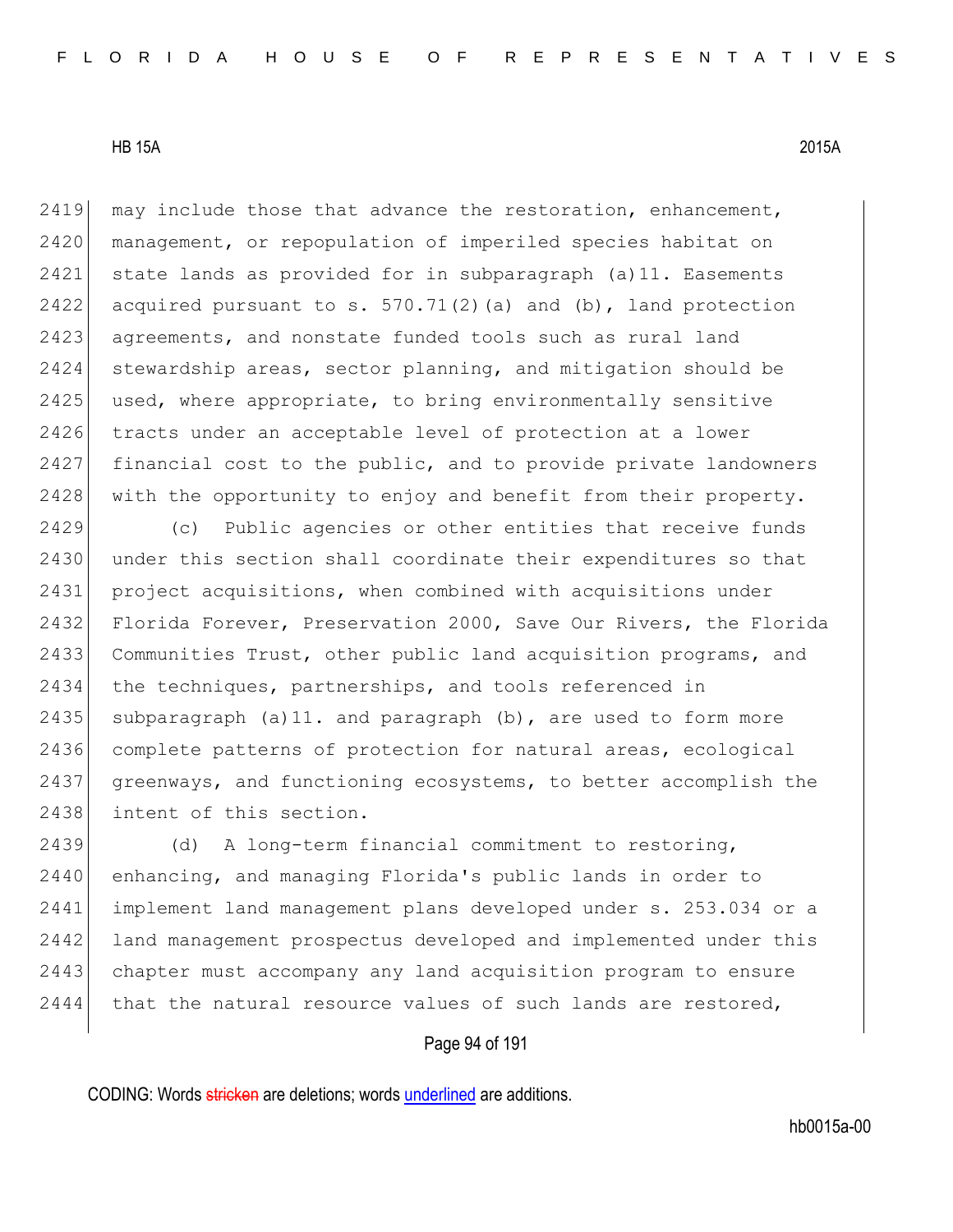2445 enhanced, managed, and protected; that the public enjoys the  $2446$  lands to their fullest potential; and that the state achieves 2447 the full benefits of its investment of public dollars. 2448 Innovative strategies such as public-private partnerships and 2449 interagency planning and sharing of resources shall be used to 2450 achieve the state's management goals.

 (e) With limited dollars available for restoration, enhancement, management, and acquisition of land and water areas 2453 and for providing long-term management and capital improvements, a competitive selection process shall select those projects best able to meet the goals of Florida Forever and maximize the 2456 efficient use of the program's funding.

2457 (f) To ensure success and provide accountability to the 2458 citizens of this state, it is the intent of the Legislature that 2459 any cash or bond proceeds used pursuant to this section be used 2460 to implement the goals and objectives recommended by a 2461 comprehensive science-based assessment and approved by the Board 2462 of Trustees of the Internal Improvement Trust Fund and the 2463 Legislature.

2464 (g) As it has with previous land acquisition programs, the 2465 Legislature recognizes the desires of the residents of this 2466 state to prosper through economic development and to preserve, 2467 restore, and manage the state's natural areas and recreational 2468 open space. The Legislature further recognizes the urgency of 2469 restoring the natural functions, including wildlife and 2470 imperiled species habitat functions, of public lands or water

# Page 95 of 191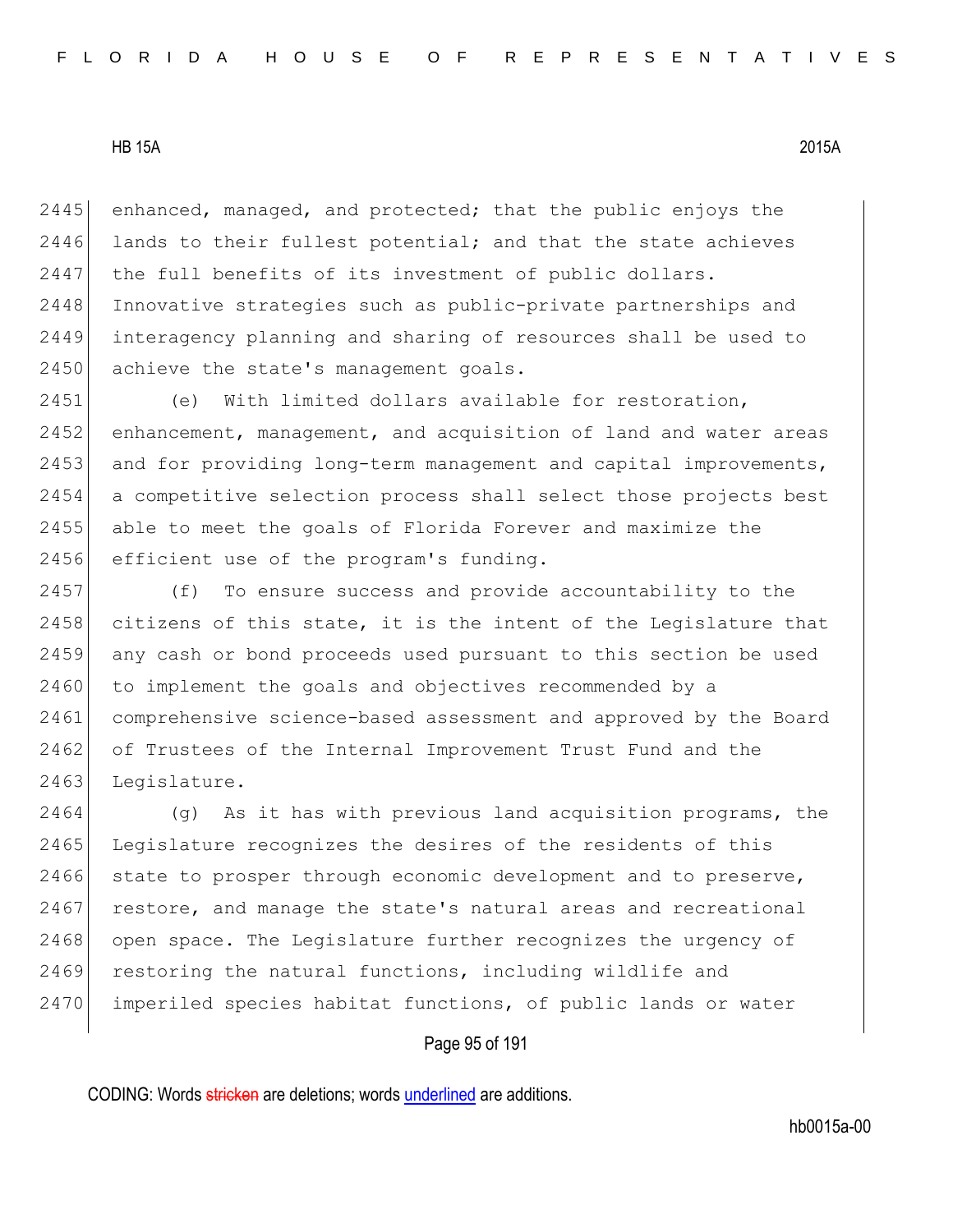2471 bodies before they are degraded to a point where recovery may  $2472$  never occur, yet acknowledges the difficulty of ensuring 2473 adequate funding for restoration, enhancement, and management 2474 efforts in light of other equally critical financial needs of 2475 the state. It is the Legislature's desire and intent to fund the 2476 implementation of this section and to do so in a fiscally 2477 responsible manner, by issuing bonds to be repaid with 2478 documentary stamp tax or other revenue sources, including those 2479 identified in subparagraph (a)11.

2480 (h) The Legislature further recognizes the important role 2481 that many of our state and federal military installations 2482 contribute to protecting and preserving Florida's natural 2483 resources as well as our economic prosperity. Where the state's 2484 land conservation plans overlap with the military's need to 2485 protect lands, waters, and habitat to ensure the sustainability 2486 of military missions, it is the Legislature's intent that 2487 agencies receiving funds under this program cooperate with our 2488 | military partners to protect and buffer military installations 2489 and military airspace, by:

2490 1. Protecting habitat on nonmilitary land for any species 2491 found on military land that is designated as threatened or 2492 endangered, or is a candidate for such designation under the 2493 Endangered Species Act or any Florida statute;

2494 2. Protecting areas underlying low-level military air 2495 corridors or operating areas;

2496 3. Protecting areas identified as clear zones, accident

Page 96 of 191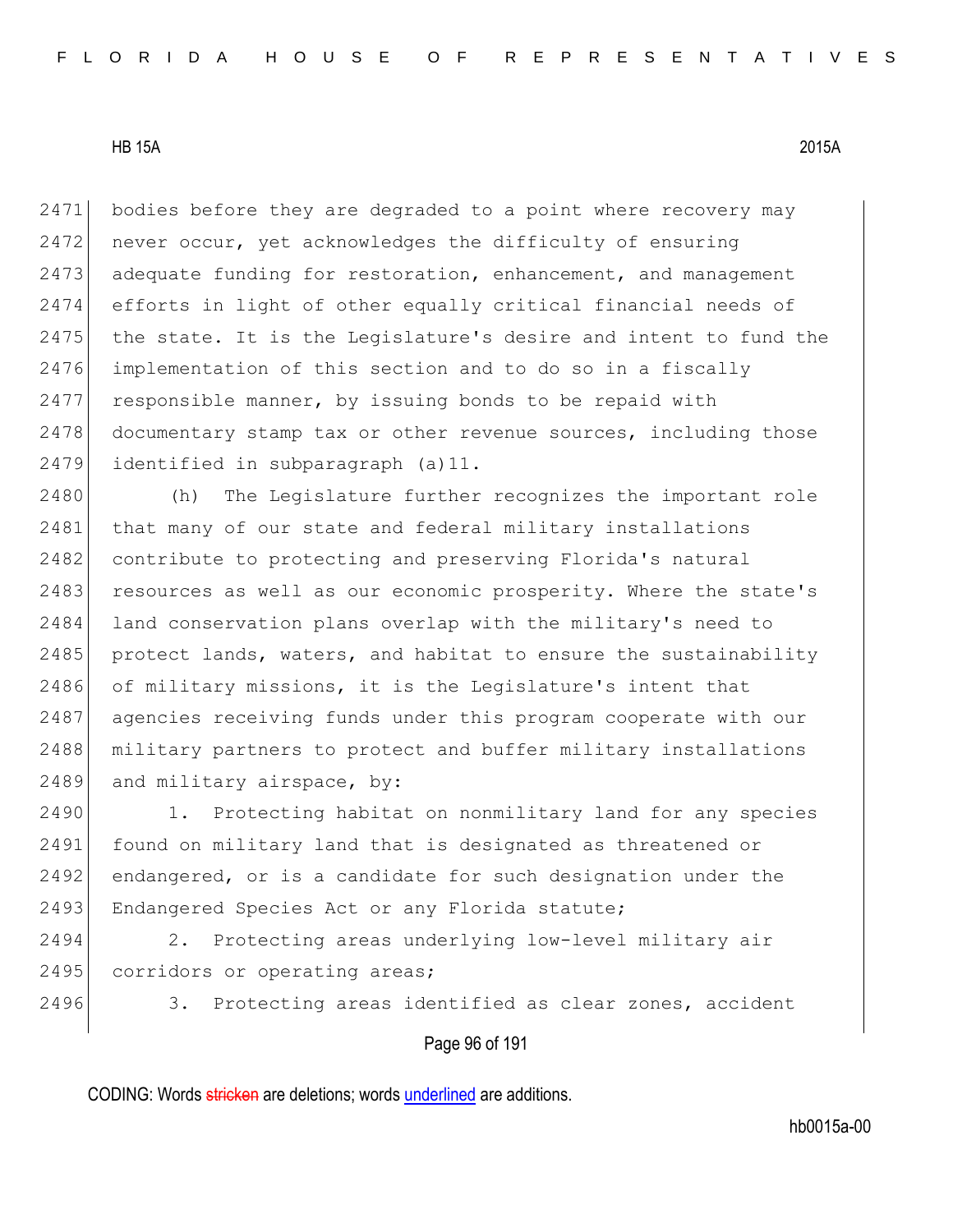2497 potential zones, and air installation compatible use buffer 2498 zones delineated by our military partners; and

2499 4. Providing the military with technical assistance to 2500 restore, enhance, and manage military land as habitat for 2501 imperiled species or species designated as threatened or 2502 endangered, or a candidate for such designation, and for the 2503 recovery or reestablishment of such species.

2504 (3) Less the costs of issuing and the costs of funding 2505 reserve accounts and other costs associated with bonds, the 2506 proceeds of cash payments or bonds issued pursuant to this 2507 section shall be deposited into the Florida Forever Trust Fund 2508 created by s. 259.1051. The proceeds shall be distributed by the 2509 Department of Environmental Protection in the following manner:

 (a) Thirty percent to the Department of Environmental Protection for the acquisition of lands and capital project expenditures necessary to implement the water management districts' priority lists developed pursuant to s. 373.199. The funds are to be distributed to the water management districts as provided in subsection (11). A minimum of 50 percent of the 2516 total funds provided over the life of the Florida Forever program pursuant to this paragraph shall be used for the 2518 acquisition of lands.

 (b) Thirty-five percent to the Department of Environmental 2520 Protection for the acquisition of lands and capital project expenditures described in this section. Of the proceeds distributed pursuant to this paragraph, it is the intent of the

# Page 97 of 191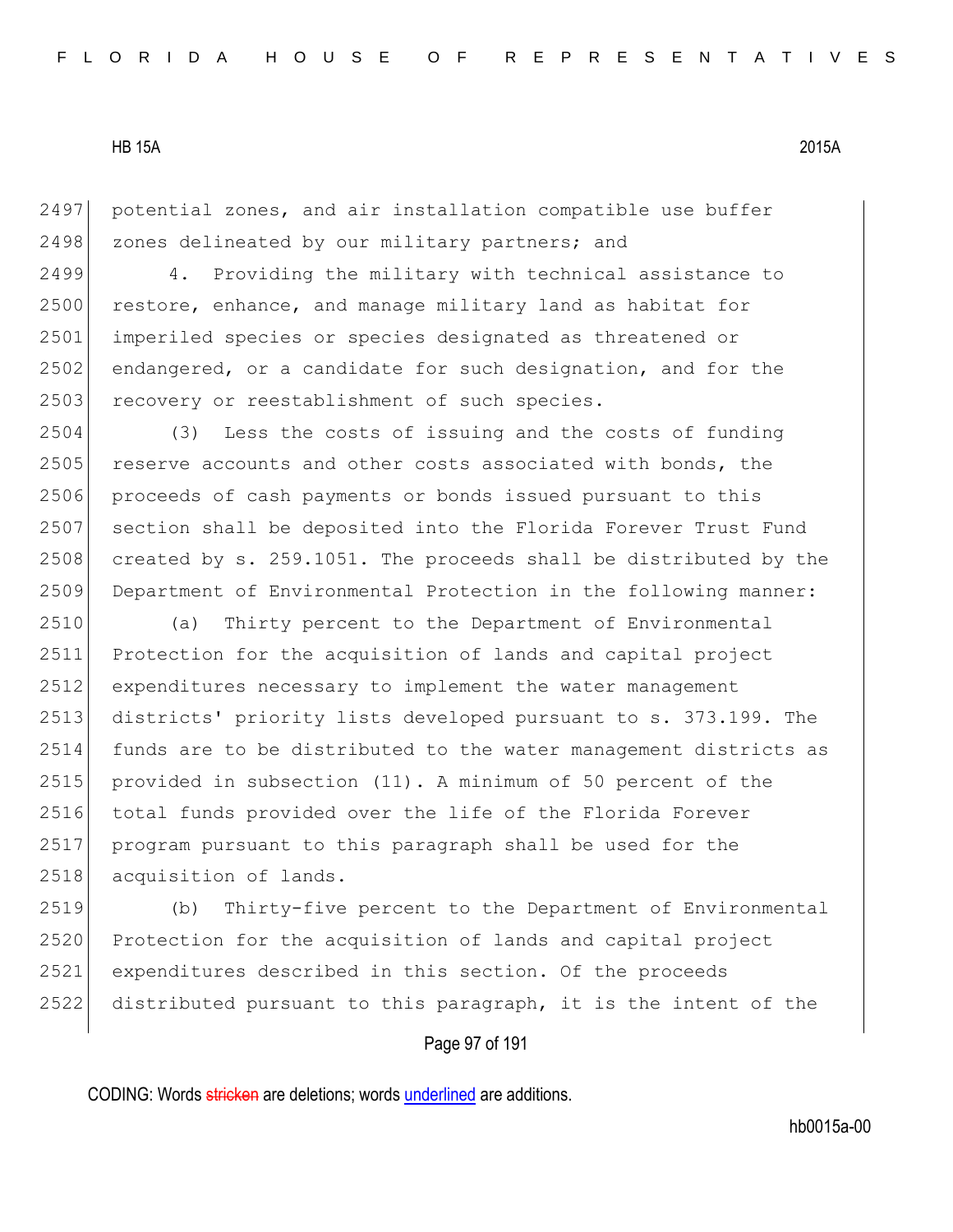2523 Legislature that an increased priority be given to those acquisitions which achieve a combination of conservation goals, including protecting Florida's water resources and natural groundwater recharge. At a minimum, 3 percent, and no more than 10 percent, of the funds allocated pursuant to this paragraph shall be spent on capital project expenditures identified during the time of acquisition which meet land management planning 2530 activities necessary for public access.

 (c) Twenty-one percent to the Department of Environmental Protection for use by the Florida Communities Trust for the purposes of part III of chapter 380, as described and limited by this subsection, and grants to local governments or nonprofit environmental organizations that are tax-exempt under s.  $501(c)$  (3) of the United States Internal Revenue Code for the 2537 acquisition of community-based projects, urban open spaces, parks, and greenways to implement local government comprehensive plans. From funds available to the trust and used for land acquisition, 75 percent shall be matched by local governments on a dollar-for-dollar basis. The Legislature intends that the Florida Communities Trust emphasize funding projects in low- income or otherwise disadvantaged communities and projects that provide areas for direct water access and water-dependent facilities that are open to the public and offer public access 2546 by vessels to waters of the state, including boat ramps and 2547 associated parking and other support facilities. At least 30 2548 percent of the total allocation provided to the trust shall be

# Page 98 of 191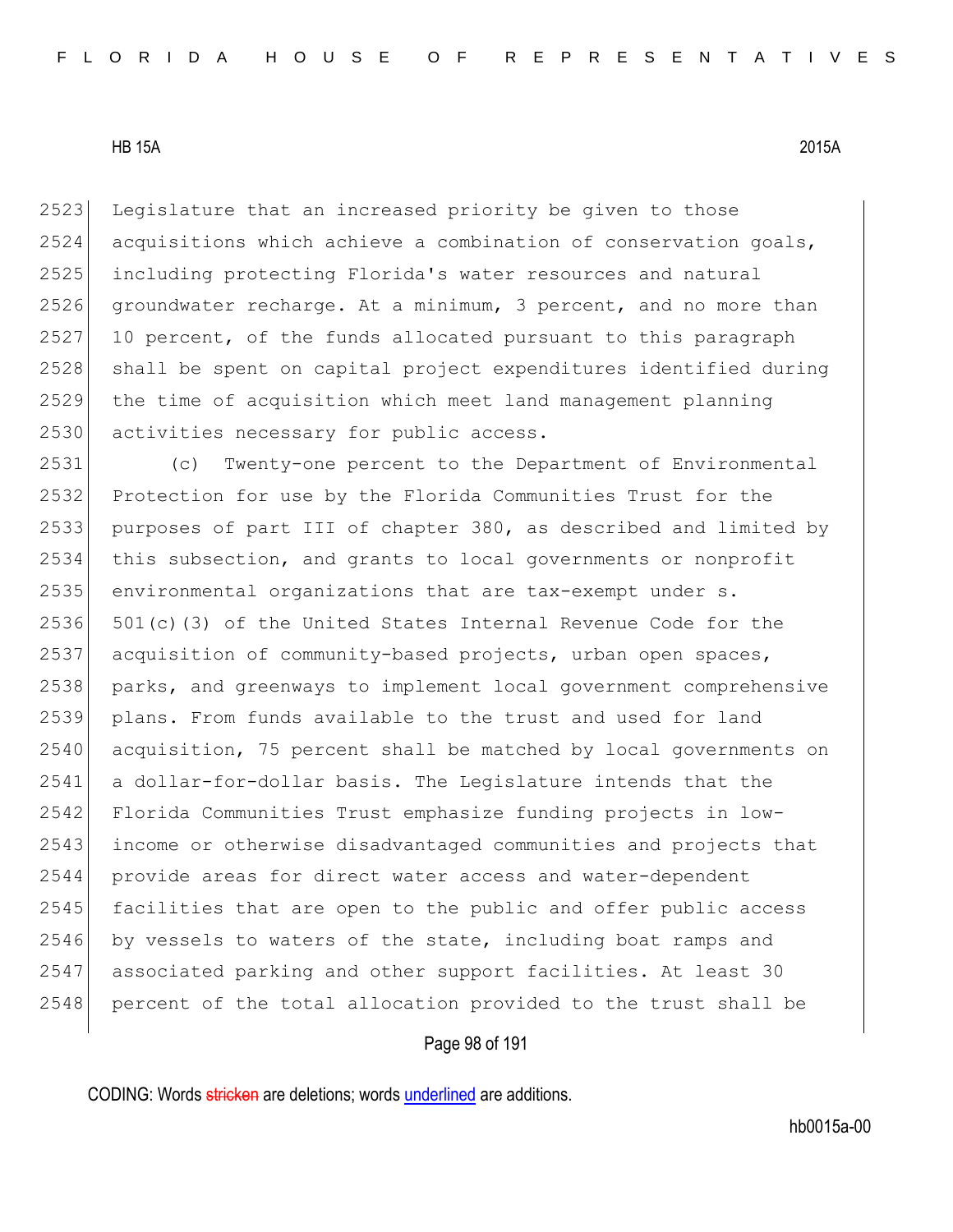2549 used in Standard Metropolitan Statistical Areas, but one-half of 2550 that amount shall be used in localities in which the project 2551 site is located in built-up commercial, industrial, or mixed-use 2552 areas and functions to intersperse open spaces within congested 2553 urban core areas. From funds allocated to the trust, no less 2554 than 5 percent shall be used to acquire lands for recreational 2555 trail systems, provided that in the event these funds are not 2556 needed for such projects, they will be available for other trust 2557 projects. Local governments may use federal grants or loans, 2558 private donations, or environmental mitigation funds, including 2559 environmental mitigation funds required pursuant to s. 338.250, 2560 for any part or all of any local match required for acquisitions 2561 funded through the Florida Communities Trust. Any lands 2562 purchased by nonprofit organizations using funds allocated under 2563 this paragraph must provide for such lands to remain permanently 2564 in public use through a reversion of title to local or state 2565 government, conservation easement, or other appropriate 2566 mechanism. Projects funded with funds allocated to the trust 2567 shall be selected in a competitive process measured against 2568 criteria adopted in rule by the trust.

2569 (d) Two percent to the Department of Environmental 2570 Protection for grants pursuant to s. 375.075.

 (e) One and five-tenths percent to the Department of 2572 Environmental Protection for the purchase of inholdings and additions to state parks and for capital project expenditures as described in this section. At a minimum, 1 percent, and no more

# Page 99 of 191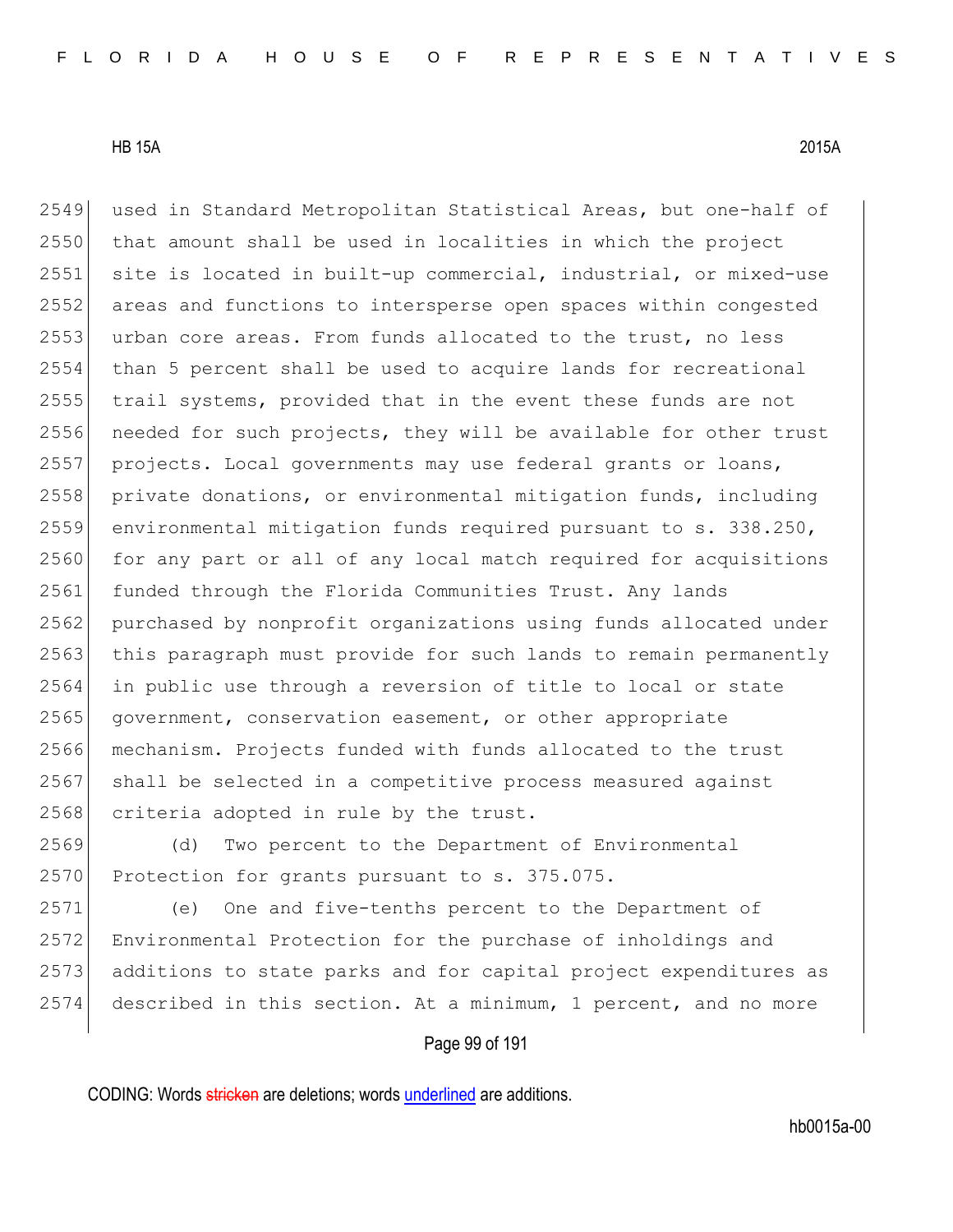$2575$  than 10 percent, of the funds allocated pursuant to this 2576 paragraph shall be spent on capital project expenditures 2577 identified during the time of acquisition which meet land 2578 | management planning activities necessary for public access. For 2579 the purposes of this paragraph, "state park" means any real 2580 property in the state which is under the jurisdiction of the 2581 Division of Recreation and Parks of the department, or which may 2582 come under its jurisdiction.

2583 (f) One and five-tenths percent to the Florida Forest 2584 Service of the Department of Agriculture and Consumer Services 2585 to fund the acquisition of state forest inholdings and additions 2586 pursuant to s. 589.07, the implementation of reforestation plans 2587 or sustainable forestry management practices, and for capital 2588 project expenditures as described in this section. At a minimum, 2589 1 percent, and no more than 10 percent, of the funds allocated 2590 for the acquisition of inholdings and additions pursuant to this 2591 paragraph shall be spent on capital project expenditures 2592 identified during the time of acquisition which meet land 2593 management planning activities necessary for public access.

 (g) One and five-tenths percent to the Fish and Wildlife Conservation Commission to fund the acquisition of inholdings and additions to lands managed by the commission which are important to the conservation of fish and wildlife and for 2598 capital project expenditures as described in this section. At a minimum, 1 percent, and no more than 10 percent, of the funds allocated pursuant to this paragraph shall be spent on capital

# Page 100 of 191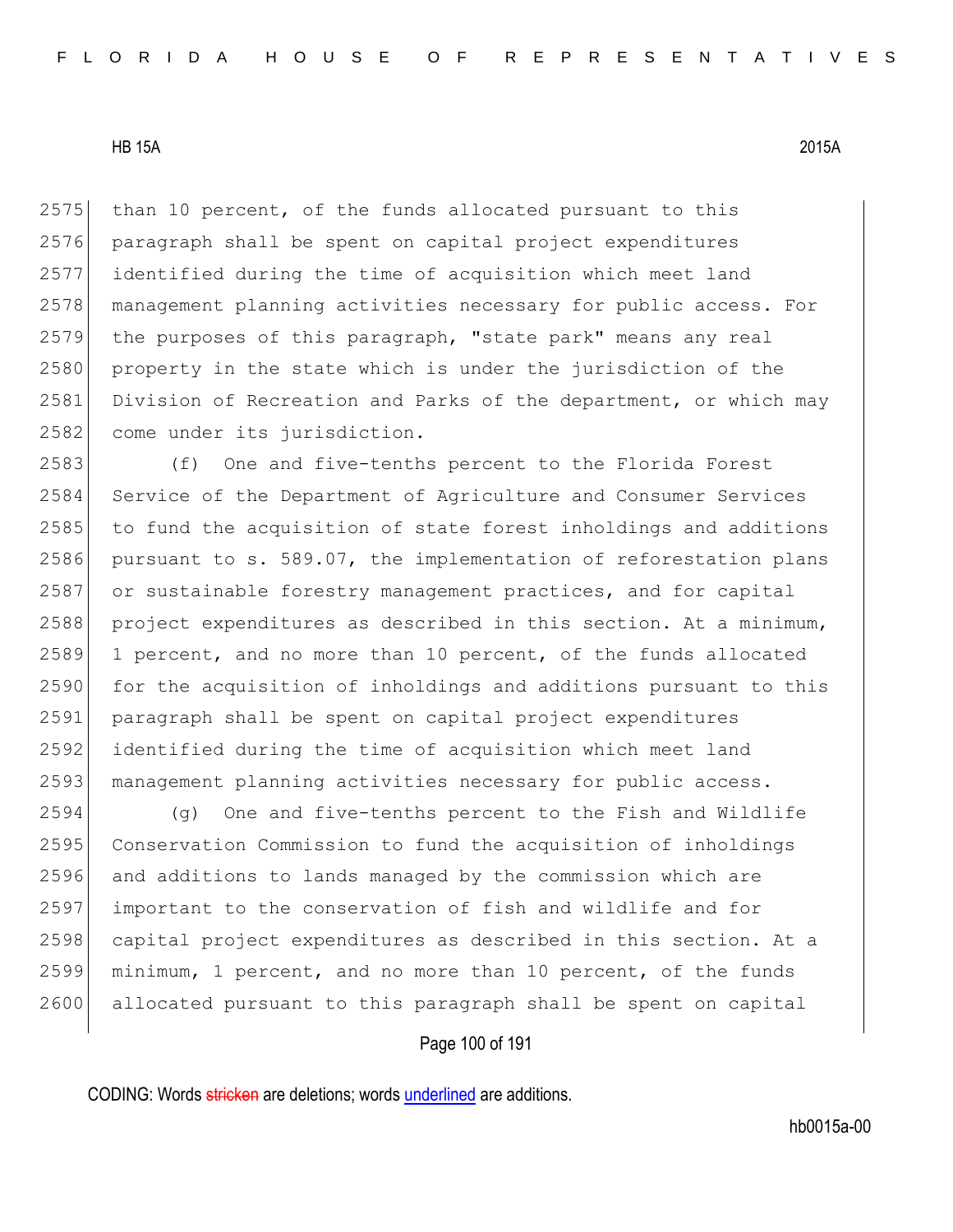2601 project expenditures identified during the time of acquisition 2602 which meet land management planning activities necessary for 2603 public access.

2604 (h) One and five-tenths percent to the Department of 2605 Environmental Protection for the Florida Greenways and Trails 2606 Program, to acquire greenways and trails or greenways and trail 2607 systems pursuant to chapter 260, including, but not limited to, 2608 abandoned railroad rights-of-way and the Florida National Scenic 2609 Trail and for capital project expenditures as described in this 2610 section. At a minimum, 1 percent, and no more than 10 percent, 2611 of the funds allocated pursuant to this paragraph shall be spent 2612 on capital project expenditures identified during the time of 2613 acquisition which meet land management planning activities 2614 necessary for public access.

 (i) Three and five-tenths percent to the Department of 2616 Agriculture and Consumer Services for the acquisition of agricultural lands, through perpetual conservation easements and 2618 other perpetual less-than-fee techniques, which will achieve the objectives of Florida Forever and s. 570.71. Rules concerning 2620 the application, acquisition, and priority ranking process for such easements shall be developed pursuant to s. 570.71(10) and as provided by this paragraph. The board shall ensure that such 2623 rules are consistent with the acquisition process provided for in s. 259.041. Provisions of the rules developed pursuant to s. 570.71(10), shall also provide for the following: 1. An annual priority list shall be developed pursuant to

#### Page 101 of 191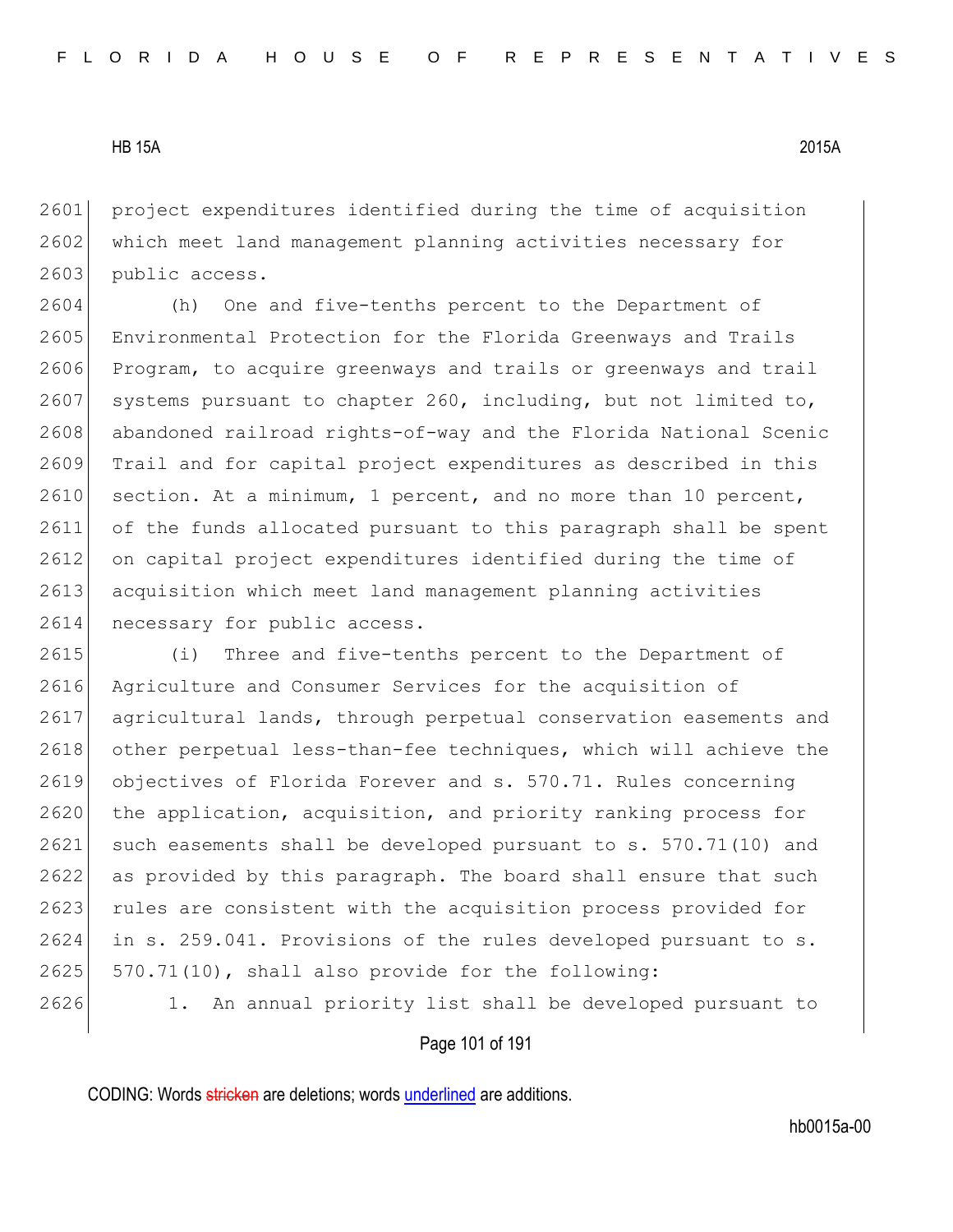2637

 $2627$  s. 570.71(10), submitted to the Acquisition and Restoration  $2628$  Council for review, and approved by the board pursuant to s. 2629 259.04.

2630 2. Terms of easements and acquisitions proposed pursuant 2631 to this paragraph shall be approved by the board and shall not 2632 be delegated by the board to any other entity receiving funds 2633 under this section.

2634 3. All acquisitions pursuant to this paragraph shall 2635 contain a clear statement that they are subject to legislative 2636 appropriation.

2638 No funds provided under this paragraph shall be expended until 2639 final adoption of rules by the board pursuant to s. 570.71.

2640 (j) Two and five-tenths percent to the Department of 2641 Environmental Protection for the acquisition of land and capital 2642 project expenditures necessary to implement the Stan Mayfield 2643 Working Waterfronts Program within the Florida Communities Trust 2644 pursuant to s. 380.5105.

2645 (k) It is the intent of the Legislature that cash payments 2646 or proceeds of Florida Forever bonds distributed under this 2647 section shall be expended in an efficient and fiscally 2648 responsible manner. An agency that receives proceeds from 2649 Florida Forever bonds under this section may not maintain a 2650 balance of unencumbered funds in its Florida Forever subaccount 2651 beyond 3 fiscal years from the date of deposit of funds from 2652 each bond issue. Any funds that have not been expended or

# Page 102 of 191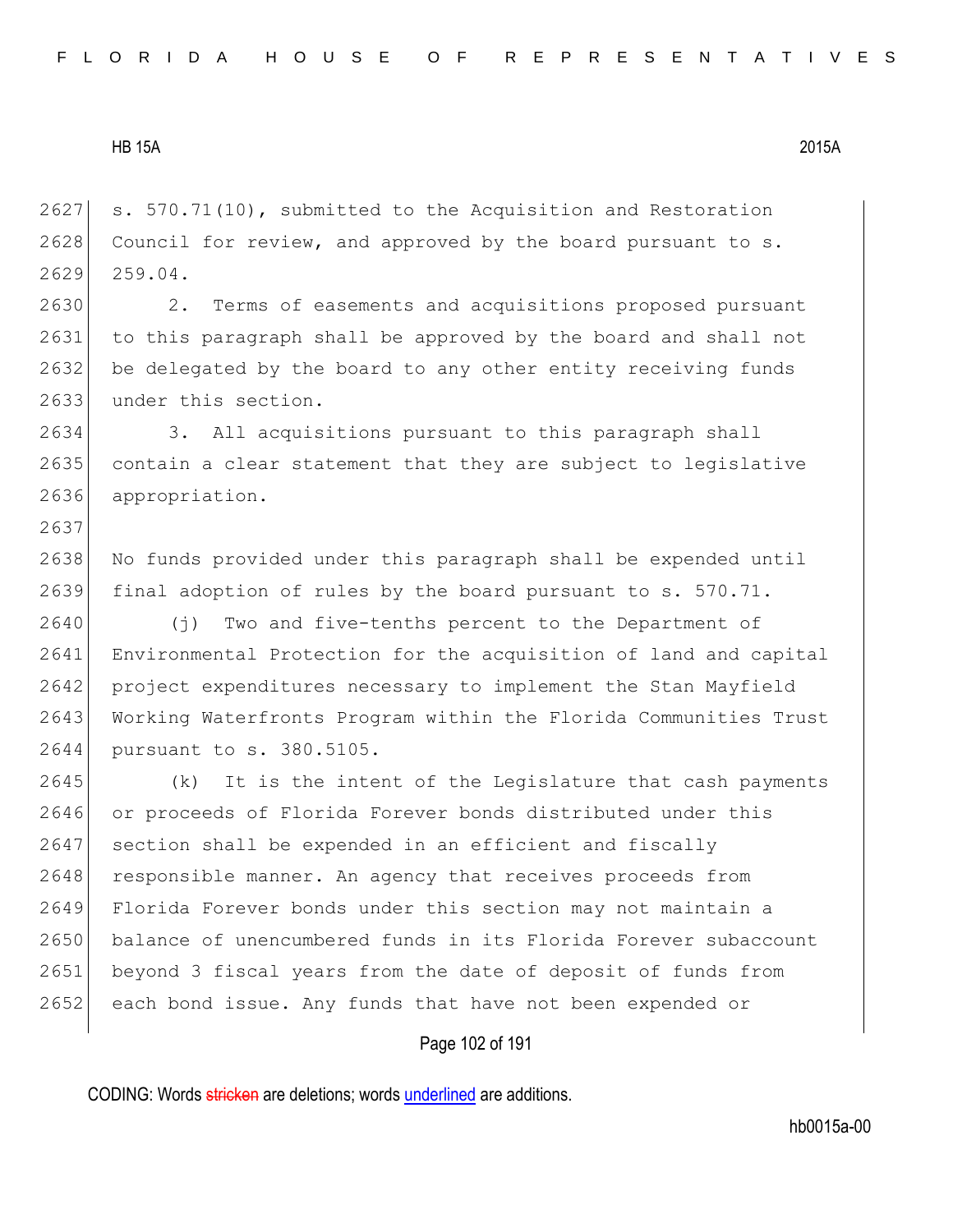2653 encumbered after 3 fiscal years from the date of deposit shall 2654 be distributed by the Legislature at its next regular session 2655 for use in the Florida Forever program.

2656 (1) For the purposes of paragraphs (e),  $(f)$ ,  $(g)$ , and  $(h)$ , 2657 the agencies that receive the funds shall develop their 2658 individual acquisition or restoration lists in accordance with 2659 specific criteria and numeric performance measures developed 2660 pursuant s. 259.035(4). Proposed additions may be acquired if 2661 they are identified within the original project boundary, the 2662 management plan required pursuant to s.  $253.034(5)$ , or the 2663 management prospectus required pursuant to s. 259.032(7)(d)  $2664$   $259.032(9)$  (d). Proposed additions not meeting the requirements 2665 of this paragraph shall be submitted to the Acquisition and 2666 Restoration Council for approval. The council may only approve 2667 the proposed addition if it meets two or more of the following 2668 criteria: serves as a link or corridor to other publicly owned 2669 property; enhances the protection or management of the property;  $2670$  would add a desirable resource to the property; would create a 2671 more manageable boundary configuration; has a high resource 2672 value that otherwise would be unprotected; or can be acquired at 2673 less than fair market value.

2674 (m) Notwithstanding paragraphs  $(a) - (j)$  and  $2675$   $2015$  fiscal year only:

 $2676$  1. Five million dollars to the Department of Agriculture 2677 and Consumer Services for the acquisition of agricultural lands 2678 through perpetual conservation easements and other perpetual

Page 103 of 191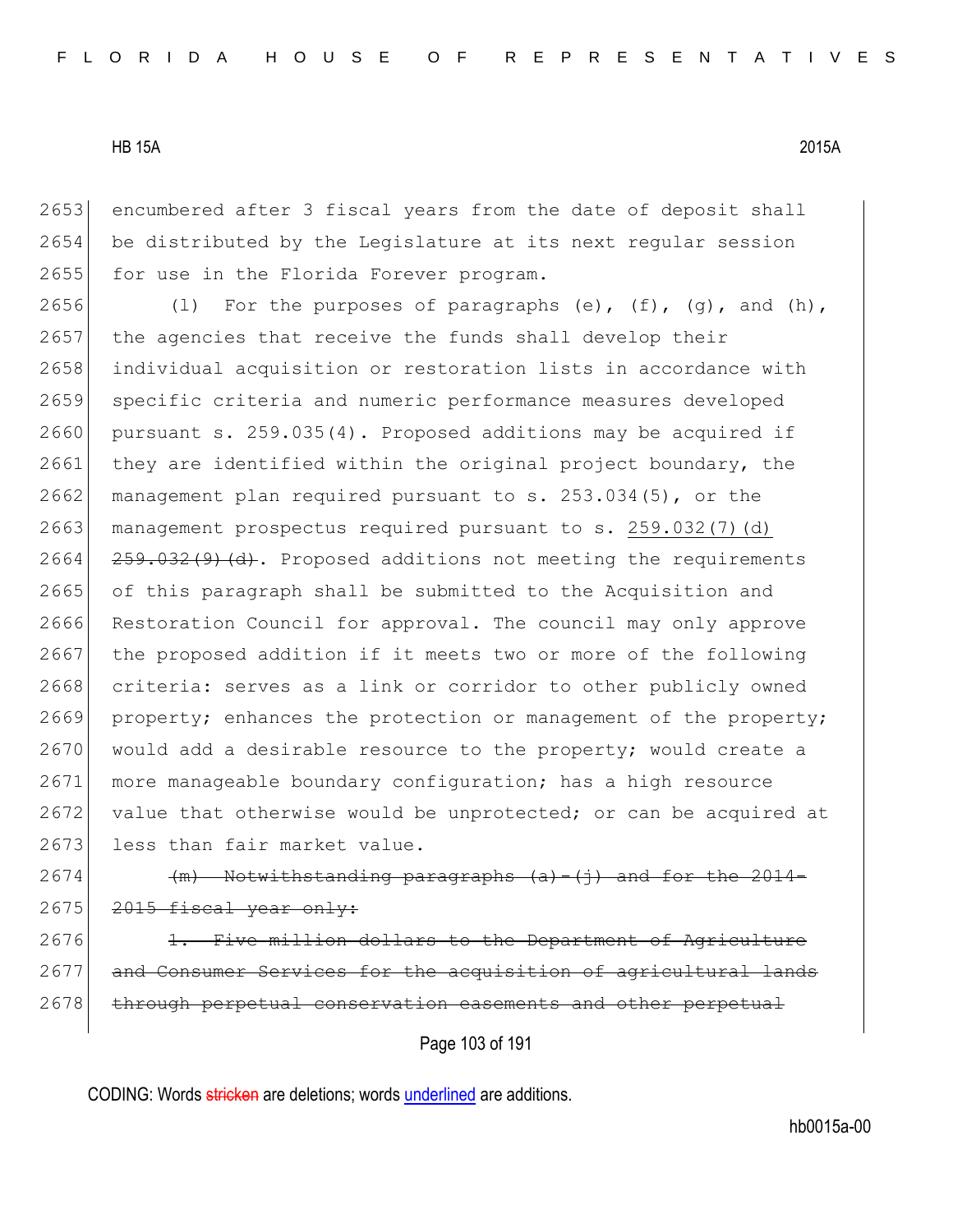2679 less-than-fee techniques, which will achieve the objectives of 2680 Florida Forever and s. 570.71.  $2681$  2. The remaining moneys appropriated from the Florida 2682 Forever Trust Fund shall be distributed only to the Division of 2683 State Lands within the Department of Environmental Protection 2684 for land acquisitions that are less-than-fee interest, for 2685 partnerships in which the state's portion of the acquisition 2686 cost is no more than 50 percent, or for conservation lands 2687 | needed for military buffering or springs or water resources 2688 protection. 2689 2690 This paragraph expires July 1, 2015.  $2691$  (4) Notwithstanding subsection (3) and for the 2014-2015 2692 fiscal year only, the funds appropriated in section 56 of the 2693 <del>2014-2015 General Appropriations Act may be provided to water</del> 2694 management districts for land acquisitions, including less-than-2695  $fee$  interest, identified by water management districts as being 2696 needed for water resource protection or ecosystem restoration. 2697 This subsection expires July 1, 2015. 2698  $(4)$   $(5)$  It is the intent of the Legislature that projects 2699 or acquisitions funded pursuant to paragraphs (3)(a) and (b) 2700 contribute to the achievement of the following goals, which 2701 shall be evaluated in accordance with specific criteria and 2702 numeric performance measures developed pursuant s. 259.035(4): 2703 (a) Enhance the coordination and completion of land 2704 acquisition projects, as measured by:

Page 104 of 191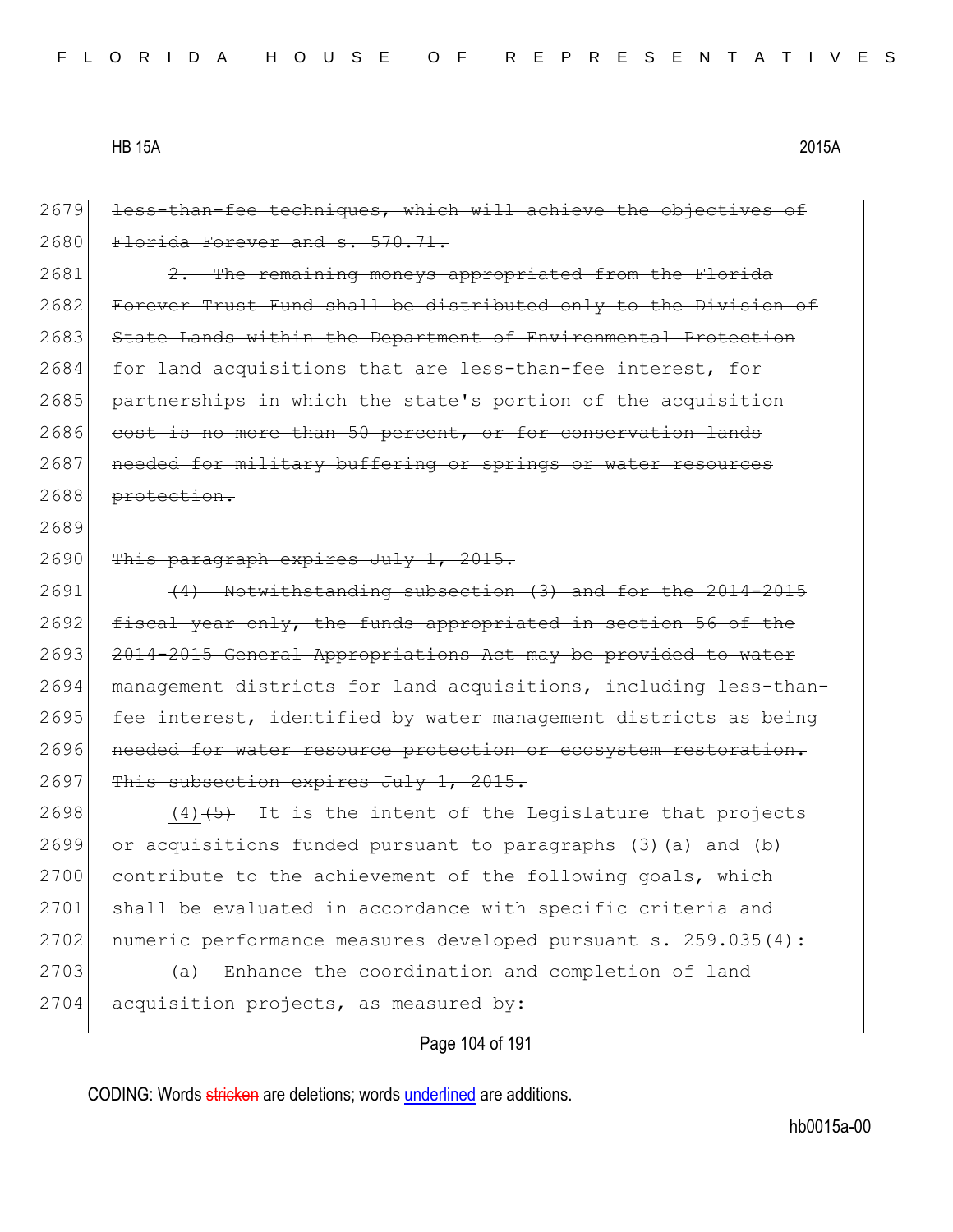Page 105 of 191 2705 1. The number of acres acquired through the state's land 2706 acquisition programs that contribute to the enhancement of 2707 essential natural resources, ecosystem service parcels, and 2708 connecting linkage corridors as identified and developed by the 2709 best available scientific analysis; 2710 2. The number of acres protected through the use of 2711 alternatives to fee simple acquisition; or 2712 3. The number of shared acquisition projects among Florida 2713 Forever funding partners and partners with other funding 2714 sources, including local governments and the Federal Government. 2715 (b) Increase the protection of Florida's biodiversity at 2716 the species, natural community, and landscape levels, as 2717 measured by: 2718 1. The number of acres acquired of significant strategic 2719 habitat conservation areas; 2720 2. The number of acres acquired of highest priority 2721 conservation areas for Florida's rarest species; 2722 3. The number of acres acquired of significant landscapes, 2723 landscape linkages, and conservation corridors, giving priority 2724 to completing linkages; 2725 4. The number of acres acquired of underrepresented native 2726 ecosystems; 2727 5. The number of landscape-sized protection areas of at 2728 least 50,000 acres that exhibit a mosaic of predominantly intact 2729 or restorable natural communities established through new 2730 acquisition projects or augmentations to previous projects; or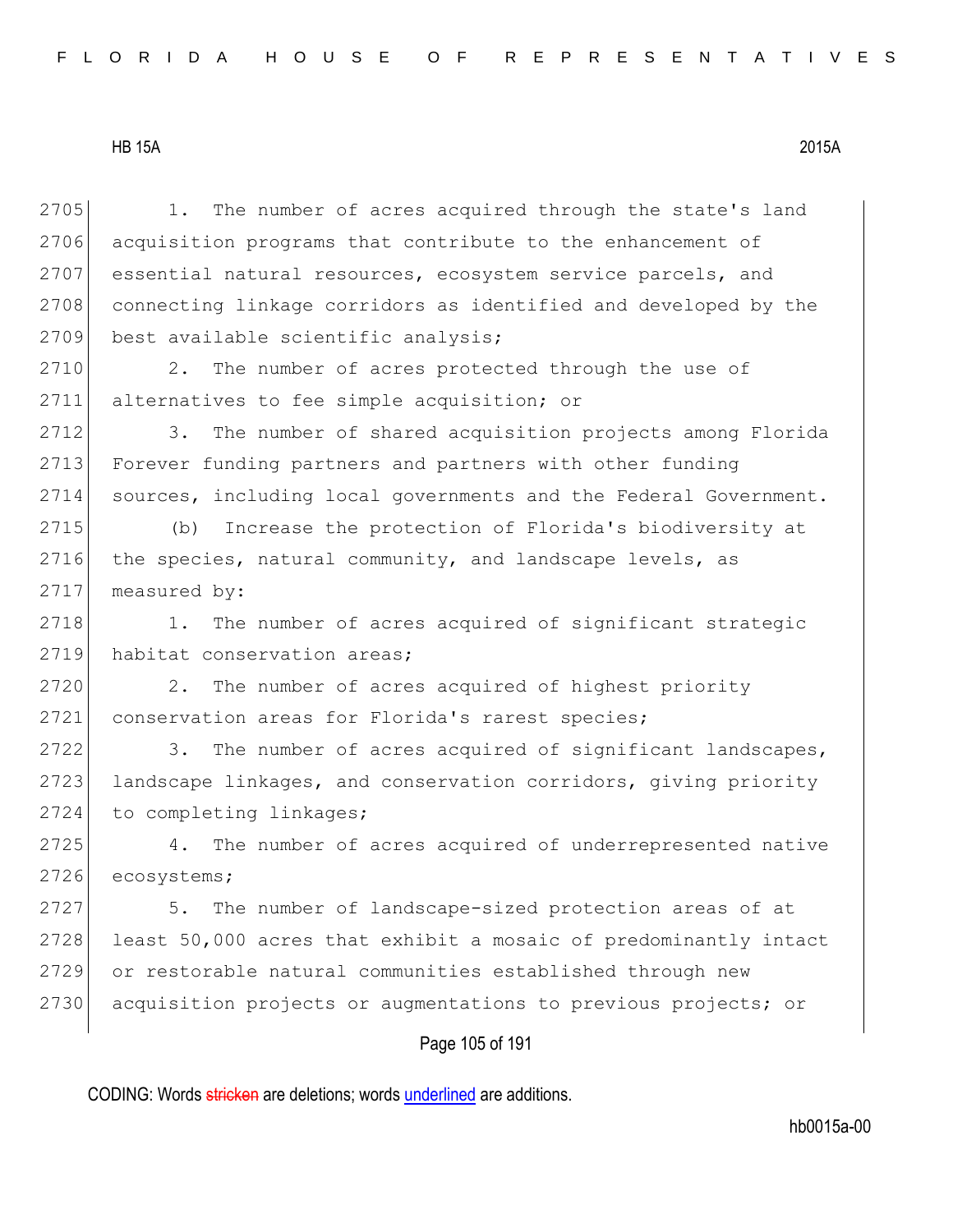2731 6. The percentage increase in the number of occurrences of 2732 imperiled species on publicly managed conservation areas.

2733 (c) Protect, restore, and maintain the quality and natural 2734 functions of land, water, and wetland systems of the state, as 2735 measured by:

2736 1. The number of acres of publicly owned land identified 2737 as needing restoration, enhancement, and management, acres 2738 undergoing restoration or enhancement, acres with restoration 2739 activities completed, and acres managed to maintain such 2740 restored or enhanced conditions; the number of acres which 2741 represent actual or potential imperiled species habitat; the 2742 number of acres which are available pursuant to a management 2743 plan to restore, enhance, repopulate, and manage imperiled 2744 species habitat; and the number of acres of imperiled species 2745 habitat managed, restored, enhanced, repopulated, or acquired;

2746 2. The percentage of water segments that fully meet, 2747 partially meet, or do not meet their designated uses as reported 2748 in the Department of Environmental Protection's State Water 2749 Quality Assessment 305(b) Report;

2750 3. The percentage completion of targeted capital 2751 improvements in surface water improvement and management plans 2752 created under s.  $373.453(2)$ , regional or master stormwater 2753 management system plans, or other adopted restoration plans;

2754 4. The number of acres acquired that protect natural 2755 floodplain functions;

2756 5. The number of acres acquired that protect surface

Page 106 of 191

CODING: Words stricken are deletions; words underlined are additions.

hb0015a-00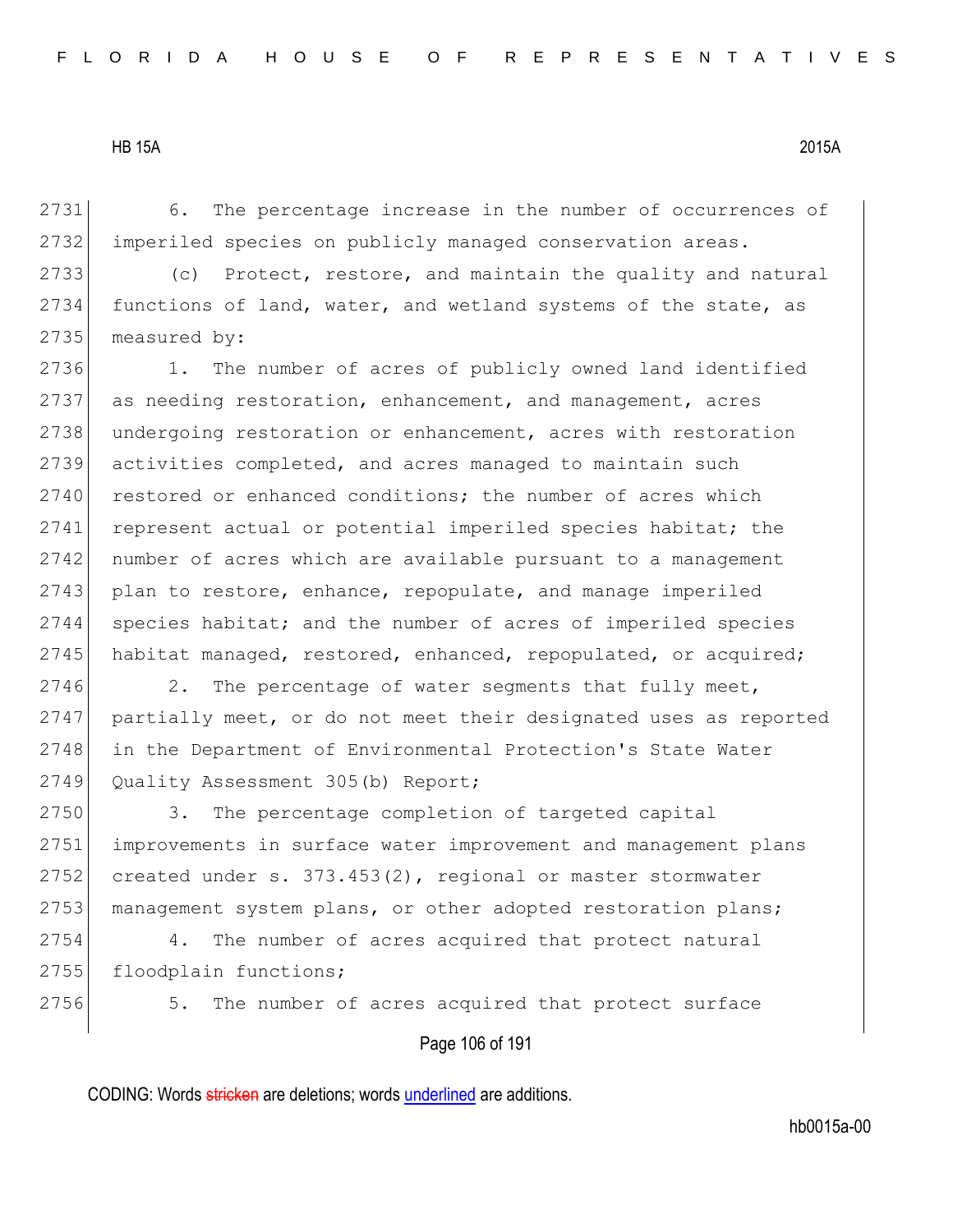2757 waters of the state;

2758 6. The number of acres identified for acquisition to 2759 minimize damage from flooding and the percentage of those acres 2760 acquired;

2761 7. The number of acres acquired that protect fragile 2762 coastal resources;

2763 8. The number of acres of functional wetland systems 2764 protected;

2765 9. The percentage of miles of critically eroding beaches 2766 contiguous with public lands that are restored or protected from 2767 further erosion;

2768 10. The percentage of public lakes and rivers in which 2769 invasive, nonnative aquatic plants are under maintenance 2770 control; or

2771 11. The number of acres of public conservation lands in 2772 which upland invasive, exotic plants are under maintenance 2773 control.

2774 (d) Ensure that sufficient quantities of water are 2775 available to meet the current and future needs of natural  $2776$  systems and the citizens of the state, as measured by:

2777 1. The number of acres acquired which provide retention 2778 and storage of surface water in naturally occurring storage 2779 areas, such as lakes and wetlands, consistent with the 2780 maintenance of water resources or water supplies and consistent 2781 with district water supply plans;

2782 2. The quantity of water made available through the water

# Page 107 of 191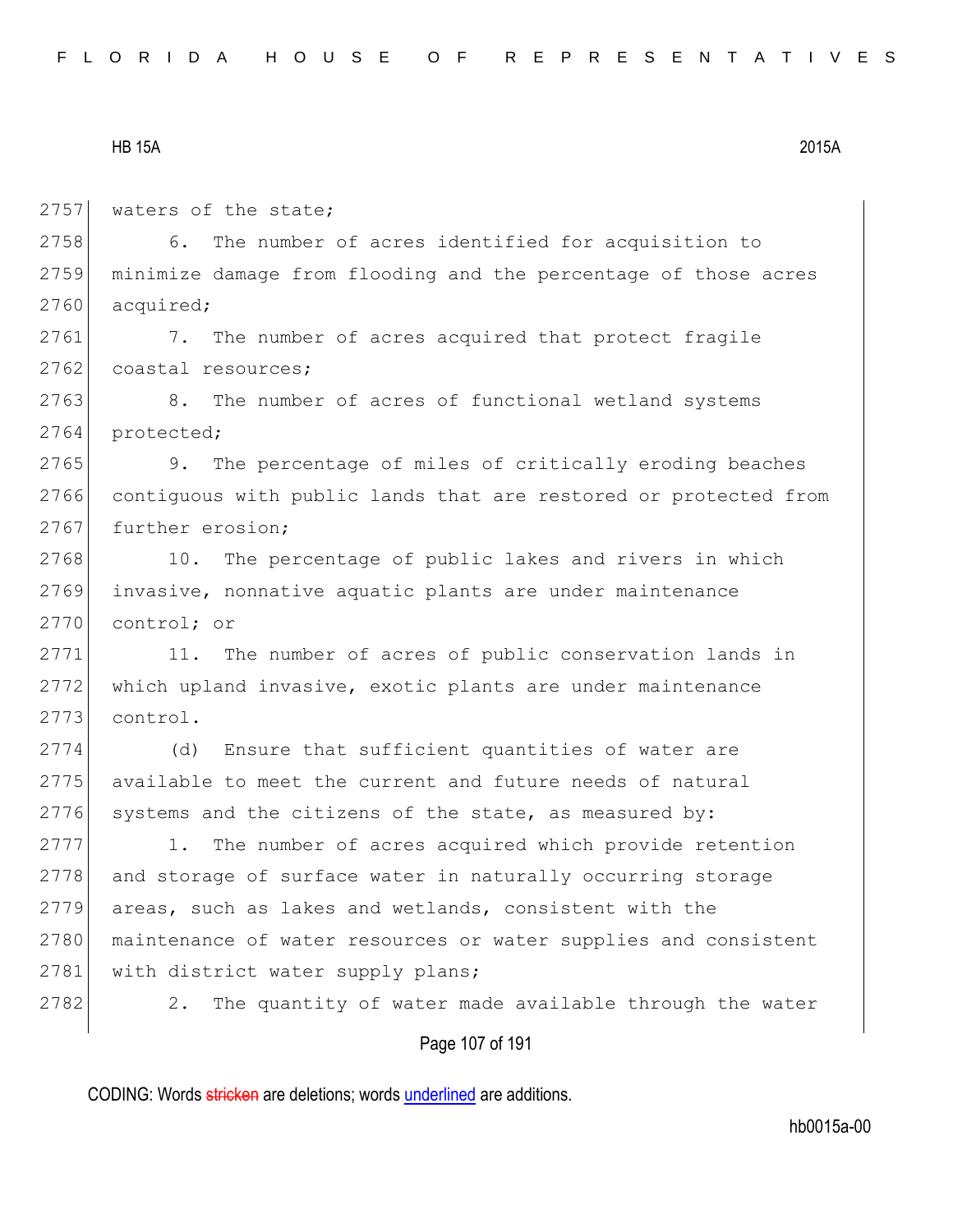2783 resource development component of a district water supply plan 2784 for which a water management district is responsible; or

2785 3. The number of acres acquired of groundwater recharge 2786 areas critical to springs, sinks, aquifers, other natural 2787 systems, or water supply.

2788 (e) Increase natural resource-based public recreational 2789 and educational opportunities, as measured by:

2790 1. The number of acres acquired that are available for 2791 natural resource-based public recreation or education;

2792 2. The miles of trails that are available for public 2793 recreation, giving priority to those that provide significant 2794 connections including those that will assist in completing the 2795 Florida National Scenic Trail; or

2796 3. The number of new resource-based recreation facilities, 2797 by type, made available on public land.

2798 (f) Preserve significant archaeological or historic sites, 2799 as measured by:

2800 1. The increase in the number of and percentage of 2801 historic and archaeological properties listed in the Florida 2802 Master Site File or National Register of Historic Places which 2803 are protected or preserved for public use; or

2804 2. The increase in the number and percentage of historic 2805 and archaeological properties that are in state ownership.

2806 (g) Increase the amount of forestland available for 2807 sustainable management of natural resources, as measured by: 2808 1. The number of acres acquired that are available for

#### Page 108 of 191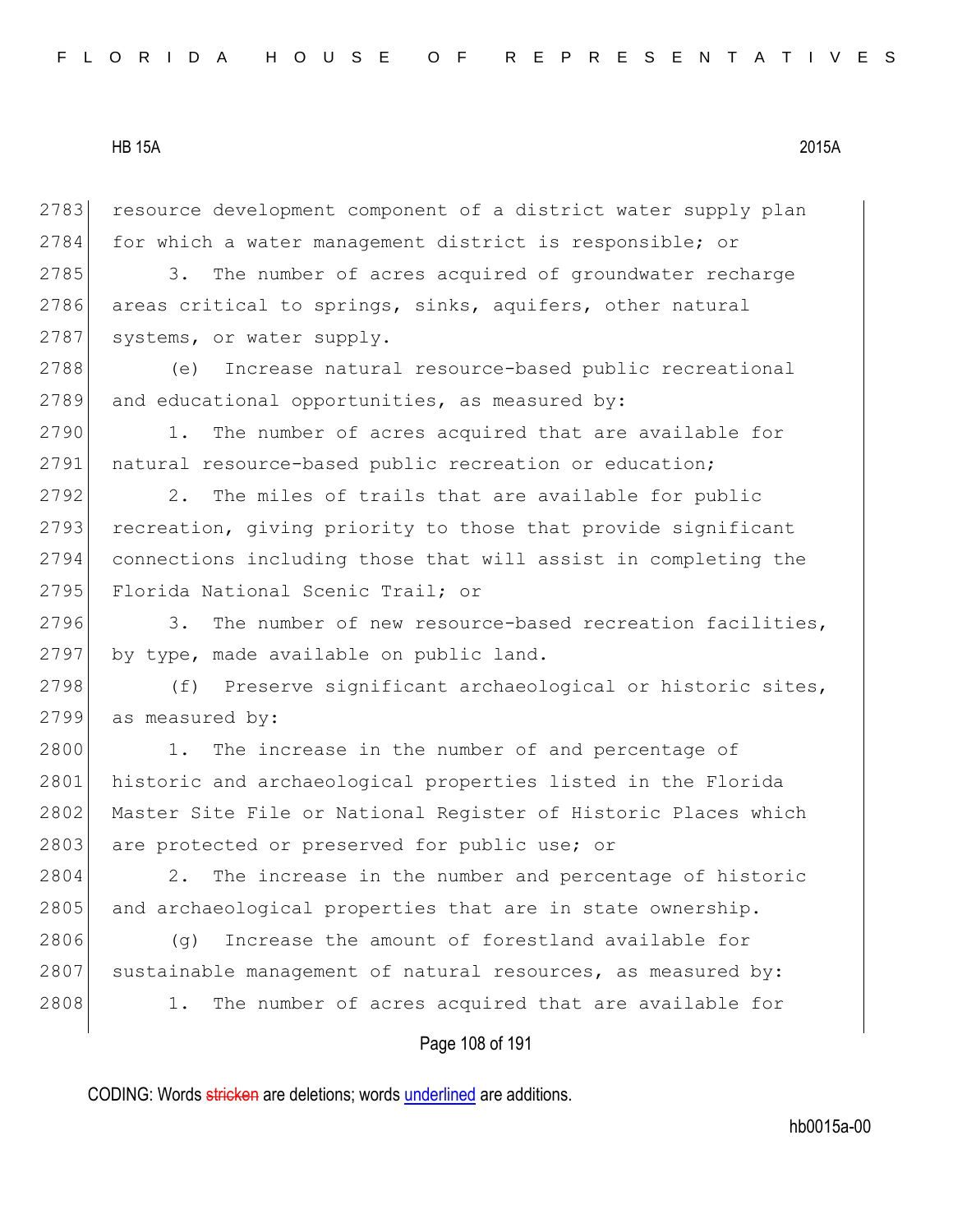2809 sustainable forest management;

2810 2. The number of acres of state-owned forestland managed 2811 for economic return in accordance with current best management 2812 practices;

2813 3. The number of acres of forestland acquired that will 2814 serve to maintain natural groundwater recharge functions; or

2815 4. The percentage and number of acres identified for 2816 restoration actually restored by reforestation.

2817 (h) Increase the amount of open space available in urban 2818 areas, as measured by:

2819 1. The percentage of local governments that participate in 2820 land acquisition programs and acquire open space in urban cores; 2821 or

2822 2. The percentage and number of acres of purchases of open 2823 space within urban service areas.

2824

2825 Florida Forever projects and acquisitions funded pursuant to 2826 paragraph (3)(c) shall be measured by goals developed by rule by 2827 the Florida Communities Trust Governing Board created in s. 2828 380.504.

2829  $(5)$   $(6)$  (a) All lands acquired pursuant to this section 2830 shall be managed for multiple-use purposes, where compatible 2831 with the resource values of and management objectives for such 2832 lands. As used in this section, "multiple-use" includes, but is 2833 not limited to, outdoor recreational activities as described in 2834 ss. 253.034 and 259.032(7)(b) 259.032(9)(b), water resource

Page 109 of 191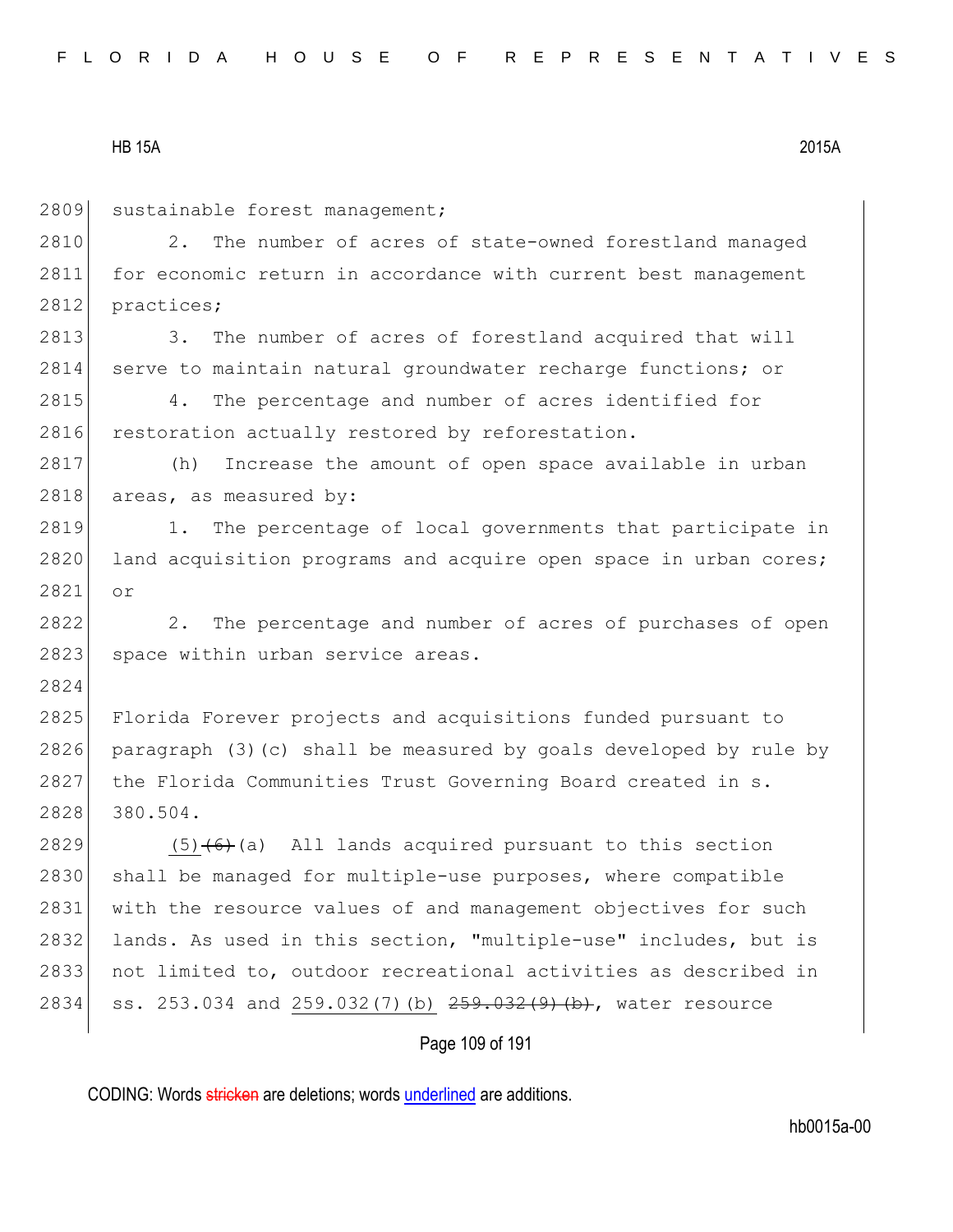2835 development projects, sustainable forestry management, carbon 2836 sequestration, carbon mitigation, or carbon offsets.

2837 (b) Upon a decision by the entity in which title to lands 2838 acquired pursuant to this section has vested, such lands may be 2839 designated single use as defined in s.  $253.034(2)(b)$ .

2840 (c) For purposes of this section, the Board of Trustees of 2841 the Internal Improvement Trust Fund shall adopt rules that  $2842$  pertain to the use of state lands for carbon sequestration, 2843 carbon mitigation, or carbon offsets and that provide for 2844 climate-change-related benefits.

2845  $(6)$   $(7)$  As provided in this section, a water resource or 2846 water supply development project may be allowed only if the 2847 following conditions are met: minimum flows and levels have been 2848 established for those waters, if any, which may reasonably be 2849 expected to experience significant harm to water resources as a 2850 result of the project; the project complies with all applicable 2851 permitting requirements; and the project is consistent with the 2852 regional water supply plan, if any, of the water management 2853 district and with relevant recovery or prevention strategies if 2854 required pursuant to s. 373.0421(2).

2855 (7)(a)  $(8)$   $(8)$  Beginning no later than July 1, 2001, and 2856 every year thereafter, the Acquisition and Restoration Council 2857 shall accept applications from state agencies, local 2858 governments, nonprofit and for-profit organizations, private 2859 land trusts, and individuals for project proposals eligible for 2860 funding pursuant to paragraph  $(3)$  (b). The council shall evaluate

Page 110 of 191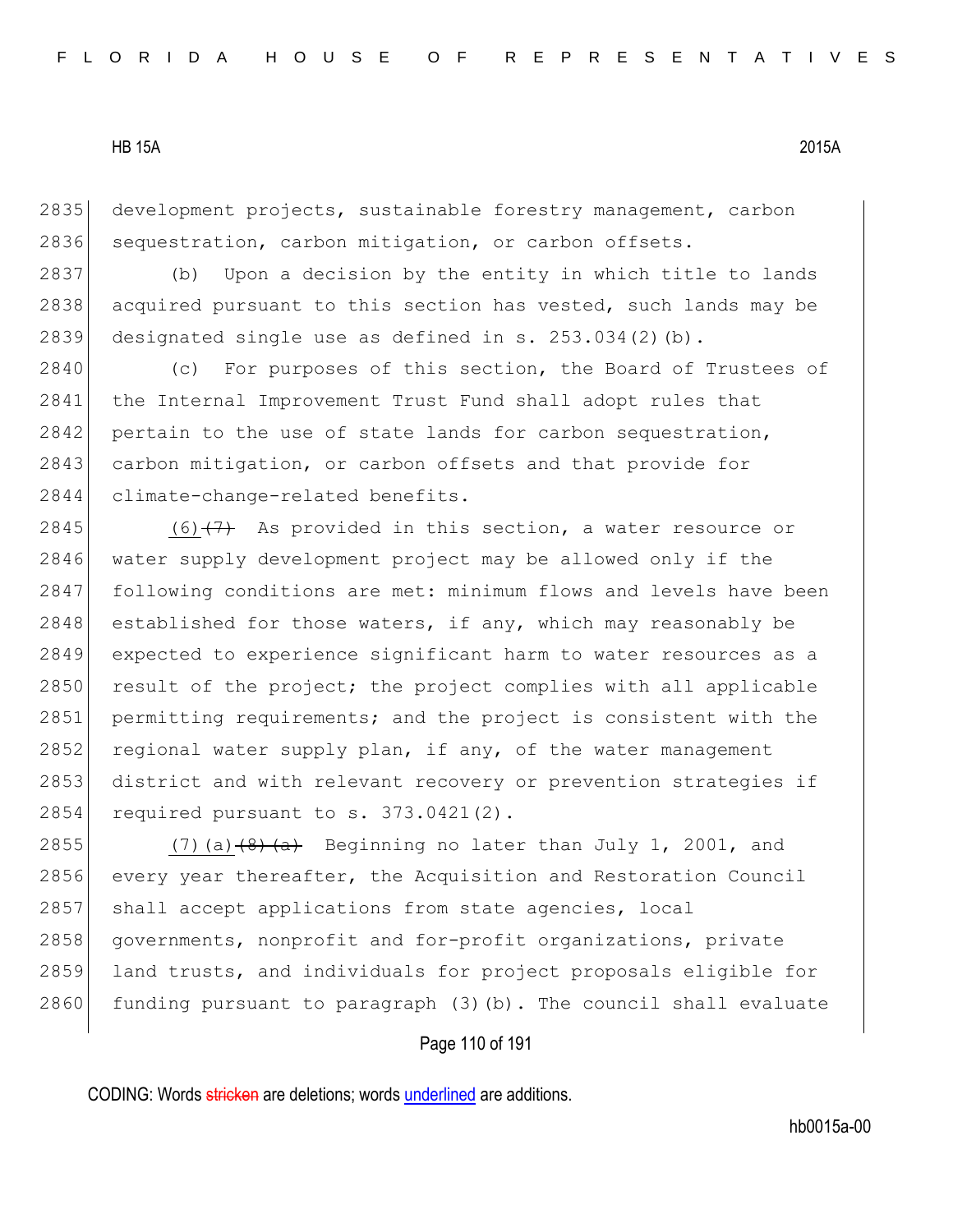2861 the proposals received pursuant to this subsection to ensure  $2862$  that they meet at least one of the criteria under subsection 2863 (8) $\left(49\right)$ .

2864 (b) Project applications shall contain, at a minimum, the 2865 following:

2866 1. A minimum of two numeric performance measures that 2867 directly relate to the overall goals adopted by the council. 2868 Each performance measure shall include a baseline measurement, 2869 which is the current situation; a performance standard which the 2870 project sponsor anticipates the project will achieve; and the 2871 performance measurement itself, which should reflect the 2872 incremental improvements the project accomplishes towards 2873 achieving the performance standard.

2874 2. Proof that property owners within any proposed 2875 acquisition have been notified of their inclusion in the 2876 proposed project. Any property owner may request the removal of 2877 such property from further consideration by submitting a request 2878 to the project sponsor or the Acquisition and Restoration 2879 Council by certified mail. Upon receiving this request, the 2880 council shall delete the property from the proposed project; 2881 however, the board of trustees, at the time it votes to approve 2882 the proposed project lists pursuant to subsection  $(15)$   $(16)$ , may 2883 add the property back on to the project lists if it determines 2884 by a super majority of its members that such property is 2885 critical to achieve the purposes of the project. 2886 (c) The title to lands acquired under this section shall

#### Page 111 of 191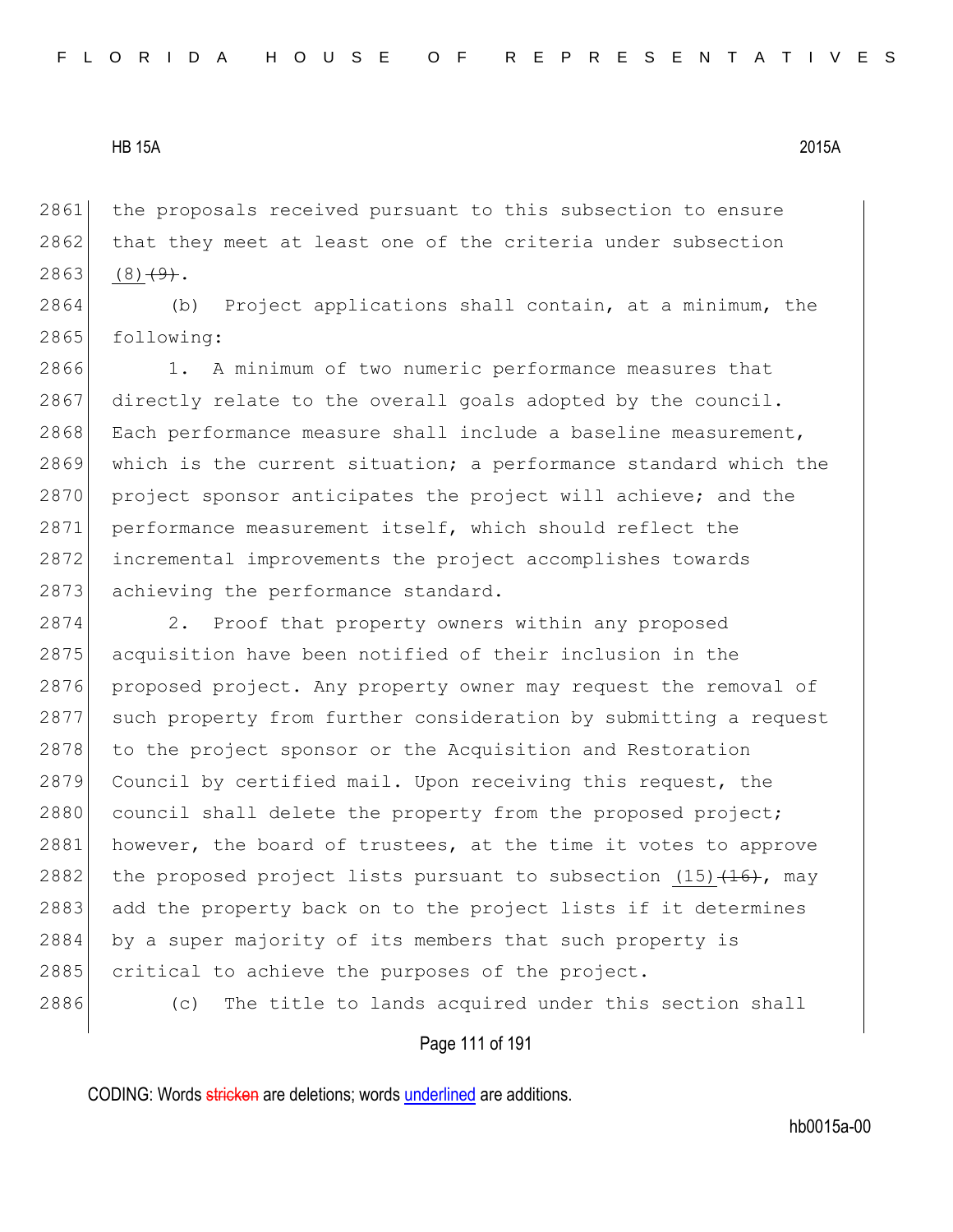2887 vest in the Board of Trustees of the Internal Improvement Trust 2888 Fund, except that title to lands acquired by a water management 2889 district shall vest in the name of that district and lands 2890 acquired by a local government shall vest in the name of the 2891 purchasing local government.

2892  $(8)$   $(9)$  The Acquisition and Restoration Council shall 2893 develop a project list that shall represent those projects 2894 submitted pursuant to subsection (6) $(7)$ .

2895  $(9)$   $(10)$  The Acquisition and Restoration Council shall 2896 recommend rules for adoption by the board of trustees to 2897 competitively evaluate, select, and rank projects eligible for 2898 Florida Forever funds pursuant to paragraph (3)(b) and for 2899 additions to the Conservation and Recreation Lands list pursuant  $2900$  to ss.  $259.032$  and  $259.101(4)$ . In developing these proposed 2901 rules, the Acquisition and Restoration Council shall give weight 2902 to the following criteria:

2903 (a) The project meets multiple goals described in 2904 subsection (4).

2905 (b) The project is part of an ongoing governmental effort 2906 to restore, protect, or develop land areas or water resources.

2907 (c) The project enhances or facilitates management of 2908 properties already under public ownership.

2909 (d) The project has significant archaeological or historic 2910 value.

2911 (e) The project has funding sources that are identified 2912 and assured through at least the first 2 years of the project.

# Page 112 of 191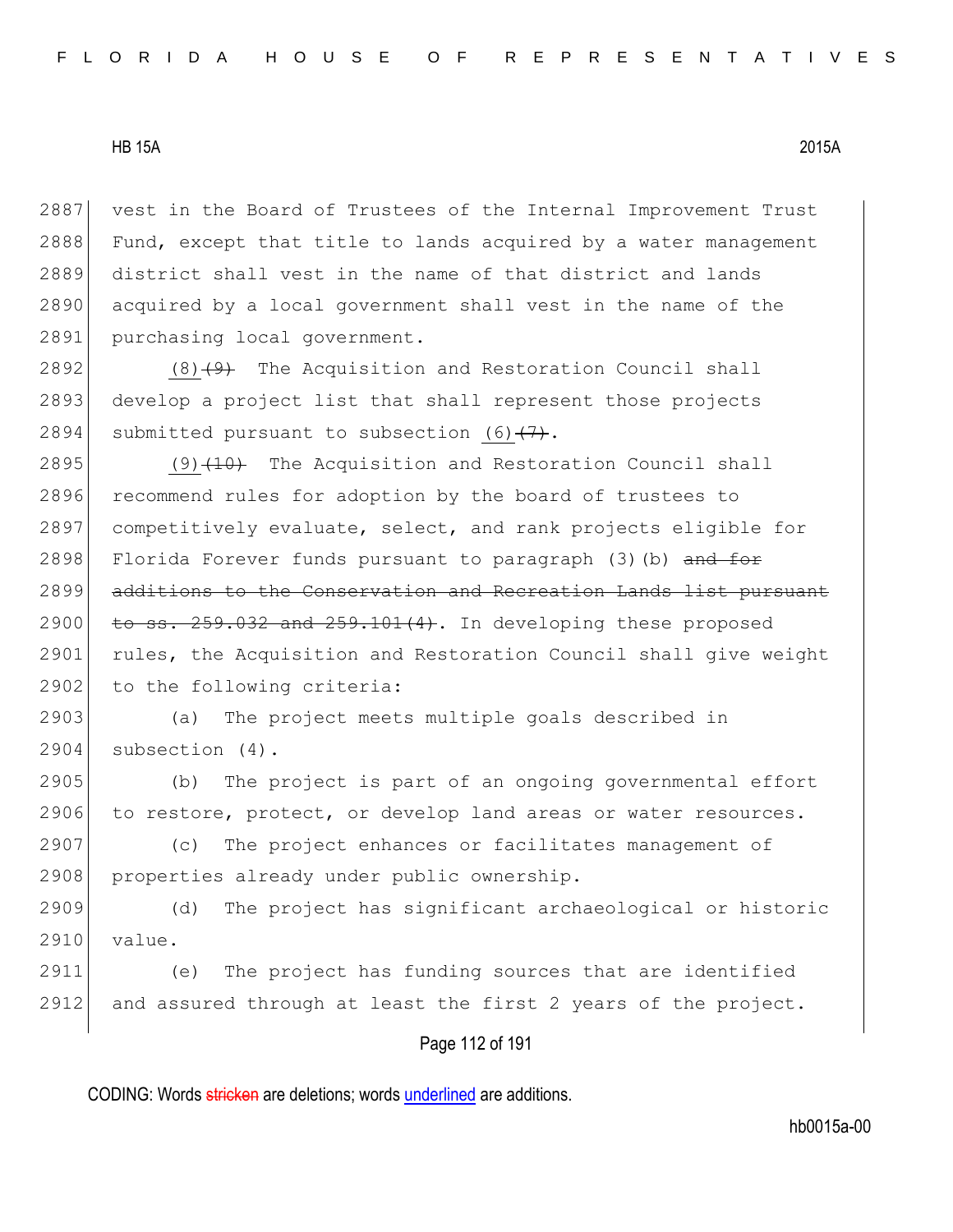2913 (f) The project contributes to the solution of water 2914 resource problems on a regional basis. 2915 (g) The project has a significant portion of its land area 2916 in imminent danger of development, in imminent danger of losing 2917 its significant natural attributes or recreational open space, 2918 or in imminent danger of subdivision which would result in 2919 multiple ownership and make acquisition of the project costly or 2920 less likely to be accomplished. 2921 (h) The project implements an element from a plan 2922 developed by an ecosystem management team. 2923 (i) The project is one of the components of the Everglades 2924 restoration effort. 2925  $(j)$  The project may be purchased at 80 percent of 2926 appraised value. 2927 (k) The project may be acquired, in whole or in part, 2928 using alternatives to fee simple, including but not limited to, 2929 tax incentives, mitigation funds, or other revenues; the 2930 purchase of development rights, hunting rights, agricultural or 2931 silvicultural rights, or mineral rights; or obtaining 2932 conservation easements or flowage easements. 2933 (l) The project is a joint acquisition, either among 2934 public agencies, nonprofit organizations, or private entities, 2935 or by a public-private partnership. 2936  $(10)$   $(11)$  The Acquisition and Restoration Council shall 2937 give increased priority to those projects for which matching 2938 funds are available and to project elements previously

Page 113 of 191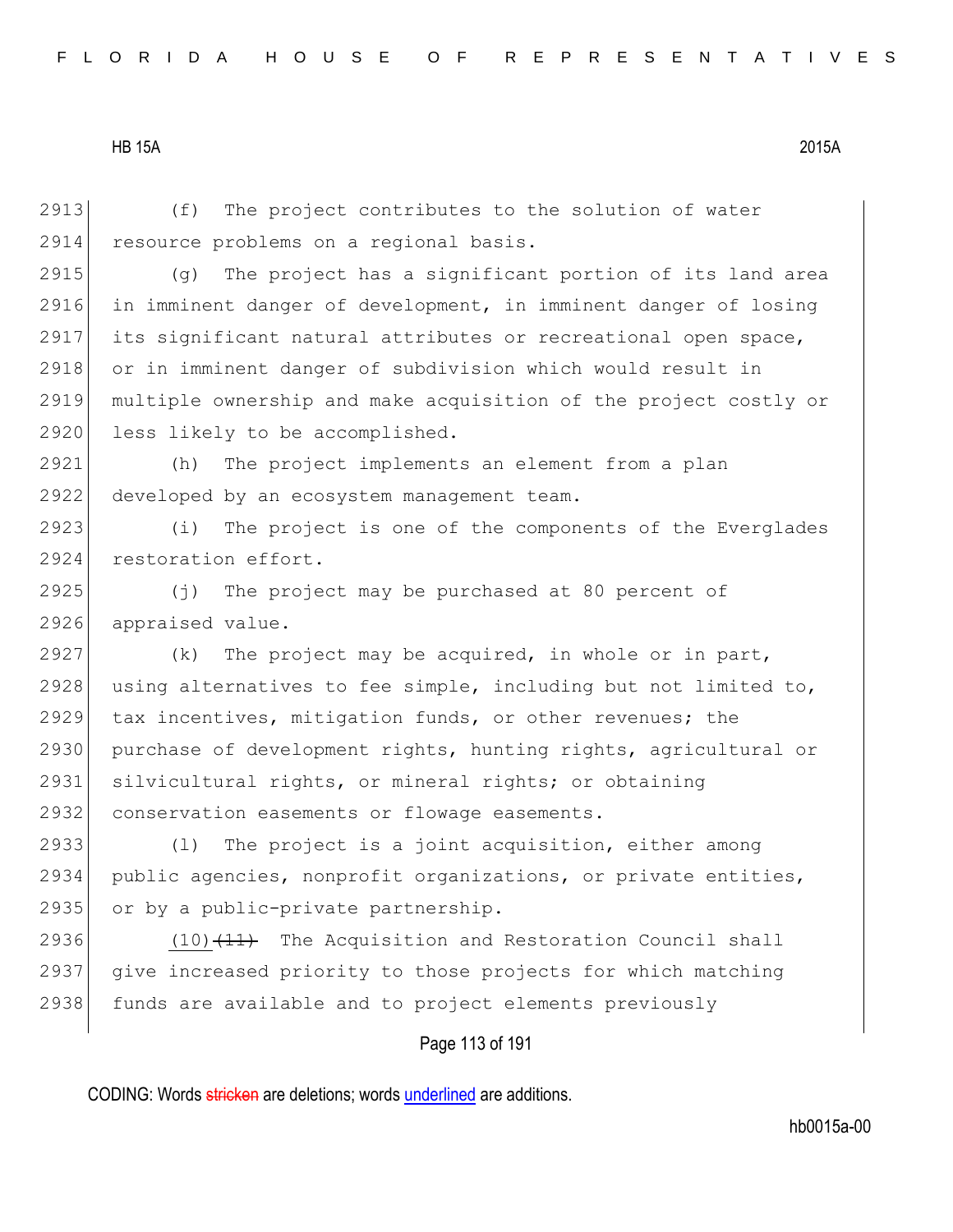2939 identified on an acquisition list pursuant to this section that 2940 can be acquired at 80 percent or less of appraised value. The 2941 council shall also give increased priority to those projects 2942 where the state's land conservation plans overlap with the 2943 military's need to protect lands, water, and habitat to ensure  $2944$  the sustainability of military missions including:

2945 (a) Protecting habitat on nonmilitary land for any species 2946 found on military land that is designated as threatened or 2947 endangered, or is a candidate for such designation under the 2948 Endangered Species Act or any Florida statute;

2949 (b) Protecting areas underlying low-level military air 2950 corridors or operating areas; and

2951 (c) Protecting areas identified as clear zones, accident 2952 potential zones, and air installation compatible use buffer 2953 zones delineated by our military partners, and for which federal 2954 or other funding is available to assist with the project.

 $(11)$   $(12)$  For the purposes of funding projects pursuant to 2956 paragraph  $(3)(a)$ , the Secretary of Environmental Protection shall ensure that each water management district receives the following percentage of funds annually:

2959 (a) Thirty-five percent to the South Florida Water 2960 Management District, of which amount \$25 million for 2 years 2961 beginning in fiscal year 2000-2001 shall be transferred by the 2962 Department of Environmental Protection into the Save Our 2963 Everglades Trust Fund and shall be used exclusively to implement 2964 the comprehensive plan under s. 373.470.

## Page 114 of 191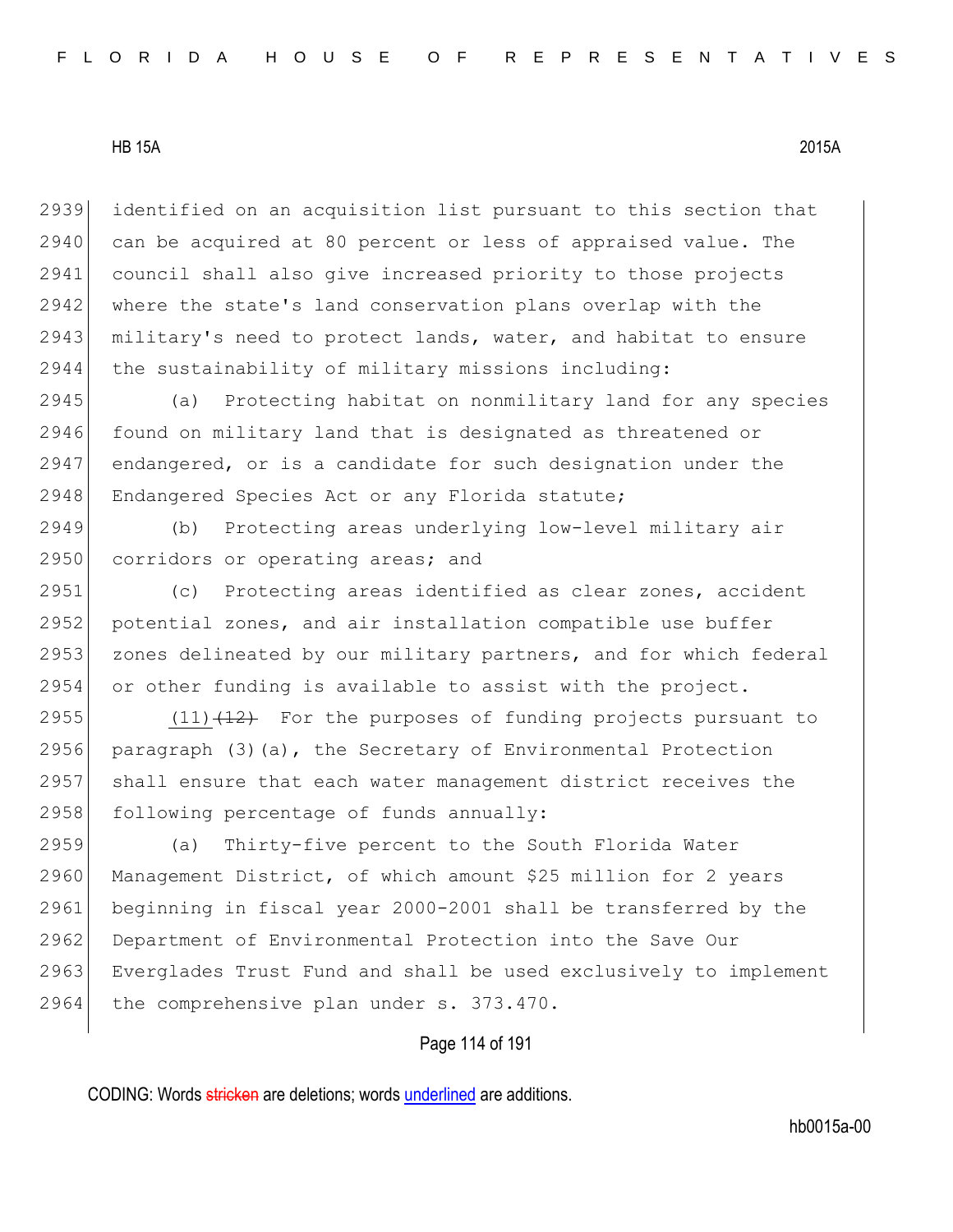2965 (b) Twenty-five percent to the Southwest Florida Water 2966 Management District.

2967 (c) Twenty-five percent to the St. Johns River Water 2968 Management District.

2969 (d) Seven and one-half percent to the Suwannee River Water 2970 Management District.

2971 (e) Seven and one-half percent to the Northwest Florida 2972 Water Management District.

2973  $(12)$   $(13)$  It is the intent of the Legislature that in 2974 developing the list of projects for funding pursuant to 2975 paragraph (3)(a), that these funds not be used to abrogate the 2976 financial responsibility of those point and nonpoint sources 2977 that have contributed to the degradation of water or land areas. 2978 Therefore, an increased priority shall be given by the water 2979 management district governing boards to those projects that have 2980 secured a cost-sharing agreement allocating responsibility for 2981 the cleanup of point and nonpoint sources.

2982 (13) $(14)$  An affirmative vote of five members of the 2983 Acquisition and Restoration Council shall be required in order 2984 to place a proposed project on the list developed pursuant to 2985 subsection (7)  $(8)$ . Any member of the council who by family or a 2986 business relationship has a connection with any project proposed 2987 to be ranked shall declare such interest prior to voting for a 2988 project's inclusion on the list.

2989  $(14)$   $(15)$  Each year that cash disbursements or bonds are to 2990 be issued pursuant to this section, the Acquisition and

Page 115 of 191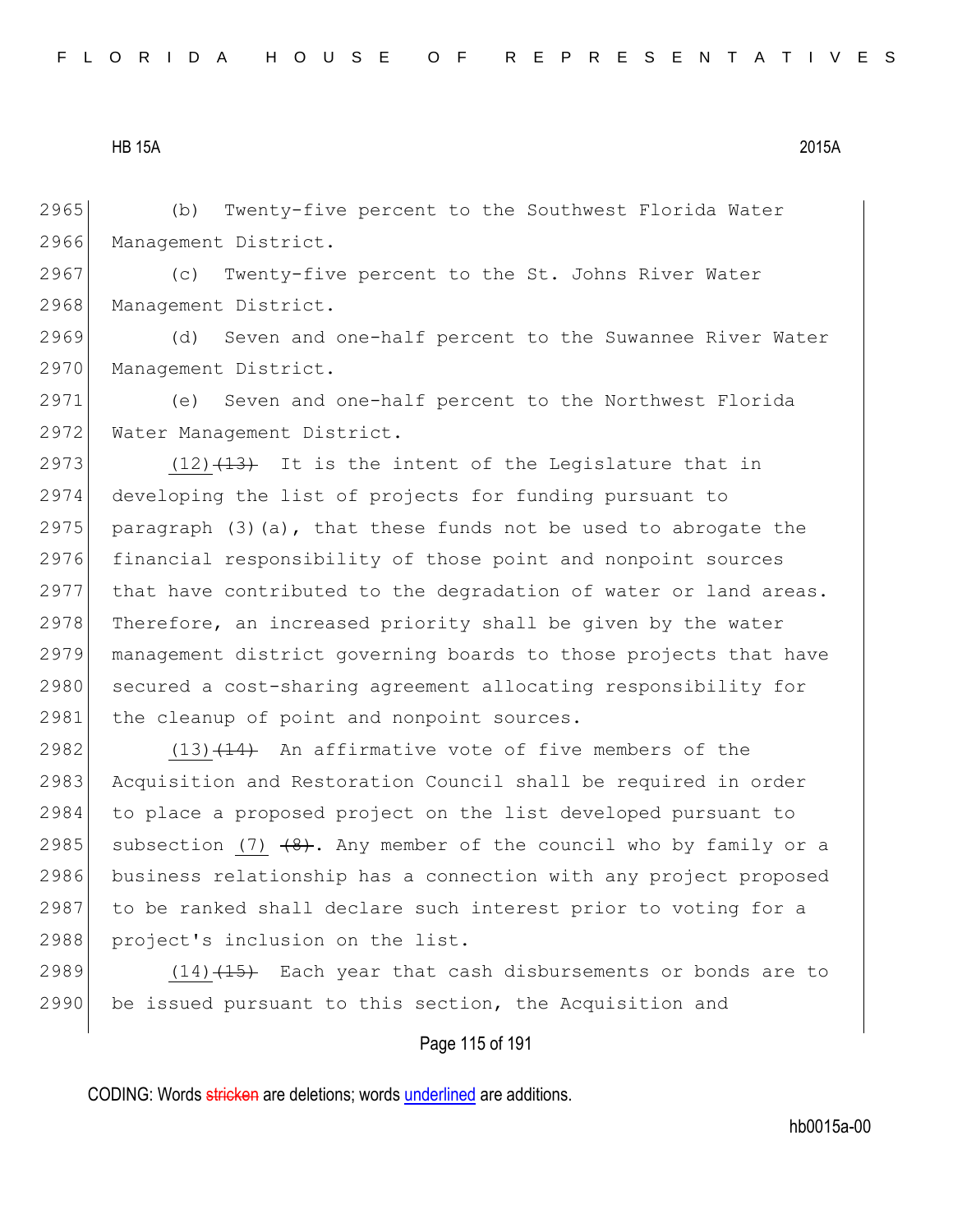2991 Restoration Council shall review the most current approved 2992 project list and shall, by the first board meeting in May, 2993 present to the Board of Trustees of the Internal Improvement 2994 Trust Fund for approval a listing of projects developed pursuant 2995 to subsection (7)  $(8)$ . The board of trustees may remove projects 2996 from the list developed pursuant to this subsection, but may not 2997 add projects or rearrange project rankings.

 $(15)$   $(16)$  The Acquisition and Restoration Council shall submit to the board of trustees, with its list of projects, a report that includes, but shall not be limited to, the following 3001 information for each project listed:

3002 (a) The stated purpose for inclusion.

3003 (b) Projected costs to achieve the project goals.

3004 (c) An interim management budget that includes all costs 3005 associated with immediate public access.

3006 (d) Specific performance measures.

3007 (e) Plans for public access.

3008 (f) An identification of the essential parcel or parcels 3009 within the project without which the project cannot be properly 3010 managed.

3011 (g) Where applicable, an identification of those projects 3012 or parcels within projects which should be acquired in fee 3013 simple or in less than fee simple.

3014 (h) An identification of those lands being purchased for 3015 conservation purposes.

3016 (i) A management policy statement for the project and a

## Page 116 of 191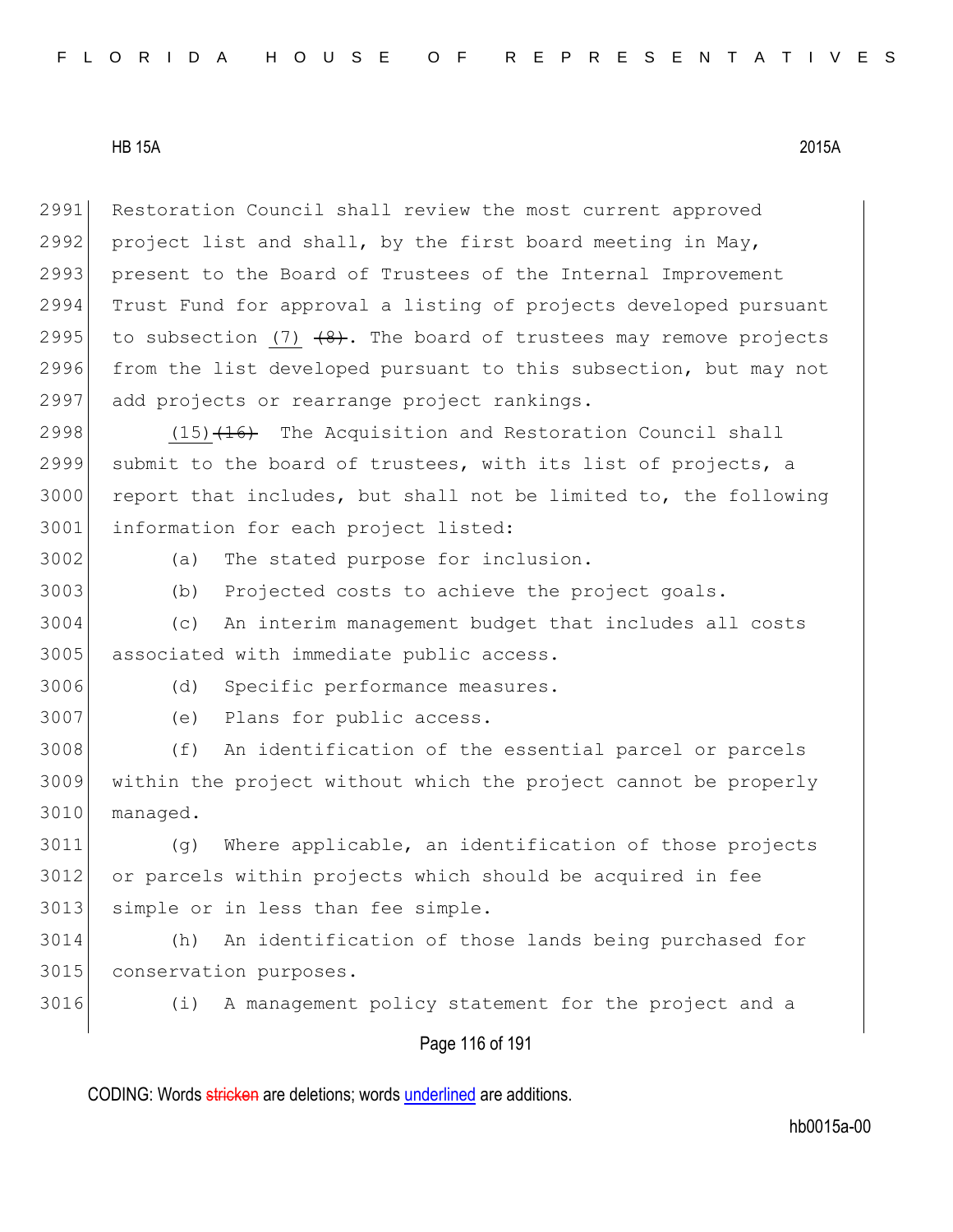3017 management prospectus pursuant to s. 259.032(7)(d)  $3018$   $259.032(9)(d)$ .

3019 (j) An estimate of land value based on county tax assessed 3020 values.

3021 (k) A map delineating project boundaries.

3022 (l) An assessment of the project's ecological value, 3023 outdoor recreational value, forest resources, wildlife 3024 resources, ownership pattern, utilization, and location.

3025 (m) A discussion of whether alternative uses are proposed 3026 for the property and what those uses are.

3027 (n) A designation of the management agency or agencies.

3028 (16) $(15)$  (17) All proposals for projects pursuant to paragraph  $3029$  (3)(b) shall be implemented only if adopted by the Acquisition 3030 and Restoration Council and approved by the board of trustees. 3031 The council shall consider and evaluate in writing the merits 3032 and demerits of each project that is proposed for Florida 3033 Forever funding and each proposed addition to the Conservation 3034 and Recreation Lands list program. The council shall ensure that 3035 each proposed project will meet a stated public purpose for the 3036 restoration, conservation, or preservation of environmentally 3037 sensitive lands and water areas or for providing outdoor 3038 recreational opportunities and that each proposed addition to 3039 the Conservation and Recreation Lands list will meet the public  $3040$  purposes under s.  $259.032(3)$  and, when applicable, s. 3041 259.101(4). The council also shall determine whether the project 3042 or addition conforms, where applicable, with the comprehensive

Page 117 of 191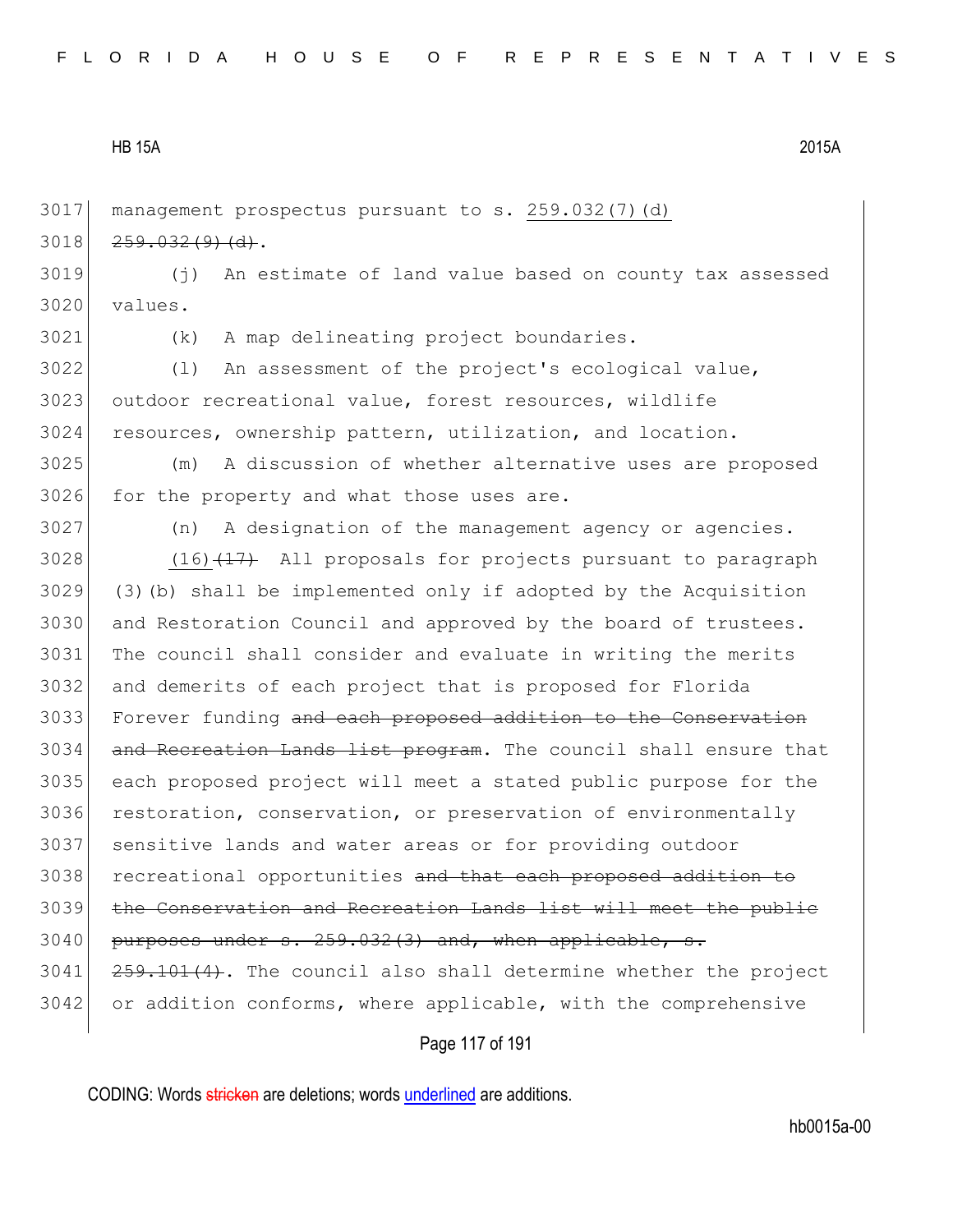3043 plan developed pursuant to s.  $259.04(1)(a)$ , the comprehensive multipurpose outdoor recreation plan developed pursuant to s. 375.021, the state lands management plan adopted pursuant to s. 253.03(7), the water resources work plans developed pursuant to s. 373.199, and the provisions of this section.

 $(17)$   $(18)$  On an annual basis, the Division of State Lands shall prepare an annual work plan that prioritizes projects on the Florida Forever list and sets forth the funding available in the fiscal year for land acquisition. The work plan shall 3052 consider the following categories of expenditure for land conservation projects already selected for the Florida Forever 3054 list pursuant to subsection  $(7)$   $(8)$ :

 (a) A critical natural lands category, including functional landscape-scale natural systems, intact large hydrological systems, lands that have significant imperiled natural communities, and corridors linking large landscapes, as identified and developed by the best available scientific analysis.

 (b) A partnerships or regional incentive category, including:

 1. Projects where local and regional cost-share agreements provide a lower cost and greater conservation benefit to the people of the state. Additional consideration shall be provided under this category where parcels are identified as part of a 3067 local or regional visioning process and are supported by 3068 scientific analysis; and

Page 118 of 191

CODING: Words stricken are deletions; words underlined are additions.

hb0015a-00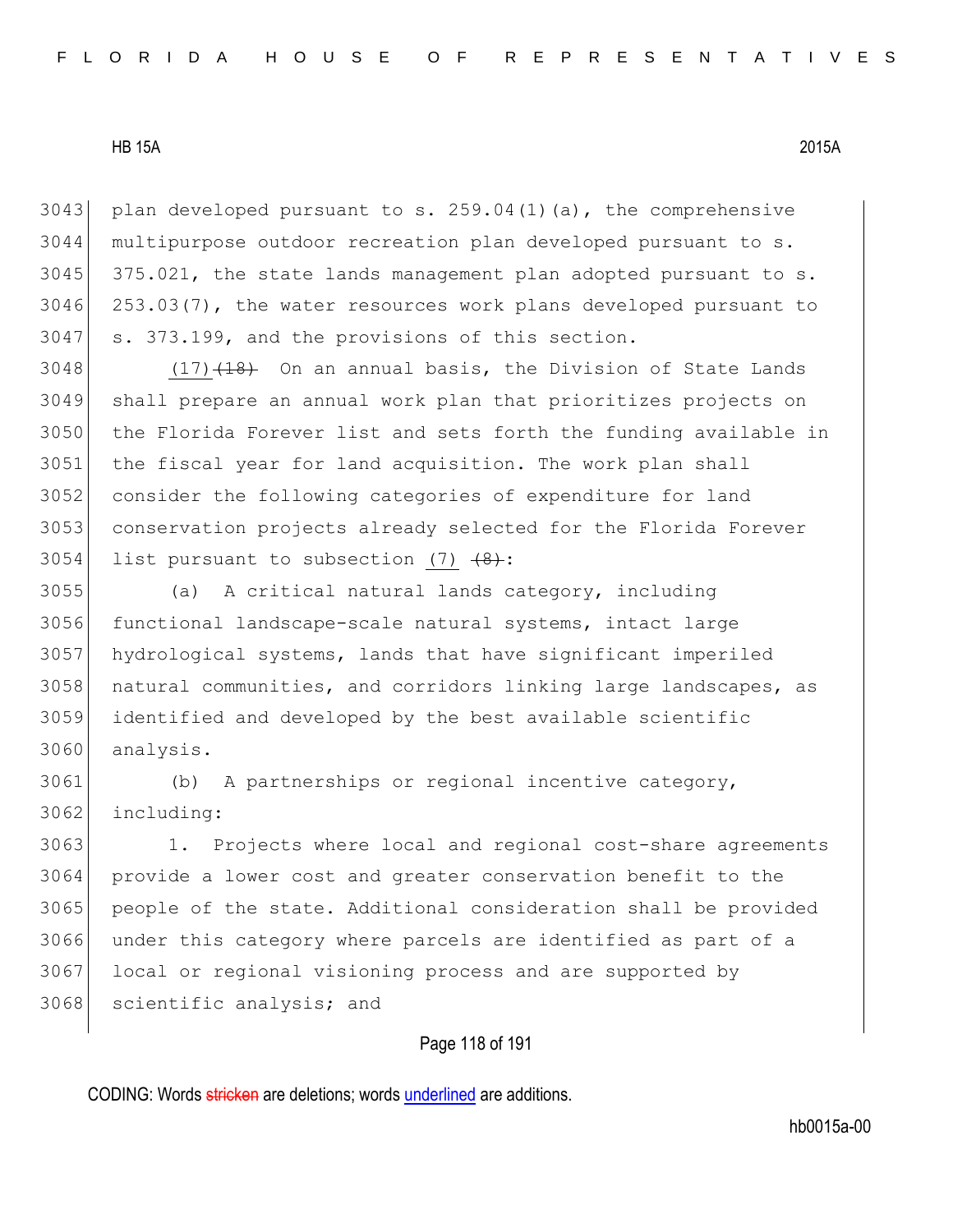2. Bargain and shared projects where the state will receive a significant reduction in price for public ownership of land as a result of the removal of development rights or other interests in lands or receives alternative or matching funds.

 (c) A substantially complete category of projects where mainly inholdings, additions, and linkages between preserved areas will be acquired and where 85 percent of the project is complete.

 (d) A climate-change category list of lands where acquisition or other conservation measures will address the challenges of global climate change, such as through protection, 3080 restoration, mitigation, and strengthening of Florida's land, 3081 water, and coastal resources. This category includes lands that 3082 provide opportunities to sequester carbon, provide habitat, 3083 protect coastal lands or barrier islands, and otherwise mitigate and help adapt to the effects of sea-level rise and meet other objectives of the program.

 (e) A less-than-fee category for working agricultural lands that significantly contribute to resource protection 3088 through conservation easements and other less-than-fee techniques, tax incentives, life estates, landowner agreements, and other partnerships, including conservation easements acquired in partnership with federal conservation programs, which will achieve the objectives of Florida Forever while allowing the continuation of compatible agricultural uses on the land. Terms of easements proposed for acquisition under this

## Page 119 of 191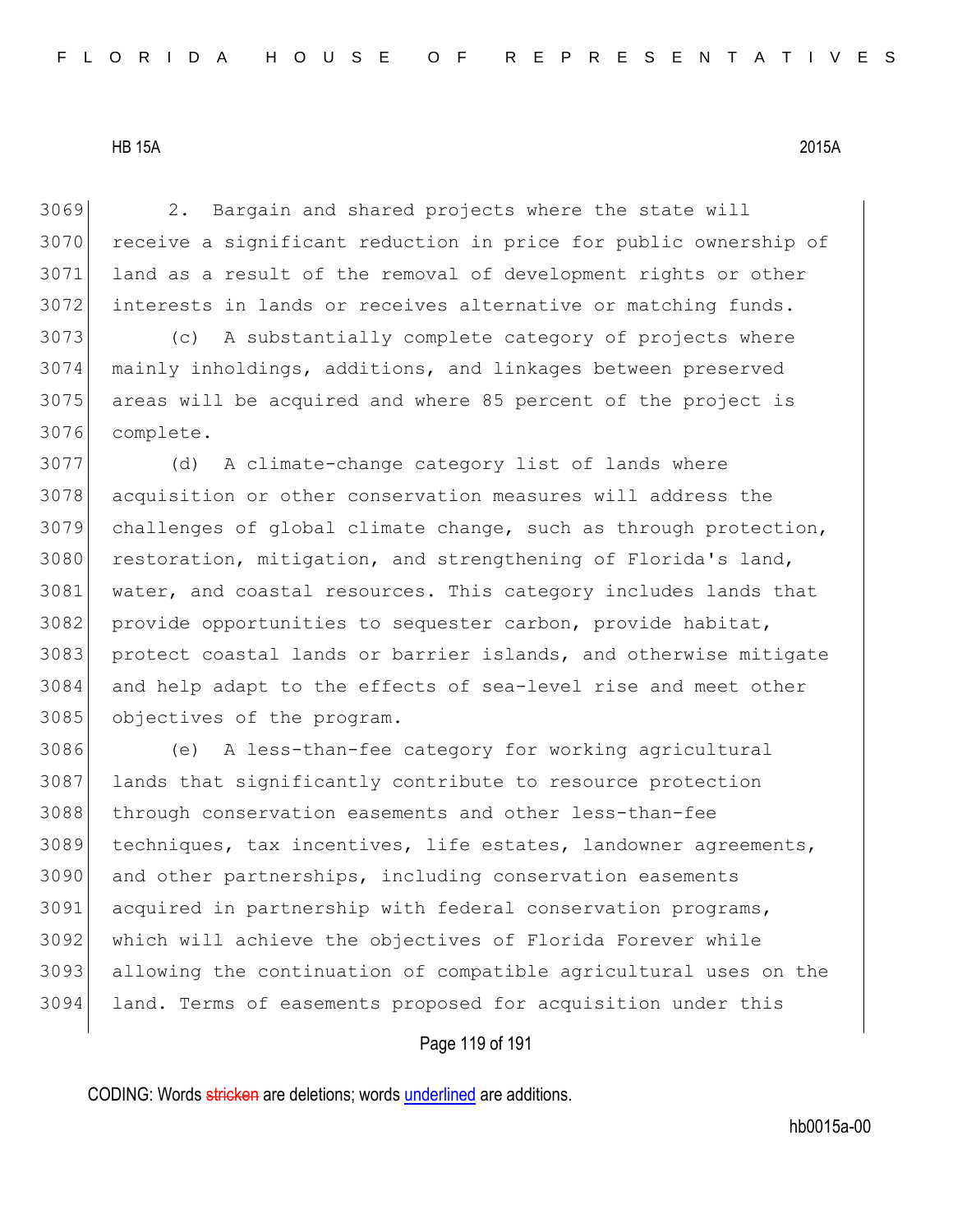3095 category shall be developed by the Division of State Lands in 3096 coordination with the Department of Agriculture and Consumer 3097 Services.

3098

3099 Projects within each category shall be ranked by order of 3100 priority. The work plan shall be adopted by the Acquisition and 3101 Restoration Council after at least one public hearing. A copy of 3102 the work plan shall be provided to the board of trustees of the 3103 Internal Improvement Trust Fund no later than October 1 of each 3104 year.

 (18) $\left(19\right)\left(19\right)$  (a) The Board of Trustees of the Internal 3106 Improvement Trust Fund, or, in the case of water management district lands, the owning water management district, may 3108 authorize the granting of a lease, easement, or license for the use of certain lands acquired pursuant to this section, for certain uses that are determined by the appropriate board to be compatible with the resource values of and management objectives 3112 for such lands.

 (b) Any existing lease, easement, or license acquired for incidental public or private use on, under, or across any lands acquired pursuant to this section shall be presumed to be compatible with the purposes for which such lands were acquired.

3117 (c) Notwithstanding the provisions of paragraph (a), no 3118 such lease, easement, or license shall be entered into by the 3119 Department of Environmental Protection or other appropriate 3120 state agency if the granting of such lease, easement, or license

# Page 120 of 191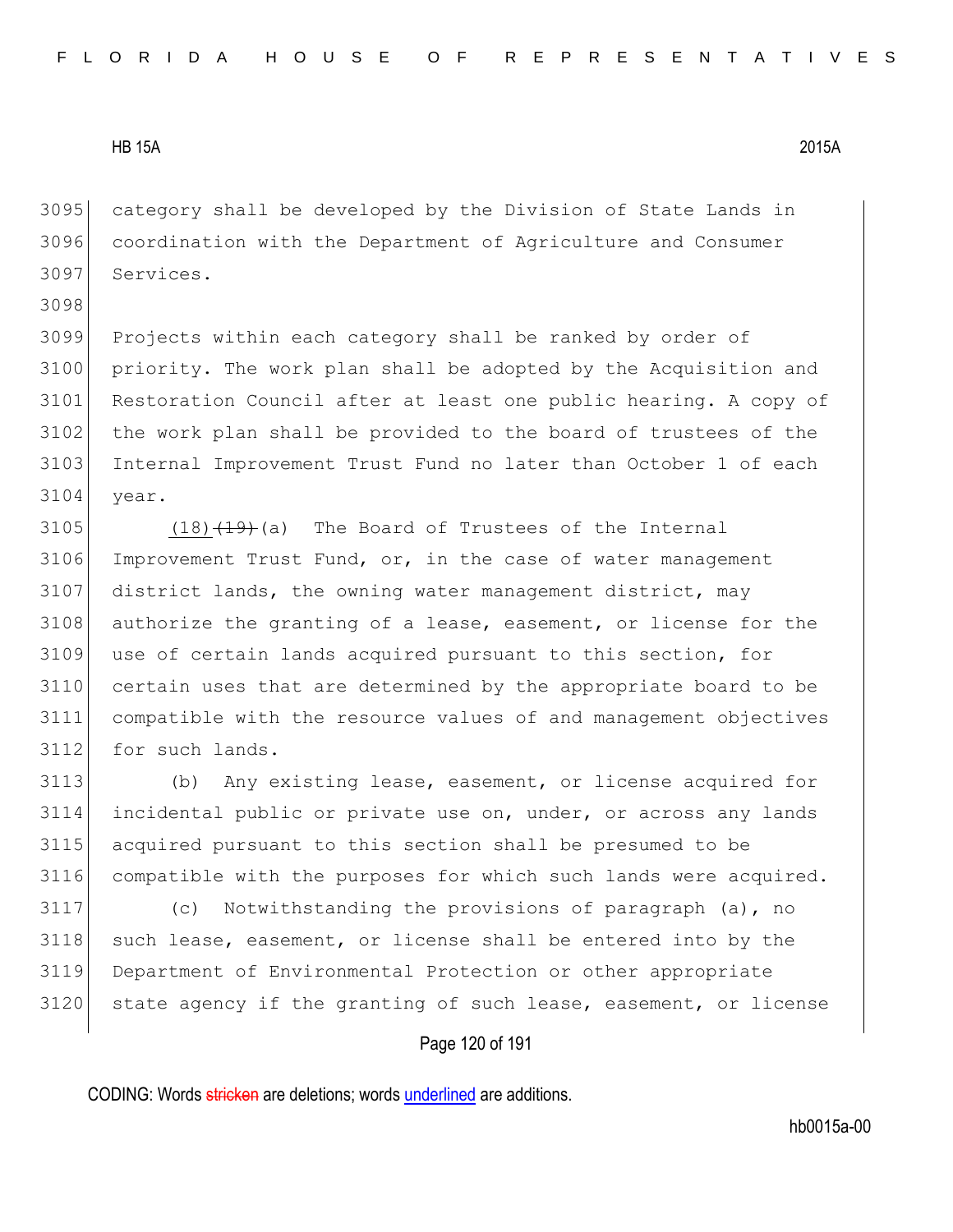would adversely affect the exclusion of the interest on any revenue bonds issued to fund the acquisition of the affected 3123 lands from gross income for federal income tax purposes, pursuant to Internal Revenue Service regulations.

 (19)  $\left(20\right)$  The Acquisition and Restoration Council shall 3126 recommend adoption of rules by the board of trustees necessary to implement the provisions of this section relating to: 3128 solicitation, scoring, selecting, and ranking of Florida Forever project proposals; disposing of or leasing lands or water areas 3130 selected for funding through the Florida Forever program; and the process of reviewing and recommending for approval or rejection the land management plans associated with publicly owned properties. Rules promulgated pursuant to this subsection shall be submitted to the President of the Senate and the 3135 Speaker of the House of Representatives, for review by the Legislature, no later than 30 days prior to the 2010 Regular 3137 Session and shall become effective only after legislative review. In its review, the Legislature may reject, modify, or take no action relative to such rules. The board of trustees 3140 shall conform such rules to changes made by the Legislature, or, if no action was taken by the Legislature, such rules shall 3142 become effective.

 $(20)$   $(21)$  Lands listed as projects for acquisition under the Florida Forever program may be managed for conservation 3145 pursuant to s. 259.032, on an interim basis by a private party in anticipation of a state purchase in accordance with a

# Page 121 of 191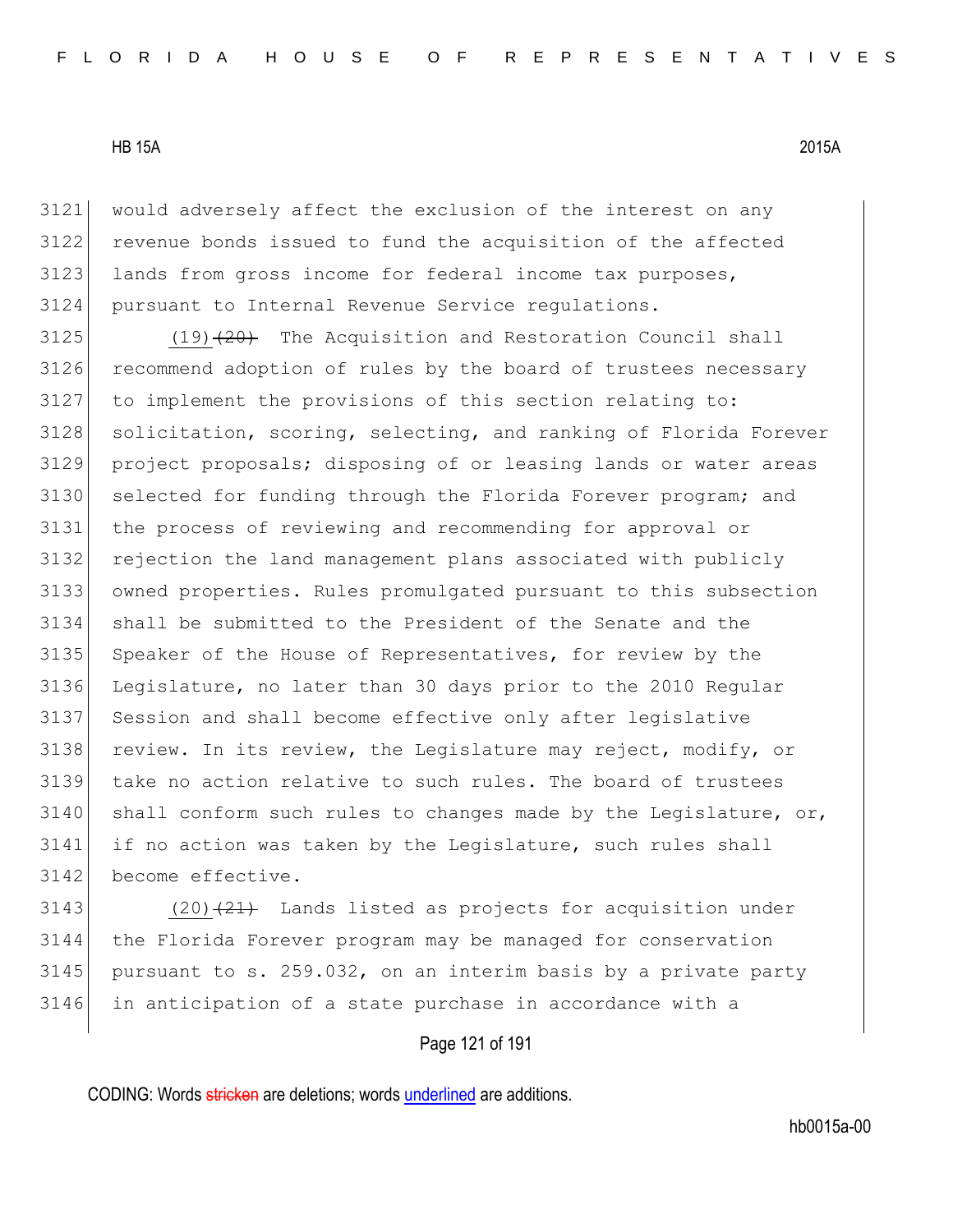contractual arrangement between the acquiring agency and the private party that may include management service contracts, leases, cost-share arrangements, or resource conservation agreements. Lands designated as eligible under this subsection shall be managed to maintain or enhance the resources the state is seeking to protect by acquiring the land and to accelerate public access to the lands as soon as practicable. Funding for these contractual arrangements may originate from the documentary stamp tax revenue deposited into the Land 3156 Acquisition Trust Fund Conservation and Recreation Lands Trust Fund and Water Management Lands Trust Fund. No more than \$6.2 3158 million from the Land Acquisition Trust Fund 5 percent of funds 3159 allocated under the trust funds shall be expended for this purpose.

 Section 26. Subsections (1) and (3) of section 259.1051, 3162 Florida Statutes, are amended to read:

259.1051 Florida Forever Trust Fund.—

 (1) There is created the Florida Forever Trust Fund to carry out the purposes of ss. 259.032, 259.105, 259.1052, and 375.031. The Florida Forever Trust Fund shall be held and 3167 administered by the Department of Environmental Protection. 3168 Proceeds from the sale of bonds, except proceeds of refunding bonds, issued under s. 215.618 and payable from moneys 3170 transferred to the Land Acquisition Trust Fund under s. 201.15(1)  $201.15(1)$   $401.15(1)$   $(a)$ , not to exceed \$5.3 billion, must be deposited into this trust fund to be distributed and used as

Page 122 of 191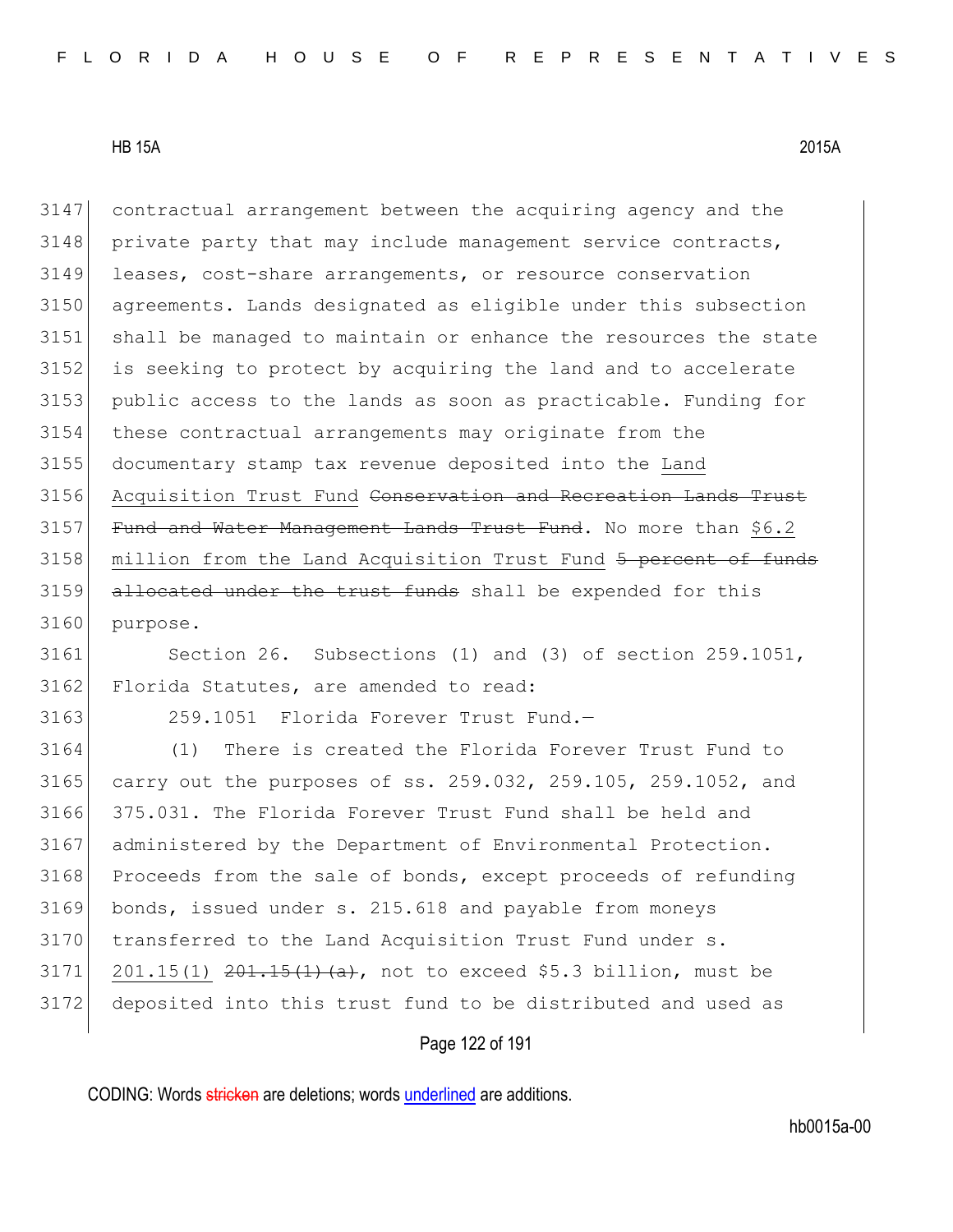provided in s. 259.105(3). The bond resolution adopted by the governing board of the Division of Bond Finance of the State Board of Administration may provide for additional provisions 3176 that govern the disbursement of the bond proceeds.

3177 (3) The department of Environmental Protection shall ensure that the proceeds from the sale of bonds issued under s. 215.618 and payable from moneys transferred to the Land 3180 Acquisition Trust Fund under s.  $201.15(1)$   $201.15(1)$   $(a)$  shall be administered and expended in a manner that ensures compliance of each issue of bonds that are issued on the basis that interest 3183 thereon will be excluded from gross income for federal income tax purposes, with the applicable provisions of the United 3185 States Internal Revenue Code and the regulations promulgated 3186 thereunder, to the extent necessary to preserve the exclusion of interest on the bonds from gross income for federal income tax 3188 purposes. The Department of Environmental Protection shall administer the use and disbursement of the proceeds of such bonds or require that the use and disbursement thereof be administered in a manner to implement strategies to maximize any available benefits under the applicable provisions of the United 3193 States Internal Revenue Code or regulations promulgated thereunder, to the extent not inconsistent with the purposes identified in s. 259.105(3).

3196 Section 27. Paragraph (a) of subsection (2) of section 3197 338.250, Florida Statutes, is amended to read: 3198 338.250 Central Florida Beltway Mitigation.-

Page 123 of 191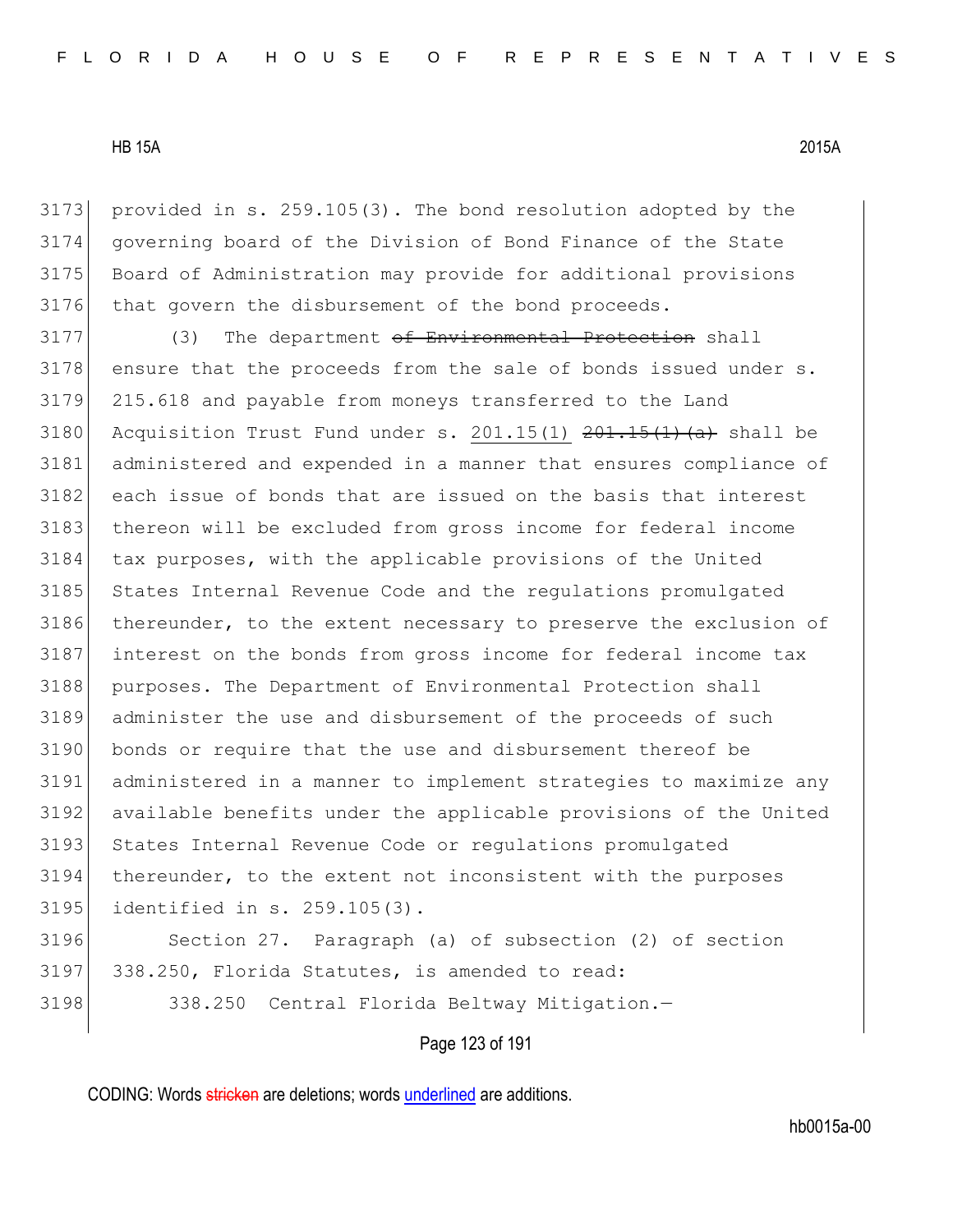(2) Environmental mitigation required as a result of 3200 construction of the beltway, or portions thereof, shall be 3201 satisfied in the following manner:

 (a) For those projects which the Department of 3203 Transportation is authorized to construct, funds for environmental mitigation shall be deposited in the Central 3205 Florida Beltway Trust Fund created within the department at the time bonds for the specific project are sold. If a road building authority other than the department is authorized to construct 3208 the project, funds for environmental mitigation shall be deposited in a mitigation fund account established in the construction fund for the bond issues. Said account shall be established at the time bond proceeds are deposited into the construction fund for the specific project. These funds shall be 3213 provided from bond proceeds, and the use of such funds from bond proceeds for mitigation shall be deemed a public purpose. The amount to be provided for mitigation for the Eastern Beltway in Seminole County shall be up to \$4 million, the amount to be provided for mitigation for the Western Beltway shall be up to 3218 \$30.5 million, the amount to be provided for mitigation for the Southern Connector shall be up to \$14.28 million, the amount to be provided for mitigation for the Turnpike/Southern Connector Interchange shall be up to  $$1.46$  million, and the amount to be provided for mitigation for the Southern Connector Extension shall be in proportion to the amount provided for the Southern Connector based upon the amount of wetlands displaced. To the

## Page 124 of 191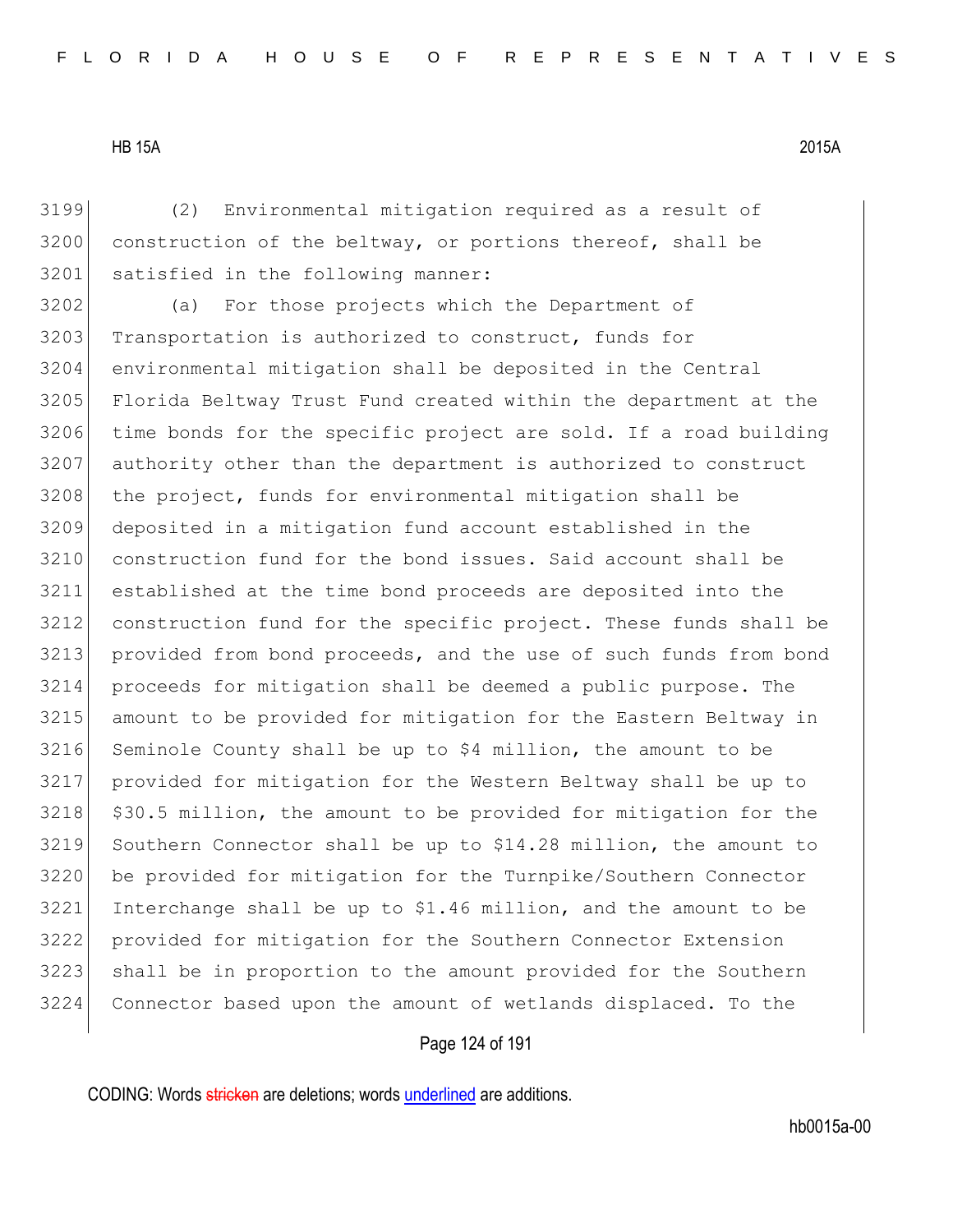extent allowed by law, the interest on said funds as earned, after deposit into the Central Florida Beltway Trust Fund, or in a mitigation fund account shall accrue and be paid to the agency 3228 responsible for the construction of the appropriate project. Where feasible, mitigation funds shall be used in coordination 3230 with funds from the Conservation and Recreation Lands Trust 3231 Fund, Save Our Rivers Land Acquisition Program, or from other appropriate sources. Section 28. Subsection (4) of section 339.0801, Florida Statutes, is amended to read: 339.0801 Allocation of increased revenues derived from 3236 amendments to s. 319.32(5)(a) by ch. 2012-128.-Funds that result from increased revenues to the State Transportation Trust Fund derived from the amendments to s. 319.32(5)(a) made by this act must be used annually, first as set forth in subsection (1) and 3240 then as set forth in subsections  $(2)-(5)$ , notwithstanding any other provision of law: (4) Beginning in the 2013-2014 fiscal year and annually thereafter, \$10 million shall be allocated to the Small County Outreach Program, to be used as specified in s. 339.2818. These

3245 funds are in addition to the funds provided in s.  $201.15(5)(a)2$ .  $3246$   $201.15(1)(c)1.b.$ 

3247 Section 29. Subsection (9) of section 339.55, Florida 3248 Statutes, is amended to read:

- 3249 339.55 State-funded infrastructure bank.—
- 3250 (9) Funds paid into the State Transportation Trust Fund

Page 125 of 191

CODING: Words stricken are deletions; words underlined are additions.

hb0015a-00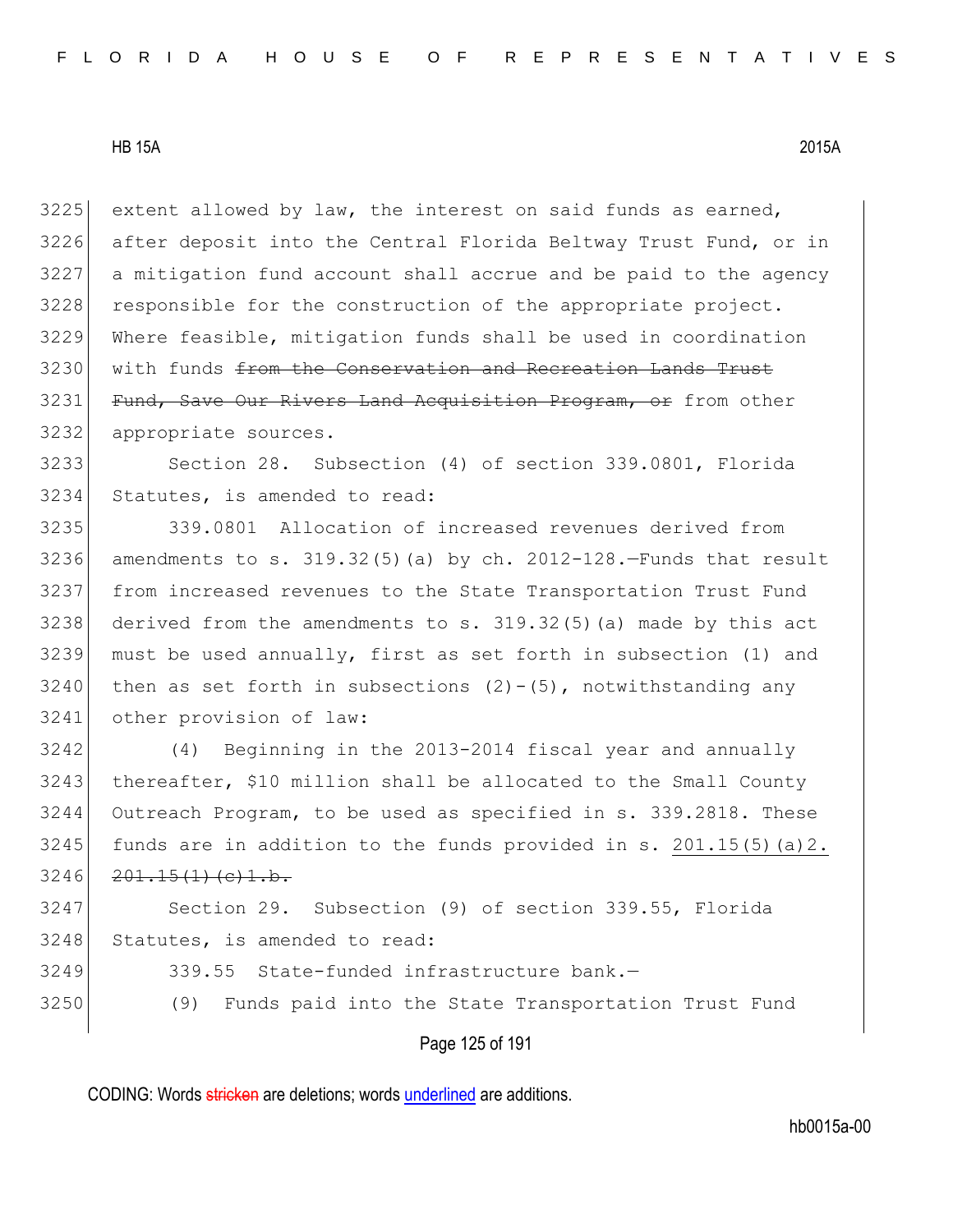3251 pursuant to s. 201.15(5)(a)  $201.15(1)(c)$  for the purposes of the 3252 State Infrastructure Bank are hereby annually appropriated for 3253 expenditure to support that program.

3254 Section 30. Subsection (5) of section 341.303, Florida 3255 Statutes, is amended to read:

3256 341.303 Funding authorization and appropriations; 3257 eligibility and participation.-

3258 (5) FUND PARTICIPATION; FLORIDA RAIL ENTERPRISE.—

3259 (a) The department, through the Florida Rail Enterprise, 3260 is authorized to use funds provided under s. 201.15(5) (a) 4.  $3261$   $201.15(1)(e)1.d.$  to fund up to 50 percent of the nonfederal 3262 share of the costs of any eligible passenger rail capital 3263 improvement project.

3264 (b) The department, through the Florida Rail Enterprise, 3265 is authorized to use funds provided under s.  $201.15(5)$  (a) 4.  $\left[201.15(1)(e)+1.d.$  to fund up to 100 percent of planning and development costs related to the provision of a passenger rail system, including, but not limited to, preliminary engineering, revenue studies, environmental impact studies, financial 3270 advisory services, engineering design, and other appropriate professional services.

3272 (c) The department, through the Florida Rail Enterprise, 3273 is authorized to use funds provided under s.  $201.15(5)$  (a)4.  $3274$   $201.15$   $(1)$   $(c)1.d.$  to fund the high-speed rail system.

3275 (d) The department, through the Florida Rail Enterprise, 3276 is authorized to use funds provided under s.  $201.15(5)$  (a) 4.

## Page 126 of 191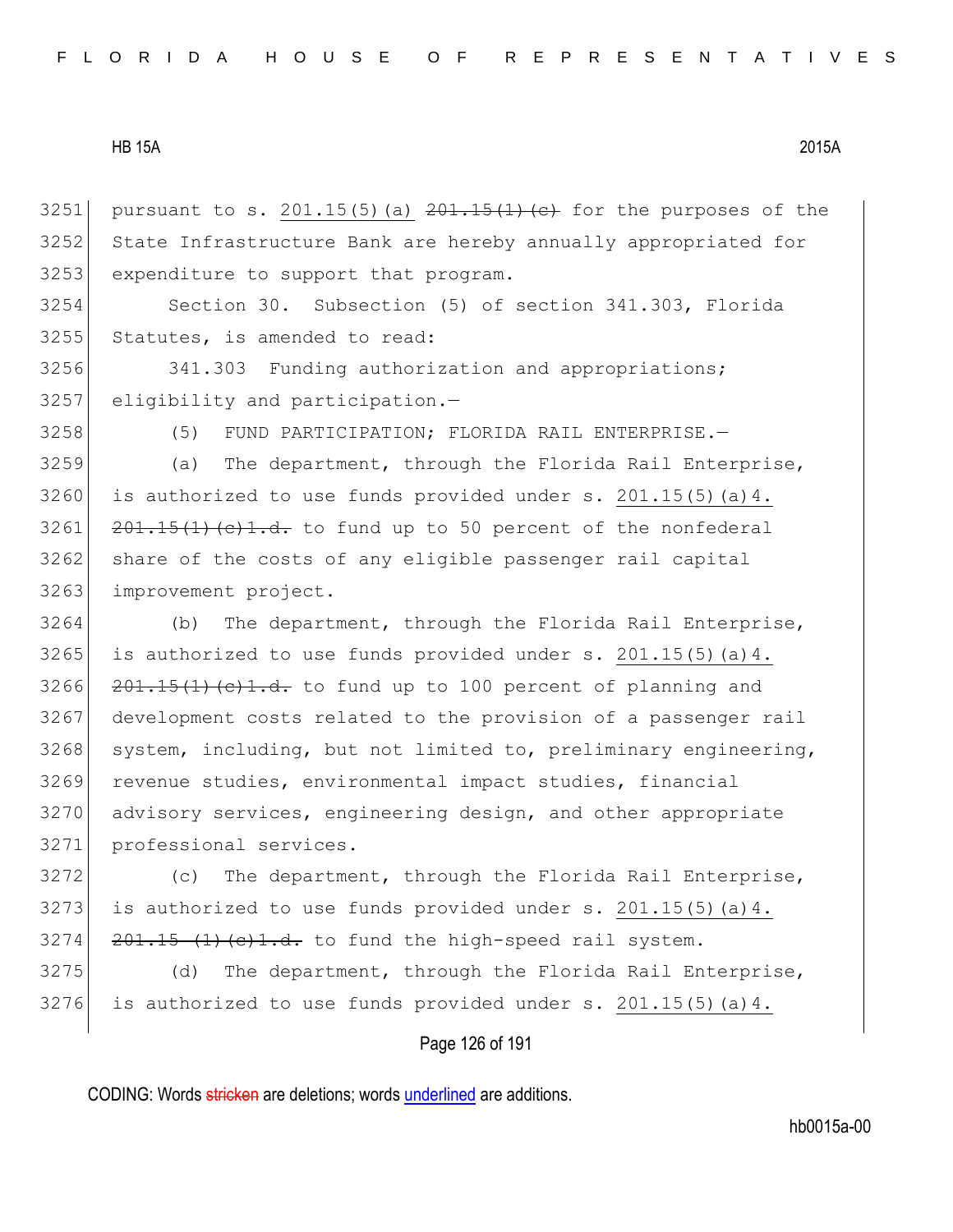$201.15(1)(e)1.d.$  to fund projects necessary to identify or 3278 address anticipated impacts of increased freight rail traffic resulting from the implementation of passenger rail systems as provided in s. 341.302(3)(b).

 Section 31. Paragraph (b) of subsection (4) of section 343.58, Florida Statutes, is amended to read:

3283 343.58 County funding for the South Florida Regional Transportation Authority.—

 (4) Notwithstanding any other provision of law to the contrary and effective July 1, 2010, until as provided in paragraph (d), the department shall transfer annually from the 3288 State Transportation Trust Fund to the South Florida Regional Transportation Authority the amounts specified in subparagraph (a)1. or subparagraph (a)2.

 (b) Funding required by this subsection may not be provided from the funds dedicated to the Florida Rail Enterprise 3293 under s. 201.15(5)(a) 4  $201.15(1)(c)1.d.$ 

 Section 32. Subsection (4) of section 369.252, Florida Statutes, is amended to read:

 369.252 Invasive plant control on public lands.—The Fish and Wildlife Conservation Commission shall establish a program to:

 (4) Use funds in the Invasive Plant Control Trust Fund as authorized by the Legislature for carrying out activities under this section on public lands. A minimum of 20 percent of the 3302 amount transferred from the Land Acquisition Trust Fund eredited

# Page 127 of 191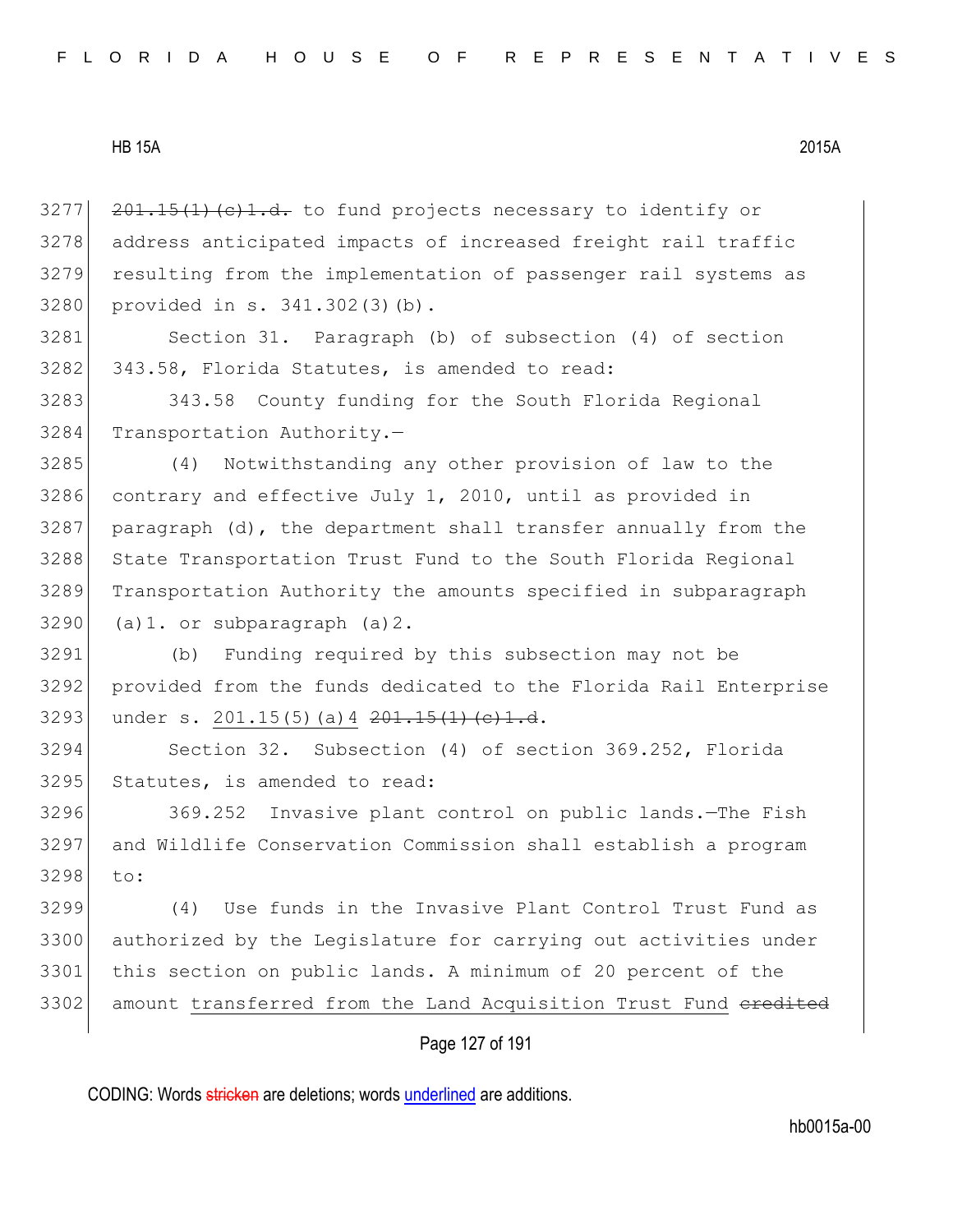3303 to the Invasive Plant Control Trust Fund pursuant to s.  $3304$   $201.15(6)$  shall be used for the purpose of controlling 3305 nonnative, upland, invasive plant species on public lands.

3306 Section 33. Paragraph (c) of subsection (8) of section 3307 373.026, Florida Statutes, is amended to read:

 373.026 General powers and duties of the department.—The department, or its successor agency, shall be responsible for 3310 the administration of this chapter at the state level. However, it is the policy of the state that, to the greatest extent possible, the department may enter into interagency or interlocal agreements with any other state agency, any water management district, or any local government conducting programs 3315 related to or materially affecting the water resources of the 3316 state. All such agreements shall be subject to the provisions of s. 373.046. In addition to its other powers and duties, the department shall, to the greatest extent possible:

3319 (8)

 (c) Notwithstanding paragraph (b), the use of state funds for land purchases from willing sellers is authorized for 3322 projects within the South Florida Water Management District's 3323 approved 5-year plan of acquisition pursuant to s. 373.59 or within the South Florida Water Management District's approved Florida Forever water management district work plan pursuant to s. 373.199.

3327 Section 34. Subsection (4) of section 373.089, Florida 3328 Statutes, is amended to read:

Page 128 of 191

CODING: Words stricken are deletions; words underlined are additions.

hb0015a-00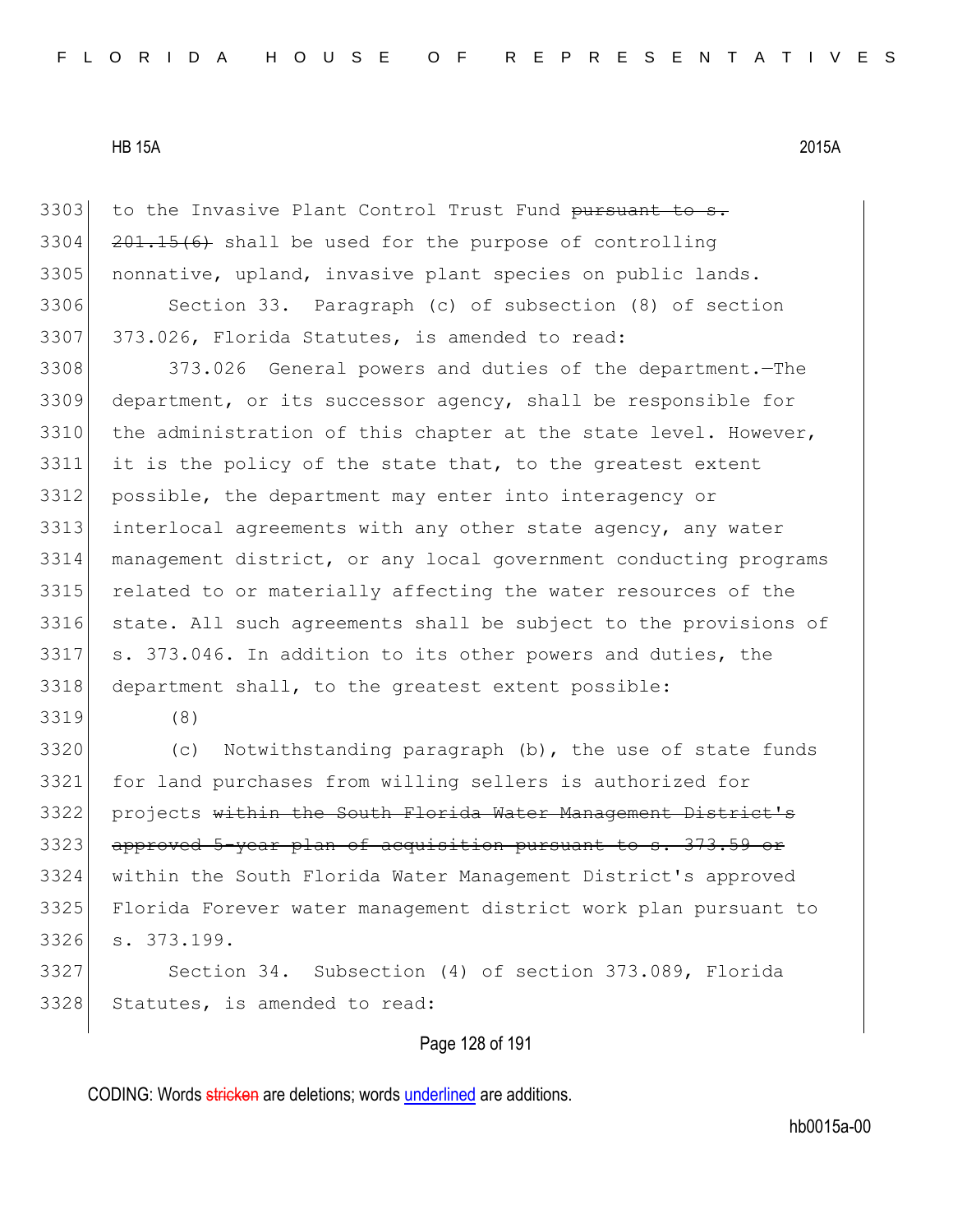3329 373.089 Sale or exchange of lands, or interests or rights in lands.—The governing board of the district may sell lands, or interests or rights in lands, to which the district has acquired title or to which it may hereafter acquire title in the following manner:

 (4) The governing board of a district may exchange lands, or interests or rights in lands, owned by, or lands, or interests or rights in lands, for which title is otherwise vested in, the district for other lands, or interests or rights in lands, within the state owned by any person. The governing board shall fix the terms and conditions of any such exchange 3340 and may pay or receive any sum of money that the board considers necessary to equalize the values of exchanged properties. Land, 3342 or interests or rights in land, acquired under s. 373.59, 3343 Florida Statutes 2014, may be exchanged only for lands, or interests or rights in lands, that otherwise meet the 3345 requirements of that section for acquisition.

 Section 35. Paragraph (a) of subsection (5) of section 373.129, Florida Statutes, is amended to read:

3348 373.129 Maintenance of actions.—The department, the governing board of any water management district, any local board, or a local government to which authority has been delegated pursuant to s. 373.103(8), is authorized to commence and maintain proper and necessary actions and proceedings in any court of competent jurisdiction for any of the following purposes:

Page 129 of 191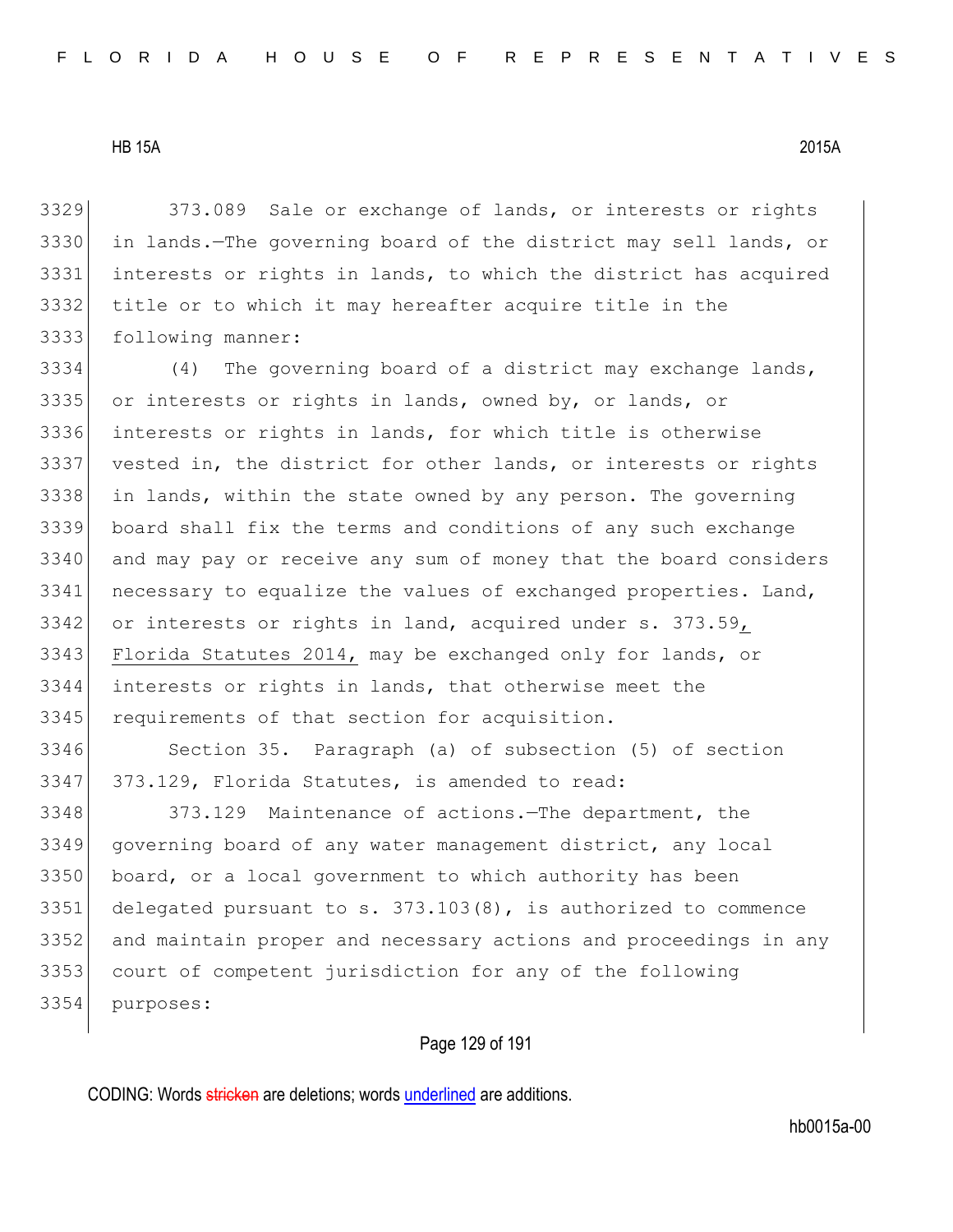3355 (5) To recover a civil penalty for each offense in an 3356 amount not to exceed \$10,000 per offense. Each date during which 3357 such violation occurs constitutes a separate offense.

3358 (a) A civil penalty recovered pursuant to this subsection 3359 shall be retained by the water management district where the 3360 violation occurred deposited in the Water Management Lands Trust 3361 Fund established under s. 373.59 and used exclusively within 3362 that by the water management district that deposits the money 3363 into the fund. Any such civil penalty recovered after the 3364 expiration of such fund shall be deposited in the Ecosystem 3365 Management and Restoration Trust Fund and used exclusively 3366 within the water management district that deposits the money 3367 into the fund.

3368 Section 36. Subsection (5) of section 373.1391, Florida 3369 Statutes, is amended to read:

3370 373.1391 Management of real property.-

3371 (5) The following additional uses of lands acquired 3372 pursuant to the Florida Forever program and other state-funded 3373 land purchase programs shall be authorized, upon a finding by 3374 the governing board, if they meet the criteria specified in 3375 paragraphs  $(a)-(e)$ : water resource development projects, water 3376 supply development projects, stormwater management projects, 3377 linear facilities, and sustainable agriculture and forestry. 3378 Such additional uses are authorized where:

3379 (a) Not inconsistent with the management plan for such  $3380$  lands. $\div$ 

Page 130 of 191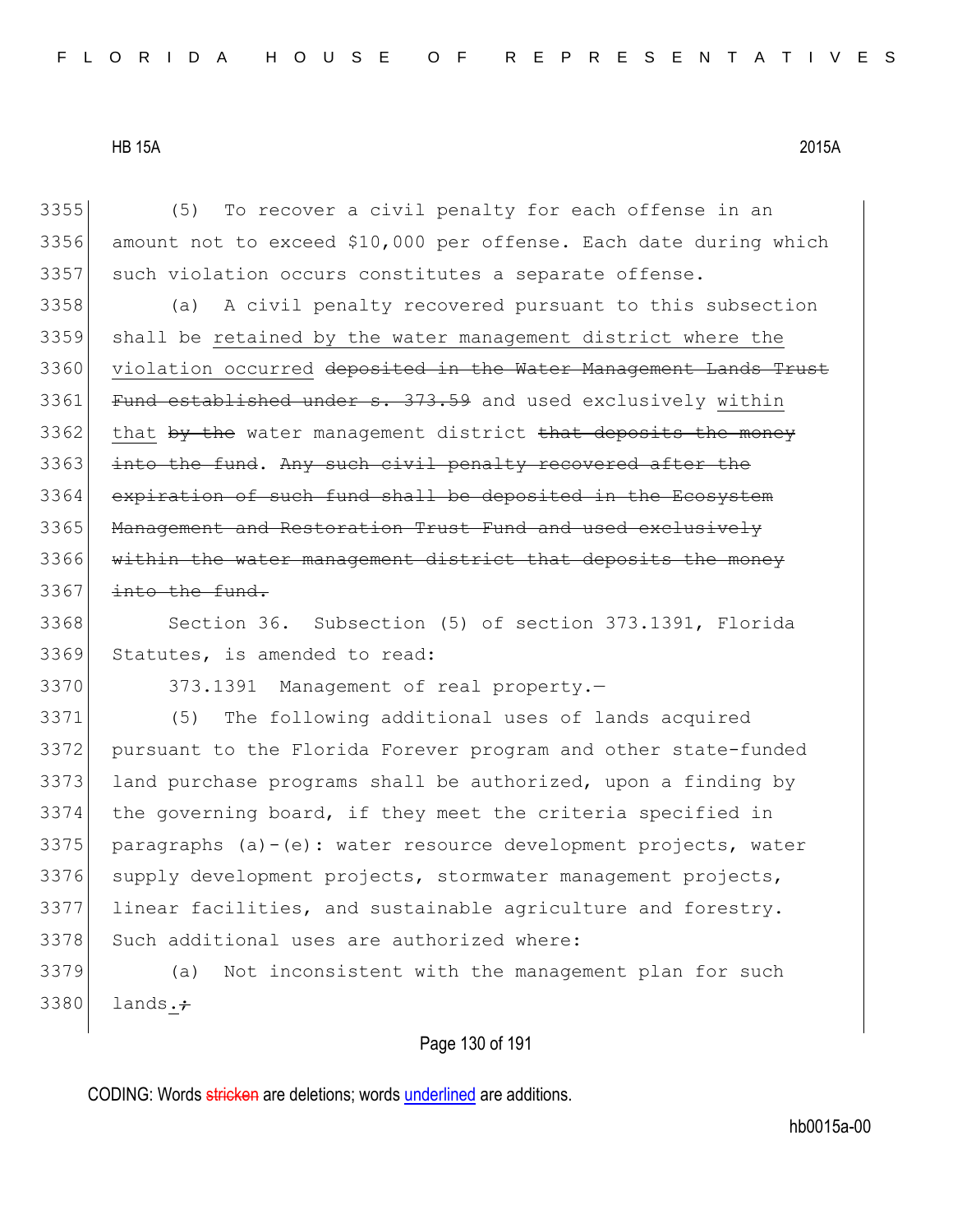Page 131 of 191 3381 (b) Compatible with the natural ecosystem and resource 3382 values of such lands. $\div$ 3383 (c) The proposed use is appropriately located on such 3384 lands and where due consideration is given to the use of other 3385 available lands. $\div$ 3386 (d) The using entity reasonably compensates the 3387 titleholder for such use based upon an appropriate measure of 3388 value. $\div$  and 3389 (e) The use is consistent with the public interest. 3390 3391 A decision by the governing board pursuant to this subsection 3392 shall be given a presumption of correctness. Moneys received 3393 from the use of state lands pursuant to this subsection shall be 3394 returned to the lead managing agency in accordance with the 3395 provisions of s. 373.59. 3396 Section 37. Paragraph (i) of subsection (4) and paragraph 3397 (c) of subsection (7) of section 373.199, Florida Statutes, are 3398 amended to read: 3399 373.199 Florida Forever Water Management District Work 3400 Plan.-3401 (4) The list submitted by the districts shall include, 3402 where applicable, the following information for each project: 3403 (i) Numeric performance measures for each project. Each 3404 performance measure shall include a baseline measurement, which 3405 is the current situation; a performance standard, which water 3406 management district staff anticipates the project will achieve;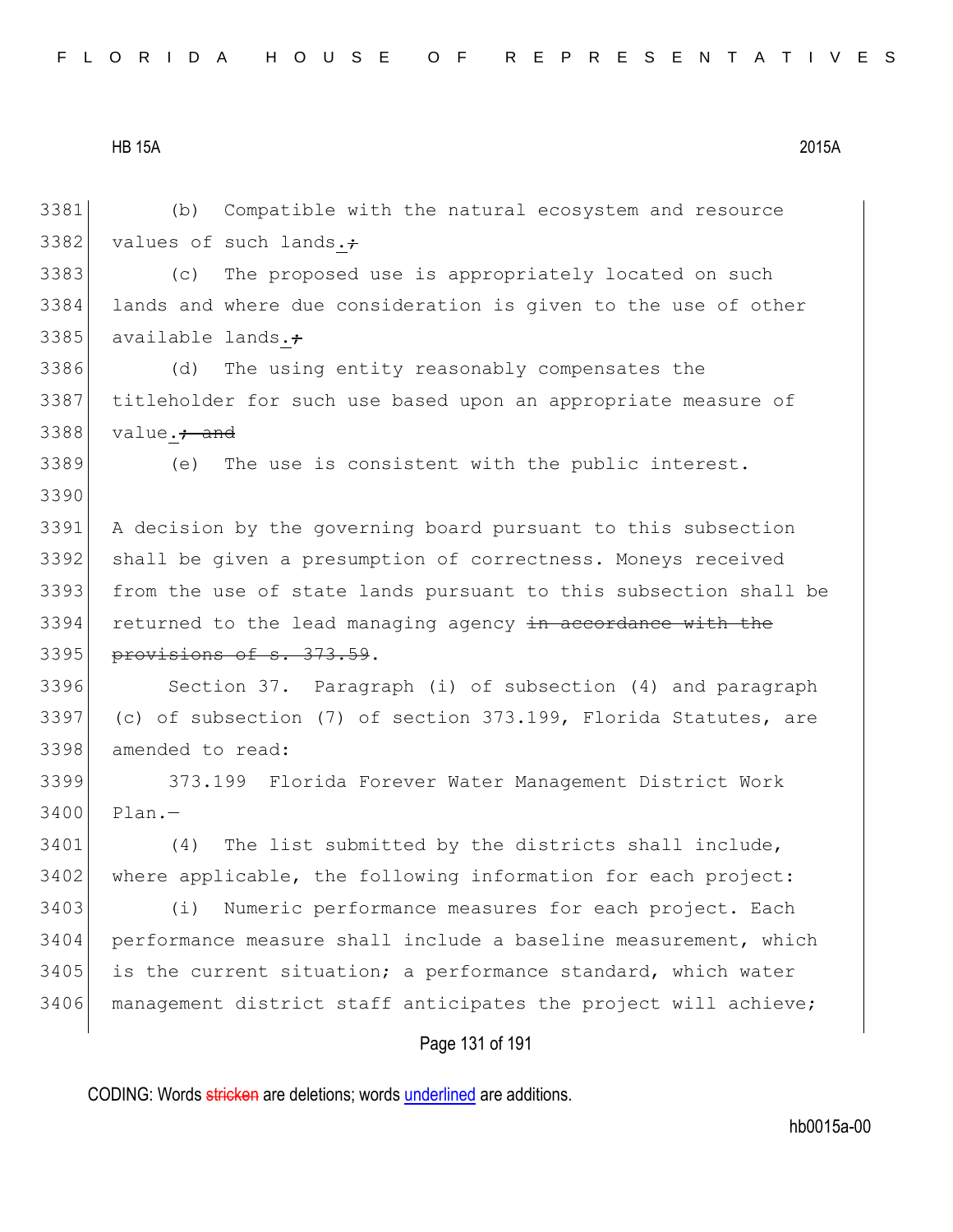3407 and the performance measurement itself, which should reflect the 3408 incremental improvements the project accomplishes towards 3409 achieving the performance standard. These measures shall reflect  $3410$  the relevant goals detailed in s. 259.105(4), Florida Statutes 3411 2014.

3412 (7) By June 1, 2001, each district shall file with the 3413 President of the Senate, the Speaker of the House of 3414 Representatives, and the Secretary of Environmental Protection  $3415$  the initial 5-year work plan as required under subsection  $(2)$ . 3416 By March 1 of each year thereafter, as part of the consolidated 3417 annual report required by s. 373.036(7), each district shall 3418 report on acquisitions completed during the year together with 3419 modifications or additions to its 5-year work plan. Included in 3420 the report shall be:

3421 (c) The progress of funding, staffing, and resource 3422 management of every project funded pursuant to s. 259.101(3), 3423 Florida Statutes 2014 259.101, s. 259.105, or s. 373.59(1), 3424 Florida Statutes 2014,  $\frac{373.59}{73.59}$  for which the district is 3425 responsible.

3426

 The secretary shall submit the report referenced in this subsection to the Board of Trustees of the Internal Improvement Trust Fund together with the Acquisition and Restoration 3430 Council's project list as required under s. 259.105. Section 38. Subsection (7) of section 373.430, Florida Statutes, is amended to read:

Page 132 of 191

CODING: Words stricken are deletions; words underlined are additions.

hb0015a-00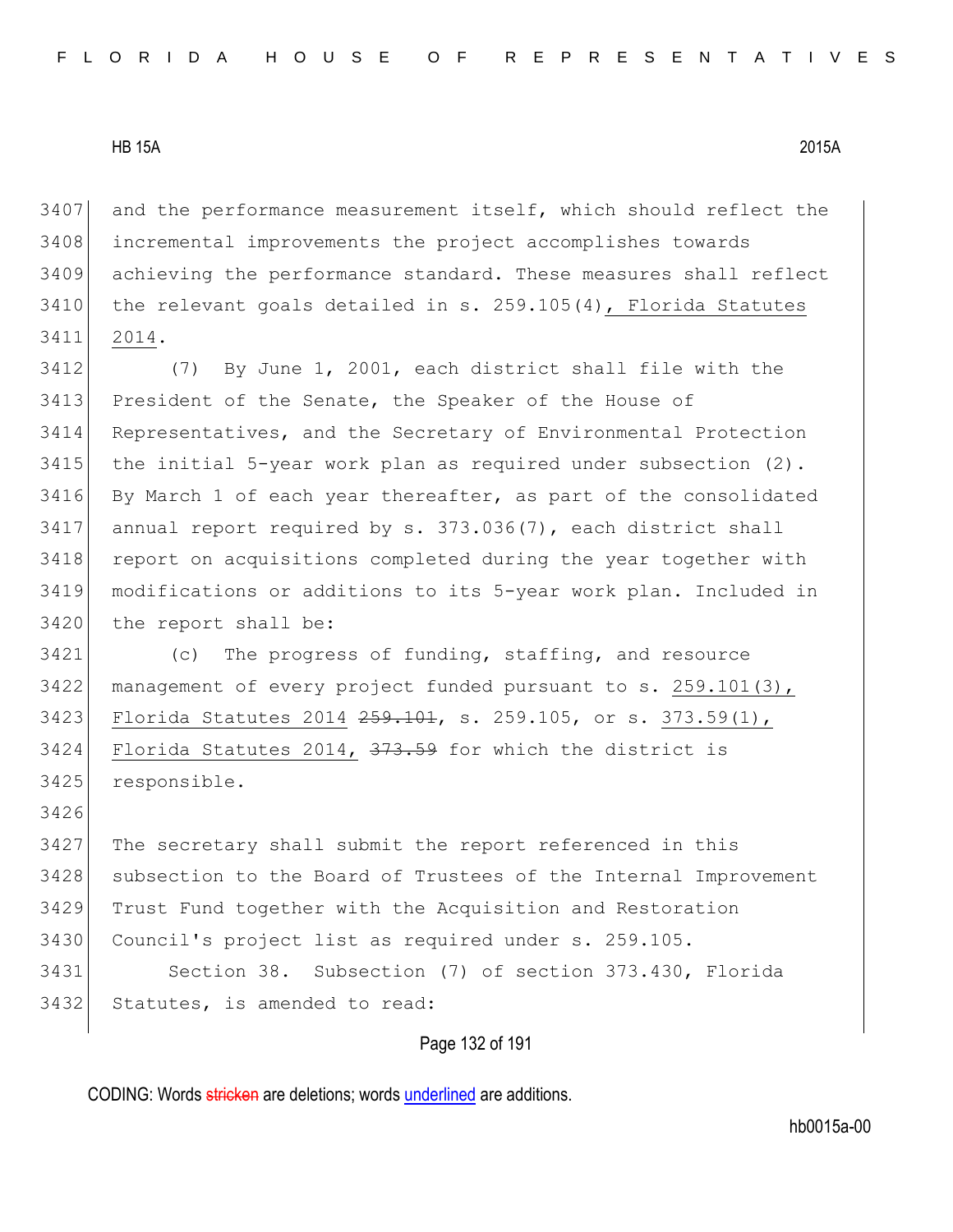| 3433 | 373.430 Prohibitions, violation, penalty, intent.-               |
|------|------------------------------------------------------------------|
| 3434 | All moneys recovered under the provisions of this<br>(7)         |
| 3435 | section shall be allocated to the use of the water management    |
| 3436 | district, the department, or the local government, whichever     |
| 3437 | undertook and maintained the enforcement action. All monetary    |
| 3438 | penalties and damages recovered by the department or the state   |
| 3439 | under the provisions of this section shall be deposited into in  |
| 3440 | the Water Quality Assurance Ecosystem Management and Restoration |
| 3441 | Trust Fund. All monetary penalties and damages recovered         |
| 3442 | pursuant to this section by a water management district shall be |
| 3443 | retained deposited in the Water Management Lands Trust Fund      |
| 3444 | established under s. 373.59 and used exclusively within the      |
| 3445 | territory of the water management district that collected which  |
| 3446 | deposits the money into the fund. Any such monetary penalties    |
| 3447 | and damages recovered after the expiration of such fund shall be |
| 3448 | deposited in the Ecosystem Management and Restoration Trust Fund |
| 3449 | and used exclusively within the territory of the water           |
| 3450 | management district which deposits the money into the fund. All  |
| 3451 | monetary penalties and damages recovered pursuant to this        |
| 3452 | subsection by a local government to which authority has been     |
| 3453 | delegated pursuant to $s. 373.103(8)$ shall be used to enhance   |
| 3454 | surface water improvement or pollution control activities.       |
| 3455 | Section 39. Subsections (3) through (6) of section               |
| 3456 | 373.459, Florida Statutes, are amended to read:                  |
| 3457 | 373.459 Funds for surface water improvement and                  |
| 3458 | $m$ anaqement.-                                                  |
|      |                                                                  |

Page 133 of 191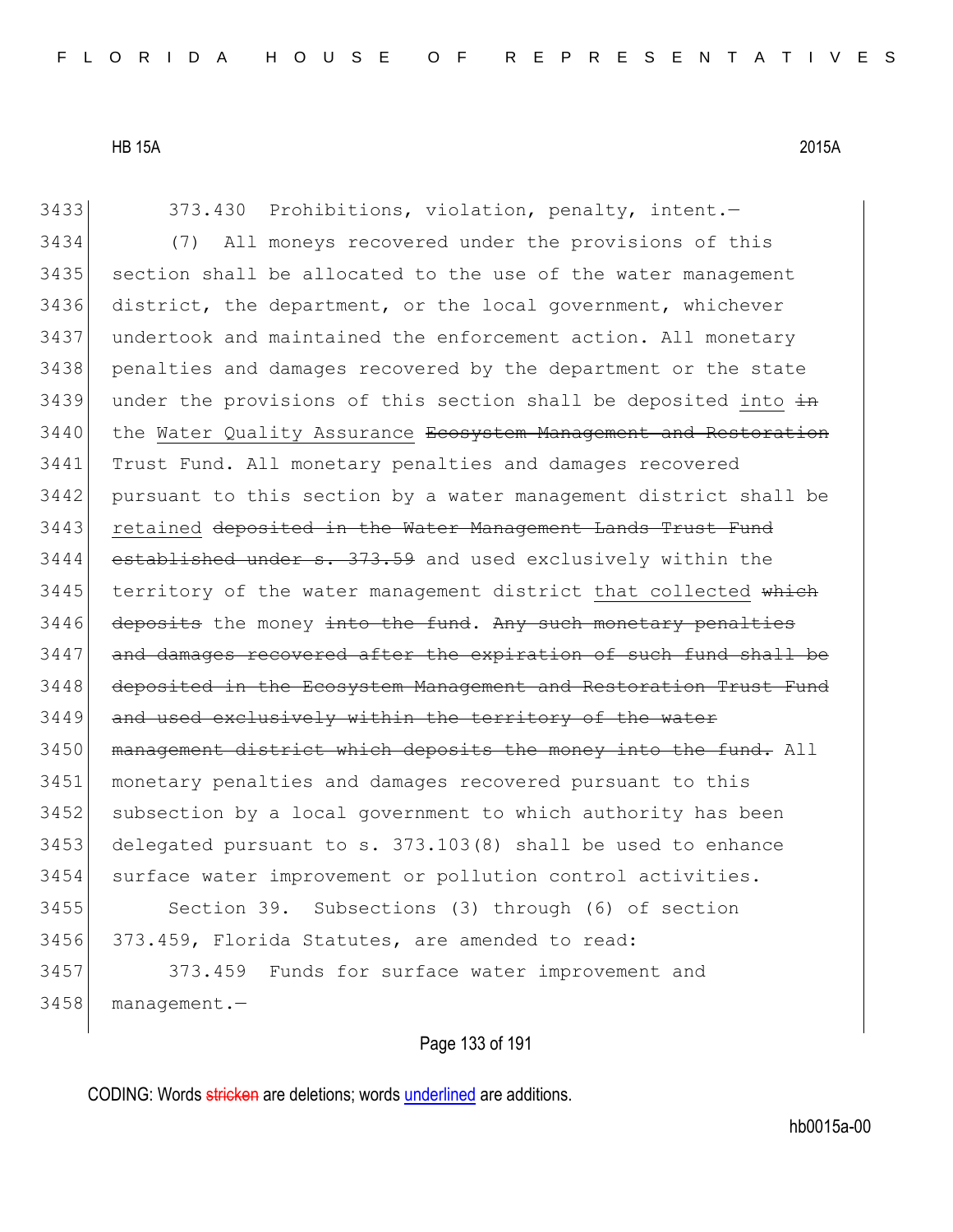3459 (3) The Ecosystem Management and Restoration Trust Fund 3460 shall be used for the deposit of funds appropriated by the 3461 Legislature for the purposes of ss. 373.451-373.4595. The 3462 department shall administer all funds appropriated to or 3463 received for surface water improvement and management 3464 activities. Expenditure of the moneys shall be limited to the 3465 costs of detailed planning and plan and program implementation 3466 for priority surface water bodies. Moneys may from the fund 3467 shall not be expended for planning for, or construction or 3468 expansion of, treatment facilities for domestic or industrial 3469 waste disposal. 3470 (4) The department shall authorize the release of money  $3471$  from the fund in accordance with the provisions of s. 373.501(2)  $3472$  and procedures in s.  $373.59(4)$  and  $(5)$ . 3473 (5) Moneys in the fund which are not needed to meet 3474 current obligations incurred under this section shall be 3475 transferred to the State Board of Administration, to the credit  $3476$  of the trust fund, to be invested in the manner provided by 3477 Interest received on such investments shall be credited to the

 $3478$  trust fund.

3479  $(5)$   $(6)$  The match requirement of subsection (2) shall not 3480 apply to the Suwannee River Water Management District, the 3481 Northwest Florida Water Management District, or a financially 3482 disadvantaged small local government as defined in former s. 3483 403.885(3).

3484 Section 40. Paragraph (a) of subsection (3) of section

Page 134 of 191

CODING: Words stricken are deletions; words underlined are additions.

hb0015a-00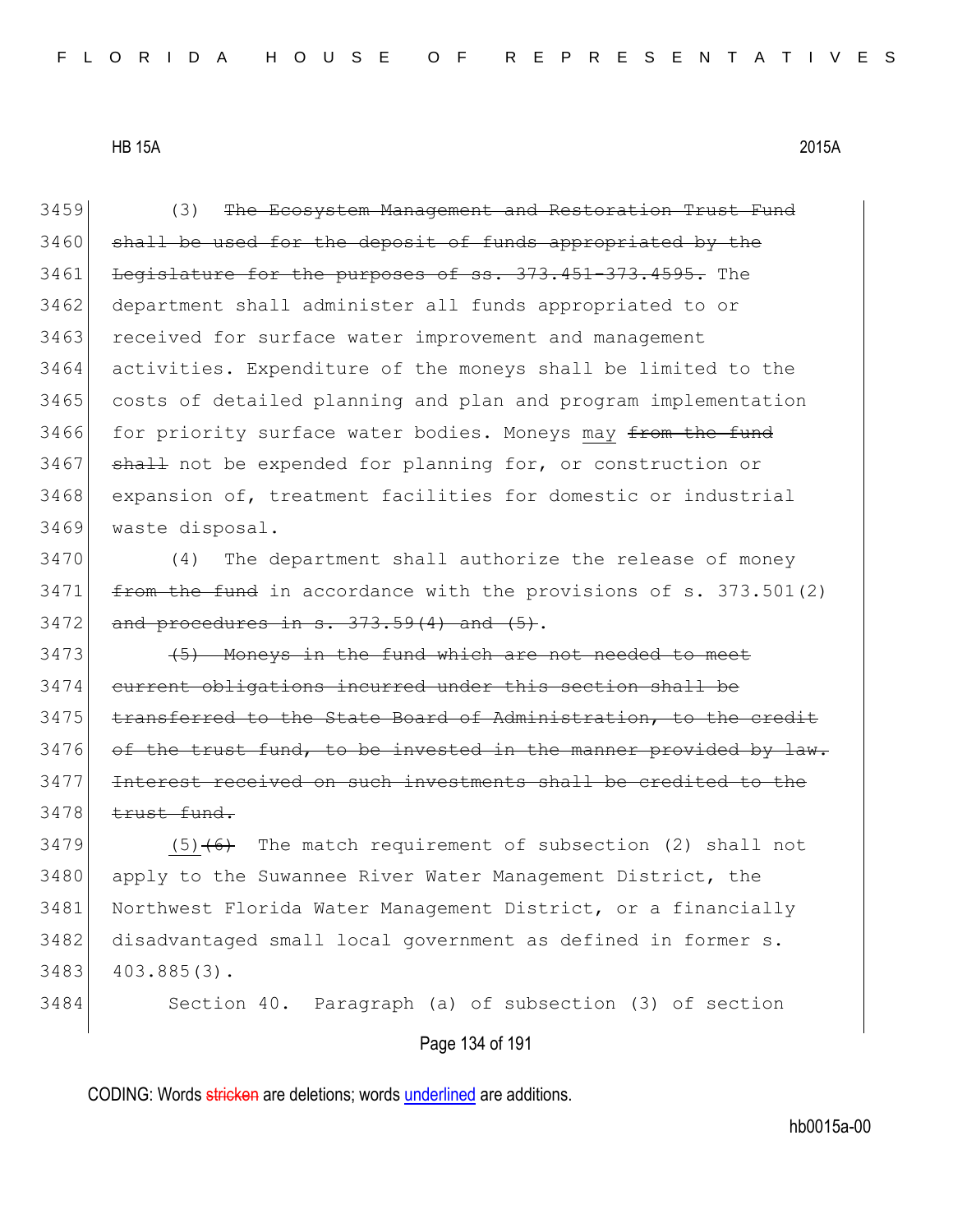| 3485 | 373.4592, Florida Statutes, is amended to read:                  |
|------|------------------------------------------------------------------|
| 3486 | 373.4592 Everglades improvement and management.-                 |
| 3487 | (3)<br>EVERGLADES LONG-TERM PLAN.-                               |
| 3488 | The Legislature finds that the Everglades Program<br>(a)         |
| 3489 | required by this section establishes more extensive and          |
| 3490 | comprehensive requirements for surface water improvement and     |
| 3491 | management within the Everglades than the SWIM plan requirements |
| 3492 | provided in ss. 373.451 and 373.453. In order to avoid           |
| 3493 | duplicative requirements, and in order to conserve the resources |
| 3494 | available to the district, the SWIM plan requirements of those   |
| 3495 | sections shall not apply to the Everglades Protection Area and   |
| 3496 | the EAA during the term of the Everglades Program, and the       |
| 3497 | district will neither propose, nor take final agency action on,  |
| 3498 | any Everglades SWIM plan for those areas until the Everglades    |
| 3499 | Program is fully implemented. Funds identified under s.          |
| 3500 | $259.101(3)$ (b), Florida Statutes 2014, may be used for         |
| 3501 | acquisition of lands necessary to implement the Everglades       |
| 3502 | Construction Project, to the extent these funds are identified   |
| 3503 | in the Statement of Principles of July 1993. The district's      |
| 3504 | actions in implementing the Everglades Construction Project      |
| 3505 | relating to the responsibilities of the EAA and C-139 Basin for  |
| 3506 | funding and water quality compliance in the EAA and the          |
| 3507 | Everglades Protection Area shall be governed by this section.    |
| 3508 | Other strategies or activities in the March 1992 Everglades SWIM |
| 3509 | plan may be implemented if otherwise authorized by law.          |
| 3510 | Section 41. Paragraphs (q) through (j) of subsection (4)         |
|      |                                                                  |

Page 135 of 191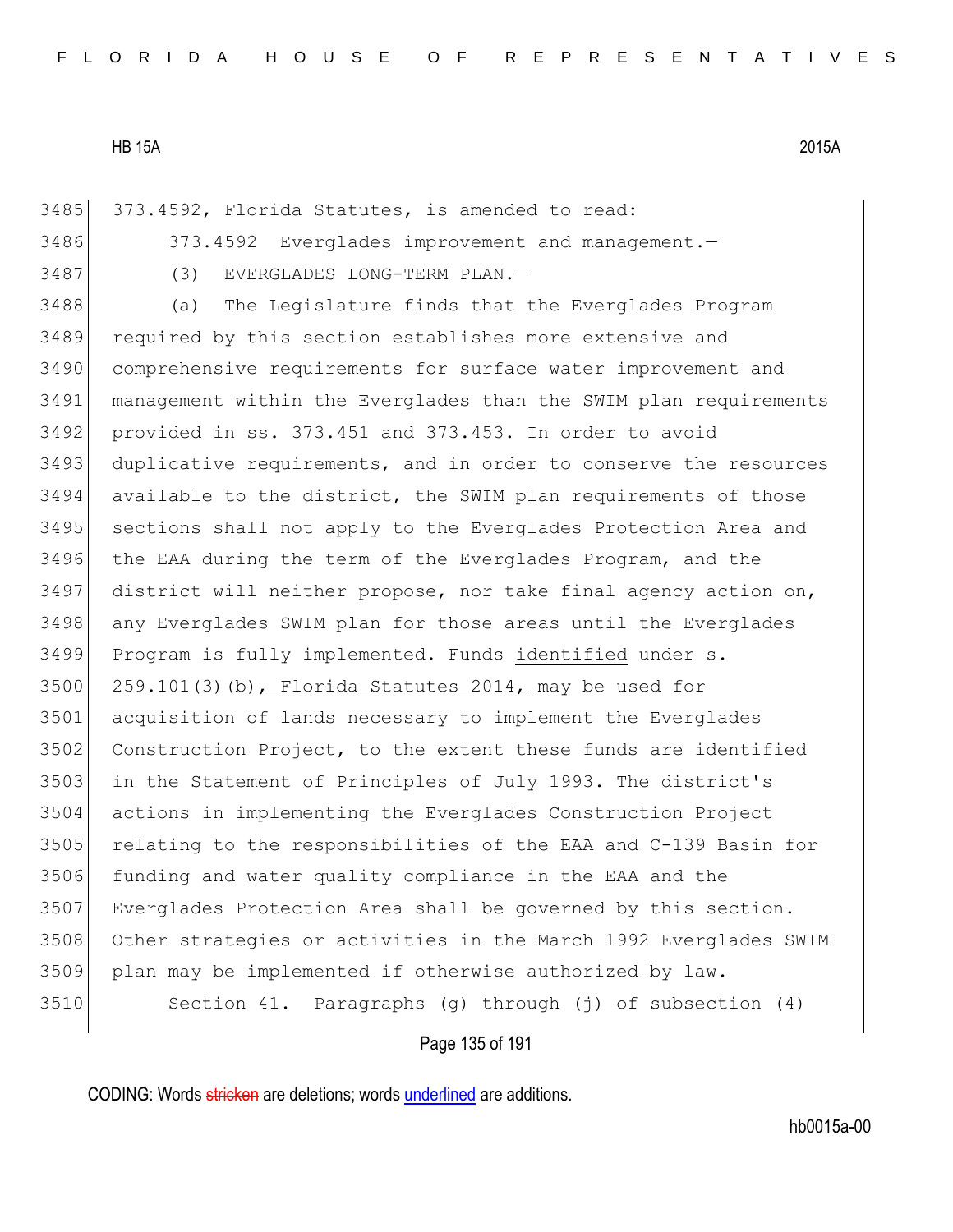of section 373.45926, Florida Statutes, are amended to read: 373.45926 Everglades Trust Fund; allocation of revenues and expenditure of funds for conservation and protection of natural resources and abatement of water pollution.— (4) The following funds shall be deposited into the Everglades Trust Fund specifically for the implementation of the Everglades Forever Act. (g) Preservation 2000 funds for acquisition of lands 3519 necessary for implementation of the Everglades Forever Act as 3520 prescribed in an annual appropriation. 3521 (g) $\left\{\text{h}\right\}$  Any additional funds specifically appropriated by the Legislature for this purpose. 3523 (h) $\leftrightarrow$  Gifts designated for implementation of the Everglades Forever Act from individuals, corporations, and other entities.  $(i)$   $(i)$  Any additional funds that become available for this purpose from any other source. Section 42. Paragraph (a) of subsection (6) of section 373.470, Florida Statutes, is amended to read: 3530 373.470 Everglades restoration. (6) DISTRIBUTIONS FROM SAVE OUR EVERGLADES TRUST FUND.— (a) Except as provided in paragraphs (d) and (e) and for funds appropriated for debt service, the department shall distribute funds in the Save Our Everglades Trust Fund to the district in accordance with a legislative appropriation and s. 3536 373.026(8)(b) and  $(e)$ . Distribution of funds to the district

Page 136 of 191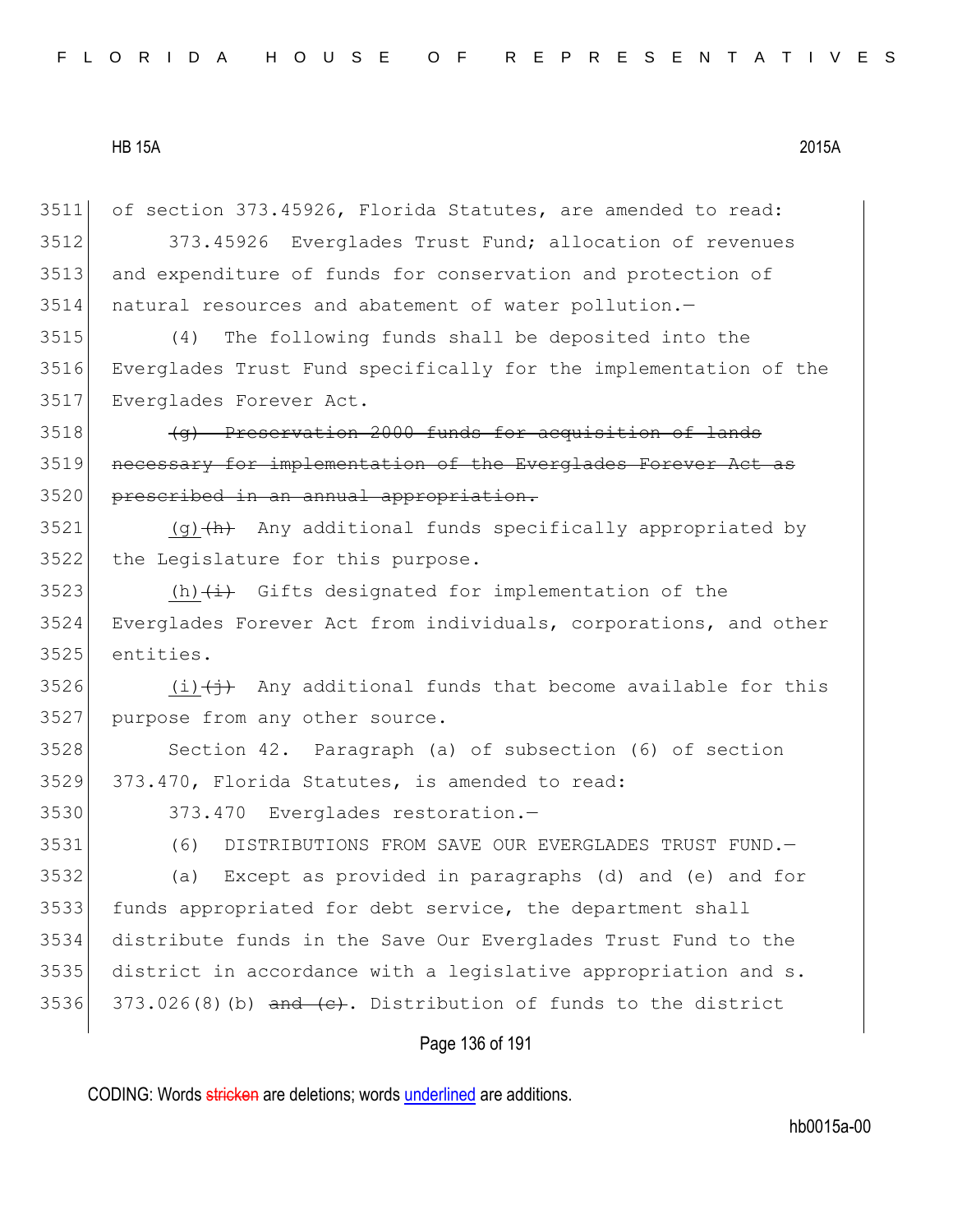from the Save Our Everglades Trust Fund shall be equally matched by the cumulative contributions from the district by fiscal year 2019-2020 by providing funding or credits toward project components. The dollar value of in-kind project design and construction work by the district in furtherance of the comprehensive plan and existing interest in public lands needed 3543 for a project component are credits towards the district's contributions.

 Section 43. Subsection (2) of section 373.584, Florida Statutes, is amended to read:

373.584 Revenue bonds.—

3548 (2) Revenues derived by the district from the Water 3549 Management Lands Trust Fund as provided in s. 373.59 or any 3550 other revenues of the district may be pledged to the payment of such revenue bonds; however, the ad valorem taxing powers of the district may not be pledged to the payment of such revenue bonds without prior compliance with the requirements of the State Constitution as to the affirmative vote of the electors of the district and with the requirements of s. 373.563, and bonds payable from the Water Management Lands Trust Fund shall be 3557 issued solely for the purposes set forth in s. 373.59. Revenue bonds and notes shall be, and shall be deemed to be, for all purposes, negotiable instruments, subject only to the provisions of the revenue bonds and notes for registration. The powers and authority of districts to issue revenue bonds, including, but not limited to, bonds to finance a stormwater management system

## Page 137 of 191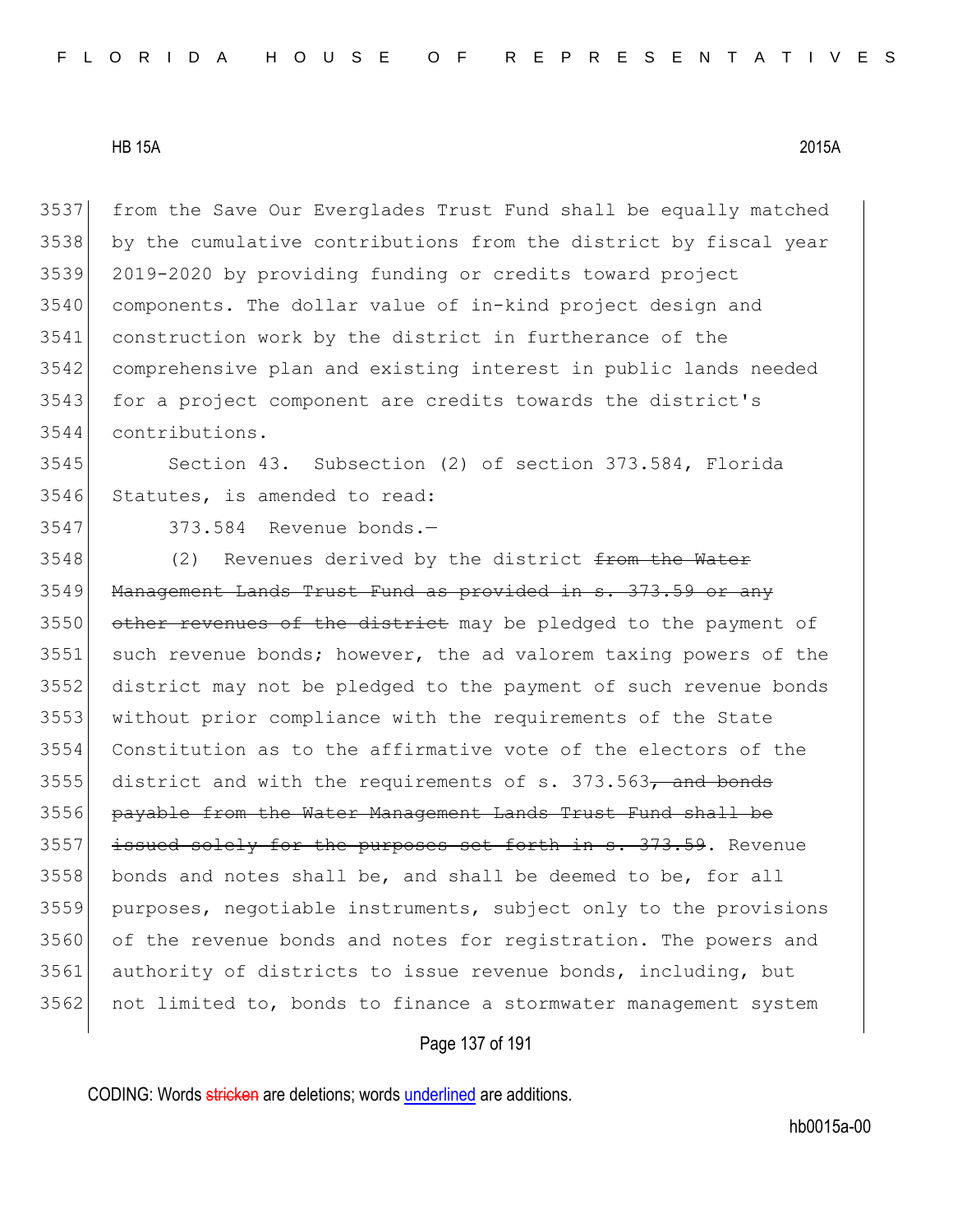$3563$  as defined by s.  $373.403$ , and to enter into contracts incidental 3564 thereto, and to do all things necessary and desirable in 3565 connection with the issuance of revenue bonds, shall be 3566 coextensive with the powers and authority of municipalities to 3567 issue bonds under state law. The provisions of this section 3568 constitute full and complete authority for the issuance of 3569 revenue bonds and shall be liberally construed to effectuate its 3570 purpose. 3571 Section 44. Section 373.59, Florida Statutes, is amended  $3572$  to read: 3573 373.59 Payment in lieu of taxes for lands acquired for 3574 water management district purposes Water Management Lands Trust  $3575$  Fund.  $3576$  (1) There is established within the Department of 3577 Environmental Protection the Water Management Lands Trust Fund  $3578$  to be used as a nonlapsing fund for the purposes of this 3579 section. The moneys in this fund are hereby continually 3580 appropriated for the purposes of land acquisition, management, 3581 maintenance, capital improvements of land titled to the 3582 districts, payments in lieu of taxes, debt service on bonds 3583 issued prior to July 1, 1999, debt service on bonds issued on or  $3584$  after July 1, 1999, which are issued to refund bonds issued 3585 before July 1, 1999, preacquisition costs associated with land 3586 purchases, and the department's costs of administration of the 3587 fund. No refunding bonds may be issued which mature after the 3588 final maturity date of the bonds being refunded or which provide

Page 138 of 191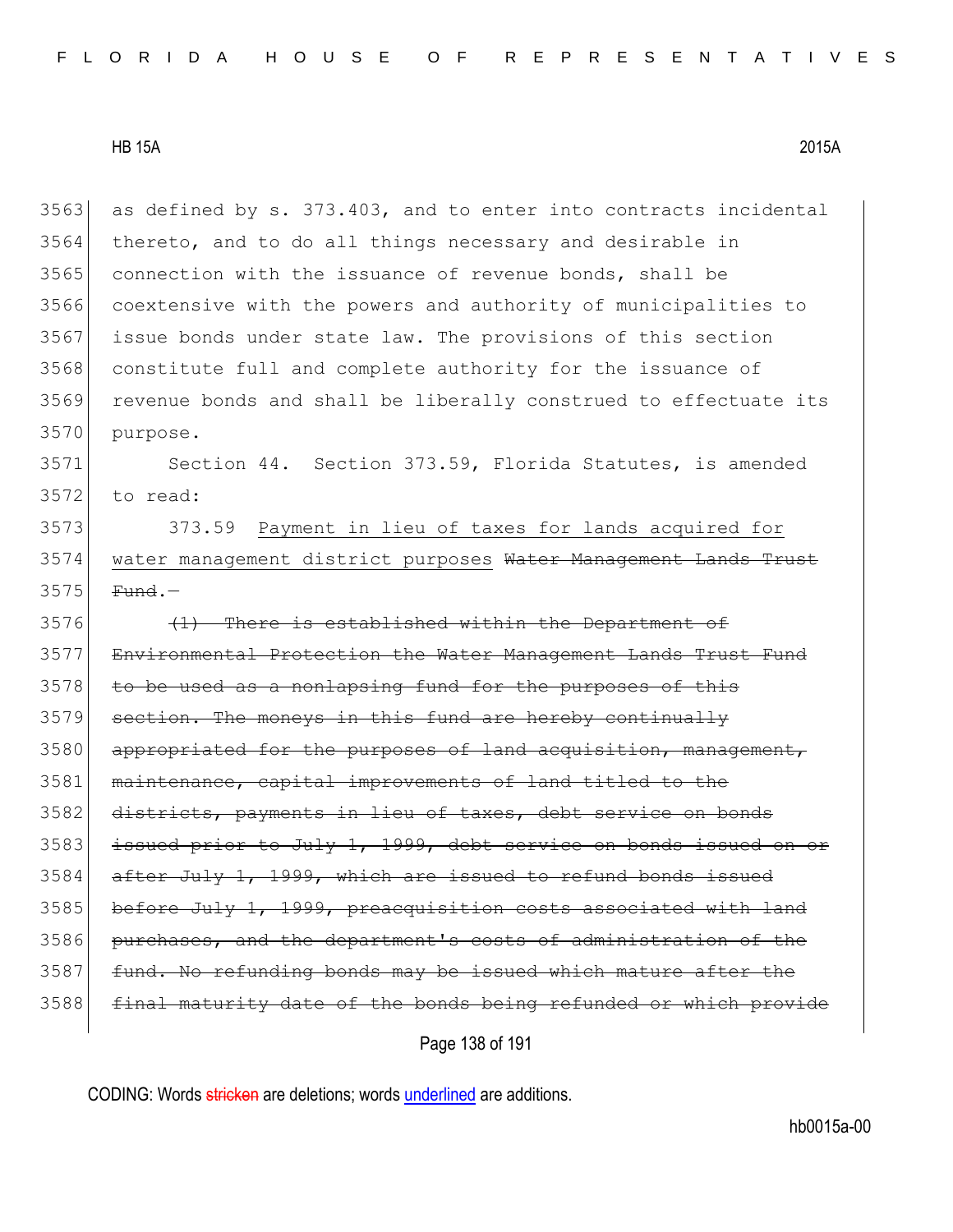3589 for higher debt service in any year than is payable on such 3590 bonds as of February 1, 2009. The department's costs of 3591 administration shall be charged proportionally against each 3592 district's allocation using the formula provided in subsection 3593 (8). Capital improvements shall include, but need not be limited 3594 to, perimeter fencing, signs, firelanes, control of invasive 3595 exotic species, controlled burning, habitat inventory and 3596 restoration, law enforcement, access roads and trails, and 3597 minimal public accommodations, such as primitive campsites,  $3598$  garbage receptacles, and toilets. The moneys in the fund may 3599 also be appropriated to supplement operational expenditures at 3600 the Northwest Florida Water Management District and the Suwannee 3601 River Water Management District, with such appropriations 3602 allocated prior to the allocations set out in subsection (8) to 3603 the five water management districts.  $3604$  (2) Until the Preservation 2000 Program is concluded, each 3605 district shall file with the Legislature and the Secretary of 3606 Environmental Protection a report of acquisition activity, by 3607 January 15 of each year, together with modifications or 3608 additions to its 5-year plan of acquisition. Included in the 3609 report shall be an identification of those lands which require a 3610 full fee simple interest to achieve water management goals and 3611 those lands which can be acquired using alternatives to fee 3612 simple acquisition techniques and still achieve such goals. In 3613 their evaluation of which lands would be appropriate 3614 acquisition through alternatives to fee simple, district staff

Page 139 of 191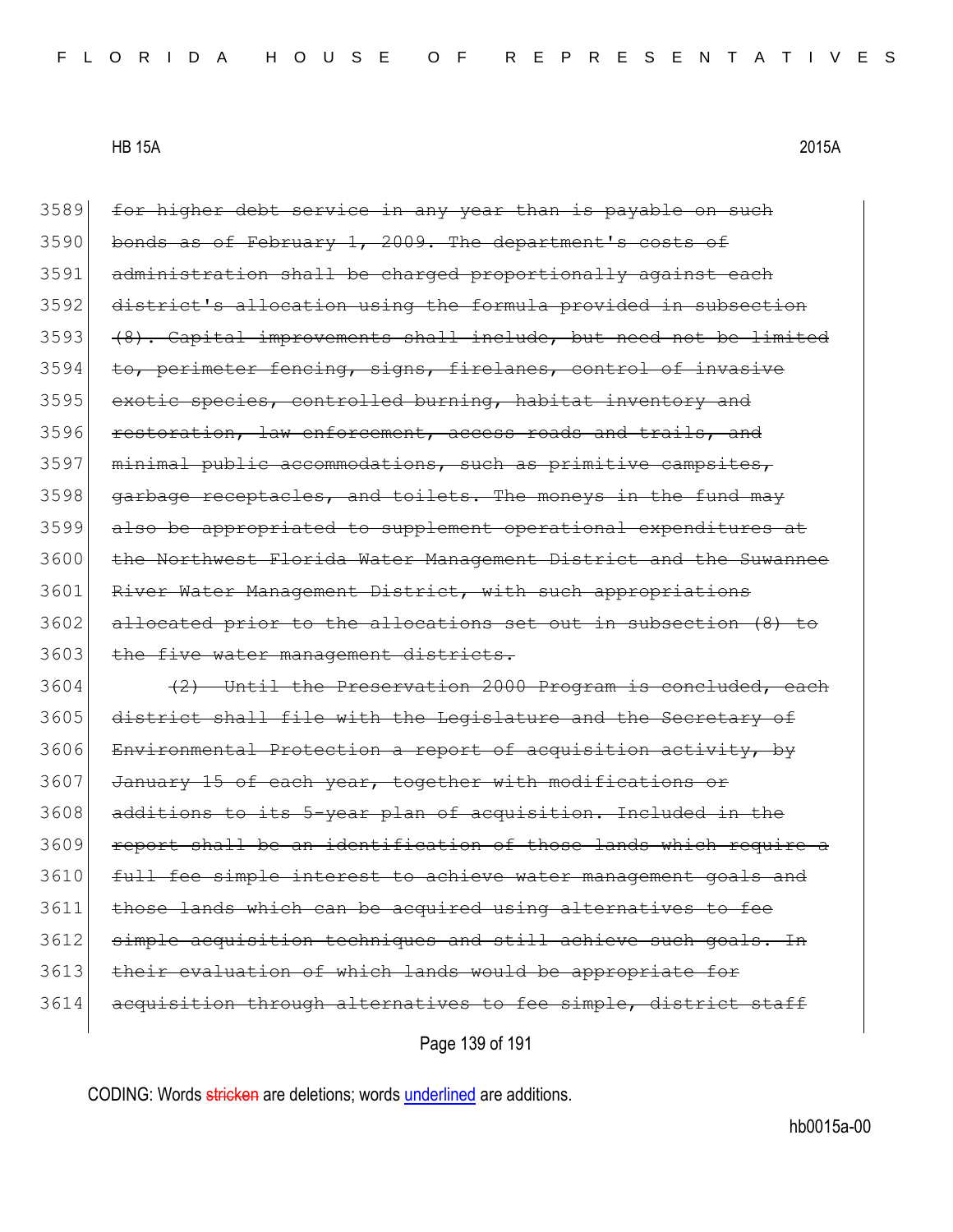$3615$  shall consider criteria including, but not limited to, 3616 acquisition costs, the net present value of future land 3617 management costs, the net present value of ad valorem revenue 3618 loss to the local government, and the potential for revenue 3619 generated from activities compatible with acquisition 3620 objectives. The report shall also include a description of land 3621 management activity. However, no acquisition of lands shall 3622 occur without a public hearing similar to those held pursuant to 3623 the provisions set forth in s. 120.54. In the annual update of 3624 its 5-year plan for acquisition, each district shall identify 3625 lands needed to protect or recharge groundwater and shall 3626 establish a plan for their acquisition as necessary to protect 3627 potable water supplies. Lands which serve to protect or recharge 3628 groundwater identified pursuant to this paragraph shall also 3629 serve to protect other valuable natural resources or provide 3630 space for natural resource based recreation. Once all 3631 Preservation 2000 funds allocated to the water management 3632 districts have been expended or committed, this subsection shall 3633 be repealed. 3634 (3) Each district shall remove the property of an 3635 unwilling seller from its plan of acquisition at the next 3636 scheduled update of the plan, if in receipt of a request to do 3637 so by the property owner. This subsection shall be repealed at 3638 the conclusion of the Preservation 2000 program. 3639 (4) The Secretary of Environmental Protection shall 3640 release moneys from the Water Management Lands Trust Fund to a

Page 140 of 191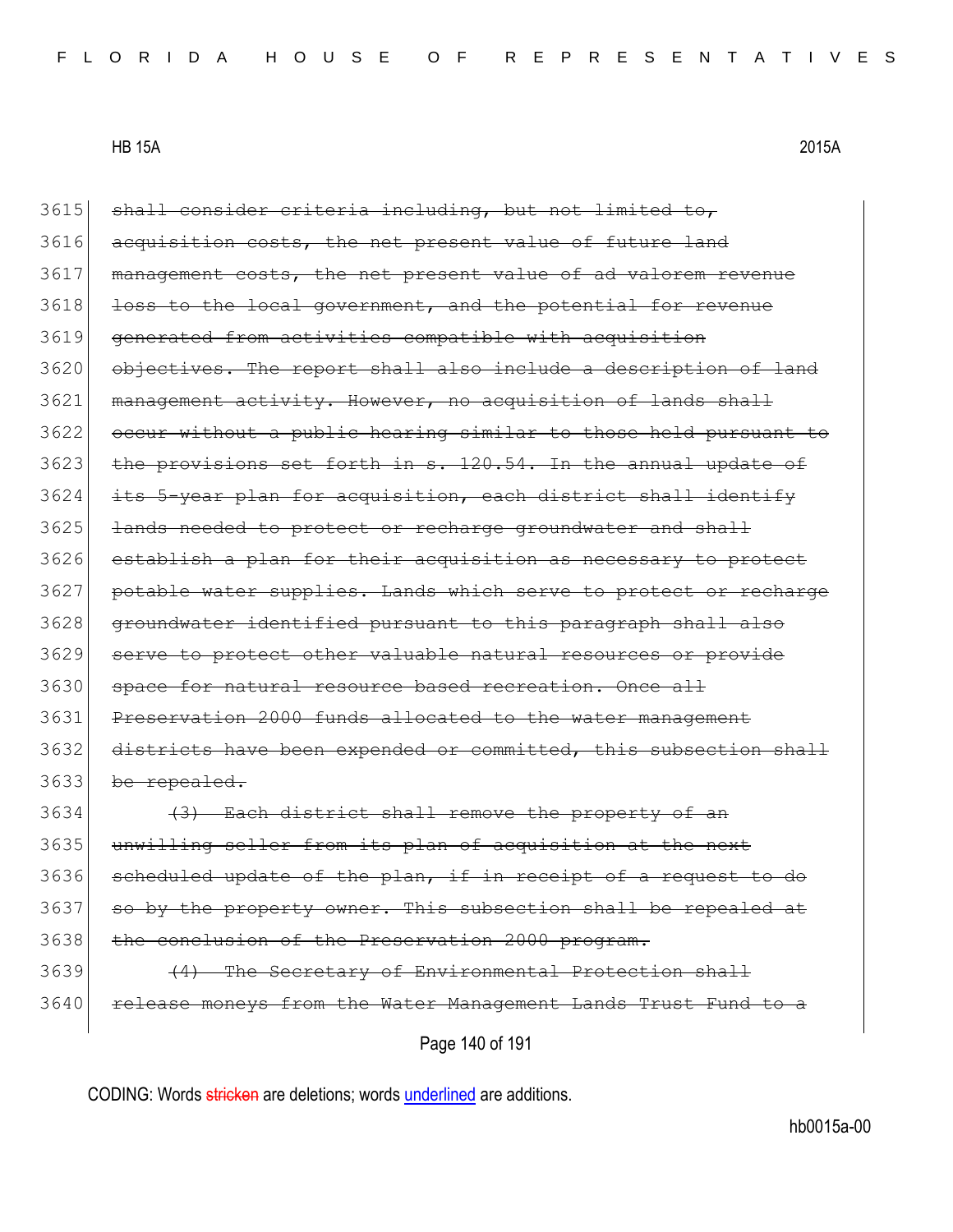| 3641 | district for preacquisition costs within 30 days after receipt   |
|------|------------------------------------------------------------------|
| 3642 | of a resolution adopted by the district's governing board which  |
| 3643 | identifies and justifies any such preacquisition costs necessary |
| 3644 | for the purchase of any lands listed in the district's 5-year    |
| 3645 | plan. The district shall return to the department any funds not  |
| 3646 | used for the purposes stated in the resolution, and the          |
| 3647 | department shall deposit the unused funds into the Water         |
| 3648 | Management Lands Trust Fund.                                     |
| 3649 | (5) The Secretary of Environmental Protection shall              |
| 3650 | release to the districts moneys for management, maintenance, and |
| 3651 | capital improvements following receipt of a resolution and       |
| 3652 | request adopted by the governing board which specifies the       |
| 3653 | designated managing agency, specific management activities,      |
| 3654 | public use, estimated annual operating costs, and other          |
| 3655 | acceptable documentation to justify release of moneys.           |
| 3656 | (6) If a district issues revenue bonds or notes under s.         |
| 3657 | 373.584 prior to July 1, 1999, the district may pledge its share |
| 3658 | of the moneys in the Water Management Lands Trust Fund as        |
| 3659 | security for such bonds or notes. The Department of              |
| 3660 | Environmental Protection shall pay moneys from the trust fund to |
| 3661 | a district or its designee sufficient to pay the debt service,   |
| 3662 | as it becomes due, on the outstanding bonds and notes of the     |
| 3663 | district; however, such payments shall not exceed the district's |
| 3664 | eumulative portion of the trust fund. However, any moneys        |
| 3665 | remaining after payment of the amount due on the debt service    |
| 3666 | shall be released to the district pursuant to subsection (5).    |
|      |                                                                  |

Page 141 of 191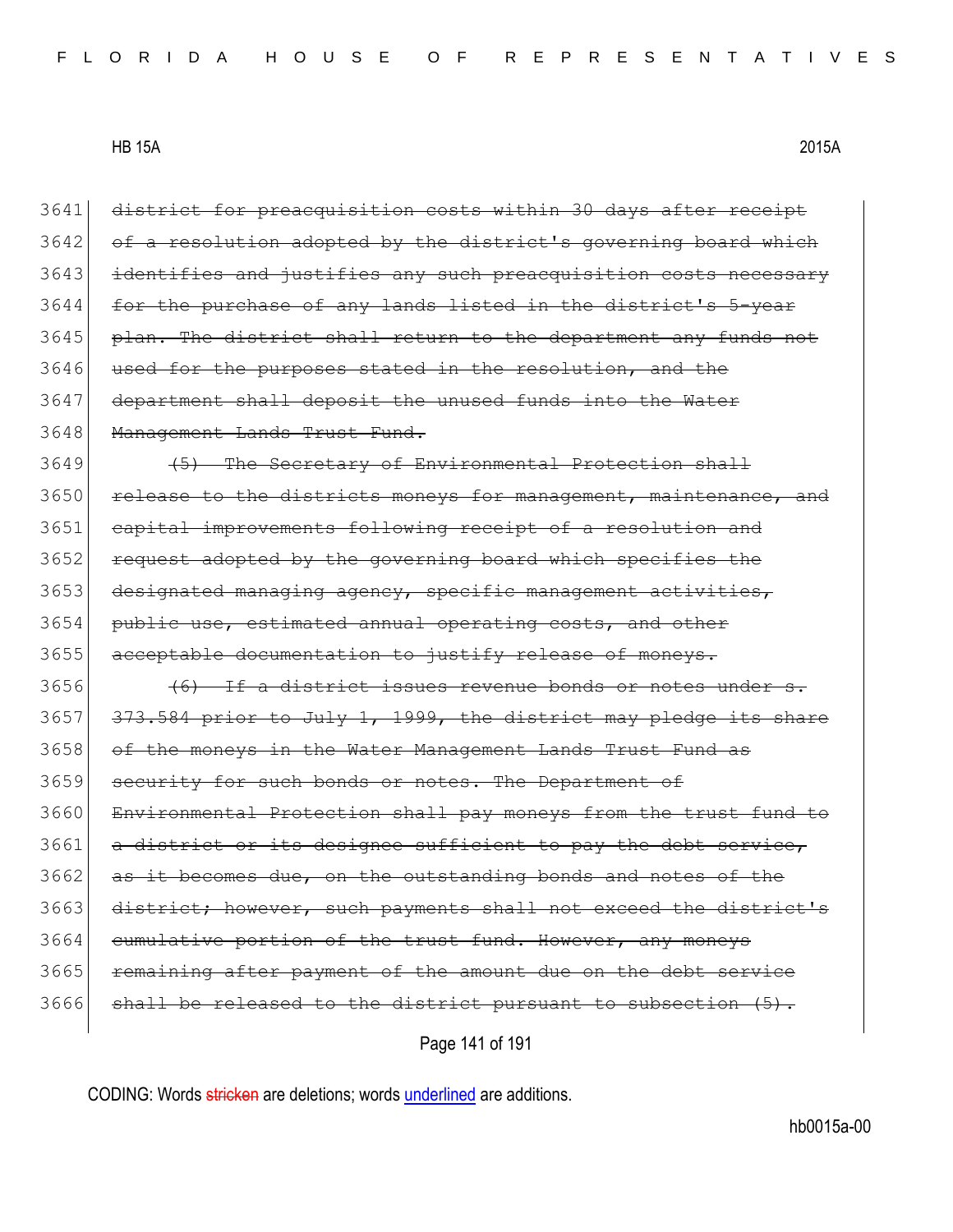$3667$  (7) Any unused portion of a district's share of the fund 3668 shall accumulate in the trust fund to the credit of that 3669 district. Interest earned on such portion shall also accumulate 3670 to the credit of that district to be used for management, 3671 maintenance, and capital improvements as provided in this 3672 section. The total moneys over the life of the fund available to 3673 any district under this section shall not be reduced except by 3674 resolution of the district governing board stating that the need 3675 for the moneys no longer exists. Any water management district 3676 with fund balances in the Water Management Lands Trust Fund as 3677 of March 1, 1999, may expend those funds for land acquisitions 3678 pursuant to s. 373.139, or for the purpose specified in this 3679 subsection. 3680 (8) Moneys from the Water Management Lands Trust Fund 3681 shall be allocated as follows:  $3682$  (a) Beginning with the 2009-2010 fiscal year, thirty 3683 percent shall be used first to pay debt service on bonds issued 3684 before February 1, 2009, by the South Florida Water Management 3685 District which are secured by revenues provided by this section 3686 or to fund debt service reserve funds, rebate obligations, or 3687 other amounts payable with respect to such bonds, then to 3688 transfer \$3,000,000 to the credit of the General Revenue Fund in 3689 each fiscal year, and lastly to distribute the remainder to the 3690 South Florida Water Management District. 3691 (b) Beginning with the 2009-2010 fiscal year, twenty-five 3692 percent shall be used first to transfer \$2,500,000 to the credit

Page 142 of 191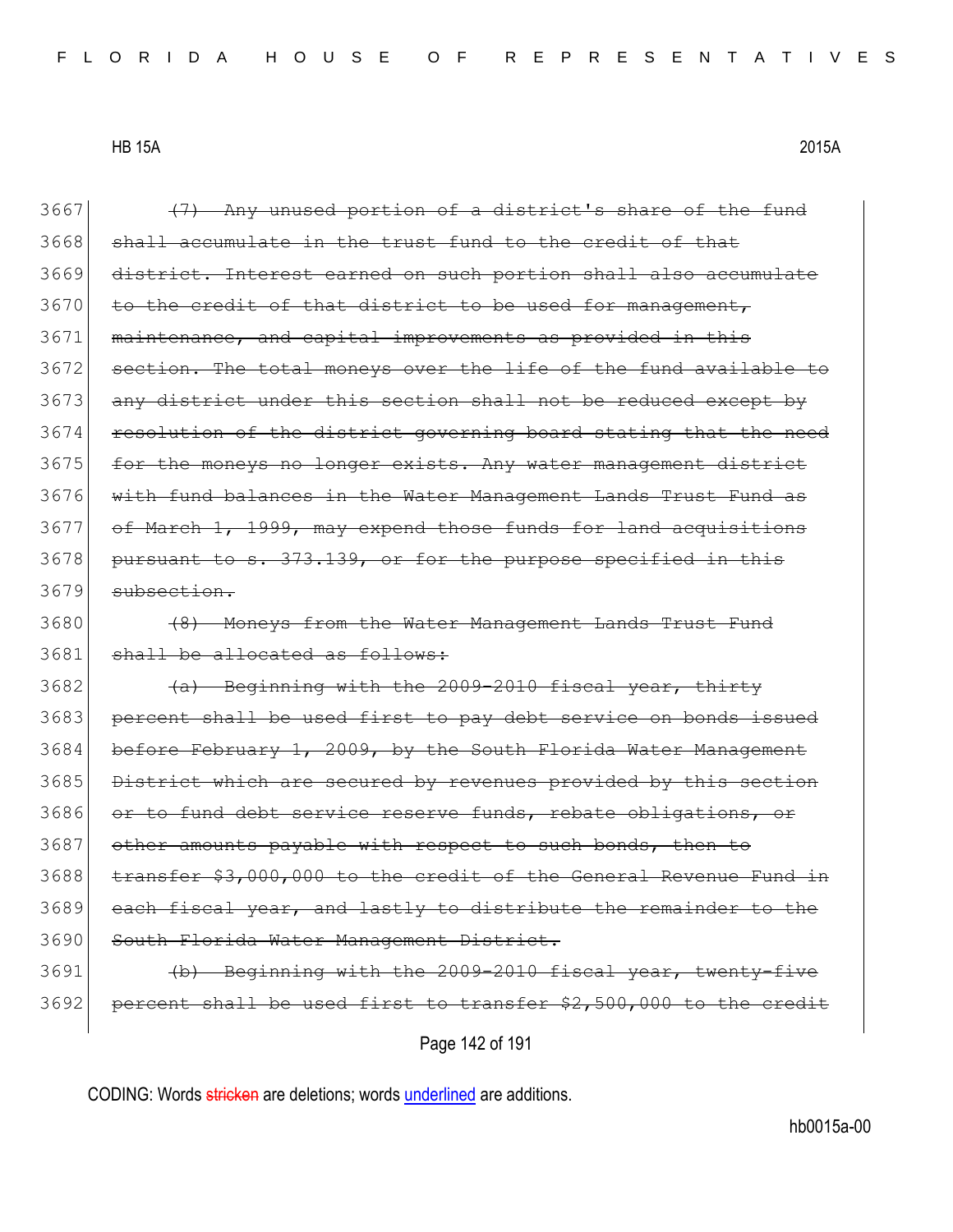Page 143 of 191 3693 of the General Revenue Fund in each fiscal year and then to 3694 distribute the remainder to the Southwest Florida Water 3695 Management District. 3696 (c) Beginning with the 2009-2010 fiscal year, twenty-five 3697 percent shall be used first to pay debt service on bonds issued 3698 before February 1, 2009, by the St. Johns River Water Management 3699 District which are secured by revenues provided by this section 3700 or to fund debt service reserve funds, rebate obligations, or 3701 other amounts payable with respect to such bonds, then to 3702 transfer \$2,500,000 to the credit of the General Revenue Fund in 3703 each fiscal year, and to distribute the remainder to the St. 3704 Johns River Water Management District. 3705 (d) Ten percent to the Suwannee River Water Management 3706 District. 3707 **(e)** Ten percent to the Northwest Florida Water Management 3708 <del>District.</del> 3709 (9) Moneys in the fund not needed to meet current 3710 obligations incurred under this section shall be transferred to 3711 the State Board of Administration, to the credit of the fund, to 3712 be invested in the manner provided by law. Interest received on 3713 such investments shall be credited to the fund.  $3714$  (1)<del>(10)(a)</del> Beginning July 1, 1999, funds not more than 3715 one-fourth of the funds provided for in subsections (1) and (8)  $3716$  in any year shall be reserved annually by a governing board, 3717 during the development of its annual operating budget, for 3718 payments in lieu of taxes for all actual ad valorem tax losses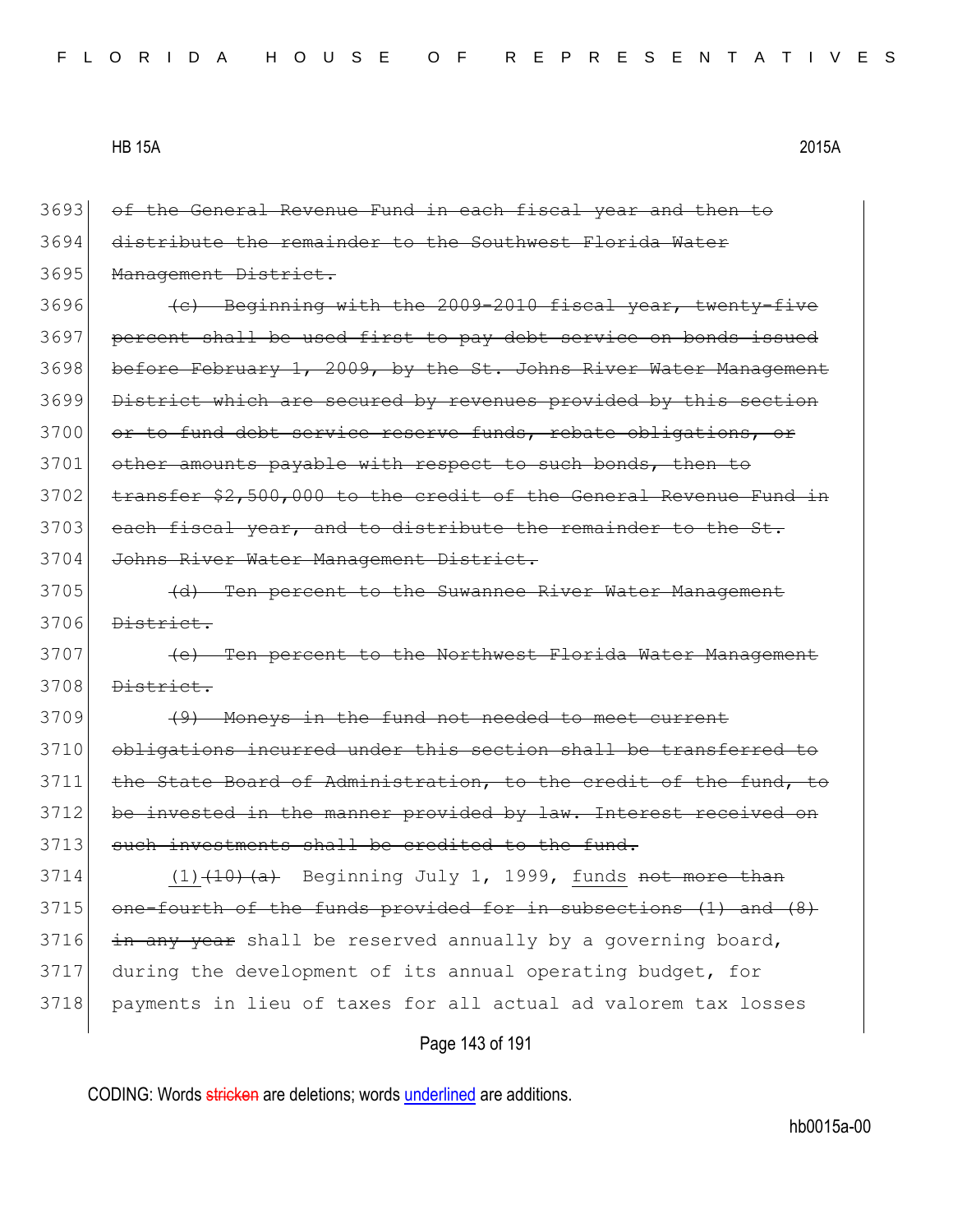3719 incurred as a result of all governing board acquisitions for 3720 water management district purposes. Reserved funds not used for 3721 payments in lieu of taxes in any year shall revert to the Water 3722 Management Lands Trust Fund to be used in accordance with the 3723 provisions of this section.

 $3724$  (2)  $\leftrightarrow$  Payment in lieu of taxes shall be available: 3725 (a) $\frac{1}{1}$ . To all counties that have a population of 150,000 or 3726 fewer. Population levels shall be determined pursuant to s. 3727 186.901. The population estimates published April 1 and used in 3728 the revenue-sharing formula pursuant to s. 186.901 shall be used 3729 to determine eligibility under this subsection and shall apply 3730 to payments made for the subsequent fiscal year.

 $3731$  (b)  $2$ . To all local governments located in eligible 3732 counties and whose lands are bought and taken off the tax rolls. 3733

 For properties acquired after January 1, 2000, in the event that such properties otherwise eligible for payment in lieu of taxes under this subsection are leased or reserved and remain subject to ad valorem taxes, payments in lieu of taxes shall commence or recommence upon the expiration or termination of the lease or reservation. If the lease is terminated for only a portion of 3740 the lands at any time, the annual payments shall be made for 3741 that portion only commencing the year after such termination, without limiting the requirement that annual payments shall be made on the remaining portion or portions of the land as the lease on each expires. For the purposes of this subsection,

## Page 144 of 191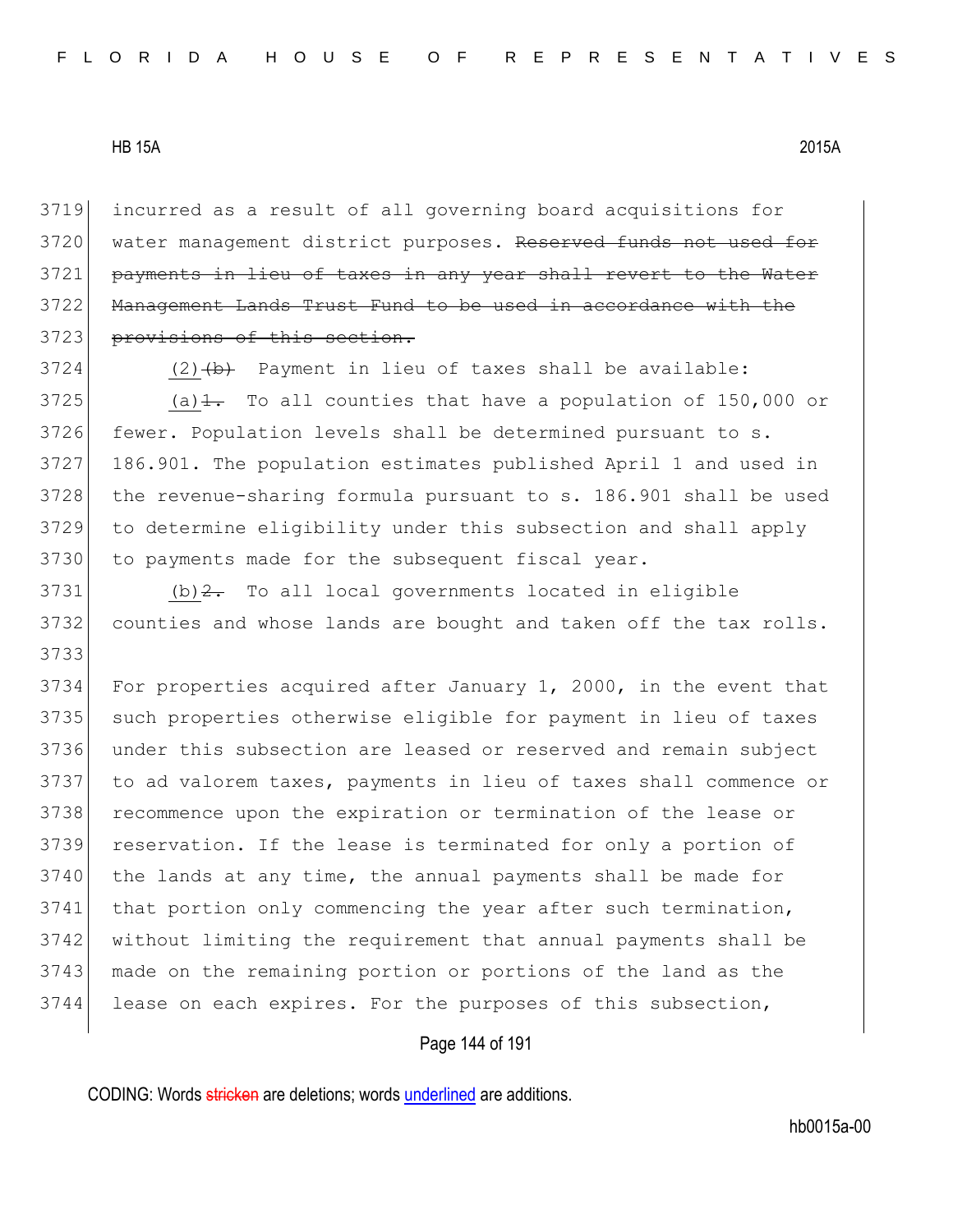"local government" includes municipalities and the county school board.

 (3)  $\leftarrow$  If sufficient funds are unavailable in any year to make full payments to all qualifying counties and local governments, such counties and local governments shall receive a 3750 pro rata share of the moneys available.

 (4)(d) The payment amount shall be based on the average amount of actual ad valorem taxes paid on the property for the 3 3753 years preceding acquisition. Applications for payment in lieu of taxes shall be made no later than May 31 of the year for which payment is sought. No payment in lieu of taxes shall be made for properties which were exempt from ad valorem taxation for the year immediately preceding acquisition.

 (5) (e) If property that was subject to ad valorem taxation was acquired by a tax-exempt entity for ultimate conveyance to 3760 the state under this chapter, payment in lieu of taxes shall be made for such property based upon the average amount of ad 3762 valorem taxes paid on the property for the 3 years prior to its being removed from the tax rolls. The water management districts shall certify to the Department of Revenue those properties that may be eligible under this provision. Once eligibility has been established<sub> $\tau$ </sub> that governmental entity shall receive annual payments for each tax loss until the qualifying governmental entity exceeds the population threshold pursuant to subsection (2)  $\overline{\text{parameter}}$  (b).

(6)<del>(f)</del> Payment in lieu of taxes pursuant to this

Page 145 of 191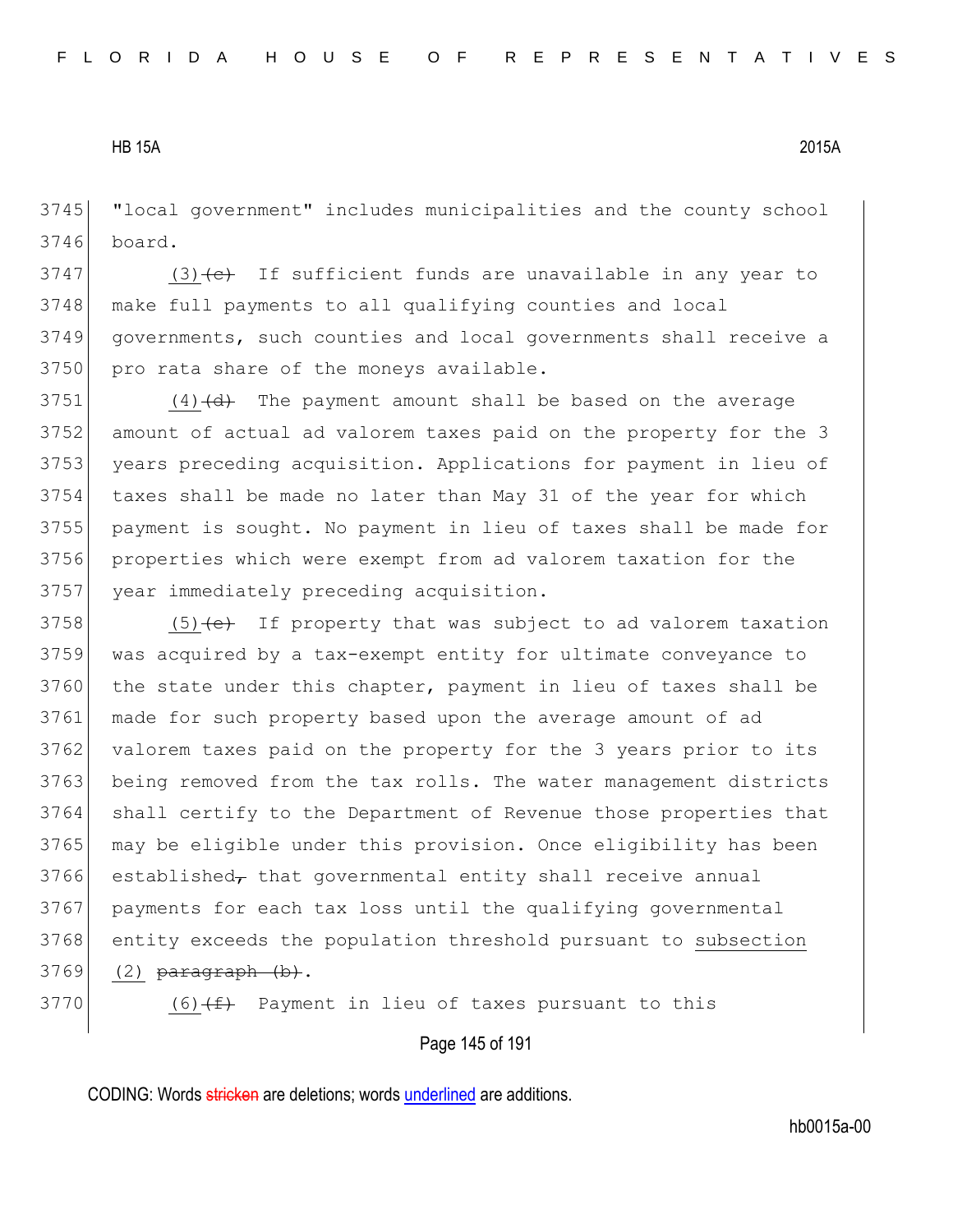subsection shall be made annually to qualifying counties and local governments after certification by the Department of 3773 Revenue that the amounts applied for are reasonably appropriate, based on the amount of actual ad valorem taxes paid on the eligible property, and after the water management districts have provided supporting documents to the Chief Financial Officer and have requested that payment be made in accordance with the 3778 requirements of this section. With the assistance of the local government requesting payment in lieu of taxes, the water 3780 management district that acquired the land is responsible for preparing and submitting application requests for payment to the 3782 Department of Revenue for certification.

 (7) If a water management district has made a payment in lieu of taxes to a governmental entity and subsequently suspended payment, beginning July 1, 2009, the water management district shall reinstate appropriate payments and continue the payments for as long as the county population remains below the 3788 population threshold pursuant to paragraph (2)(a). This 3789 subsection does not authorize or provide for payments in 3790 arrears.

3791 (8) $\left( \frac{q}{q} \right)$  If a water management district conveys to a county 3792 or local government title to any land owned by the district, any 3793 payments in lieu of taxes on the land made to the county or 3794 local government shall be discontinued as of the date of the 3795 conveyance.

 $3796$  (11) Notwithstanding any provision of this

Page 146 of 191

CODING: Words stricken are deletions; words underlined are additions.

hb0015a-00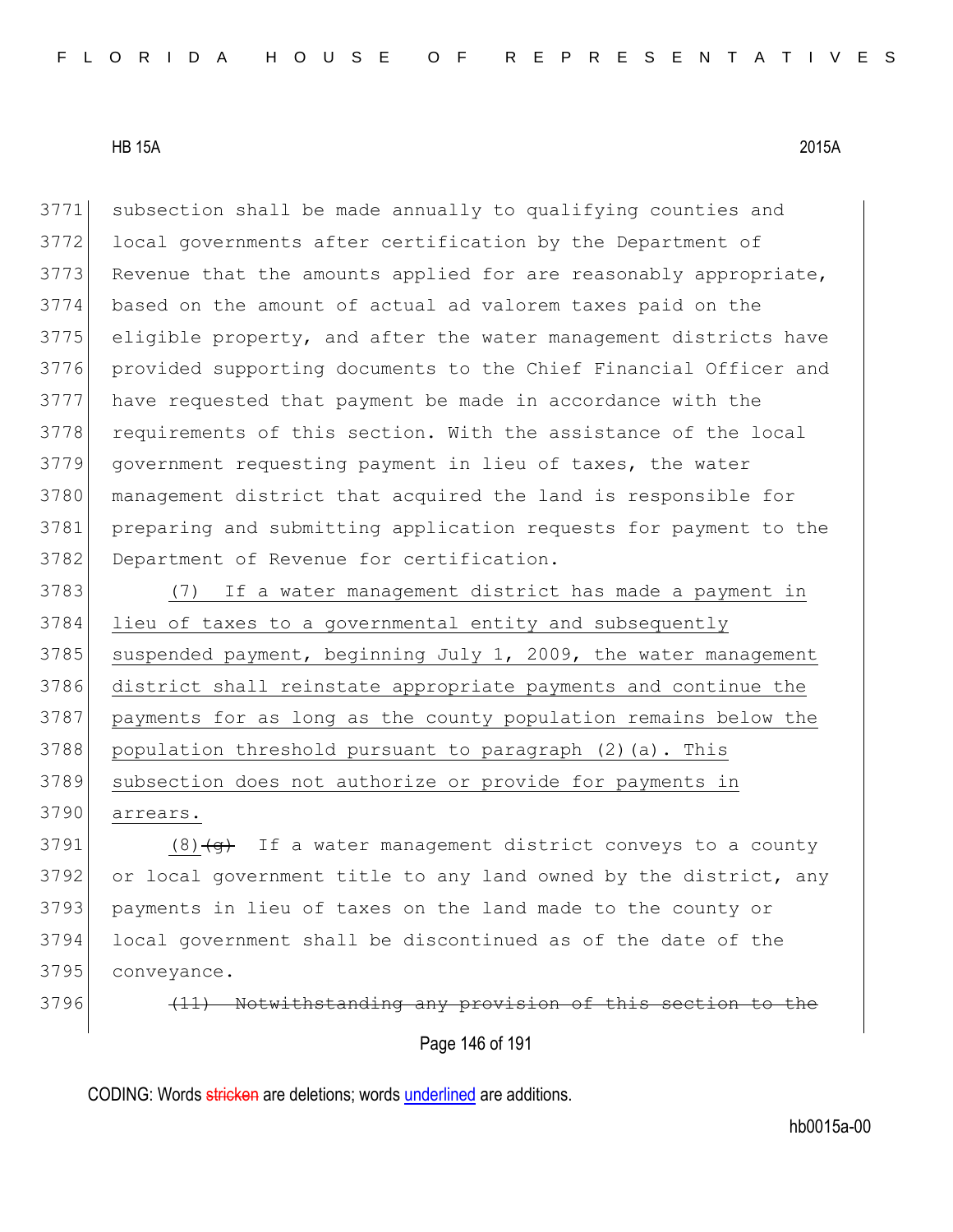| 3797 | contrary, the governing board of a water management district may |
|------|------------------------------------------------------------------|
| 3798 | request, and the Secretary of Environmental Protection shall     |
| 3799 | release upon such request, moneys allocated to the districts     |
| 3800 | pursuant to subsection (8) for purposes consistent with the      |
| 3801 | provisions of s. 373.709, s. 373.705, s. 373.139, or ss.         |
| 3802 | 373.451-373.4595 and for legislatively authorized land           |
| 3803 | acquisition and water restoration initiatives. No funds may be   |
| 3804 | used pursuant to this subsection until necessary debt service    |
| 3805 | obligations, requirements for payments in lieu of taxes, and     |
| 3806 | land management obligations that may be required by this chapter |
| 3807 | are provided for.                                                |
| 3808 | $(12)$ Notwithstanding subsection $(8)$ , and for the 2014-2015  |
| 3809 | fiscal year only, the moneys from the Water Management Lands     |
| 3810 | Trust Fund are allocated as follows:                             |
| 3811 | (a) An amount necessary to pay debt service on bonds             |
| 3812 | issued before February 1, 2009, by the South Florida Water       |
| 3813 | Management District and the St. Johns River Water Management     |
| 3814 | District, which are secured by revenues provided pursuant to     |
| 3815 | this section, or to fund debt service reserve funds, rebate      |
| 3816 | obligations, or other amounts payable with respect to such       |
| 3817 | bonds.                                                           |
| 3818 | Eight million dollars to be transferred to the General           |
| 3819 | Revenue Fund.                                                    |
| 3820 | (c) Seven million seven hundred thousand dollars to be           |
| 3821 | transferred to the Save Our Everglades Trust Fund to support     |
| 3822 | Everglades restoration projects included in the final report of  |
|      | Page 147 of 191                                                  |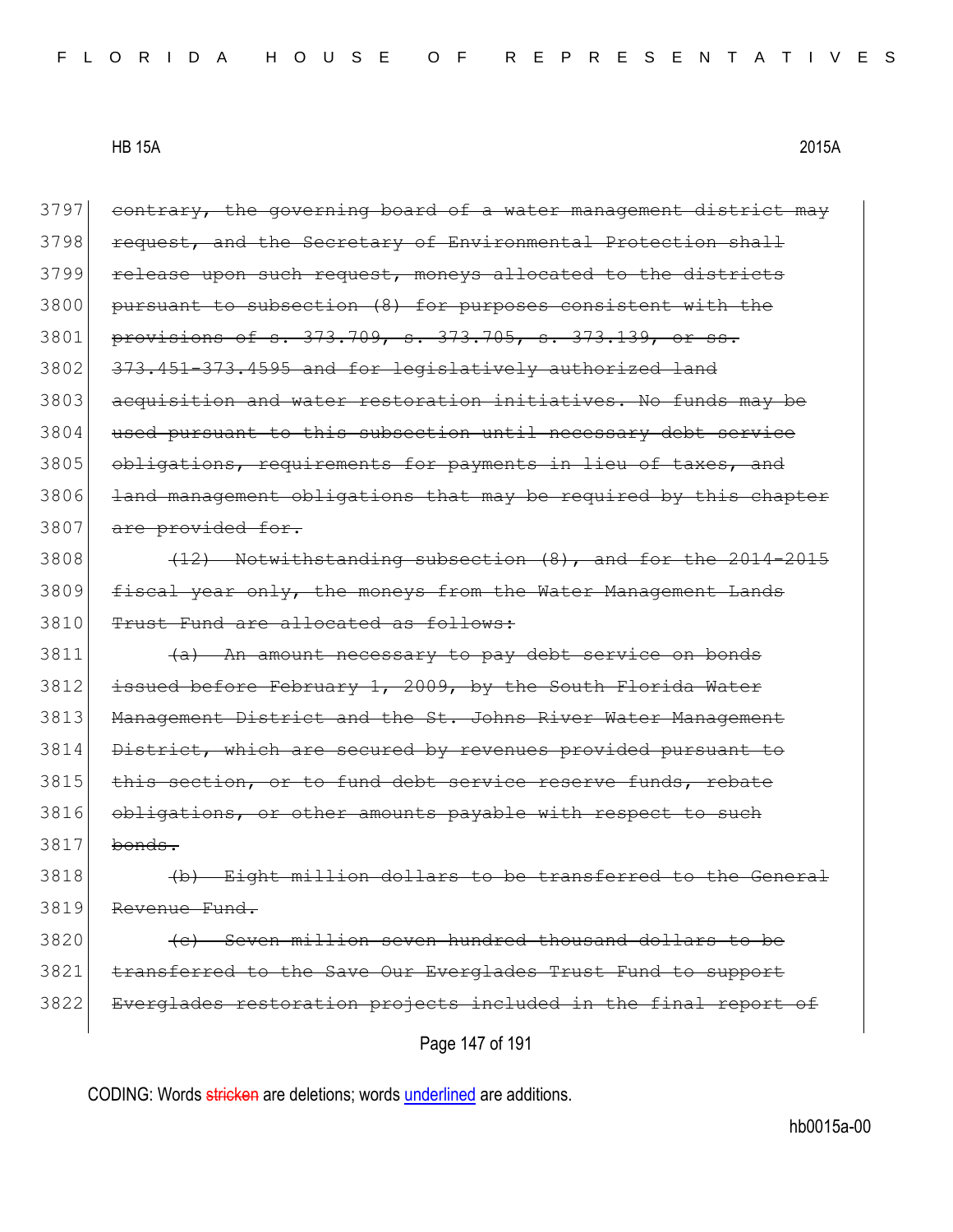3823 the Select Committee on Indian River Lagoon and Lake Okeechobee 3824 Basin, dated November 8, 2013.  $3825$  (d) Any remaining funds to be provided in accordance with 3826 the General Appropriations Act. 3827 3828 This subsection expires July 1, 2015. 3829 Section 45. Subsection (8) of section 373.703, Florida 3830 Statutes, is amended to read: 3831 373.703 Water production; general powers and duties.—In  $3832$  the performance of, and in conjunction with, its other powers 3833 and duties, the governing board of a water management district 3834 existing pursuant to this chapter: 3835 (8) In addition to the power to issue revenue bonds 3836 pursuant to s. 373.584, may issue revenue bonds for the purposes 3837 of paying the costs and expenses incurred in carrying out the 3838 purposes of this chapter or refunding obligations of the 3839 district issued pursuant to this section. Such revenue bonds  $3840$  shall be secured by, and be payable from, revenues derived from 3841 the operation, lease, or use of its water production and 3842 transmission facilities and other water-related facilities and 3843 from the sale of water or services relating thereto. Such  $3844$  revenue bonds may not be secured by, or be payable from, moneys 3845 derived by the district from the Water Management Lands Trust 3846 Fund or from ad valorem taxes received by the district or from 3847 moneys appropriated by the Legislature, unless otherwise 3848 | specifically authorized by the Legislature. All provisions of s.

#### Page 148 of 191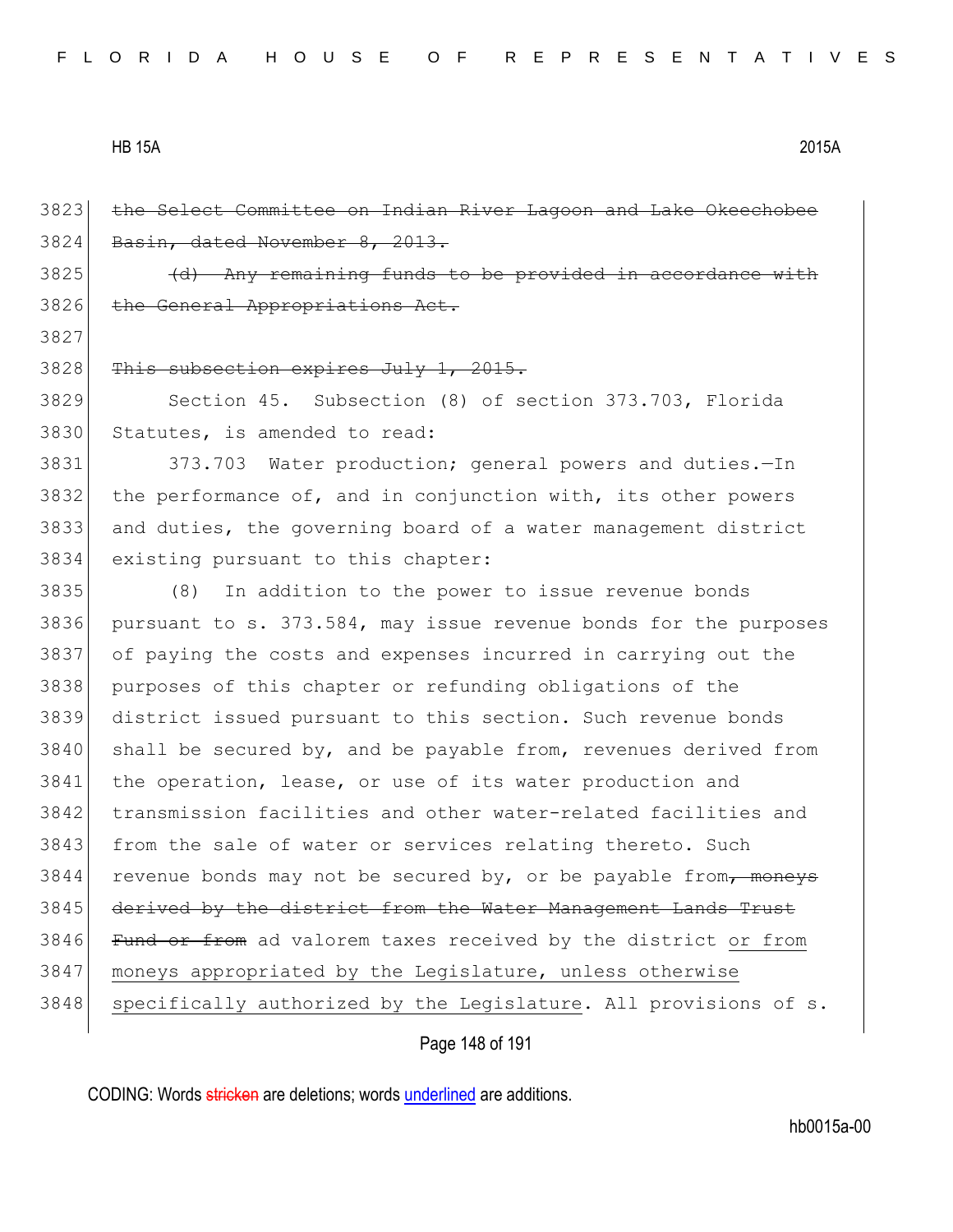373.584 relating to the issuance of revenue bonds which are not inconsistent with this section shall apply to the issuance of revenue bonds pursuant to this section. The district may also issue bond anticipation notes in accordance with the provisions of s. 373.584.

3854 Section 46. Subsection (8) of section 375.031, Florida 3855 Statutes, is amended to read:

3856 375.031 Acquisition of land; procedures.—

3857 (8) The department may, if it deems it desirable and in 3858 the best interest of the program, request the board of trustees 3859 to sell or otherwise dispose of any lands or water storage areas 3860 acquired under this act. The board of trustees, when so 3861 requested, shall offer the lands or water storage areas, on such 3862 terms as the department may determine, first to other state 3863 agencies and then, if still available, to the county or 3864 municipality in which the lands or water storage areas lie. If 3865 | not acquired by another state agency or local governmental body 3866 for beneficial public purposes, the lands or water storage areas  $3867$  shall then be offered by the board of trustees at public sale, 3868 after first giving notice of such sale by publication in a 3869 newspaper published in the county or counties in which such 3870 lands or water storage areas lie not less than once a week for 3 3871 consecutive weeks. All proceeds from the sale or disposition of 3872 any lands or water storage areas pursuant to this section shall  $3873$  be deposited into  $\frac{1}{2}$  the appropriate trust fund pursuant to s.  $3874$  253.034(6)(k), (1), or (m) <del>Land Acquisition Trust Fund</del>.

Page 149 of 191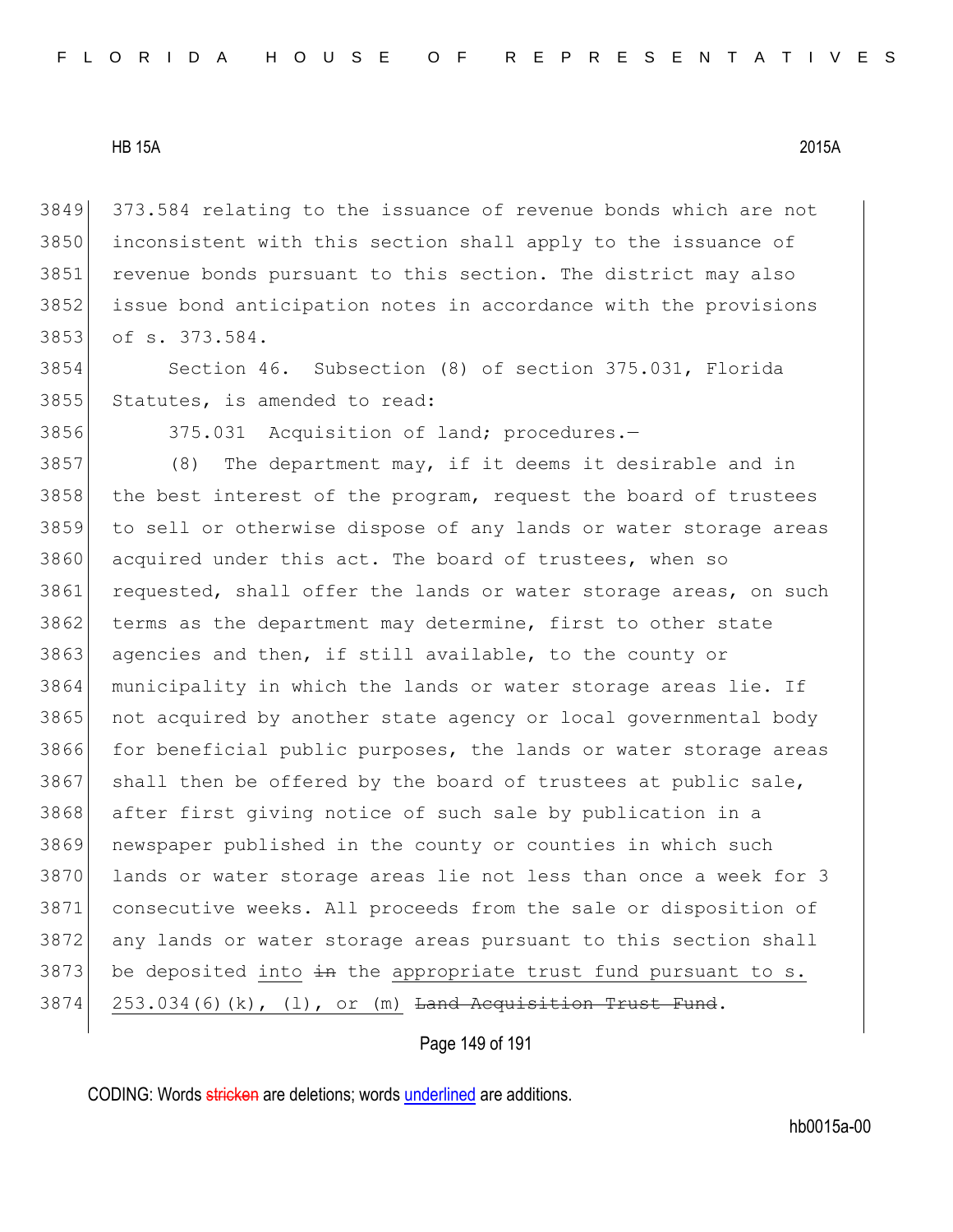3875 Section 47. Section 375.041, Florida Statutes, is amended

3876 to read:

3877 375.041 Land Acquisition Trust Fund.

3878 (1) There is created a Land Acquisition Trust Fund within 3879 the Department of Environmental Protection to implement the 3880 provisions prescribed in s. 28, Art. X of the State Constitution 3881 facilitate and expedite the acquisition of land, water areas, 3882 and related resources required to accomplish the purposes of 3883 this act. The Land Acquisition Trust Fund shall be held and 3884 administered by the department. The Land Acquisition Trust Fund 3885 shall continue for as long as bonds are outstanding pursuant to  $3886$  s. 215.618 or s. 215.619, or any bonds secured on a parity basis 3887 with such bonds, or until the requirements of s. 28, Art. X of 3888 the State Constitution expire, whichever is later. All moneys 3889 and revenue from the operation, management, sale, lease, or 3890 other disposition of land, water areas, related resources, and 3891 the facilities thereon acquired or constructed under this act 3892 shall be deposited in or credited to the Land Acquisition Trust 3893 Fund. Moneys accruing to any agency for the purposes enumerated 3894 in this act may be deposited in this fund. There shall also be 3895 deposited into the Land Acquisition Trust Fund other moneys as 3896 authorized by appropriate act of the Legislature. All moneys so 3897 deposited into the Land Acquisition Trust Fund shall be trust 3898 funds for the uses and purposes herein set forth, within the 3899 meaning of s. 215.32(1)(b); and such moneys shall not become or 3900 be commingled with the General Revenue Fund of the state, as

Page 150 of 191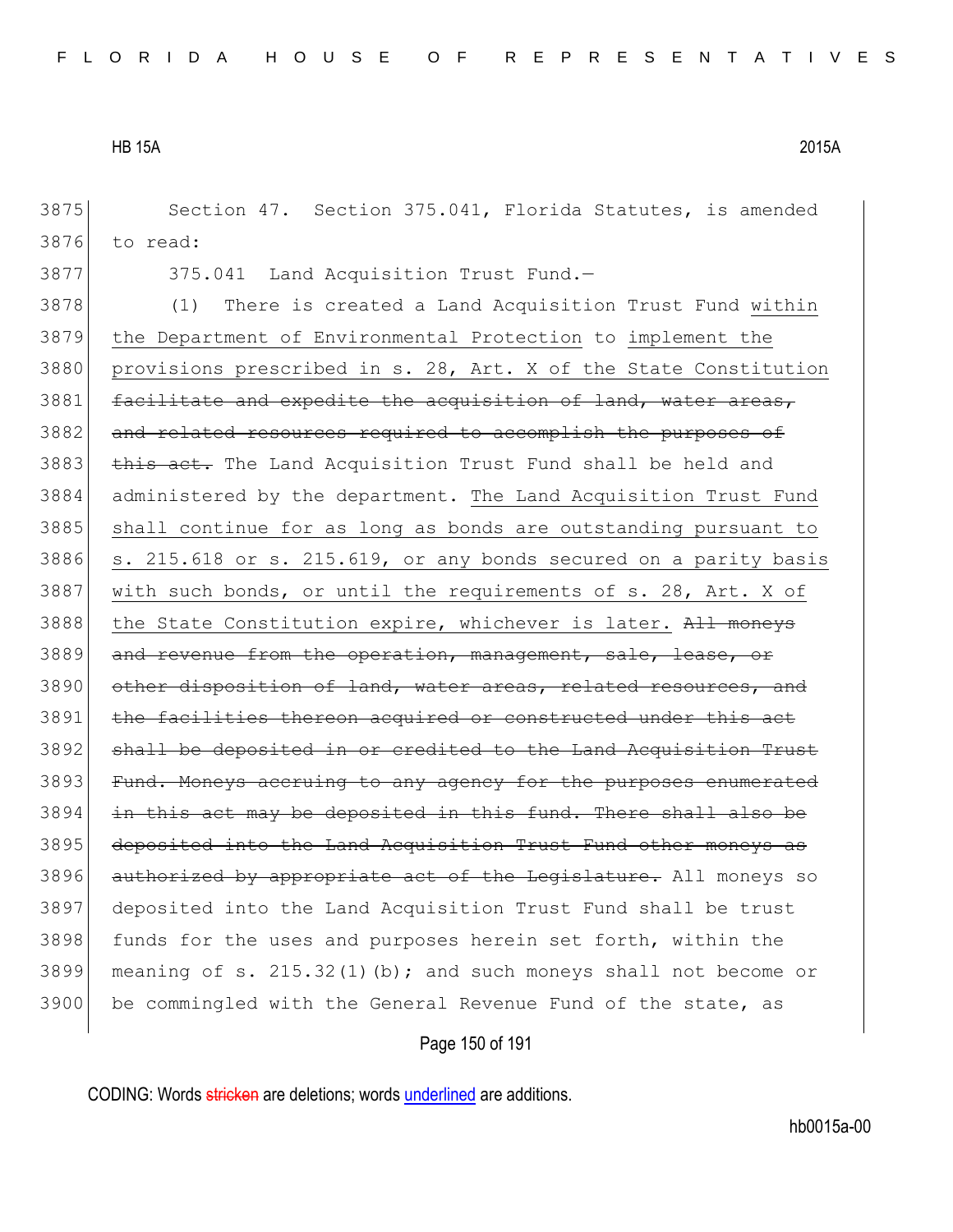3901 defined by s. 215.32(1)(a).

3902 (2) Revenue from the sale or other disposition of land 3903 shall be deposited into the appropriate trust fund pursuant to 3904 s.  $253.034(6)(k)$ ,  $(1)$ , or  $(m)$ . All moneys and revenue from the 3905 operation, management, or lease of land, water areas, related 3906 resources, and the facilities thereon acquired or constructed 3907 under this chapter and chapter 380 shall be deposited into or 3908 credited to the Internal Improvement Trust Fund. 3909 (3) Moneys from the Land Acquisition Trust Fund shall be 3910 allocated as follows: 3911 (a) The amounts necessary to pay debt service or to fund 3912 debt service reserve funds, rebate obligations, or other amounts 3913 payable with respect to Florida Forever bonds issued under s. 3914 215.618, and Everglades restoration bonds issued under s.  $3915$  215.619, shall first be applied as provided in s. 201.15(3)(a) 3916 and (b). 3917 (b) The amount necessary to pay debt service on bonds 3918 issued before February 1, 2009, by the South Florida Water 3919 Management District and the St. Johns River Water Management 3920 District, which are secured by revenues provided pursuant to s. 3921 373.59, Florida Statutes 2014, or necessary to fund debt service 3922 reserve funds, rebate obligations, or other amounts payable with 3923 respect to such bonds. This paragraph expires July 1, 2016. 3924 (c) Thirty-two million dollars to be distributed to the 3925 South Florida Water Management District for the Long-Term Plan

Page 151 of 191

3926 as defined in s. 373.4592(2). This paragraph expires July 1,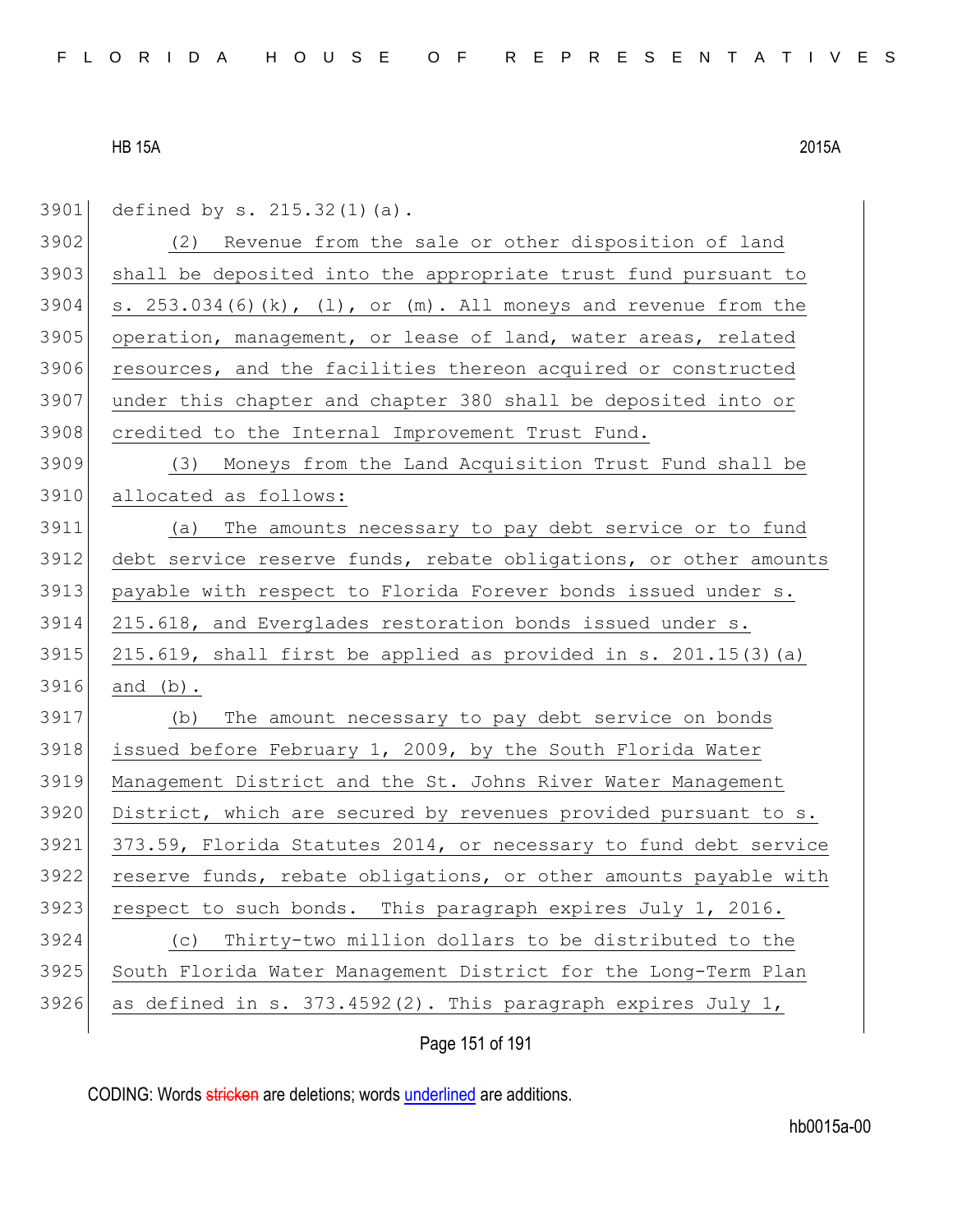3927 2024.

3928 (d) Any remaining funds to be provided in accordance with 3929 the General Appropriations Act.

 (4) Moneys accruing to other agencies for the purposes designated in subsection (1) shall be transferred pursuant to nonoperating budget authority under s. 216.181(12). Agencies must maintain the integrity of such moneys being transferred. Any transferred moneys available from reversions or reductions of budget authority in the other agencies shall be transferred back to the Land Acquisition Trust Fund in the Department of Environmental Protection within 15 days after such reversion or reduction and be available for future appropriation pursuant to s. 28, Art. X of the State Constitution.

3940 (2) The moneys on deposit in the Land Acquisition Trust 3941 Fund shall be first applied to pay the rentals due under lease-3942 purchase agreements or to meet debt service requirements of 3943 revenue bonds issued pursuant to s. 375.051; provided, however, 3944 that debt service on Save Our Coast bonds shall not be paid from 3945 moneys transferred to the Land Acquisition Trust Fund pursuant  $3946$  to s.  $259.032(2)(b)$ .

 $3947$  (3)(a) Any moneys in the Land Acquisition Trust Fund which 3948 are not pledged for rentals or debt service as provided in  $3949$  subsection (2) may be expended from time to time to acquire 3950 <del>land, water areas, and related resources and to construct,</del> 3951 improve, enlarge, extend, operate, and maintain capital 3952 improvements and facilities in accordance with the plan.

Page 152 of 191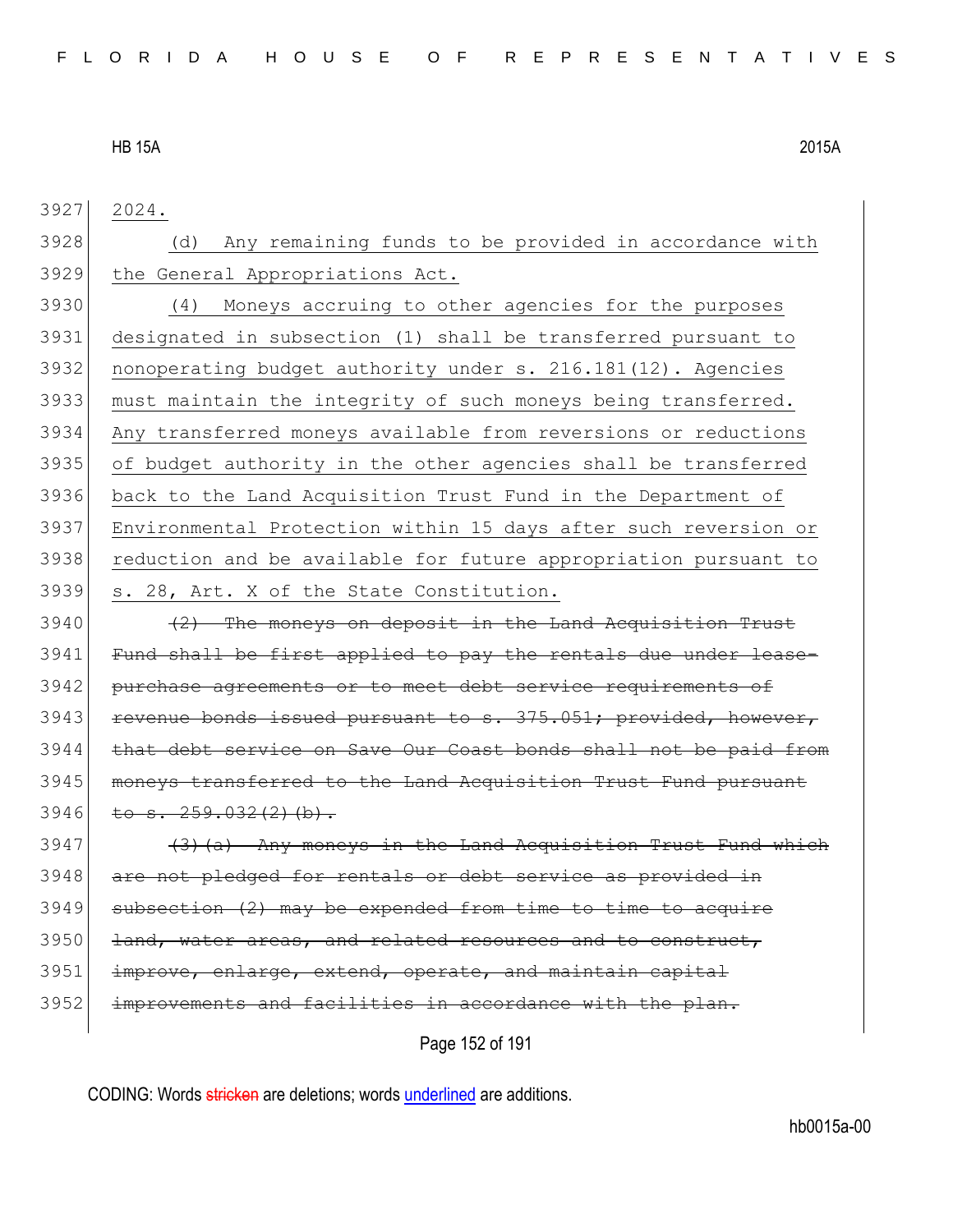Page 153 of 191 3953  $\left\{\n \begin{array}{ccc}\n \text{+b} & \text{+in addition to the uses allowed under paragraph (a)}\n \end{array}\n \right\}$ 3954 for the 2014-2015 fiscal year, moneys in the Land Acquisition 3955 Trust Fund may be transferred to support the Total Maximum Daily 3956 Loads Program as provided in the General Appropriations Act. 3957 This paragraph expires July 1, 2015.  $3958$  (c) For the 2014-2015 fiscal year only, moneys in the Land 3959 Acquisition Trust Fund may be transferred to the Save Our 3960 Everglades Trust Fund to support Everglades restoration projects 3961 included in the final report of the Select Committee on Indian 3962 River Lagoon and Lake Okeechobee Basin, dated November  $8, 2013,$ 3963 and to the Florida Forever Trust Fund for the Florida Forever 3964 program pursuant to nonoperating budget authority under s. 3965 216.181(12). This paragraph expires July 1, 2015.  $3966$  (4) The department may disburse moneys in the Land 3967 Acquisition Trust Fund to pay all necessary expenses to carry 3968 out the purposes of this act. The department shall disburse 3969 moneys from the Land Acquisition Trust Fund to the Fish and 3970 Wildlife Conservation Commission for the purpose of funding law 3971 enforcement services on state lands. 3972 (5) When the Legislature has authorized the Department of 3973 Environmental Protection to condemn a specific parcel of land 3974 and such parcel already has been approved for acquisition  $3975$  through the fund, the land may be acquired in accordance with 3976 the provisions of chapter 73 or chapter 74, and the fund may be  $3977$  used to pay the condemnation award and all costs, including  $a$ 3978 reasonable attorney fees attorney's fee, associated with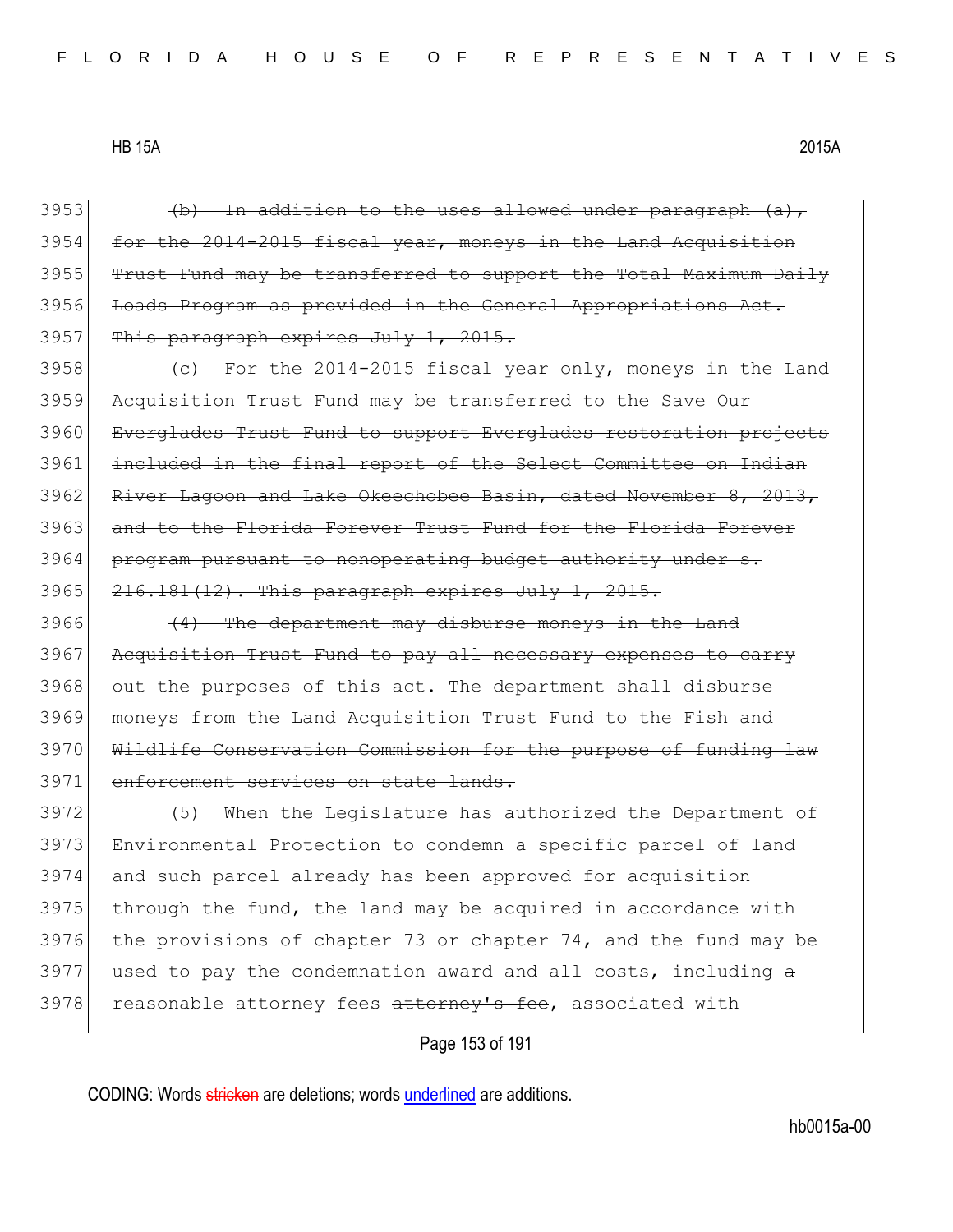3979 condemnation.

3980 Section 48. Subsection (2) of section 375.044, Florida 3981 Statutes, is amended to read:

3982 375.044 Land Acquisition Trust Fund budget request.

 (2) The legislative budget request shall be submitted to the Executive Office of the Governor and the Legislature in 3985 conjunction with the provisions of ss. 216.023, 216.031, and 216.043. The 10-year request shall include, but shall not be limited to:

3988 (a) A 10-year annual cash-flow analysis of the Land 3989 Acquisition Trust Fund.

3990 (b) The requested schedule of the agency for issuance of 3991 Save Our Coasts bonds.

3992  $(b)$  (b)  $\left(\frac{c}{c}\right)$  Forecasts of anticipated revenues to the Land 3993 Acquisition Trust Fund.

3994  $(c)$   $(d)$  The estimate of the agency of Land Acquisition 3995 Trust Fund encumbrances and commitments for each year and the 3996 corresponding estimates of expenditures.

3997 Section 49. Subsection (1) and paragraph (c) of subsection 3998 (2) of section 375.075, Florida Statutes, are amended to read: 3999 375.075 Outdoor recreation; financial assistance to local

4000 governments.—

4001 (1) The Department of Environmental Protection is 4002 authorized to establish the Florida Recreation Development 4003 Assistance Program to provide grants subject to legislative 4004 appropriation to qualified local governmental entities to

Page 154 of 191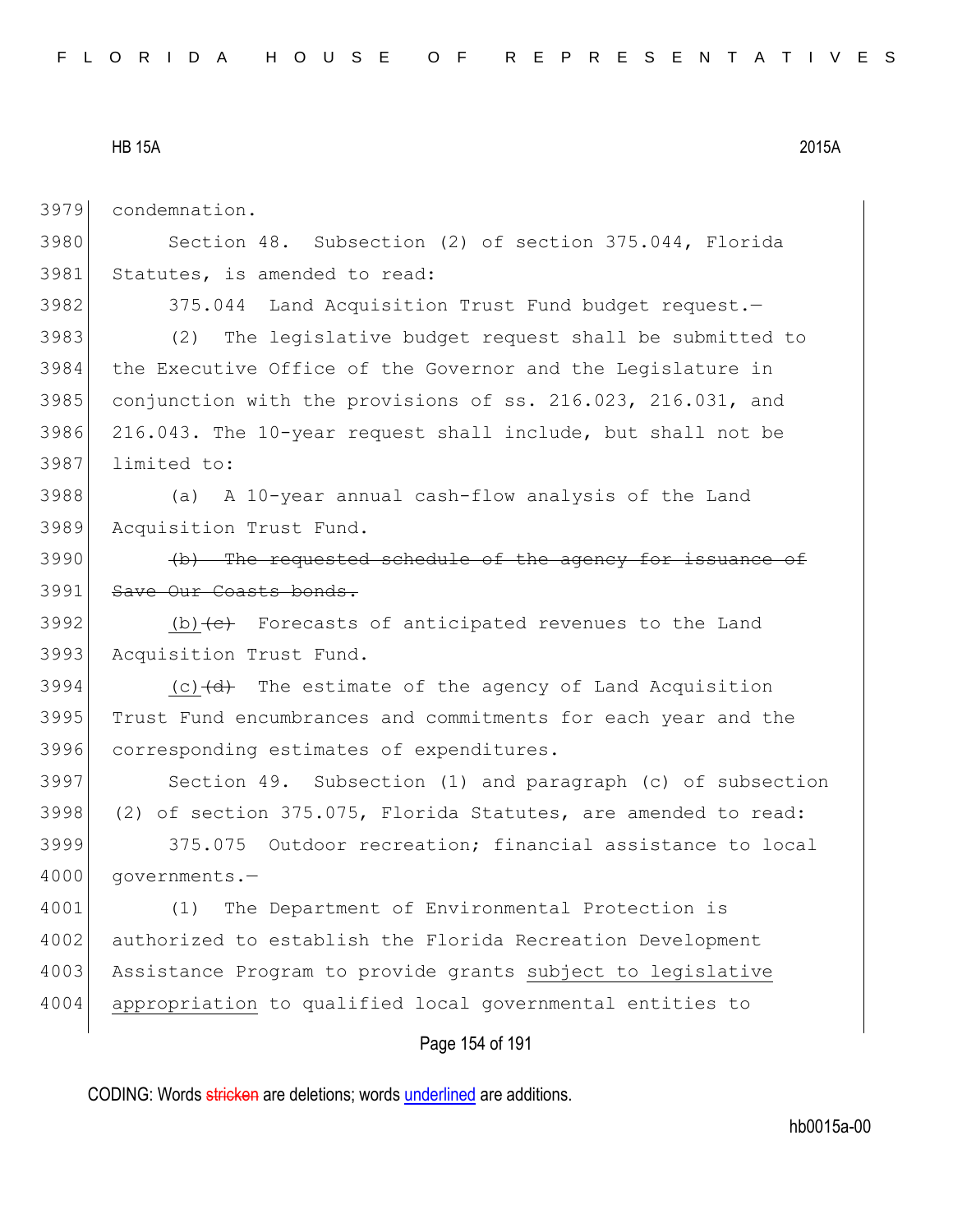| 4005 | acquire or develop land for public outdoor recreation purposes.  |
|------|------------------------------------------------------------------|
| 4006 | To the extent not needed for debt service on bonds issued        |
| 4007 | pursuant to s. 375.051, each year the department shall develop   |
| 4008 | and plan a program which shall be based upon funding of not less |
| 4009 | than 5 percent of the money credited to the Land Acquisition     |
| 4010 | Trust Fund pursuant to s. 201.15(2) and (3) in that year. The    |
| 4011 | department shall develop and plan a program that must which      |
| 4012 | shall be based upon the cumulative total funding appropriated by |
| 4013 | the Legislature for such purpose provided from this section and  |
| 4014 | from the Florida Forever Trust Fund pursuant to s.               |
| 4015 | 259.105(3)(d).                                                   |
| 4016 | (2)                                                              |
| 4017 | Funds may not be released under No release of funds<br>(C)       |
| 4018 | from the Land Acquisition Trust Fund, or from the Florida        |
| 4019 | Forever Trust Fund beginning in fiscal year 2001-2002, for this  |
| 4020 | program may be made for these public recreation projects until   |
| 4021 | the projects have been selected through the competitive          |
| 4022 | selection process provided for in this section.                  |
| 4023 | Section 50. Section 376.11, Florida Statutes, is amended         |
| 4024 | to read:                                                         |
| 4025 | 376.11 Florida Coastal Protection Trust Fund.-                   |
| 4026 | The purpose of this section is to provide a mechanism<br>(1)     |
| 4027 | to have financial resources immediately available for prevention |
| 4028 | of, and cleanup and rehabilitation after, a pollutant discharge, |
| 4029 | to prevent further damage by the pollutant, and to pay for       |
| 4030 | damages. It is the legislative intent that this section be       |
|      | Page 155 of 191                                                  |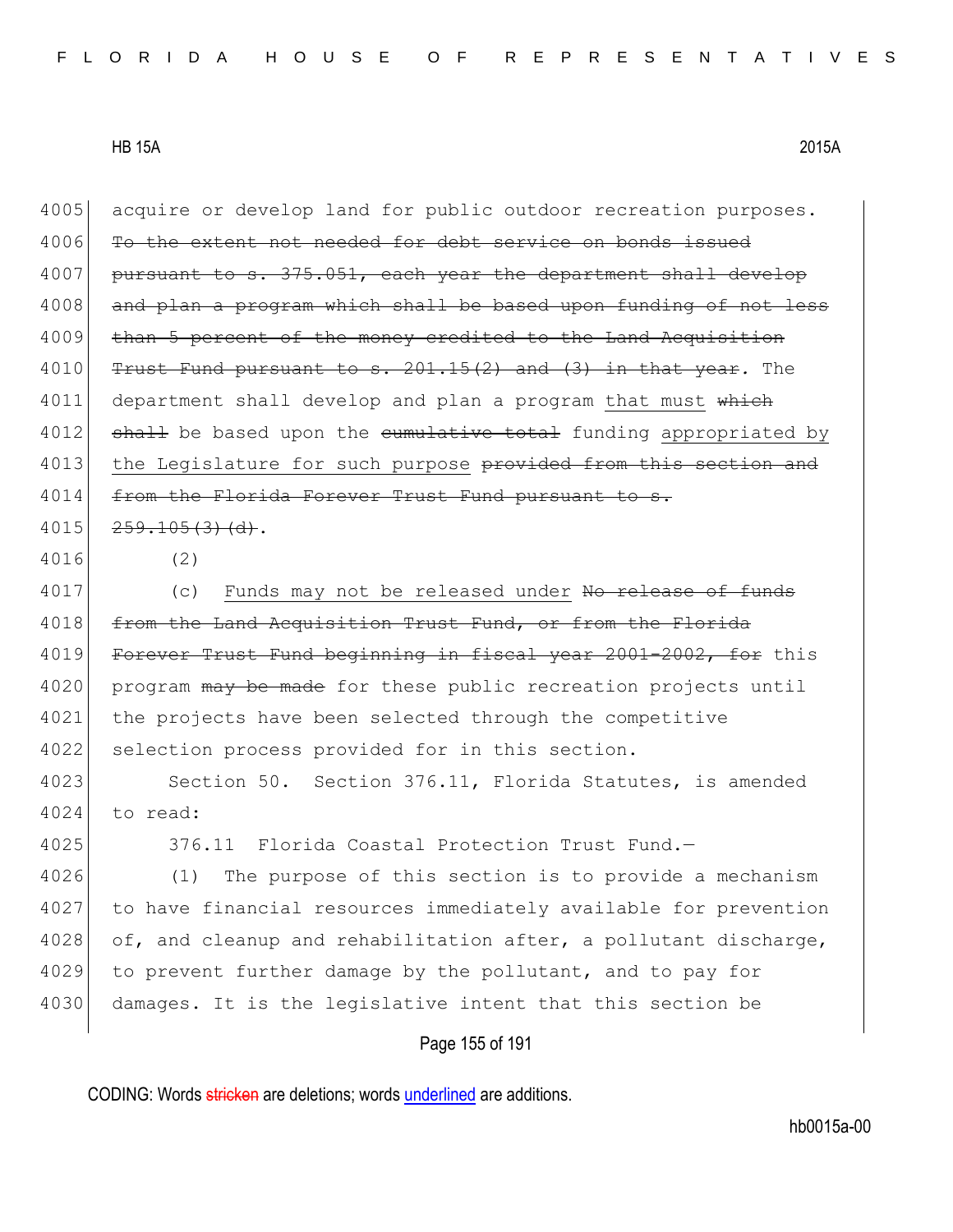4031 liberally construed to effect the purposes set forth, such 4032 interpretation being especially imperative in light of the 4033 danger to the environment and resources.

4034 (2) The Florida Coastal Protection Trust Fund is 4035 established, to be used by the department and the Fish and 4036 Wildlife Conservation Commission as a nonlapsing revolving fund 4037 for carrying out the purposes of ss. 376.011-376.21. To this 4038 fund shall be credited all registration fees, penalties, 4039 judgments, damages recovered pursuant to s. 376.121, other fees 4040 and charges related to ss. 376.011-376.21, and the excise tax 4041 revenues levied, collected, and credited pursuant  $4042$   $206.9935(1)$  and  $206.9945(1)(a)$ . Charges against the fund shall 4043 be in accordance with this section.

4044 (3) Moneys in the fund that are not needed currently to 4045 meet the obligations of the department in the exercise of its 4046 responsibilities under ss. 376.011-376.21 shall be deposited 4047 with the Chief Financial Officer to the credit of the fund and 4048 may be invested in such manner as is provided for by statute. 4049 Interest received on such investment shall be credited to the 4050 fund, except as otherwise specified herein.

4051 (4) Charges against the fund shall be in accordance with 4052 this section.

4053 (5) The following moneys shall be deposited into the 4054 Florida Coastal Protection Trust Fund:

4055 (a) All registration fees, penalties, judgments, damages 4056 recovered pursuant to s. 376.161, other fees and charges related

Page 156 of 191

CODING: Words stricken are deletions; words underlined are additions.

hb0015a-00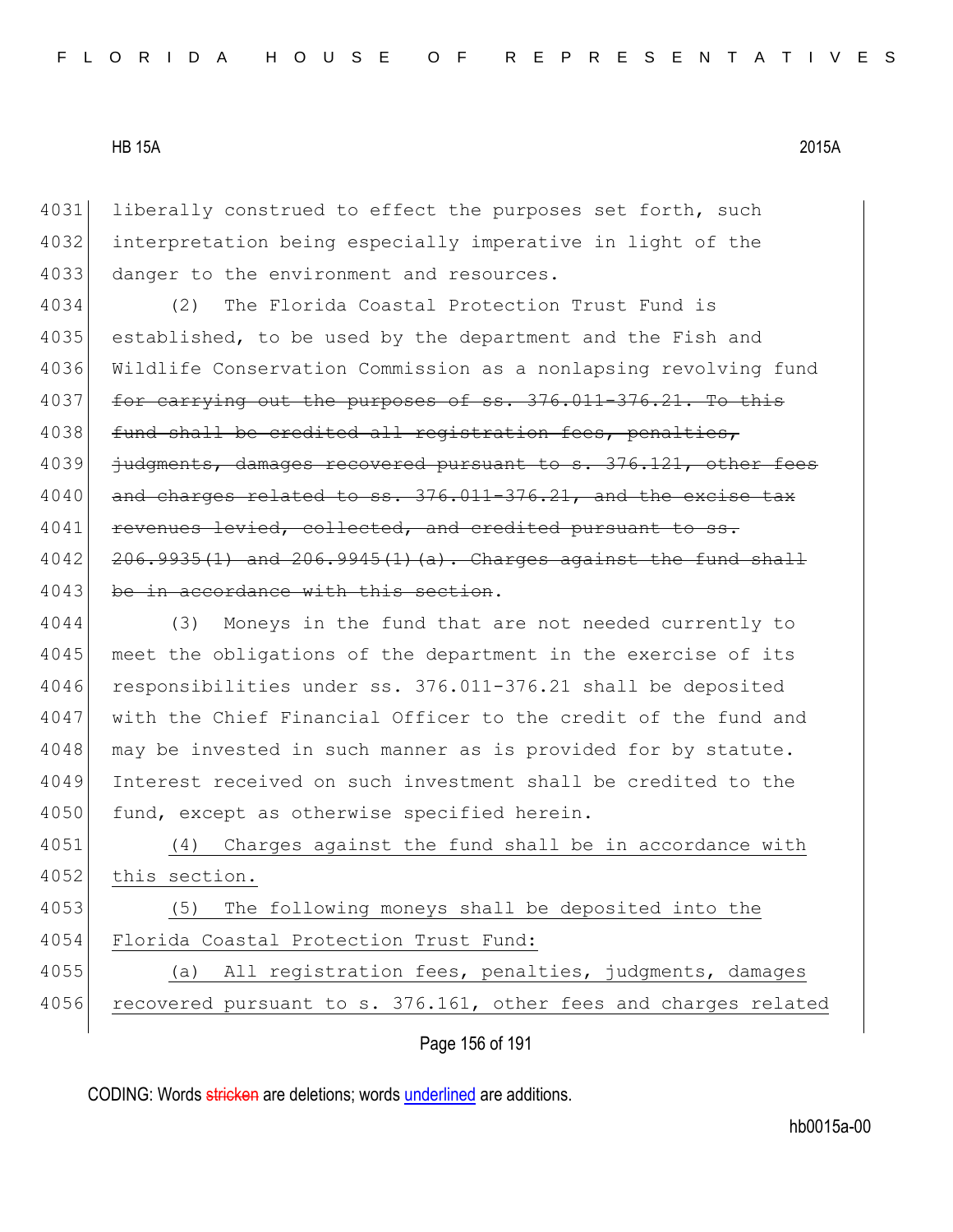| 4057 | to ss. 376.011-376.21, and the excise tax revenues levied,       |
|------|------------------------------------------------------------------|
| 4058 | collected, and credited pursuant to ss. 206.9935(1) and          |
| 4059 | $206.9945(1)(a)$ .                                               |
| 4060 | (b) Proceeds from fines and awards of damages pursuant to        |
| 4061 | s. 161.054.                                                      |
| 4062 | Funds from other sources otherwise specified by law.<br>(C)      |
| 4063 | $(6)$ $(4)$ Moneys in the Florida Coastal Protection Trust Fund  |
| 4064 | may shall be used disbursed for the following purposes and no    |
| 4065 | others:                                                          |
| 4066 | (a)<br>Administrative expenses, personnel expenses, and          |
| 4067 | equipment costs of the department and the Fish and Wildlife      |
| 4068 | Conservation Commission related to the enforcement of ss.        |
| 4069 | $376.011 - 376.21.$                                              |
| 4070 | (b) All costs involved in the prevention and abatement of        |
| 4071 | pollution related to the discharge of pollutants covered by ss.  |
| 4072 | 376.011-376.21 and the abatement of other potential pollution    |
| 4073 | hazards as authorized herein.                                    |
| 4074 | (c) All costs and expenses of the cleanup, restoration,          |
| 4075 | and rehabilitation of waterfowl, wildlife, and all other natural |
| 4076 | resources damaged by the discharge of pollutants, including the  |
| 4077 | costs of assessing and recovering damages to natural resources,  |
| 4078 | whether performed or authorized by the department or any other   |
| 4079 | state or local agency.                                           |
| 4080 | All provable costs and damages which are the proximate<br>(d)    |
| 4081 | results of the discharge of pollutants covered by ss. 376.011-   |
| 4082 | 376.21.                                                          |
|      |                                                                  |

# Page 157 of 191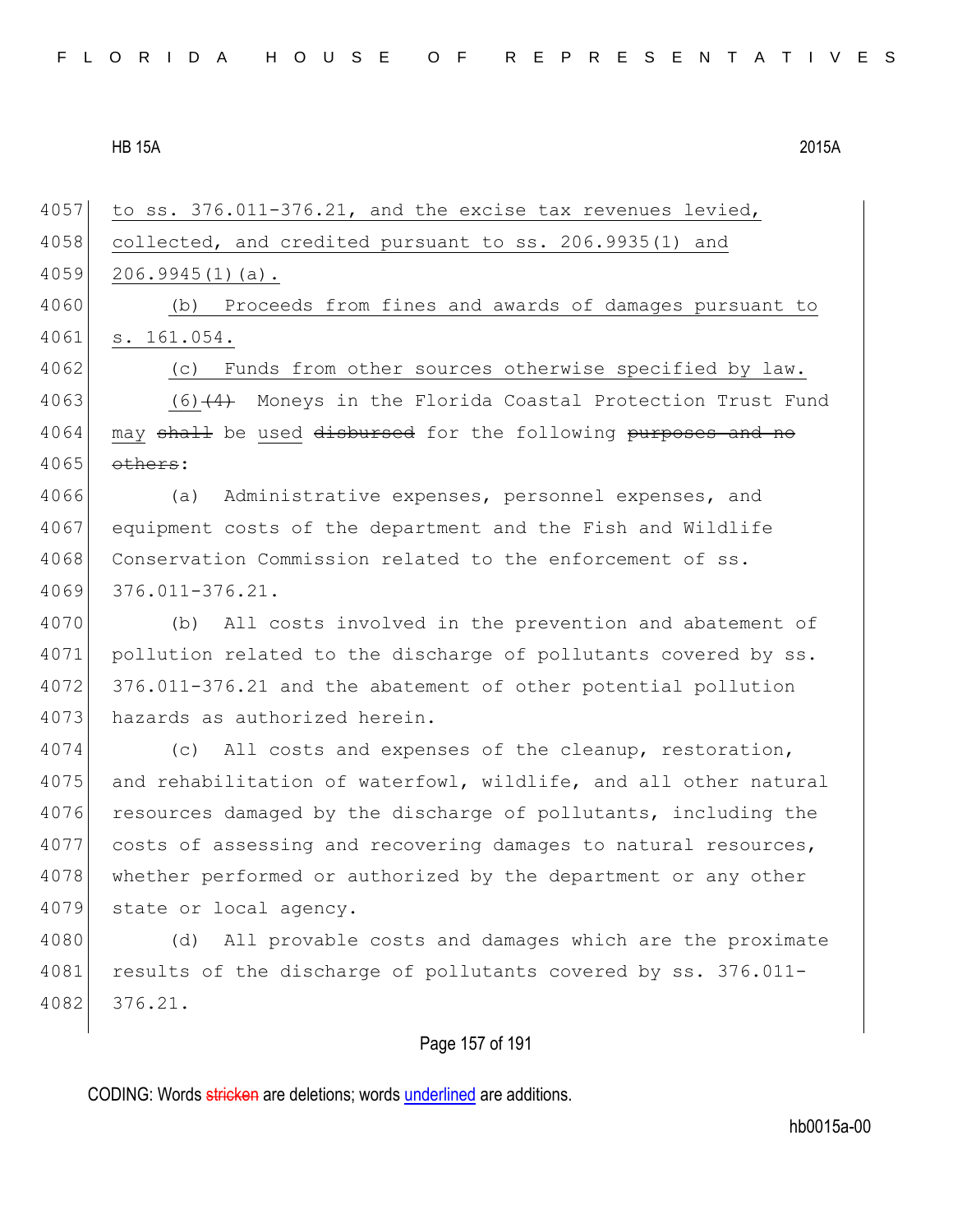4083 (e) Loans to the Inland Protection Trust Fund created in 4084 s. 376.3071.

4085 (f) The interest earned from investments of the balance in 4086 the Florida Coastal Protection Trust Fund shall be used for 4087 funding the administrative expenses, personnel expenses, and 4088 equipment costs of the department relating to the enforcement of 4089 ss. 376.011-376.21.

4090 (g) The funding of a grant program to local governments, 4091 pursuant to s.  $376.15(3)(d)$  and (e), for the removal of derelict 4092 vessels from the public waters of the state.

4093 (h) The department may spend up to \$1 million per year 4094 from the principal of the fund to acquire, design, train, and 4095 maintain emergency cleanup response teams and equipment located 4096 at appropriate ports throughout the state for the purpose of 4097 cleaning oil and other toxic materials from coastal waters. When 4098 the teams and equipment are not needed for these purposes they 4099 may be used for any other valid purpose of the department.

4100 (i) To provide a temporary transfer of funds in an amount 4101 not to exceed \$10 million to the Minerals Trust Fund as set 4102 forth in s. 376.40.

4103 (j) Funding for marine law enforcement.

4104 (k) Carrying out the purposes of ss. 376.011-376.21.

4105 (7) $(5)$  Any interest in lands acquired using moneys in the 4106 Florida Coastal Protection Trust Fund shall be held by the 4107 Trustees of the Internal Improvement Trust Fund, and such lands 4108 shall be acquired pursuant to the procedures set forth in s.

Page 158 of 191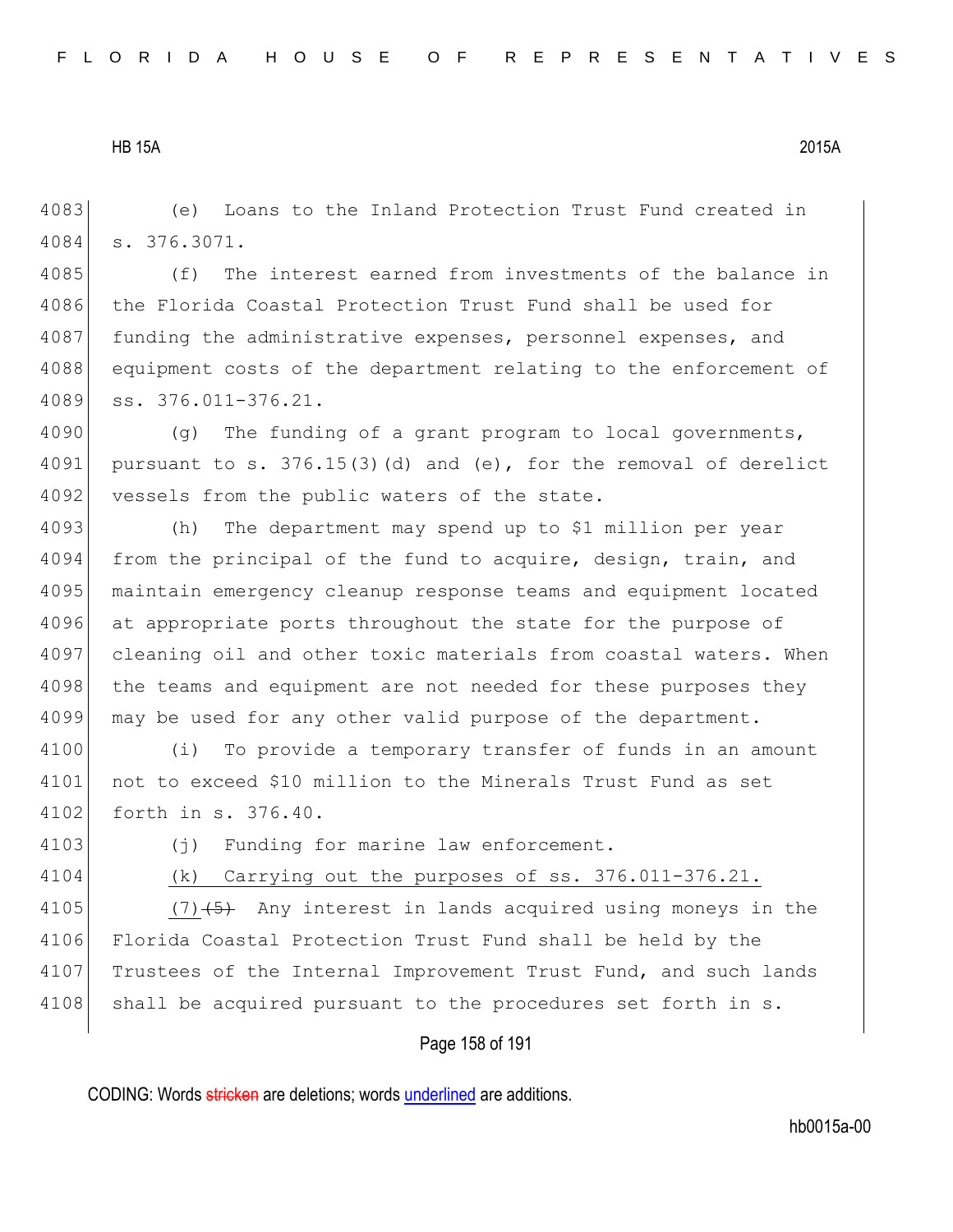4109 253.025.

4110  $(8)$  (6) The department shall recover to the use of the fund 4111 from the person or persons causing the discharge or from the 4112 Federal Government, jointly and severally, all sums owed or 4113 expended from the fund, pursuant to s. 376.123(10), except that 4114 recoveries resulting from damage due to a discharge of a 4115 pollutant or other similar disaster shall be apportioned between 4116 the Florida Coastal Protection Trust Fund and the General 4117 Revenue Fund so as to repay the full costs to the General 4118 Revenue Fund of any sums disbursed therefrom as a result of such 4119 disaster. Requests for reimbursement to the fund for the above 4120 costs, if not paid within 30 days of demand, shall be turned 4121 over to the Department of Legal Affairs for collection.

4122 Section 51. Subsection (8) of section 376.123, Florida 4123 Statutes, is amended to read:

4124 376.123 Claims against the Florida Coastal Protection  $4125$  Trust Fund.

4126 (8) If a person chooses to make a claim against the fund  $4127$  and accepts payment from, or a judgment against, the fund, then 4128 the department shall be subrogated to any cause of action that 4129 the claimant may have had, to the extent of such payment or 4130 judgment, and shall diligently pursue recovery on that cause of 4131 action pursuant to subsection  $(10)$  and s. 376.11 $(8)$  376.11 $(6)$ . 4132 In any such action, the amount of damages shall be proved by the 4133 department by submitting to the court a written report of the 4134 amounts paid or owed from the fund to claimants. Such written

#### Page 159 of 191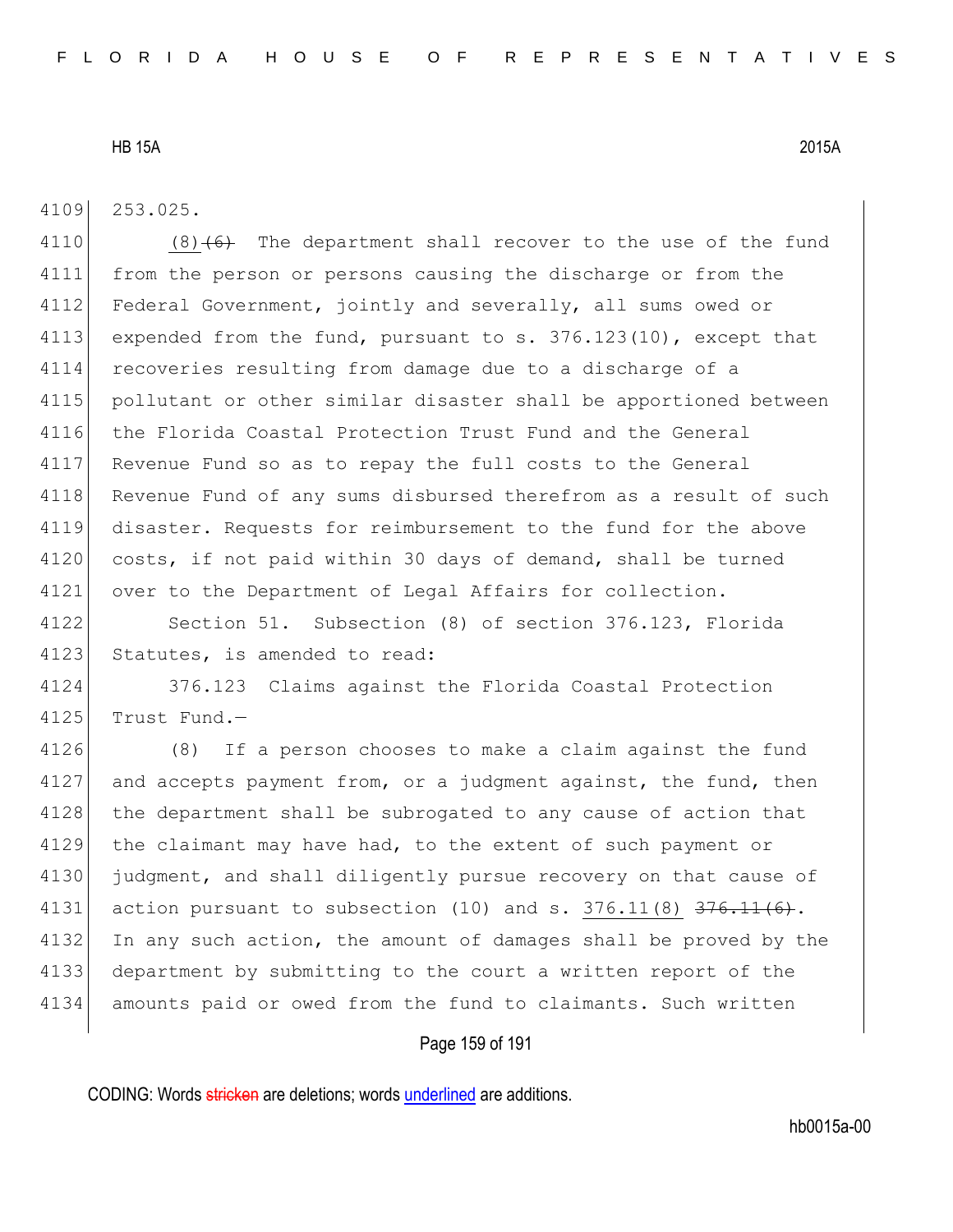4135 report shall be admissible as evidence, and the amounts paid 4136 from or owed by the fund to the claimants stated therein shall 4137 be irrebuttably presumed to be the amount of damages.

4138 Section 52. Subsection (4) of section 376.307, Florida 4139 Statutes, is amended, paragraphs (g) through (l) are added to 4140 subsection (1), and subsection (8) is added to that section, to 4141 read:

4142 376.307 Water Quality Assurance Trust Fund.-

4143 (1) The Water Quality Assurance Trust Fund is intended to 4144 serve as a broad-based fund for use in responding to incidents 4145 of contamination that pose a serious danger to the quality of 4146 groundwater and surface water resources or otherwise pose a 4147 serious danger to the public health, safety, or welfare. Moneys 4148 in this fund may be used:

4149 (g) For detailed planning for and implementation of 4150 programs for the management and restoration of ecosystems. 4151 (h) For development and implementation of surface water

4152 improvement and management plans and programs under ss. 373.451- 4153 373.4595.

4154 (i) For activities to restore polluted water areas of the 4155 state, as defined by the department, to their condition before 4156 pollution occurred or to otherwise enhance pollution control 4157 activities. 4158 (j) For activities by the department to recover moneys as

4159 a result of actions against any person for a violation of

4160 chapter 373.

Page 160 of 191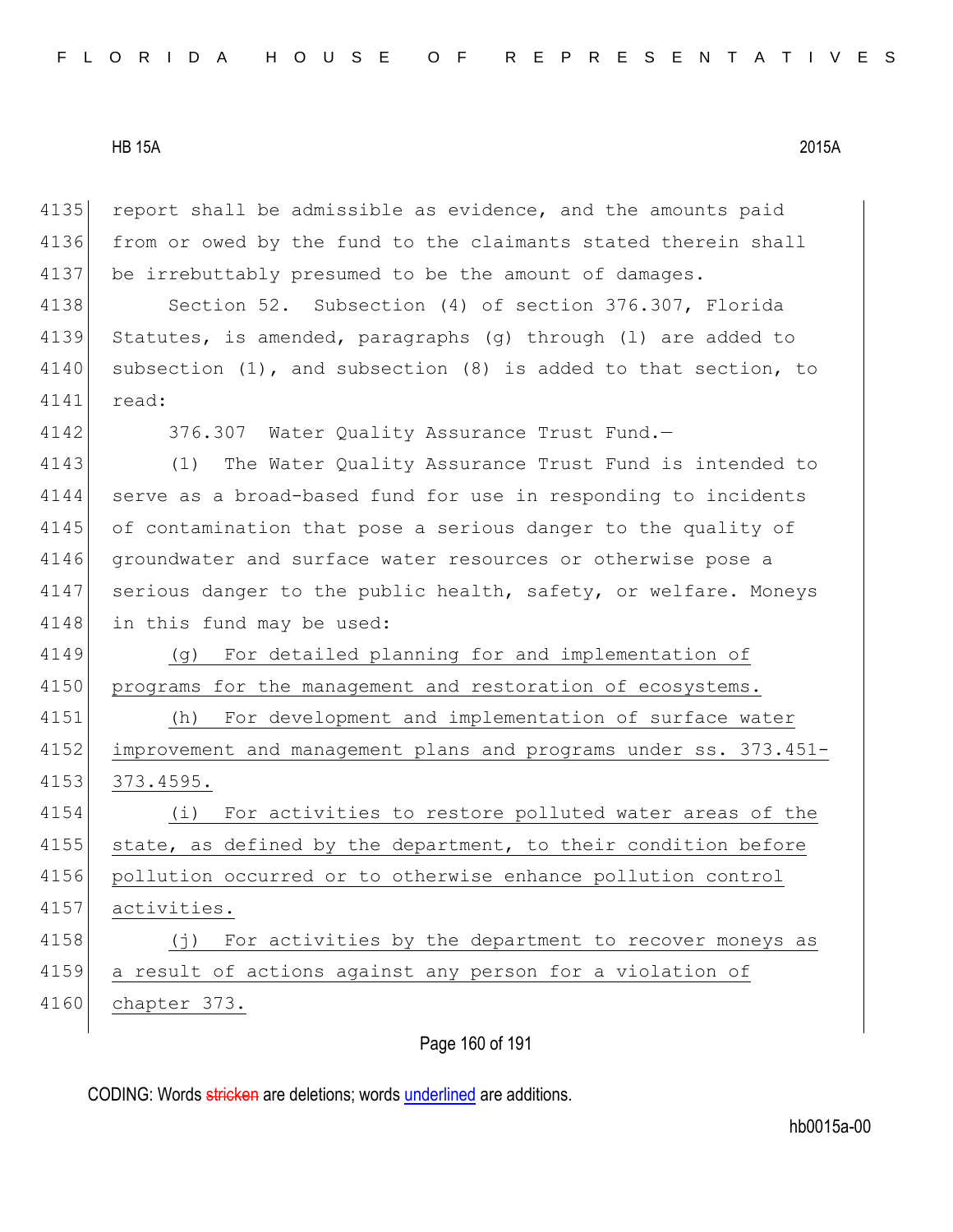| 4161 | For activities authorized for the implementation of<br>(k)      |
|------|-----------------------------------------------------------------|
| 4162 | Leah Schad Memorial Ocean Outfall Program pursuant to s.        |
| 4163 | $403.086(9)$ .                                                  |
| 4164 | For funding activities to restore or rehabilitate<br>(1)        |
| 4165 | injured or destroyed coral reefs.                               |
| 4166 | The trust fund shall be funded as follows:<br>(4)               |
| 4167 | An annual transfer of interest funds from the Florida<br>(a)    |
| 4168 | Coastal Protection Trust Fund pursuant to s. 376.11(6)(f)       |
| 4169 | $376.11(4)$ (f).                                                |
| 4170 | (b) All excise taxes levied, collected, and credited to         |
| 4171 | the Water Quality Assurance Trust Fund in accordance with the   |
| 4172 | provisions of ss. 206.9935(2) and 206.9945(1)(b).               |
| 4173 | All penalties, judgments, recoveries, reimbursements,<br>(C)    |
| 4174 | and other fees and charges related to the enforcement of ss.    |
| 4175 | 376.30-376.317, other than penalties, judgments, and other fees |
| 4176 | and charges related to the enforcement of ss. 376.3071 and      |
| 4177 | 376.3073.                                                       |
| 4178 | The fee on the retail sale of lead-acid batteries<br>(d)        |
| 4179 | credited to the Water Quality Assurance Trust Fund under s.     |
| 4180 | 403.7185.                                                       |
| 4181 | All penalties, judgments, recoveries, reimbursements,<br>(e)    |
| 4182 | loans, and other fees and charges collected under s. 376.3078;  |
| 4183 | tax revenues levied, collected, and credited under ss. 376.70   |
| 4184 | and 376.75; and registration fees collected under s.            |
| 4185 | $376.303(1)(d)$ .                                               |
| 4186 | All civil penalties recovered pursuant to s.<br>(f)             |
|      | Page 161 of 191                                                 |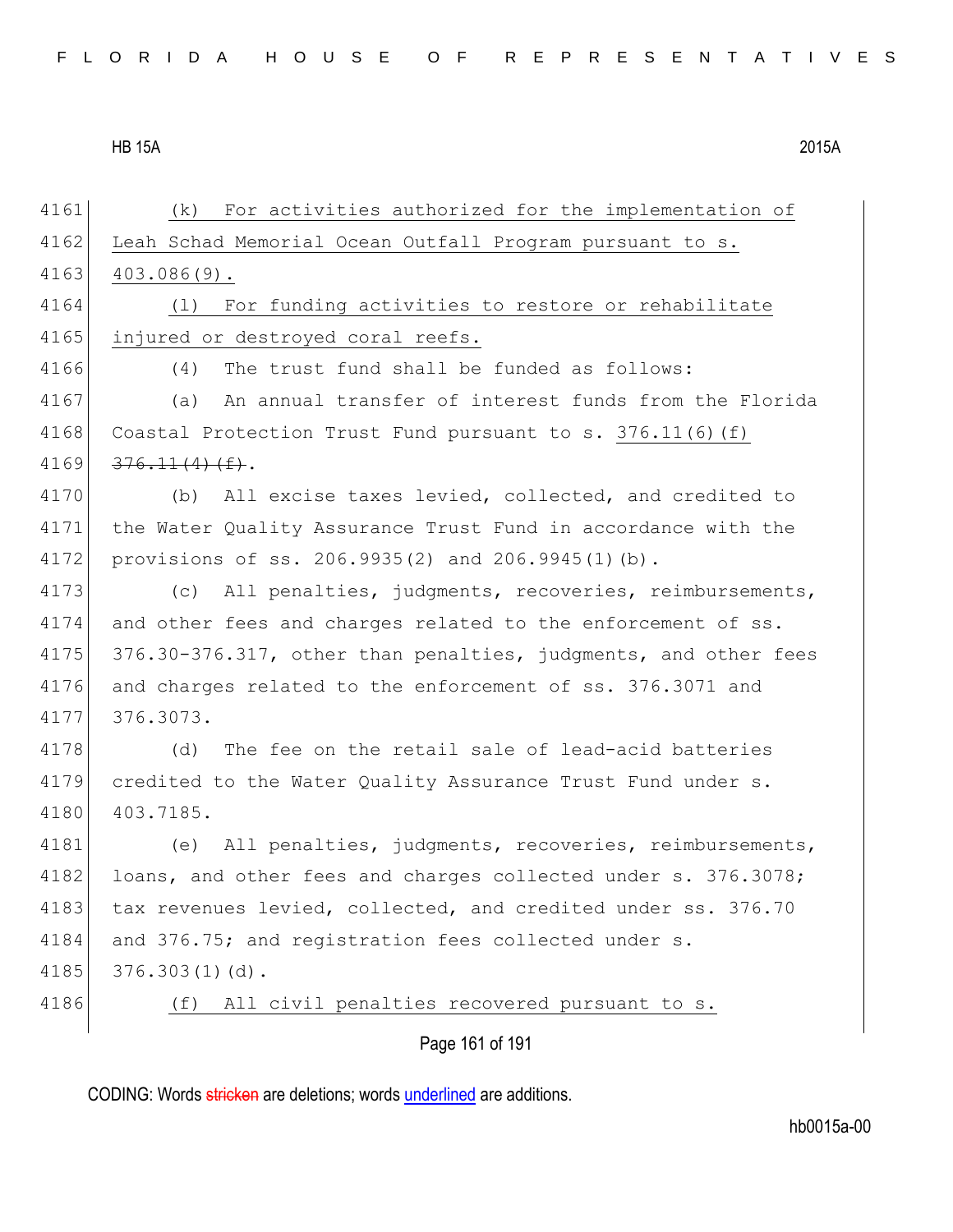| 4187 | $373.129(5)(a)$ .                                                |
|------|------------------------------------------------------------------|
| 4188 | Funds appropriated by the Legislature for the purposes<br>(g)    |
| 4189 | of ss. 373.451-373.4598.                                         |
| 4190 | Moneys collected pursuant to s. 403.121 and designated<br>(h)    |
| 4191 | for deposit into the Water Quality Assurance Trust Fund.         |
| 4192 | $(\dot{\perp})$<br>Moneys recovered by the state as a result of  |
| 4193 | activities against a person for a violation of chapter 373 or    |
| 4194 | chapter 403 initiated by the department.                         |
| 4195 | Damages recovered for coral reef protection pursuant<br>( i )    |
| 4196 | to s. 304.93345.                                                 |
| 4197 | Funds available for the Leah Schad Memorial Ocean<br>(k)         |
| 4198 | Outfall Program pursuant to s. 403.08601.                        |
| 4199 | Funds received by the state for injury to or<br>(1)              |
| 4200 | destruction of coral reefs, which moneys would otherwise be      |
| 4201 | deposited into the General Revenue Fund or the Internal          |
| 4202 | Improvement Trust Fund. The department may enter into settlement |
| 4203 | agreements that require responsible parties to pay a third party |
| 4204 | to fund projects related to the restoration of a coral reef, to  |
| 4205 | accomplish mitigation for injury to a coral reef, or to support  |
| 4206 | the activities of law enforcement agencies related to coral reef |
| 4207 | injury response, investigation, and assessment. Participation of |
| 4208 | a law enforcement agency in the receipt of such funds shall be   |
| 4209 | at the law enforcement agency's discretion.                      |
| 4210 | Moneys from sources otherwise specified by law.<br>(m)           |
| 4211 | (8)<br>A settlement entered into by the department may not       |
| 4212 | limit the Legislature's authority to appropriate moneys from the |
|      |                                                                  |

Page 162 of 191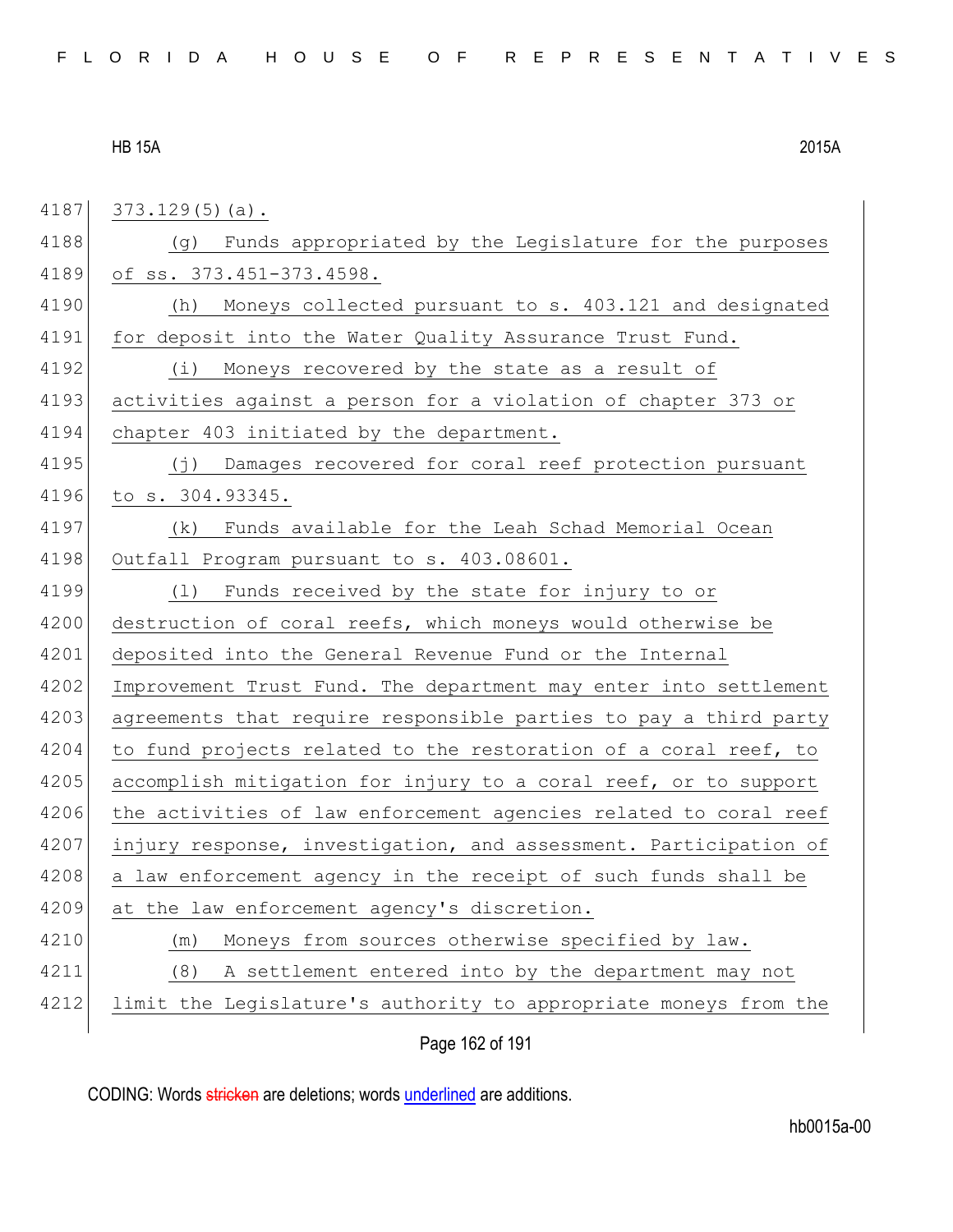| 4213 | trust fund; however, the department may enter into a settlement  |
|------|------------------------------------------------------------------|
| 4214 | in which the department agrees to request that moneys received   |
| 4215 | pursuant to the settlement will be included in its legislative   |
| 4216 | budget request for purposes set out in the settlement. The       |
| 4217 | department may enter into a settlement in cases involving joint  |
| 4218 | enforcement with Hillsborough County pollution control program,  |
| 4219 | as approved by the department pursuant to s. 403.182, in which   |
| 4220 | the department agreed that moneys are to be deposited into that  |
| 4221 | local program's pollution recovery fund and used for projects    |
| 4222 | directed toward addressing the environmental damage that was the |
| 4223 | cause of action for which funds were received.                   |
| 4224 | Section 53. Subsection (4) of section 376.40, Florida            |
| 4225 | Statutes, is amended to read:                                    |
| 4226 | 376.40 Petroleum exploration and production; purposes;           |
| 4227 | $funding. -$                                                     |
| 4228 | FUNDING.-There shall be deposited in the Minerals<br>(4)         |
| 4229 | Trust Fund:                                                      |
| 4230 | All fees charged permittees under ss. 377.24(1),<br>(a)          |
| 4231 | 377.2408(1), and 377.2425(1)(b).                                 |
| 4232 | All penalties, judgments, recoveries, reimbursements,<br>(b)     |
| 4233 | and other fees and charges related to the implementation of this |
| 4234 | section.                                                         |
| 4235 | Any other funds required to be deposited in the trust<br>(c)     |
| 4236 | fund under provisions of law.                                    |
| 4237 |                                                                  |
| 4238 | If moneys on deposit in the trust fund are not sufficient to     |
|      | Page 163 of 191                                                  |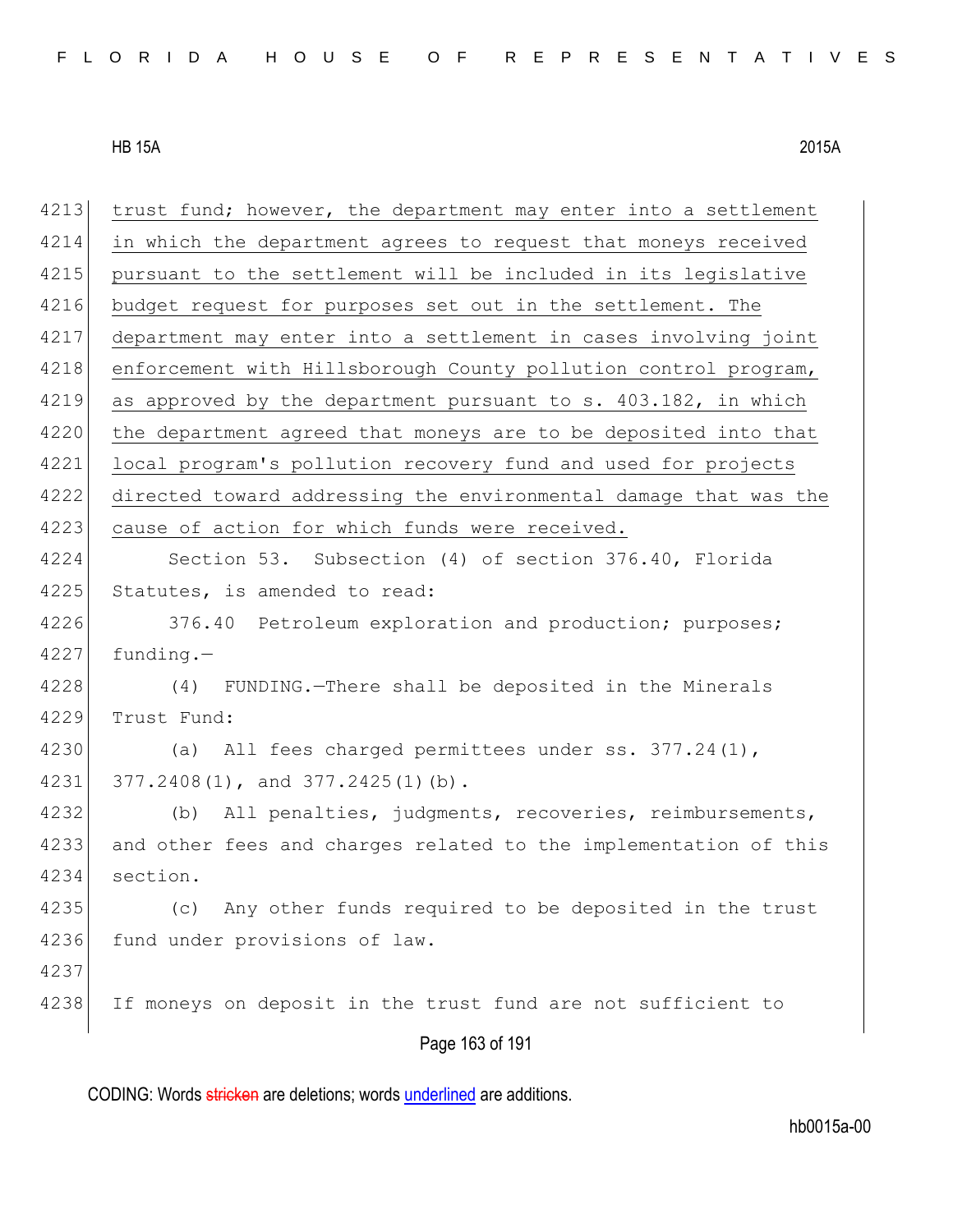| 4239 | satisfy the needed remedial or corrective action, and if the        |
|------|---------------------------------------------------------------------|
| 4240 | responsible party does not take remedial and corrective action      |
| 4241 | in a timely manner or if a catastrophic event occurs, a             |
| 4242 | temporary transfer of the required amount, or a maximum of \$10     |
| 4243 | million, from the Florida Coastal Protection Trust Fund pursuant    |
| 4244 | to s. 376.11(6)(j) $\frac{376.11(4)}{1}$ is authorized. The Florida |
| 4245 | Coastal Protection Trust Fund shall be reimbursed immediately       |
| 4246 | upon deposit into the Minerals Trust Fund of moneys referred to     |
| 4247 | in paragraph (b).                                                   |
| 4248 | Section 54. Subsection (2) of section 379.206, Florida              |
| 4249 | Statutes, is amended to read:                                       |
| 4250 | 379.206 Grants and Donations Trust Fund.-                           |
| 4251 | The fund is established for use as a depository for<br>(2)          |
| 4252 | funds to be used for allowable grant and donor agreement            |
| 4253 | activities funded by restricted contractual revenue. Moneys to      |
| 4254 | be credited to the trust fund shall consist of grants and           |
| 4255 | donations from private and public nonfederal sources,               |
| 4256 | development-of-regional-impact wildlife mitigation                  |
| 4257 | contributions, interest earnings, and cash advances from other      |
| 4258 | trust funds.                                                        |
| 4259 | Section 55. Paragraphs (a) and (b) of subsection (1) and            |
| 4260 | subsection (2) of section 379.212, Florida Statutes, are            |
| 4261 | amended, and subsection (3) is added to that section to read:       |
| 4262 | 379.212<br>Land Acquisition Trust Fund.-                            |
| 4263 | There is established within the Fish and Wildlife<br>$(1)$ (a)      |
| 4264 | Conservation Commission the Land Acquisition Trust Fund to          |
|      |                                                                     |

## Page 164 of 191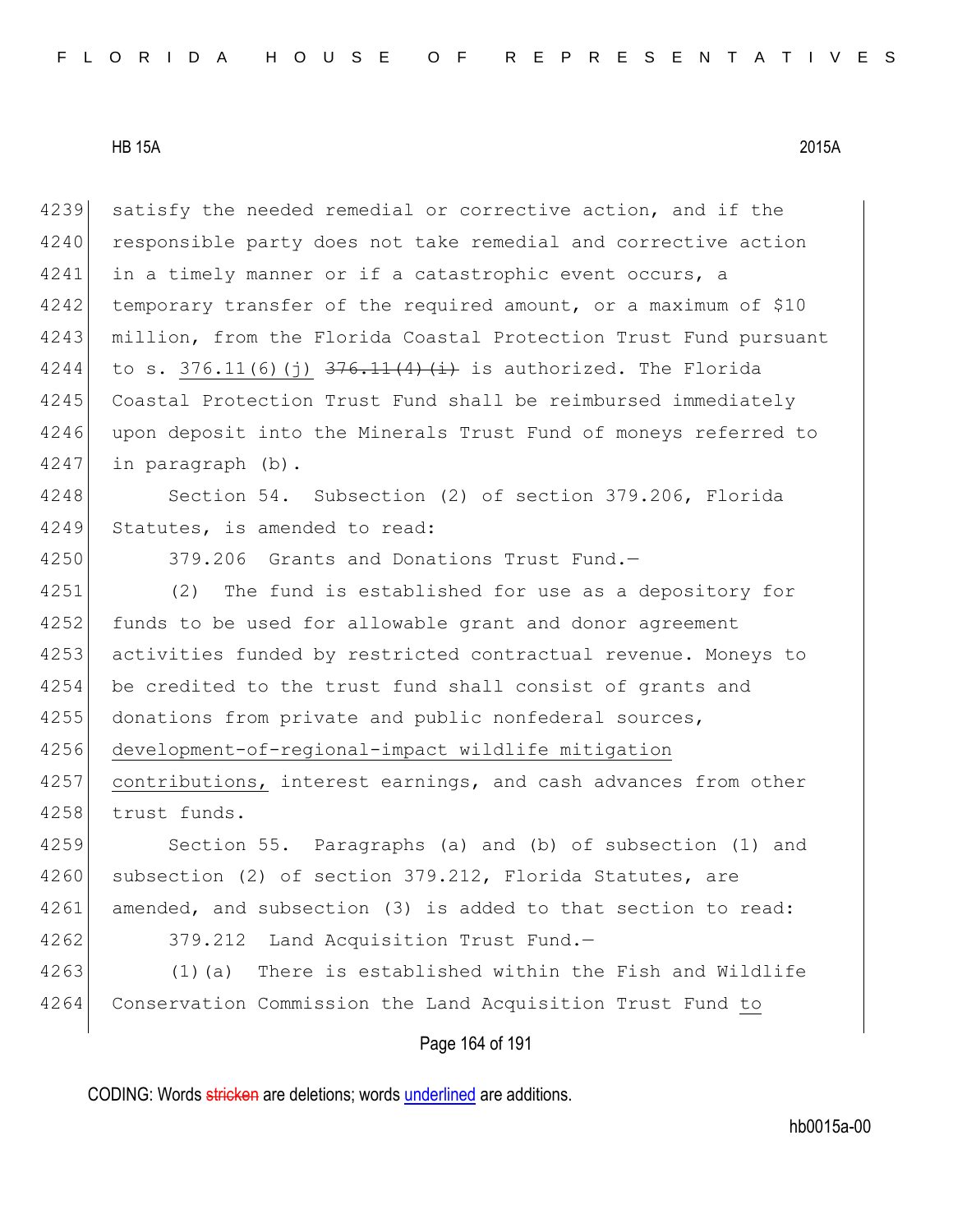| 4265 | implement the provisions prescribed in s. 28, Art. X of the      |
|------|------------------------------------------------------------------|
| 4266 | State Constitution for the Purpose of acquiring, assisting other |
| 4267 | agencies or local governments in acquiring, or managing lands    |
| 4268 | important to the conservation of fish and wildlife.              |
| 4269 | The Fish and Wildlife Conservation Commission or its<br>(b)      |
| 4270 | designee shall manage such lands for the primary purpose of      |
| 4271 | maintaining and enhancing their habitat value for fish and       |
| 4272 | wildlife. Other uses may be allowed that are not contrary to     |
| 4273 | this purpose.                                                    |
| 4274 | The fund may be credited with funds transferred from<br>(2)      |
| 4275 | the Land Acquisition Trust Fund within the Department of         |
| 4276 | Environmental Protection as provided in s. 375.041 Moneys which  |
| 4277 | may be deposited into the Land Acquisition Trust Fund for the    |
| 4278 | purposes of this section may include, but not be limited to,     |
| 4279 | donations, grants, development-of-regional-impact wildlife       |
| 4280 | mitigation contributions, or legislative appropriations.         |
| 4281 | Preservation 2000 acquisition moneys and Conservation and        |
| 4282 | Recreation Lands management moneys shall not be deposited into   |
| 4283 | this fund.                                                       |
| 4284 | The Fish and Wildlife Conservation Commission must<br>(3)        |
| 4285 | maintain the integrity of such moneys transferred from the       |
| 4286 | Department of Environmental Protection. Any transferred moneys   |
| 4287 | available from reversions or reductions in budget authority      |
| 4288 | shall be transferred back to the Land Acquisition Trust Fund in  |
| 4289 | the Department of Environmental Protection within 15 days after  |
| 4290 | such reversions or reductions and shall be available for future  |
|      |                                                                  |

Page 165 of 191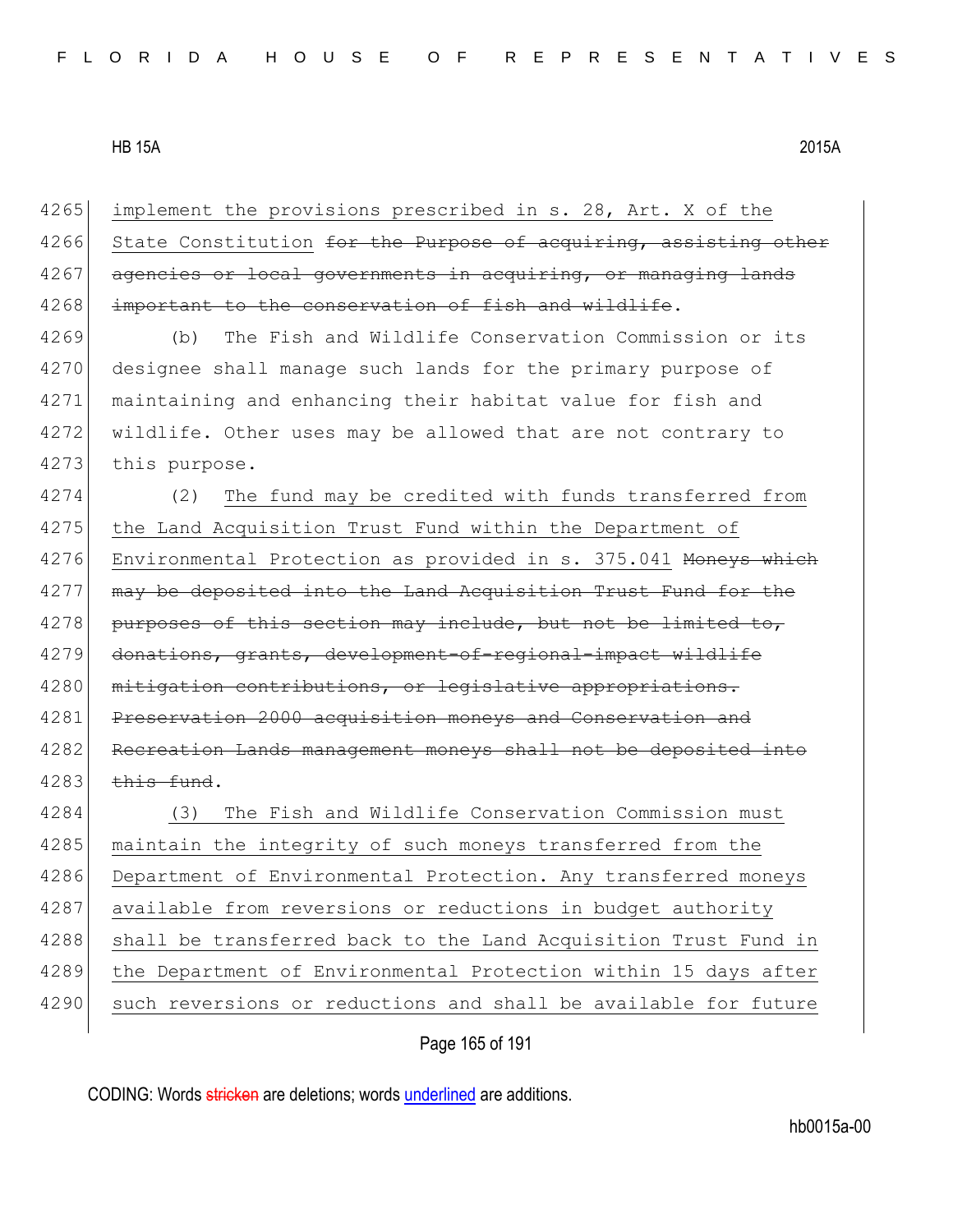4291 appropriation pursuant to s. 28, Art. X of the State 4292 Constitution. 4293 Section 56. Subsection (2) of section 379.214, Florida 4294 Statutes, is amended to read: 4295 379.214 Invasive Plant Control Trust Fund.— 4296 (2) Funds to be credited to and uses of the trust fund 4297 shall be administered in accordance with the provisions of ss. 4298 <del>201.15,</del> 206.606, 328.76, 369.20, 369.22, 369.252, and 379.502. 4299 Section 57. Subsection (12) of section 380.0666, Florida 4300 Statutes, is amended to read: 4301 380.0666 Powers of land authority.—The land authority 4302 shall have all the powers necessary or convenient to carry out 4303 and effectuate the purposes and provisions of this act, 4304 including the following powers, which are in addition to all 4305 other powers granted by other provisions of this act: 4306 (12) To identify parcels of land within the area or areas 4307 of critical state concern that would be appropriate acquisitions 4308 by the state from the Conservation and Recreational Lands Trust 4309 Fund and recommend such acquisitions to the advisory council 4310 established pursuant to s. 259.035 or its successor. 4311 Section 58. Subsection (11) of section 380.507, Florida 4312 Statutes, is amended to read: 4313 380.507 Powers of the trust.—The trust shall have all the 4314 powers necessary or convenient to carry out the purposes and 4315 provisions of this part, including: 4316 (11) To make rules necessary to carry out the purposes of

Page 166 of 191

CODING: Words stricken are deletions; words underlined are additions.

hb0015a-00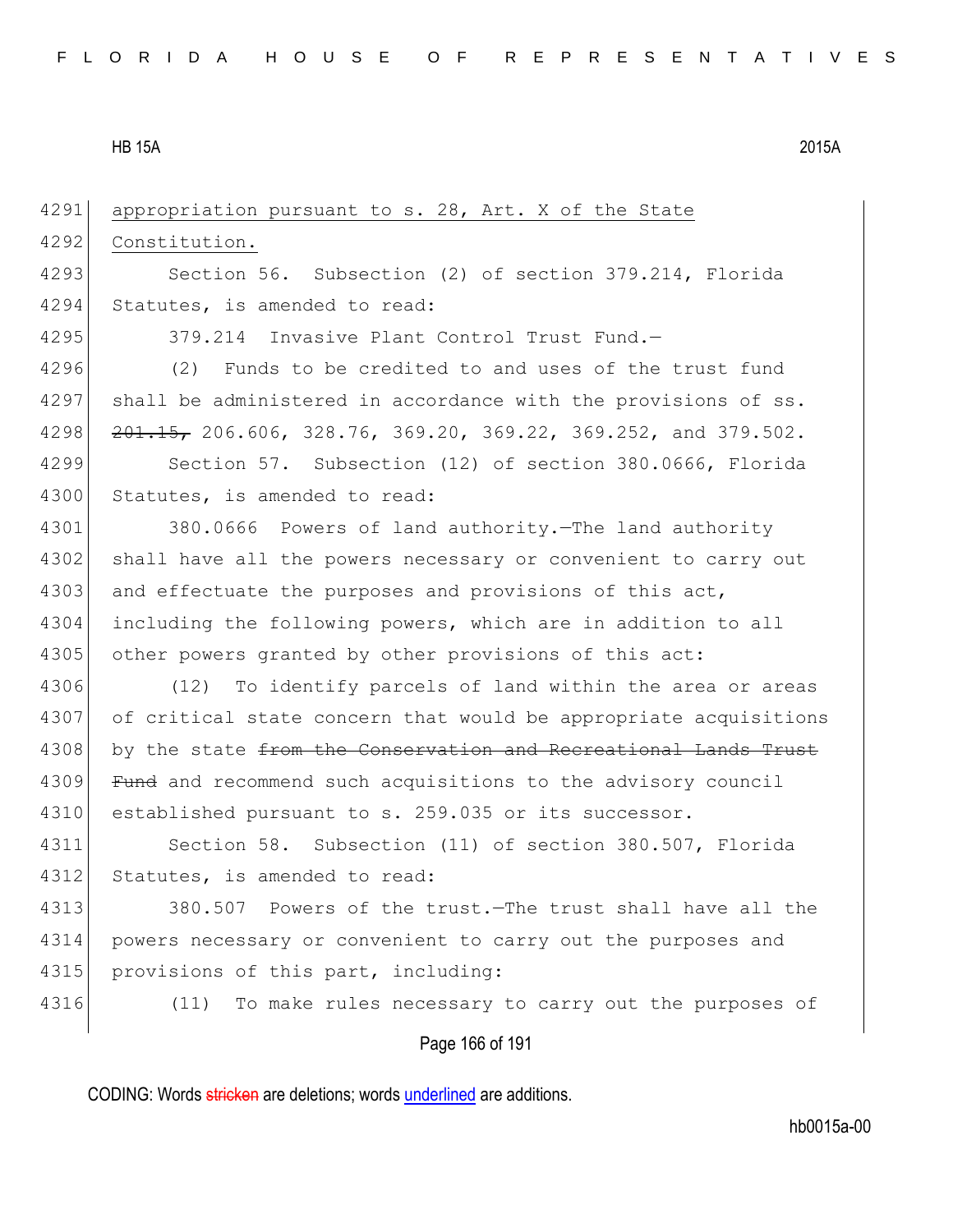4317 this part and to exercise any power granted in this part, 4318 pursuant to the provisions of chapter 120. The trust shall adopt 4319 rules governing the acquisition of lands using proceeds from the 4320 Preservation 2000 Trust Fund and the Florida Forever Trust Fund, 4321 consistent with the intent expressed in the Florida Forever Act. 4322 Such rules for land acquisition must include, but are not 4323 limited to, procedures for appraisals and confidentiality 4324 consistent with ss. 125.355(1)(a) and (b) and 166.045(1)(a) and 4325 (b), a method of determining a maximum purchase price, and 4326 procedures to assure that the land is acquired in a voluntarily 4327 negotiated transaction, surveyed, conveyed with marketable 4328 title, and examined for hazardous materials contamination. Land 4329 acquisition procedures of a local land authority created 4330 pursuant to s. 380.0663 or s. 380.0677, Florida Statutes 2014, 4331 may be used for the land acquisition programs described in s. by 4332  $\sigma$   $\sigma$  259.101(3)(c), Florida Statutes 2014, and s. 259.105 if 4333 | within areas of critical state concern designated pursuant to s. 4334 380.05, subject to approval of the trust. 4335 Section 59. Subsection (4) of section 380.508, Florida

4336 Statutes, is amended to read:

4337 380.508 Projects; development, review, and approval.

4338 (4) Projects or activities which the trust undertakes, 4339 coordinates, or funds in any manner shall comply with the 4340 following quidelines:

4341 (a) The purpose of redevelopment projects shall be to 4342 restore areas which are adversely affected by scattered

Page 167 of 191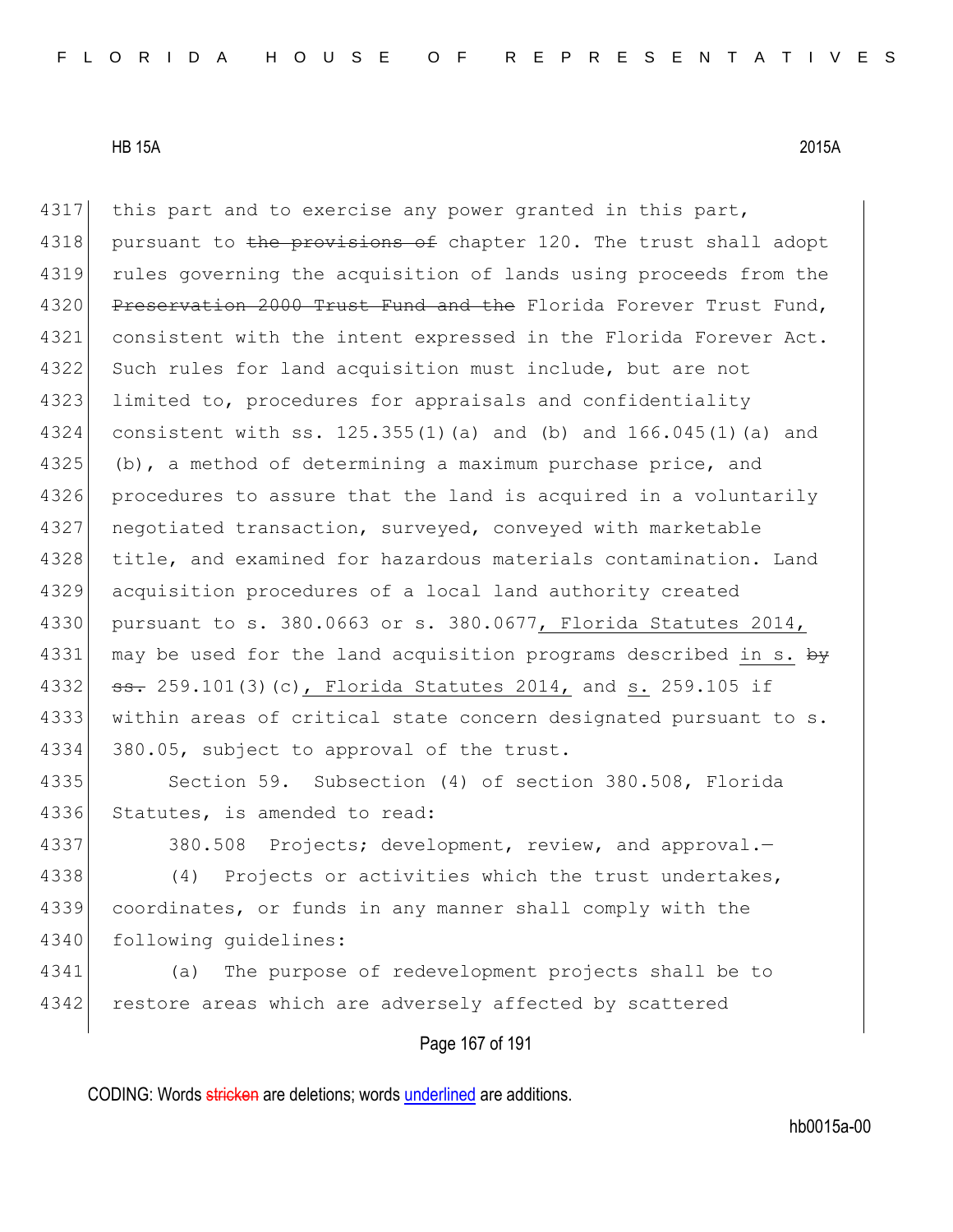4343 ownership, poor lot layout, inadequate park and open space, 4344 incompatible land uses, or other conditions which endanger the 4345 environment or impede orderly development. Grants and loans 4346 awarded for redevelopment projects shall be used for assembling 4347 parcels of land within redevelopment project areas for the 4348 redesign of such areas and for the installation of public 4349 improvements required to serve such areas. After redesign and 4350 installation of public improvements, if any, lands in 4351 redevelopment projects, with the exception of lands acquired for 4352 public purposes, shall be conveyed to any person for development 4353 in accordance with a redevelopment project plan approved 4354 according to this part.

4355 (b) The purpose of resource enhancement projects shall be 4356 to enhance natural resources which, because of indiscriminate 4357 dredging or filling, improper location of improvements, natural 4358 or human-induced events, or incompatible land uses, have 4359 suffered loss of natural and scenic values. Grants and loans 4360 awarded for resource enhancement projects shall be used for the 4361 assembly of parcels of land to improve resource management, for 4362 relocation of improperly located or designed improvements, and 4363 for other corrective measures which will enhance the natural and 4364 scenic character of project areas.

4365 (c) The purpose of public access projects shall be to 4366 acquire interests in and initially develop lands which are 4367 suitable for and which will be used for public accessways to 4368 surface waters. The trust shall identify local governments and

#### Page 168 of 191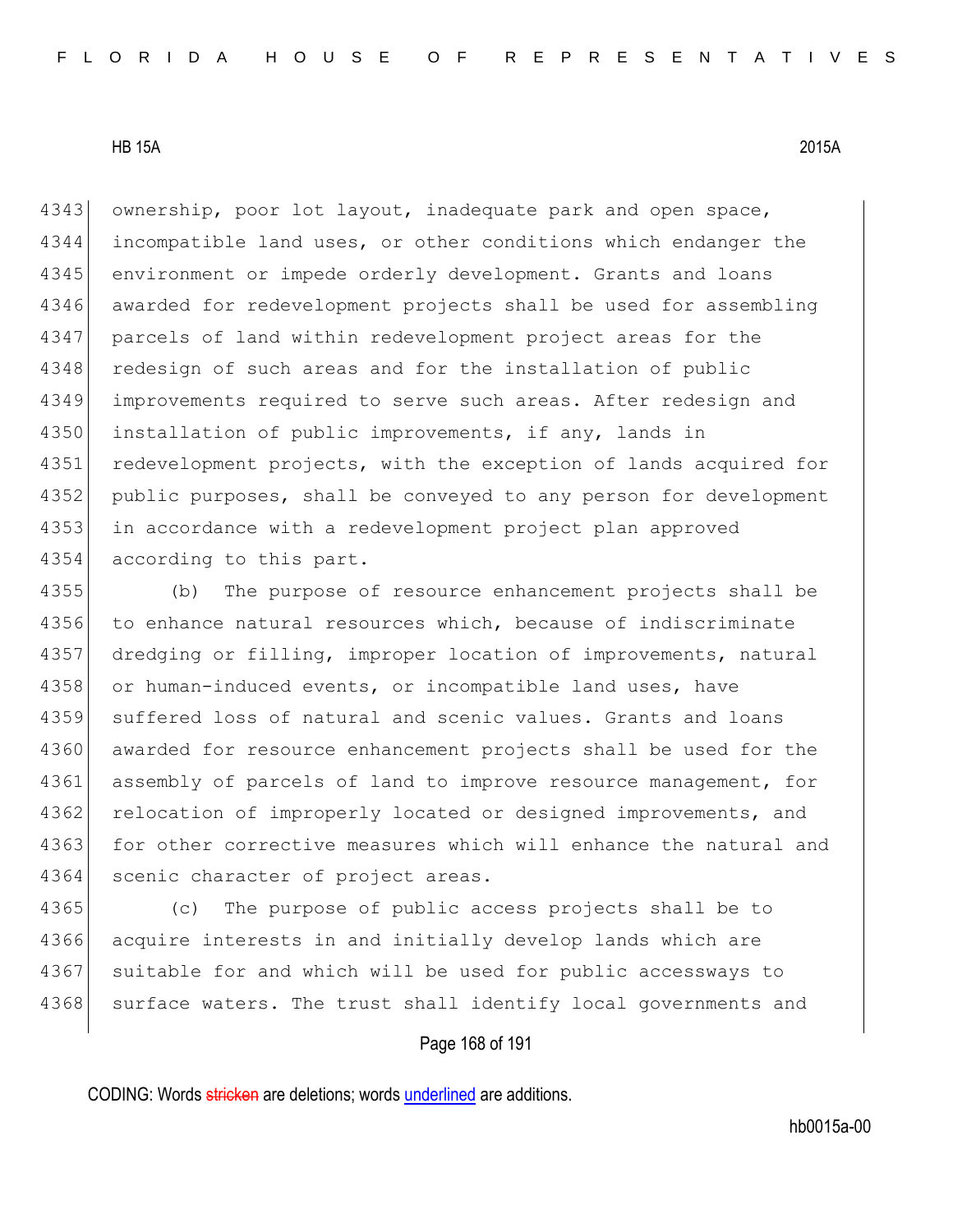4369 nonprofit organizations which will accept responsibility for 4370 maintenance and liability for public accessways which are 4371 located outside the state park system. The trust may lease any 4372 public access site developed under this part to a local 4373 government or nonprofit organization, provided that the 4374 conditions of the lease guarantee public use of the site. The 4375 trust may accept, from any local government or nonprofit 4376 organization, fees collected for providing public access to 4377 surface waters. The trust shall expend any such funds it accepts 4378 only for acquisition, development, and maintenance of such 4379 public accessways. To the maximum extent possible, the trust 4380 shall expend such fees in the general area where they are 4381 collected or in areas where public access to surface waters is 4382 clearly deficient. The trust may transfer funds, including such 4383 fees, to a local government or nonprofit organization to acquire 4384 public access sites. In developing or coordinating public access 4385 projects, the trust shall ensure that project plans involving 4386 beach access are consistent with state laws governing beach 4387 access.

4388 (d) The purpose of urban waterfront restoration projects 4389 shall be to restore deteriorated or deteriorating urban 4390 waterfronts for public use and enjoyment. Urban waterfront 4391 restoration projects shall include public access sites.

4392 (e) The purpose of working waterfront projects shall be to 4393 restore and preserve working waterfronts as provided in s. 4394 380.5105.

Page 169 of 191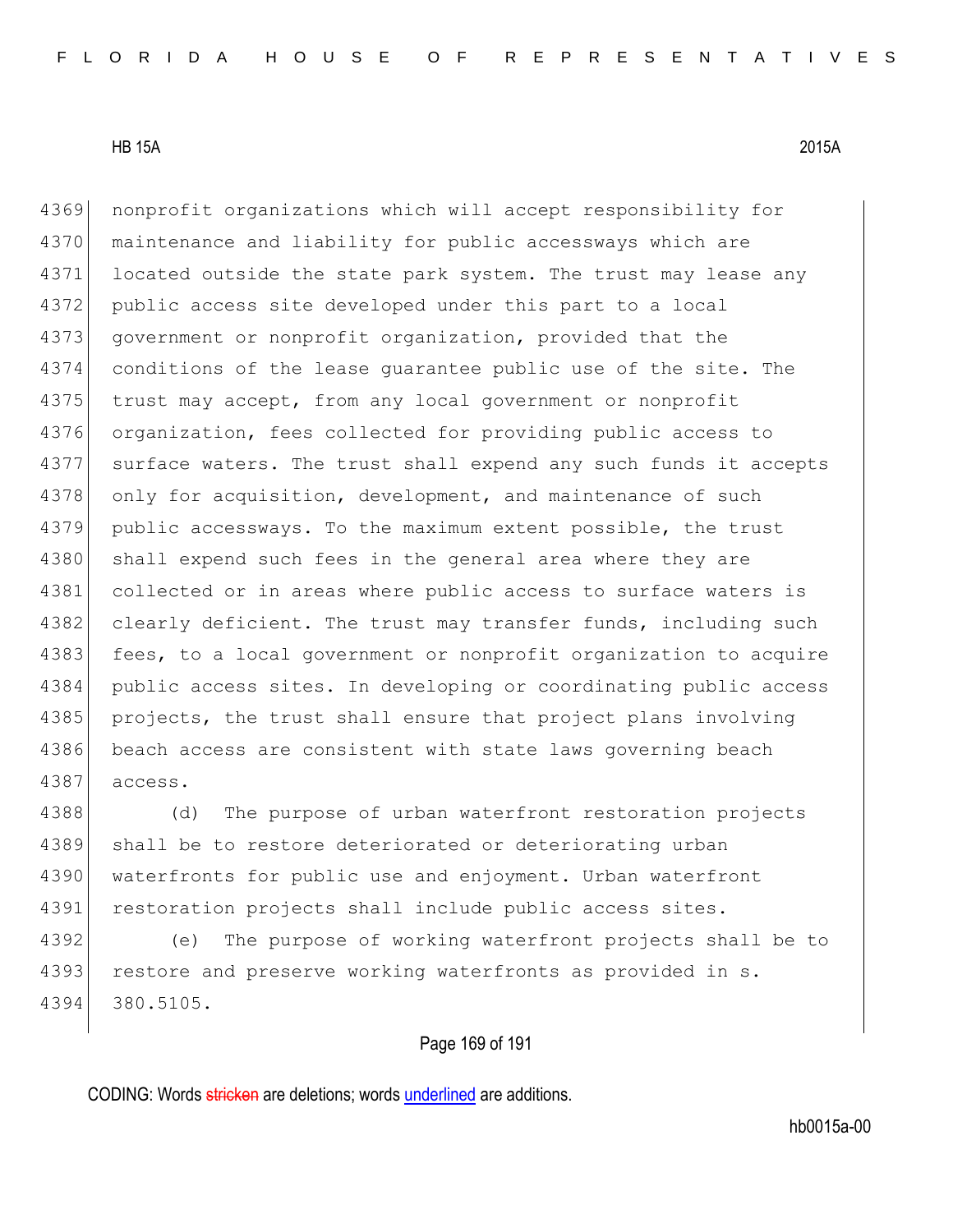4395 (f) The trust shall cooperate with local governments, 4396 state agencies, federal agencies, and nonprofit organizations in

4397 ensuring the reservation of lands for parks, recreation, fish 4398 and wildlife habitat, historical preservation, or scientific 4399 study. If a  $\frac{1}{2}$  the event that any local government, state 4400 agency, federal agency, or nonprofit organization is unable, due 4401 to limited financial resources or other circumstances of a 4402 temporary nature, to acquire a site for the purposes described 4403 in this paragraph, the trust may acquire and hold the site for 4404 subsequent conveyance to the appropriate governmental agency or 4405 nonprofit organization. The trust may provide such technical 4406 assistance as is required to aid the local government 4407 **governments,** state and federal agency agencies, and nonprofit 4408 organization organizations in completing acquisition and related 4409 functions. The trust may shall not reserve lands acquired in 4410 accordance with this paragraph for more than 5 years from the 4411 time of acquisition. A local government, federal or state 4412 agency, or nonprofit organization may acquire the land at any 4413 time during this period for public purposes. The purchase price 4414 shall be based upon the trust's cost of acquisition, plus 4415 administrative and management costs in reserving the land. The 4416 payment of the  $\frac{1}{2}$  purchase price shall be by money, trust-4417 approved property of an equivalent value, or a combination of 4418 money and trust-approved property. If, after the 5-year period, 4419 the trust has not sold to a governmental agency or nonprofit 4420 organization land acquired for site reservation, the trust shall

Page 170 of 191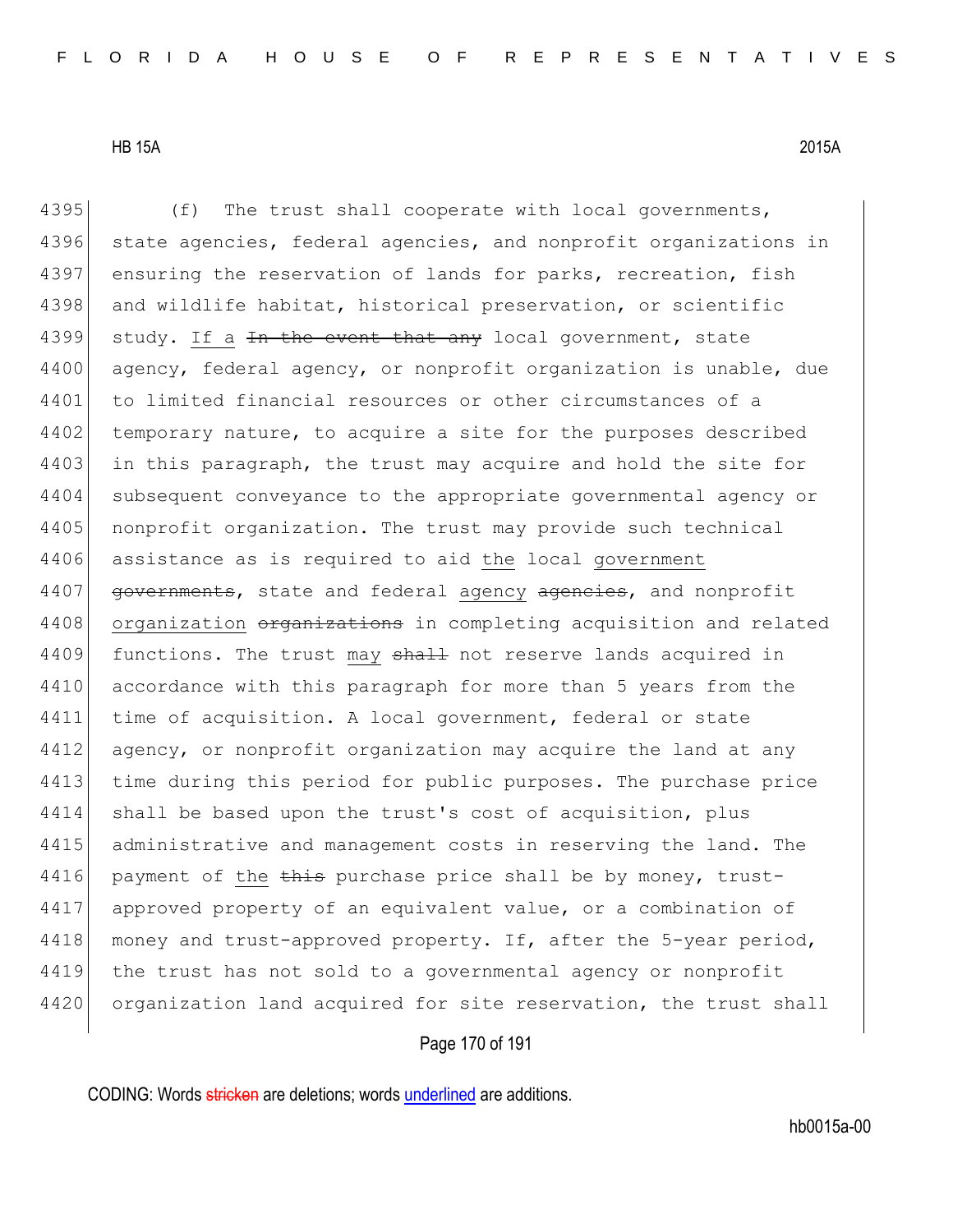4421 dispose of such land at fair market value or shall trade it for 4422 other land of comparable value which will serve to accomplish 4423 the purposes of this part. Any proceeds from the sale of such 4424 land shall be deposited into  $\pm$ n the appropriate trust fund 4425 pursuant to s.  $253.034(6)(k)$ ,  $(1)$ , or  $(m)$ . All moneys and 4426 revenue from the operation, management, lease, of land, water 4427 areas, related resources, and the facilities thereon acquired or 4428 constructed under this part shall be credited to or deposited 4429 into the Internal Improvement Florida Communities Trust Fund. 4430 4431 Project costs may include costs of providing parks, open space, 4432 public access sites, scenic easements, and other areas and 4433 facilities serving the public where such features are part of a 4434 project plan approved according to this part. In undertaking or 4435 coordinating projects or activities authorized under by this 4436 part, the trust shall, when appropriate, use and promote the use 4437 of creative land acquisition methods, including the acquisition 4438 of less than fee interest through, among other methods, 4439 conservation easements, transfer of development rights, leases, 4440 and leaseback arrangements. The trust also shall assist local 4441 governments in the use of sound alternative methods of financing 4442 for funding projects and activities authorized under by this 4443 part. Any funds over and above eligible project costs, which 4444 remain after completion of a project approved according to this 4445 part, shall be transmitted to the state and deposited into  $\frac{1}{2}$ 4446 the Florida Forever Florida Communities Trust Fund.

Page 171 of 191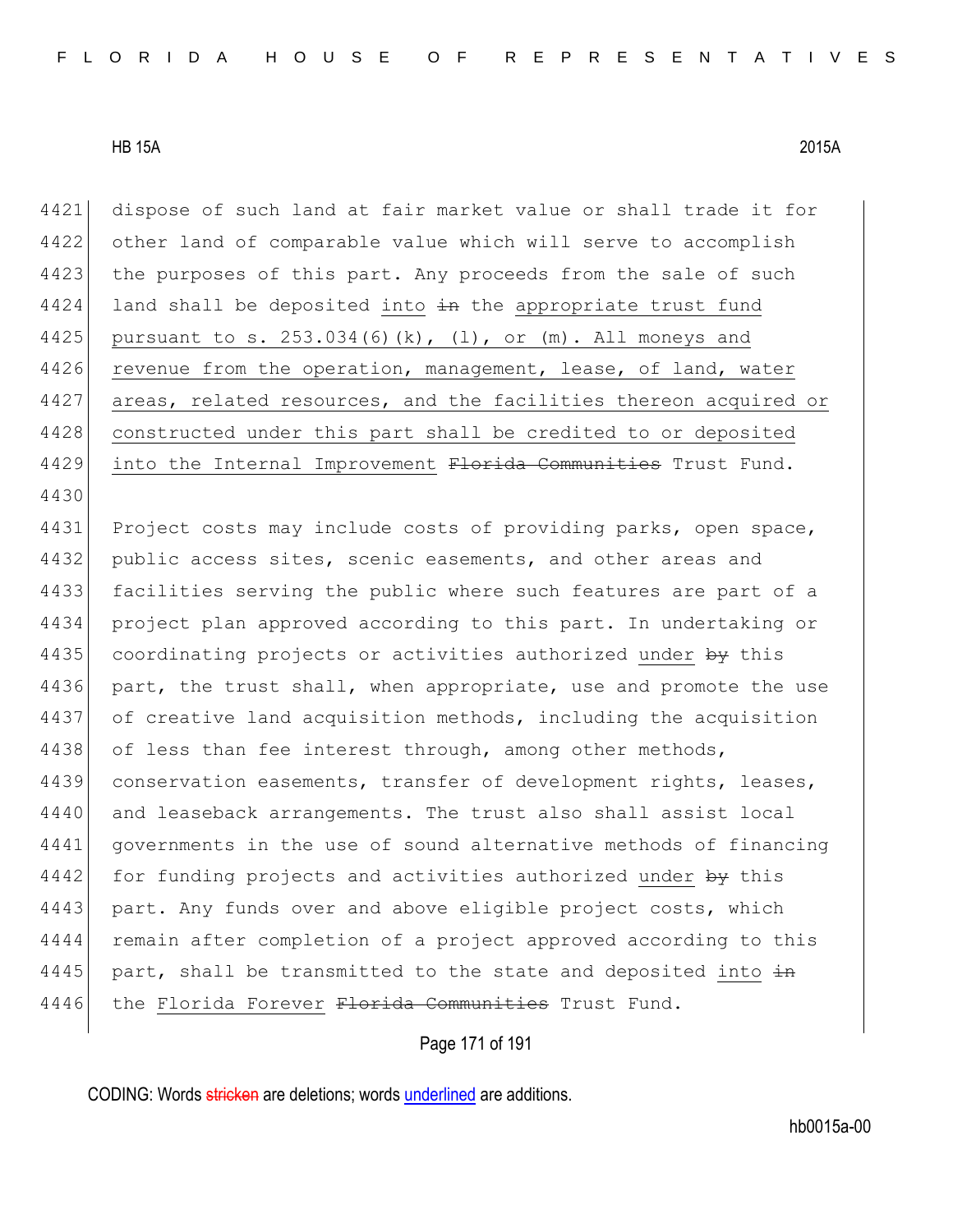4447 Section 60. Paragraph (f) of subsection (3) and 4448 subsections (5) and (7) of section 380.510, Florida Statutes, 4449 are amended to read: 4450 380.510 Conditions of grants and loans.— 4451 (3) In the case of a grant or loan for land acquisition, 4452 agreements shall provide all of the following: 4453  $(f)$  The term of any grant using funds received from the  $4454$  Preservation 2000 Trust Fund, pursuant to s. 259.101(3)(c), 4455 shall be for a period not to exceed 24 months. The governing 4456 board of the trust may offer a grant with a shorter term and may 4457 extend a grant beyond 24 months when the grant recipient 4458 demonstrates that significant progress is being made toward 4459 closing the project or that extenuating circumstances warrant an 4460 extension of time. If a local government project which was 4461 awarded a grant is not closed within 24 months and the governing 4462 board of the trust does not grant an extension, the grant 4463 reverts to the trust's unencumbered balance of Preservation 2000 4464 funds to be redistributed to other eligible projects. The local 4465 government may reapply for a grant to fund the project in the 4466 trust's next application cycle. 4467 4468 Any deed or other instrument of conveyance whereby a nonprofit 4469 organization or local government acquires real property under 4470 this section shall set forth the interest of the state. The 4471 trust shall keep at least one copy of any such instrument and

Page 172 of 191

4472 shall provide at least one copy to the Board of Trustees of the

CODING: Words stricken are deletions; words underlined are additions.

hb0015a-00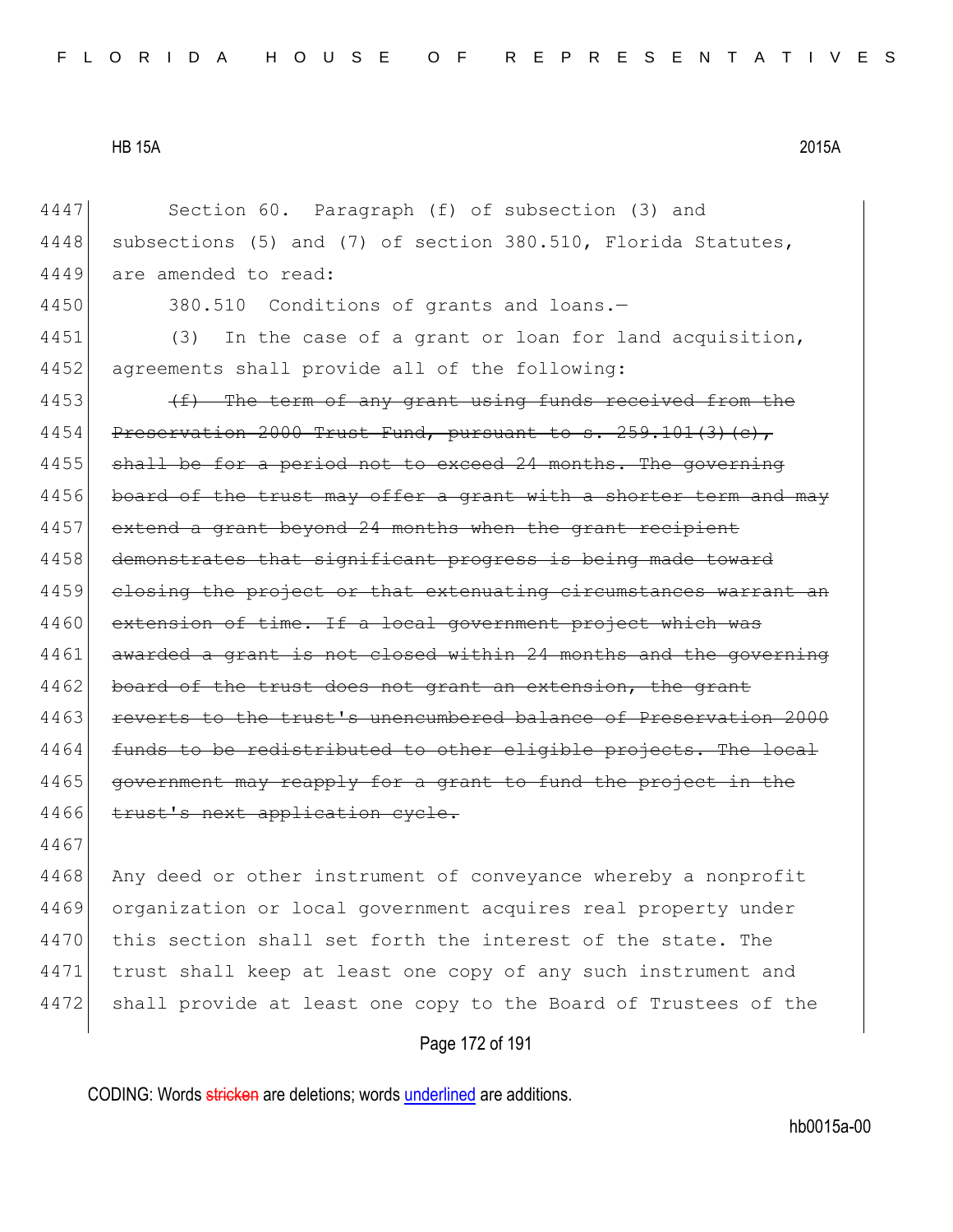4473 Internal Improvement Trust Fund.

4474 (5) Any funds the trust collects from a nonprofit 4475 organization or local government under a grant or loan agreement 4476 shall be deposited into in the Internal Improvement Florida 4477 Communities Trust Fund within the Department of Environmental 4478 Protection.

4479 (7) Any funds received by the trust from the Preservation  $4480$  2000 Trust Fund pursuant to s.  $259.101(3)(e)$  and the Florida 4481 Forever Trust Fund pursuant to s. 259.105(3)(c) or s. 375.041 4482 shall be held separate and apart from any other funds held by 4483 the trust and shall be used for the land acquisition purposes of 4484 this part. In addition to the other conditions set forth in this 4485 | section, the disbursement of Preservation 2000 and Florida 4486 Forever funds from the trust shall be subject to the following 4487 conditions:

4488 (a) The administration and use of Florida Forever  $\frac{any}{any}$ 4489 funds are received by the trust from the Preservation 2000 Trust 4490 Fund and the Florida Forever Trust Fund shall be subject to such 4491 terms and conditions imposed thereon by the agency of the state 4492 responsible for the bonds, the proceeds of which are deposited 4493 into in the Preservation 2000 Trust Fund and the Florida Forever 4494 Trust Fund, including restrictions imposed to ensure that the 4495 interest on  $\frac{any}{any}$  such bonds issued by the state as tax-exempt 4496 bonds are  $\frac{11}{2}$  not be included in the gross income of the 4497 holders of such bonds for federal income tax purposes. 4498 (b) All deeds or leases with respect to any real property

Page 173 of 191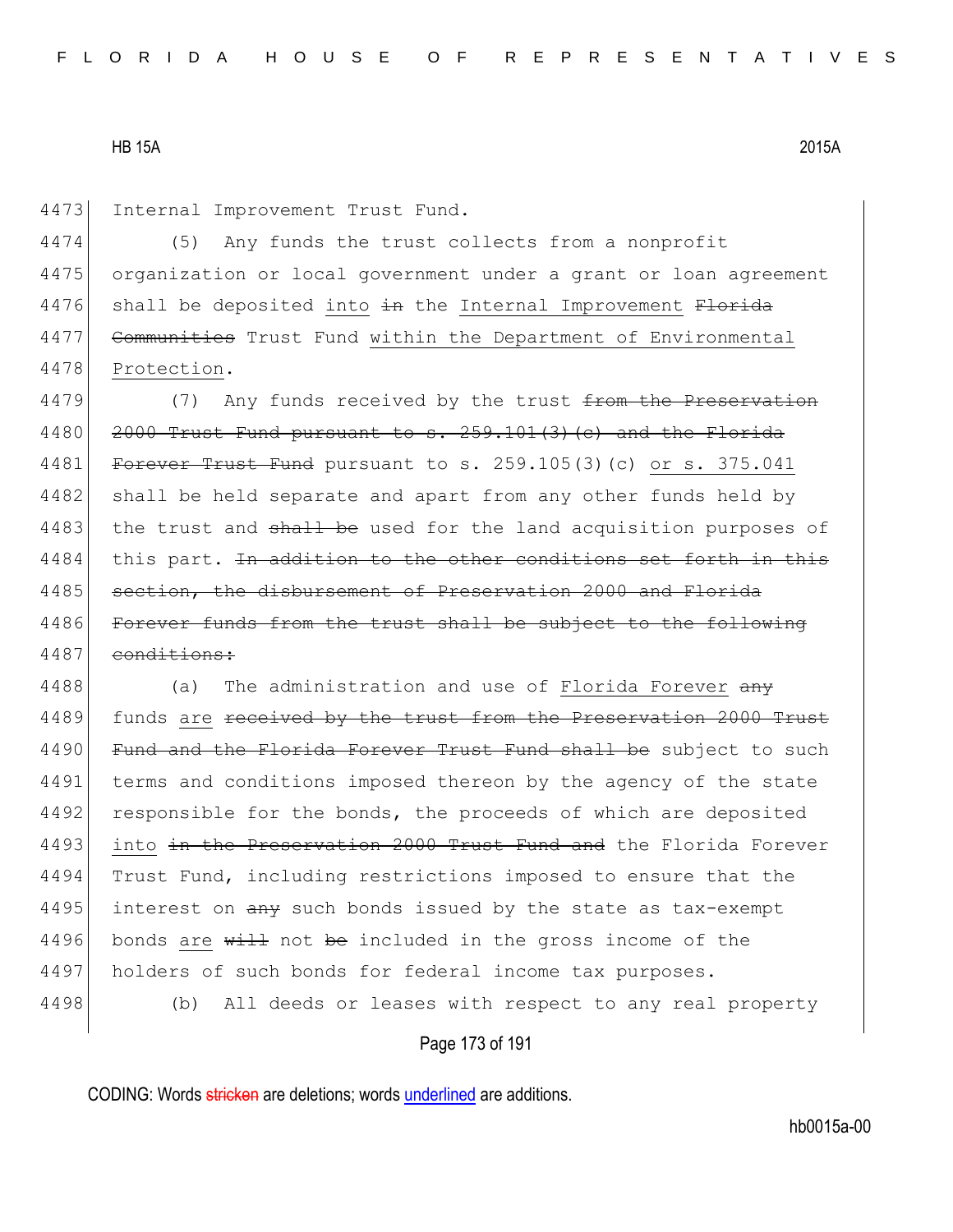4499 acquired with funds received by the trust from the Preservation 4500 2000 Trust Fund, the Florida Forever Trust Fund, or the Land 4501 Acquisition Trust Fund must shall contain such covenants and 4502 restrictions as are sufficient to ensure that the use of such 4503 real property at all times complies with  $\frac{3.75}{1.051}$  and s. 9, 4504 Art. XII of the State Constitution. Each deed or lease All deeds 4505 or leases with respect to any real property acquired with funds 4506 received by the trust from the Florida Forever Trust Fund must 4507 shall contain such covenants and restrictions as are sufficient 4508 to ensure that the use of such real property at all times 4509 complies with s. 11(e), Art. VII of the State Constitution. Each 4510 deed or lease must shall contain a reversion, conveyance, or 4511 termination clause that vests will vest title in the Board of 4512 Trustees of the Internal Improvement Trust Fund if any of the 4513 covenants or restrictions are violated by the titleholder or 4514 leaseholder or by some third party with the knowledge of the 4515 titleholder or leaseholder. 4516 Section 61. Subsection (2) of section 403.0615, Florida 4517 Statutes, is amended to read: 4518 403.0615 Water resources restoration and preservation. 4519 (2) The department shall establish a program, subject to 4520 specific legislative appropriation, to assist in the restoration

4521 and preservation of bodies of water and to enhance existing 4522 public access when deemed necessary for the enhancement of the 4523 restoration effort. This program shall be funded from the 4524 General Revenue Fund, from funds available from the Ecosystem

Page 174 of 191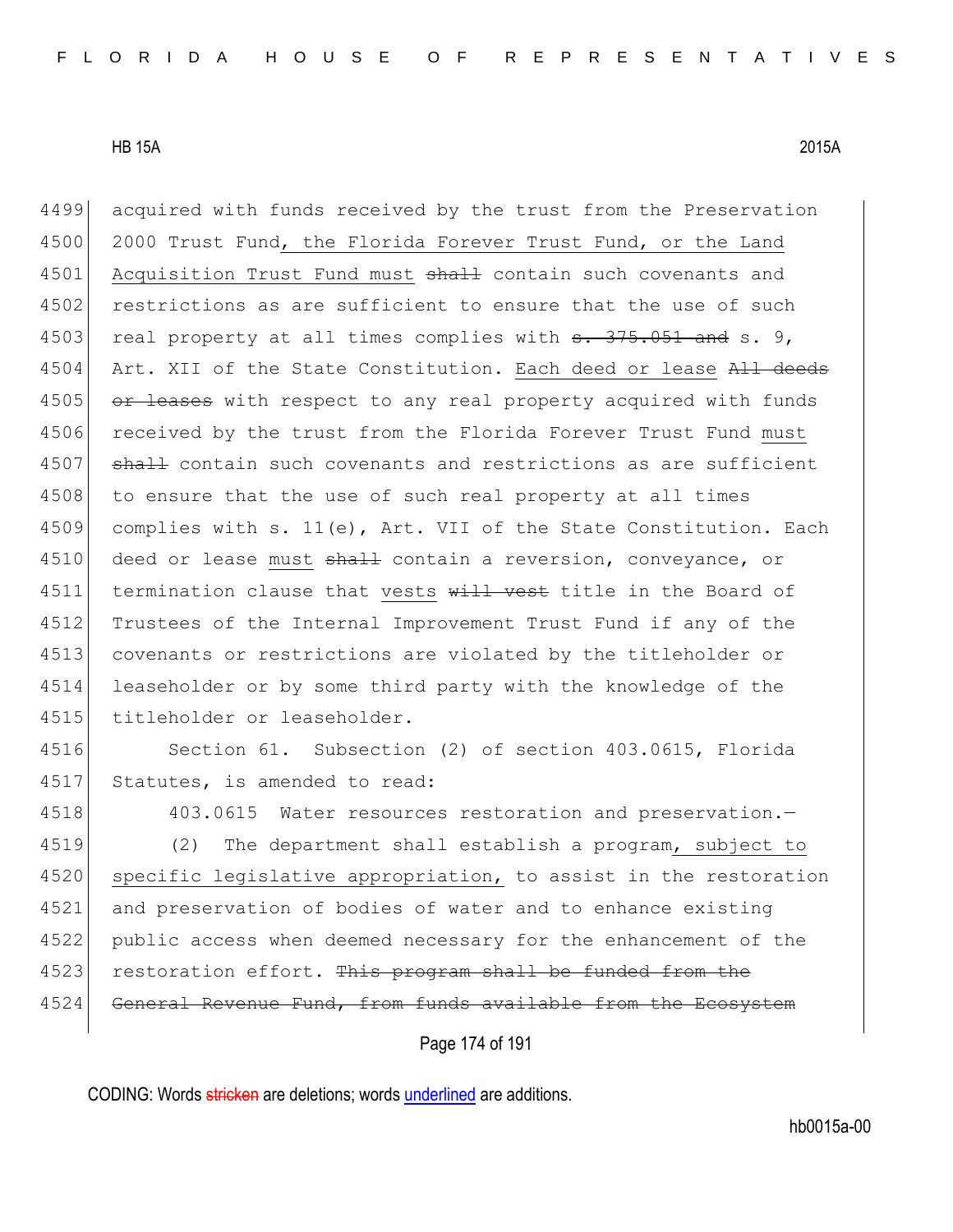4525 Management and Restoration Trust Fund, and from available 4526 <del>federal moneys.</del>

4527 Section 62. Section 403.08601, Florida Statutes, is 4528 amended to read:

4529 403.08601 Leah Schad Memorial Ocean Outfall Program.—The 4530 Legislature declares that as funds become available the state 4531 may assist the local governments and agencies responsible for 4532 implementing the Leah Schad Memorial Ocean Outfall Program 4533 pursuant to s. 403.086(9). Funds received from other sources 4534 provided for in law, the General Appropriations Act, from gifts 4535 designated for implementation of the plan from individuals, 4536 corporations, or other entities, or federal funds appropriated 4537 by Congress for implementation of the plan, may be deposited 4538 into an account of the Water Quality Assurance Ecosystem 4539 Management and Restoration Trust Fund ereated pursuant to s. 4540 403.1651.

4541 Section 63. Subsection (11) of section 403.121, Florida 4542 Statutes, is amended to read:

 403.121 Enforcement; procedure; remedies.—The department shall have the following judicial and administrative remedies 4545 available to it for violations of this chapter, as specified in s. 403.161(1).

4547 (11) Penalties collected pursuant to this section shall be 4548 deposited into in the Water Quality Assurance Ecosystem 4549 Management and Restoration Trust Fund or other trust fund 4550 designated by statute and shall be used to fund the restoration

#### Page 175 of 191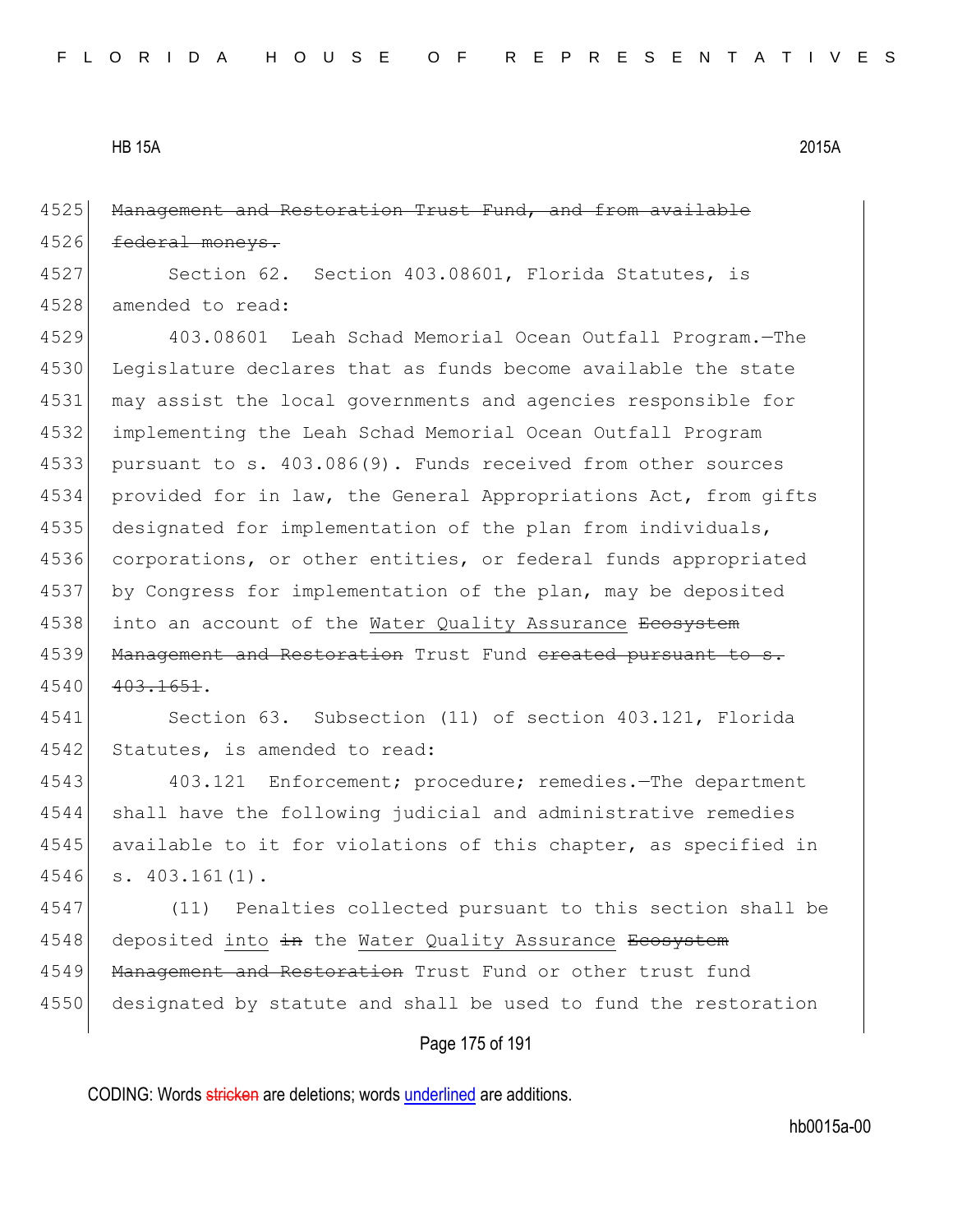4551 of ecosystems, or polluted areas of the state, as defined by the department, to their condition before pollution occurred. The Florida Conflict Resolution Consortium may use a portion of the fund to administer the mediation process provided in paragraph (2)(e) and to contract with private mediators for administrative penalty cases.

4557 Section 64. Subsection (1) of section 403.885, Florida 4558 Statutes, is amended to read:

4559 403.885 Water Projects Grant Program.—

4560 (1) The Department of Environmental Protection shall 4561 administer a grant program to use funds transferred pursuant to 4562 s. 212.20 to the Ecosystem Management and Restoration Trust Fund 4563 or other moneys as appropriated by the Legislature for water 4564 quality improvement, stormwater management, wastewater 4565 management, and water restoration and other water projects as 4566 specifically appropriated by the Legislature. Eligible 4567 recipients of such grants include counties, municipalities, 4568 water management districts, and special districts that have 4569 legal responsibilities for water quality improvement, water 4570 management, stormwater management, wastewater management, lake 4571 and river water restoration projects, and drinking water 4572 projects pursuant to this section.

4573 Section 65. Subsection (6) of section 403.9325, Florida 4574 Statutes, is amended to read:

4575 403.9325 Definitions.—For the purposes of ss. 403.9321- 4576 403.9333, the term:

Page 176 of 191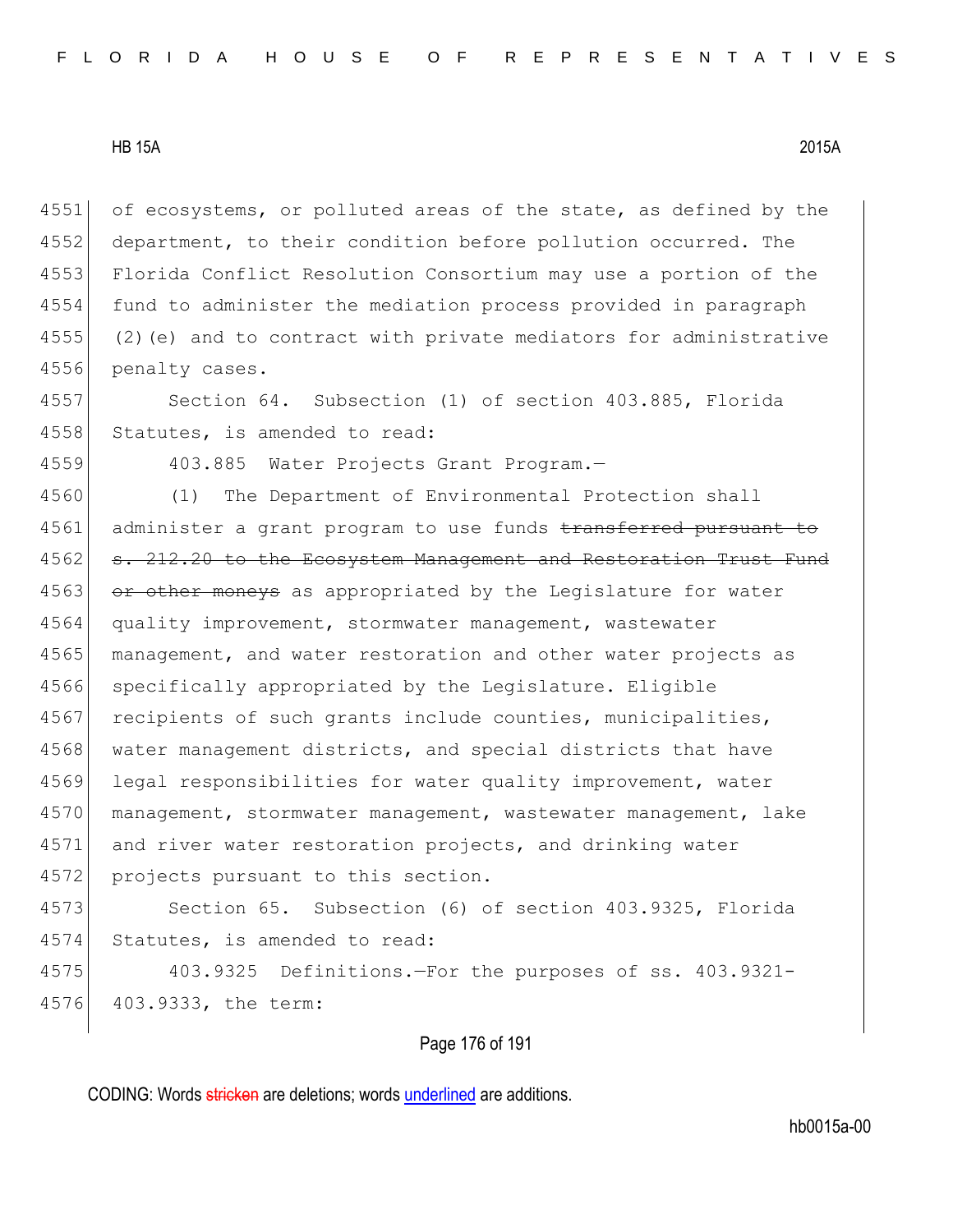|  |  |  |  |  |  |  |  |  |  |  |  |  |  |  | FLORIDA HOUSE OF REPRESENTATIVES |  |  |  |  |  |  |  |  |  |  |  |  |  |  |
|--|--|--|--|--|--|--|--|--|--|--|--|--|--|--|----------------------------------|--|--|--|--|--|--|--|--|--|--|--|--|--|--|
|--|--|--|--|--|--|--|--|--|--|--|--|--|--|--|----------------------------------|--|--|--|--|--|--|--|--|--|--|--|--|--|--|

4577 (6) "Public lands that have been set aside for 4578 conservation or preservation" means: 4579 (a) Conservation and recreation lands under chapter 259; 4580 (b) State and national parks; 4581 (c) State and national reserves and preserves, except as 4582 provided in s. 403.9326(3); 4583 (d) State and national wilderness areas; 4584 (e) National wildlife refuges (only those lands under 4585 Federal Government ownership); 4586 (f) Lands acquired through the Water Management Lands 4587 Trust Fund, Save Our Rivers Program; 4588 (g) Lands acquired under the Save Our Coast program; 4589 (h) Lands acquired under the environmentally endangered 4590 lands bond program; 4591 (i) Public lands designated as conservation or 4592 preservation under a local government comprehensive plan; 4593 (j) Lands purchased by a water management district, the 4594 Fish and Wildlife Conservation Commission, or any other state 4595 agency for conservation or preservation purposes; 4596 (k) Public lands encumbered by a conservation easement 4597 that does not provide for the trimming of mangroves; and 4598 (l) Public lands designated as critical wildlife areas by 4599 the Fish and Wildlife Conservation Commission; and 4600 (m) Lands and interests acquired with funds deposited into 4601 the Land Acquisition Trust Fund pursuant to s. 28, Art. X of the 4602 State Constitution.

Page 177 of 191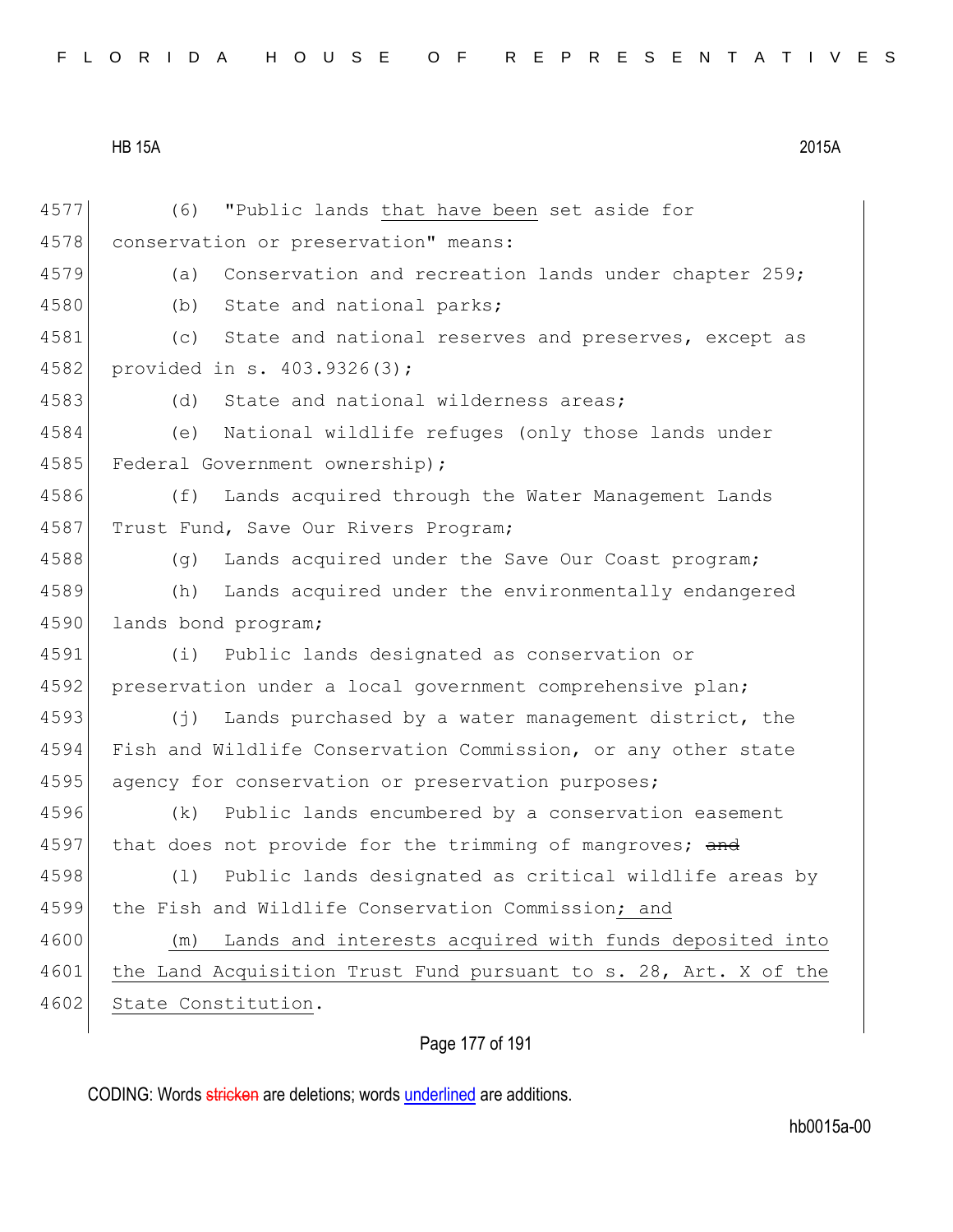Page 178 of 191 4603 Section 66. Paragraph (f) of subsection (3) and subsection 4604 (11) of section 403.93345, Florida Statutes, are amended to 4605 read: 4606 403.93345 Coral reef protection.— 4607 (3) As used in this section, the term: 4608 (f) "Fund" means the Water Quality Assurance <del>Ecosystem</del> 4609 Management and Restoration Trust Fund. 4610 (11) All damages recovered by or on behalf of this state 4611 for injury to, or destruction of, the coral reefs of the state  $4612$  that would otherwise be deposited into  $\pm$ n the general revenue 4613 accounts of the State Treasury or in the Internal Improvement 4614 Trust Fund shall be deposited into  $\pm n$  the Water Quality 4615 Assurance Ecosystem Management and Restoration Trust Fund in the 4616 department and shall remain in such account until expended by 4617 the department for the purposes of this section. Moneys in the 4618 fund received from damages recovered for injury to, or 4619 destruction of, coral reefs must be expended only for the 4620 following purposes: 4621 (a) To provide funds to the department for reasonable 4622 costs incurred in obtaining payment of the damages for injury 4623 to, or destruction of, coral reefs, including administrative 4624 costs and costs of experts and consultants. Such funds may be 4625 provided in advance of recovery of damages. 4626 (b) To pay for restoration or rehabilitation of the 4627 injured or destroyed coral reefs or other natural resources by a 4628 state agency or through a contract to any qualified person.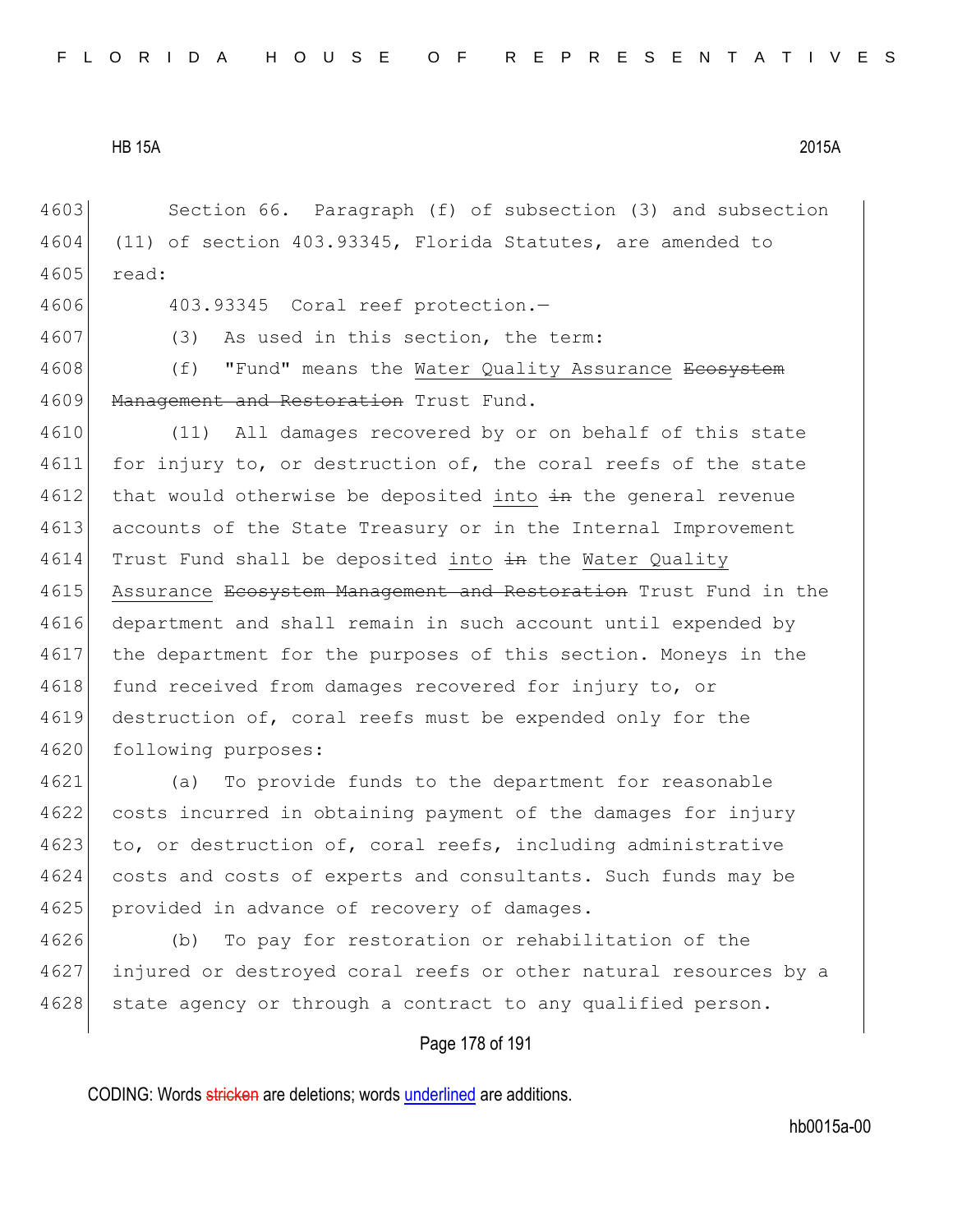4629 (c) To pay for alternative projects selected by the 4630 department. Any such project shall be selected on the basis of 4631 its anticipated benefits to the residents of this state who used 4632 the injured or destroyed coral reefs or other natural resources 4633 or will benefit from the alternative project.

4634 (d) All claims for trust fund reimbursements under 4635 paragraph (a) must be made within 90 days after payment of 4636 damages is made to the state.

 (e) Each private recipient of fund disbursements shall be 4638 required to agree in advance that its accounts and records of expenditures of such moneys are subject to audit at any time by appropriate state officials and to submit a final written report describing such expenditures within 90 days after the funds have 4642 been expended.

4643 (f) When payments are made to a state agency from the fund 4644 for expenses compensable under this subsection, such 4645 expenditures shall be considered as being for extraordinary 4646 expenses, and no agency appropriation shall be reduced by any 4647 amount as a result of such reimbursement.

4648 Section 67. Subsections (5) and (6) of section 420.5092, 4649 Florida Statutes, are amended to read:

4650 420.5092 Florida Affordable Housing Guarantee Program.— 4651 (5) Pursuant to s. 16, Art. VII of the State Constitution, 4652 the corporation may issue, in accordance with s. 420.509, 4653 revenue bonds of the corporation to establish the guarantee 4654 fund. Such revenue bonds shall be primarily payable from and

### Page 179 of 191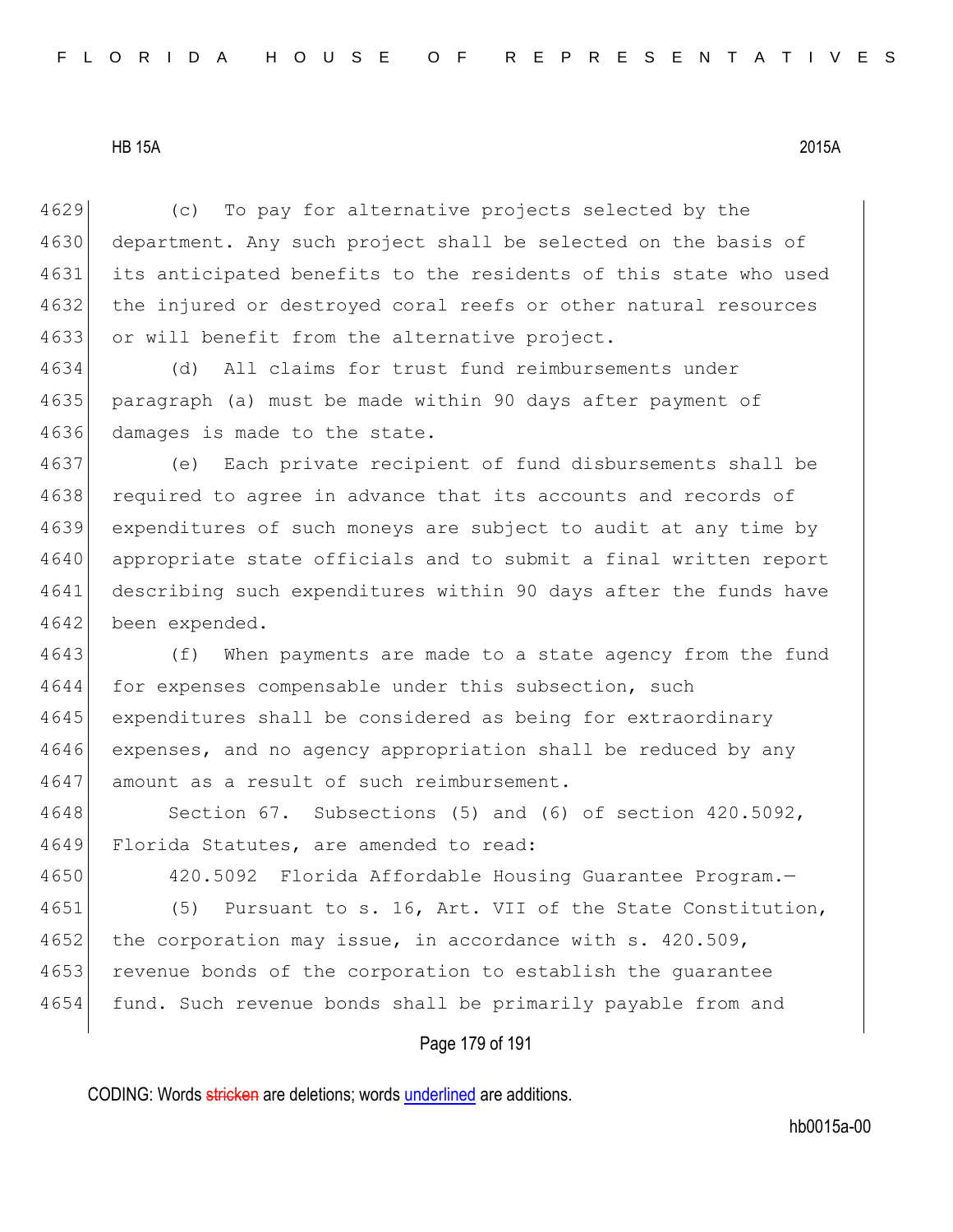4655 secured by annual debt service reserves, from interest earned on 4656 funds on deposit in the quarantee fund, from fees, charges, and 4657 reimbursements established by the corporation for the issuance 4658 of affordable housing guarantees, and from any other revenue 4659 sources received by the corporation and deposited by the 4660 corporation into the quarantee fund for the issuance of 4661 affordable housing quarantees. To the extent such primary 4662 revenue sources are considered insufficient by the corporation, 4663 pursuant to the certification provided in subsection (6), to 4664 fully fund the annual debt service reserve, the certified 4665 deficiency in such reserve shall be additionally payable from 4666 the first proceeds of the documentary stamp tax moneys deposited 4667 into the State Housing Trust Fund pursuant to s. 201.15(5)(d) 4668 and (5)(e)  $201.15$  (9)(a) and  $(10)$  (a) during the ensuing state 4669 fiscal year.

4670 (6)(a) If the primary revenue sources to be used for 4671 repayment of revenue bonds used to establish the quarantee fund 4672 are insufficient for such repayment, the annual principal and 4673 interest due on each series of revenue bonds shall be payable 4674 from funds in the annual debt service reserve. The corporation 4675 shall, before June 1 of each year, perform a financial audit to 4676 determine whether at the end of the state fiscal year there will 4677 be on deposit in the guarantee fund an annual debt service 4678 reserve from interest earned pursuant to the investment of the 4679 guarantee fund, fees, charges, and reimbursements received from 4680 issued affordable housing guarantees and other revenue sources

### Page 180 of 191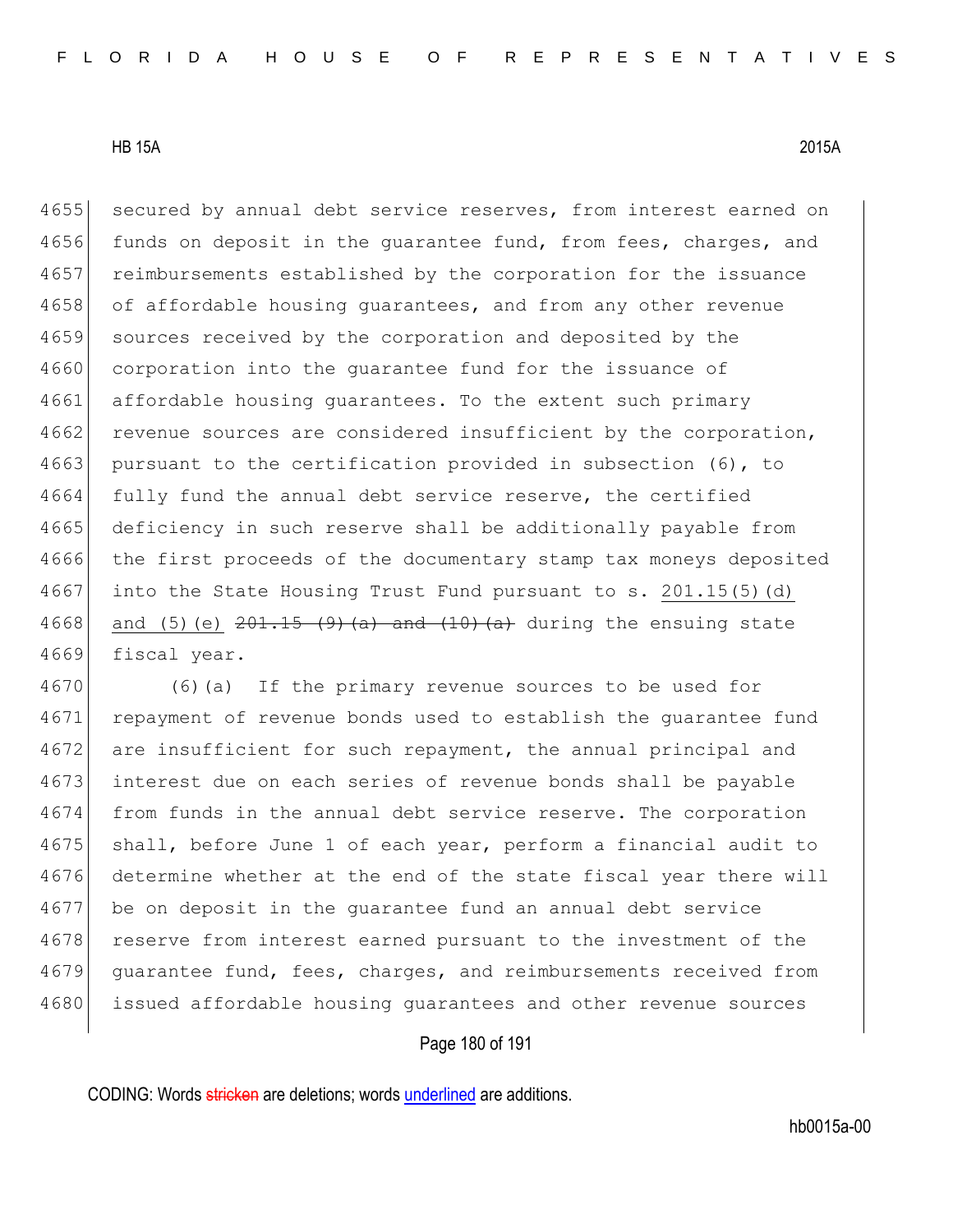4681 available to the corporation. Based upon the findings in such 4682 guarantee fund financial audit, the corporation shall certify to 4683 the Chief Financial Officer the amount of any projected 4684 deficiency in the annual debt service reserve for any series of 4685 outstanding bonds as of the end of the state fiscal year and the 4686 amount necessary to maintain such annual debt service reserve. 4687 Upon receipt of such certification, the Chief Financial Officer 4688 shall transfer to the annual debt service reserve, from the 4689 first available taxes distributed to the State Housing Trust 4690 Fund pursuant to s. 201.15(5)(d) and (5)(e)  $201.15$  (9)(a) and 4691  $(10)(a)$  during the ensuing state fiscal year, the amount 4692 certified as necessary to maintain the annual debt service 4693 reserve.

4694 (b) If the claims payment obligations under affordable 4695 housing guarantees from amounts on deposit in the quarantee fund 4696 would cause the claims paying rating assigned to the guarantee 4697 fund to be less than the third-highest rating classification of 4698 any nationally recognized rating service, which classifications 4699 being consistent with s. 215.84(3) and rules adopted thereto by 4700 the State Board of Administration, the corporation shall certify 4701 to the Chief Financial Officer the amount of such claims payment 4702 obligations. Upon receipt of such certification, the Chief 4703 Financial Officer shall transfer to the quarantee fund, from the 4704 first available taxes distributed to the State Housing Trust 4705 Fund pursuant to s.  $201.15(5)$  (d) and (5) (e)  $201.15$  (9) (a) and 4706  $(10)$   $(10)$   $(20)$  during the ensuing state fiscal year, the amount

## Page 181 of 191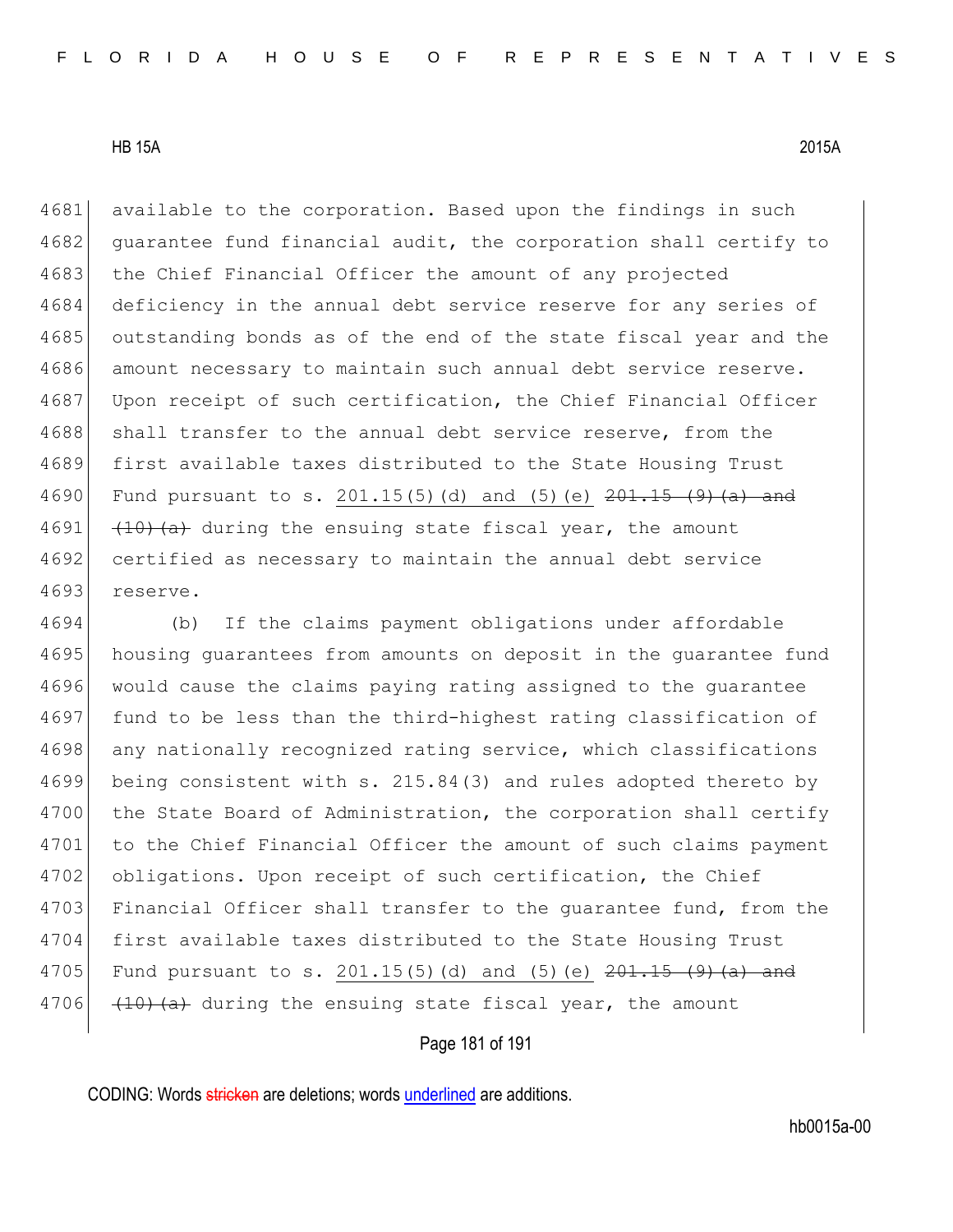4707 certified as necessary to meet such obligations, such transfer 4708 to be subordinate to any transfer referenced in paragraph (a) 4709 and not to exceed 50 percent of the amounts distributed to the 4710 State Housing Trust Fund pursuant to s.  $201.15(5)(d)$  and  $(5)(e)$ 4711  $\left| \frac{201.15}{(9)(a)} \right|$  and  $\left( \frac{10}{a} \right)$  during the preceding state fiscal 4712 year.

4713 Section 68. Subsections (1), (2), and (3) of section 4714 420.9073, Florida Statutes, are amended to read:

4715 420.9073 Local housing distributions.

4716 (1) Distributions calculated in this section shall be 4717 disbursed on a quarterly or more frequent basis by the 4718 corporation pursuant to s. 420.9072, subject to availability of 4719 funds. Each county's share of the funds to be distributed from 4720 the portion of the funds in the Local Government Housing Trust 4721 Fund received pursuant to s. 201.15(5)(d)  $201.15$  (9) shall be 4722 calculated by the corporation for each fiscal year as follows:

4723 (a) Each county other than a county that has implemented 4724 the provisions of chapter 83-220, Laws of Florida, as amended by 4725 chapters  $84-270$ ,  $86-152$ , and  $89-252$ , Laws of Florida, shall 4726 receive the guaranteed amount for each fiscal year.

4727 (b) Each county other than a county that has implemented 4728 the provisions of chapter 83-220, Laws of Florida, as amended by 4729 chapters 84-270, 86-152, and 89-252, Laws of Florida, may 4730 receive an additional share calculated as follows:

4731 1. Multiply each county's percentage of the total state 4732 population excluding the population of any county that has

Page 182 of 191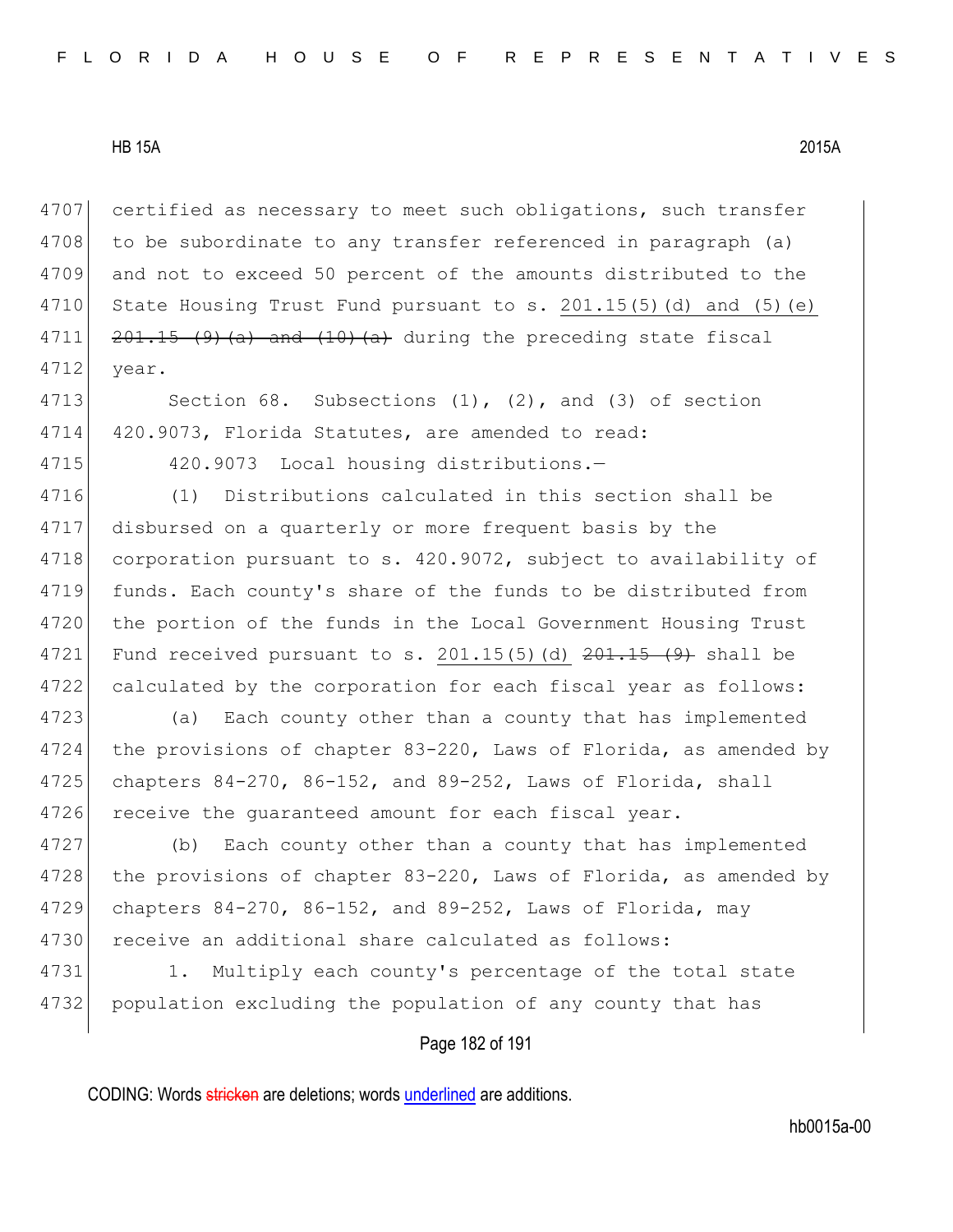4733 implemented the provisions of chapter 83-220, Laws of Florida, 4734 as amended by chapters  $84-270$ ,  $86-152$ , and  $89-252$ , Laws of 4735 Florida, by the total funds to be distributed.

4736 2. If the result in subparagraph 1. is less than the 4737 guaranteed amount as determined in subsection (3), that county's 4738 additional share shall be zero.

4739 3. For each county in which the result in subparagraph 1. 4740 is greater than the quaranteed amount as determined in 4741 subsection (3), the amount calculated in subparagraph 1. shall 4742 be reduced by the quaranteed amount. The result for each such 4743 county shall be expressed as a percentage of the amounts so 4744 determined for all counties. Each such county shall receive an 4745 additional share equal to such percentage multiplied by the 4746 total funds received by the Local Government Housing Trust Fund 4747 pursuant to s.  $201.15(5)(d)$   $\overline{201.15(9)}$  reduced by the quaranteed 4748 amount paid to all counties.

4749 (2) Distributions calculated in this section shall be 4750 disbursed on a quarterly or more frequent basis by the 4751 corporation pursuant to s. 420.9072, subject to availability of 4752 funds. Each county's share of the funds to be distributed from 4753 the portion of the funds in the Local Government Housing Trust 4754 Fund received pursuant to s.  $201.15(5)$  (e)  $201.15(10)$  shall be 4755 calculated by the corporation for each fiscal year as follows:

4756 (a) Each county shall receive the guaranteed amount for 4757 each fiscal year.

4758 (b) Each county may receive an additional share calculated

## Page 183 of 191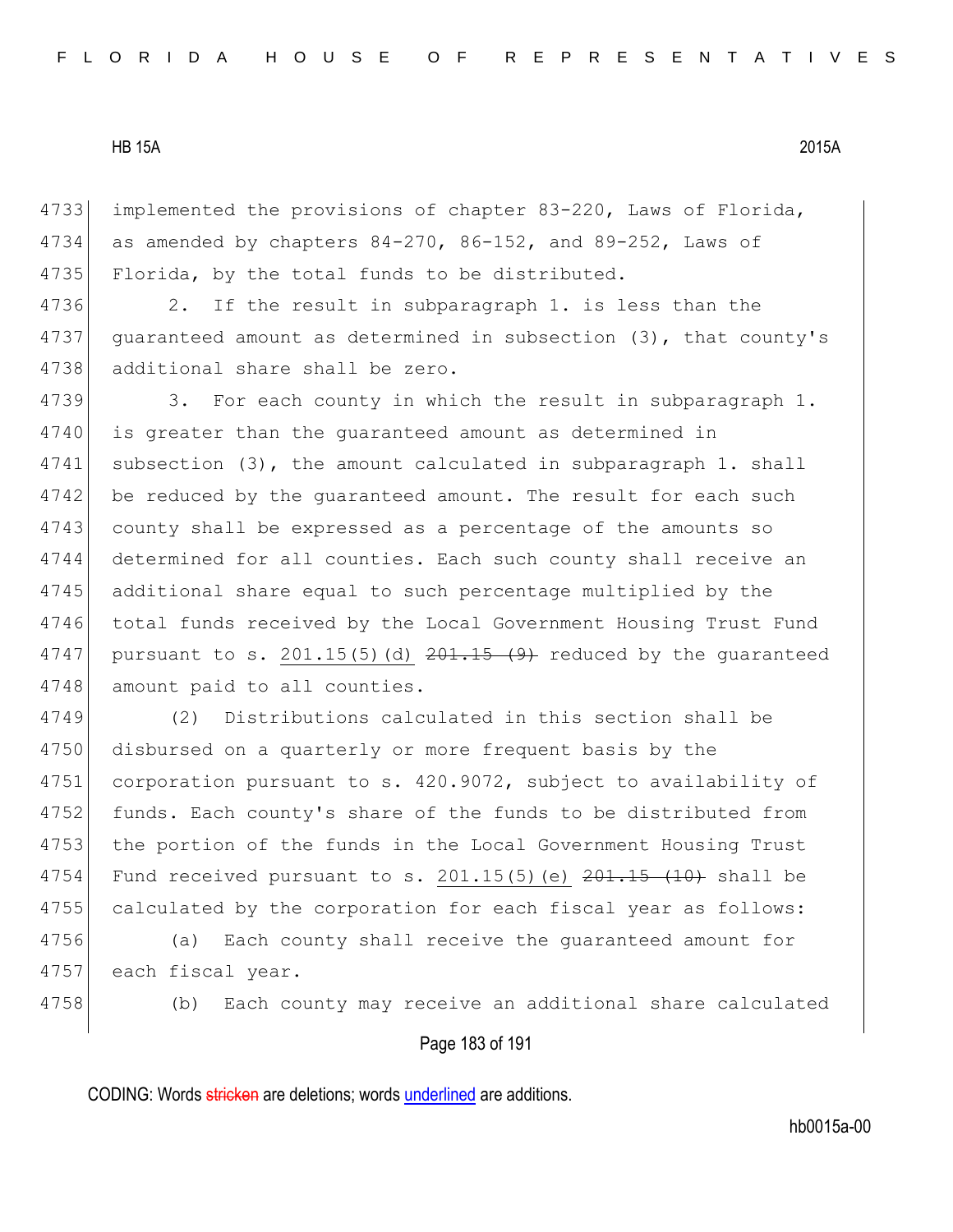4759 as follows:

4760 1. Multiply each county's percentage of the total state 4761 population, by the total funds to be distributed.

4762 2. If the result in subparagraph 1. is less than the 4763 guaranteed amount as determined in subsection (3), that county's 4764 additional share shall be zero.

4765 3. For each county in which the result in subparagraph 1. 4766 is greater than the quaranteed amount, the amount calculated in 4767 subparagraph 1. shall be reduced by the quaranteed amount. The 4768 result for each such county shall be expressed as a percentage 4769 of the amounts so determined for all counties. Each such county 4770 shall receive an additional share equal to this percentage 4771 multiplied by the total funds received by the Local Government 4772 Housing Trust Fund pursuant to s. 201.15(5) (e)  $201.15$  (10) as 4773 reduced by the quaranteed amount paid to all counties.

4774 (3) Calculation of guaranteed amounts:

4775 (a) The guaranteed amount under subsection (1) shall be 4776 calculated for each state fiscal year by multiplying \$350,000 by 4777 a fraction, the numerator of which is the amount of funds 4778 distributed to the Local Government Housing Trust Fund pursuant 4779 to s. 201.15(5)(d)  $201.15(9)$  and the denominator of which is the 4780 total amount of funds distributed to the Local Government 4781 Housing Trust Fund pursuant to s. 201.15.

4782 (b) The guaranteed amount under subsection (2) shall be 4783 calculated for each state fiscal year by multiplying \$350,000 by 4784 a fraction, the numerator of which is the amount of funds

Page 184 of 191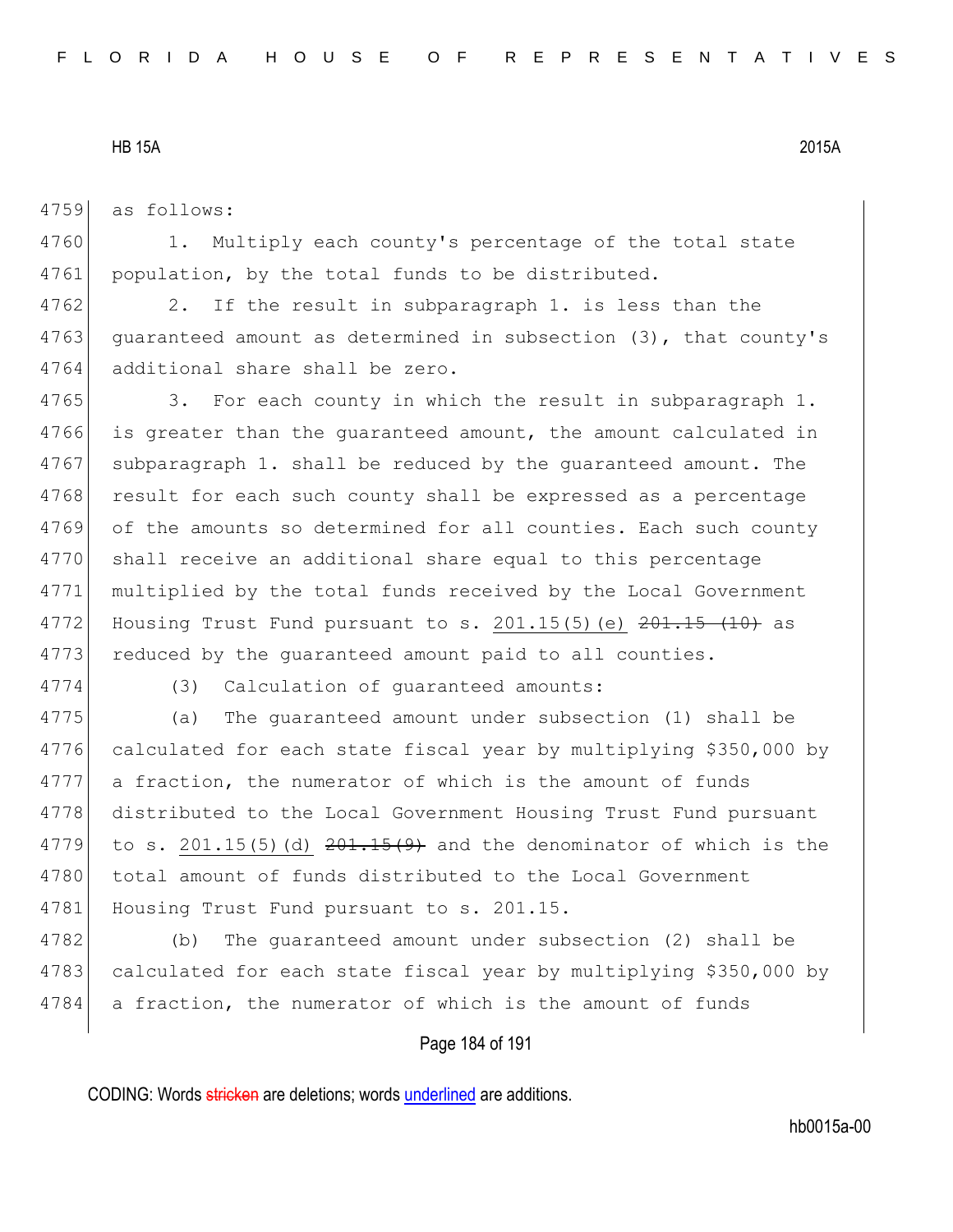Page 185 of 191 4785 distributed to the Local Government Housing Trust Fund pursuant 4786 to s. 201.15(5)(e)  $201.15(10)$  and the denominator of which is 4787 the total amount of funds distributed to the Local Government 4788 Housing Trust Fund pursuant to s. 201.15. 4789 Section 69. Subsection (2) of section 570.321, Florida 4790 Statutes, is amended to read: 4791 570.321 Plant Industry Trust Fund.-4792 (2) Funds to be credited to and uses of the trust fund 4793 shall be administered in accordance with ss. 259.032, 581.031, 4794 581.141, 581.211, 581.212, 586.045, 586.15, 586.16, 593.114, and 4795 593.117. 4796 Section 70. Subsection (12) of section 570.71, Florida 4797 Statutes, is amended to read: 4798 570.71 Conservation easements and agreements. 4799 (12) The department may use funds appropriated by the 4800 Legislature from the following sources to implement this 4801 section: 4802 (a) State funds; 4803 (b) Federal funds; 4804 (c) Other governmental entities; 4805 (d) Nongovernmental organizations; or 4806 (e) Private individuals. 4807 4808 Any such funds provided, other than from the Land Acquisition 4809 Trust Fund, shall be deposited into the Incidental Conservation 4810 and Recreation Lands Program Trust Fund within the Department of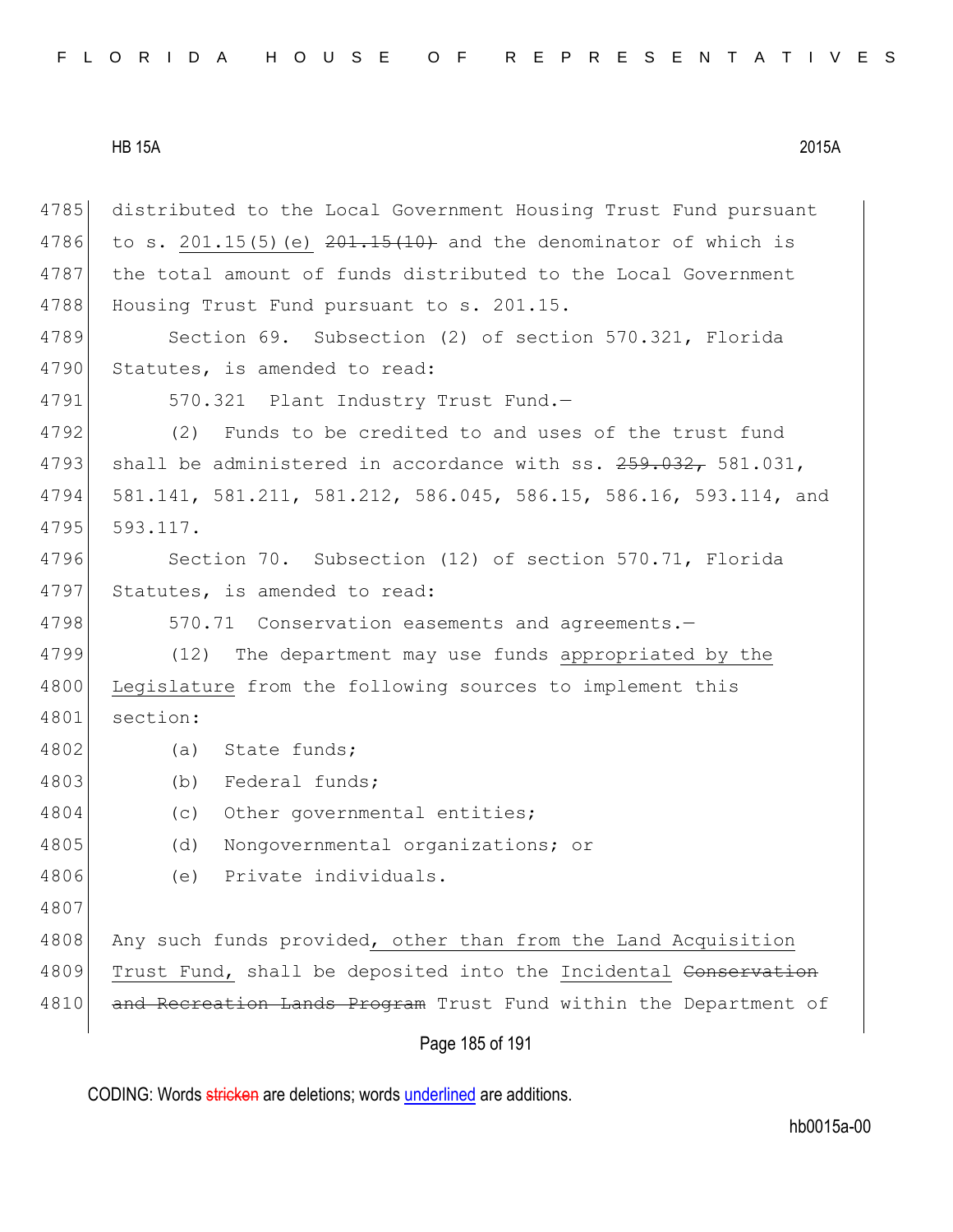4811 Agriculture and Consumer Services and used for the purposes of 4812 this section, including administrative and operating expenses 4813 related to appraisals, mapping, title process, personnel, and 4814 other real estate expenses.

4815 Section 71. Paragraph (c) of subsection (1) of section 4816 895.09, Florida Statutes, is amended to read:

4817 895.09 Disposition of funds obtained through forfeiture 4818 proceedings.—

 (1) A court entering a judgment of forfeiture in a 4820 proceeding brought pursuant to s. 895.05 shall retain jurisdiction to direct the distribution of any cash or of any cash proceeds realized from the forfeiture and disposition of 4823 the property. The court shall direct the distribution of the funds in the following order of priority:

4825 (c) Any claim by the Board of Trustees of the Internal 4826 Improvement Trust Fund on behalf of the Internal Improvement 4827 Trust Fund or the trust fund used Land Acquisition Trust Fund 4828 pursuant to s.  $253.03(12)$ , not including administrative costs of 4829 the Department of Environmental Protection previously paid 4830 directly from the Internal Improvement Trust Fund in accordance 4831 with legislative appropriation.

4832 Section 72. Sections 161.05301, 373.5905, 375.045, 4833 375.051, 379.202, 380.0677, 380.511, 403.1651, 403.8911, 4834 570.207, Florida Statutes, are repealed. 4835 Section 73. For the purpose of incorporating the amendment

4836 made by this act to section 201.15, Florida Statutes, in a

Page 186 of 191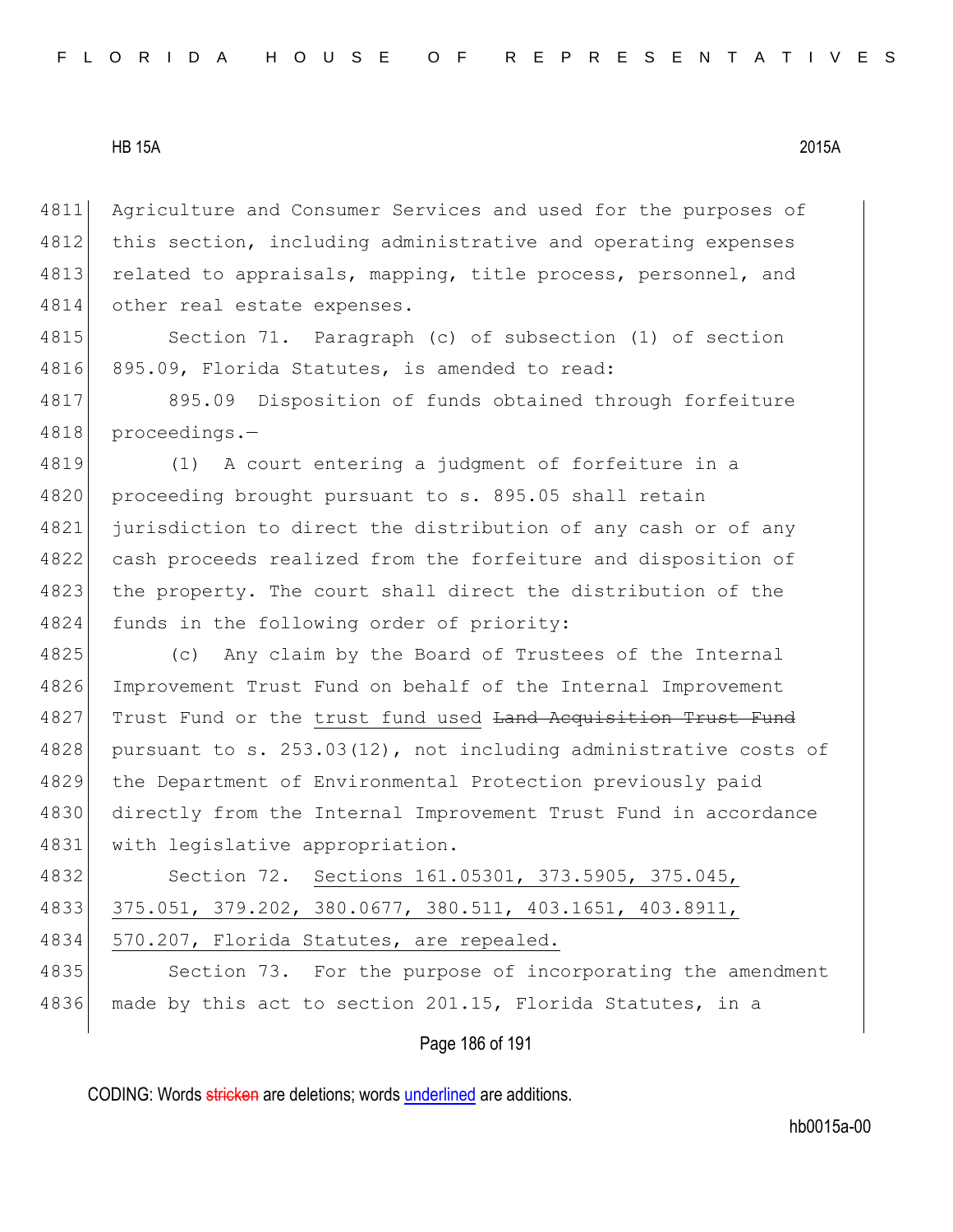4837 reference thereto, subsection (6) of section 339.2818, Florida 4838 Statutes, is reenacted to read:

4839 339.2818 Small County Outreach Program.—

4840 (6) Funds paid into the State Transportation Trust Fund 4841 pursuant to s. 201.15 for the purposes of the Small County 4842 Outreach Program are hereby annually appropriated for 4843 expenditure to support the Small County Outreach Program.

4844 Section 74. For the purpose of incorporating the amendment 4845 made by this act to section 201.15, Florida Statutes, in a 4846 reference thereto, subsection (5) of section 339.2819, Florida 4847 Statutes, is reenacted to read:

4848 339.2819 Transportation Regional Incentive Program.—

4849 (5) Funds paid into the State Transportation Trust Fund 4850 pursuant to s. 201.15 for the purposes of the Transportation 4851 Regional Incentive Program are hereby annually appropriated for 4852 expenditure to support that program.

4853 Section 75. For the purpose of incorporating the amendment 4854 made by this act to section 201.15, Florida Statutes, in a 4855 reference thereto, subsection (3) of section 339.61, Florida 4856 Statutes, is reenacted to read:

4857 339.61 Florida Strategic Intermodal System; legislative 4858 findings, declaration, and intent.-

4859 (3) Funds paid into the State Transportation Trust Fund 4860 pursuant to s. 201.15 for the purposes of the Florida Strategic 4861 Intermodal System are hereby annually appropriated for 4862 expenditure to support that program.

## Page 187 of 191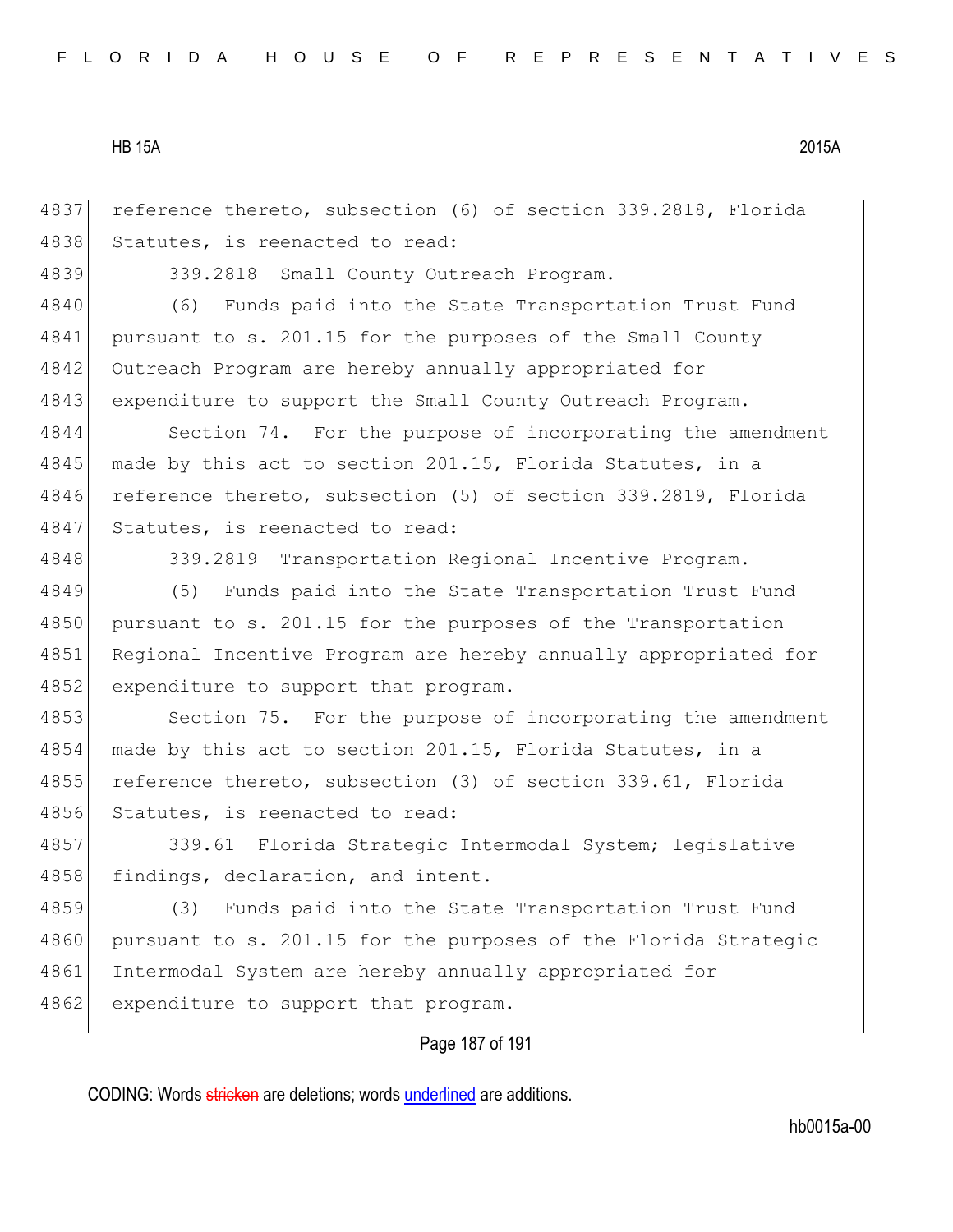4863 Section 76. For the purpose of incorporating the amendment  $4864$  made by this act to section 201.15, Florida Statutes, in a 4865 reference thereto, subsection (6) of section 341.051, Florida 4866 Statutes, is reenacted to read:

4867 341.051 Administration and financing of public transit and 4868 intercity bus service programs and projects.-

4869 (6) ANNUAL APPROPRIATION.—Funds paid into the State 4870 Transportation Trust Fund pursuant to s. 201.15 for the New 4871 Starts Transit Program are hereby annually appropriated for 4872 expenditure to support the New Starts Transit Program.

4874 For purposes of this section, the term "net operating costs" 4875 means all operating costs of a project less any federal funds, 4876 fares, or other sources of income to the project.

4877 Section 77. For the purpose of incorporating the amendment 4878 made by this act to section 201.15, Florida Statutes, in a 4879 reference thereto, paragraph (e) of subsection (4) of section 4880 373.470, Florida Statutes, is reenacted to read:

4873

4881 373.470 Everglades restoration.-

4882 (4) SAVE OUR EVERGLADES TRUST FUND; FUNDS AUTHORIZED FOR 4883 DEPOSIT. The following funds may be deposited into the Save Our 4884 Everglades Trust Fund created by s. 373.472 to finance 4885 implementation of the comprehensive plan, the Lake Okeechobee 4886 Watershed Protection Plan, the River Watershed Protection Plans, 4887 and the Keys Wastewater Plan:

4888 (e) Funds made available pursuant to s. 201.15 for debt

Page 188 of 191

CODING: Words stricken are deletions; words underlined are additions.

hb0015a-00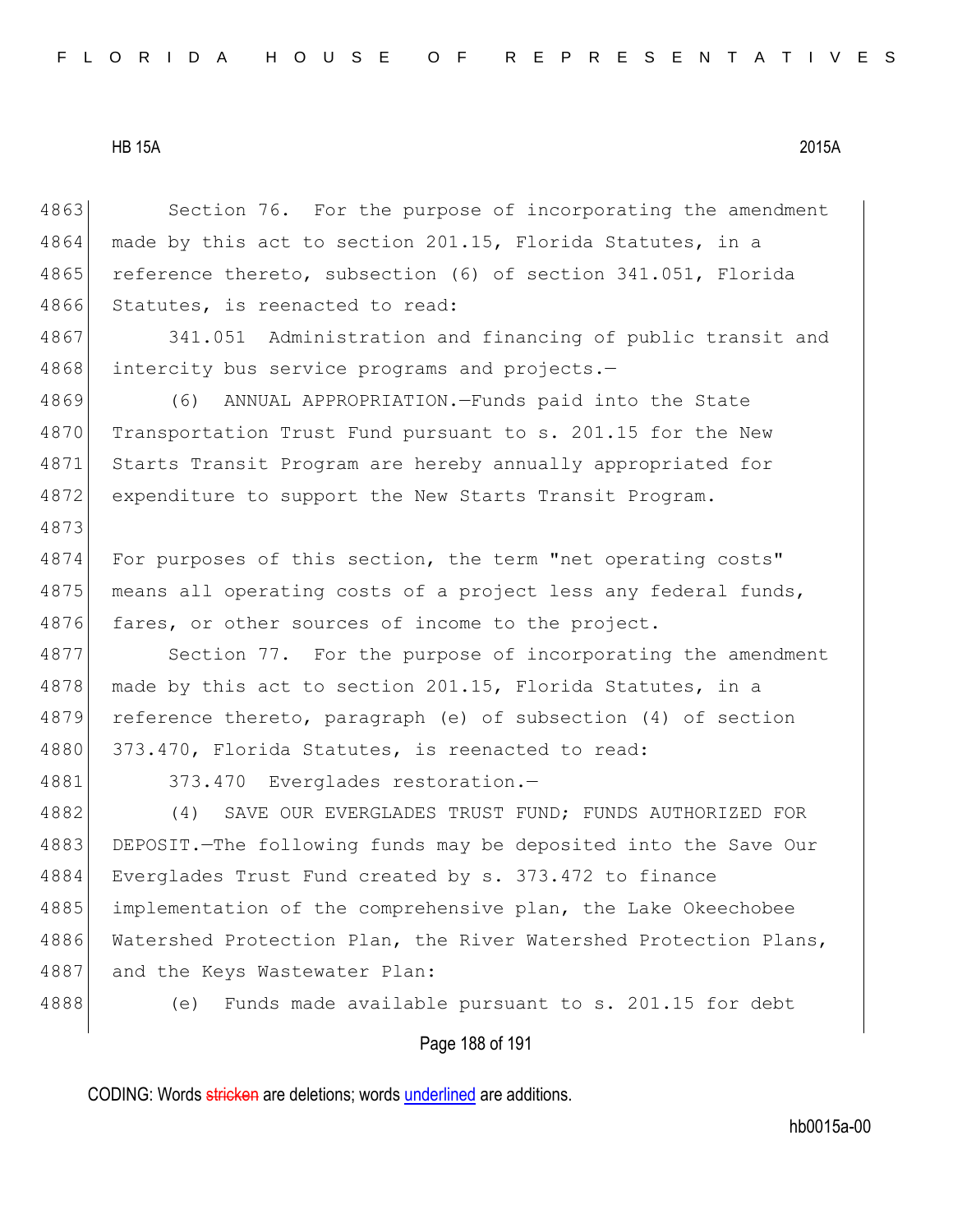4889 service for Everglades restoration bonds.

4890 Section 78. For the purpose of incorporating the amendment 4891 made by this act to section 201.15, Florida Statutes, in a 4892 reference thereto, subsection (1) of section 420.9079, Florida 4893 Statutes, is reenacted to read:

4894 420.9079 Local Government Housing Trust Fund.—

4895 (1) There is created in the State Treasury the Local 4896 Government Housing Trust Fund, which shall be administered by 4897 the corporation on behalf of the department according to the 4898 provisions of ss. 420.907-420.9076 and this section. There shall 4899 be deposited into the fund a portion of the documentary stamp 4900 tax revenues as provided in s. 201.15, moneys received from any 4901 other source for the purposes of ss. 420.907-420.9076 and this 4902 section, and all proceeds derived from the investment of such 4903 moneys. Moneys in the fund that are not currently needed for the 4904 purposes of the programs administered pursuant to ss. 420.907- 4905 420.9076 and this section shall be deposited to the credit of 4906 the fund and may be invested as provided by law. The interest 4907 received on any such investment shall be credited to the fund.

4908 Section 79. For the purpose of incorporating the amendment 4909 made by this act to section 375.041, Florida Statutes, in a 4910 reference thereto, paragraph (b) of subsection (3) of section 4911 258.015, Florida Statutes, is reenacted to read:

4912 258.015 Citizen support organizations; use of property; 4913 audit.—

4914 (3) PARTNERSHIPS IN PARKS.—

Page 189 of 191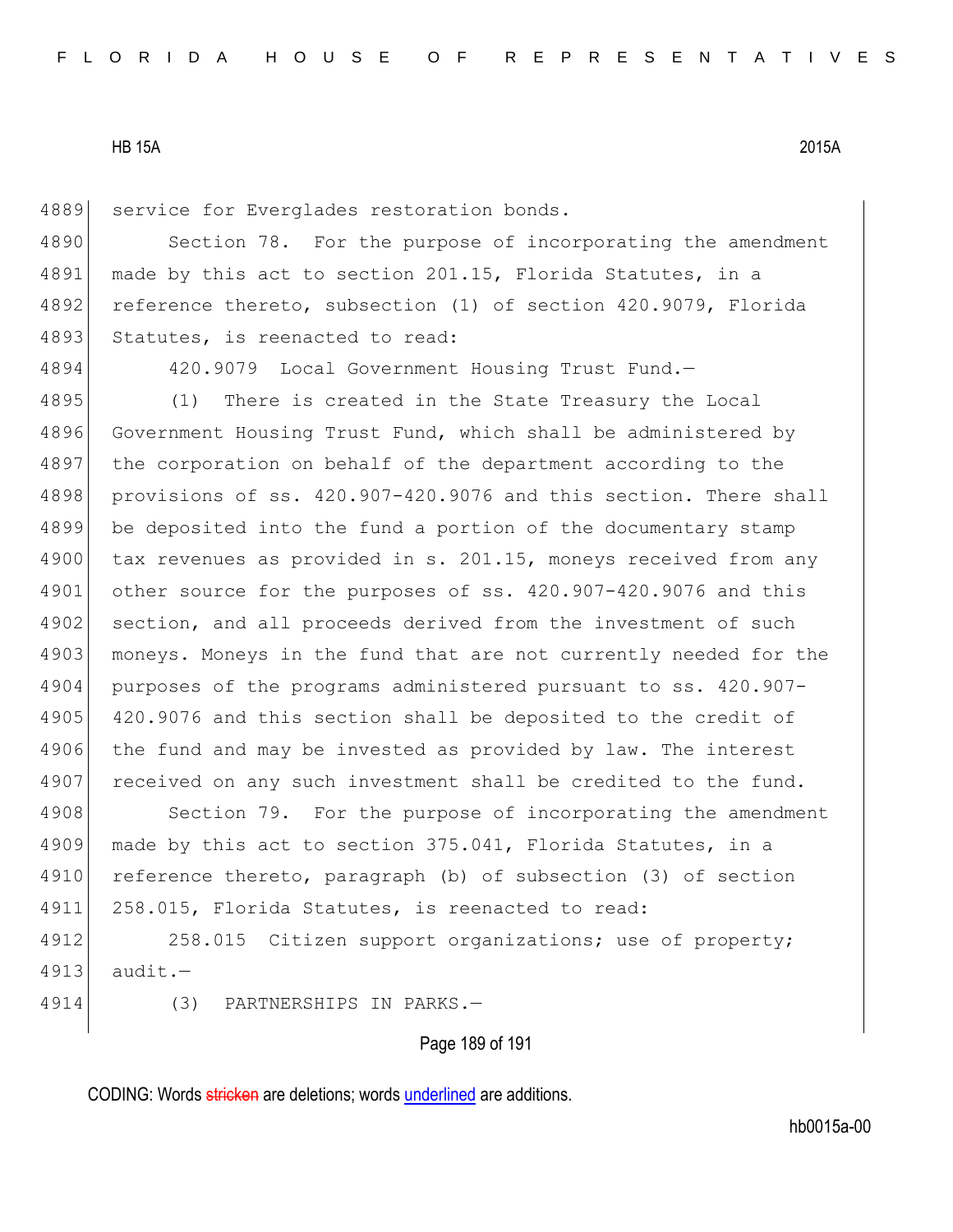4915 (b) The Legislature may annually appropriate funds from 4916 the Land Acquisition Trust Fund for use only as state matching 4917 funds, in conjunction with private donations in aggregates of at 4918 least  $$60,000$  matched by  $$40,000$  of state funds for a total 4919 minimum project amount of \$100,000 for capital improvement 4920 facility development at state parks, at either individually 4921 designated parks or for priority projects within the overall 4922 state park system. Not more than 30 percent of the Land 4923 Acquisition Trust Fund unencumbered fund balance or \$3 million, 4924 whichever is less, shall be reserved, available annually for 4925 matching private donations. The amount held in reserve for the 4926 state match will be no greater than \$6 million for any fiscal 4927 year. State funds from the Land Acquisition Trust Fund or other 4928 appropriate funding sources shall be used for matching private 4929 donations for 40 percent of the projects' costs. Funds held in 4930 reserve for the purposes of this subsection shall be available 4931 only after the requirements of s. 375.041(3) are met. Citizen 4932 support organizations organized and operating for the benefit of 4933 state parks may acquire private donations pursuant to this 4934 section, and matching state funds for approved projects may be 4935 provided in accordance with this subsection. The department is 4936 authorized to properly recognize and honor a private donor by 4937 placing a plaque or other appropriate designation noting the 4938 contribution on project facilities or by naming project 4939 facilities after the person or organization that provided 4940 matching funds. The department is authorized to adopt necessary

# Page 190 of 191